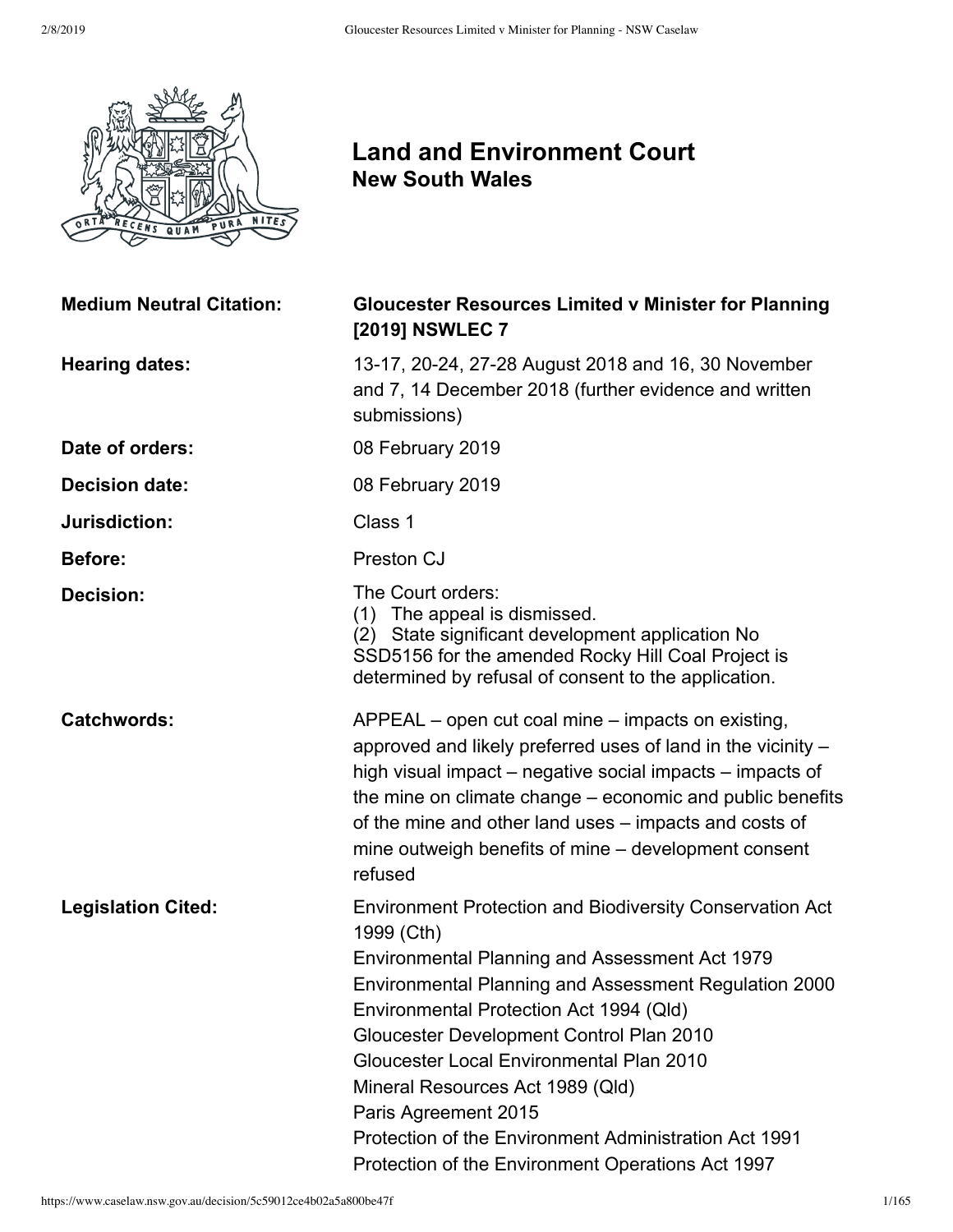**Cases Cited:** State Environmental Planning Policy (Mining, Petroleum Production and Extractive Industries) 2009 State Environmental Planning Policy (Petroleum Production and Extractive Industries) Amendment (Air and Noise Impacts) 2018 State Environmental Planning Policy (State and Regional Development) 2011 United Nations Framework Convention on Climate Change 1992 Abley v Yankalilla District Council (1979) 22 SASR 147; (1979) 58 LGRA 234 Aldous v Greater Taree City Council (2009) 167 LGERA 13; [2009] NSWLEC 17 Australian Conservation Foundation v Latrobe City Council (2004) 140 LGERA 100; [2004] VCAT 2029 Border Power Plant Working Group v Department of Energy 260 F Supp 2d 997 (SD Cal, 2003) BP Australia Ltd v Campbelltown City Council (1994) 83 LGERA 274 Broad v Brisbane City Council [1986] 2 Qd R 317 Bulga Milbrodale Progress Association Inc v Minister for Planning and Infrastructure and Warkworth Mining Limited (2013) 194 LGERA 347; [2013] NSWLEC 48 Coast and Country Association of Queensland v Smith [2015] QSC 260 Coast and Country Association Queensland Inc v Smith [2016] QCA 242 Commonwealth v Tasmania (1983) 158 CLR 1; [1983] HCA 21 Gippsland Coastal Board v South Gippsland Shire Council (No 2) [2008] VCAT 1545 Gray v Minister for Planning (2006) 152 LGERA 258; [2006] NSWLEC 720 Hancock Coal Pty Ltd v Kelly (No 4) (2004) 35 QLCR 56; [2014] QLC 12 Harris v Scenic Rim Regional Council (2014) 201 LGERA 12; [2014] QPEC 16 Hub Action Group v Minister for Planning (2008) 161 LGERA 136; [2008] NSWLEC 116 Hunter Environment Lobby Inc v Minister for Planning [2011] NSWLEC 221 Massachusetts v Environmental Protection Agency 549 US 497 (2007) Mid States Coalition for Progress v Surface Transportation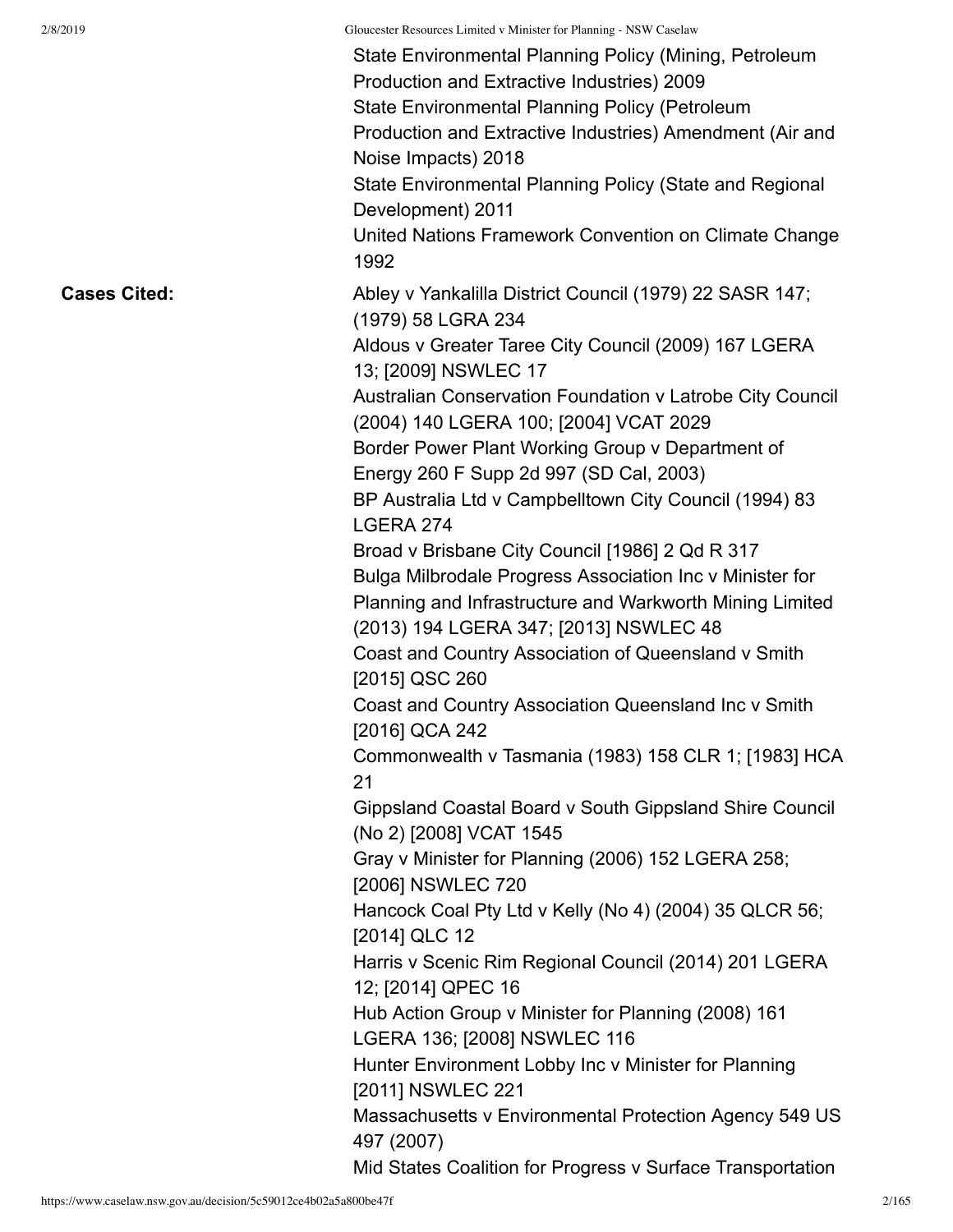2/8/2019 Gloucester Resources Limited v Minister for Planning - NSW Caselaw Board 345 F 3d 520 (8th Cir, 2003) Minister for Environment and Heritage v Queensland Conservation Council (2004) 139 FCR 24; [2004] FCAFC 190 Minister for Planning v Walker (2008) 161 LGERA 423; [2008] NSWCA 224 Montana Environmental Information Centre v US Office of Mining 274 F. Supp 3d 1074 (D Mont, 2017) Myers v South Gippsland Shire Council (No 1) [2009] VCAT 1022 Myers v South Gippsland Shire Council (No 2) [2009] VCAT 2414 Northcape Properties Pty Ltd v District Council of Yorke Peninsula [2007] SAERDC 50 Northcape Properties Pty Ltd v District Council of Yorke Peninsula [2008] SASC 57 Rainbow Shores Pty Ltd v Gympie Regional Council [2013] QPELR 557; [2013] QPEC 26 Re Sydney Harbour Collieries Co (1895) 5 Land Appeal Court Reports 243 San Juan Citizens Alliance v United States Bureau of Land Management 326 F Supp 3d 1227 (D N M, 2018) Sierra Club v Federal Energy Regulatory Commission 867 F 3d 1357 (DC Cir, 2017) Taralga Landscape Guardians Inc v Minister for Planning and RES Southern Cross Pty Ltd (2007) 161 LGERA 1; [2007] NSWLEC 59 Telstra v Hornsby Shire Council (2006) 67 NSWLR 256; (2006) 146 LGERA 10 The State of the Netherlands v Urgenda Foundation 200.178.245/01, 9 October 2018 Urgenda Foundation v The State of the Netherlands C/09/456689/HA ZA 13-1396, 24 June 2015 Warkworth Mining Ltd v Bulga Milbrodale Progress Association Inc (2014) 200 LGERA 375; [2014] NSWCA 105 WildEarth Guardians v US Bureau of Land Management 870 F 3d 1222 (10th Cir, 2017) Wollar Property Progress Association Inc v Wilpinjong Coal Pty Ltd [2018] NSWLEC 92 Bell-James, J and Ryan, S, "Climate change litigation in Queensland: A case study in incrementalism" (2016) 33 EPLJ 515: 53 Bennett, K, "Australian climate change litigation: Assessing

**Texts Cited:**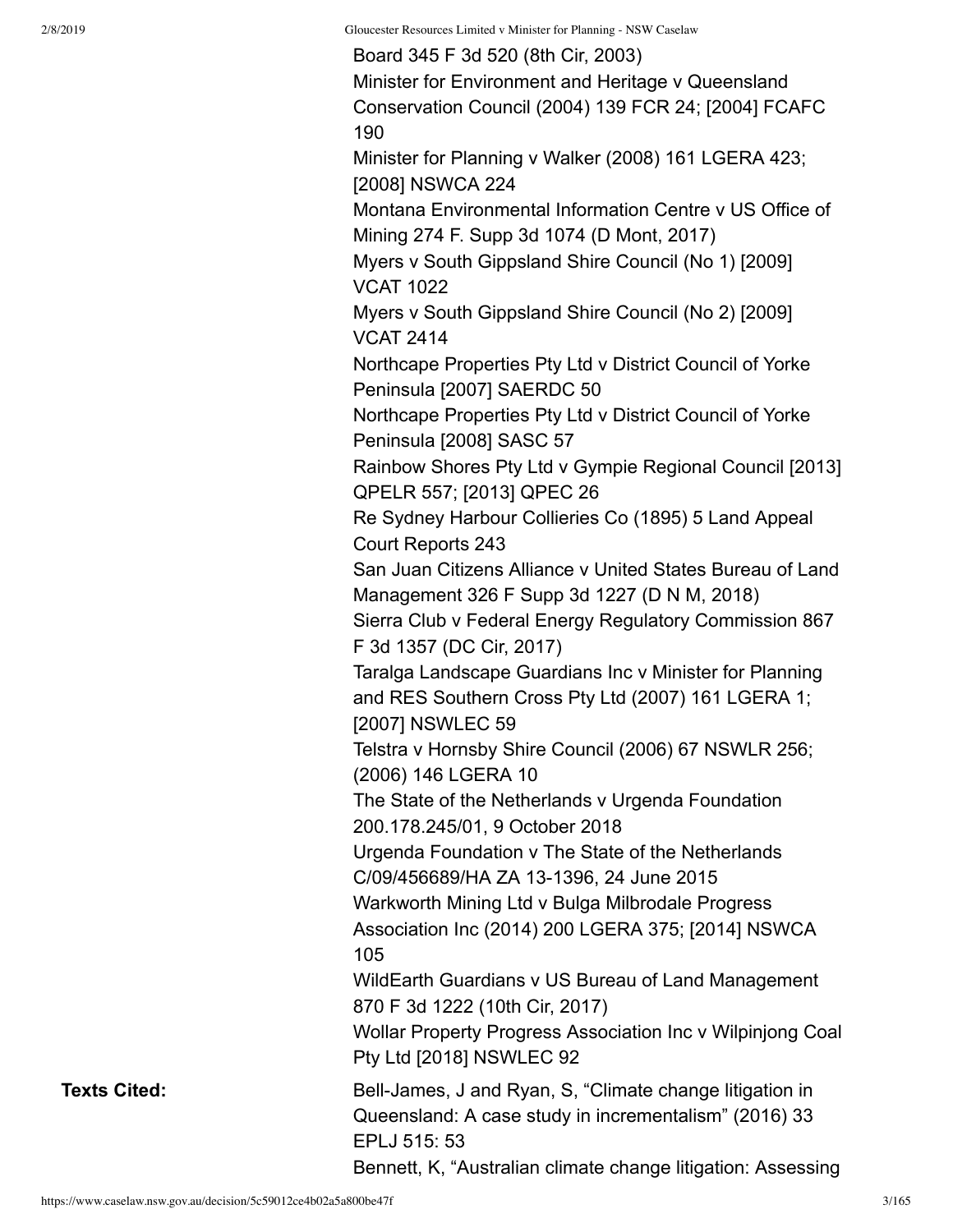|                                                    | the impact of carbon emissions" (2016) 33 EPLJ 53: 546-<br>548                                                                                                                                                                                                                                                                                                                                                                                                                                                                                                                                                                                                                                                                                                                                                                                                                                |
|----------------------------------------------------|-----------------------------------------------------------------------------------------------------------------------------------------------------------------------------------------------------------------------------------------------------------------------------------------------------------------------------------------------------------------------------------------------------------------------------------------------------------------------------------------------------------------------------------------------------------------------------------------------------------------------------------------------------------------------------------------------------------------------------------------------------------------------------------------------------------------------------------------------------------------------------------------------|
|                                                    | Bonyhady, T, "A Useable Past: The Public Trust in<br>Australia" (1995) 12 EPLJ 329<br>Figueres C et al (2017), "Three years to safeguard our<br>climate", Nature 546: 593-595                                                                                                                                                                                                                                                                                                                                                                                                                                                                                                                                                                                                                                                                                                                 |
|                                                    | Global warming of 1.5°C: An IPCC Special Report on the<br>impacts of global warming of 1.5°C above pre-industrial<br>levels and related global greenhouse gas emission<br>pathways, in the context of strengthening the global<br>response to the threat of climate change, sustainable<br>development, and efforts to eradicate poverty [V. Masson-<br>Delmotte, et al (eds.)]. World Meteorological Organization,<br>Geneva, Switzerland<br>Guidelines for the Economic Assessment of Mining and<br>Coal Seam Gas Proposals (December 2015)<br>McGlade C and Ekins P (2015), "The Geographical<br>Distribution of Fossil Fuels unused when limiting Global<br>Warming to 2°C", Nature 517: 187-190<br>Trenberth, K E, "Climate change caused by human<br>activities is happening and it already has major<br>consequences" (2018) 36 Journal of Energy and Natural<br>Resources Law 463-481 |
| Category:                                          | Principal judgment                                                                                                                                                                                                                                                                                                                                                                                                                                                                                                                                                                                                                                                                                                                                                                                                                                                                            |
| <b>Parties:</b>                                    | <b>Gloucester Resources Limited (Applicant)</b><br>Minister for Planning (First Respondent)<br>Groundswell Gloucester Inc (Second Respondent)                                                                                                                                                                                                                                                                                                                                                                                                                                                                                                                                                                                                                                                                                                                                                 |
| <b>Representation:</b>                             | Counsel:<br>Mr A Galasso SC, Mr C Ireland (Applicant)<br>Ms K Stern SC, Ms T Phillips, Mr M Sherman (First<br>Respondent)<br>Mr R White (Second Respondent)                                                                                                                                                                                                                                                                                                                                                                                                                                                                                                                                                                                                                                                                                                                                   |
|                                                    | Solicitors:<br>McCullough Robertson Lawyers (Applicant)<br>Department of Planning and Environment (First<br>Respondent)<br>Environmental Defenders Office (Second Respondent)                                                                                                                                                                                                                                                                                                                                                                                                                                                                                                                                                                                                                                                                                                                 |
| File Number(s):<br><b>Publication restriction:</b> | 2017/383563<br>Nil                                                                                                                                                                                                                                                                                                                                                                                                                                                                                                                                                                                                                                                                                                                                                                                                                                                                            |
|                                                    |                                                                                                                                                                                                                                                                                                                                                                                                                                                                                                                                                                                                                                                                                                                                                                                                                                                                                               |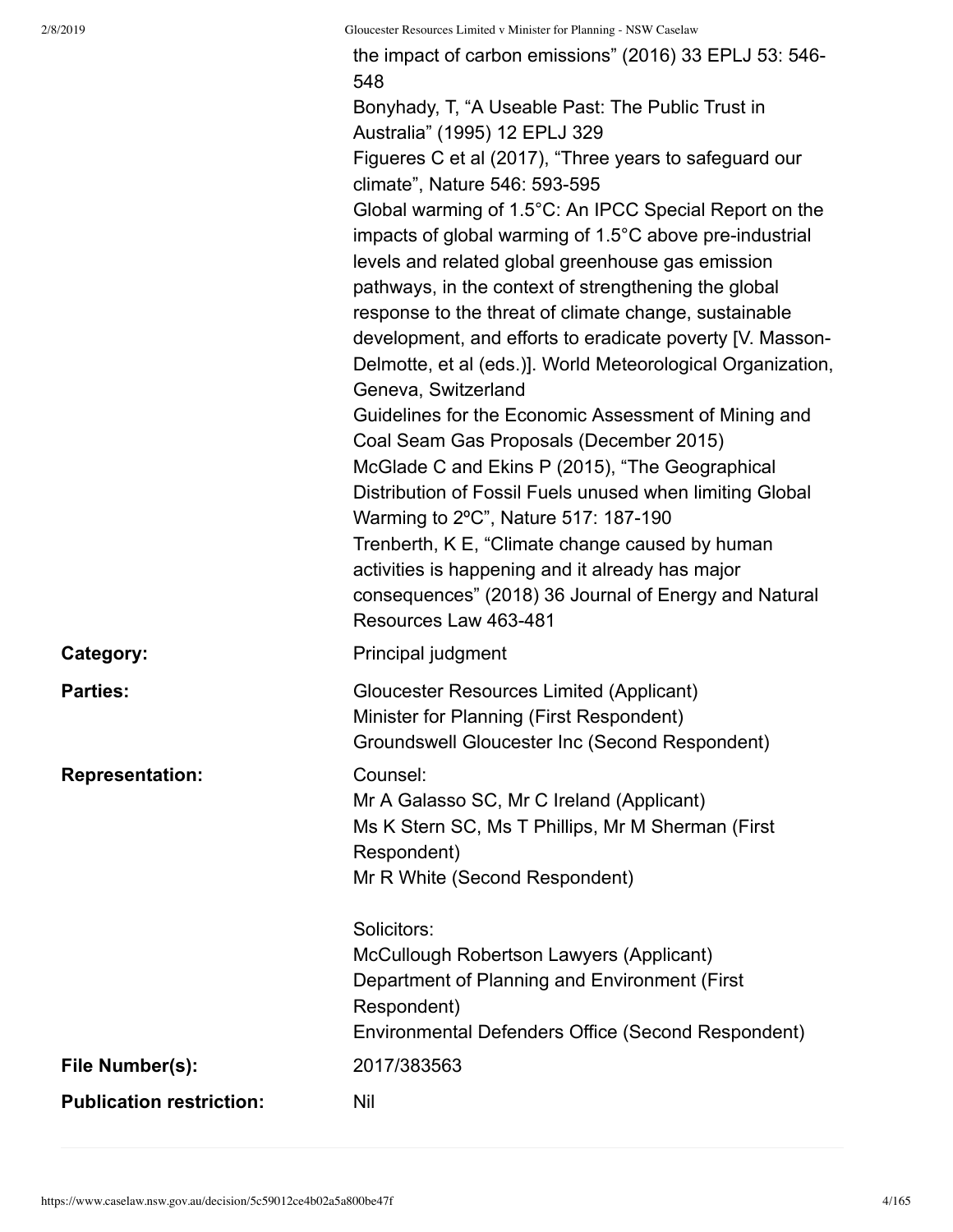# **TABLE OF CONTENTS**

[An open cut coal mine is proposed \[1\]](#page-6-0) [The development application for the Rocky Hill Coal Project \[9\]](#page-7-0) [The assessment and determination of the development application \[20\]](#page-9-0) [The appeal to the Court against the Minister's refusal \[23\]](#page-10-0) [The planning framework for determining the mine proposal \[25\]](#page-11-0) [The impacts of the mine on existing, approved and likely preferred uses \[57\]](#page-17-0) [The vicinity of the development \[58\]](#page-18-0) [The existing, approved and likely preferred uses \[62\]](#page-18-1) [The impact of the proposed mine on the likely preferred uses \[82\]](#page-22-0) [The incompatibility with the existing, approved or likely preferred uses \[83\]](#page-22-1) [The comparative public benefits of the mine and other land uses \[87\]](#page-23-0) [The visual impacts of the mine \[90\]](#page-24-0) [The existing visual environment \[91\]](#page-24-1) [The viewpoints likely to be affected \[124\]](#page-32-0) [Methodology for assessing the visual impacts \[130\]](#page-33-0) [The experts' assessment of the visual impacts \[143\]](#page-37-0) [High visual effect \[162\]](#page-41-0) [Visibility \[163\]](#page-41-1) [Distance \[165\]](#page-42-0) [Cognitive mapping \[174\]](#page-44-0) [Low integration \[175\]](#page-44-1) [Topographic location, form and shape \[176\]](#page-45-0) [Materials, texture and colour \[182\]](#page-46-0) [Vegetation \[189\]](#page-47-0) [Change over time \[200\]](#page-50-0) [Night lighting \[207\]](#page-51-0) [Cumulative visual impact \[214\]](#page-52-0) [High visual sensitivity \[216\]](#page-52-1) [High visual impact \[217\]](#page-53-0) [The amenity impacts of the mine \[223\]](#page-55-0) [Noise impacts \[224\]](#page-55-1) [Dust impacts \[264\]](#page-63-0) [The social impacts of the mine \[270\]](#page-65-0)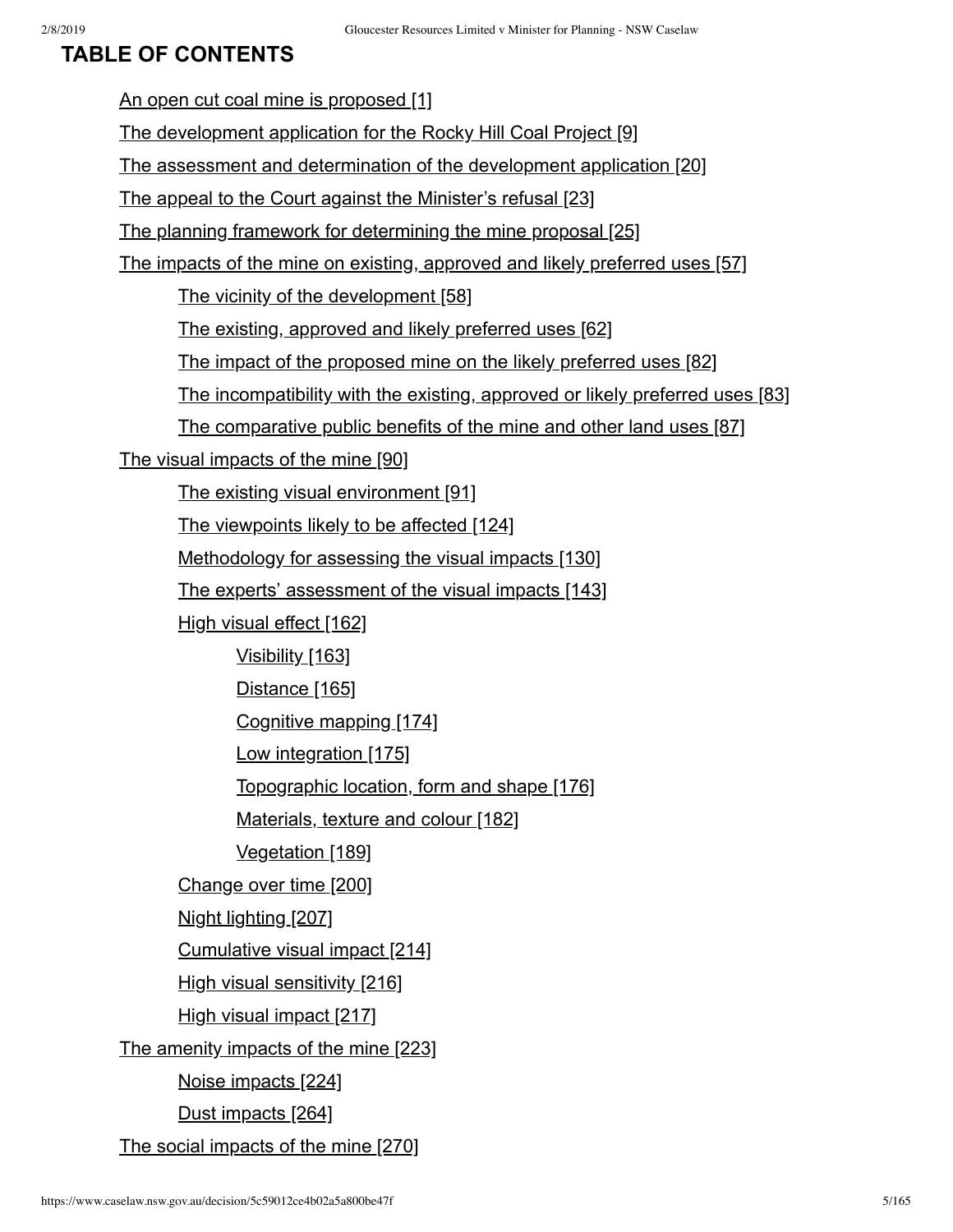[What are the social impacts? \[270\]](#page-65-1)

[Changes to people's way of life \[276\]](#page-70-0)

[Changes to people's community \[287\]](#page-72-0)

[Changed access to and use of infrastructure, services and facilities \[326\]](#page-80-0)

[Impact on people's culture \[340\]](#page-83-0)

[Impact on people's health and wellbeing \[353\]](#page-87-0)

[Impact on people's surroundings \[369\]](#page-90-0)

[Impact on people's personal and property rights \[380\]](#page-93-0)

[Impact on people's decision making systems \[389\]](#page-95-0)

[People's fears and aspirations \[393\]](#page-95-1)

[Distributive inequity of the Project \[398\]](#page-97-0)

[Conclusion on the social impacts of the Project \[417\]](#page-101-0)

[The impacts of the mine on climate change \[422\]](#page-102-0)

[Gloucester Groundswell's argument for refusal of the mine \[422\]](#page-103-0)

[GRL's argument for approval of the mine \[451\]](#page-112-0)

[The GHG emissions of the Project support refusal of the Project \[486\]](#page-120-0)

[Both direct and indirect GHG emissions should be considered \[486\]](#page-120-1)

[All GHG emissions contribute to climate change \[514\]](#page-125-0)

[The Project's emissions will contribute to climate change \[525\]](#page-128-0)

[No specific proposal to offset the Project's emissions \[529\]](#page-129-0)

[Possibility of abatement unrelated to the Project not relevant \[531\]](#page-130-0)

[Assumptions of market substitution and carbon leakage unproven \[534\]](#page-131-0)

[Producing coking coal not a justification for GHG emissions \[546\]](#page-134-0)

[The Project's poor environmental and social performance justifies refusal](#page-135-0) [550]

[The economic and public benefits of the mine and other land uses \[557\]](#page-136-0)

[The net economic benefits of the Project \[561\]](#page-137-0)

[Direct economic benefit: royalties \[570\]](#page-138-0)

[Direct economic benefit: company income tax \[581\]](#page-141-0)

[Indirect economic benefit: worker benefits \[587\]](#page-142-0)

[Indirect economic benefit: supplier benefits. \[607\]](#page-145-0)

[Indirect costs \[637\]](#page-151-0)

[Conclusion on the cost benefit analysis \[664\]](#page-156-0)

[Local effects analysis \[670\]](#page-157-0)

[The respective public benefits of the Project and other land uses \[682\]](#page-160-0)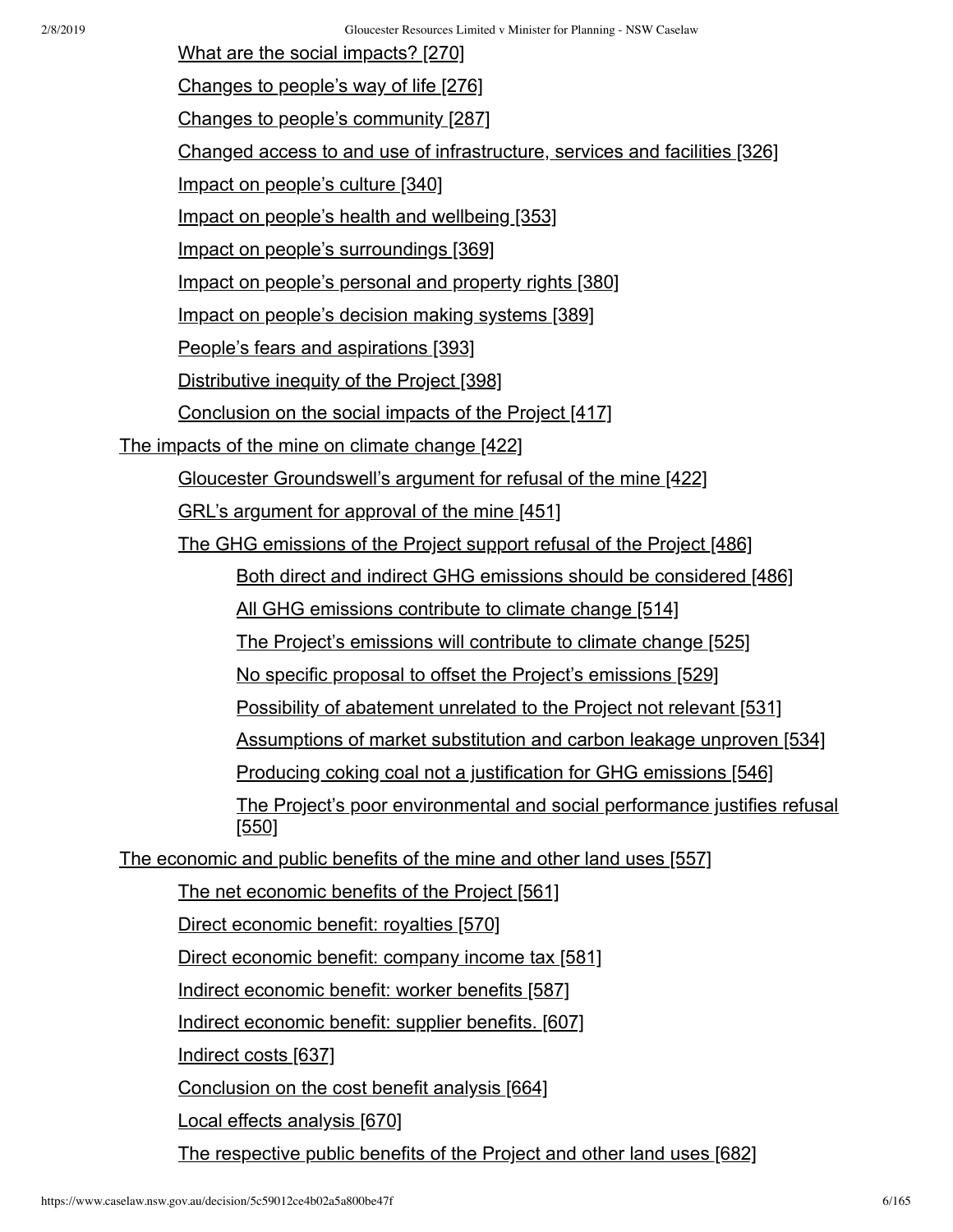[Balancing the benefits and the impacts of the mine \[686\]](#page-161-0)

[Orders \[700\]](#page-163-0)

## **JUDGMENT**

#### <span id="page-6-0"></span>**An open cut coal mine is proposed**

- 1 There is a valley, near Rocky Hill, that a coal mine proposes to cut and fill. The Gloucester valley is a creature of a unique topographic feature. The valley is the floor of a nest, the sides being ranges east and west. The Bucketts is the rocky range to the west. The Mograni range is the mountain range to the east. Both ranges are forest clad. Over aeons, the ranges have eroded. The foothills are talus and slopes, broken by gullies and creeks. The valley floor is an alluvial plain, through which the Avon River flows.
- 2 In this topographical embrace nestles the country town of Gloucester. The valley and footslopes surround the town. The higher ranges complete the enclosure. The setting is scenic and serene. An idyll, some suggest.
- 3 Beneath the surface of the valley lies the mineral resource of coal. Geological forces have pushed productive seams of coal near to the surface in the valley beneath Rocky Hill.
- 4 A mining company, Gloucester Resources Limited (GRL), wishes to mine this coal. It has proposed an open cut coal mine to produce 21 million tonnes of coal over a period of 16 years.
- 5 The location of this coal resource, and hence the open cut mine, is close to the town of Gloucester. The town has a core of denser urban development and a penumbra of rural-residential estates and smaller agricultural and agri-tourism properties. These outliers of the town are within one to two kilometres of the boundary of the proposed mine. Some properties within the rural-residential estates are only about a kilometre from the mining pit. They are even closer to the large earthern barrier that will be constructed to shield the mining pit from direct view.
- 6 The proposed mine has divided the community of Gloucester. Of the submissions on the amended development application, 90% opposed the mine and of the submissions from the Gloucester postcode, 83% opposed the mine. They are concerned about the noise and dust impacts of the mine, the adverse impacts on the visual amenity and rural and scenic character of the valley, and the social impacts on the community. They are also concerned that the opening of a new coal mine will contribute to climate change. The supporters of the mine primarily invoke the economic benefits that a new mine will bring, including local employment and expenditure.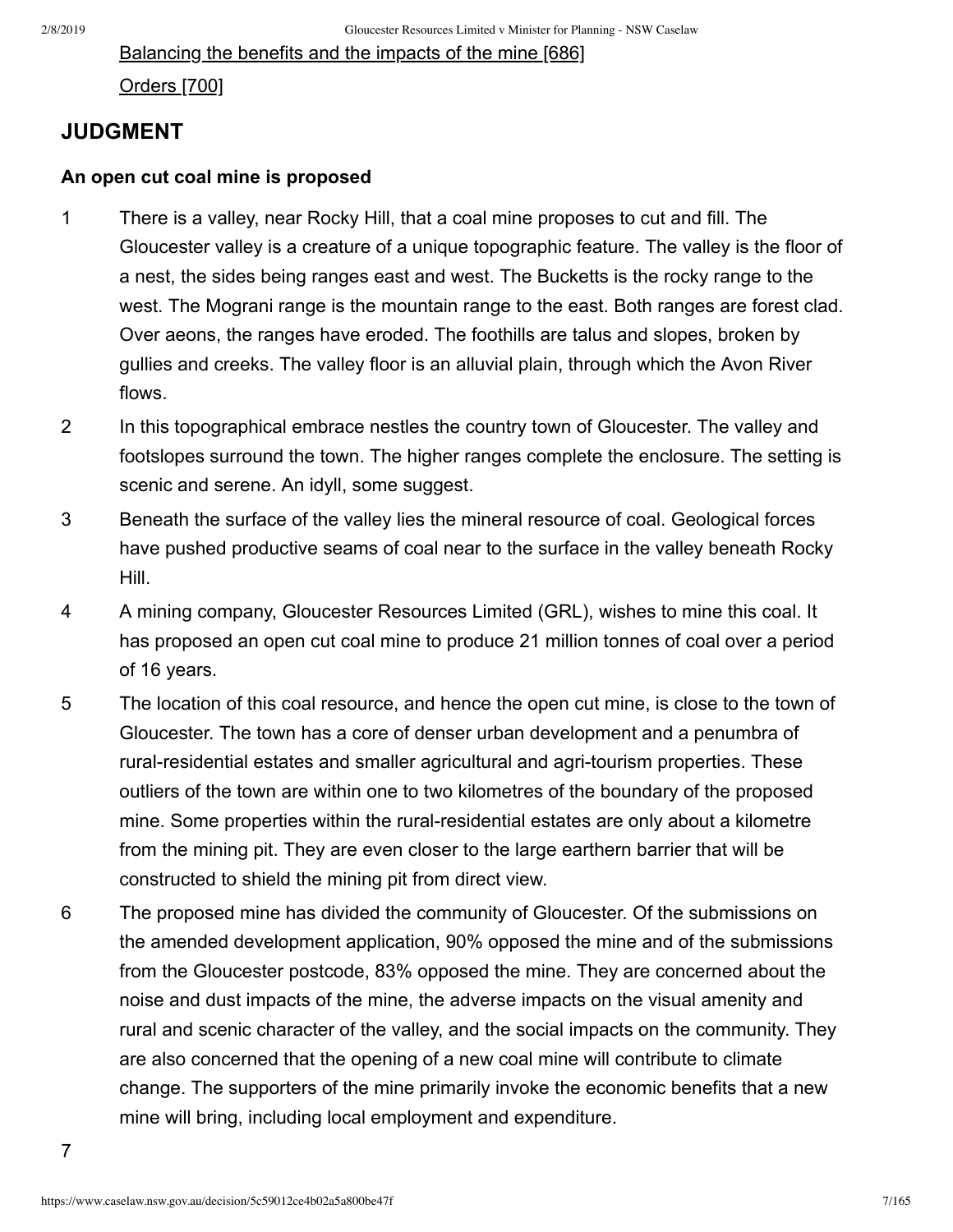The proponent, GRL, unsuccessfully applied to the Minister for Planning for development consent for the Rocky Hill Coal Project. The Minister, by his delegate the Planning and Assessment Commission, refused consent to the mine. GRL appealed to this Court. The Court on the appeal exercises the function of the Minister as the consent authority to determine the development application for the Rocky Hill Coal Project.

8 I have determined that GRL's development application for the Rocky Hill Coal Project should be refused. The mine will have significant adverse impacts on the visual amenity and rural and scenic character of the valley, significant adverse social impacts on the community and particular demographic groups in the area, and significant impacts on the existing, approved and likely preferred uses of land in the vicinity of the mine. The construction and operation of the mine, and the transportation and combustion of the coal from the mine, will result in the emission of greenhouse gases, which will contribute to climate change. These are direct and indirect impacts of the mine. The costs of this open cut coal mine, exploiting the coal resource at this location in a scenic valley close to town, exceed the benefits of the mine, which are primarily economic and social. Development consent should be refused.

### <span id="page-7-0"></span>**The development application for the Rocky Hill Coal Project**

- 9 GRL lodged a development application for consent to carry out the Rocky Hill Coal Project on 18 December 2012. The Rocky Hill Coal Project is State significant development within the meaning of s 89C(1) now s 4.36(1) of the *Environmental Planning and Assessment Act 1979* ("EPA Act"). It is development for the purposes of coal mining as defined in Item 5 of Sch 1 to State Environmental Planning Policy (State and Regional Development) 2011 ("SEPP SRD") and is declared by cl 8 of SEPP SRD to be State significant development. The Minister for Planning is the consent authority for State significant development (the former s 89D(1) now s 4.5 of the EPA Act). Accordingly, GRL lodged its development application with the Department of Planning and Environment (the Department).
- 10 The originally proposed development was to extract 2.5 million tonnes per year of runof-mine ("ROM") coal from a new open cut mine and to construct a coal handling and preparation plant as well as an overland conveyor to transport product coal to a dedicated load-out bin and rail loop for transportation to the Port of Newcastle.
- 11 On 11 August 2016, the Minister's delegate agreed to accept, and GRL lodged, an amended development application and amended environmental impact statement ("EIS") for the State significant development of the Rocky Hill Coal Project (under cl 55(1) of the Environmental Planning and Assessment Regulation 2000 ("EPA Regulation")). The amended EIS for the amended Rocky Hill Coal Project stated that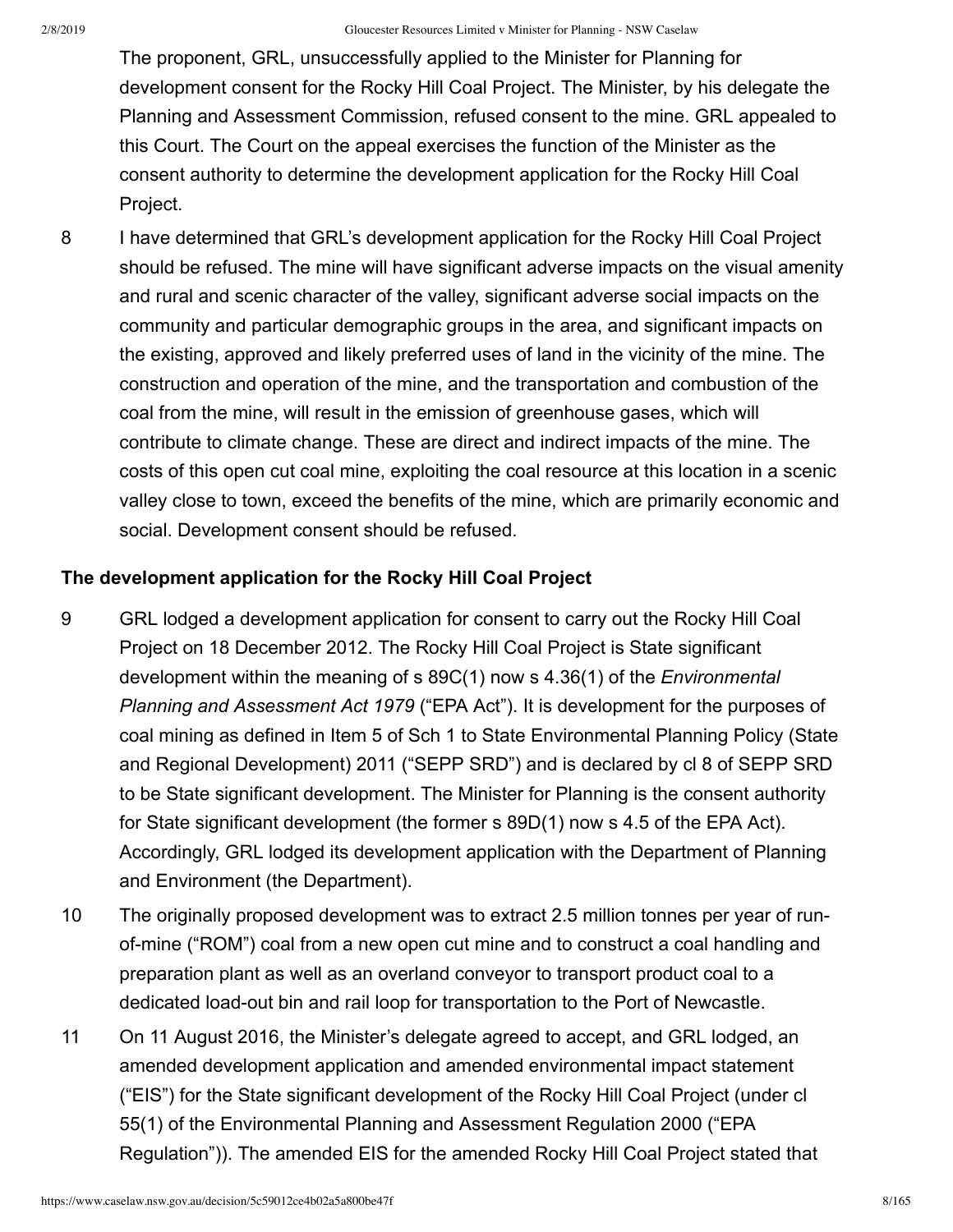the principal coal product to be produced from the Rocky Hill Coal Mine is coking coal which is used in the manufacture of steel. The maximum ROM coal production would be 2 million tonnes per annum and the total ROM coal production would be 21 million tonnes.

- 12 The Rocky Hill Coal Project is estimated to be developed, operated and rehabilitated over a period of up to 21 years. The site establishment and construction stage would occur over a period of approximately 10 months, mining operations would occur over a period of approximately 16 years and final void backfilling and closure would occur over approximately 3 years.
- 13 Of the site area of approximately 832ha, about 500ha would be disturbed throughout the life of the Rocky Hill Coal Project.
- 14 The proposed mine is to consist of the following principal components, the location of which is identified in Figure B to the Executive Summary to the amended EIS:
	- (a) Three contiguous open cut pits (Avon, Bowen Road and Main Pits) varying in depth from approximately 80m to 220m, lying to the west of what is currently McKinley's Lane;
	- $(b)$  a long-term "amenity barrier" to the west and north of the site stretching for around 2.5km north-south, with variable height, rising between 10-40m above the natural ground level (amended EIS, p 2-42), as well as two interim barriers which are intended to visually screen areas of activity and provide for noise mitigation;
	- (c) a consolidated in-pit and permanent out-of-pit overburden emplacement (at the base of the hill after the incline commences) and an interim overburden emplacement (which would be removed at the cessation of coal extraction with the overburden materials from that area used to backfill the final void);
	- (d) a ROM pad and associated breaker station comprising a feed conveyor, rotary breaker, a sized coal conveyor and coal bin from which the trucks would be loaded; and
	- (e) a new sealed 4.4km private haul road to be used by multi-combination trucks to transport ROM coal from the coal bin at the Rocky Hill Site to the Stratford Mining Complex.
- 15 During an approximate 10 month period following the grant of development consent and other required approvals, GRL proposes to undertake site establishment activities, including the construction of water management structures and the private haul road and upgrading of the surrounding public roads.
- 16 Sequential mining operations would involve the following:
	- (a) Vegetation clearing Around 51.8ha of remnant native vegetation is to be progressively cleared.
	- (b) Soil removal and stockpiling  $-$  Topsoil (to a depth of 10-15cm) and subsoil (to a further depth of 60-85cm) from the pit site will be stripped and stored until the sequence of mining allows its transfer onto the final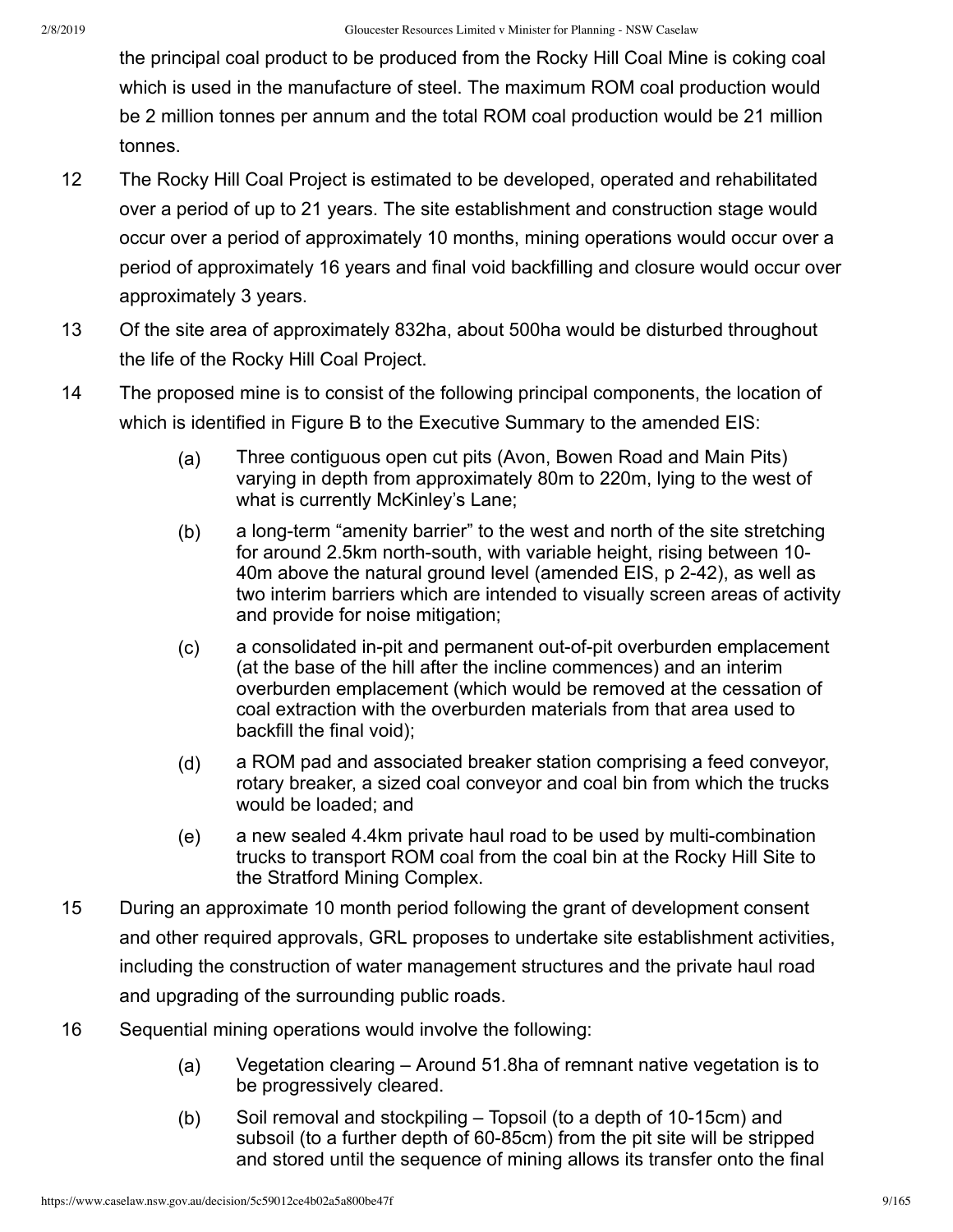landform.

- (c) Overburden removal the majority of overburden from the initial 2 years of mining would be used to construct the western and northern amenity barriers. Subsequently, the overburden would be placed within the proposed footprint of disturbance either beyond the open cut pits or within the open cut pits. Reject (rock) materials from the rotary breaker would be collected from the reject stockpile and backloaded by haul trucks to the overburden emplacement where they would be mixed randomly with the overburden. As the final landform is progressively developed from Year 3 onwards, long term revegetation activities would be undertaken.
- (d) Coal recovery the coal exposed in each open cut pit would be removed by excavator and transported by haul truck to the ROM pad.
- (e) Rehabilitation areas of disturbance would be progressively rehabilitated (either temporarily or permanently). The final void would be backfilled in an attempt to create a landform resembling the landscape prior to development. The achievability of this aim was questioned by the Minister.
- 17 The construction workforce for the mining development would be 60 persons and the operations workforce would be 110 persons. The amended EIS states that GRL has "retained its target of 75% of locally resident employees by the end of Year 3 operations". While this may be GRL's target, the achievability of such target was questioned by the Minister.
- 18 Mining operations would occur during the daytime during Years 1-3 (7am-6pm Monday to Friday and 8am-1pm Saturday) and the daytime and evening (7am-10pm Monday to Saturday) from Years 4-16.
- 19 During operations, there are expected to be approximately 156 to 278 light vehicle movements and 10 to 18 heavy vehicle movements occurring per day. Peak operational traffic movements would occur around shift start and finish times, between 6am and 7am, 1.45pm and 2.45pm, 5.30pm and 6.30pm and 10.15 and 10.45pm.

# <span id="page-9-0"></span>**The assessment and determination of the development application**

20 As required by the former s 89F(1) of the EPA Act, the amended Project Application was placed on exhibition from 17 August to 14 October 2016. At the conclusion of this exhibition period, the Department had received 2,570 submissions, with 2,308 in objection and 261 in support. Thus, approximately 90% of submissions opposed the mining development. Of the 2,308 objections received, 2,294 were individual letters (including 1,108 form letters) and 14 were from special interest groups. 72% of objectors raised the visual impacts of the mine as a reason for refusal. 66% of objectors raised the location of the mine and its proximity to other land uses.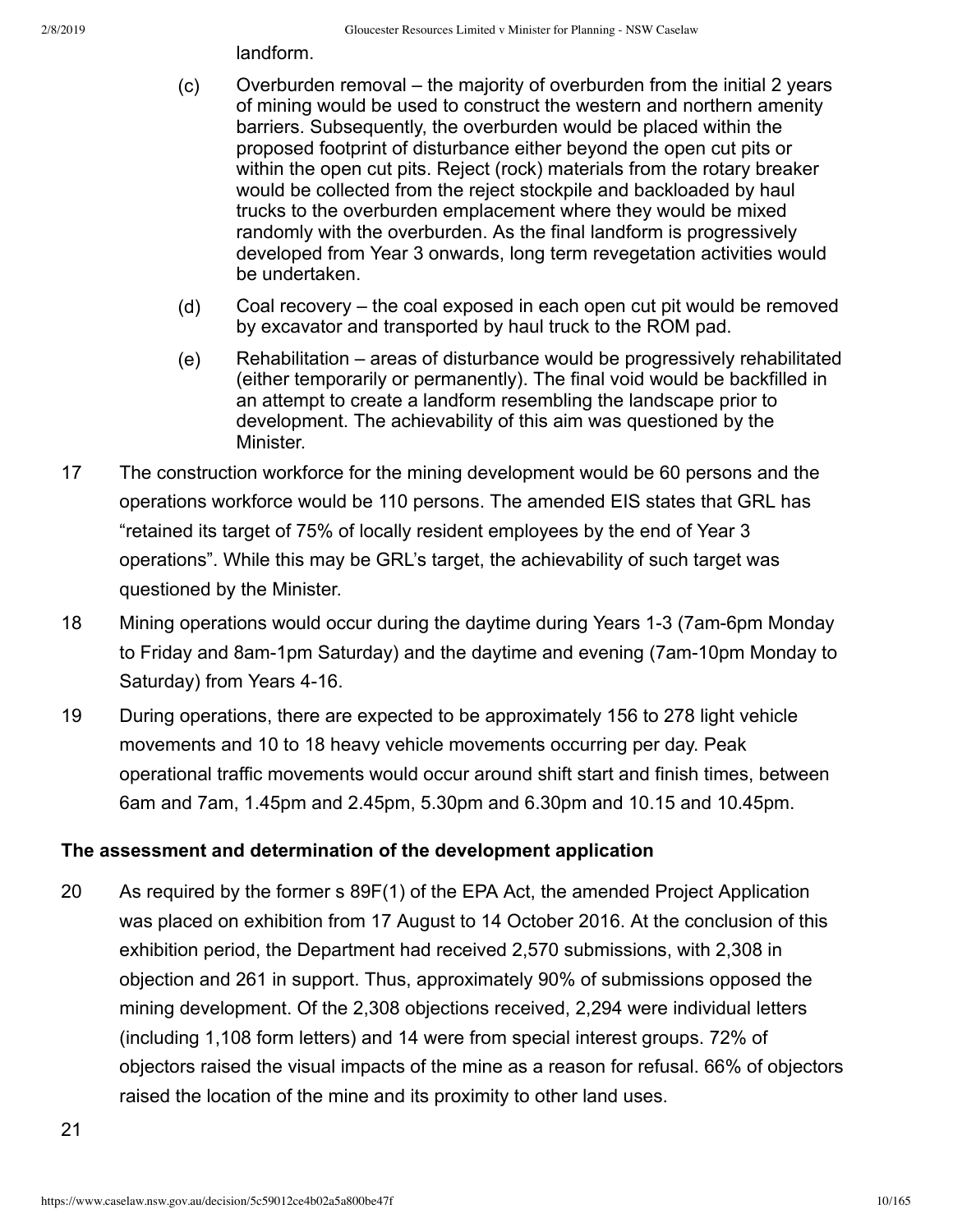Pursuant to cl 85A of the EPA Regulation, on 26 October 2016, the Department wrote to GRL requesting a response to this second round of submissions. GRL provided its response on 19 June 2017. In October 2017, the Department published its environmental assessment report on the amended Rocky Hill Coal Project. The Department concluded:

"Having assessed all matters relevant to the amended project as set out in this report, the Department does not consider that the amended project is able to or should be approved, and the Department does not recommend that the Commission approve the development."

- 22 On 23 October 2017, the amended development application was referred to the Planning and Assessment Commission, as the delegate of the Minister, for determination. On 14 December 2017, the Commission determined the amended development application under the former s 89E(1) of the EPA Act by refusing consent to the application. The Commission gave three reasons:
	- (1) The creation and operation of an open cut coal mine in this proposed location, within the RU1 and E3 zones of the Gloucester Local Environmental Plan 2010, is in direct contravention of each zone's objectives;
	- (2) The residual visual impact of the mine would be significant throughout all stages of the Project; and
	- (3) The Project is not in the public interest.

#### <span id="page-10-0"></span>**The appeal to the Court against the Minister's refusal**

- 23 On 19 December 2017, GRL filed an appeal under then s 97 now s 8.7 of the EPA Act against the Minister's refusal of consent. On 23 April 2018, the Court ordered that Gloucester Groundswell Inc be joined as a party to the proceedings, pursuant to s 8.15(2) of the EPA Act. Gloucester Groundswell is a local community action group concerned about the impacts of the Rocky Hill Coal Project on the local community and on the local and wider environment.
- 24 The Minister and Gloucester Groundswell raised numerous contentions as to why they said development consent should be refused to the Rocky Hill Coal Project. As finally pleaded in the Minister's amended statement of facts and contentions filed 23 May 2018 and Gloucester Groundswell's statement of facts and contentions filed 1 May 2018, the principal contested issues may be summarised as:
	- (1) the incompatibility of the proposed mine with the existing, approved and likely preferred uses of land in the vicinity of the proposed mine, under cl 12 of State Environmental Planning Policy (Mining, Petroleum Production and Extractive Industries) 2009 ("the Mining SEPP");
	- (2) the adverse visual impacts of the mine;
	- (3) the adverse social impacts of the mine, including social impacts caused by the noise, dust and visual impacts of the mine;
	- (4)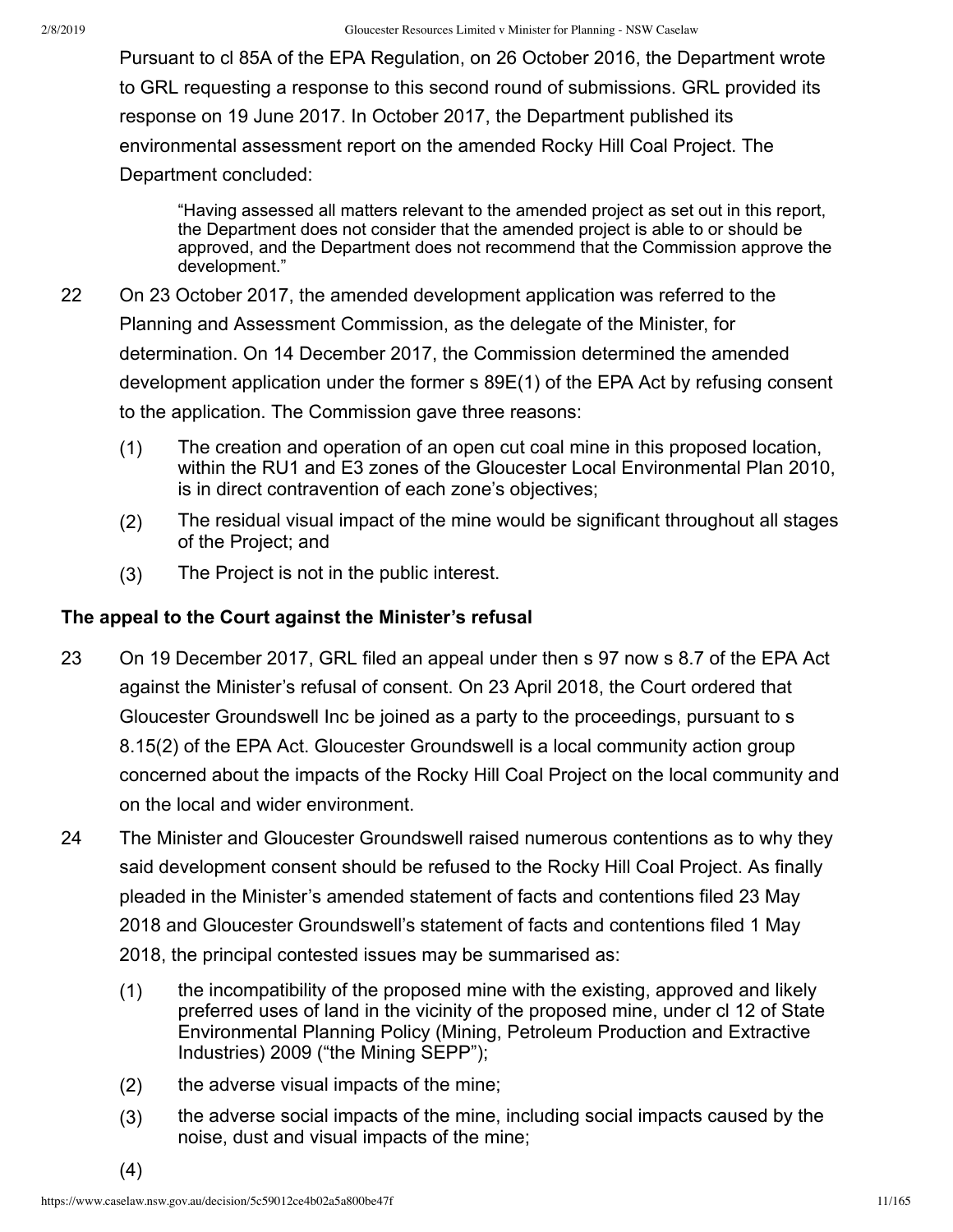the economic and public benefits of the mine are uncertain and overstated and not shown to be greater than the public costs of the mine; and

- (5) the Rocky Hill Coal Project is not in the public interest because:
	- (a) of the matters in (1) to (4) above; and
	- (b) it is contrary to the principles of ecologically sustainable development because the direct and indirect greenhouse gas emissions of the mine will contribute to climate change.

#### <span id="page-11-0"></span>**The planning framework for determining the mine proposal**

25 As noted above, GRL's development application for the Rocky Hill Coal Project is in respect of State significant development. The power to determine a development application in respect of State significant development is in s 4.38(1) of the EPA Act, which provides:

> "The consent authority is to determine a development application in respect of State significant development by:

(a) granting consent to the application with such modifications of the proposed development or on such conditions as the consent authority may determine, or

- (b) refusing consent to the application."
- 26 Although development consent may not be granted if the development is wholly prohibited by an environmental planning instrument (see s 4.38(2)), development consent may be granted despite the development being partly prohibited by an environmental planning instrument (s 4.38(3)). These subsections are not engaged in the facts of this case. As explained below, the applicable Gloucester Local Environmental Plan 2010 ("GLEP 2010") permits open cut coal mining with consent in the RU1 Primary Production zone (which applies to 23% of the site of the Rocky Hill Coal Project) but prohibits open cut coal mining in the E3 Environmental Management zone (which applies to 77% of the site). However, cl  $7(1)(b)$  of the Mining SEPP makes mining permissible with consent in the E3 Environmental Management zone because development for the purposes of extensive agriculture may be carried out without consent in that zone. The Mining SEPP prevails to the extent of any inconsistency over GLEP 2010. Development for the purpose of mining is therefore permitted on the whole site.
- 27 Section 4.15 of the EPA Act applies to the determination of the development application for State significant development (s 4.40 of the EPA Act). Section 4.15(1) provides:

"(1) In determining a development application, a consent authority is to take into consideration such of the following matters as are of relevance to the development the subject of the development application:

(a) the provisions of:

(i) any environmental planning instrument, and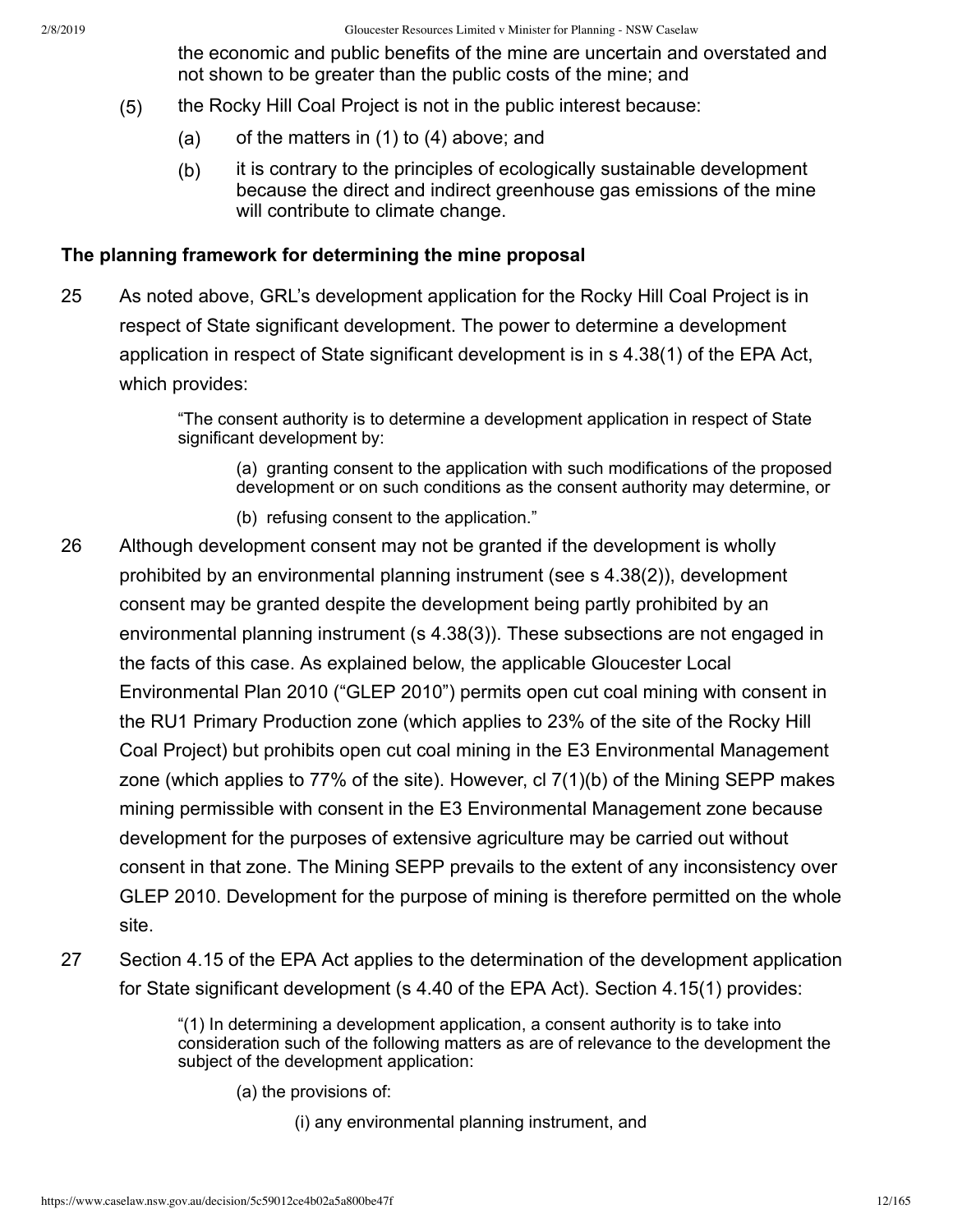2/8/2019 Gloucester Resources Limited v Minister for Planning - NSW Caselaw

(ii) any proposed instrument that is or has been the subject of public consultation under this Act and that has been notified to the consent authority (unless the Planning Secretary has notified the consent authority that the making of the proposed instrument has been deferred indefinitely or has not been approved), and

(iii) any development control plan, and

(iiia) any planning agreement that has been entered into under section 7.4, or any draft planning agreement that a developer has offered to enter into under section 7.4, and

(iv) the regulations (to the extent that they prescribe matters for the purposes of this paragraph),

that apply to the land to which the development application relates,

(b) the likely impacts of that development, including environmental impacts on both the natural and built environments, and social and economic impacts in the locality,

(c) the suitability of the site for the development,

(d) any submissions made in accordance with this Act or the regulations,

(e) the public interest."

- 28 The relevant environmental planning instruments are the Mining SEPP and GLEP.
- 29 The aims of the Mining SEPP are stated in cl 2 to include:

"The aims of this Policy are, in recognition of the importance to New South Wales of mining, petroleum production and extractive industries:

(a) to provide for the proper management and development of mineral, petroleum and extractive material resources for the purpose of promoting the social and economic welfare of the State, and

(b) to facilitate the orderly and economic use and development of land containing mineral, petroleum and extractive material resources, and

(b1) to promote the development of significant mineral resources, and

(c) to establish appropriate planning controls to encourage ecologically sustainable development through the environmental assessment, and sustainable management, of development of mineral, petroleum and extractive material resources, and…"

- 30 The Mining SEPP applies to all of New South Wales (cl 4). If the Mining SEPP is inconsistent with any other environmental planning instrument, the Mining SEPP prevails to the extent of the inconsistency (cl 5(3) of the Mining SEPP and see s 3.28(1) (a) of the EPA Act).
- 31 Clause 7 of the Mining SEPP makes certain mining development permissible with consent, including "mining carried out…on land where development for the purposes of agriculture or industry may be carried out (with or without consent)" (cl 7(1)(b)(i) of the Mining SEPP). "Mining" is defined in cl 3(2) of the Mining SEPP to mean:

"the winning or removal of materials by methods such as excavating, dredging, or tunnelling for the purpose of obtaining minerals, and includes:

(a) the construction, operation and decommissioning of associated works, and

(b) the stockpiling, processing, treatment and transportation of materials extracted, and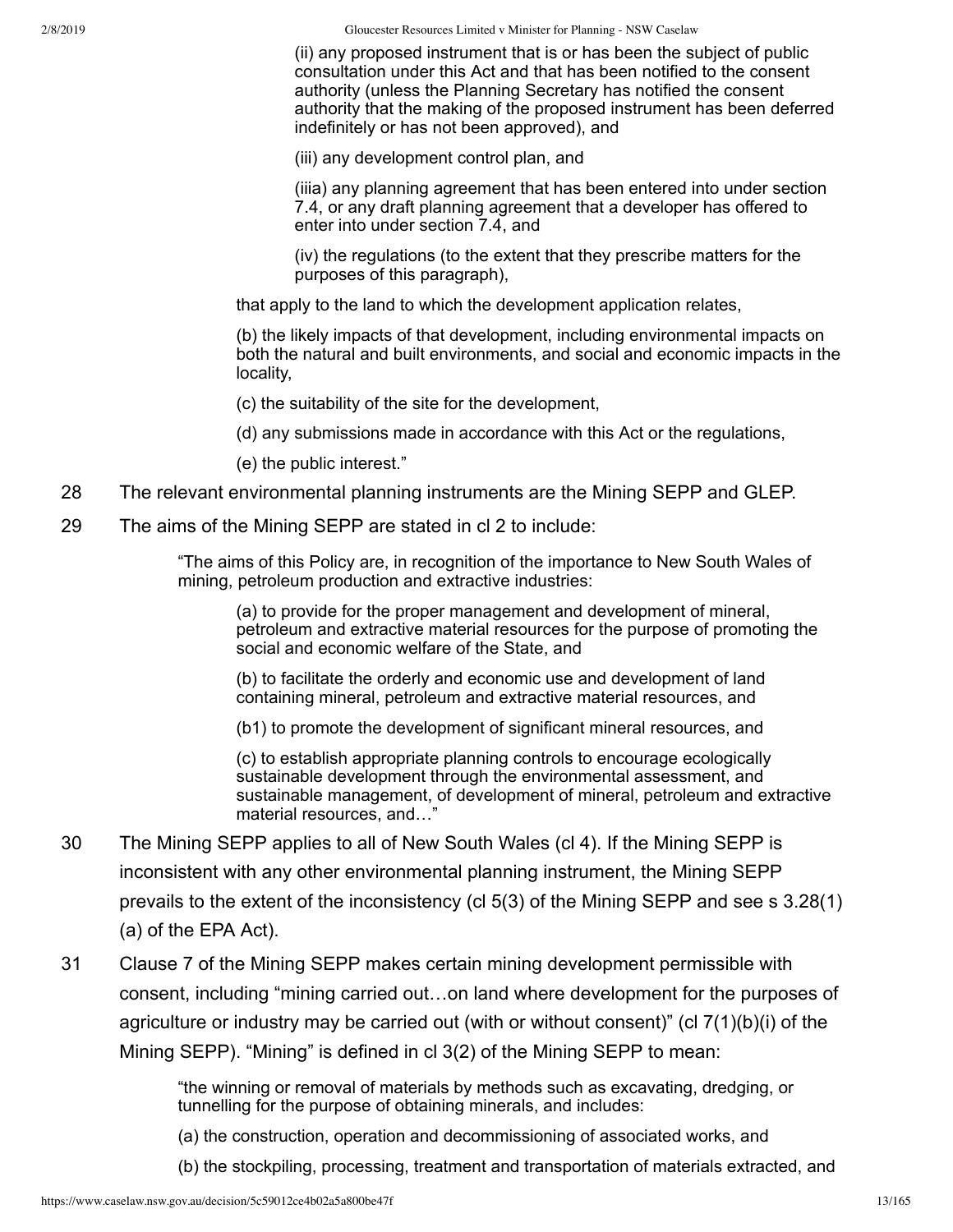(c) the rehabilitation of land affected by mining."

- 32 Open cut mining is a type of mining and is defined in cl 3(2) of the Mining SEPP to mean "mining carried out on, and by excavating, the earth's surface but does not include underground mining."
- 33 As explained below, GLEP 2010 permits without consent development for the purposes of extensive agriculture in the E3 Environmental Management zone and permits without consent development for the purposes of extensive agriculture and with consent development for the purposes of agriculture in the RU1 Primary Production zone. Extensive agriculture is a type of agriculture and is defined in GLEP 2010 to mean "any of the following: the production of crops or fodder (including irrigated pasture and fodder crops) for commercial purposes, the grazing of livestock for commercial purposes, beekeeping, or a dairy (pasture-based)."
- 34 Clause 7(1)(b)(i) of the Mining SEPP therefore makes mining permissible with consent in the E3 Environmental Management zone, notwithstanding that mining is prohibited in that zone by GLEP 2010. The Mining SEPP prevails over GLEP 2010 to the extent of any inconsistency.
- 35 Clause 12 of the Mining SEPP requires the consent authority, before determining a development application for mining, to consider the compatibility of the proposed mine with other land uses in the vicinity of the mine. Clause 12 provides:

"Before determining an application for consent for development for the purposes of mining, petroleum production or extractive industry, the consent authority must:

(a) consider:

(i) the existing uses and approved uses of land in the vicinity of the development, and

(ii) whether or not the development is likely to have a significant impact on the uses that, in the opinion of the consent authority having regard to land use trends, are likely to be the preferred uses of land in the vicinity of the development, and

(iii) any ways in which the development may be incompatible with any of those existing, approved or likely preferred uses, and

(b) evaluate and compare the respective public benefits of the development and the land uses referred to in paragraph (a) (i) and (ii), and

(c) evaluate any measures proposed by the applicant to avoid or minimise any incompatibility, as referred to in paragraph (a) (iii)."

- 36 Clause 12 is critical to the Minister's and Gloucester Groundswell's principal contention that the Rocky Hill Coal Project should be refused. I will address the clause in more detail when I deal with that contention.
- 37 Clause 12AB identifies various non-discretionary development standards for mining for the purposes of s 4.15(2) and (3) of the EPA Act (cl 12AB(2) of Mining SEPP). The object of the clause is stated in cl 12AB(1):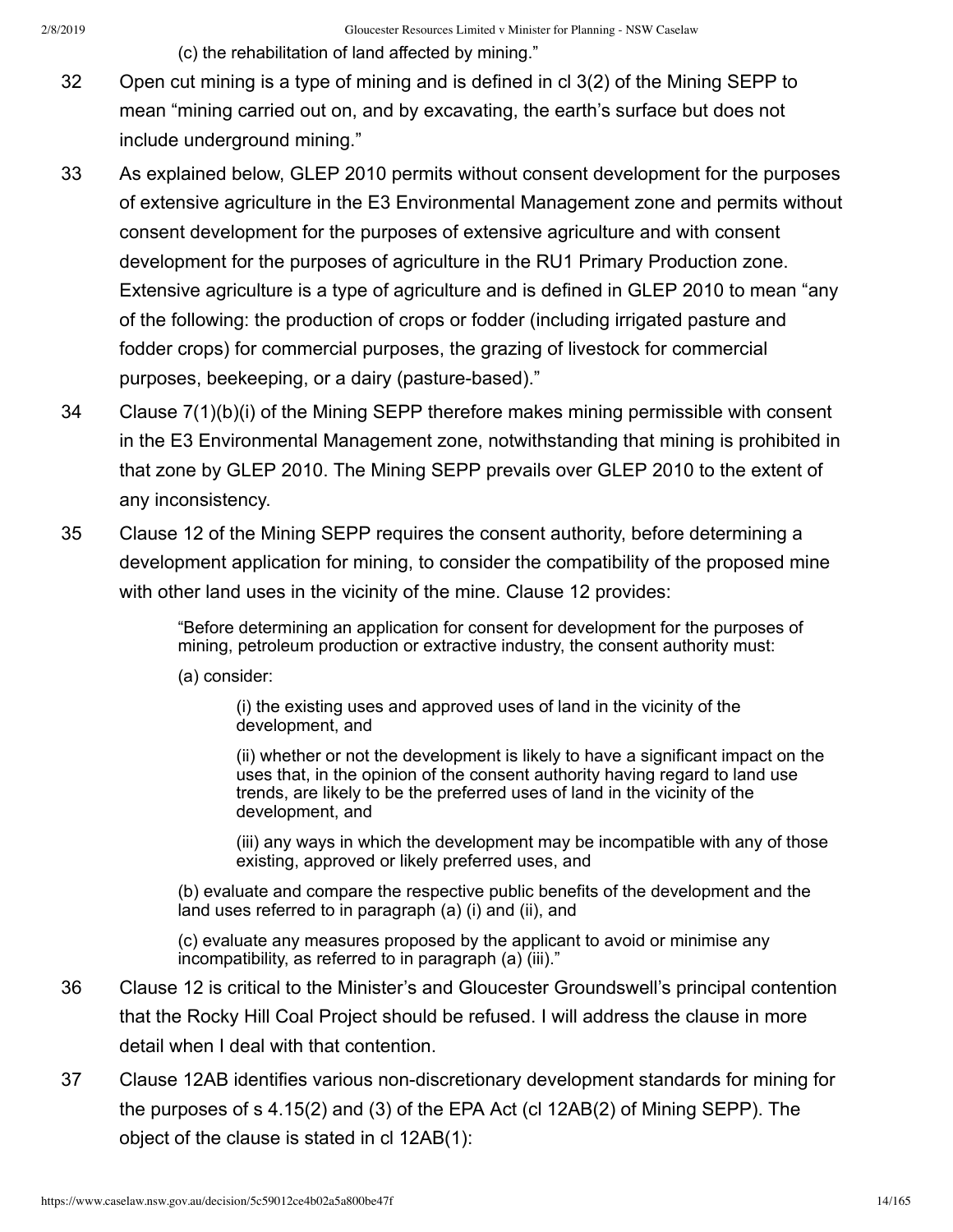"The object of this clause is to identify development standards on particular matters relating to mining that, if complied with, prevents the consent authority from requiring more onerous standards for those matters (but that does not prevent the consent authority granting consent even though any such standard is not complied with)."

- 38 The development standards identified in cl 12AB include standards with respect to the cumulative noise level (cl 12AB(3)) and cumulative air quality level (cl 12AB(4)). The standards for the cumulative noise level and cumulative air quality level were amended after the hearing of the appeal concluded. State Environmental Planning Policy (Mining, Petroleum Production and Extractive Industries) Amendment (Air and Noise Impacts) 2018, which commenced on 21 September 2018, applies to development applications made but not finally determined, before the commencement of the amendment (cl 23 of the Mining SEPP).
- 39 The amended cumulative noise level standard in s 12AB(3) is:

"The development does not result in a cumulative amenity noise level greater than the recommended amenity noise levels, as determined in accordance with Table 2.2 of the Noise Policy for Industry, for residences that are private dwellings."

- 40 The "Noise Policy for Industry" is defined in cl 12AB(9) to mean "the document entitled *Noise Policy for Industry* published by the Environment Protection Authority and in force as at the commencement of this clause". That NSW Noise Policy for Industry is the policy published in 2017. It replaced the NSW Industrial Noise Policy 2000.
- 41 The amended cumulative air quality level standard in cl 12AB(4) is:

"The development does not result in a cumulative annual average level greater than 25 µg/m3 of PM10 or 8 µg/m3 of PM2.5 for private dwellings."

- 42 This cumulative air quality level is stricter than the former cumulative air quality level in two respects: firstly, it lowers the cumulative annual average level of particles sized PM10 from 30 µg/m3 to 25 µg/m3 and, secondly, it introduces a cumulative annual average level for particles sized PM2.5, which is 8 µg/m3.
- 43 Subsections 4.15(2) and (3) of the EPA Act regulate the consent authority's consideration of the non-discretionary development standards. Those subsections provide:

" $(2)$  If an environmental planning instrument or a regulation contains non-discretionary development standards and development, not being complying development, the subject of a development application complies with those standards, the consent authority:

(a) is not entitled to take those standards into further consideration in determining the development application, and

(b) must not refuse the application on the ground that the development does not comply with those standards, and

(c) must not impose a condition of consent that has the same, or substantially the same, effect as those standards but is more onerous than those standards, and the discretion of the consent authority under this section and section 4.16 is limited accordingly.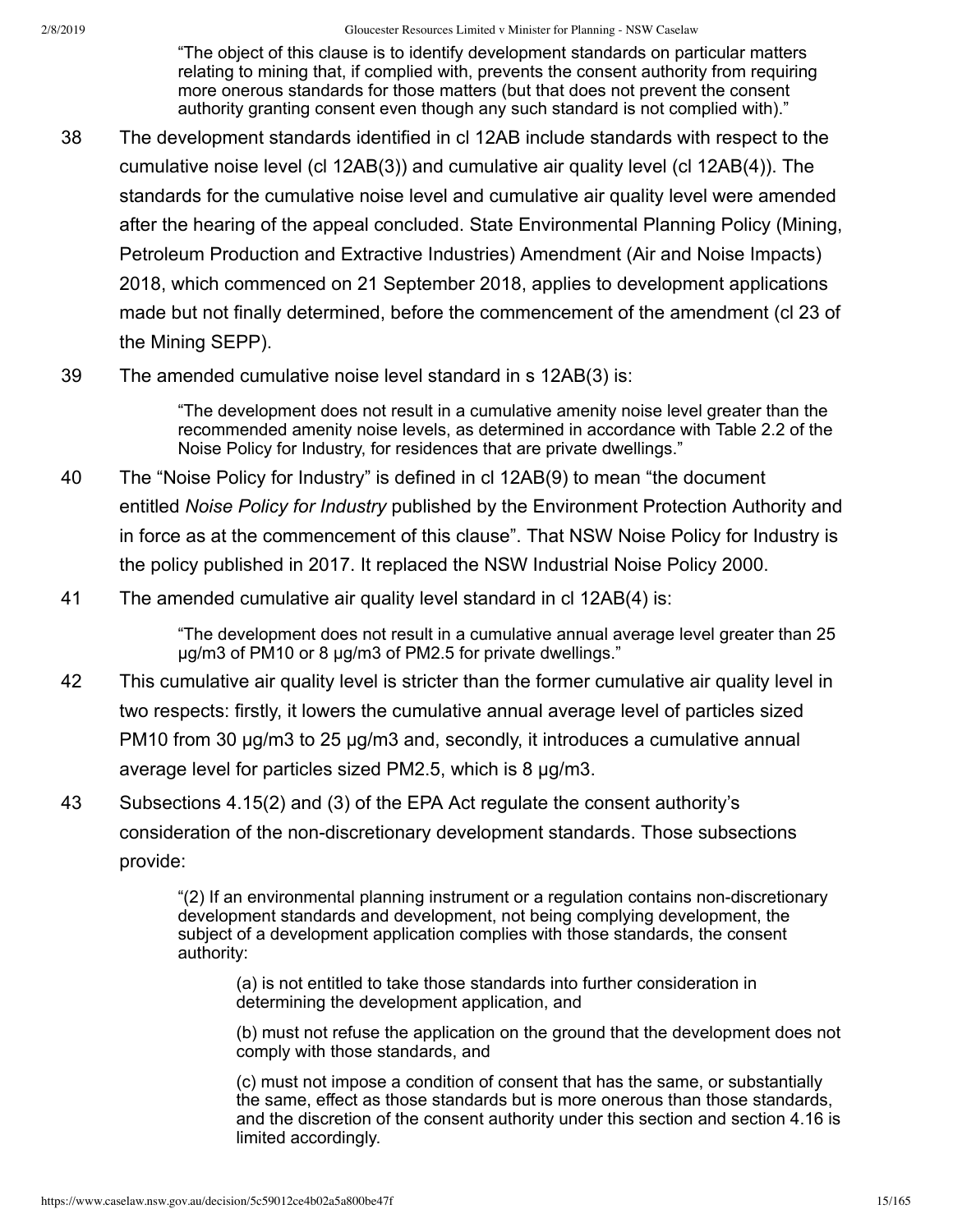(3) If an environmental planning instrument or a regulation contains non-discretionary development standards and development the subject of a development application does not comply with those standards:

(a) subsection (2) does not apply and the discretion of the consent authority under this section and section 4.16 is not limited as referred to in that subsection, and

(b) a provision of an environmental planning instrument that allows flexibility in the application of a development standard may be applied to the nondiscretionary development standard."

- 44 There was a limited contest between the parties as to the effect of s 4.15(2). The Minister and Gloucester Groundswell argued that s 4.15(2) does not preclude an assessment of the qualitative aspects of the development which may be affected by the matters to which the non-discretionary development standards relate and that cl 12AB of the Mining SEPP does not constrain a consent authority from refusing consent or imposing conditions of consent in relation to any matter or measurement that is not covered by the non-discretionary standards identified in cl 12AB of the Mining SEPP. GRL argued that, in some cases, the respondent's submissions overstepped the mark of what can be considered under s 4.15(2) of the EPA Act and cl 12AB of the Mining SEPP. I will address this contest when I deal with the issues of the adverse noise impacts and the economic and social impacts.
- 45 Clause 12A requires the consent authority to consider the Minister's voluntary land acquisition and mitigation policy. Subclause 12A (2) provides:

"(2) Before determining an application for consent for State significant development for the purposes of mining, petroleum production or extractive industry, the consent authority must consider any applicable provisions of the voluntary land acquisition and mitigation policy and, in particular:

(a) any applicable provisions of the policy for the mitigation or avoidance of noise or particulate matter impacts outside the land on which the development is to be carried out, and

(b) any applicable provisions of the policy relating to the developer making an offer to acquire land affected by those impacts."

- 46 The "voluntary land acquisition and mitigation policy" is defined in cl 12A(1) to mean "*Voluntary Land Acquisition and Mitigation Policy* approved by the Minister and published in the Gazette on the date on which *State Environmental Planning Policy (Mining, Petroleum Production and Extractive Industries) Amendment (Air and Noise Impacts) 2018* is published on the NSW legislation website" (which was 21 September 2018).
- 47 Clause 14, 15, 16 and 17 of the Mining SEPP require the consent authority, before granting consent to the development for the purposes of mining, to consider whether the consent should be issued subject to conditions relating to natural resource management and environmental management (cl 14), resource recovery (cl 15), transport (cl 16) and rehabilitation (cl 17).

48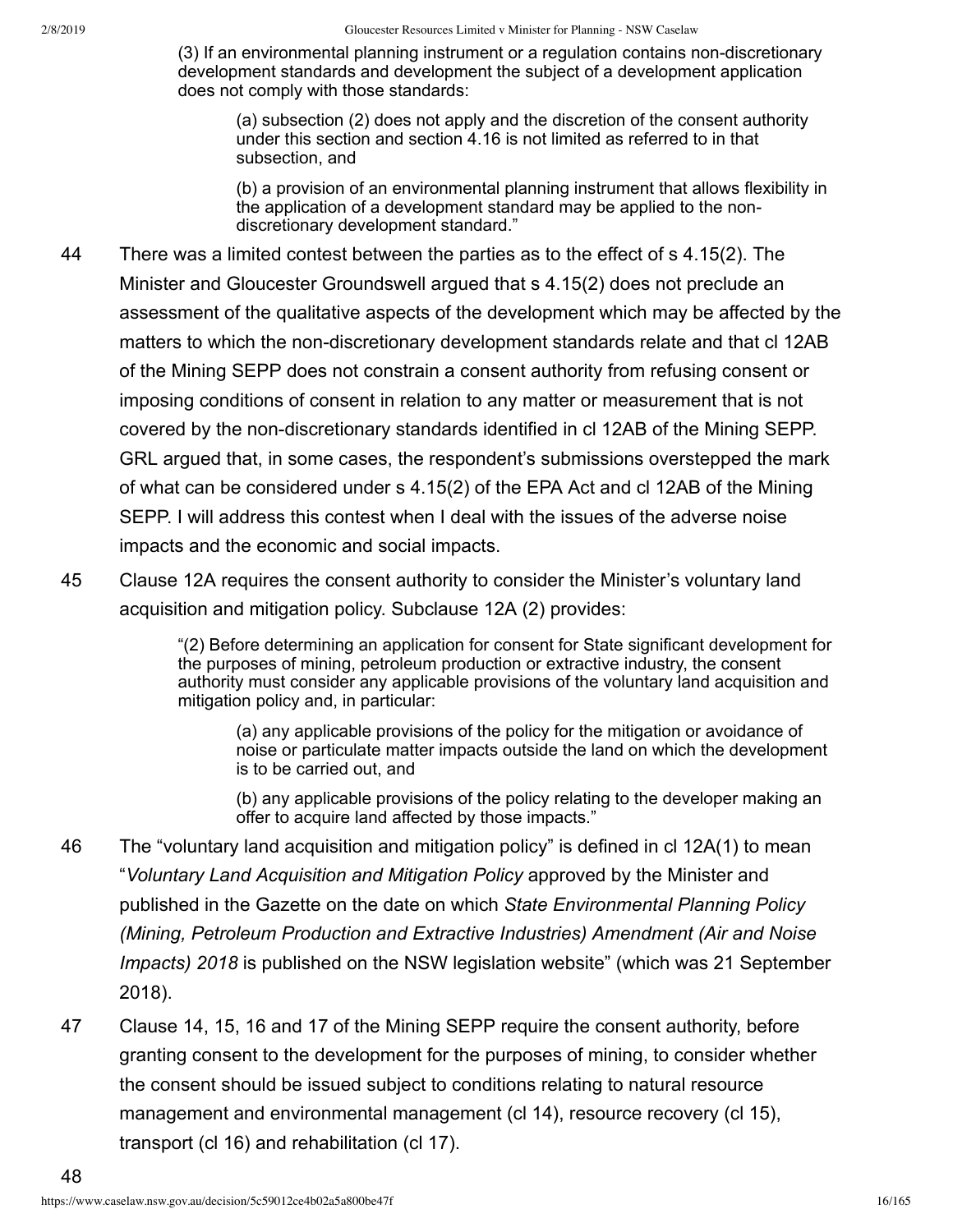Clause 14(2) of the Mining SEPP also requires consideration of an assessment of the greenhouse gas emissions (including downstream emissions) of development for the purposes of mining.

49 GLEP 2010 is the applicable local environmental plan. The particular aims of GLEP 2010 stated in cl 1.2(2) are:

"(a) to manage the resources of Gloucester,

- (b) to protect rural lands, natural resources and assets of heritage significance,
- (c) to manage development to benefit the community,

(d) to embrace and promote the principles of ecologically sustainable development, conservation of biological diversity and sustainable water management, and to recognise the cumulative impacts of climate change,

(e) to protect, enhance and provide for biological diversity, including native threatened species, populations and ecological communities, by long term management and by identifying and protecting habitat corridors and links throughout Gloucester,

(f) to encourage a mix of housing to meet the needs of the community,

(g) to provide a secure future for agriculture."

50 The majority of the site of the Rocky Hill Coal Project (77%) is zoned E3 Environmental Management. The objectives of the E3 zone are:

> "To protect, manage and restore areas with special ecological, scientific, cultural or aesthetic values.

To provide for a limited range of development that does not have an adverse effect on those values.

To conserve biological diversity and native vegetation corridors, and their scenic qualities, in a rural setting."

- 51 Land uses permitted without consent in the E3 zone include extensive agriculture, which is defined to include the production of crops or fodder for commercial purposes, raising of livestock for commercial purposes or a pasture-based dairy. Land uses permitted with consent in the E3 zone include various residential and tourism uses, such as backpackers' accommodation, bed and breakfast accommodation, camping grounds, caravan parks, dual occupancies, dwelling houses, eco-tourist facilities and farm stay accommodation. Land uses prohibited in the E3 zone include industries, high density residential uses and retail and wholesale uses, as well as any other development not specified as being permitted without consent or with consent. Mining, including open cut mining, would fall into this last mentioned category and is prohibited in the E3 zone by GLEP 2010.
- 52 The minority of the site of the Rocky Hill Coal Project (23%) is zoned RU1 Primary Production. The objectives of the RU1 zone are:

" To encourage sustainable primary industry production by maintaining and enhancing the natural resource base.

 To encourage diversity in primary industry enterprises and systems appropriate for the area.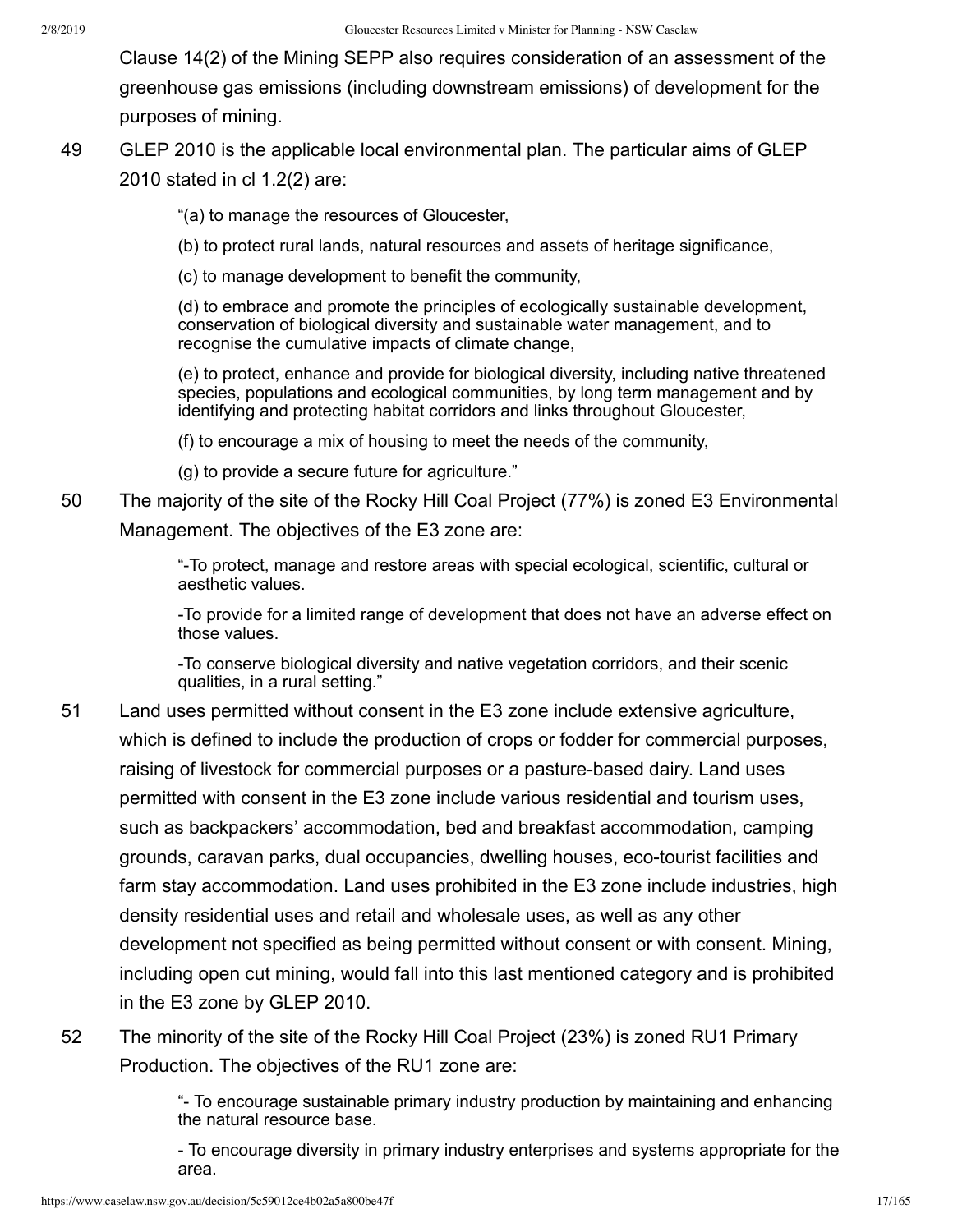To minimise the fragmentation and alienation of resource lands.

 To minimise conflict between land uses within this zone and land uses within adjoining zones.

- To encourage eco-tourism enterprises that minimise any adverse effect on primary industry production and the scenic amenity of the area."

- 53 Land uses permitted without consent in the RU1 zone include extensive agriculture. Land uses permitted with consent in the RU1 zone include various types of agriculture; various residential tourism uses, such as backpackers' accommodation, bed and breakfast accommodation, camping grounds, caravan parks, dual occupancies, dwelling houses, eco-tourist facilities and farm stay accommodation; various types of industries; and open cut mining. The land uses that are prohibited in the RU1 zone are any development not specified as being permitted without consent or with consent.
- 54 In the vicinity of the proposed mine there are large lot residential estates, including the Forbesdale, Thunderbolt and Avon River Estates, which are zoned R5 Large Lot Residential. The objectives of the R5 zone are:

" To provide residential housing in a rural setting while preserving, and minimising impacts on, environmentally sensitive locations and scenic quality.

 To ensure that large residential lots do not hinder the proper and orderly development of urban areas in the future.

 To ensure that development in the area does not unreasonably increase the demand for public services or public facilities.

 To minimise conflict between land uses within this zone and land uses within adjoining zones."

- 55 There is a restricted range of land uses permitted without consent in the R5 zone. The land uses that are permitted with consent in the R5 zone include dual occupancies, dwelling houses and bed and breakfast accommodation. Land uses that are prohibited in the R5 zone are any development not specified as being permitted without consent or with consent. Mining, including open cut mining, falls into this category and is prohibited.
- 56 The Gloucester Development Control Plan 2010 ("DCP") applies to the site of the Rocky Hill Coal Project. In the Guidelines for subdivision in rural and environmental protection zones, the DCP "requires the protection of the environment and scenic qualities and character of the area by minimising the impact areas and retaining existing vegetation" (p 105 of the DCP).

## <span id="page-17-0"></span>**The impacts of the mine on existing, approved and likely preferred uses**

57 The Minister's principal contention as to why the Rocky Hill Coal Project should be refused was the incompatibility of the proposed mine with other land uses in the vicinity, contrary to cl 12 of the Mining SEPP. Clause 12 requires the consent authority to make three evaluations. The first, in cl 12(a) is to consider: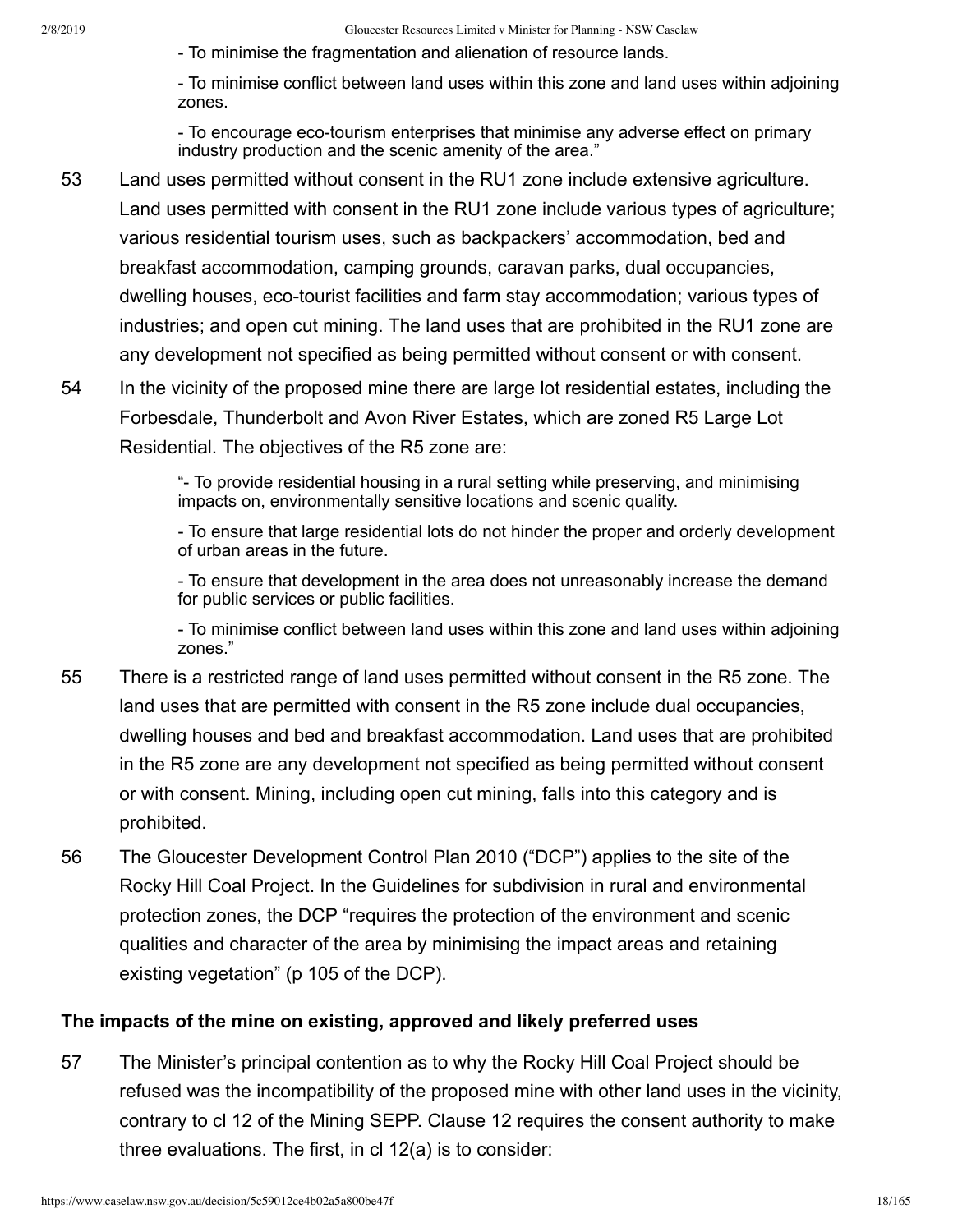2/8/2019 Gloucester Resources Limited v Minister for Planning - NSW Caselaw

"(i) the existing uses and approved uses of land in the vicinity of the development, and

(ii) whether or not the development is likely to have a significant impact on the uses that, in the opinion of the consent authority having regard to land use trends, are likely to be the preferred uses of land in the vicinity of the development, and

(iii) any ways in which the development may be incompatible with any of those existing, approved or likely preferred uses."

#### <span id="page-18-0"></span>*The vicinity of the development*

- 58 Subclause 12(a) of the Mining SEPP refers to land uses "in the vicinity of the development". The parties' planners, Mr Ryan for GRL and Mr Darroch for the Minister, agreed that from a planning perspective, the "vicinity" of the development extends beyond the land directly abutting the site of the Rocky Hill Coal Project. Determining the uses of land in the vicinity involves consideration of not only the proximity or nearness in space of the uses of land to the proposed mine, but also visual considerations and "demographic and geographic features of the area" (*Abley v Yankalilla District Council* (1979) 22 SASR 147 at 152-153; (1979) 58 LGRA 234 at 239-240).
- 59 The planners agreed that the area in the "vicinity" of the proposed mine is generally described in Mr Ryan's evidence (at [14] and Figure 1) as extending, in the north, to the north of the town of Gloucester; in the south, to the south of the Stratford Mine Complex; in the east, to the Mograni Range; and in the west, to the rise of the Bucketts Range. The planners agreed that the Forbesdale, Avon River and Thunderbolt rural residential estates and the town of Gloucester were included within this area of the vicinity.
- 60 Mr Ryan stated that identification of the "vicinity" of a development, in a planning context, turns on the question of "what land is potentially open to experiencing some impact from a particular development?" Thus the areas that lie within the "vicinity" of a given mining proposal will turn on the nature and extent of the potential impacts of that proposal. Mr Darroch generally agreed with this approach but did not consider that the operational measures implemented to mitigate the impacts of the development may affect how one views its "vicinity"; that is, the sphere of potential impacts.
- 61 Mr Darroch further observed that one should not take a static approach to the land uses in the "vicinity" of the proposed Rocky Hill Site as "the occupants and visitors to the valley are never fixed in any area". He provided the example of a resident of the Forbesdale Estate, who will not just experience the impacts of the proposed mine statically from their living room window or front yard, but who will be impacted by the mine as they move through the whole of the space characterised as the "vicinity". Indeed, many of the objectors referred to their enjoyment of their rural properties by reason of their ability to horse ride and walk around the large parcels of land.

<span id="page-18-1"></span>*The existing, approved and likely preferred uses*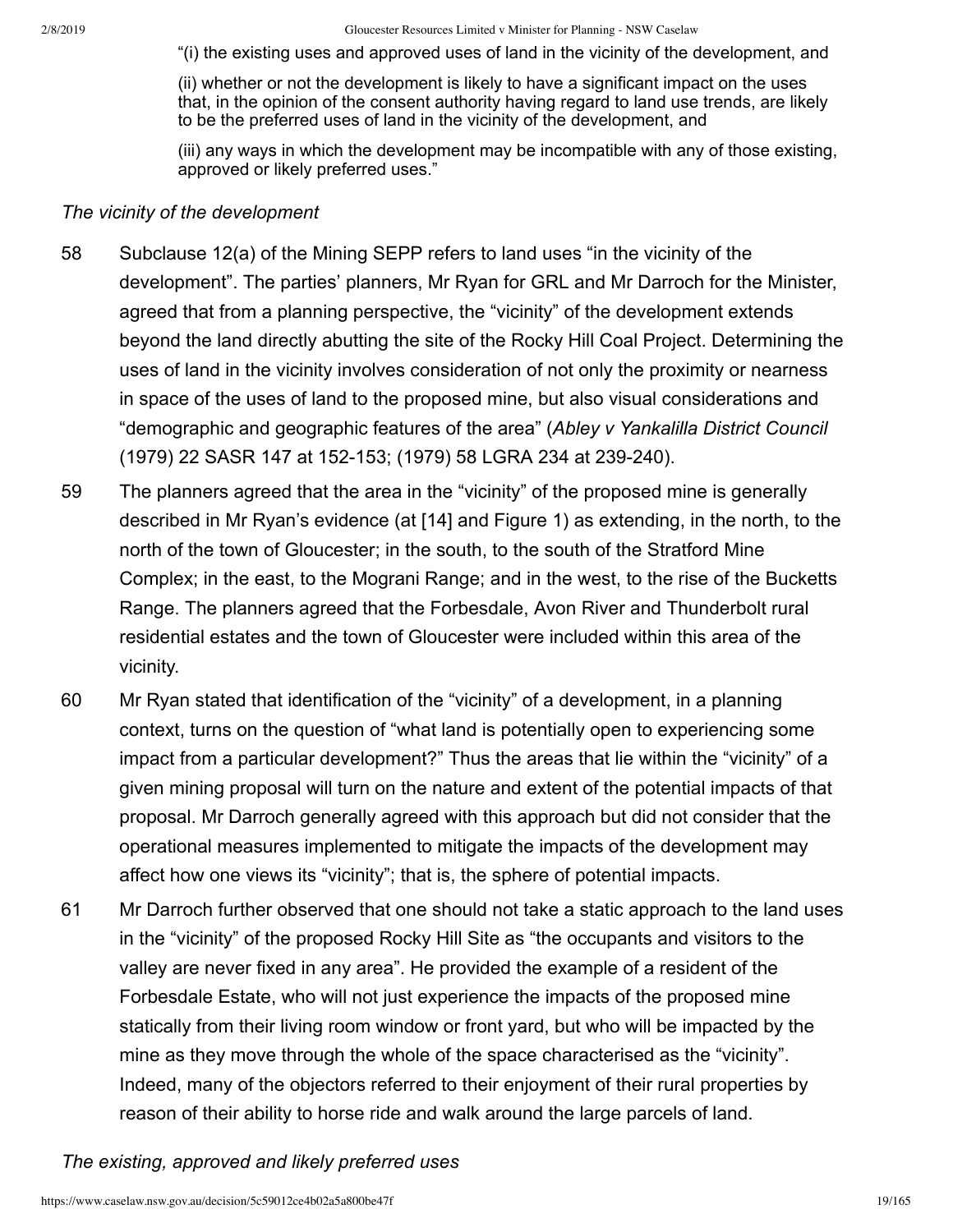$62$  Subclause 12(a) of the Mining SEPP requires consideration of three types of uses of land in the vicinity of the development: existing uses, approved uses and likely preferred uses.

- 63 Existing uses are uses of land that are actual, physical and lawful. The planners agreed, and I find, that the existing uses in the vicinity of the proposed mine include: residential (including rural-residential estates); tourism uses (including tourist and visitor accommodation and tourism activities); agri-business (such as the Hillview Herb Farm) and agriculture (including cattle grazing, hobby farms and dairy farming); and uses associated with Gloucester township, including commercial (retail and business), recreational facilities (such as the golf course) and social infrastructure facilities (such as the high school and the hospital). Mr Ryan also included the Stratford Mine as an existing land use in the vicinity. Mr Darroch observed that there was some overlap between tourist, residential and agricultural uses, with rural lifestyle "tree changers" supplementing their income by providing tourist accommodation and engaging in farming activities.
- 64 Approved uses are uses that have been approved by the grant of development consent under the EPA Act, but have not commenced in accordance with the consent. The planners agreed, and I find, that the approved land uses, to which development consents have been granted in the last 12 months, include new and modified dwellings, modifications to commercial premises and boundary adjustments.
- 65 Likely preferred uses refer to uses of the land that, having regard to land use trends, are likely to be the preferred uses of land in the vicinity.
- 66 The planners agreed that indicators of land use trends, giving rise to likely preferred uses, are: the historical, current and approved uses of the land; the planning controls under the applicable land use zonings, including the range of permissible uses in each zone, the objectives of each zone, and the development standards for development in the zone, such as the minimum lot size; uses identified in State, regional and local strategic plans, studies and strategies as being preferred future uses; and economic circumstances.
- 67 Mr Darroch further observed that land use trends indicating the likely preferred uses may be observed from historical progressions in planning instruments and planning strategies. In this regard, he compared the express aims of the GLEP 2010 to those contained in the preceding instrument, the Gloucester Local Environmental Plan 2000 (GLEP 2000) and identified a "very significant change and significant indicator of trend", namely, a shift away from the former objective of protecting "prime crop and pasture land" to an objective of protecting "rural lands", indicating a focus on a broader range of land uses in the rural areas than just crop and pasture land. Mr Darroch considered that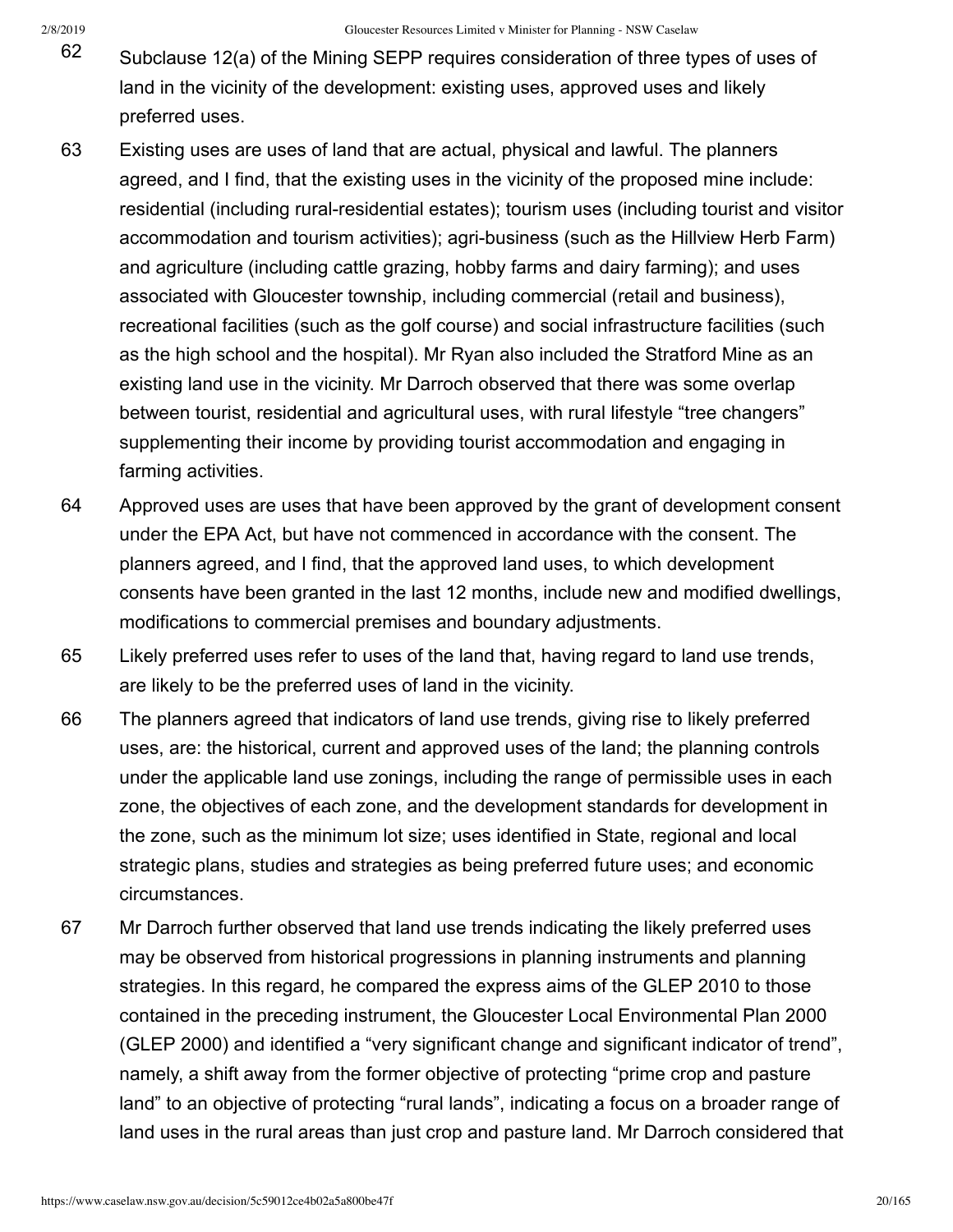the change in the objective from protecting "prime crop and pasture land" to providing "a secure future for agriculture" recognises a change in the type of rural activity and agricultural pursuits.

- 68 Mr Darroch also identified an increased emphasis in GLEP 2010 (when compared with GLEP 2000) on promotion of the principles of ecologically sustainable development, conservation of biological diversity and recognition of the cumulative impacts of climate change (cl 1.2(2)(d) and (e) of GLEP 2010).
- 69 A comparison of the GLEP 2000 and GLEP 2010 zoning maps reveals, in this regard, that a substantial parcel of land toward the south of the Forbesdale estate, previously zoned as the equivalent of what is now RU1 (Primary Production), has been rezoned E3 (Environmental Management) under the current GLEP 2010.
- 70 Mr Darroch noted an even more pronounced shift in land use trends when GLEP 2010 is compared to the still earlier instrument, being Gloucester Local Environmental Plan 1984, the aims of which were to "provide for the orderly expansion of urban development arising from mining projects in the Shire of Gloucester, and to ensure that the existing rural and natural qualities of the Shire are preserved". The GLEP 2010 objectives contain no mention of mining projects. Mr Darroch considered that the change from "seeking the orderly expansion of urban development arising from mining projects" to the GLEP 2010 aims "to manage the resources of Gloucester", "to protect rural lands, natural resources and assets of heritage significance" and "to manage development to benefit the community" (cl 1.2(2)(a), (b) and (c)), is a clear indicator of the progression that has led to the current rural land use trends.
- 71 Mr Darroch also considered the Gloucester Shire Council Housing Development Strategy 2006 ("HDS 2006") – described as the "cornerstone of the studies and strategies informing the preparation of the GLEP 2010 and the change in land use trends between 2000 and 2010" – to be important to ascertainment of relevant land use trends which inform the likely preferred uses in the vicinity of the Rocky Hill Site. The HDS 2006 noted that (p 16):

"In 2000 Gloucester Shire Council gazetted the current Local Environmental Plan to guide development, including subdivision and housing, for a minimum period of twenty years. At this time, Gloucester Shire was undergoing a decline in population due to the impacts of a change in the timber industry and dairy deregulation.

In 2003, a development boom began to emerge across Australia and the excitement that was initiated by the Baby Boomer generation had a substantial impact on all residential, rural residential and rural land holdings across the shire."

72 The HDS 2006 also included the following analysis of "Rural lifestyle housing" (p 26):

"The problem with the utilisation of land areas of 100 Ha for generally dwelling construction is that the land available for agricultural activities requiring larger parcels is becoming limited and very expensive. Due to this rise in land value, the purchase of land for traditional agriculture is no longer viable, as a greater return is being realised from the subdivision and sale of the land."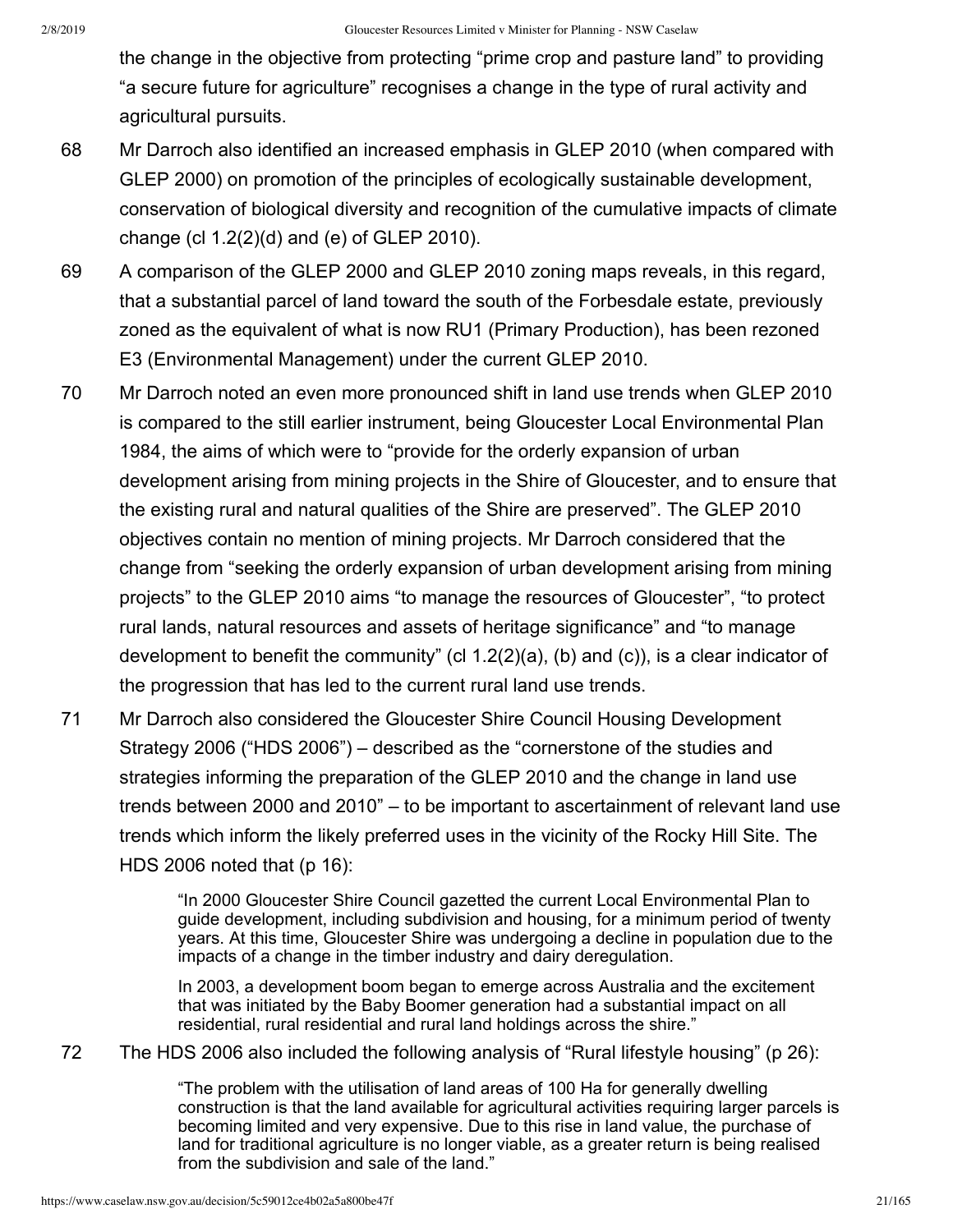# $73$  The HDS continued (pp 28-29):

"The development concessions available and the subdivision of lots to obtain a dwelling entitlement have resulted in a progressive change to the agricultural landscape in Gloucester Shire. The traditional farms that have been impacted by government policy and economic change are now developing as residential lots with agriculture as a supplementary activity. This agricultural change has fragmented traditional agriculture; however is allowing the emergence of a variety of agricultural industries to develop as indicated in the Local Environmental Study.

Rural housing is developing and is taking a number of forms, from weekend occupation of caravans and rural sheds to the construction of large homes and entertaining facilities. An emergence of home business operations is occurring as people are opting out of city life and running businesses partly from the rural home. Other permanent business opportunities are growing in the boutique agricultural sector and in bed and breakfast, farm stays and tourism ventures.

New rural housing does have the draw back of conflicts with agricultural activities as to times of operation of machinery, fertilizer spreading, spray control and burning off of vegetation. Generally complaints have been received by Council from new residents who have purchased land for life style reasons and have not recognized the right to farm principle. These complaints are very small in number.

The positives of new rural housing is that rural areas that experienced a decline in population have been revitalized by new residents who are adding to rural activities, joining the rural fire service and participating in local activities in th[eir] respective community groups. This revitalization of rural communities is a positive transition."

- 74 Mr Darroch observed that, according to the HDS 2006, the location of future land release areas for the kinds of "lifestyle" farms/dwellings to which the strategy refers is to the south-east of the Gloucester village, and directly to the north of the proposed mine site, which gives an indication of the likely preferred uses in these areas.
- 75 Mr Darroch further observed that the change from historically agriculture on large lots towards the rural lifestyle agriculture of the "tree changers" is also commented upon in the Agricultural Strategy for Gloucester Shire 2015 ("GAS 2015") which notes that "[t]here are a large number of hobby or life-style farms in the Shire. This is primarily the result of retirees and some life-style change people moving to the area because of its attractive climate, scenery and location"(p 13). Mr Darroch identified that this "confirms the changing trends from large lot cropping and grazing to rural lifestyle land use, which contributes to an understanding of the 'likely to be preferred uses of land in the vicinity of the development'". The GAS 2015 also emphasised the "clean and green environment" could be a marketing attribute both for Gloucester tourism and agricultural businesses (pp  $16-17$ ).
- 76 Mr Ryan agreed with Mr Darroch's comments on the GAS 2015 that hobby farms and small scale farms had both positive and detrimental effects in the Shire.
- 77 Mr Darroch further considered that the tourism uses described in the GAS 2015 and HDS 2006 were likely preferred uses with a propensity to grow in the area.

78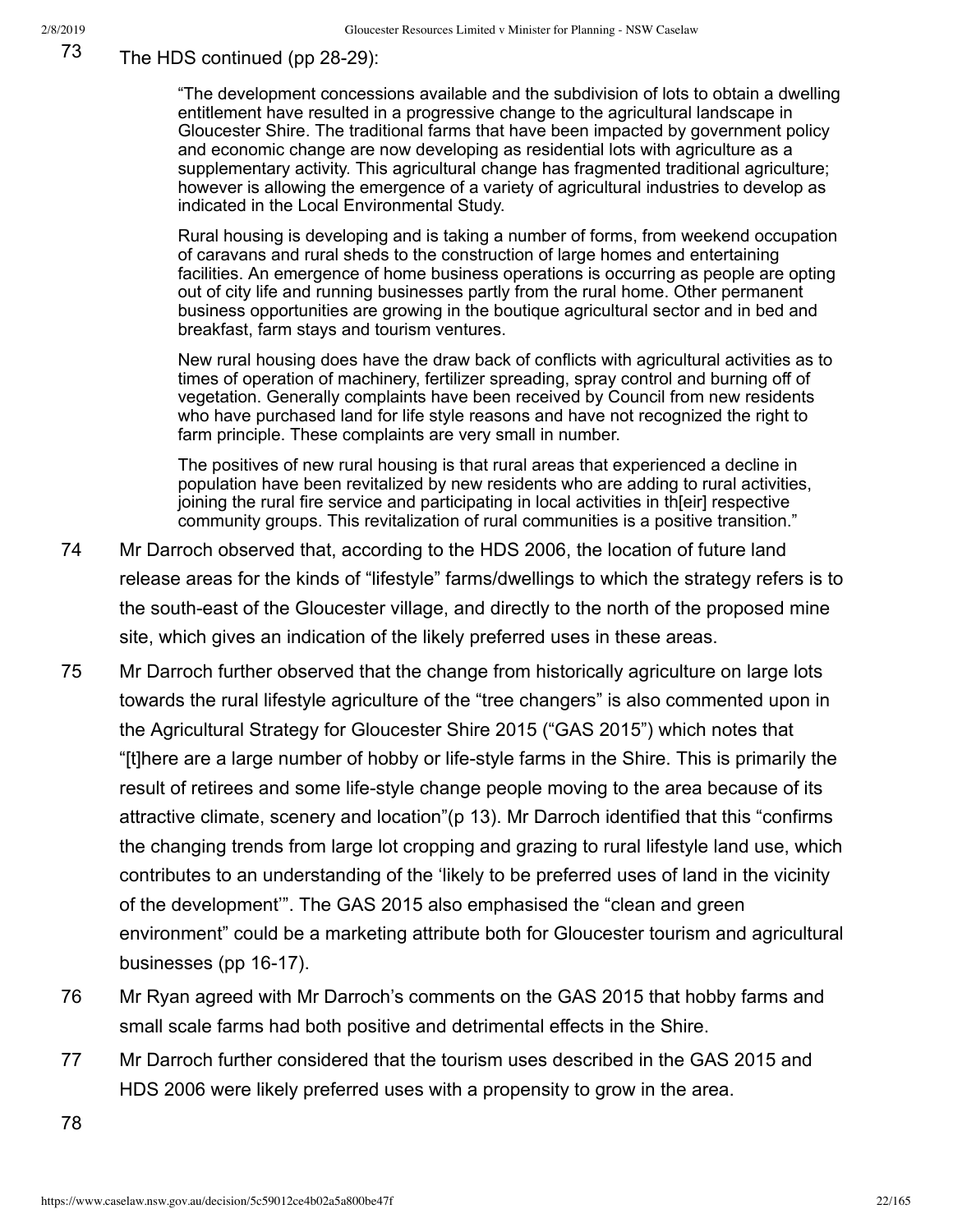In this connection, the Destination Management Plan for 2015-2018 identified tourism as a key component in creating a strong economy and noted that a key outcome was "an improved quality and number of tourism facilities, products and operators" (p 4).

- 79 The planners agreed, and I find, that the likely preferred uses, having regard to the land use trends in the vicinity of the Rocky Hill Coal Project, include: agri-business and agriculture; rural dwellings and farm stays; large lot residential dwelling houses; tourism accommodation and tourism operators, including agri-tourism; and residential and nonresidential uses associated with the Gloucester township.
- 80 Although Mr Ryan added mining as a likely preferred use, this was rejected by Mr Darroch. The requirement for the consent authority to examine the likely preferred uses under clause 12 of the Mining SEPP only arises for development that is otherwise permissible with consent under the Mining SEPP. If the fact that a mining proposal were permissible with consent was enough to lead to a conclusion that mining is a likely preferred use, the consideration and balancing process provided for under clause 12 would have little work to do. Mr Darroch stated, in this regard:

"[I]f it were sufficient for permissibility of a use to lead to a conclusion that the use is a Likely Preferred Use, there would be no need for the SEPP to refer to land use trends or preferred uses, which necessarily makes DR's [David Ryan's] argument circular."

81 I agree that mining should not be considered to be a likely preferred use in the vicinity of the mining merely because the Mining SEPP makes mining permissible with consent in the zones in the vicinity of the proposed mine.

## <span id="page-22-0"></span>*The impact of the proposed mine on the likely preferred uses*

82 Paragraph 12(a)(ii) of the Mining SEPP requires consideration of whether the proposed mine is likely to have a significant impact on the likely preferred uses in the vicinity of the proposed mine. The Minister and Gloucester Groundswell contended that the Rocky Hill Coal Project would have significant visual impacts, amenity impacts (by reason of the noise and air quality impacts) and social impacts on the likely preferred uses. GRL contended that the design and operation of the Rocky Hill Coal Project, and the mitigation measures GRL proposes, will ensure that the proposed mine will not have a significant impact on the likely preferred uses. I analyse the visual, amenity and social impacts in successive sections of the judgment below. For the reasons I give below, I find that, by reason of the visual, amenity and social impacts, the Rocky Hill Coal Project will have a significant impact on the likely preferred uses in the vicinity of the proposed mine.

<span id="page-22-1"></span>*The incompatibility with the existing, approved or likely preferred uses*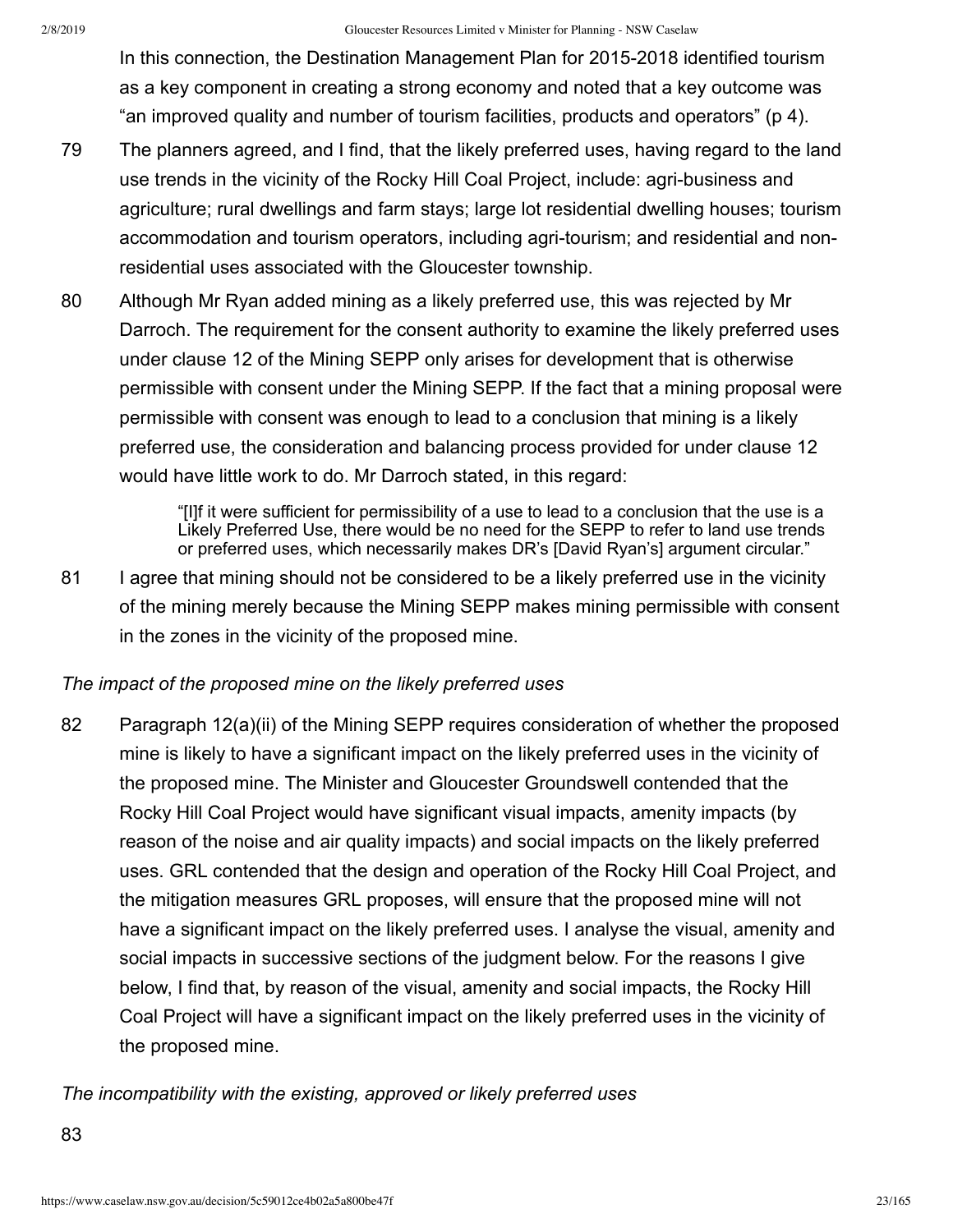Paragraph 12(a)(iii) of the Mining SEPP requires consideration of any ways in which the proposed mine may be incompatible with any of the existing, approved or likely preferred uses. Subclause 12(c) of the Mining SEPP requires an evaluation of any measures proposed by the applicant to avoid or minimise any incompatibility found under cl 12(a)(iii).

- 84 The Minister and Gloucester Groundswell contended that the Rocky Hill Coal Project will be incompatible with existing, approved and likely preferred uses in the following ways: the adverse impact on the rural character of land in the vicinity; the adverse impact on the residential and rural-residential uses in the vicinity; the adverse impacts on the agricultural uses in the vicinity; and the adverse impacts on tourism uses in the vicinity. The Minister and Gloucester Groundswell contended that the measures proposed by GRL will not avoid or minimise to an acceptable degree the incompatibility of the Rocky Hill Coal Project with the rural character and the residential, ruralresidential, agricultural and tourism uses in the vicinity of the proposed mine.
- 85 GRL contended that the measures it proposed to mitigate the visual, amenity, and social impacts, including the amenity barriers to minimise visual and noise impacts, and the proposed conditions of consent, will ensure that the Rocky Hill Coal Project is not incompatible with the existing, approved and likely preferred uses in the vicinity of the proposed mine.
- 86 I address the visual, amenity, and social impacts of the proposed mine in successive sections below. For the reasons I give below, I find that the Rocky Hill Coal Project, by reason of its visual, amenity and social impacts, will be incompatible with the existing, approved and likely preferred uses in the vicinity and that the measures proposed by GRL will not avoid or minimise this incompatibility.

#### <span id="page-23-0"></span>*The comparative public benefits of the mine and other land uses*

- 87 Subclause 12(b) of the Mining SEPP requires an evaluation and a comparison of the respective public benefits of the proposed mine and the existing, approved and likely preferred uses of land in the vicinity of the proposed mine. GRL contended that the Rocky Hill Coal Project will provide public benefits in terms of an economic benefit to NSW in order of \$224.5 million, in net present value terms, over the life of the mine; employment opportunities in the local community, with GRL expressing a desire to have 75% local employees; and economic opportunities for local suppliers, with GRL expressing a desire to spend 74% of total non-wage operational expenditure in the Taree-Gloucester area.
- 88 The Minister and Gloucester Groundswell contended that the claimed public benefits of the Rocky Hill Coal Project are uncertain and have been substantially overstated by GRL. In comparison, the Minister and Gloucester Groundswell contended that the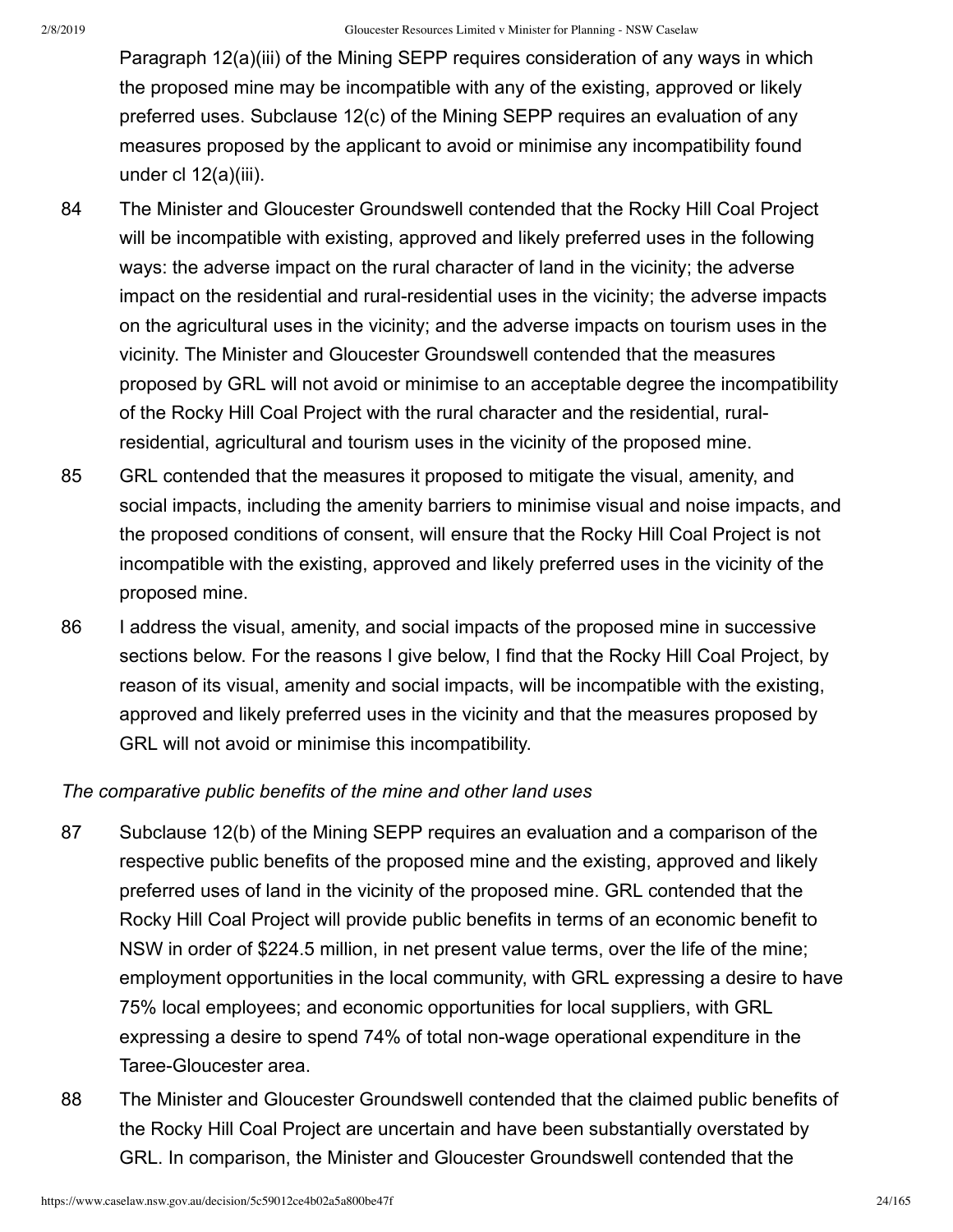public benefits of the existing, approved and likely preferred uses, if left unaffected by the proposed mine, are certain and will be substantial. Gloucester Groundswell also contended that the proposed mine will have significant public disbenefits by reason of the direct and indirect greenhouse gas emissions attributable to the mine, contributing to climate change.

89 I address the public benefits of the mine and other land uses below. For the reasons I give below, I find that the public benefits of the Rocky Hill Coal Project have not been proven to outweigh either the public costs of the proposed mine or the public benefits of the existing, approved and likely preferred uses in the vicinity if those uses were left unaffected by the proposed mine.

#### <span id="page-24-0"></span>**The visual impacts of the mine**

- 90 There was some disagreement between the parties' experts on visual impacts, Mr Wyatt for GRL and Mr Moir for the Minister, as to the methodology that should be employed to assess the visual impacts of the proposed mine, including the applicability in Australia of the UK Guidelines for Landscape and Visual Impact Assessment. Nevertheless, in the end, there was general agreement on the approach that should be followed in order to assist the visual impacts of the Rocky Hill Coal Project. This involved:
	- (a) an analysis of the existing visual environment to determine the baseline against which the visual impacts of the proposed mine are to be assessed;
	- (b) a viewpoint analysis to identify sites likely to be affected by the proposed mine;
	- (c) an assessment of the extent of the visual impacts of the proposed mine on the viewpoints, including the visual impacts during the life of the mine and, after completion of mining, the cumulative visual impacts of the mine and the night lighting impacts of the mine; and
	- (d) an assessment of the extent to which the visual impacts are mitigated by the proposed mitigation measures.

#### <span id="page-24-1"></span>*The existing visual environment*

- 91 Analysis of the existing visual environment includes identification and appraisal of the visual catchment, visual quality, landscape character, visual sensitivity and landscape values.
- 92 The visual catchment or viewshed of the proposed mine is the study area for the visual impact assessment. The viewshed is the area that may potentially be visually affected by the proposed mine. Mr Wyatt explained that the viewshed is not the same as the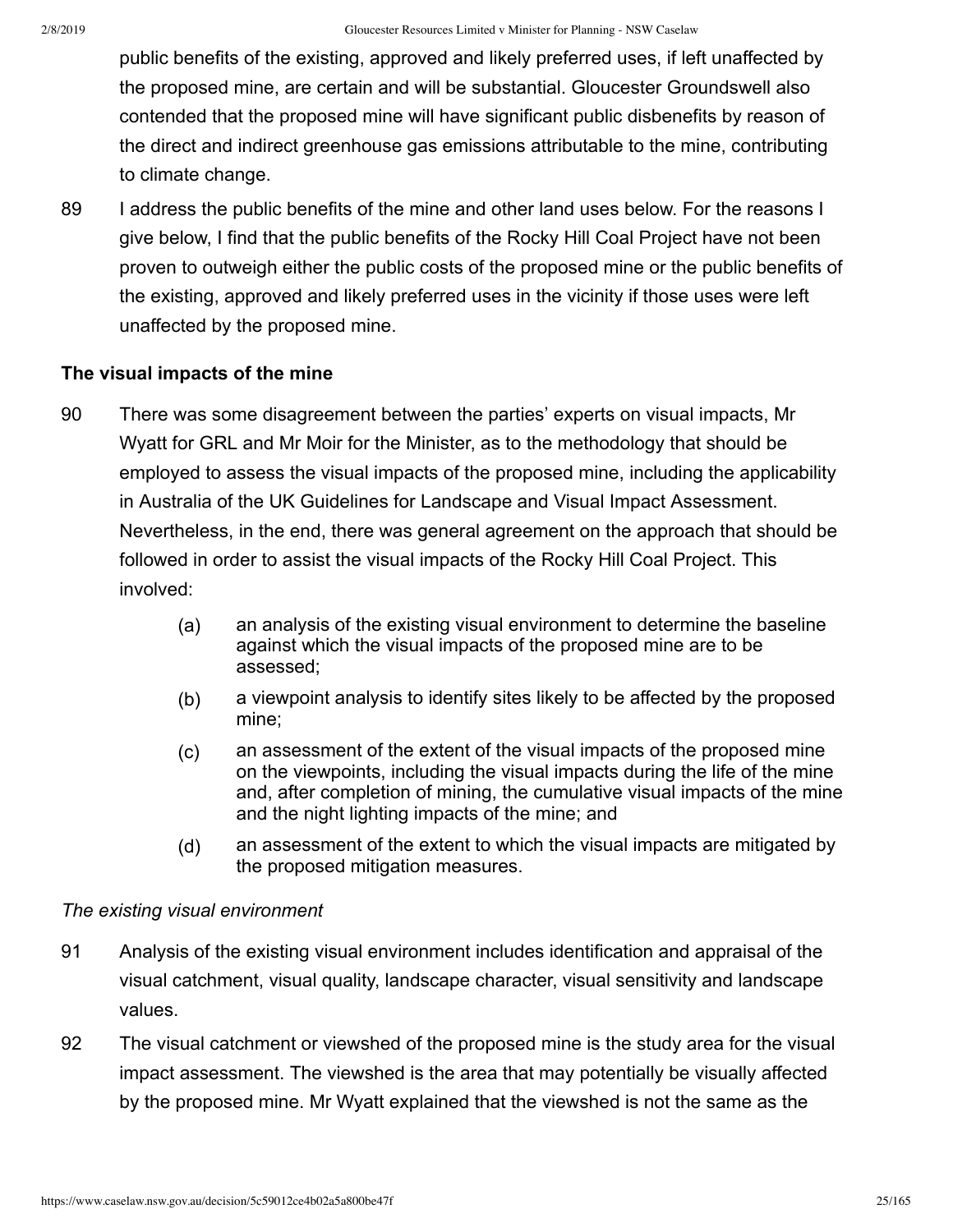extent of visibility, as it might be possible to see components of the mine from areas outside the viewshed. Rather, the viewshed is the area from which there could be a visual impact.

- 93 Defining the viewshed is based on the elevations of the components of the mine and the parameters of human vision. Mr Wyatt noted that the town of Gloucester and the surrounding rural area in which the proposed mine is to be located is a landscape that includes both natural and man-made elements. In this type of landscape, the viewshed is defined by a distance at which the largest element of the mine would be an insignificant or negligible element in a viewer's field of view. The central field of view in human vision is approximately 10 degrees (15 degrees whilst sitting). An object which takes up less than 5% of this 10 degrees cone of view may be discernible. However, it is an insignificant element in a landscape which has other signs of human modification.
- 94 Mr Wyatt said that the viewshed for the mine is based on a distance at which a 50m visual barrier takes up 0.5 degrees of the vertical field of view. The vertical field of view is between 10 degrees to 15 degrees. Therefore, the viewshed of the mine would extend to a point at which a 50m high exposed face of the mine earthworks will take up less than 5% of the normal vertical field of view (i.e. 0.5 degrees). The distance of 6km was used by Mr Wyatt to define the edge of the viewshed or study area for this visual assessment.
- 95 Mr Wyatt noted that within a viewshed, differing zones of visual impact can be determined based upon the distance of the viewer to the exposed face of the largest visual component of the mine. The visual impact of the mine at 6km is obviously less than the visual impact of the mine seen from a distance of 0.5km, as the apparent height and scale of the mine changes as a person moves nearer or further away.
- 96 Mr Wyatt noted that at 6km, a fully visible face of the mine earthworks 50m in height would be approximately 0.5 degrees in vertical angle, and this is defined as the limit of the viewshed. Between 1km to 3km, there would be a visually noticeable visual impact where the face of the visual barrier would be visible in the landscape in most lighting conditions. The landscape between the view and the mine can reduce visual impact, more so if vegetation is closer to the viewer. Between 0.5km to 1km, a visually prominent visual impact occurs where the exposed faces of the mine earthworks have increased visibility and are visually prominent in the landscape. Vegetation is less effective at screening the mine, unless the vegetation is in close proximity to the viewer. At less than 0.5km, a visually dominant visual impact would occur where the component of the mine visible at this distance would dominate the landscape. Vegetation, to be effective as a screen, must be located immediately adjacent to the viewer.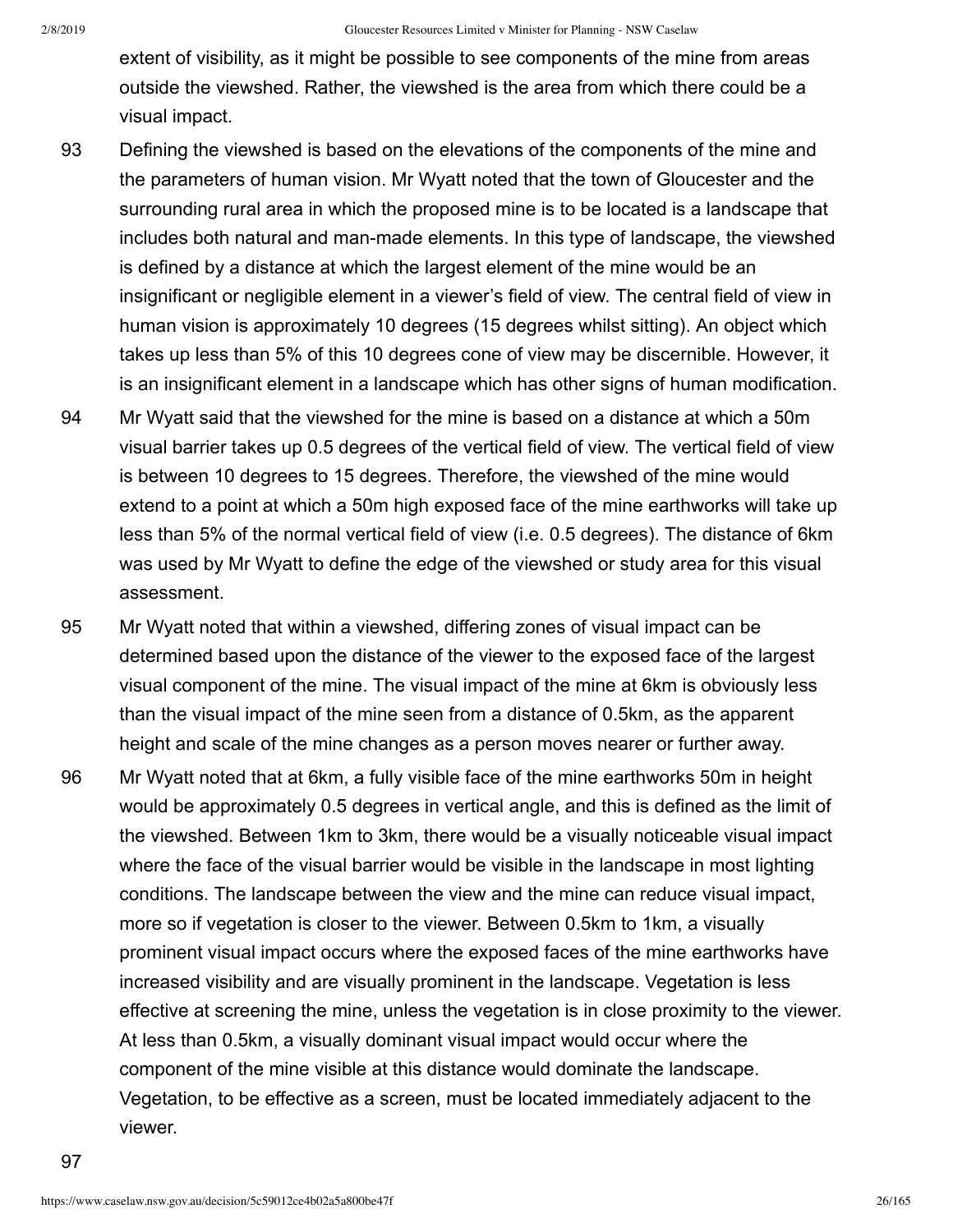The visual quality of the landscape refers to the value of the landscape to the community. Mr Moir explained that scenes of high visual quality are those which are valued by a community for the enjoyment, sense of place and improved amenity they create. Conversely, scenes of low visual quality are of little value to the community, with a preference that they be changed and improved, often through the introduction of landscape treatments. Mr Moir explained that the assessment of the visual quality of the landscape has regard to the following parameters:

- " visual quality increases as relative relief and topographic ruggedness increases
- visual quality increases as vegetation pattern variations increase
- visual quality increases due to the presence of natural and/or agricultural landscapes

 visual quality increases owing to the presence of water forms in the landscape (without the water becoming a featureless expanse) and related to water quality and associated activity.

- visual quality increases with increases in land use compatibility."
- 98 Visual sensitivity is the measure of how critically a change to the existing landscape is viewed by people from different areas. Mr Moir explained that the assessment of visual sensitivity is based on the number of people affected, land use within the view and the distance of the viewer from the proposal. In considering the sensitivity of the receptor, two factors are considered: (a) the susceptibility of the receptor to the type of change arising from the specific proposal and (b) the value attached to the receptor. The magnitude of sensitivity is affected by: the size and scale of the effect, the geographical extent of the area affected, the duration of the effect and its reversibility.
- 99 Mr Moir explained that sensitivity assessment can be supported using a matrix approach. High, moderate and low ratings can be assigned to refer to the degree of visual sensitivity of a particular land use to a visual impact within a particular distance of that use. For example, Mr Moir assessed that residential uses, whether residences in a township or rural residences, would have a high visual sensitivity within 0km to 2km and within 2km to 4.5km, moderate visual sensitivity within 4.5km to 7km and low visual sensitivity at greater than 7km. Mr Wyatt agreed that the visual sensitivity is always considered to be high for residential receptors.
- 100 Mr Wyatt adopted a different approach of assessing landscape sensitivity by reference to landscape units. Landscape units are based on the physical characteristics of the area within the viewshed. The characteristics that assist in defining the landscape units include geology, vegetation, topography and drainage patterns, as well as the extent of man-made modifications and urban development. Mr Wyatt identified three landscape units within the viewshed of the mine. These are:
	- Gloucester Valley Floor farmland: This is the landscape unit on which the mine would be sited and comprises the majority of the land within the viewshed. The relatively gentle undulations and the extensive clearing has created an attractive rural setting with the occasional rural farm residences.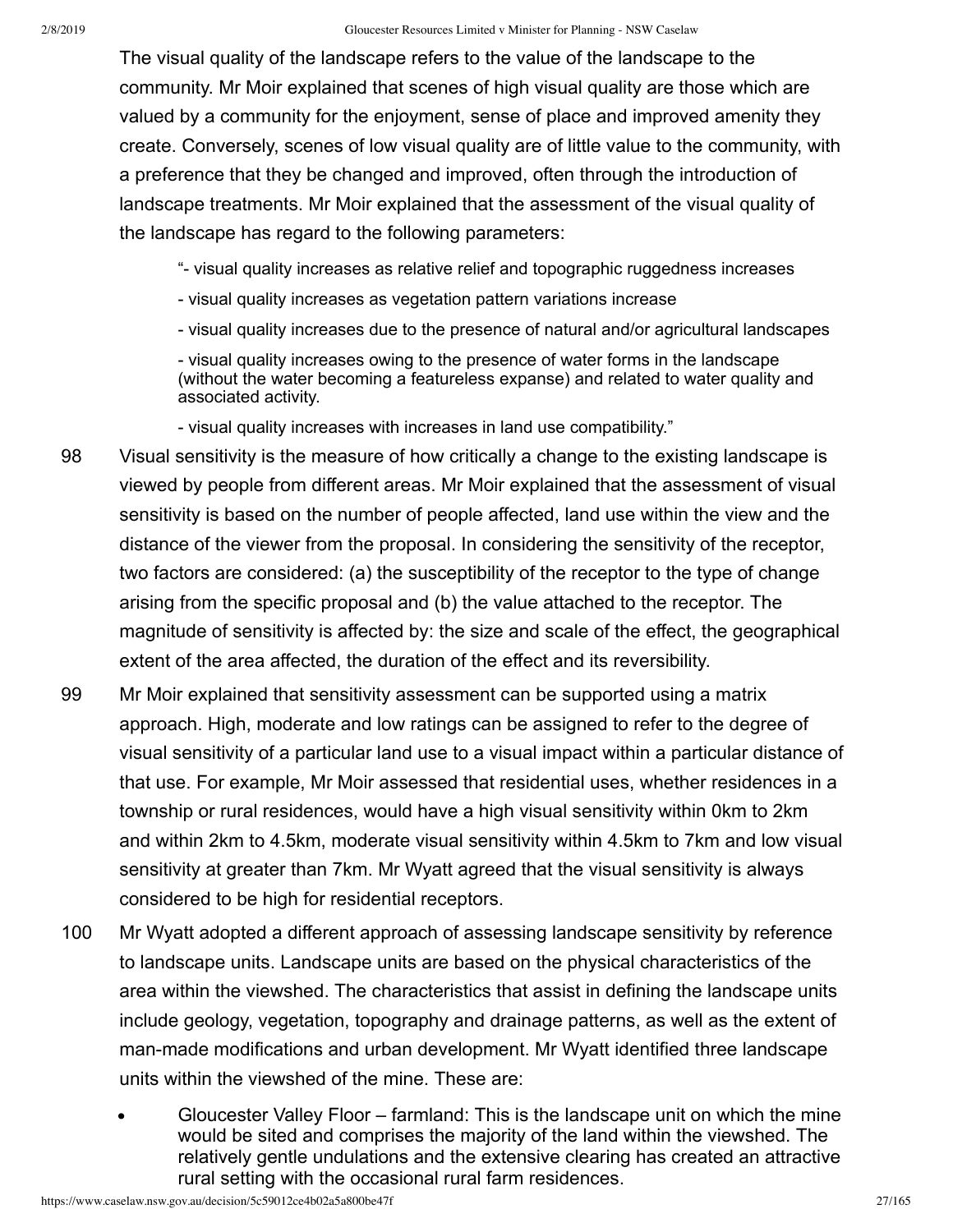- Gloucester Valley Floor urban/rural residential areas: The urban areas of Gloucester as well as Avon River, Forbesdale and Thunderbolt Estates are located on this valley floor.
- Gloucester Valley ranges: The ranges to the east and west define the Gloucester Valley and are typically well forested.
- 101 Mr Wyatt assessed the sensitivity of these landscape units within the viewshed of the mine to undergo change from the mine. He found:
	- (a) Gloucester Valley Floor farmland: Medium sensitivity. This unit is manmodified, contains other infrastructure and mining and is not as topographically dramatic as the escarpments on either side of the valley.
	- (b) Gloucester Valley Floor urban/rural residential areas: Low-medium sensitivity. This landscape unit contains many man-made elements and alterations. Abundance of built form and other visual elements lessens the sensitivity of these areas.
	- (c) Gloucester Valley escarpments: High. The escarpments define the valley and are the major attraction to locals and visitors travelling along The Bucketts Way. The presence of the open rural area in the foreground and their forested slopes increases the attractiveness of these escarpments.
- 102 In oral evidence, Mr Wyatt accepted that the high percentage of survey respondents who indicated that they were concerned about the visual impacts of the proposed mine suggested that there was a high degree of sensitivity amongst residents and other persons who responded to the survey. Mr Moir similarly considered that survey information of this kind reflected the high value that the community placed in the scenic amenity provided by the landscape surrounding the town of Gloucester.
- 103 The landscape values refer to the relative value attached to individual elements of a landscape. Mr Moir explained that:

"Assessment of landscape values considers the relative value attached to individual elements of the landscape based on how they are perceived by a community, local area, nation or by the international community. Evidence of how a landscape is recognised can be observed in statutes and local planning documents, historic and cultural elements (location and aspect of built forms in the landscape, songs, art, desire lines), tourism activities and promotional material indicating value attached to the identity of the particular area."

104 Mr Moir explained that landscape values can be indicated through factors such as:

" Landscape quality – this refers to the intactness of the landscape from visual, functional and ecological perspectives and its condition.

- Scenic quality- this relates to aesthetic values, sense of place and other intangible qualities.

- Rarity – this refers to the value of the landscape due to unique elements, features or attributes.

Representativeness – this refers to the landscape being a good example of its type.

 Conservation interests – this relates to the presence of features that indicate that the landscape has value in its own right.

 Perceptual qualities – this involves perceptions or experiences of the area, such as experiences of being in the wilderness or tranquillity.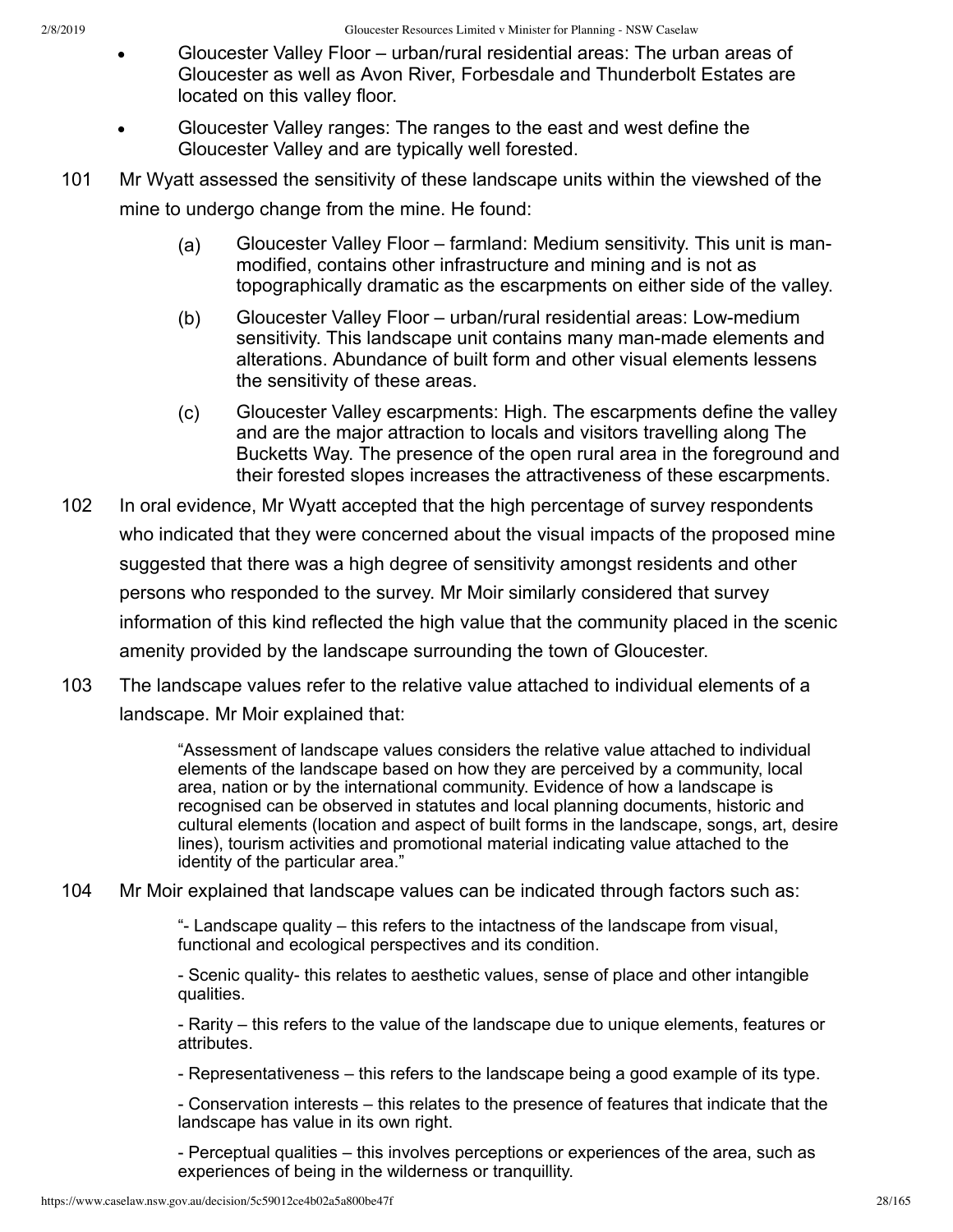Community consensus – this relates to opinions as expressed by the public on the importance of the landscape.

 Cultural association – this refers to the association of particular people, artists, writers or events in history that contribute to perceived landscape value."

- 105 Mr Wyatt agreed in oral evidence that, when assessing visual impact, it is important to have an understanding of the subjective viewpoints or perceptions of those who will see the proposed mine, and that these are matters of significance in the visual impact assessment. Further, to the extent that a place is recognised for its landscape characteristics or scenic quality across geographical and cultural boundaries, this is relevant to the value that is placed on the landscape.
- 106 Mr Wyatt also said that, to the extent that indigenous communities placed particular value on the landscape, this "undoubtedly… would increase the value of the landscape" and that documents indicating there is a cultural heritage associated with the area, both from an indigenous and non-indigenous background, are relevant to inform the visual assessment. Similarly, Mr Moir said that where there are "any cultural values whether they be Aboriginal or European … they have to be taken into consideration, and they do contribute to the sensitivity of the landscape".
- 107 The visual impact experts assessed the landscape values in the catchment. Dr Lamb, who prepared the historic heritage assessment in the amended EIS, found:

"a. The Gloucester Basin section of the valley is of moderate to high aesthetic quality as a result of the interaction between the distinctive geological formations and the cleared, rural lands of the valley floor.

b. The Gloucester Bucketts are of high aesthetic significance and landmark quality… and have also been the inspiration for artistic achievement and were mentioned in historical and commemorative accounts of the values of the place. They are important to tourism and the image of the setting of Gloucester and of local significance.' (pp 12 12.)"

108 Mr Moir addressed many of the factors that indicate landscape values. In relation to scenic quality and rarity, Mr Moir found:

> "After assessing the landscape character of Gloucester and its setting, it is my opinion that the setting of Gloucester is both unique (rare) and of high scenic quality. The landscape formations of the dramatic and unusual Bucketts Ranges and furrowed slopes of the Mograni Ranges combined with the mosaic landscape patterns of undulating farmland interspersed with the vegetation of the Gloucester and Avon Rivers as they move towards their junction on the valley floor, involve a combination of landscape elements that cannot be experienced elsewhere in the Gloucester Basin. These elements would have contributed to the original settlers choosing this location to site the town."

109 Further, Mr Moir says as to scenic quality:

"In my view the surrounds of the mine site have a high scenic quality that extends from the north of Stratford through to the northern side of the town of Gloucester. While the area extending from Wards River to Barrington all have a scenic quality, Lamb fails to recognise that the area as indicated on the figure has a particularly distinctive and high scenic value possessing a combination of landscape features that are not present throughout the Gloucester Basin. In my view, the area surrounding the proposed mine site is a unique and distinctive setting, given the presence of the monolithic Bucketts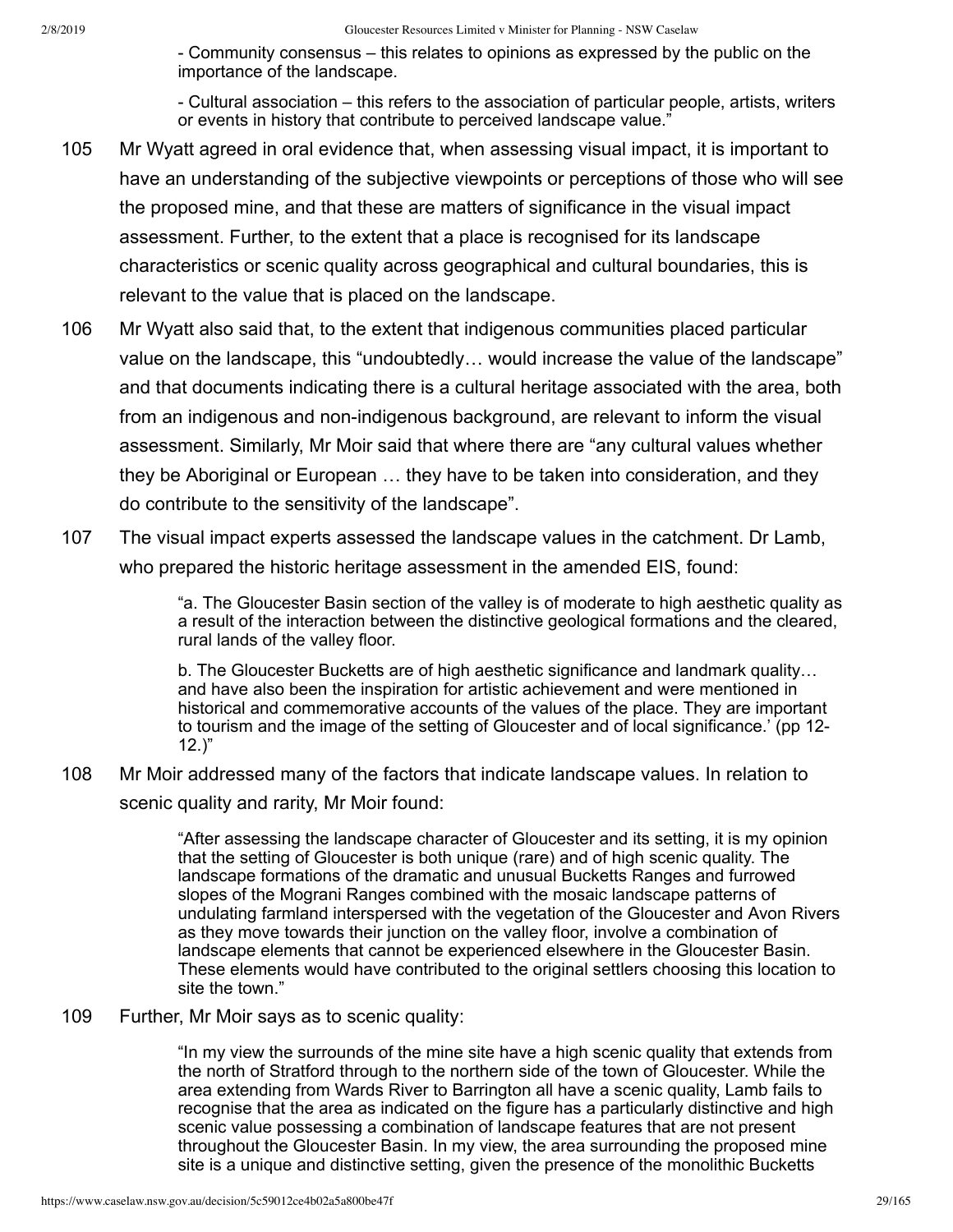Range which is both unique and imposing, particularly when viewed in its juxtaposition with the human scale of the town. The Bucketts Range and its surrounding scenery is clearly the dominant element within the surrounding context."

110 As to cultural association, Mr Moir found:

"It is an emotive and iconic landscape and the juxtaposition of the dramatic Bucketts with the rolling pasture was remarkable enough to feature as the subject of well-known impressionist and leader of the Heidelberg School, Arthur Streeton, and late 18th century Australian artist Thomas Boyd (amongst others)."

111 As to community consensus, Mr Moir referred to how the landscape is viewed in the planning instruments and strategies. Mr Moir noted that the land surrounding Gloucester was rezoned in GLEP 2000 for the purpose of environmental protection. When the strategic planning and zoning were revisited following completion of the 2005 Local Environmental Study, the environmental conservation zones around town were extended to the south. The 7(d) zone was converted to E2/E3 zones, which have zone objectives as follows:

"Zone E2 Environment Conservation

 To protect, manage and restore areas of high ecological, scientific, cultural or aesthetic value.

 To prevent development that could destroy, damage or otherwise have an adverse effect on those values.

Zone E3 Environmental Management

 To protect, manage and restore areas with special ecological, scientific, cultural or aesthetic value.

 To provide for a limited range of development that does not have an adverse effect on those values.

 To conserve biological diversity of native vegetation corridors, and their scenic qualities, in a rural setting."

- 112 Mr Moir noted that the majority of the proposed Rocky Hill Coal Project sits within the E3 Environmental Management zone. Mr Moir noted that the Gloucester Shire Council submission in 2013 to the Rocky Hill Coal Project, highlighted as grounds of objection that: "The proposed mine compromises Council's ongoing intent to protect the scenic qualities of the town of Gloucester from inappropriate development, as specified in the Gloucester Local Environmental Plan 2010."
- 113 Mr Moir noted that community consensus was reflected in the responses to surveys of the community conducted by the former Gloucester Shire Council, in response to the original EIS submission in 2013. Around 80% of survey respondents opposed the mine, with over 75% concerned about impacts on visual amenity, water, dust, noise, agriculture and town character. In response to the overwhelming majority of dissent in the community, the former Gloucester Shire Council voted to oppose the development of the mine.
- 114 Mr Moir noted that Gloucester Shire Council's submission in 2013 stated that: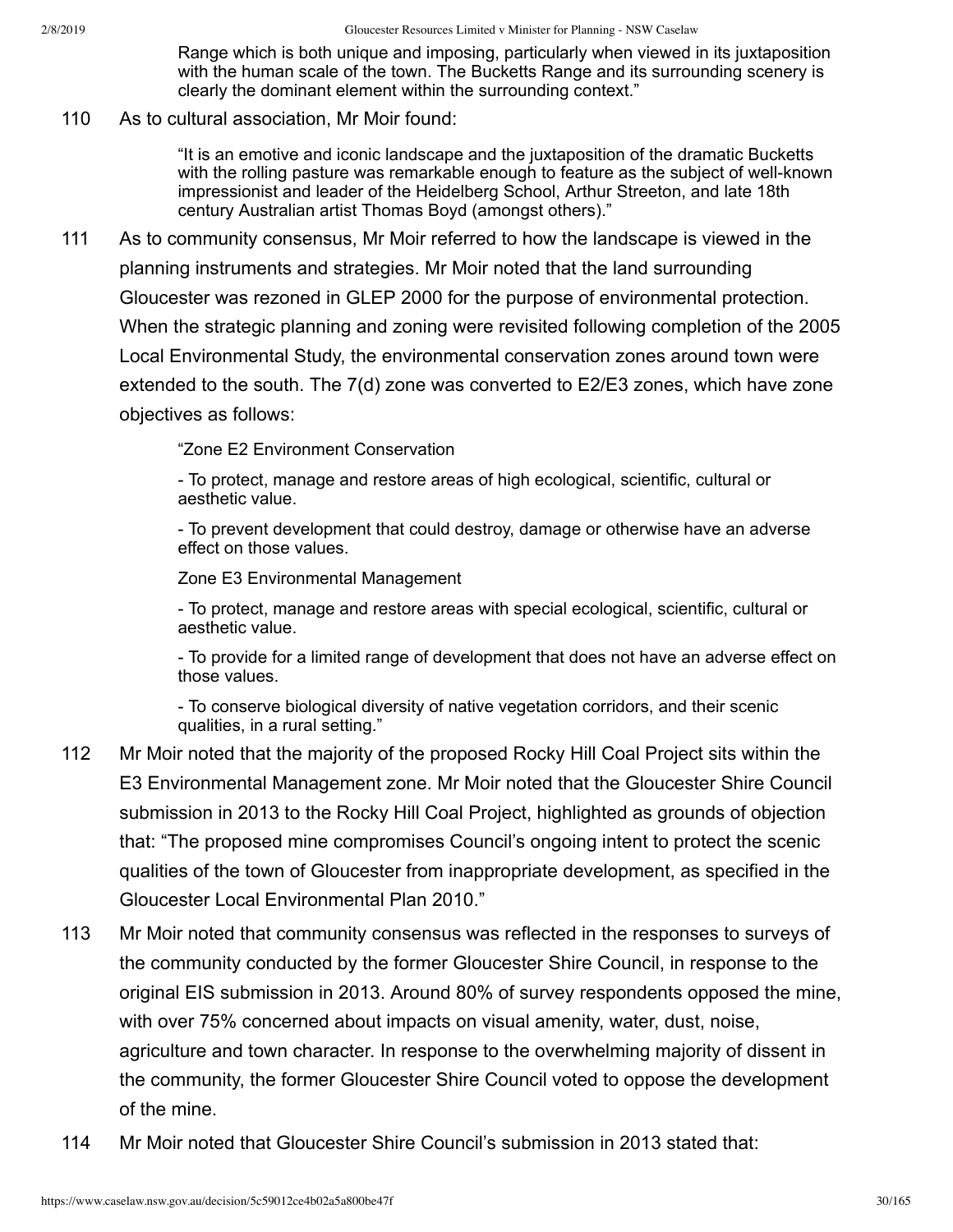2/8/2019 Gloucester Resources Limited v Minister for Planning - NSW Caselaw

"There is a strong sense of place and connection of Gloucester residents to their local area. Sense of place is comprised of the meanings, beliefs, symbols, values and feelings that individuals or groups associate with a particular locality. Gloucester residents, whether living in the area for generations or newly arrived, have developed strong connections to this area. That sense of place has been challenged by the potential significant changes that may result as a consequence of this large scale extractive industry activity. Each major proposal has caused psychological stress for individuals in our community."

- 115 Mr Moir noted that in August 2016, Mid-Coast Council submitted a comprehensive report objecting to the amended proposal on the same grounds as the objection to the original proposal. The 2016 Mid-Coast Council submission noted that: "The number of submissions the Department of Planning and Environment received in response to the 2013 Rocky Hill submission, correlated with the results of the former Gloucester Council, was 1399 opposing the mine and 345 in favour." In response to the amended mine proposal in 2016, 2634 individual submissions were received by the Department of Planning and Environment during the public exhibition phase. Of these submissions, 2376 were objecting to the proposal. 72% of submissions opposed to the mine listed visual impacts as a key reason for their objection. Mr Moir noted that in October 2017, the newly elected Mid-Coast Council voted again to maintain the objection to the proposed mine, reiterating the statement made by the Council administrator, Mr John Turner in 2016, that "this coal mine proposal is simply in the wrong place" and is "simply too close to residential areas".
- 116 Mr Moir drew the conclusion from these consistent objections to the proposed mine by Gloucester Shire Council, MidCoast Council and members of the community that the visual landscape forms a significant part of the character of the Gloucester town and region and is highly valued by the community and the many visitors to the area. There is a significant concern amongst the community that there will be a negative impact on the perception of the town, its character and its economy if the Rocky Hill Coal Project were to proceed.
- 117 Mr Moir opined that, having regard to the Gloucester Shire Council, Mid-Coast Council and other agency and community submissions, it is clear that the proximity of the proposed mine to the town of Gloucester, and in particular its relationship to key character elements that dominate the setting of the town (i.e. The Bucketts and Mograni Ranges and the Avon River floodplain), is a significant concern for the Gloucester community and a threat to the values that inform their connection with the landscape and sense of place.
- 118 Mr Wyatt did not assess the landscape values of his three landscape units in the viewshed of the mine. Nevertheless, Mr Wyatt did accept that:

"The Gloucester Valley with a gently undulating valley floor, enclosed on both sides by the ranges, creates a scenic appearance that is attractive to visitors and locals alike. This is an attractive landscape with high visual appeal."

119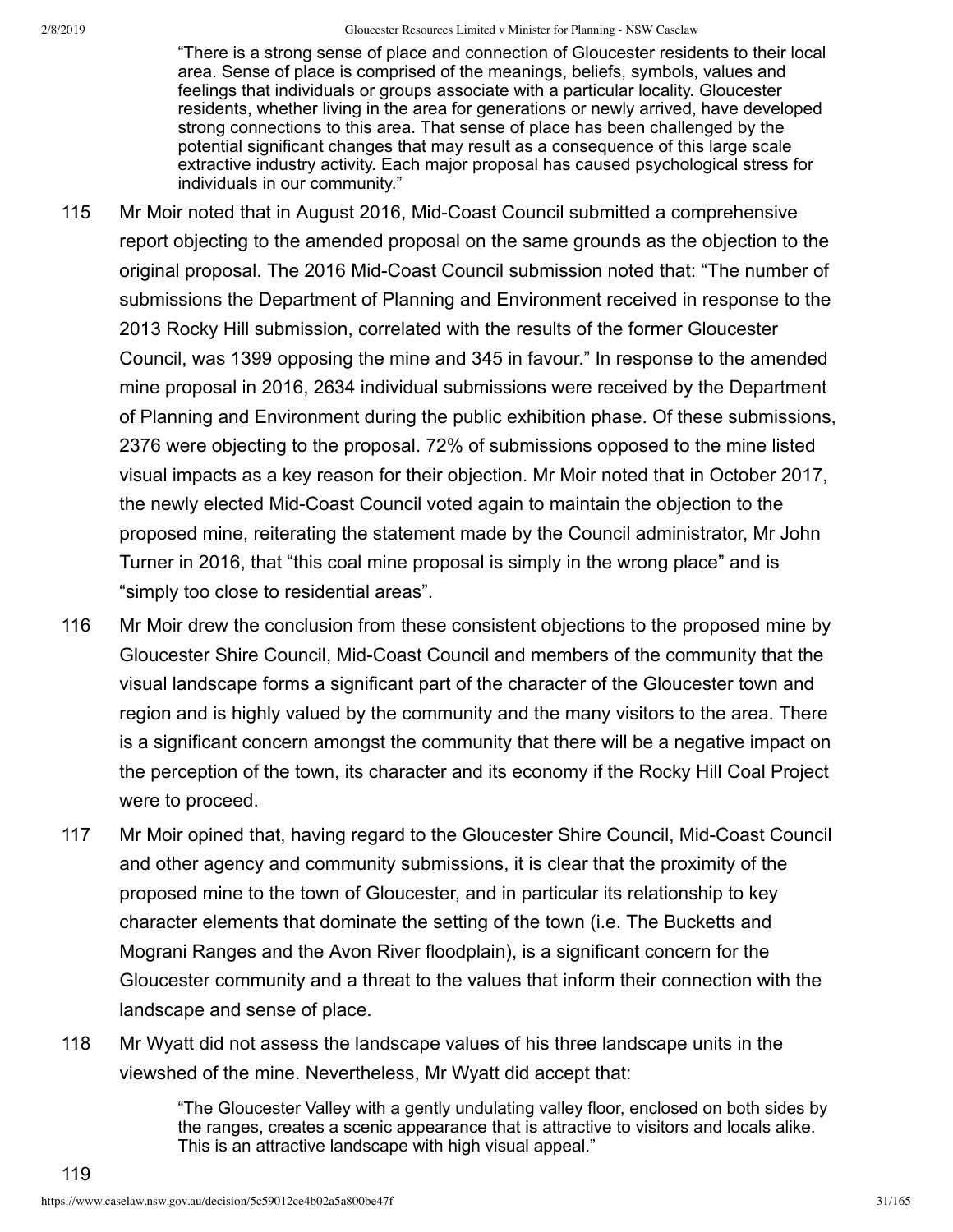Both Dr Lamb and Mr Wyatt identified the Gloucester valley as being of high significance, for social, cultural or spiritual reasons to the Barrington Gloucester – Stroud Preservation Alliance, a community group.

120 The landscape of the Gloucester valley also has cultural association and importance to Aboriginal people. Although neither Mr Wyatt nor Mr Moir specifically considered the significance and value of the landscape to Aboriginal people, there was evidence before the Court establishing the particular value that the landscape holds for Indigenous people. Mr Manikas, an Aboriginal man who gave evidence on behalf of the Cook family, said:

> "Jack Cook was the last of the traditionally initiated elders from the region in his era prior to the family being displaced from Gloucester. Jack realised with the displacement of the aboriginal people from the area the traditional ways were ending therefore he buried the King Stone on the Bucketts, because it was regarded as 'the most sacred tribal ground'. This King Stone was similar in significance to Uluru to the local people of Gloucester.

> From the King Stone and the initiation routes, the scar trees, burial sites and birthing sites. All these locations are scattered though the Gloucester area and proposed mining site or adjacent to the site. Many cannot be identified due to the sacred nature of the sites. If the mine progresses, all this history will become a mystery to the descendants of Jack and Jessie Cook"

# 121 A submission on behalf of Aboriginal elder, Kim Eveleigh, also reflected a deep indigenous connection to country:

"We are the Aboriginal people of this land, so don't you dare ignore us, pay attention and listen as this is our Spiritual connection to our land, we the Gooreengai people belong to the Significa[nt] Buckan Valley in Gloucester it is our past, present and future. If you allow it to be destroyed you cannot fix It, stop it before it begins. Everything from our Ancestors has been removed all we have left is our Dreaming of our land…

This is our land that has a strong spiritual history of the Dreaming, scar trees, grave sites, stories of Elders that dance upon this ground, men, women and family bora rings. …

Along the range there are many birthing water holes and shelters and there were once women's paintings that were destroyed by Europeans. The valley is a Significant Sacred place as this is our Ancestors daughters birthing and naming area, as they travelled over this part of the land they shared knowledge of our Ancestor's medicines, hunting and gathering of food, the weaving of fishing baskets while singing to the spirits of the Ancestors..."

122 Although each of Dr Lamb and Mr Wyatt accepted the scenic qualities of the Rocky Hill site and its vicinity, Mr Moir considered that both the visual impact report of Mr Wyatt and the visual impact assessment in the amended EIS of Dr Lamb proceeded from an erroneous premise in that they failed to adequately recognise the significance of the visual and landscape values of the town and community of Gloucester and thus downplayed the landscape character. In effect, Mr Moir noted that Mr Wyatt and Dr Lamb approached the Rocky Hill Site in isolation from its visual setting and without

…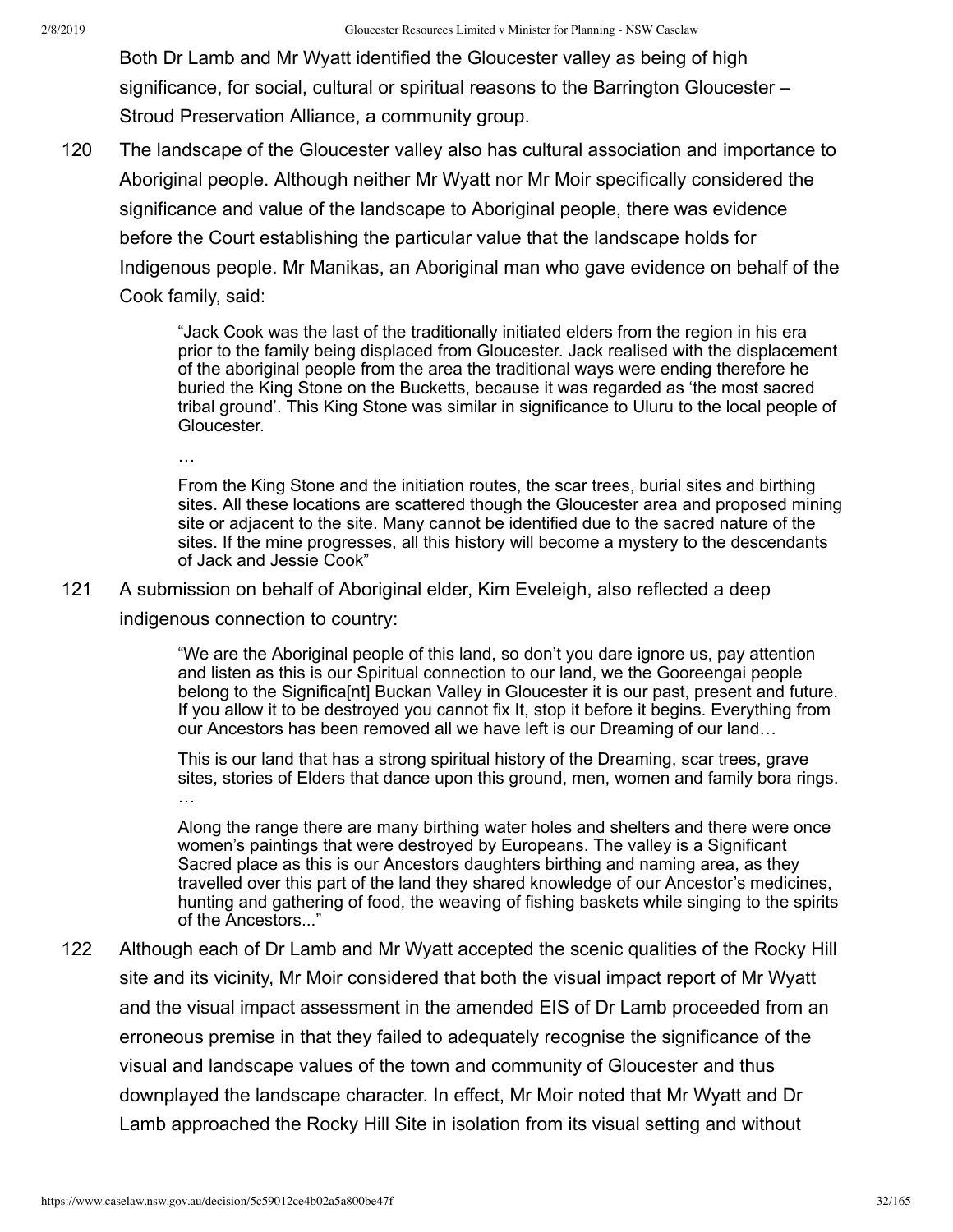recognising the viewshed within which it is located; thus positing the site as effectively comprising a parcel of readily replaceable agricultural land which could be found anywhere in the Gloucester basin. However, as Mr Moir observed:

"… the area surrounding the proposed mine site is a unique and distinctive setting, given the presence of the monolithic Bucketts Range which is both unique and imposing, particularly when viewed in its juxtaposition with the human scale of the town. The Bucketts Range and it[s] surrounding scenery is clearly the dominant element within the surrounding context."

123 I accept the evidence of Mr Moir and of the Aboriginal people who gave evidence that the landscape within the visual catchment of the proposed mine is of high visual quality and has high landscape values, for the reasons given by Mr Moir and by the Aboriginal people. The land uses in the vicinity of the proposed mine of residential, ruralresidential, tourism and agri-tourism have high sensitivity to changes in the landscape caused by the proposed mine.

### <span id="page-32-0"></span>*The viewpoints likely to be affected*

124 The visual impact experts used a number of viewpoints to assess the visual impact of the proposed mine. Dr Lamb, in the visual impact assessment in the amended EIS, identified 59 representative viewing places or "viewing situations". Dr Lamb grouped the viewing situations into four categories on the basis of their visual exposure to the proposed Rocky Hill Coal Project and the composition of the views they would experience:

> "Category 1: Distant, elevated view places to the north and northwest (e.g. Kia Ora Lookout and The Bucketts walking track);

-Category 2: View places to the northwest and north-northwest of the Mine Area (part of the The Bucketts Way, rural residences adjacent to The Bucketts Way and ruralresidential estates accessed off Jacks Road);

Category 3: View places west of the Mine Area (The Bucketts Way and some of the rural residences in the Forbesdale Estate locality); and

Category 4: Views from Fairbairns Road southwest and south of the Mine Area."

- 125 Dr Lamb prepared photomontages for six viewing places, being VP15 The Bucketts Way opposite number 4257; VP16 Grantham Road; VP25 Jacks Road; VP33 Kia Ora Lookout; VP36 The Bucketts Walking Track site 2 and VP45 The Bucketts Way near number 4434.
- 126 Dr Lamb determined the number of residences with likely or possible views from internal living areas in categories 2, 3 and 4, taking into consideration formal orientation, topographic location and the blocking and screening effects of vegetation and buildings, as being:

"Category 2: 84 residences, 19 with likely or possible views from internal living areas.

Category 3: 27 residences, 14 with likely or possible views from internal living areas.

Category 4: 2 residences, 1 with likely or possible views from internal living areas."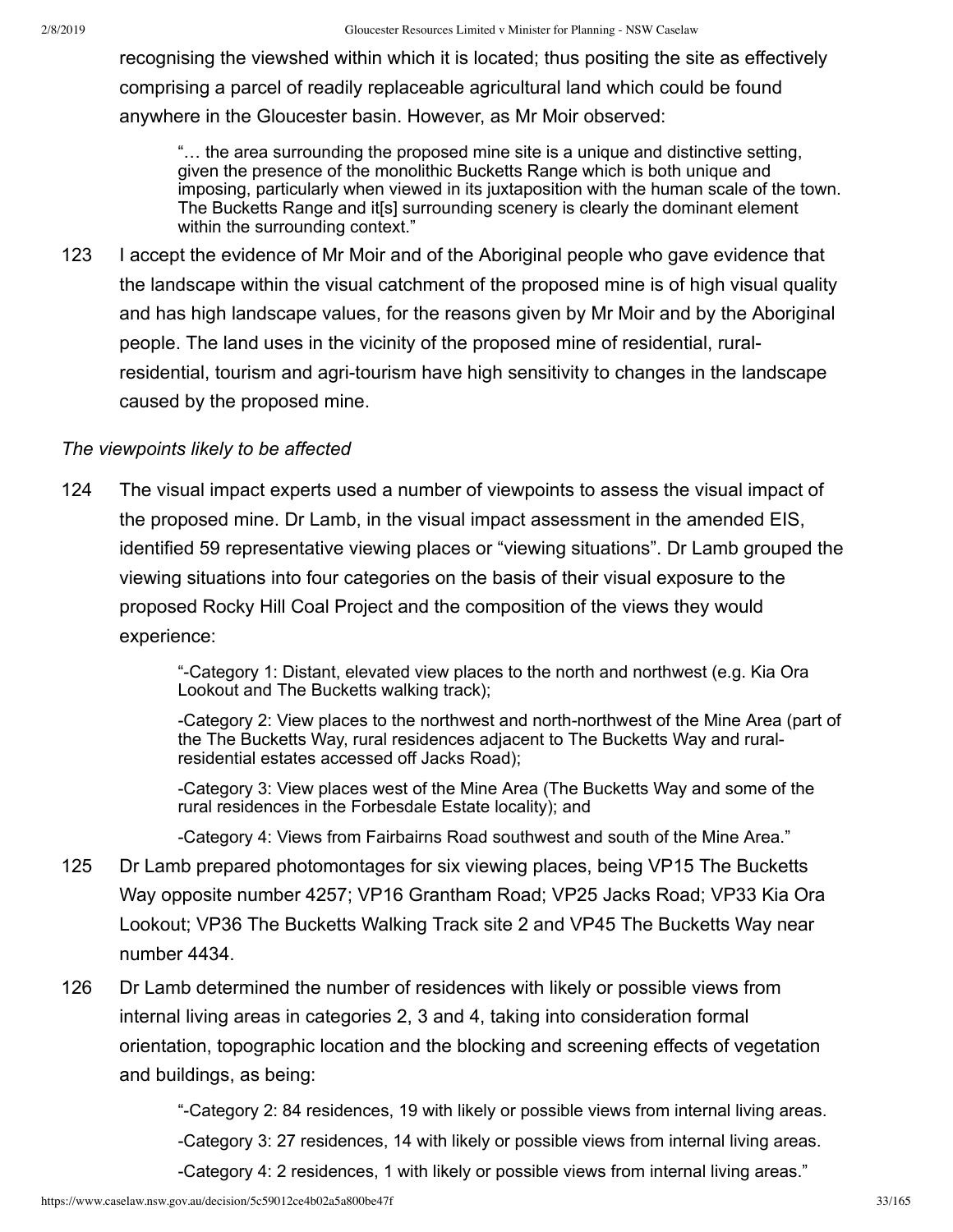- 127 Mr Wyatt selected 17 viewpoints in the residential estates and rural residential properties within about 2.5km of the proposed mine, along The Bucketts Way and at the public lookouts of Kia Ora Lookout and Mograni Lookout. Mr Wyatt prepared photomontages for four viewpoints being VP1 corner Jacks Road and Waukivory Road (1.1km from the mine); VP5 Grantham Road, east of Fairbairns Road (1.1km from the mine); VP6 Fairbairns Road (0.6km from the mine); and VP16 The Bucketts Way #6 (2.7km from the mine).
- 128 Mr Moir used the viewpoints selected by Dr Lamb and Mr Wyatt and added other viewpoints in proximity to the viewpoints of Dr Lamb and Mr Wyatt. Mr Moir also prepared photomontages for six viewpoints being VP01 Forbesdale Close (off Fairbairns Lane); VP03 Fairbairns Lane; VP05 Jacks Road (same as Dr Lamb's VP25); VP06 Jacks Road; VP13 Bucketts Way; VP14 Bucketts Walking Track (same as Dr Lamb's VP36). The original photomontages contained errors in locating the mine in the photomontages but these errors were corrected in the photomontages attached to the joint report of the visual experts.
- 129 Mr Moir also considered that the proposed mine will have dynamic visual impacts for persons driving north along The Bucketts Way towards Gloucester and for passengers on the train heading north into Gloucester:

"It is my opinion that both the Lamb and Wyatt reports have not considered the impact of the proposal when viewed from The Bucketts Way upon the character of the town of Gloucester. For many, the first impression of Gloucester is formed when travelling north along The Bucketts Way when the valley opens up in the approach to Gloucester and the town is first viewed nestled between the towering Bucketts Range to the west and the Mograni Range to the east. If the proposal were to proceed the Rocky Hill mine would become part of this experience. This would drastically change the character and the perception of the town for visitors and residents. As much of the tourism in the area is based on the scenic quality of the area and its surrounds, these perceptions are likely to be negative.

This is also likely to be the case for passengers on the train heading north into Gloucester. If the proposal proceeds, railway passengers will have views to the Rocky Hill mine and the private road connecting Rocky Hill with Stratford. In this event, passengers on the train would experience a greater cumulative effect of the mining in the Gloucester Basin as the railway passes close to the Duralie mine and has views to the Stratford mine. Due to the proposed private road connecting the Stratford mine rail facility with the proposed Rocky Hill Coal Mine, the rail travellers arriving into Gloucester will experience nearly 10km of continuous mining activity prior to their arrival into Gloucester Station."

# <span id="page-33-0"></span>*Methodology for assessing the visual impacts*

130 Although the visual impacts experts differed in their assessments of the level of visual impacts of the Rocky Hill Coal Project, there was similarity in the basic methodology used. The overall level of visual impact was determined by weighting the level of visual effect by the visual sensitivity of the view place and viewer.

131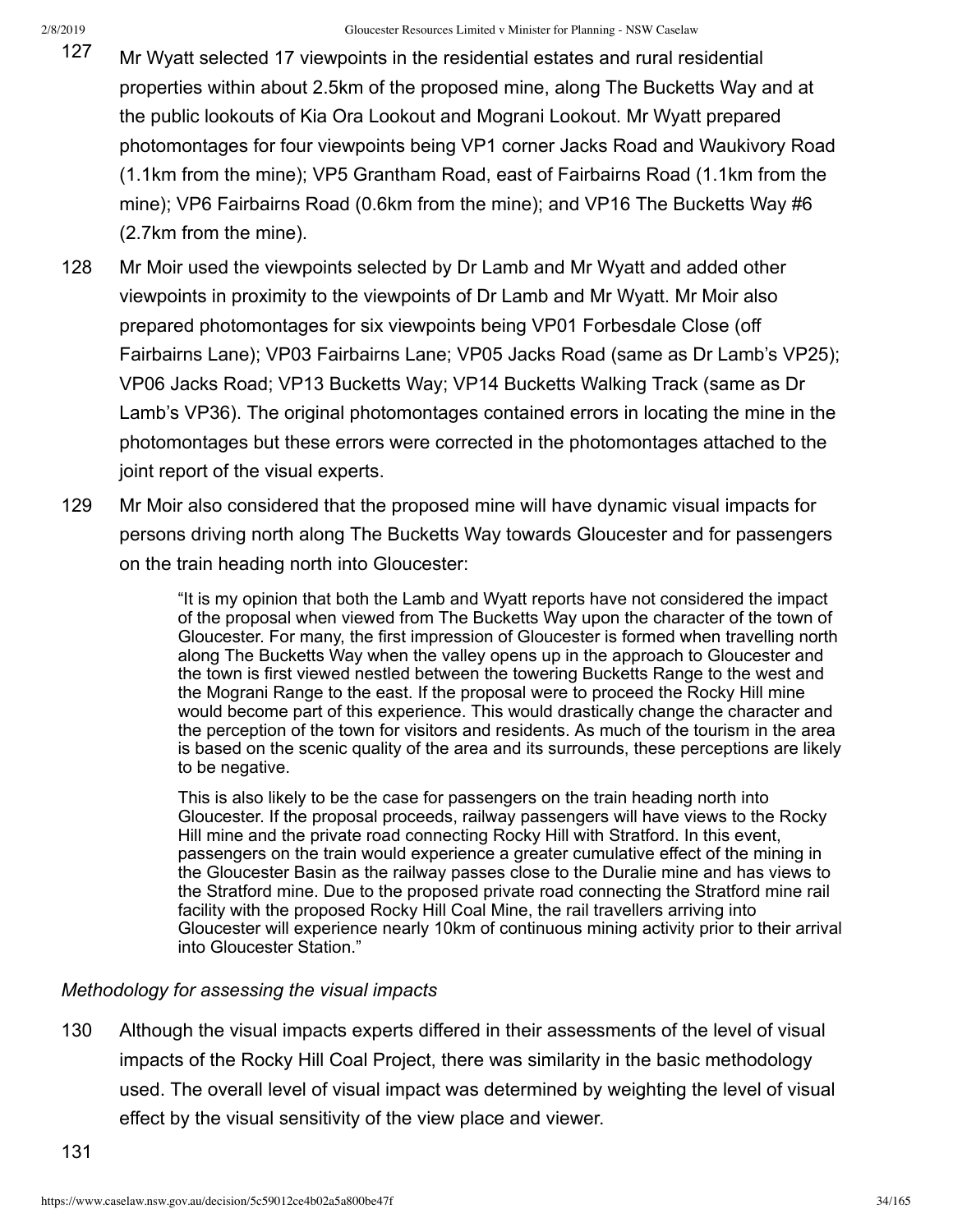Mr Moir explained that: "'Visual effect' is defined as the interaction between the proposal and the existing visual environment. It is often expressed as the level of visual contrast of the proposal against its setting or the background in which it is viewed." Mr Moir explained that visual effect is measured as either low, moderate or high depending on the level of visual contrast:

"**Low** visual effect occurs when a proposal blends in with its existing landscape when viewed due to a higher level of integration of one or several of the following: form, shape, pattern, line, texture or colour. It can also result from the use of effective screening, often using a combination of landform and vegetation.

**Moderate** visual effect occurs where a proposal is visible and contrasts with its viewed landscape, however, there has been some degree of integration (e.g. good siting principles employed, retention of significant existing vegetation, provision of screen landscaping, appropriate colour selection and/or suitably scaled development).

**High** visual effect results when a proposal has a high visual contrast to the surrounding landscape with little or no natural screening or integration created by vegetation or topography."

132 Mr Moir explained that the combined impact of visual sensitivity against visual effect can be shown in a matrix.

| <b>VISUAL IMPACT TABLE</b>          |                 |                      |                    |                    |  |  |
|-------------------------------------|-----------------|----------------------|--------------------|--------------------|--|--|
|                                     |                 | <b>VISUAL EFFECT</b> |                    |                    |  |  |
|                                     |                 | <b>HIGH</b>          | <b>MODERATE</b>    | <b>LOW</b>         |  |  |
| <b>VISUAL</b><br><b>SENSITIVITY</b> | <b>HIGH</b>     | High Impact          | High Impact        | Moderate<br>Impact |  |  |
|                                     | <b>MODERATE</b> | High Impact          | Moderate<br>Impact | Low Impact         |  |  |
|                                     | <b>LOW</b>      | Moderate<br>Impact   | Low Impact         | Low Impact         |  |  |

- 133 For example, for viewpoints in residential properties (such as the dwellings in the large lot residential estates) with a high visual sensitivity, if the visual effect is high, because of the high visual contrast between the proposed mine, including the amenity barriers, and the existing visual environment, the overall visual impact will be high.
- 134 Although Mr Wyatt adopted a similar approach of weighting the level of visual effect by the visual sensitivity, he adopted different criteria for determining the scale of visual effects. For public domain viewpoints, Mr Wyatt used four criteria to assess the visual effects: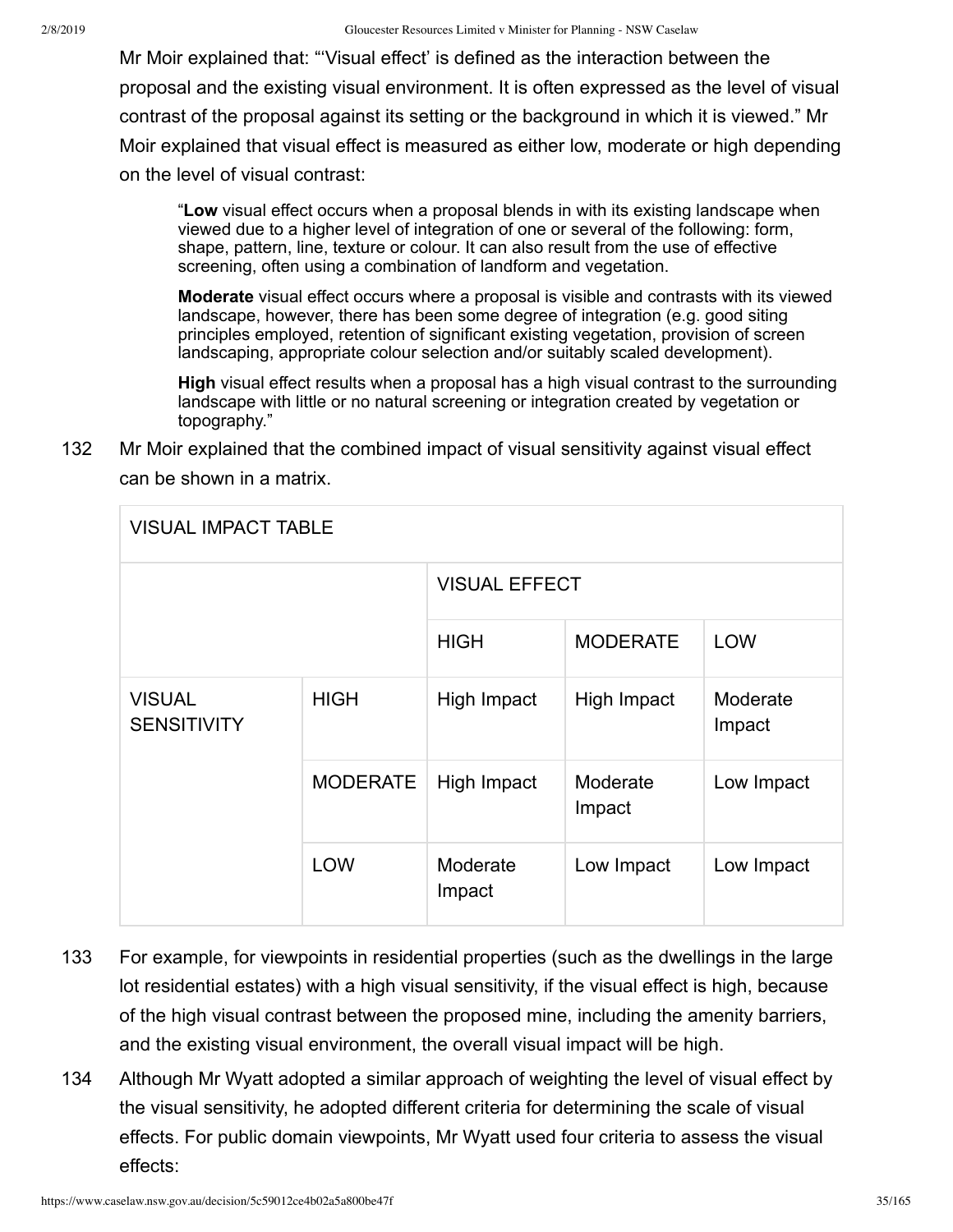"- Visibility: The visibility of the mine can be affected by intervening topography, vegetation and buildings.

 Distance: The distance of the viewer from the proposed nearest component of the mine. The level of visual impact decreases as distance increases.

 Landscape character and viewer sensitivity: The character of the surrounding landscape, both around the site and adjacent to the viewing location, must be considered. Generally, a man-modified landscape is considered of lower sensitivity and a pristine landscape is considered highly sensitive. A residential townscape would be given a higher sensitivity than an industrial landscape.

- Number of viewers: The level of visual impact decreases where there are fewer people able to view the mine. Alternatively, the level of visual impact increases where views are from a recognised vantage point. Viewer numbers from a recognised vantage point would be rated as high."

135 Mr Wyatt's assessment of visual effect from private domain viewpoints was slightly different to the assessment from public domain viewpoints. He said that:

> "An assessment of viewer numbers is not relevant and the landscape sensitivity is always rated as 'high' as it must be recognised that people feel most strongly about the view from their house and from their outdoor living spaces. Furthermore, occupants of residential properties are regularly observing from their house, whereas persons viewing the Mine Area from publicly accessible viewpoints are typically only at those points for comparatively short periods of time.

> The visibility of the mine and the distance between the residential location and the Mine Area are the two criteria that vary within an assessment of the visual impact from a residential property. Viewer sensitivity is always rated at 'high'."

136 Mr Wyatt used the same scale of effects for the assessment of the visual impact from both public domain viewpoints and private domain viewpoints. Mr Wyatt graded the scale of effects from nil to high:

"**Nil** – there would be no perceptible visual change.

**Negligible** – minute level of effect that is barely discernible over ordinary day-to-day effects. The assessment of a 'negligible' level of visual impact is usually based on distance. That is, the mine would either be at such a distance that, when visible in good weather, the mine would be a minute element in the view within a man-modified landscape or it would be predominantly screened by intervening topography and vegetation.

**Low** – visual impacts that are noticeable but that will not cause any significant adverse impacts. The assessment of a "low" level of visual impact would be derived if the rating of any one of four criteria, that is visibility, distance, viewer numbers and landscape sensitivity, is assessed as low. Therefore, a mine in a landscape which is man-modified. and which already contains many buildings or other similar earthworks, may be rated as a low level of visual impact. Similarly, if the distance from which it is viewed means that its scale is similar to other elements in the landscape it would also be assessed as a low level of visual impact.

**Medium** – visual impact occurs when significant effects may be able to be mitigated/remedied. The assessment of a "medium" visual impact will depend upon all four assessment criteria being assessed as higher than "low".

**High or unacceptable adverse effect** – extensive adverse effects that cannot be avoided, remedied or mitigated. The assessment of a "high or unacceptable adverse effect" from a publicly accessible viewpoint requires the assessment of all four factors to be high. For example, a highly sensitive landscape, viewed by many people, with a mine in close proximity and largely visible would lead to an assessment of an unacceptable adverse effect."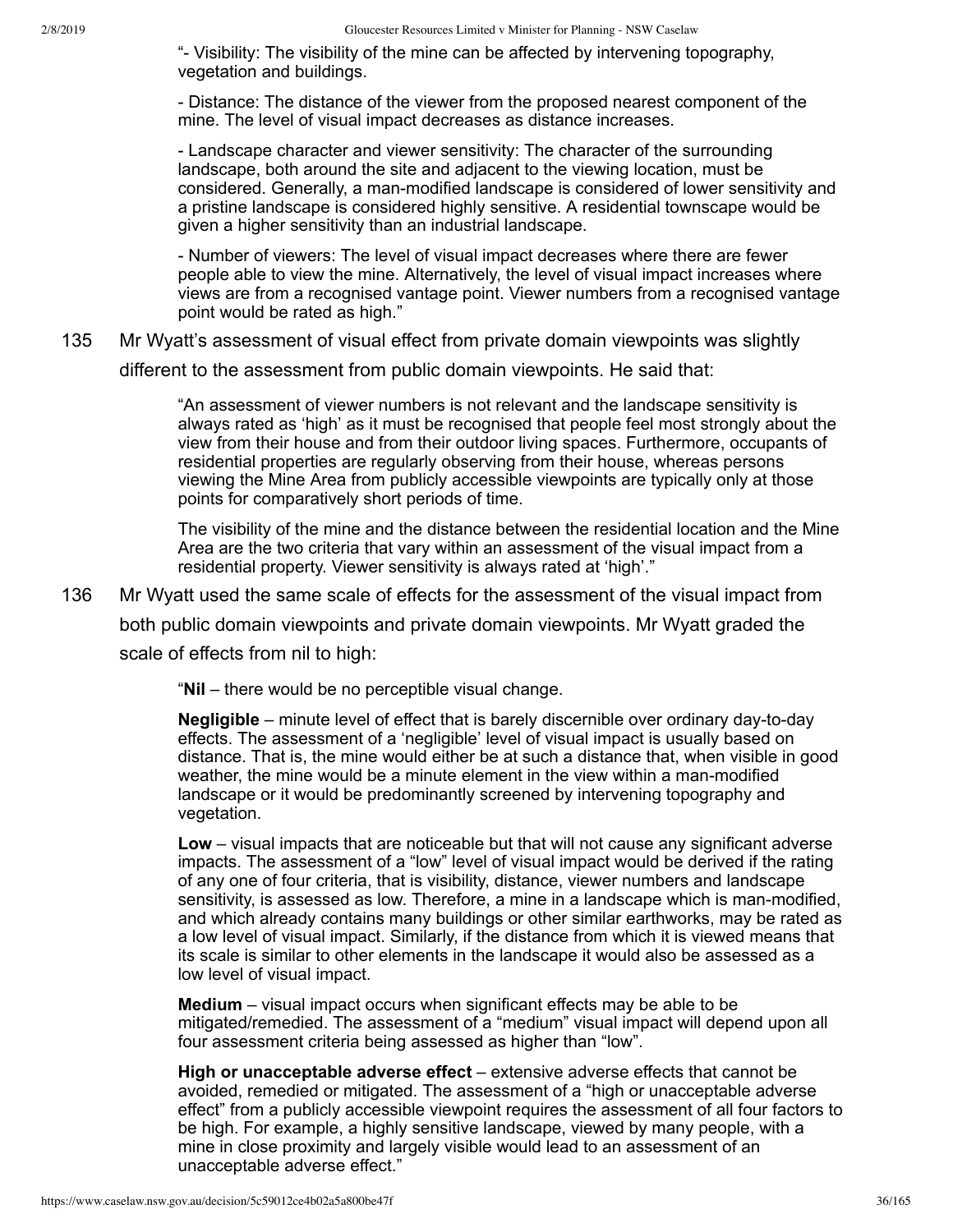- 137 Mr Wyatt's criteria and scale of effects were criticised by the Minister in at least three respects. First, Mr Wyatt takes account of whether the visual effects "may be able to be mitigated/remedied", regardless of whether they are actually mitigated or remedied. The visual effects of the proposed mine are the actual visual effects of the change in the landscape caused by the proposed mine. These actual visual effects remain unless and until they are mitigated or remedied. Only the actuality and not the potentiality of mitigation of the visual effects can reduce the level of visual effect. As Mr Moir said in oral evidence, the visual effect is to be assessed at a particular point of time. If there is no mitigation at that point of time, the visual effect is to be assessed at that point of time without considering the mitigation.
- 138 Second, on Mr Wyatt's approach, an assessment of high or unacceptable adverse effect from a public domain viewpoint, such as a lookout or scenic walking track, can only be reached if all four factors are assessed to be high. Mr Moir observed that this would mean that the visual impact from a public domain viewpoint with low viewer numbers will be low, even if the proposed mine has high visibility, is close in distance and the landscape has high sensitivity.
- 139 Third, Mr Moir criticised Mr Wyatt's application of the criteria and scale of effects to the viewpoints used by Mr Wyatt, particularly the residential viewpoints where Mr Wyatt said he always rated viewer sensitivity as high. The only two criteria used by Mr Wyatt for residential viewpoints that varied were the visibility of the mine and the distance between the residential location and the mine. Mr Wyatt did not rate the visual impact from any residential viewpoint as being high or unacceptable. Of the eight residential viewpoints, two were rated by Mr Wyatt as medium impact with this reducing to low within 3 years and negligible within 7 years due to the construction and planting of the amenity barriers. Five residential viewpoints were rated by Mr Wyatt as low moving to negligible and one residential viewpoint was rated by Mr Wyatt as negligible. Mr Moir notes that for these viewpoints, there is no description of how the criteria in the methodology were applied by Mr Wyatt to achieve the determined ratings.
- 140 I find that there is a force in these criticisms of Mr Wyatt's criteria and scale of effects. These deficiencies in approach affect the reliability of Mr Wyatt's assessment of the visual impacts of the Rocky Hill Coal Project.
- 141 The assessment of the overall visual impacts of the proposed mine also involves consideration of the cumulative visual effects and the effects of night lighting. Mr Moir explained the cumulative effects of the development:

"Cumulative landscape and visual effects result from additional changes to the landscape or visual amenity caused by the proposed development in conjunction with other developments (associated with it or separate to it) or actions that occurred in the past, present or are likely to occur in the foreseeable future.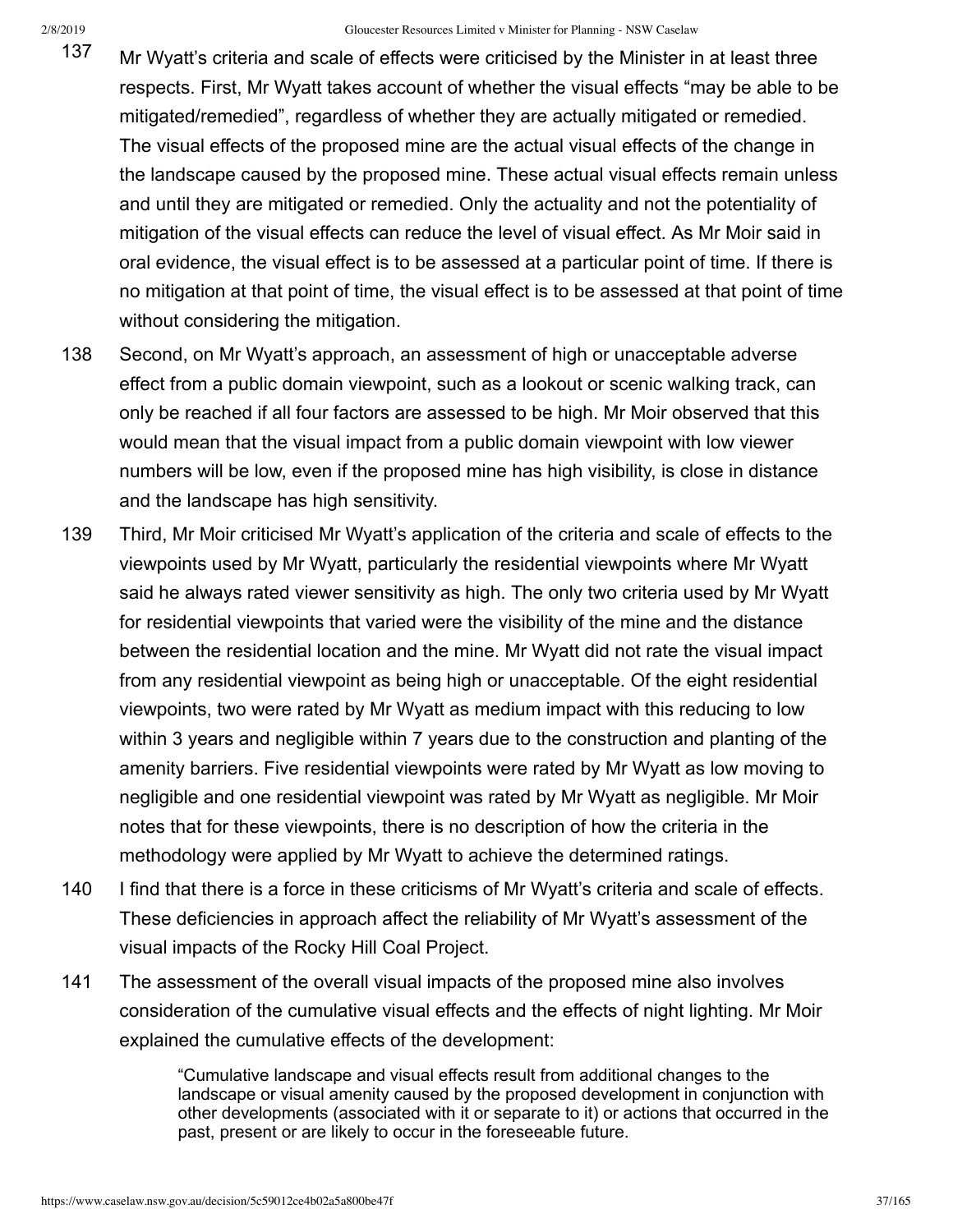Cumulative effects may also affect the way a landscape is experienced and can be positive or negative.

The review of the cumulative impact is likely to include:

 The impact of the development, when added to the combined impacts of all other existing developments (whether they are the same type of development or different) and environmental characteristics of the area;

The impact of other types of change predicted to occur in the area; and

 The impact of the whole development (this includes different scheme components that also require planning consent).

In determining cumulative effects of the proposed project together with other projects, consideration is given to whether the subject proposal is of significantly different character and can therefore create a new landscape type."

#### 142 Mr Moir explained the effects of night lighting:

"Light pollution has impact on ecology, wildlife and human health. There is evidence that alteration to the night time environment has negative implications on physiology, behaviour, mortality and reproductive stress across a wide range of species…

The consequences of night time light pollution due to new development can be mitigated in the following ways: prevention of areas being artificially lit; limitation of the duration of lighting; reduction of the 'trespass' of lighting into areas that are not intended to be lit (such as the night sky); change the intensity of lighting; and change the spectral composition of such lighting."

#### *The experts' assessment of the visual impacts*

- 143 The visual impact experts differed in their assessments of the visual effect and the visual sensitivity, and hence in their determination of the overall visual impacts.
- 144 Dr Lamb, in the visual impact assessment in the amended EIS, concluded that the overall levels of visual effects would be:

" There would be an overall low level of visual effects on Gloucester township and on views from the distant lookout sites.

- There would be a moderate level of visual effects on category 4 and a moderate-high level on category 2 and 3 viewing situations, particularly in the first 3 years of operation."

145 Dr Lamb weighted these levels of visual effects by two criteria, visual compatibility and view place and viewer sensitivity, to arrive at an assessment of the level of visual impacts. Dr Lamb considered that the compatibility of the Rocky Hill Coal Project with the physical and visual attributes of the landscape should lead to a down-weight on the significance of impacts relative to the extent of the visual effects. However, Dr Lamb considered that the sensitivity, both view place and viewer sensitivity, should be recognised as giving an up-weight to the significance of impacts because:

> "There are high viewer sensitivity situations in the public domain in Category 3 places, including limited sections of The Bucketts Way and some roads in Forbesdale.

- There are moderate-high viewer sensitivity situations in some Category 3 places in Forbesdale and some rural-residential properties accessed off The Bucketts Way and Jacks Road.

Evening lighting is a factor that increases sensitivity."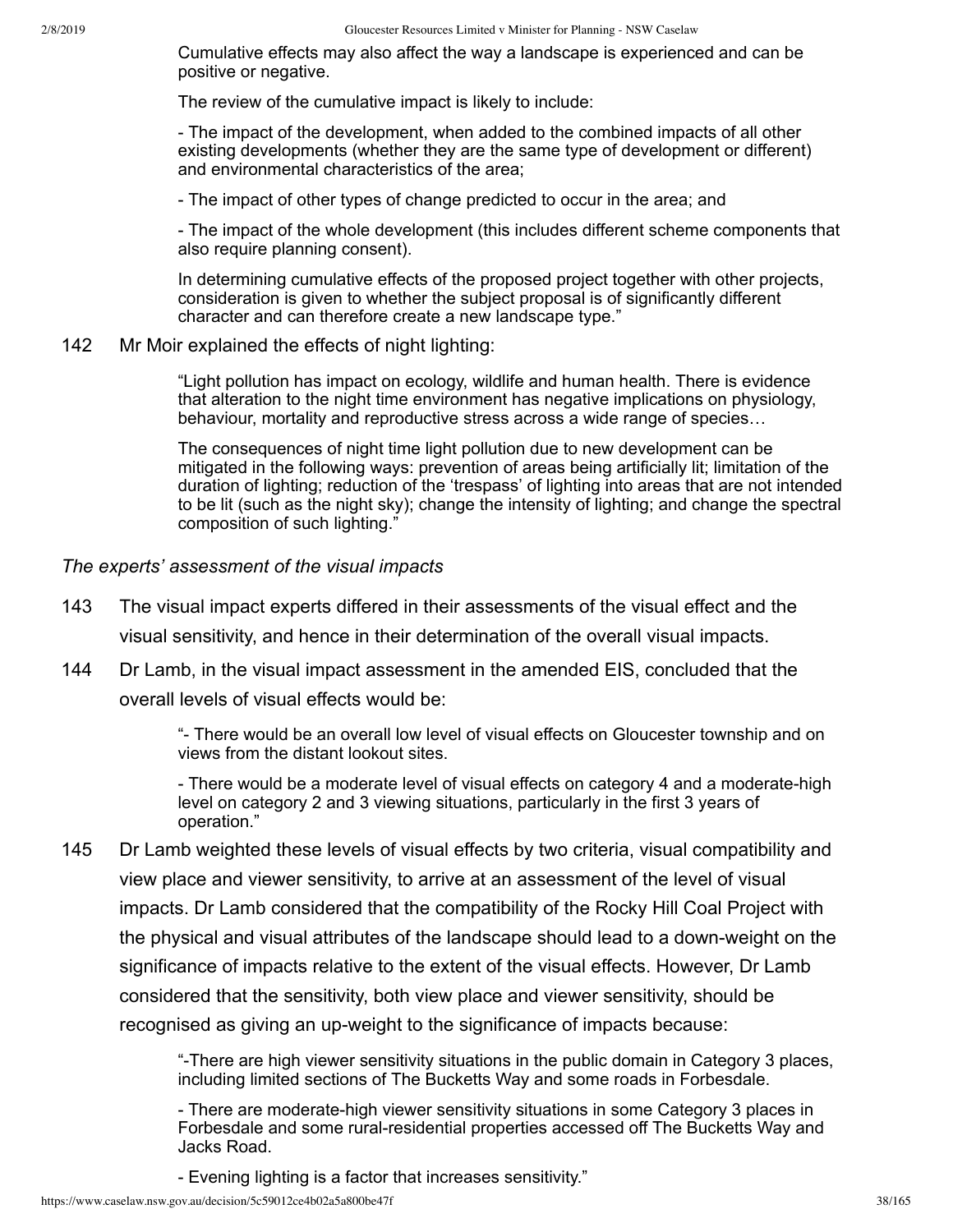# 146 Dr Lamb's conclusion of the overall level of visual impacts was:

" There would be moderate visual impacts on some locations in the public and the private domains. The impacts would be greatest during the first 3 years of the operation.

 The impacts would not be the result of visibility of the mining activity, but would be caused by the need to construct the western and northern amenity barrier to limit visibility of mining activity and its audibility. The use of overburden to construct a final landform behind them when finally revealed, though higher than the existing landform of the Mine Area, would lead to low residual impacts.

 For the life of the amended Project, some parts of the landform would be changing toward achieving the final landform. As a result, from time to time, small sections on the upper surface of the overburden emplacements would not have been vegetated and would be exposed to view."

- 147 Mr Wyatt concluded that the overall visual impact from public domain viewpoints, whether highways, local roads or recreation reserves, would be low. On Mr Wyatt's scale, "low" visual impacts are "visual impacts that are noticeable but that will not cause any significant adverse impacts".
- 148 Mr Wyatt assessed the overall visual impact from urban areas and rural-residential estates situated at some distance from the mine to be "negligible". On Mr Wyatt's scale of effects, a "negligible" visual impact is a "minute level of effect that is barely discernible over ordinary day-to-day effects". Mr Wyatt's reason for assessing the visual impacts as negligible was because: "Much of the urban and rural residential areas within the viewshed are well screened by topography as shown in the Seen Area Analysis mapping and additional screening is provided by existing planting that would also screen or filter views to the mine. Foreground vegetation and buildings will further screen the mine from view."
- 149 Mr Wyatt differed in his assessment of visual impacts from various rural residential properties within the viewshed. He considered that: "Many rural residential properties within the viewshed have extensive vegetation (planted and natural) around the house and associated outside entertainment areas. Therefore, views to the mine from these residences are often screened from view." Mr Wyatt did not assign a rating from his scale of effects to the visual impact from these rural residential properties. Next, Mr Wyatt considered residential properties with clear sightlines to the mine. He concluded that: "Where there are clear sightlines, the gently undulating nature of much of the topography within the viewshed, means that the earthworks associated with the mine would have a relatively minor impact." Again, Mr Wyatt did not assign a rating from his scale of effects to the visual impact from these properties. The only residences that Mr Wyatt did assign a rating from his scale of effects were for the nearest houses (those within 1km of the mine boundary). Mr Wyatt said:

"The nearest houses (those within 1km from the Mine Area boundary) will have a **Medium** level of visual impact whilst the nearest amenity barrier is being created. A medium level of visual impact would occur when 'significant effects may be able to be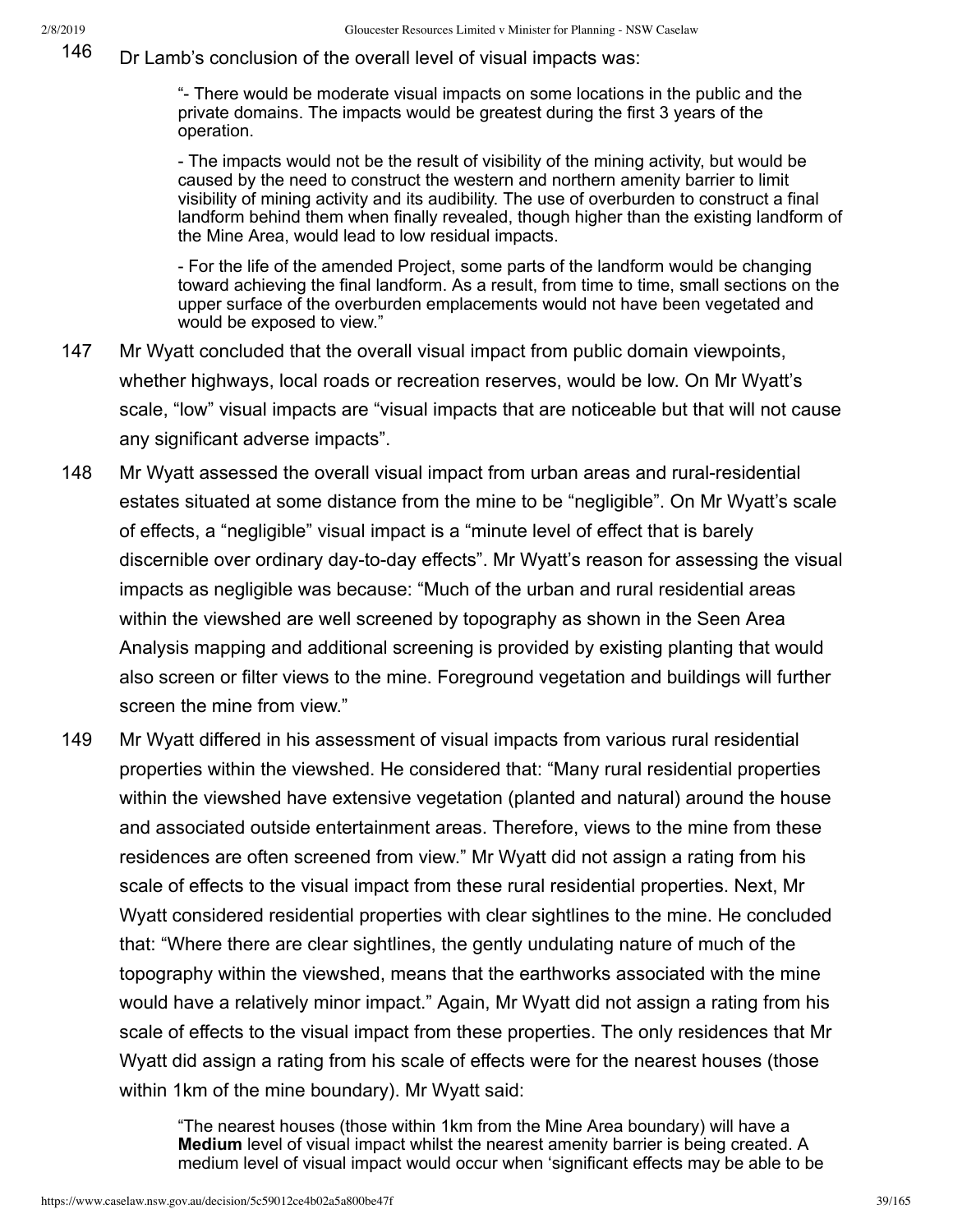mitigated/remedied. The assessment of a 'medium' visual impact would depend on all four assessment criteria being assessed as higher than 'low'.

In this assessment the **Medium** level of visual impact is a conservative assessment that is only applicable to the closest houses, with clear views and where it is recognised that such a level of impact is only likely in the short term. This is a landscape that is regularly ploughed and whose soil is disturbed and then re-sown as pasture.

Once pasture and the re-vegetation of trees and shrubs occur, the visual impact would be mitigated through the life of the mine.

At completion, the western and northern amenity barrier would be removed from inside and the material replaced in the void to create a landscape which is similar to the premine landscape. The visual impact at this time would be **Nil**.'

- 150 Critical to Mr Wyatt's assessment of the overall visual impacts being mostly negligible or low was his belief in the effectiveness of the amenity barriers in screening the visual impacts of the mine and that the amenity barriers themselves will not have visual impacts. The only time period when Mr Wyatt considered that the closest houses will experience a medium level of visual impact is during the first 3 years of mine operations when the amenity barriers are being created. Once the amenity barriers are created, Mr Wyatt considered that the visual impact is reduced to negligible.
- 151 Mr Wyatt considered that the cumulative visual impact of the mine would be negligible. His reason was that:

"There are other mines in the Gloucester Valley. The addition of this mine into this rural landscape would not significantly change the overall character of the valley and the adjoining escarpments. The distances between adjacent mines, even if they were visible, ensures that the mines are separate elements in the landscape rather than being a continuous edge to highways or local roads."

152 Mr Wyatt considered that the visual impact of the night lighting associated with the mine would be negligible. His reason was that:

> "The Gloucester Valley is not without light sources. The limited hours of mining operation beyond dusk would reduce the night time impacts of the majority of the mine associated lighting. After evening mining operations are completed, the remaining lighting would be security lighting not dissimilar to other lighting visible from The Bucketts Way and other roads in the viewshed."

- 153 Mr Moir assessed the overall visual impacts of the proposed mine from private domain viewpoints in residential and rural-residential properties to be high and from public domain viewpoints nearer the mine, such as along The Bucketts Way, to be high and from public domain viewpoints at greater distance from the mine, such as The Bucketts walking trail and more distant parts of The Bucketts Way, to be moderate.
- 154 Mr Moir considered that both Dr Lamb and Mr Wyatt had significantly downplayed the impacts of the proposed mine on the residences on the eastern side of The Bucketts Way along Fairbairns Road, Grantham Road, Forbesdale Close and Jacks Road. Mr Moir considered that the overall visual impacts upon these residences would be high. Mr Moir considered that both Dr Lamb and Mr Wyatt had also overstated the effectiveness of the northern and western amenity barriers in mitigating the impacts of the proposed mine for these residences.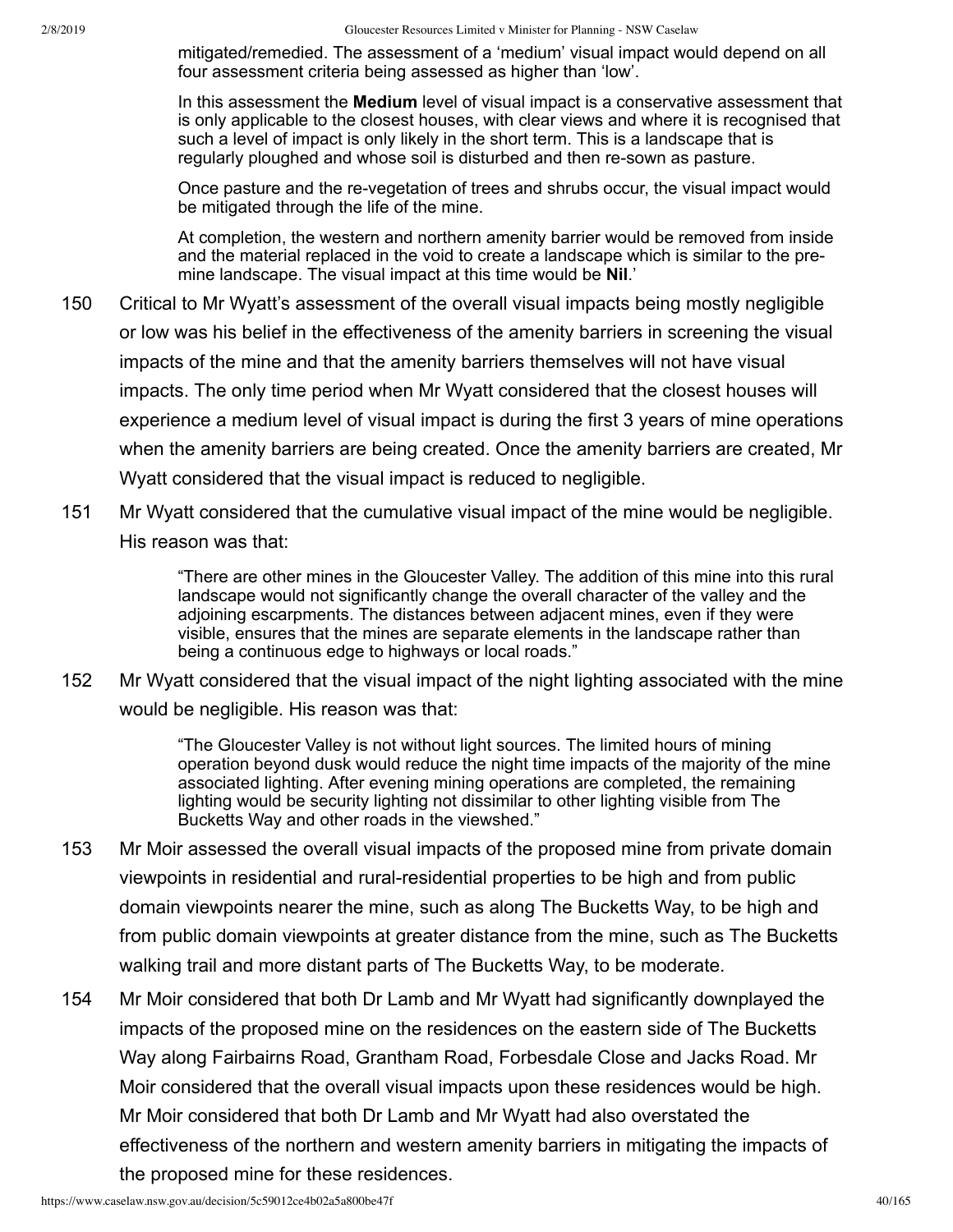155 Mr Moir considered that both Dr Lamb and Mr Wyatt had also underestimated the

visual effects of the ongoing earthworks of the proposed mine. Mr Moir stated:

"Both Lamb and Wyatt suggest that once the Northern and Western Amenity Barriers are constructed that the impacts will be negligible as the workings of the mine will be concealed behind these barriers. While it may be the case that the mine workings are concealed, there will be significant impacts over a three year period as the amenity barriers are constructed and ongoing impact over the life of the mine as the overburden is placed, at heights well above the amenity barriers, on the foothills of the ranges to the east. In addition to this, once the mine ceases working, there will be a further three years of deconstruction of the amenity barriers and associated earthworks to achieve the final landform, that will then have to be remediated. Even if the vegetation of the amenity barriers is as successful as both the Lamb and Wyatt report[s] assume it will be, it is my assessment that the earthworks surrounding the mine workings will result in ongoing moderate to high impact on residents and public domain and upon the character of Gloucester for the entire life of the mine. Further, even once complete remediation of the final landform has been achieved (assuming this can be achieved) the landscape will not mimic the existing landscape as the modified soil conditions, shallow subsoils, changes in site hydrology and the broad scale methods of planting proposed will not result in vegetation patterns or communities that are consistent with the adjoining land that has not been disturbed by mining. This disturbed landscape will always appear different to its surrounds."

156 Mr Moir noted that GRL's mitigation of the visual impacts of the proposed mine is dependent on the successful revegetation of the amenity barriers and areas of permanent overburden emplacement. Mr Moir considered, however, that there was a considerable risk of partial or total failure of the vegetation:

> "The proponent's mitigation strategy is dependent on the successful implementation of planting on the Northern and Western Amenity Barriers and the area of permanent overburden. It is my opinion that the assumptions on growth rates and the success of the revegetation of the amenity barriers and the permanent overburden are optimistic at best. The current soil profiles of the alluvial floodplain landscape and lower slopes where the mine and amenity barriers are located are characterised by deep top soils down to 50cm and subsoils down to below 140cm. Planting on the amenity barriers will be in 15cm of topsoil and 25cm of subsoil. These soils will be placed on compacted overburden, which is primarily rock. The slopes of the Northern and Western amenity barriers are also North and West facing which will be fully exposed to the brunt of the afternoon summer sun. These are challenging conditions for vegetation to establish and survive, and, considering the shallow depth of the soil, the compacted subgrade and aspect, and the likelihood of soils becoming heated and hydrophobic, it is my opinion that there is considerable risk of total or localised failures of the vegetation."

157 In the visual experts' joint report Mr Moir said:

"It is not my opinion that landscape or pasture cannot be established on the outward slopes of the barriers. However, it remains my opinion that there is a risk of partial or wholesale failure of the rehabilitation due to a combination of factors including:

- the aspect of the barrier (west facing),

- slope (10-18 degrees which makes retention of water difficult),

 extent of compaction of the subgrade combined with the relatively shallow subsoil layer (250mm) and topsoil (150mm) which will make it difficult for trees to establish,

and presence of salinity in the overburden.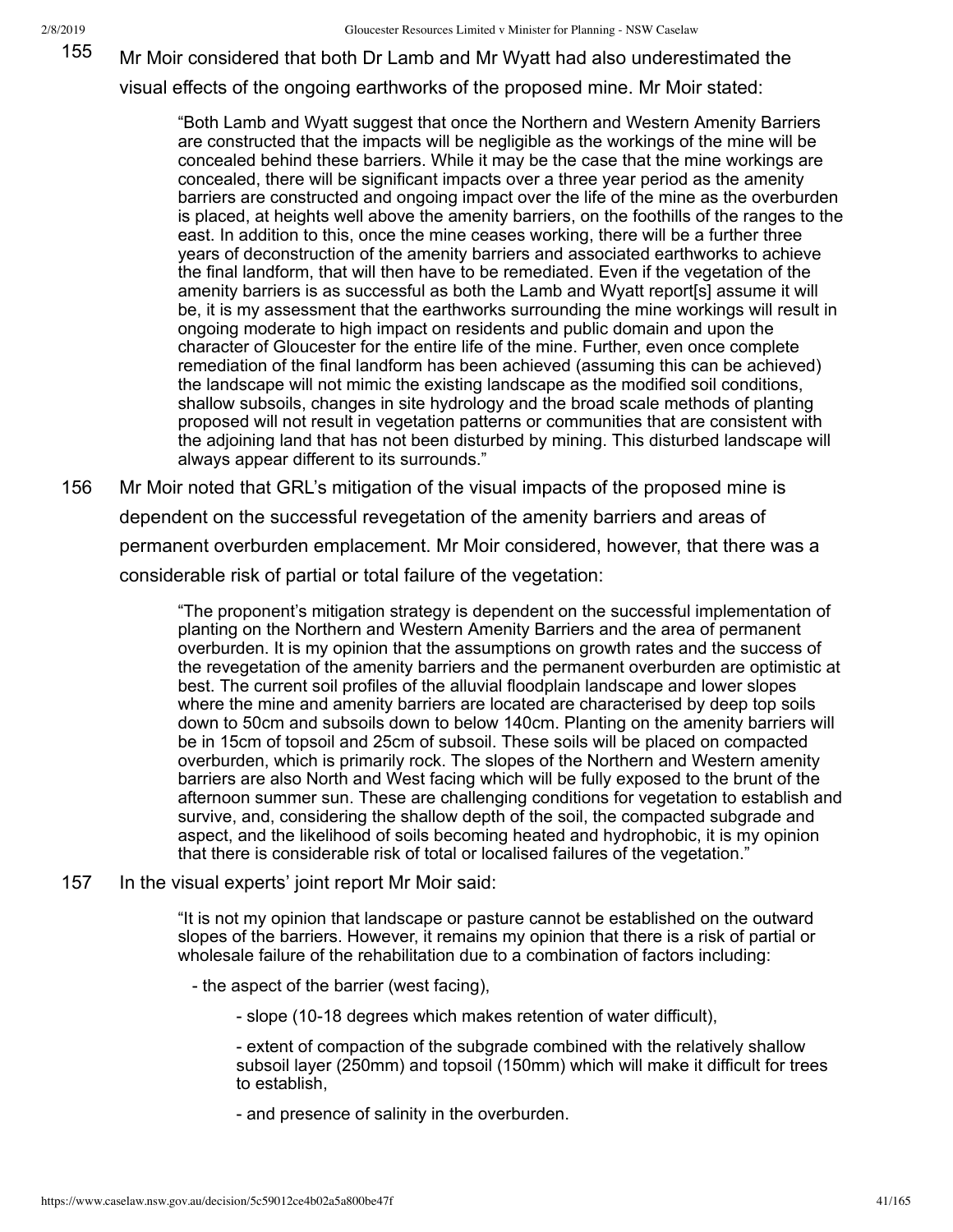It is my opinion that while the vegetation may establish, it is highly unlikely that it will appear similar to the improved pasture fragmented by roads and pockets of established and remnant trees that currently exist on the alluvial soils of the valley floor."

158 Mr Moir also disagreed with Dr Lamb and Mr Wyatt's conclusion that the rehabilitated landscape after mining has been completed will have nil visual impact. Mr Moir concluded that:

> "…although the attempt has been made to avoid 'engineered' landforms, it is my opinion that the rehabilitated landform and its vegetation will always contrast with the surrounding landscape due to the changes in topography, hydrology, soil depth and the timing of rehabilitation which tends to reduce variation in vegetation type, size and diversity."

- 159 Mr Moir therefore concluded that the visual impact of the mine would continue indefinitely.
- 160 As noted earlier, Mr Moir also considered that the proposed mine will have a visual impact for persons travelling northward along The Bucketts Way and in a train on the railway towards Gloucester. Mr Moir considered that there would be a cumulative impact for passengers on the north coast rail line heading north as the infrastructure and coal transport activity on the connecting road between the proposed Rocky Hill Mine and the Stratford Mine would be visible. Mr Moir also considered that there would be viewpoints along The Bucketts Way into the proposed mining site, which would have a cumulative impact on persons driving along The Bucketts Way to Gloucester.
- 161 I agree with Mr Moir's assessment of the overall visual impacts of the Rocky Hill Coal Project.

# *High visual effect*

162 I find that the visual effect of the Rocky Hill Coal Project will be high. The proposed mine will have a high visual contrast with the surrounding landscape, which will not be ameliorated by the amenity barriers or the revegetation of the amenity barriers, permanent overburden emplacements or rehabilitated post mining landforms.

# **Visibility**

163 The Rocky Hill Coal Project will be visible from many private domain viewpoints at residential properties in the vicinity, including along Jacks Road and Waukivory Road, the large lot residential estates of Thunderbolt Estate, Avon Road Estate and Forbesdale Estate and Grantham Road, and rural properties, including properties off The Bucketts Way and Fairbairns Road. The Rocky Hill Coal Project will be visible from public domain viewpoints, including the public roads of Jacks Road, Waukivory Road, Maslens Lane, Grantham Road, Forbesdale Close, Fairbairns Road and The Bucketts Way, the public North Coast Railway, the public lookouts of Kia Ora Lookout and The Bucketts Way toward the Mograni Lookout, and the public walking track along the ridge of The Bucketts.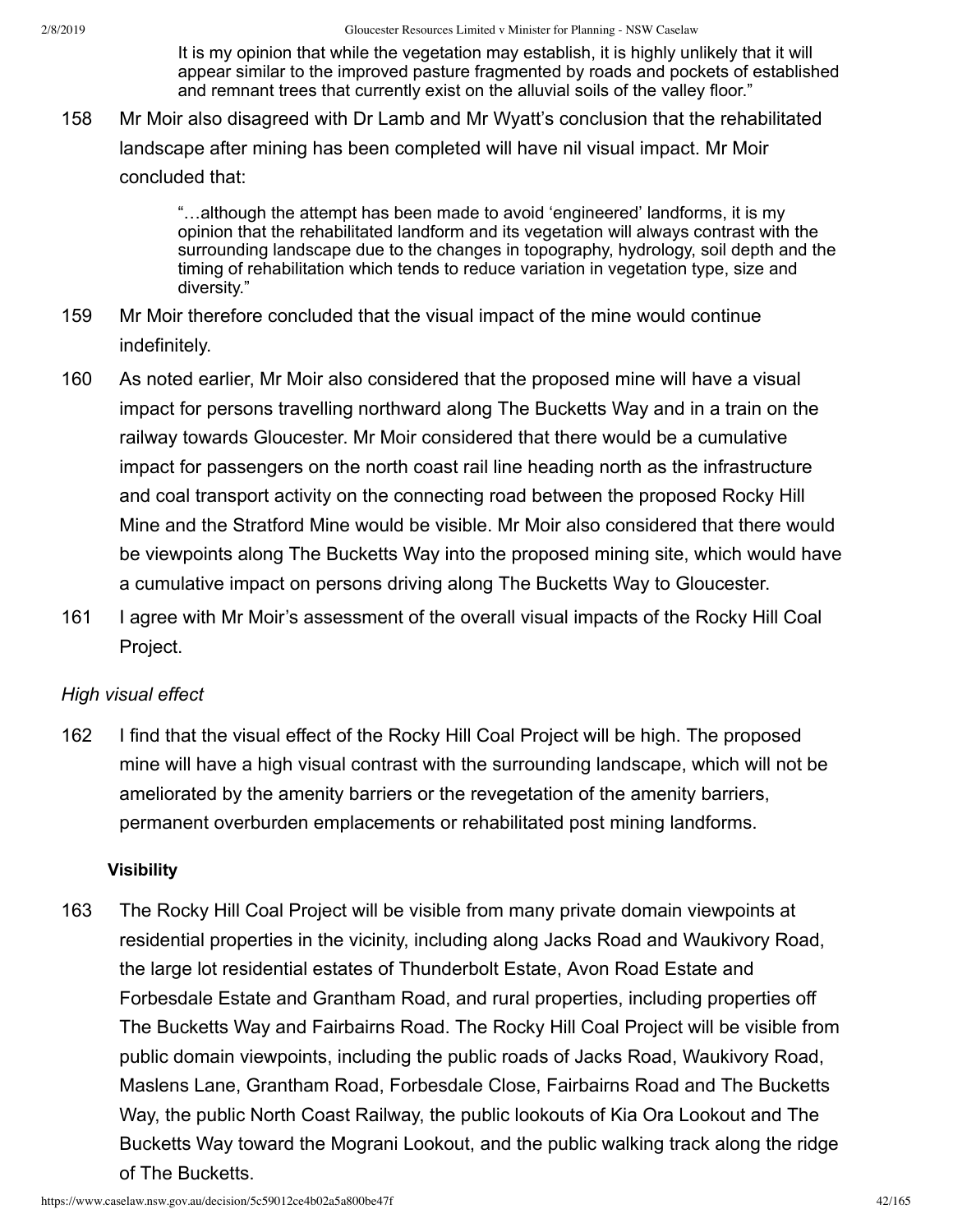164 The visual impact experts identified many of these viewing places. Mr Wyatt's seen area analysis graphically displayed the large extent of areas from which all or part of the amenity barriers would be visible (Figure 18 of Wyatt's report June 2018, p 25). I also had the advantage of visiting a number of the viewing places during the Court view and seeing the high visibility of the Rocky Hill site, which had been helpfully marked with orange flags indicating the location of the amenity barriers, yellow flags indicating the extent of the mining pits, and orange and white banners indicating other points in the mine. The various flags and banners could be readily identified from many viewing places, indicating the visibility of the Rocky Hill site.

### **Distance**

- 165 The viewing places from which the Rocky Hill site is visible are at various distances from the site. The residential properties are closest to the site. The closest residential properties (not owned by GRL) to the west of the mine site are in the Forbesdale Estate off Grantham Road and Fairbairns Road. The Jacksons' property, which will have a direct sight line to the western amenity barrier, is around 500m from the property boundary and 835m from the closest point of disturbance (the western edge of the amenity barrier). At this distance of between 0.5 to 1km, the amenity barrier will be visually prominent in the landscape (Wyatt report June 2018, p 19). About 12 dwelling houses on properties off Fairbairns Road, Grantham Road and Forbesdale Close are within 1.7km of the closest point of disturbance (according to GRL's response to submissions, p 2406). At distances between 1km to 3km, the amenity barriers will be visible in the landscape and "a visually noticeable visual impact would occur" (Wyatt report June 2018, p 19). The residence of Collins and Barrett, accessed off Fairbairns Road and to the south of the Forbesdale Estate, is the closest residence to the mining pit. It is 860m from the closest point of disturbance (the western amenity barrier). Again, at this distance of less than a kilometre, the amenity barriers would be visually prominent in the landscape.
- 166 The nearest residences not owned by GRL to the north of the Mine Area are along Jacks Road and in the Avon River Estate. The closest residence in the Avon River Estate is 1.98km from the closest point of disturbance (the northern and western edges of the amenity barriers). Other residences in the Avon River Estate and Thunderbolt Estate are located 2km to 3km from the closest point of disturbance (GRL's response to submissions, p 2-406). The Robinsons' dwelling house off Jacks Road, with clear sight lines to the northern amenity barrier and the area of permanent overburden emplacement in the north of the mine site, is about 2.1km from the closest point of disturbance (GRL's response to submissions, p 601-603 and amended EIS, Appendix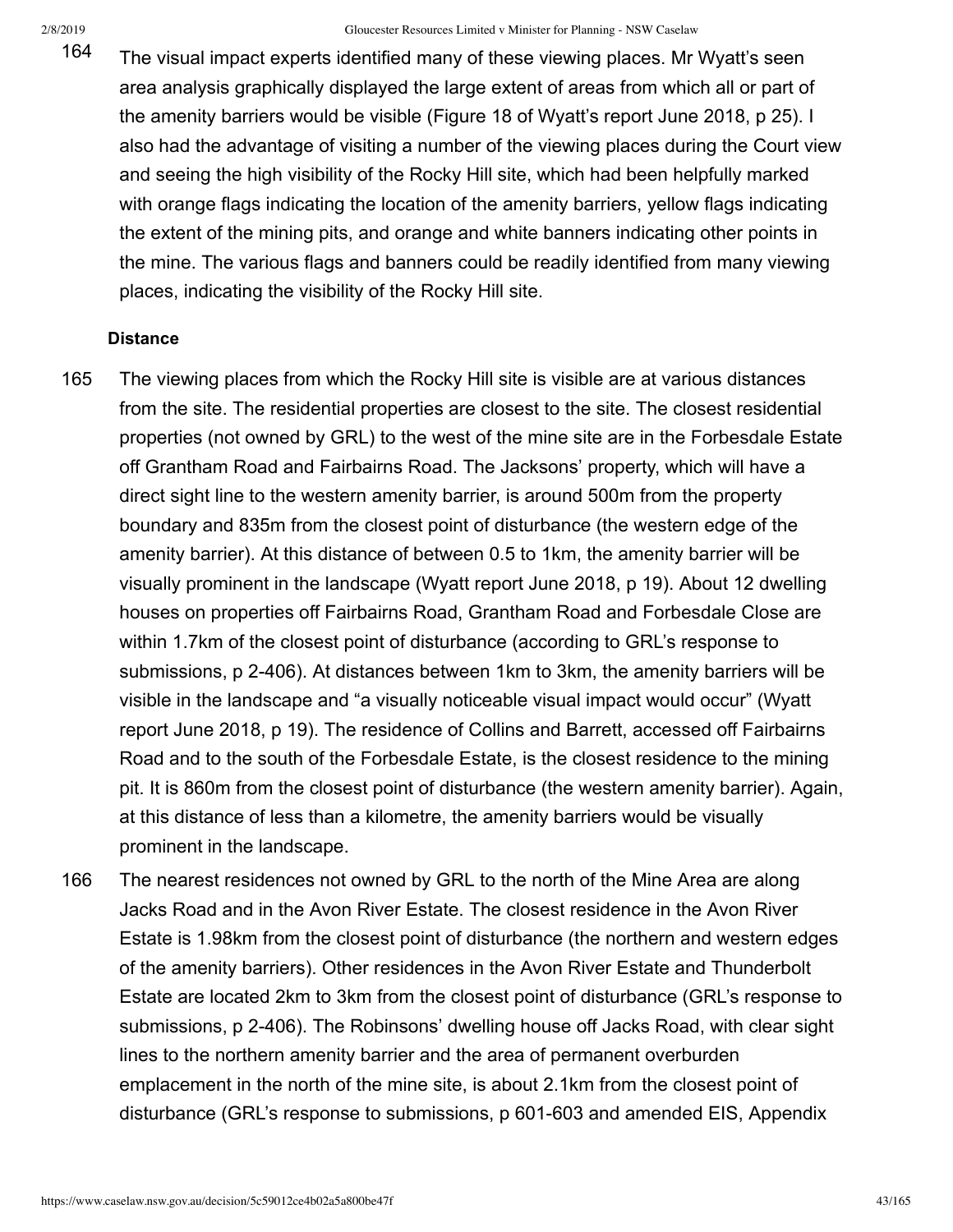7, Table A 7.3, pA714). The Robinsons' rural property, however, extends southwards and becomes much closer to the boundary of the Rocky Hill site and the amenity barriers of the mine will be clearly visible from much of their property.

- 167 To the east of the mine area, there are a couple of dwellings off McKinley's Lane that are 365m and 420m respectively from the closest points of disturbance (the northern extent of the permanent overburden emplacement) (GRL's response to submissions, p 2408). GRL has an option to acquire these properties if the mine proceeds.
- 168 The Berecry rural property is to the east and south east of the Rocky Hill site. Elevated vantage points on the Berecry property (referred to as "sunset champagne spot" and "orchid rock") afford uninterrupted views over the mine area, including into the mine pit. The access to the Berecry property is by Fairbairns Road, which will cross the private haul road used to haul coal from the Rocky Hill Mine to the Stratford Mine Complex. Elements of the Rocky Hill Coal Project, including the haul road and trucks and the amenity barriers, will be clearly visible to the Berecrys when they access their property. The residences on the Berecry property are further away (over 1.5km from the closest point of disturbance) and, being over the ridge, will not have a view to the mine area.
- 169 Rural properties off The Bucketts Way will have sight lines to the mine area. The Frasers' rural property (used for dairy farming) is within about 1.5km of the closest point of disturbance (the western amenity barriers) (GRL's response to submission, fig 2.25.4, p 2-411). The residence on the Frasers' property is further away (2.2km) (amended EIS, Appendix 7, Table A 7.3, pA7-14). The rural property rises to the west away from the Avon River and has sight lines to the mine area. The western amenity barrier and the permanent overburden emplacements on the footslopes of the Mograni Range will be visible. At distances between 1km to 3km, these mine earthworks would have a visually noticeable visual impact.
- 170 The mine area will be visible from various viewing places along the North Coast Railway and The Bucketts Way. At its closest, the railway line is 1.12km from the nearest point of disturbance (the western and northern amenity barriers) and sweeps around the Forbesdale Estate between 1.12km to 2km from the amenity barriers. To the south of the Forbesdale Estate, the railway line is between 2km and 3km from the western amenity barrier (GRL's response to submissions, Figure 2.25.4, p 2-411). The Bucketts Way is further west than the railway line. The Bucketts Way, at the intersection of Fairbairns Road with The Bucketts Way, is 2km from the closest point of disturbance (the western and northern amenity barriers). To the north and to the south of that intersection, The Bucketts Way moves further away to be between 2km to 3km from the amenity barriers (GRL's response to submissions, Figure 2.25.4, p 2-411). Noticeable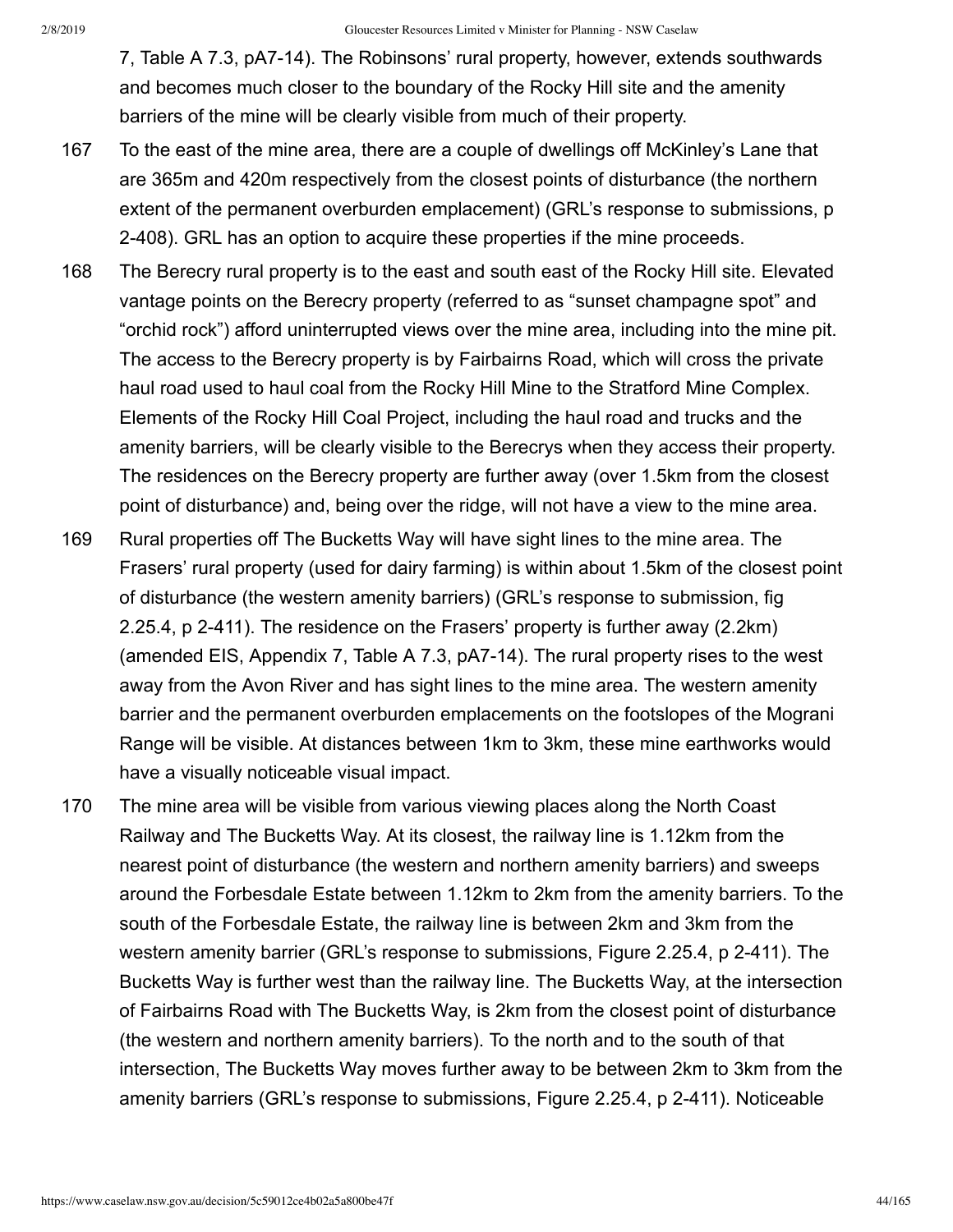visual impacts would occur from viewing places along the railway line and The Bucketts Way at distances between 1km to 3km, where the amenity barriers would be visible in the landscape.

- 171 Jacks Road and Waukivory Road, north of the Rocky Hill site, come progressively closer to the mine area. Jacks Road at the intersection with Maslens Lane is 1.88km from the closest point of disturbance (the northern amenity barrier). The intersection of Jacks Road with Waukivory Road is 1.1km from the mine area (Wyatt Report June 2018, p 29). After Jacks Road becomes Waukivory Road, the distance of Waukivory Road to the mine area decreases until it becomes 200m from the closest point of disturbance near the intersection with McKinleys Lane (GRL's response to submissions, Figure 2.25.3,  $p$  2-410).
- 172 Fairbairns Road, where it leaves the Forbesdale Estate, is around 1.2km from the closest point of disturbance (the western amenity barrier) and then tracks around 700m or less from the amenity barrier until it crosses the private haul road at the south of the mine area.
- 173 The public lookouts are more distant, Mograni Lookout is 6.2km and Kia Ora Lookout is 10.4km from the Rocky Hill site. The mine earthworks would be discernible in the landscape but the distance would reduce their visual influence.

## **Cognitive mapping**

174 The visual impact experienced by viewers of the Rocky Hill Coal Project will be more than just the visual impact at any particular viewpoint. People build a cognitive map of the locality and the impact of the mine in that locality. Mr Wyatt considered that, to the extent that the distance of the mine was known to individuals, this would form part of their cognitive map of the locality, even at such times as the mine itself was out of sight. So too, Mr Moir considered that the impact of a particular development on a mental map of the area extends beyond its visibility, and that the development becomes part of the character of the landscape of the setting. Mr Moir further stated that the view of mining projects from a visual perspective is generally negative.

# **Low integration**

175 The visual effect of the Rocky Hill Coal Project will be higher because of the lower degree of integration. As Mr Moir explained, the degree of integration is affected by the form, shape, pattern, line, texture and colour of the proposed landforms as compared to the existing landscape as well as the extent of retention of existing vegetation and the provision of screen landscaping. As I find below, the landforms proposed during and after mining will not integrate well with the existing landforms, leading to a high visual contrast with the surrounding landscape.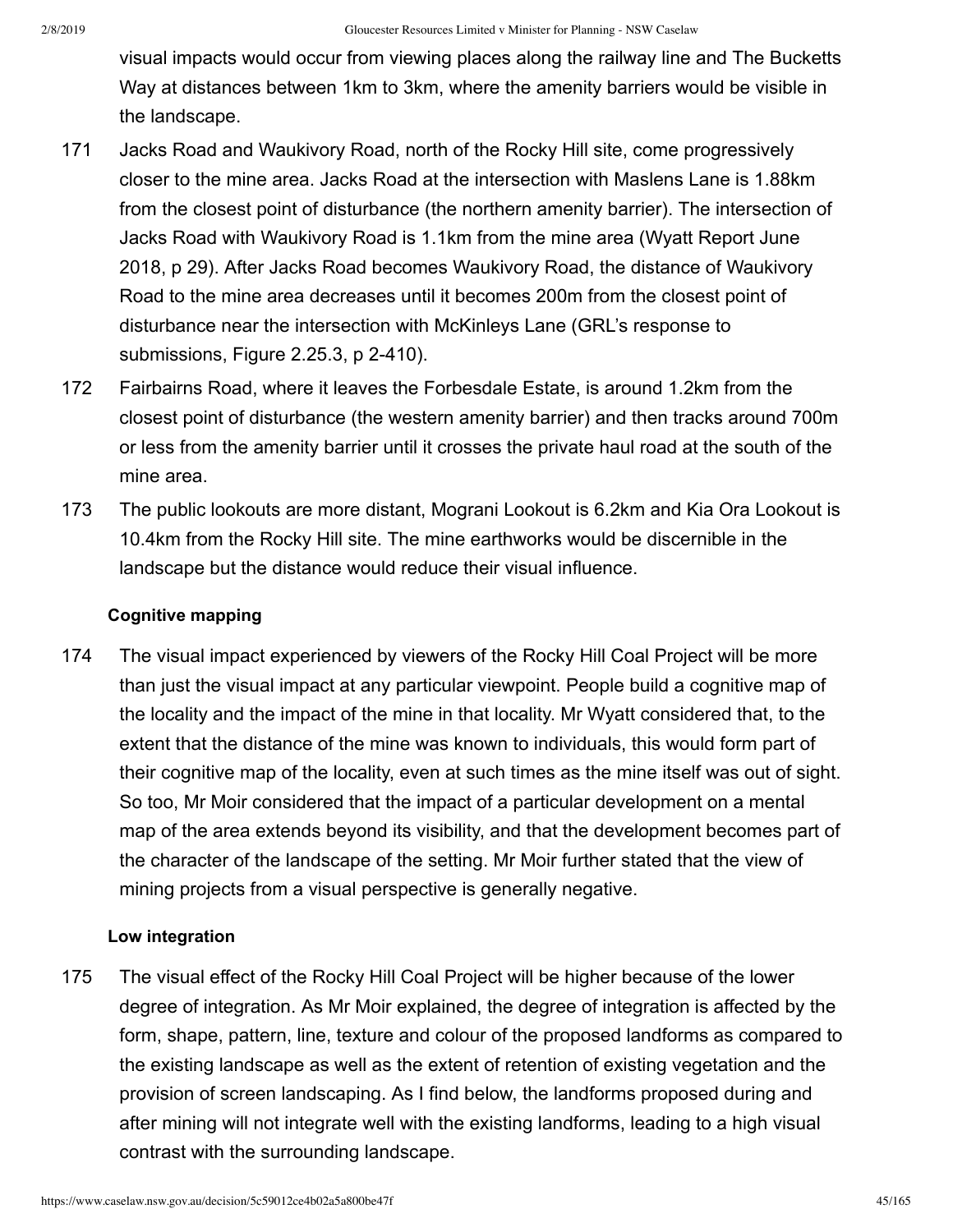## **Topographic location, form and shape**

- 176 I find that the proposed landforms will not mimic the existing landscape. The elevated northern and western amenity barriers and the filled and rehabilitated mine pits, will be located in and near the alluvial floodplain, where there are currently no such topographical features. The permanent overburden emplacements will raise and extend westwards the footslopes of the ridgeline of the Mograni Range. The mining topographical features will look out of place in the existing landscape. The markedly lower land to the north, west and south of the amenity barriers will accentuate the incongruity of the raised landforms resulting from mining operations.
- 177 Although the amenity barriers will be shaped and scalloped to appear less regular, from the various viewing places, the irregularity in form, shape and line will blur and become less perceptible. From northern viewpoints, the northern amenity barrier will appear as a bund running in a straight line east to west at right angles to the north to south orientation of the Mograni Range. Although the line of the toe of the western amenity barrier is intended to be curved to run roughly parallel to the line of the Avon River, rather than being a straight line, from western viewpoints the amenity barrier will still appear as a continuous exposed face, more akin to a man-made levee bank following the nearby river to the west then a natural footslope of the Mograni Range that is distant to the east. Again, from viewing places to the west, especially between 1 to 3km away, the irregularities in form, shape and line will blur and become less perceptible and the amenity barriers will appear undifferentiated.
- 178 The form, shape and line of both the northern and western amenity barriers and the filled and rehabilitated mine pits will appear incongruous in the existing landscape that is currently characterised by having a sparsely vegetated alluvial floodplain at the base of the ridgelines of the Mograni Range. The amenity barriers will have the effect of obscuring the existing views of the interaction between the geological formations of the Mograni Range and the cleared lands of the alluvial floodplain, which is a feature of the landscape that underpins the visual experts' assessment of the landscape's aesthetic quality and high value.
- 179 Dr Lamb noted:

"The amenity barriers within the Mine Area would initially contrast with the existing landform and character, being orientated perpendicular to the predominant watercourses from the side slopes and parallel to the underlying coals seams. They would be aligned horizontally across the view line as seen from Category 3 viewing situations…

The excavation line of the clean water diversion channels also runs across the slope and, particularly if it was able to be perceived in elevation from a similar relative level, has the potential to contrast with the existing topography and landform."

 $(Lamb$  report  $p$  3-31)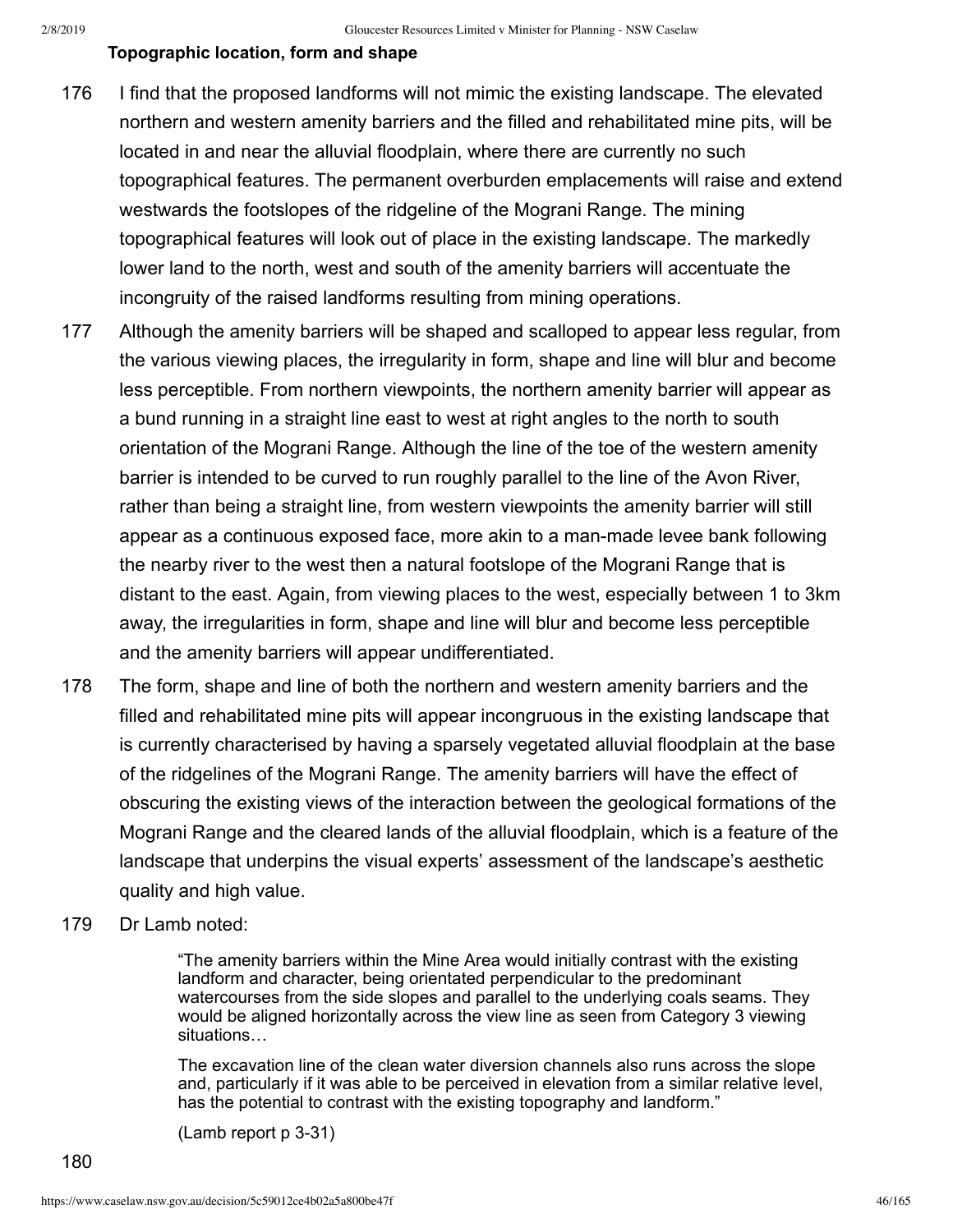Mr Moir similarly observed that the line of the amenity barriers will contrast with the existing topography.

181 The amenity barriers will be of a significant size in the landscape. They will cover an area of 95 hectares. They will be of considerable height. At one point, the northern amenity barrier will be 41m above the natural ground level (supplementary information for the PAC 17 November 2017, p 3), but otherwise they will be between 10m and 40m above existing ground levels (amended EIS, p 4-117). They will run for a considerable length of around 2.5km. The slopes and angles of the amenity barriers, within their proposed location, will contrast with the slopes and angles of the existing landscape. The permanent overburden emplacements are even more massive. They will cover an area of 185 hectares. The overburden emplacements will run for almost the length of the mine site (scaled at over 3km). The overburden emplacements on the foothills of the Mograni Range will rise to heights well above the amenity barrier. The final landform will be up to approximately 45m higher than existing ground levels within parts of the footprint of the permanent overburden emplacement (amended EIS, p 274). They will be visible as additional man-made features in the landscape.

#### **Materials, texture and colour**

182 The Rocky Hill Coal Project involves extensive earthworks, from commencement to completion of mining. In its initial phases, the mine area will be cleared and soil, subsoil and overburden will be excavated. Dr Lamb concluded that:

> "There will be high visibility of the initial stripping of soil, subsoil and overburden in the area of the southern section of the Avon pit and of topsoil within the footprint of the eastern and northern amenity barrier, and the construction of the western and northern amenity barrier and possibly visibility of excavated surfaces associated with the clean water diversion drain."

183 Dr Lamb also stated that viewers in areas within 1km to 3km, including in Grantham Road and the Forbesdale Estate, would be:

> "close enough for texture and colour contrasts to potentially be perceived in greater detail than Category 1 views, such as the form and face gradients of interim amenity barriers, colour, texture and form of rehabilitation vegetation, topography of changing landform as it is shaped and then rehabilitated and possible excavated faces above parts of the clean water diversion channel, etc" (Lamb report p 3-31).

184 These bare areas of earth will contrast with the surrounding landscape. They will not appear as ploughed fields in the landscape, contrary to Mr Wyatt's assertion. As Mr Moir observed, the earth and the amount of rock in the overburden will have a different appearance to harrowed or ploughed soil in a field. The size and extent of the exposed earthworks will be greater than any ploughed field. The earthworks will involve the excavation, emplacement and embankment of soil, subsoil and overburden in ways that will appear quite different to the flat topography and regularity of a ploughed field. The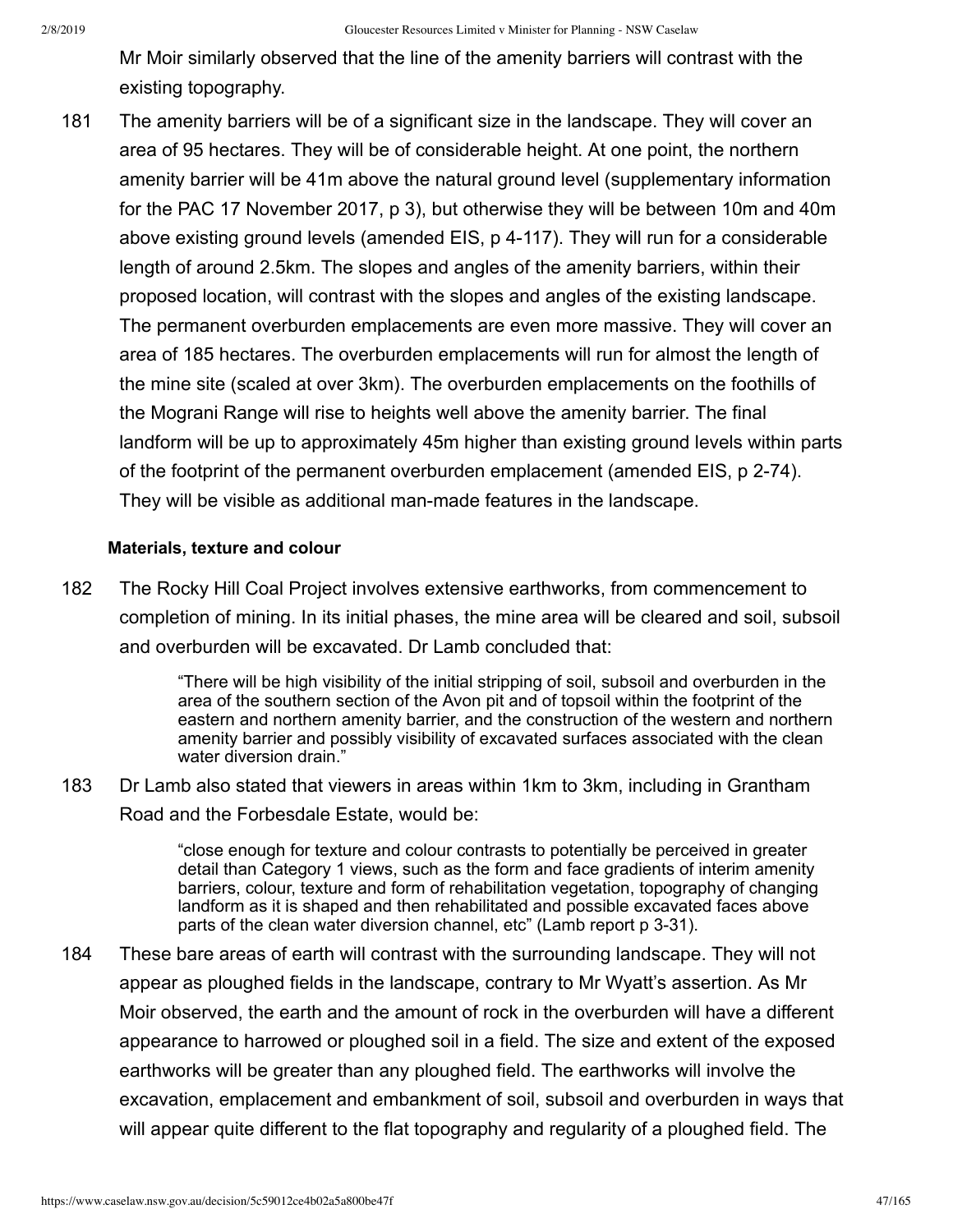slope, shape, height, length, and width of the amenity barriers and the overburden emplacement areas will have an appearance quite different to and in contrast to the existing landforms and landscape (Moir report, [88]).

- 185 The amenity barriers will be constructed during the first three years. During this period, although sections of the barriers will be progressively soiled, seeded and vegetated with grasses, recently constructed sections will be bare before they are vegetated. As the barriers are raised in height, the parts lacking vegetation will be towards the top of the barriers, which will be more visible. In creating the progressive sections of the barriers, the soil on the top layer will need to be stripped so that the next section of the barriers can be added. This stripping of the soil from the top layers will be visible.
- 186 The progressive placement of overburden in the overburden emplacement areas will also be visible. Again, although overburden emplacement areas will be progressively soiled, seeded and vegetated, the parts where there is active emplacement will appear as exposed earth before emplacement is completed and the parts can be vegetated. At the cessation of mining operations, the activities of reclaiming and redistributing earthern material from the amenity barriers and areas of overburden emplacement to fill the mine pits and the ROM pad area will be visible for around a year. Mr Moir noted that the topsoil on the barriers will need to be stripped before the overburden is pulled back into the pit, exposing the earthern material. The placement of overburden and soils and reshaping of the final landforms of the barriers, mining pits and overburden emplacement will also be visible.
- 187 Together, the activities involved in the construction of the barriers, including the progressive raising of the barriers and the emplacement of overburden, as well as the dismantling of the amenity barriers and the reclaiming and reshaping of the barriers, mine pits and overburden emplacement areas, will result in areas of earthworks that will appear quite different by reason of their materials, texture and colours to the surrounding landscape.
- 188 This contrast in materials was noted in the Department's Environmental Assessment Report (October 2017) on the Project:

"Another cause of visual impact from these barriers would be the high visual contrast of the overburden materials used in their construction with the surrounding verdant landscape. The Department is aware that the visual 'flare' of the pale and visually bright overburden materials against vegetated landscapes would diminish with the application of topsoil and the establishment of grasses and shrubs on the barrier faces. However, this heightened visual clash of colours would most likely remain an element of the project for several years, as each barrier is progressively constructed."(p 46)

#### **Vegetation**

189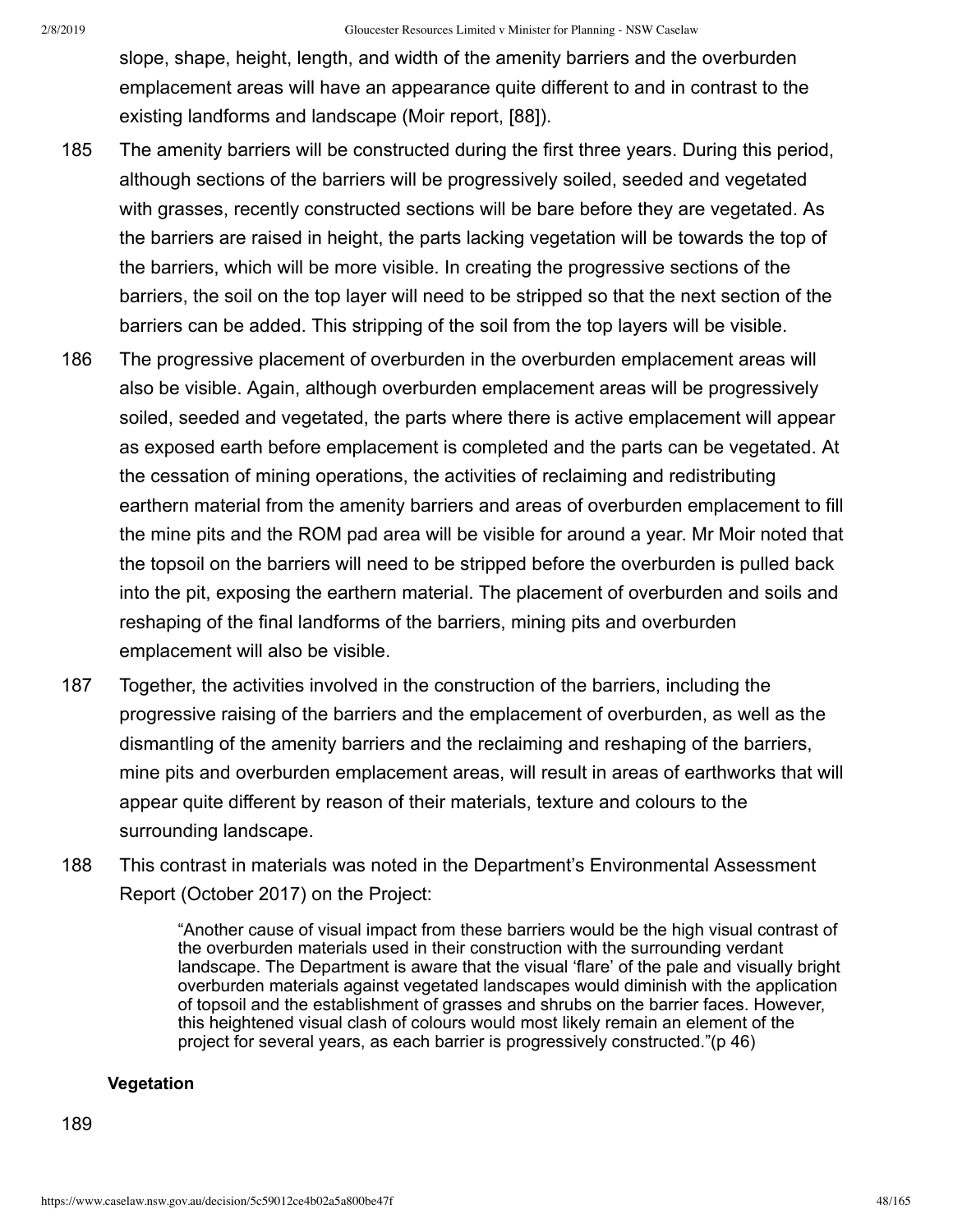There will be the loss of all existing vegetation in the footprint of the mine area in order to undertake mining operations. The resulted bare earth surfaces will contrast with the grassed and treed surrounding landscape.

- 190 The amenity barriers will be progressively seeded and vegetated predominantly with pasture grasses but with some higher density trees and shrubs as a temporary measure. The permanent vegetation will not be planted until after the cessation of mining operations and the amenity barriers and dismantled and reshaped into their final landform. Most of the overburden emplacement areas, once they achieve their final landform, will be permanently vegetated. However, the overburden emplacement to the north of the administration area will be reclaimed and the material redistributed to fill the mine pit (Lamb report, p 3-35). That area would therefore be temporarily vegetated whilst mining continued and would only be permanently vegetated when mining ceases and the area is reshaped into its final landform.
- 191 The temporary vegetation of the amenity barriers and overburden emplacement areas will contrast with the existing vegetation of the surrounding landscape. The temporary vegetation of the interim overburden emplacement is proposed to be by seeding pasture grasses directly into subsoil without topsoil. I agree with Mr Moir that "seeding directly into subsoil without any topsoil or amelioration generally leads to very slow establishment, patchy results and, due to the lack of organic material in the soil, poor soil structure and subsequently poor water retention" and that "this method of establishing vegetation… is likely to have limited success" (Moir report [95]). The Department's Environmental Assessment Report similarly expressed concern about the risk of failure of revegetation:

"The Department also considers GRL's aim to quickly establish a vegetative cover on the outer faces of the barriers to be subject to considerable risk of underperformance or failure. These barriers represent a relatively hostile environment for establishing an extensive cover of grasses and shrubs. The proposed vegetation would need to contend with a highly-disturbed substrate with limited soil moisture retention characteristics, moisture stress in low-rainfall periods, and the susceptibility of steep slopes to erode prior to establishment of deep-rooted vegetation. Each setback to the establishment of the planned grasses and shrubs would lead to an increase in the anticipated visual impacts of the amended project." (p 46).

- 192 The likely limited success of the revegetation of these temporary areas will result in vegetation cover that contrasts with existing vegetation of the surrounding landscape.
- 193 The temporary vegetation of the amenity barriers is also likely to have limited success. Only 25cm of subsoil and 15cm of topsoil are proposed to be spread on the outer surfaces of the slopes of the amenity barriers. Once the soils are in place, the surface would be harrowed or ripped parallel to the contour before proceeding with a pasture mix and fertiliser. These shallow soil depths contrast with the current soil profiles of the existing alluvial floodplain and lower slopes, which have deep topsoils down to 50cm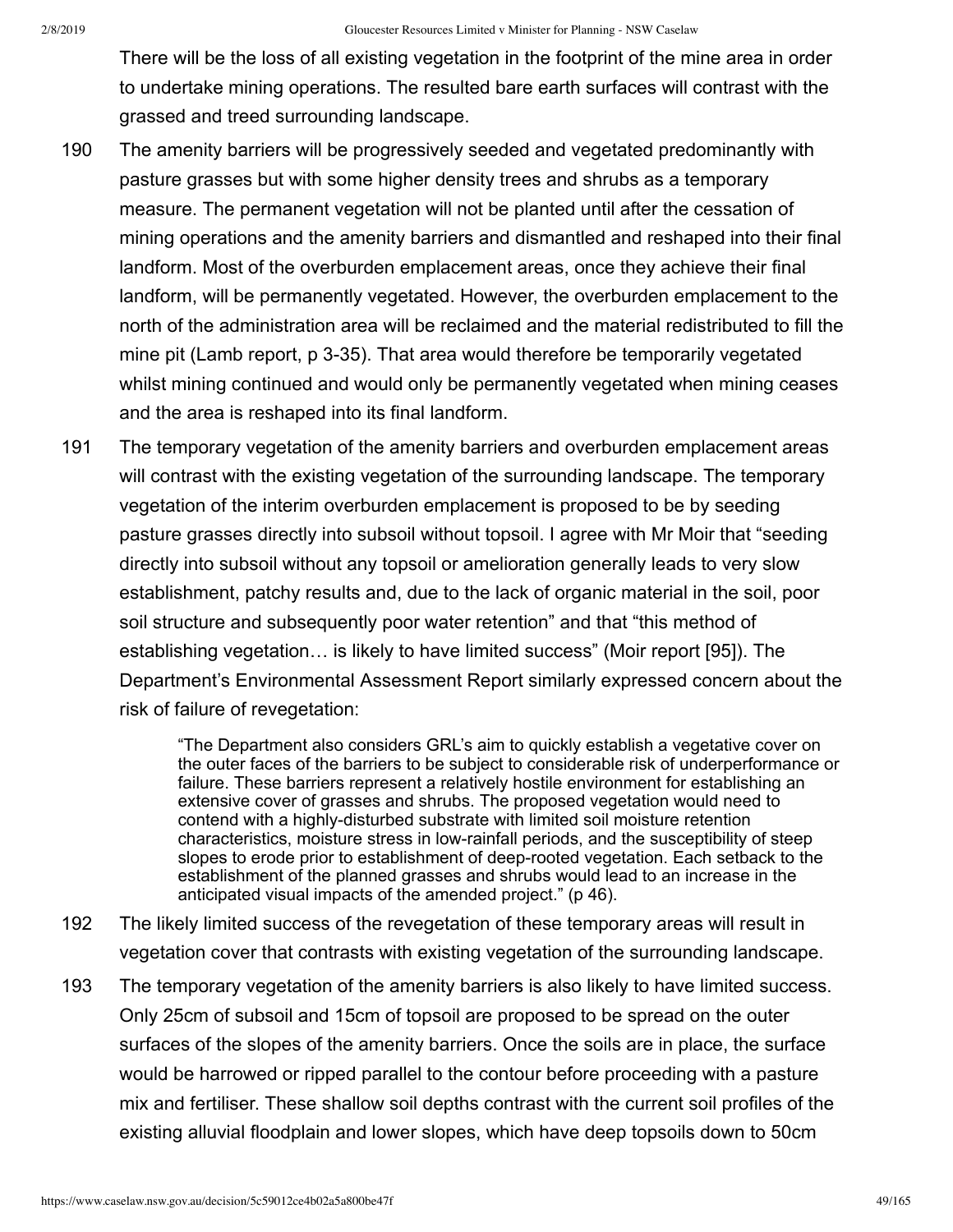and subsoils to below 140cm. The shallow soils of the amenity barriers will be placed on compacted overburden, which is primarily rock. This will affect subsoil drainage and soil moisture availability.

- 194 The slope at the barriers and overburden emplacements will be steeper than the existing landforms, affecting water runoff, infiltration and retention. Mr Moir noted that planting on the amenity barriers will be installed into gradients ranging from 10 to 18 degrees. The steeper the slope the more difficult it becomes to retain water in the soil and the more challenging it becomes to successfully establish vegetation (Moir report, [93]). The slopes of the northern and western amenity barriers will be north and west facing and thereby will be fully exposed to the harsh afternoon summer sun.
- 195 Mr Moir concluded that "considering the shallow depth of the soil, the compacted subgrade and aspect, and the likelihood of soils becoming heated and hydrophobic… there is considerable risk of total or localised failures of the vegetation" (Moir report, [92] and [93]). I agree.
- 196 Mr Wyatt did not have a satisfactory response to these concerns. Mr Wyatt could only assert that, in his experience, some vegetation would be able to be established on the amenity barriers and overburden emplacement areas. But that is not an answer to the concern that whatever grassed vegetation might survive on these man-made landforms, it will have an appearance quite different from the vegetation of the existing and surrounding landscapes.
- 197 Mr Moir also identified the risk of salinity affecting the revegetation. Mr Moir stated:

"It is identified in the EIS that as a result of the depth of excavation that salinity is likely to be an issue with groundwater feeding into the mine workings and with the overburden in general. The EIS identifies that the dams proposed within the mine area are likely to become saline. The EIS also proposes that revegetated areas including the Northern and Western Amenity Barriers may be irrigated from these dams. Considering the species proposed for remediation are primarily locally occurring species where soils are not saline and the vegetation is not exposed to salt laden winds, salinity is a factor that will adversely impact the success of the proposed revegetation. Further, the salinity in the overburden may become an issue on the lower slopes of the barriers as it dissolves and leeches downhill with rainfall runoff. This potentially will lead to wholesale failure or patches of planting failures on the lower slopes of the amenity barriers. As areas of overburden will have higher levels of salinity than others this may affect the consistency of success of the remediation planting leading to a patchy appearance. (Moir report, [94]).

- 198 I agree that the salinity of the groundwater is likely to adversely affect the growth and success of the planted vegetation.
- 199 The revegetation of the final landforms will also contrast with the vegetation of the existing and surrounding landscapes. The permanent vegetation, comprised of pockets of dense tree and shrub planting in broader pasture areas, is also unlikely to grow so as to have the same appearance as the vegetation of the surrounding landscape, for the reasons given by Mr Moir. I agree with Mr Moir's conclusion that: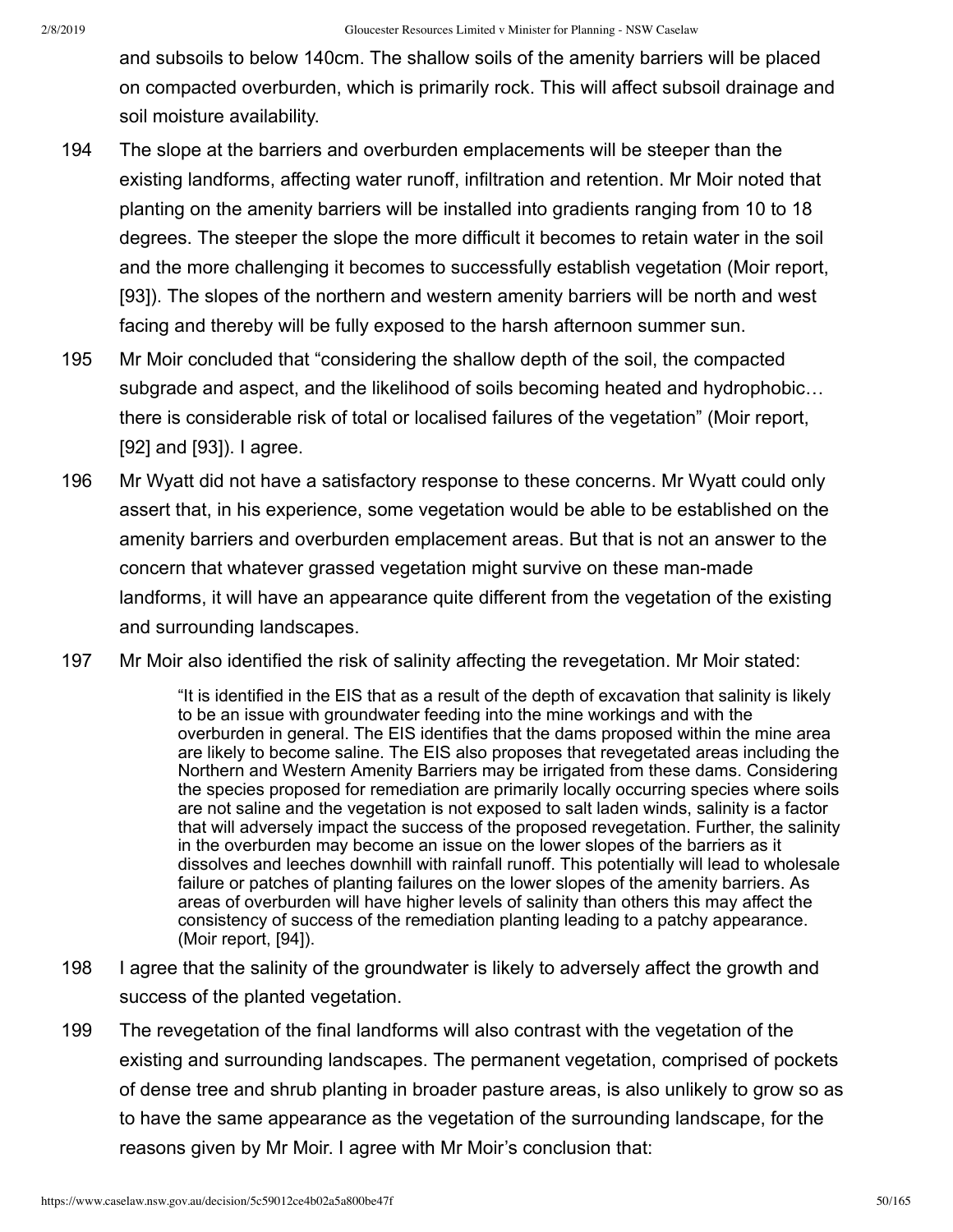"Further, even once complete remediation of the final landform has been achieved (assuming this can be achieved) the landscape will not mimic the existing landscape as the modified soil conditions, shallow subsoils, changes in site hydrology and broad scale methods of planting proposed will not result in vegetation patterns or communities that are consistent with the adjoining land that has not been disturbed by mining. The disturbed landscape will always appear different to its surroundings." (Moir report, [102]).

#### *Change over time*

- 200 The views of the Rocky Hill Coal Project will not be static, but will continuously change over time. Earthwork activities will be carried out throughout the life of the mine and in rehabilitating the areas disturbed by mining.
- 201 The amenity barriers will be constructed over a three year period. As noted earlier, these barriers are large, around 2.5km in length, between 10m to 41m in height and 95 hectares in area. The barriers will be constructed in lifts of between 5m and 10m and sections of between 400m to 500m in length. Each section shaped and prepared for revegetation would cover approximately 2 hectares. The revegetation involves spreading of soil, harrowing or ripping parallel to the contour, and seeding with pasture species. These activities, and the plant and machinery used to undertake the activities, will be visible throughout the period of construction of the amenity barriers.
- 202 The emplacement of overburden, both in the interim and permanent areas, will similarly involve continuous earthwork activities, which activities and the plant and machinery used in undertaking the activities will be visible over the life of the mine.
- 203 On cessation of mining, the activities and the plant and machinery used in undertaking the activities of dismantling and reshaping the amenity barriers, reclaiming and reshaping overburden emplacements, filling and remediating the mine pit, and otherwise reshaping and revegetating the final landforms will be visible for around a year.
- 204 These ongoing construction works impact on the character of the landscape and increase the visual impact of the mine. As Mr Moir noted, there will be a "change in intensity from the current low intensity dairy farming to what will appear as continuous and ongoing earthworks involving plant and machinery well beyond the scale of normal farming equipment" (Moir report, [84]). I agree with Mr Moir that both Dr Lamb and Mr Wyatt, in their respective assessments of the visual impacts of the mine, have ignored "the ongoing impact of the activity of the earthworks associated with the construction of the amenity barriers and the placements of the overburden on the foothills to the north east". Mr Moir continued:

"The northern and western amenity barriers may screen the extraction workings of the mine, however, in my view they do not ameliorate the overall visual impacts of the proposal. That is because the visual impact arising from the construction and deconstruction of the so called mitigation measures and the impacts from the works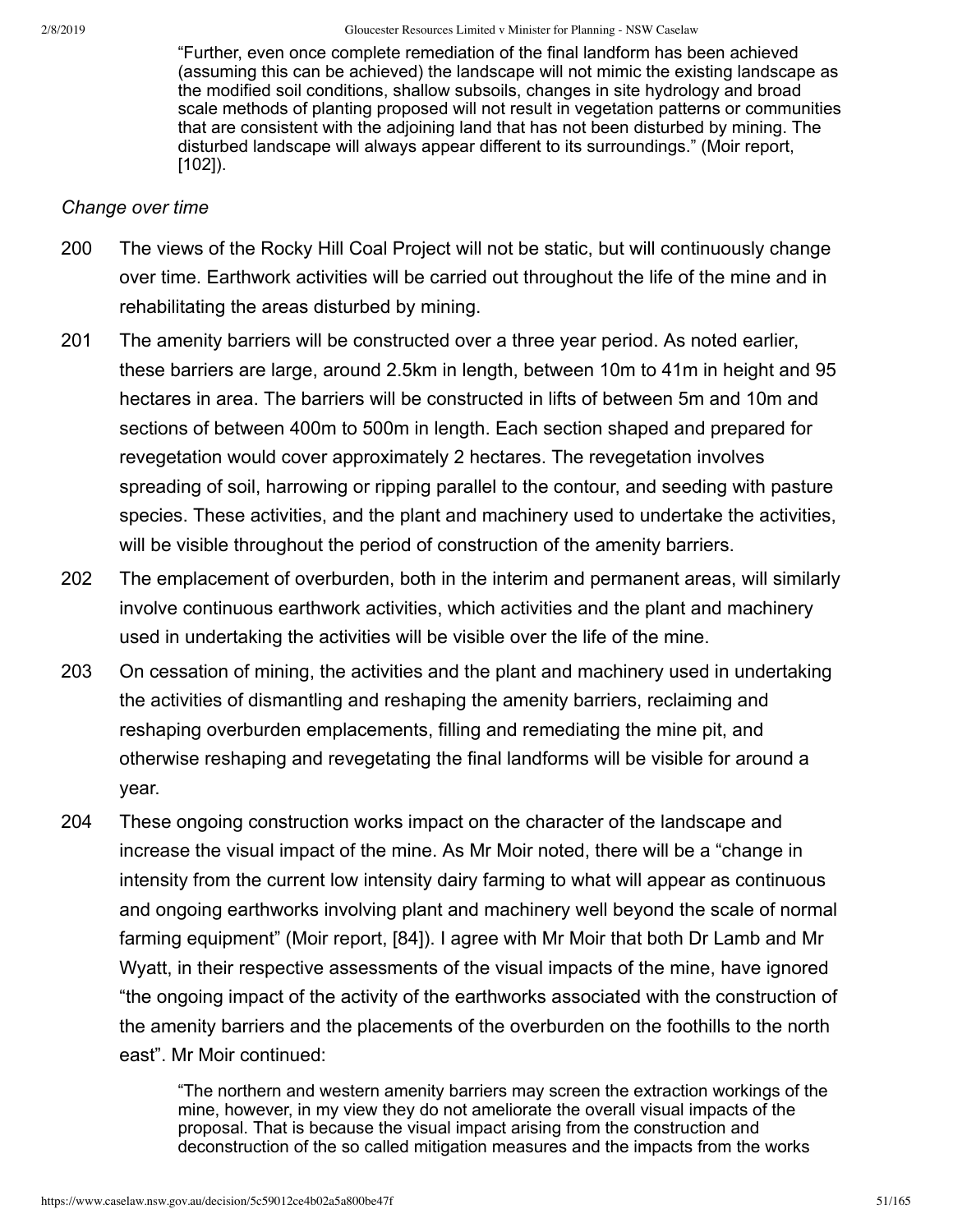associated with placement of the overburden on the lower slopes of the range will constitute significant visual impacts in their own right and will be visible above the amenity barriers." (Moir report, [96]).

205 Mr Darroch similarly observed:

"The visual impacts of the proposed mine can only be partially ameliorated by buffers which themselves create an on-going and constantly changing impact, as they are constructed, modified, vegetated and then dismantled to in-fill the void.

The remedial works themselves would appear to be ever evolving during the life of the project. The Wyatt visual analysis demonstrates how much ongoing change is wrought on this landscape and its character over time."

206 As Mr Moir explained, these ongoing mining activities, and the movement of plant and machinery involved in undertaking these activities, changes the fairly static view that currently exists, which in turn changes the visual character and causes visual impact.

### *Night lighting*

- 207 The night lighting of the Rocky Hill Coal Project will also have visual impacts.
- 208 The amended EIS states that the period of evening lighting of the mine would effectively extend from dusk to 10pm (ie, from about 5pm-10pm in winter to 8pm-10pm in summer), Monday to Saturday. GRL also proposes that, after completion of operations at 10pm, lighting will be left on for security purposes. The level of proposed security lighting is not identified but, as is noted in the Department's Environmental Assessment Report (p 46), "[e]ven after active mining operations close, it is normal for significant amounts of mine lighting to be left on overnight for security purposes".
- 209 Lighting impacts from the project would reduce the amenity for all residents living near the proposed mine, not just those with a direct line of sight of the mine site. In this regard, Mr Wyatt stated in his report that "[t]here is no doubt that the area surrounding the Mine Area is relatively dark" and that, "[a]ssuming that residents place a value on the dark sky, then the proposed lighting, when activated, would be a change to the existing situation". However he considered that visual impact from lighting must be assessed in a context where:
	- people are home at night and, when the inside lights are on, windows act like mirrors reflecting the interior of the house and not allowing views to mine lighting; and
	- when curtains or blinds are closed, there is also no visibility to the proposed lights in the surrounding area.
- 210 Mr Darroch challenged Mr Wyatt's suggestion that the visual impact of night lighting would be low, assuming residents will close their curtains or blinds:

"The application puts the burden for dealing with a change in character from rural low level light to industrial lighting every Monday to Saturday till 10:00pm and most likely every night through the night [given the proposed security lighting] on the occupants of the surrounding properties in the vicinity suggesting the occupants should close their curtains or blinds, and deal with the impact themselves. This involves a significant assumption in the first instance that rural properties have curtains or blinds (where the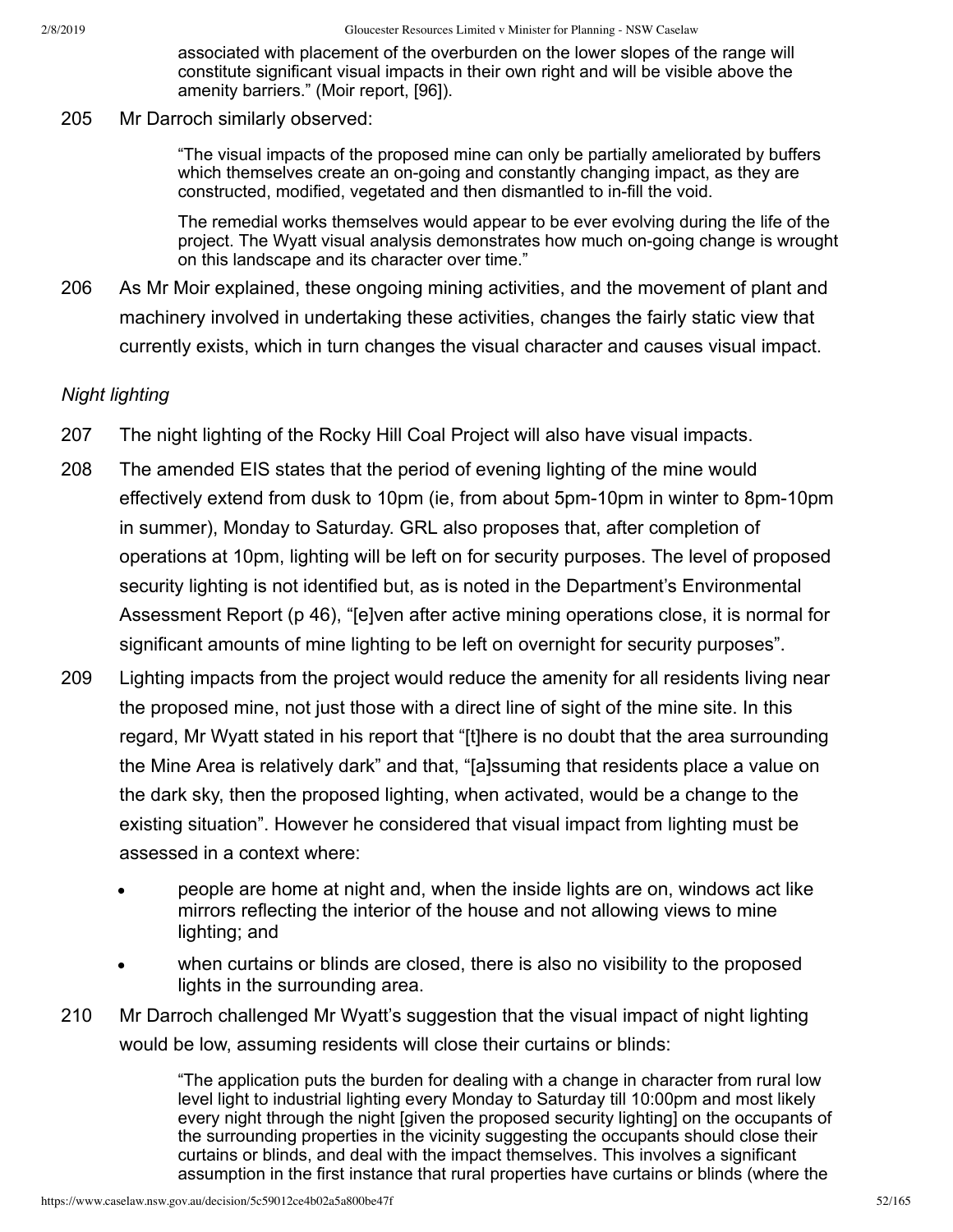normal reasons of privacy and light spill don't require them) and secondly that if they do have curtains or blinds that they are of sufficient opacity to block out the light impacts from the proposed mine."

- 211 In oral evidence, Mr Wyatt accepted that, for residents who are awake with their lights off, and who have no blinds or curtains, the mine lighting will be visible until 10pm, and that the headlights of vehicles exiting the mine site at 10pm will also be a visual impact. In a context where, as Mr Moir noted, part of being in the country and the experience for visitors is "the dark sky and the ability to see stars", Mr Wyatt's assessment of the lighting impacts of the proposal as low are likely to have been significantly understated.
- 212 The Department's Environmental Assessment Report concluded (p 46):

"Light spill from each of these activities would limit views of the evening sky (ie being able to see the stars) and may account for direct (line-of-sight) lighting impacts as well. The proposed development would have a significant impact in terms of light pollution in the Gloucester Valley, with ambient light from the proposal likely to be intrusive for residents of the Gloucester community who currently experience largely uninterrupted evening skies set in a rural landscape lit only by the moon and stars. The Department considers that lighting impacts from the amended project would be a factor in reducing the amenity for all residents living near the proposed mine, not just those with a direct line of sight to the mine area."

213 I agree with the Department, Mr Moir and Mr Darroch that the lighting impacts of the Project will be intrusive for residents in the vicinity and will reduce materially the visual amenity of the residents.

# *Cumulative visual impact*

- 214 There will be a cumulative visual impact of the mine. People travelling north on the North Coast Railway or The Bucketts Way will view other mines, principally the Stratford Mine complex, before viewing the Rocky Hill Coal Project. Mr Moir opined, and I agree, that travellers would experience cumulative impacts of mining activities on these journeys to Gloucester.
- 215 There will also be a cumulative visual impact from viewing locations where currently the Stratford mine complex is visible and the Rocky Hill Coal Project would become visible. Examples are The Bucketts Way heading towards Gloucester after passing the Mograni lookout and the rural properties off The Bucketts Way, from where both mining sites will be visible.

# *High visual sensitivity*

216 The parties' experts agreed that viewpoints within residential and rural residential properties have a high visual sensitivity. These account for most of the viewing locations. I consider, for the reasons given by Mr Moir, that viewpoints within rural properties and public domain viewpoints, such as the lookouts and scenic walking track, also should be assessed as having high visual sensitivity.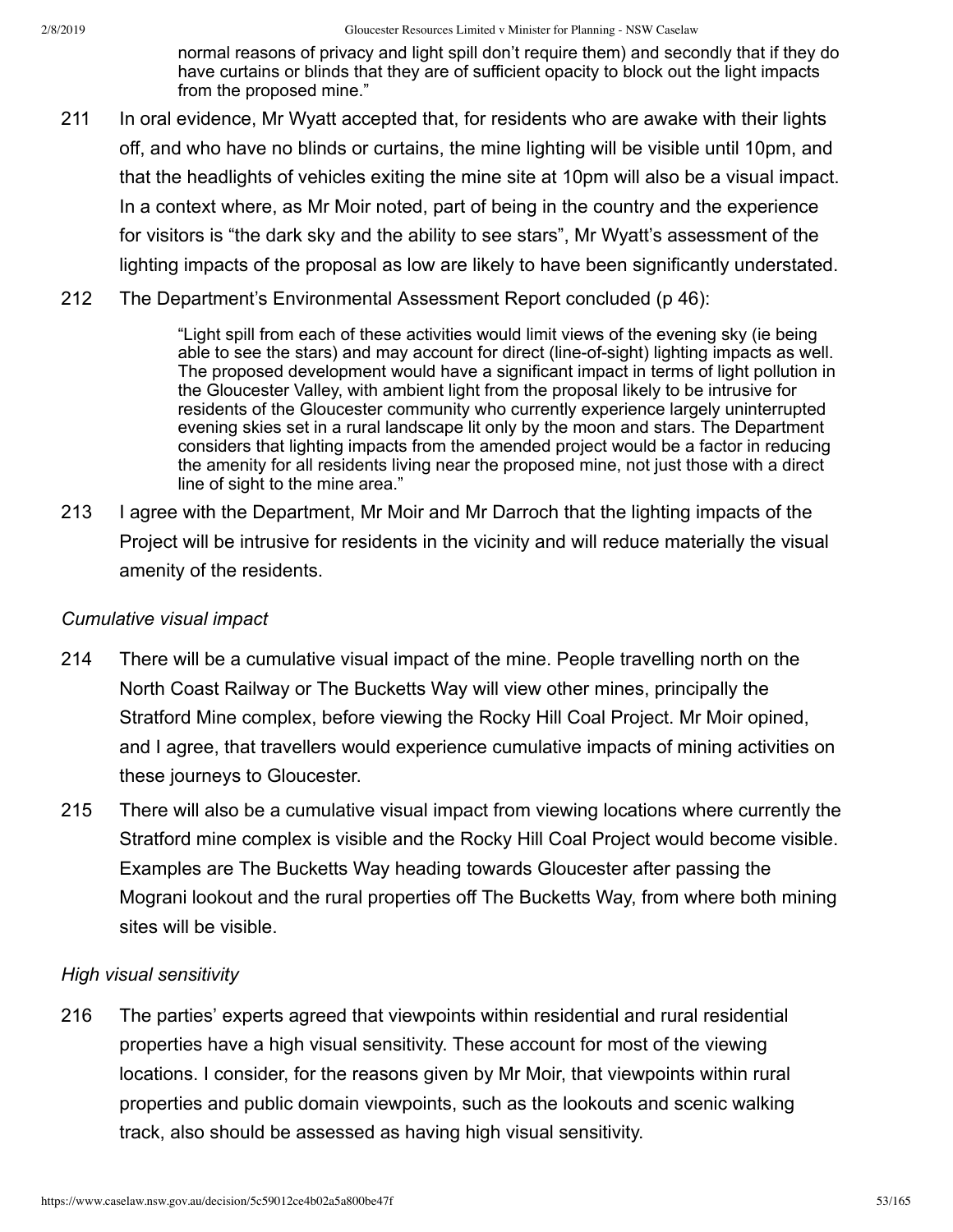# *High visual impact*

- 217 As noted earlier, the visual impact of the Rocky Hill Coal Project is the combined impact of visual sensitivity against visual effect. I have found that the Rocky Hill Coal Project will have high visual effect, because of the high visual contrast between the proposed mine and the existing visual environment. I have also found that the viewpoints, both in private and public properties, have high visual sensitivity. The combined impact of a high visual effect with high visual sensitivity is a high visual impact.
- 218 The high visual impact will be experienced from multiple viewpoints on private and public land. This high visual impact in turn has a significant impact on and is incompatible with the land uses carried out on the land. The high visual impact will significantly affect the residential amenity, use and enjoyment of residential and rural residential properties. It also affects rural properties involved in tourism and agritourism, because of the adverse effects on guests' and customers' use and enjoyment of the properties and the goods and services provided by the properties.
- 219 These findings are consistent with the findings of the Department's Environmental Assessment Report (pp 44, 46):

"The Department considers that there is little doubt that the amended project would have a significant impact on the visual and scenic values of the Gloucester Valley, and on the visual amenity of the nearby rural-residential estates. The unmitigated impacts of the proposal would be significant, both for nearby residents and for travellers on The Bucketts Way.

…

However, the Department considers that, in the Gloucester Valley, noise/visual barriers of the scale and extent proposed are highly likely to create significant visual impacts in their own right, particularly given their considerable height and the steepness of their outer slopes  $(10^{\circ} - 18^{\circ})$ . The proposed barriers would significantly visually contrast with the existing landscape…

…

The Department considers that the barriers would in themselves present a high visual impact. This is particularly the case within the E3 Environmental Management zone, where a primary objective is to preserve the visual amenity and rural character of the lands surrounding Gloucester. The barriers would remain highly visible, even if wellvegetated. Only when final rehabilitation was wellestablished could it be considered that the visual impact of the amended project in the surrounding landscape was low."

# 220 The Department concluded:

"The Department recognises the significance of the local landscape to the local community, as evidenced in the many submissions raising visual impacts as a key concern. A significant number of objectors considered that the proposed visual mitigation barriers would themselves be visually intrusive. The Department agrees with these submissions.

The amended project is located at the foothills of the Mograni Range, whilst the ruralresidential estates are located on the rise in the centre of the Gloucester Valley, between the Mograni and the Gloucester Bucketts Ranges. The 'saucer' shape of the landscape means that, while GRL proposes to construct visual barriers to shield views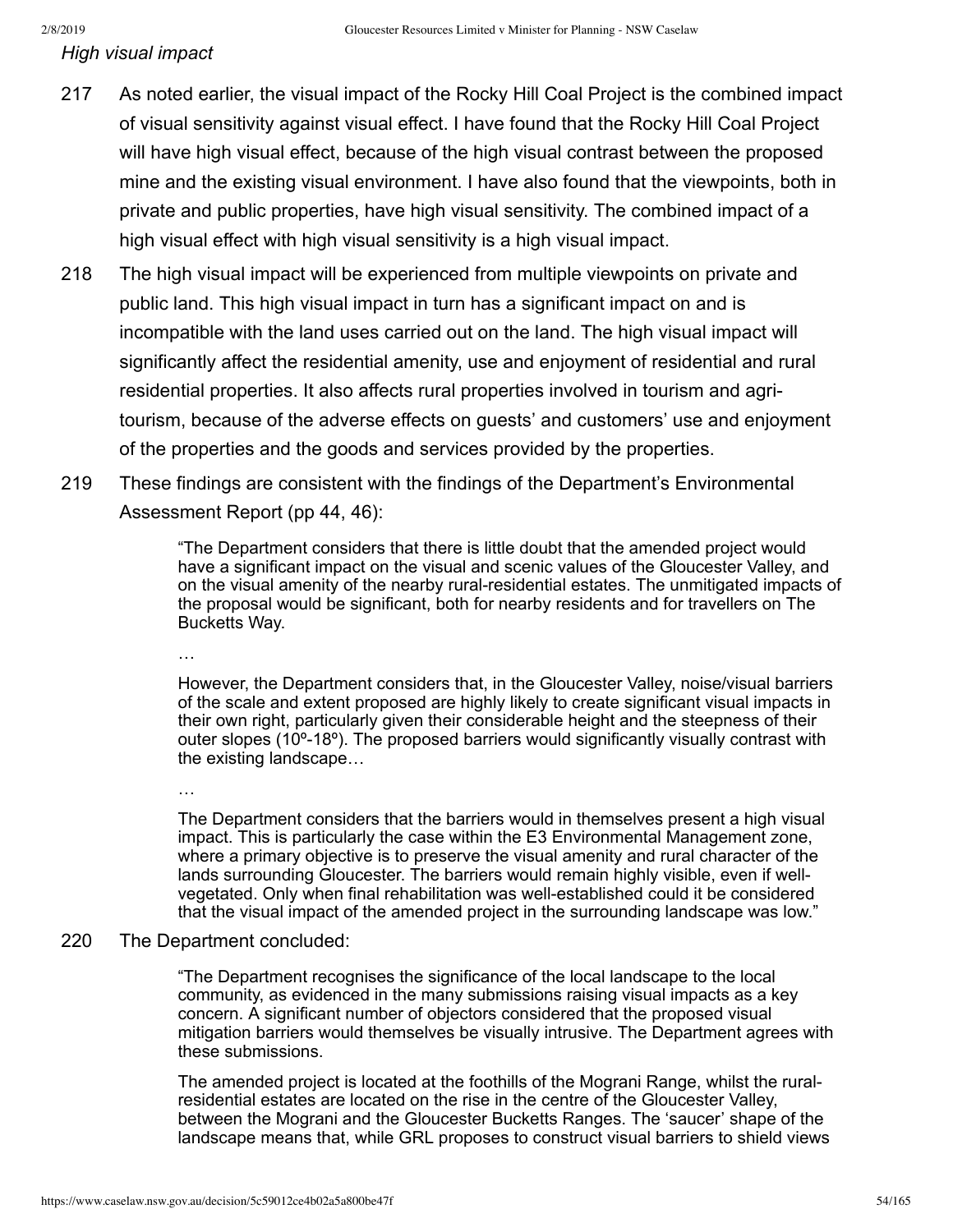of the mine, certain aspects of the mine site would be visible at all times from many of the residential properties in the estates, from The Bucketts Way and from higher, more distant viewing locations.

The Department considers that the visual barriers would be scenically intrusive, albeit episodically. They may well be, at times, almost as intrusive as the features they are intended to screen. They certainly would not blend seamlessly into the surrounding landscape or go unnoticed by local residents, travellers or tourists. The Department considers that, given their spatial and temporal scale and method of construction and location, the proposed visibility barriers would not sufficiently ameliorate the visual impact of the mine, but rather substitute one substantial visual impact for another, albeit lesser, impact.

It is unlikely that there would be any period during the mine's operation or rehabilitation when the amended project would be visually inconspicuous. While the visual impact of the project would definitely be greatest during the times of initial construction and final re-shaping of the barriers, the Department considers that substantial visual impacts would continue throughout the life of the mine. It is the Department's, and Council's, assessment that the residual visual impact of the mine would be significant throughout all stages of the project and refusal of the amended project is recommended on these grounds alone."

221 The conclusions of high visual impact and significant impact on visual amenity, use and employment of surrounding residential uses are also consistent with the conclusions in the Planning Assessment Commission's Determination Report (p 12):

> "The presence of a 497ha disturbance within the landscape would not represent a development that is sympathetic to the Gloucester Valley's character and would impact on far-ranging and localised views. The Commission finds that due to the significant impact of the mine on the character of the landscape, it is inconsistent with the underlying strategic aims and objectives of the land use zonings of the GLEP, (in particular E3 Environmental Management within which much of the site is located), to protect the scenic amenity of Gloucester township and the broader Gloucester Valley by retaining the scenic and rural surroundings of the town.

> The Commission finds that due to the proximity of the project there would be significant views of the mine site from properties off Grantham and Fairbairns Roads in the Forbesdale Estate to the west. These properties currently experience uninterrupted views across the valley floor to the Mograni Ranges and there is no significant topography that blocks views towards the proposed mine site. The construction and operation of a mine and the considerable landforms created as a result would represent incongruous and significant features in the landscape, which would negatively affect the visual amenity currently enjoyed by residents. This visual amenity would be further impacted by lighting from the construction and operation of the mine.

> The Commission finds that the amenity barriers would be substantial structures in the wider landscape as well as at a localised visual level, where the distance of the barriers to the nearest residential receiver would be approximately 350m. The Commission considers there is a risk that the establishment of vegetative cover for the barriers may be impaired by adverse climatic conditions, prolonging the adverse visual impact of the newly formed earth walls. The Commission finds that the barriers would not sufficiently fulfil one of their intended purposes, which is to protect the visual amenity of local residents; would be visually intrusive; and shares the Department's view that they would substitute one substantial visual impact for another.

> The Commission supports the Department's and Council's assessment that the residual visual impact of the mine would be significant throughout all stages of the project and the subsequent recommendation that the project be refused consent."

222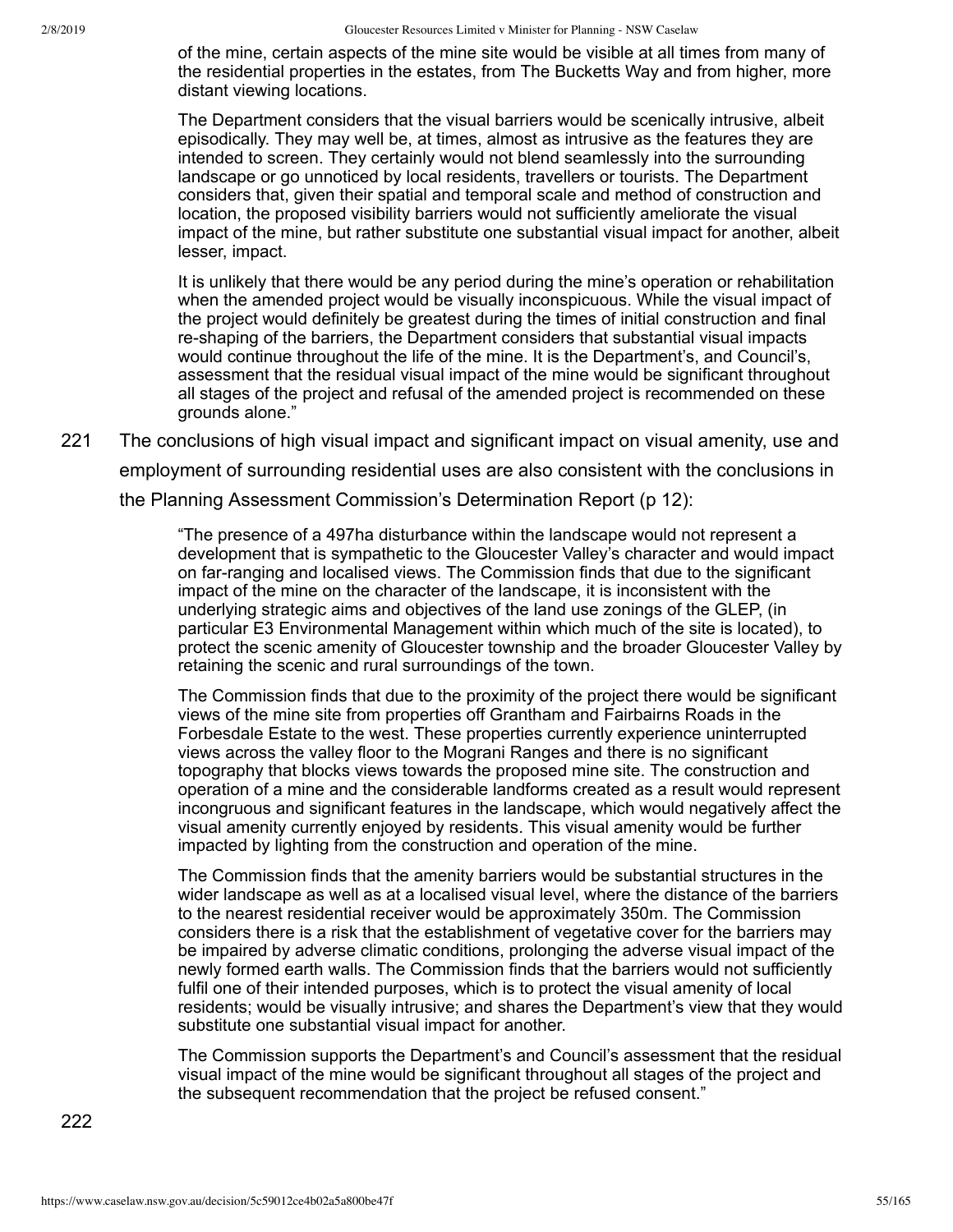I agree with and adopt these findings and conclusions of the Department and Planning Assessment Commission. The visual impacts of the Project, both by themselves and by reason of the consequential adverse effects on existing, approved and likely future uses of land in the vicinity, and the social impacts that the visual impacts will likely cause, justify refusal of consent for the Project.

## **The amenity impacts of the mine**

223 The Minister and Gloucester Goundswell contended that the Rocky Hill Coal Project would adversely affect the amenity of residents in the locality because of the noise and dust impacts of the mine. The diminution in amenity would in turn cause social impacts.

#### *Noise impacts*

- 224 The mine will change the noise environment for residents and visitors. Mine noise will be audible in the Gloucester locality for the first time, a point made by the Environment Protection Authority in its letter to the Department of Planning dated 7 July 2017.
- 225 The mine noise will comply with the non-discretionary development standard for noise in cl 12AB(3) of the Mining SEPP (as amended). State Environmental Planning Policy (Mining, Petroleum Production and Extractive Industries) Amendment (Air and Noise Impacts) 2018 amended the development standard in cl 12AB(3) of the Mining SEPP to specify that the cumulative noise levels of the development are based no longer on the acceptable amenity noise levels, as determined in accordance with Table 2.1 of the Industrial Noise Policy 2000, but instead on the recommended amenity noise levels, as determined in accordance with Table 2.2 of the Noise Policy for Industry 2017.
- 226 Despite this change to cl 12AB(3) of the Mining SEPP, the relevant residential amenity noise level in the former Industrial Noise Policy and the current Noise Policy for Industry are identical. The current development standard is that the development does not result in a cumulative amenity noise level greater than the recommended amenity noise levels, as determined in accordance with Table 2.2 of the Noise Policy for Industry, for residences that are private dwellings. Table 2.2 specifies the recommended amenity noise levels for residential receivers as follows: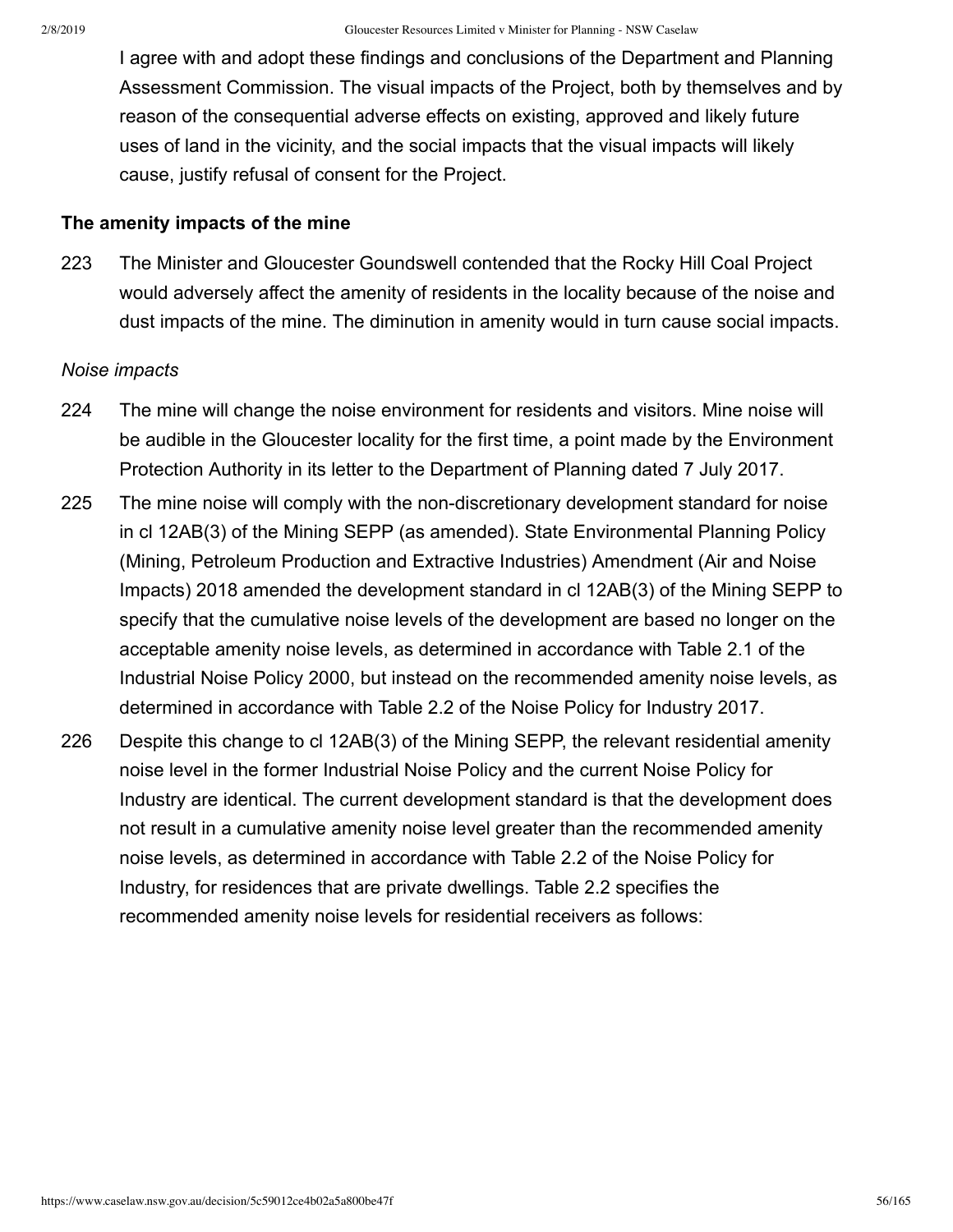| <b>Receiver</b>                                                             | Noise amenity area | Time of day  | LAeq, $dB(A)$                             |
|-----------------------------------------------------------------------------|--------------------|--------------|-------------------------------------------|
| (see Table 2.3 to determine which residential<br>receiver category applies) |                    |              | <b>Recommended amenity</b><br>noise level |
| Residential                                                                 | Rural              | Day          | 50                                        |
|                                                                             |                    | Evening      | 45                                        |
|                                                                             |                    | <b>Night</b> | 40                                        |
|                                                                             | Suburban           | Day          | 55                                        |
|                                                                             |                    | Evening      | 45                                        |
|                                                                             |                    | <b>Night</b> | 40                                        |
|                                                                             | Urban              | Day          | 60                                        |
|                                                                             |                    | Evening      | 50                                        |
|                                                                             |                    | <b>Night</b> | 45                                        |

- 227 The evidence of the noise experts, Mr Glenn Thomas for GRL and Mr Stephen Gauld for Gloucester Groundswell, was that the mine will meet the recommended amenity noise levels for each category of residential receiver. The residences adjacent to The Bucketts Way and the Gloucester urban residences would be categorised as suburban residential receivers. The cumulative amenity noise level of the mine will not exceed the recommended amenity noise level of 55dB(A) in the day and 45dB(A) in the evening at the suburban residential receivers.
- 228 The rural residences along Jacks Road and Waukivory Road, in the Forbesdale, Thunderbolt and Avon River estates and other rural residences (excluding residences located adjacent to The Bucketts Way) would be categorised as rural residential receivers. The cumulative amenity noise level of the mine would not exceed the recommended amenity noise level of 50dB(A) in the day and 45dB(A) in the evening at these rural residential receivers. With one exception, the predicted noise levels also will be more than 10dB(A) below the recommended noise levels for rural residential receivers. The exception is the nearest rural residential receiver to the Rocky Hill Coal Project site, which is property #6 (Campbell) on Waukivory Road immediately to the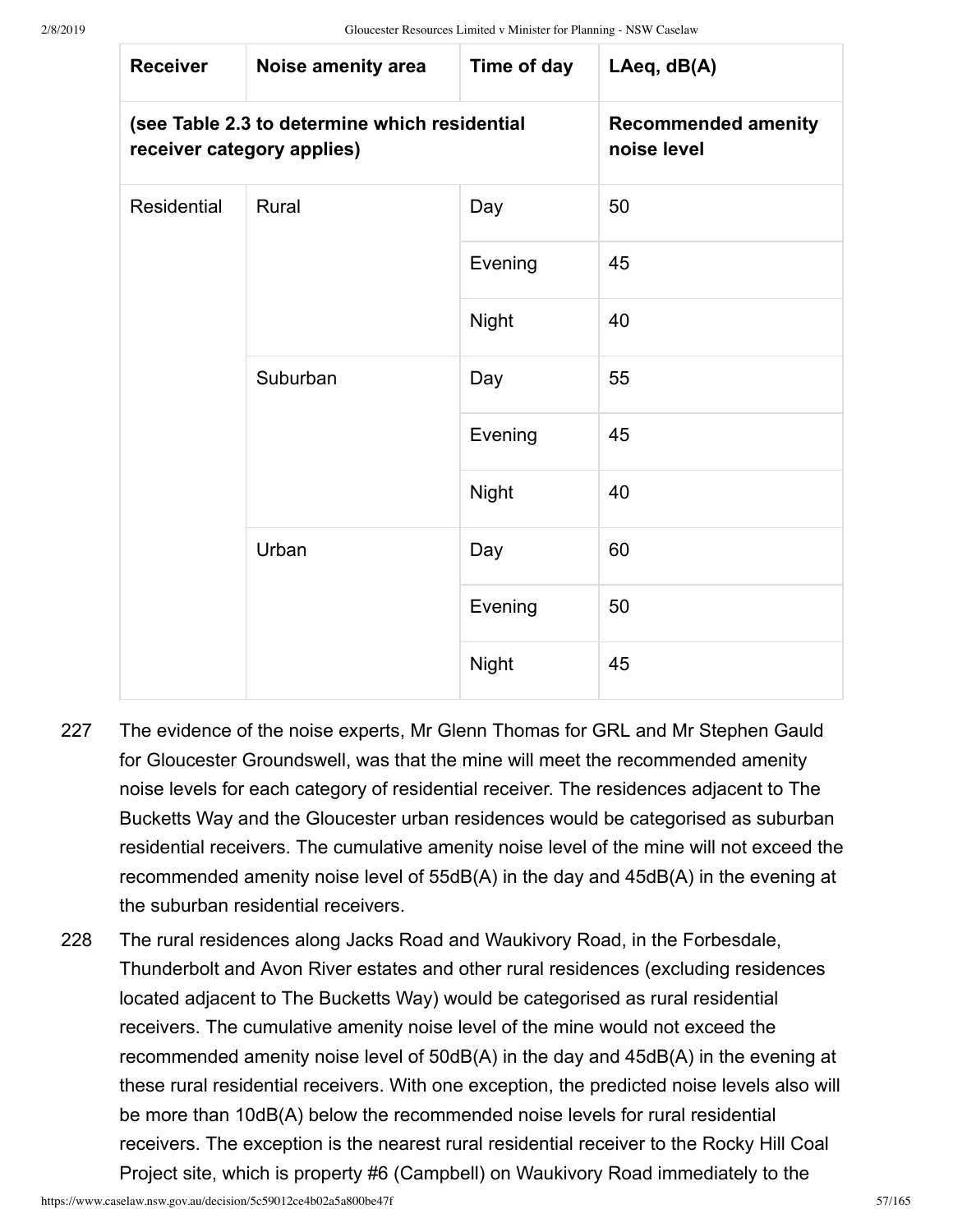north of the site, where the predicted evening noise amenity level is 38dB(A), which is less than 10dB(A) below the recommended 45dB(A). GRL has entered a put option with the owner of this property to purchase the property if consent is granted to the mine. If GRL purchases the property, the property would no longer be considered to be privately owned and the policy would no longer apply (Thomas report, p 7).

- 229 The noise impact of the mine is not limited to the amenity noise levels of the mine; the intrusiveness noise levels also need to be considered.
- 230 The Noise Policy for Industry states that the intrusiveness noise levels "are used in combination with the amenity noise level to assess the potential impact of noise, assess reasonable and feasible mitigation options and subsequently determine achievable noise requirements" (p 9). The Noise Policy for Industry says that:

"The intrusiveness of an industrial noise source may generally be considered acceptable if the level of noise from the source (represented by the LAeq descriptor), measured over a 15-minute period, does not exceed the background noise level by more than 5dB when beyond a minimum threshold. This intrusiveness noise level seeks to limit the degree of change a new noise source introduces to an existing environment" (p 9).

- 231 The background noise level to be used for assessment purposes is to be determined by the method outlined in Fact Sheets A and B to the Noise Policy for Industry. This is termed the rating background noise level. The intrusiveness noise level is therefore determined to be the rating background noise level plus 5dB.
- 232 The Noise Policy for Industry sets minimum assumed rating background levels and hence minimum project intrusiveness noise levels. Table 2.1 provides:

| Time of<br>day | Minimum assumed rating<br>background noise level<br>(dB[A]) | <b>Minimum project intrusiveness</b><br>noise levels (LAeq 15 minute db[A]) |
|----------------|-------------------------------------------------------------|-----------------------------------------------------------------------------|
| Day            | 35                                                          | 40                                                                          |
| Evening        | 30                                                          | 35                                                                          |
| <b>Night</b>   | 30                                                          | 35                                                                          |

- 233 The time periods are defined to be: day (7am-6pm Monday to Saturday and 8am-6pm Sundays and public holidays), evening (6pm-10pm) and night (10pm-7am Monday to Saturday and 10pm-8am Sundays and public holidays).
- 234 Applying this assessment methodology, GRL's noise expert adopted rating background levels for suburban residential receivers of 35dB(A) in the day time and 30dB(A) in the evening and for rural residential receivers of 30dB(A) in both the daytime and evening,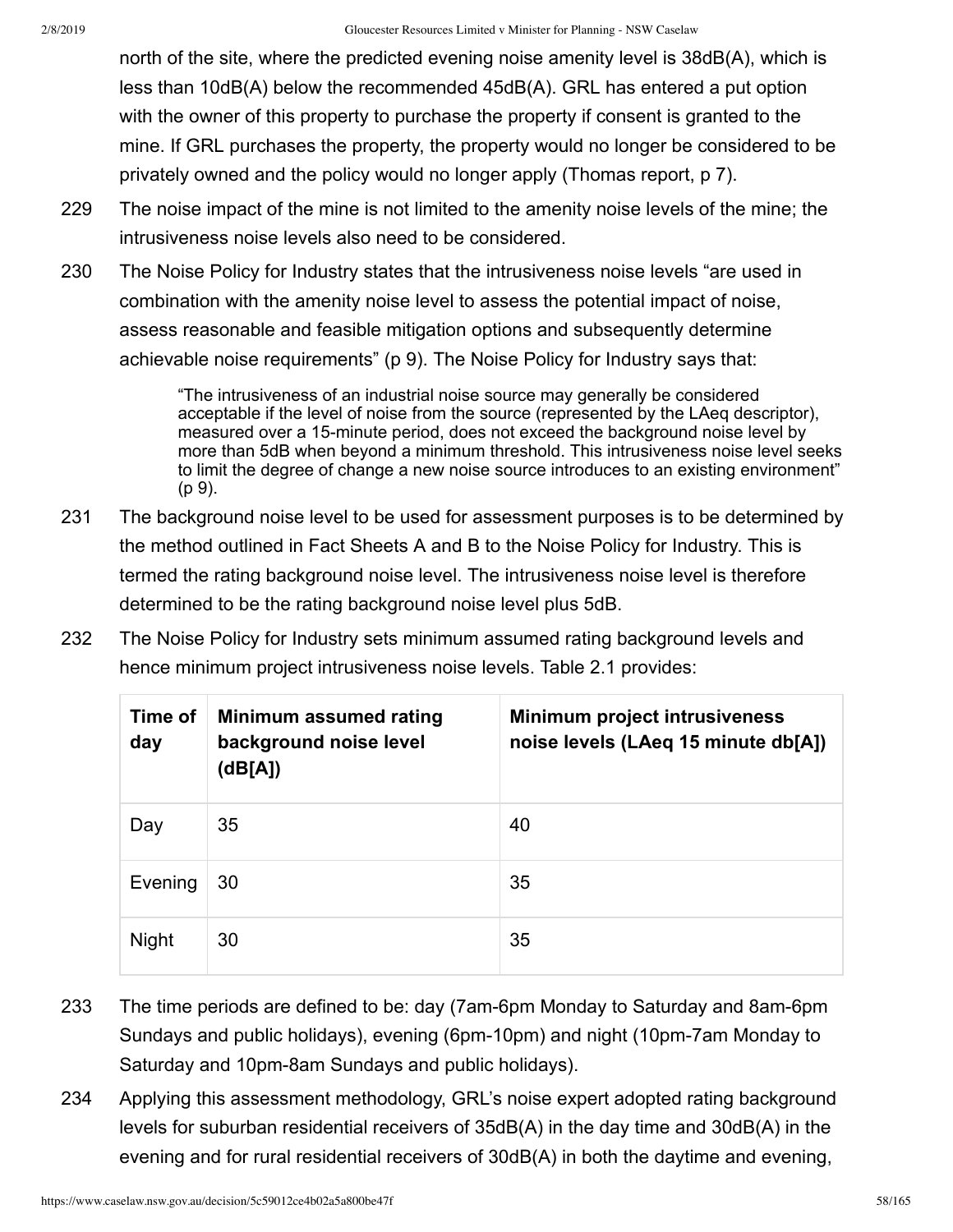and project intrusiveness noise levels of 5dB(A) greater than these rating background levels.

- 235 With the exception of two privately owned rural residential receivers, the highest predicted intrusive noise levels from the Rocky Hill Coal Project will not exceed the adopted rating background levels by more than 5dB(A) and therefore the daytime and evening intrusiveness noise criteria will be met for both suburban and rural residential receivers. The two exceptions are:
	- (a) Property #7 (Ansell and Murray) on Waukivory Road with predicted evening intrusive noise levels of 36 LAeq (15 minute) in years 4 and 7 in and out of the pit, which exceeds the minimum project noise intrusiveness level of 35 LAeq (15 minute); and
	- (b) Property #6 (Campbell) on Waukivory Road immediately north of the Rocky Hill Coal Project site, with a predicted evening intrusive noise level of 39 LAeq (15 minute) and 40 LAeq (15 minute) for years 4 and 7 in and out of the pit, which exceeds the minimum project noise intrusiveness level of 35 LAeq (15 minute) (Thomas report, pp 8-9 and Thomas letter of 2 November 2018, pp 1-2, attached to the affidavit of Mr Thomas of 2 November 2018).
- 236 The residual noise exceedance at property #7 is less than 2dB(A) above the applicable evening minimum project intrusiveness noise level for rural residential receivers of 35 LAeq (15 minute). This is considered "negligible" in accordance with the Voluntary Land Acquisition and Mitigation Policy (September 2018), Table 1 and would not require voluntary mitigation or land acquisition. The residual noise exceedance at property #6 is between 3-5dB(A) above the applicable evening minimum project intrusiveness noise level of 35 LAeq (15 minute), but the increase in total cumulative industrial noise level resulting from the development is less than 1dB. This is considered "marginal" in accordance with the Voluntary Land Acquisition and Mitigation Policy, Table 1, and would require mitigation by providing mechanical ventilation only. GRL have entered into a put option to purchase property #6. The agreement between GRL and the owner of property #6 is a "negotiated agreement" for the purposes of the Voluntary Land Acquisition and Mitigation Policy (Thomas letter of 2 November 2018, pp 23 and Mr Gauld agreeing in his letter of 30 November 2018 annexed to Mr Gauld's affidavit of 30 November 2018).
- 237 In these circumstances, GRL submitted that the intrusiveness of noise from the Rocky Hill Coal Project should be considered to be acceptable.
- 238 Gloucester Groundswell contended nevertheless that the mine noise would still impact on the receiving residents' acoustic amenity, relying on Mr Gauld's evidence. Mr Gauld explained that the impact of an intrusive noise is "highly dependent on the environment in which it is experienced" (Joint Report of Noise Experts, [4.25]). Mr Gauld noted that the background noise level for the rural residential receivers is much lower than the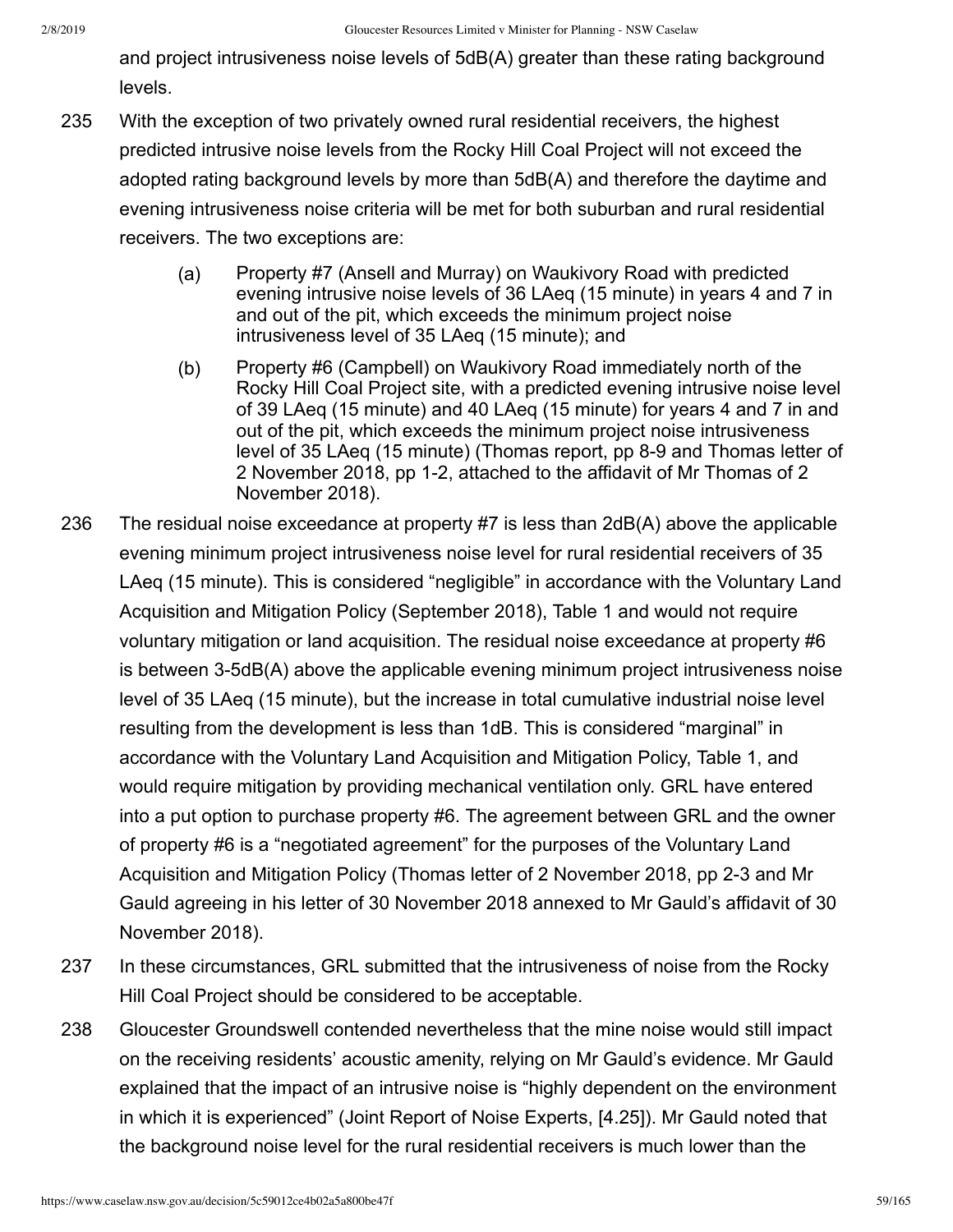minimum assumed rating background levels in the Noise Policy for Industry. The measured background noise levels vary between 26dB(A) and 35dB(A) in the day and between 24dB(A) and 30dB(A) in the evening. In contrast, under the Noise Policy for Industry, the minimum assumed rating background levels are 35dB(A) in the day and 30dB(A) in the evening.

- 239 The predicted mine noise levels will be greater than 5dB(A) above these lower measured background noise levels, allowing the predicted mine noise levels to "emerge" from the background noise level to a greater extent than if the measured background noise levels had actually been the minimum assumed rating background levels. Mr Gauld prepared a table (exhibit G10) which showed noise emergence of up to 10dB(A) above measured background noise levels on some winter evenings with southerly winds of up to 3m per second at various properties in the Avon River Estate and Thunderbolt Estate, during years 4, 7, 10, 17 and 18 of mining operations. Southerly winds of less than or equal to 3m per second occur on approximately 30% of the evenings in winter and are a feature of the locality.
- 240 Mr Gauld stated that this greater level of emergence will make the predicted mine noise levels more noticeable and cause a higher level of impact on the residents' acoustic amenity than in an environment where the measured background noise level is higher. Mr Gauld concluded that "the presence of a very low background noise level, together with the predicted noise with significant low frequency content, is likely to cause an unacceptable noise impact for nearby residents even if the Project's noise emission meets the PSNL's in the INP (Joint Report of Noise Experts, [4.29]-[4.32]).
- 241 Mr Gauld also predicted that the mine noise is likely to be considered to be "offensive noise" as defined by the *Protection of the Environment Operations Act 1997* (Gauld report, [109], [110] and Gauld letter of 30 November 2018).
- 242 Mr Gauld's opinion about the high impact of the mine noise for nearby residents remained the same notwithstanding the change from the Industrial Noise Policy to the Noise Policy for Industry (Gauld letter of 30 November 2018, p 1). Indeed, Mr Gauld noted that the Noise Policy for Industry increased by 5dB(A) both the minimum assumed rating background noise level for daytime from 30dB(A) to 35dB(A) and the minimum project intrusiveness noise levels from 35dB(A) to 40dB(A). The emergence of the allowable noise level in the Noise Policy for Industry will be 5dB(A) greater than was allowed by the Industrial Noise Policy. If GRL wanted to take advantage of the additional 5dB(A) afforded by the Noise Policy for Industry, the impact on residents would be greater than is currently proposed and would be more offensive (Gauld letter of 30 November 2018, pp 1, 2).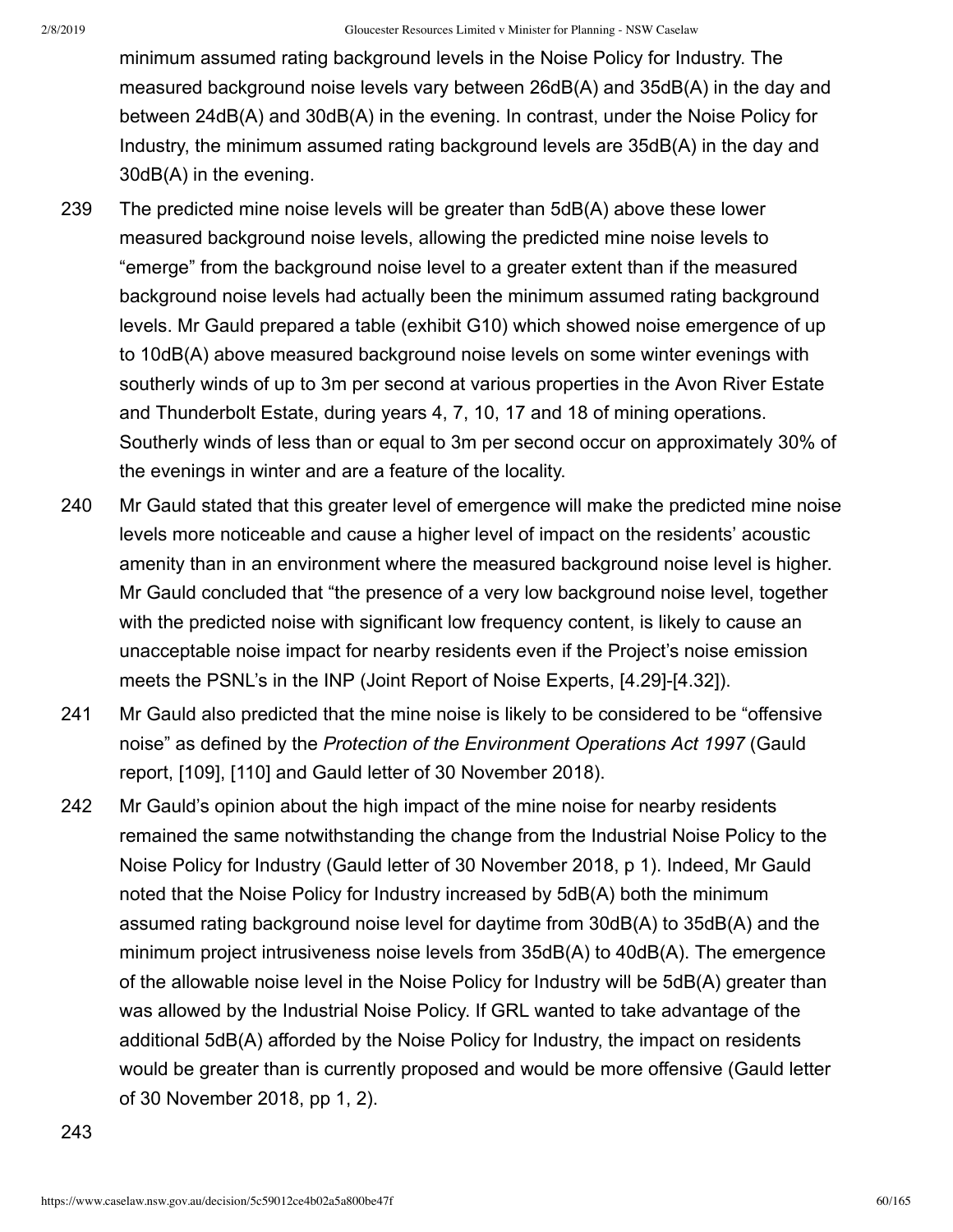Mr Gauld also identified two other factors that will add to the impact of the mine noise on the residents. One is that the mine noise will be a noise source that is new and heard by the residents for the first time. The other factor is that most of the residents hearing the mine noise will not be in favour of the mine, which adds to the impact. The combination of the factors of the greater emergence of the mine noise from the very low background noise level, the mine noise being a new noise source and the residents not being in favour of the mine that causes the noise, will result in the residents being adversely affected acoustically (Gauld oral evidence, Transcript, 22/08/18, p 480).

- 244 Gloucester Groundswell submitted that the mine noise level may in practice be greater than predicted. The predicted noise levels depend on GRL implementing all reasonable and feasible noise mitigation measures. Gloucester Groundswell referred to the concerns raised by the Environment Protection Authority about the "practicality of regularly limiting mining activities in an operational mine, and…that the modelling for this project is optimistic about the available noise mitigation measures…The EPA questions whether the assumed and restrictive operational controls would be regularly put into practice on a large mine with a workforce of in excess of 100 employees". The EPA advised that "the number of residents receiving noise above the intrusive criterion could be significantly greater than predicted if noise levels were slightly underpredicted, or not all necessary mitigation measures are implemented to meet the noise limits" (EPA letter dated July 2017, exhibit P).
- 245 Gloucester Groundswell submitted that the EPA's concerns were confirmed by Mr Thomas's evidence. Mr Thomas confirmed that the extensive noise management measures identified in Table 24 of the Amended EIS Noise, Blasting and Vibration Assessment are required to be implemented in order to achieve the predicted noise levels, and that these noise levels were calculated without including alarms or communication horns. Further, scheduling to avoid working in areas outside the pit on evenings with southerly winds, most likely in the winter, will be required. Mr Thomas conceded that "if the noise mitigations don't perform to their specification, they [the noise levels] would be higher" (Transcript, 22/08/18, p 471).
- 246 Even with the operational controls, Mr Thomas identified that it will still be necessary for the mine to shut down evening operations under certain weather conditions. As Mr Thomas explained, "having achieved that noise level under those weather conditions which is the prevailing assessable weather condition in accordance with the INP, to achieve 35 decibels it's necessary to switch off some of the equipment" (Transcript, 22/08/18, p 462).
- 247 When asked to explain the process by which shut downs would occur, Mr Thomas confirmed that even with live noise monitoring triggering alarms, an extensive process is required from people with multiple delegations before action is likely to be taken to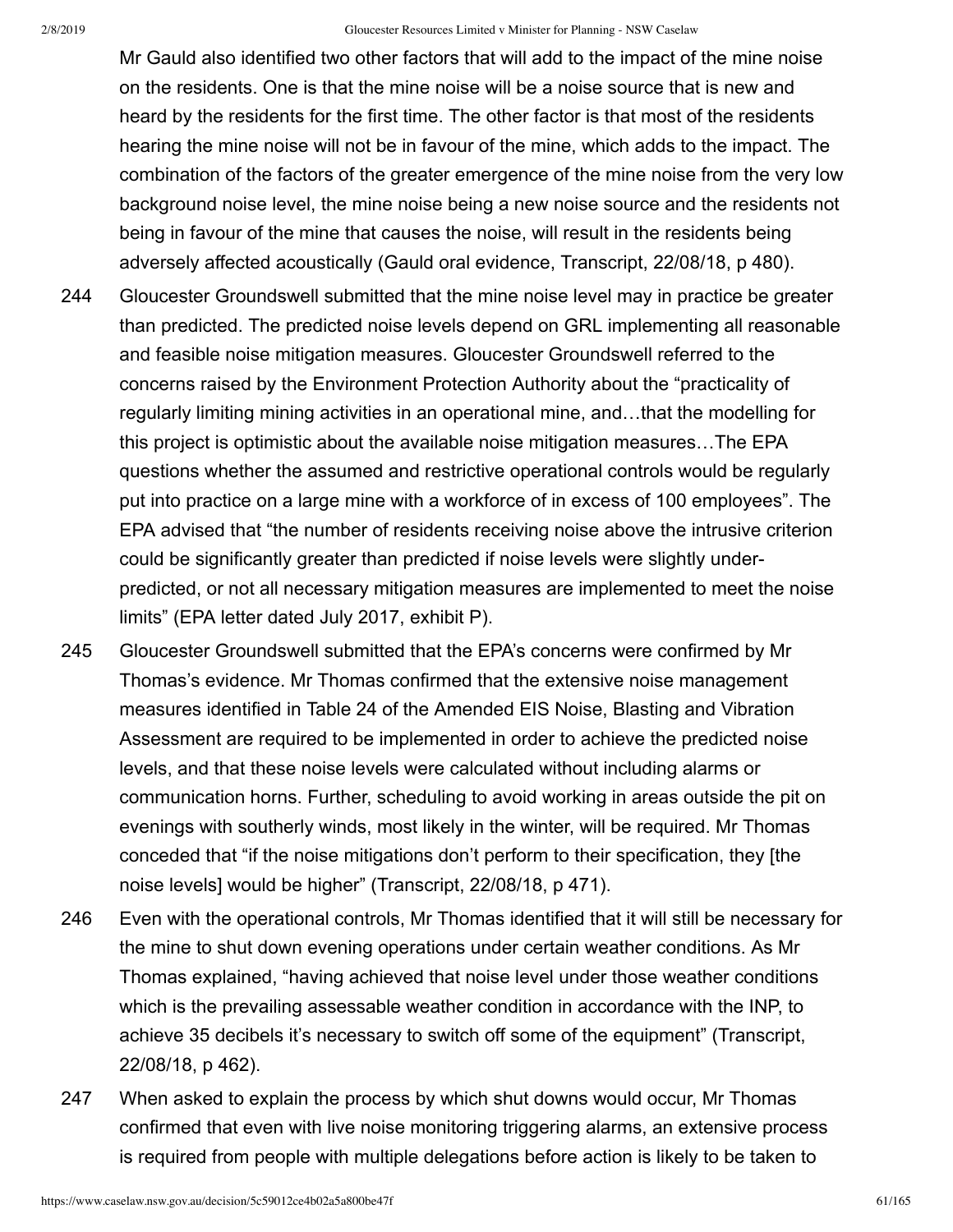shut down operations and there is no clear proposal on exactly what plant would be shut down, for how long or what would trigger a restart of operations (Transcript, 22/08/18, pp 465-468).

- 248 Gloucester Groundswell submitted that there is also no noise management plan before the Court that could give the Court confidence that such shut down procedures could be reliably implemented. Mr Thomas conceded that he had not seen a noise management plan "because one does not exist to the extent that one would be required under the consent. At this stage we have a noise impact assessment for the project" (Transcript, 22/08/18, pp 468469).
- 249 Gloucester Groundswell submitted that even if the mine noise were to meet the noise criteria in the Noise Policy for Industry, the mine will still cause intrusive noise for residents in the vicinity of the mine, which will cause unacceptable social impacts.
- 250 GRL responded to Gloucester Groundswell's submission that the mine noise would have unacceptable impacts on the residents' acoustic amenity.
- 251 First, GRL submitted that the fact that the mine noise levels will meet the accepted noise criteria for amenity noise and intrusive noise in the Noise Policy for Industry is evidence that the mine will not have a negative noise impact. The noise criteria in the Noise Policy for Industry have been selected to protect the majority of the community (90%) from the adverse effects of noise for at least 90% of the time. GRL referred to the evidence of Mr Gauld who relied on the statement in the former Industrial Noise Policy that:

"The criteria in this document (Section 2) have been selected to protect at least 90 per cent of the population living in the vicinity of industrial noise sources from the adverse effects of noise for at least 90 per cent of the time. Provided the criteria in this document are achieved, then it is unlikely that most people would consider the resultant noise levels excessive. In those cases when the project-specific noise levels are not, or cannot be, achieved, then it does not automatically follow that those people affected by the noise would find the noise unacceptable." (p 3 of Industrial Noise Policy).

- 252 GRL submitted that therefore only 10% of the population living in the vicinity of the mine might potentially be affected and even then this small minority of persons may not find the mine noise to be unacceptable.
- 253 GRL also submitted that the criteria in the Industrial Noise Policy, selected to protect 90% of the population from adverse noise effects for at least 90% of the time, include the rating background level to be used for assessment purposes. In the Industrial Noise Policy, where the rating background level is found to be less than 30dB(A), then it is set to 30dB(A) (p 24). This is relevant in this locality where measured background noise levels can be less than 30dB(A). In these locations, the Industrial Noise Policy set the rating background level at 30dB(A).

254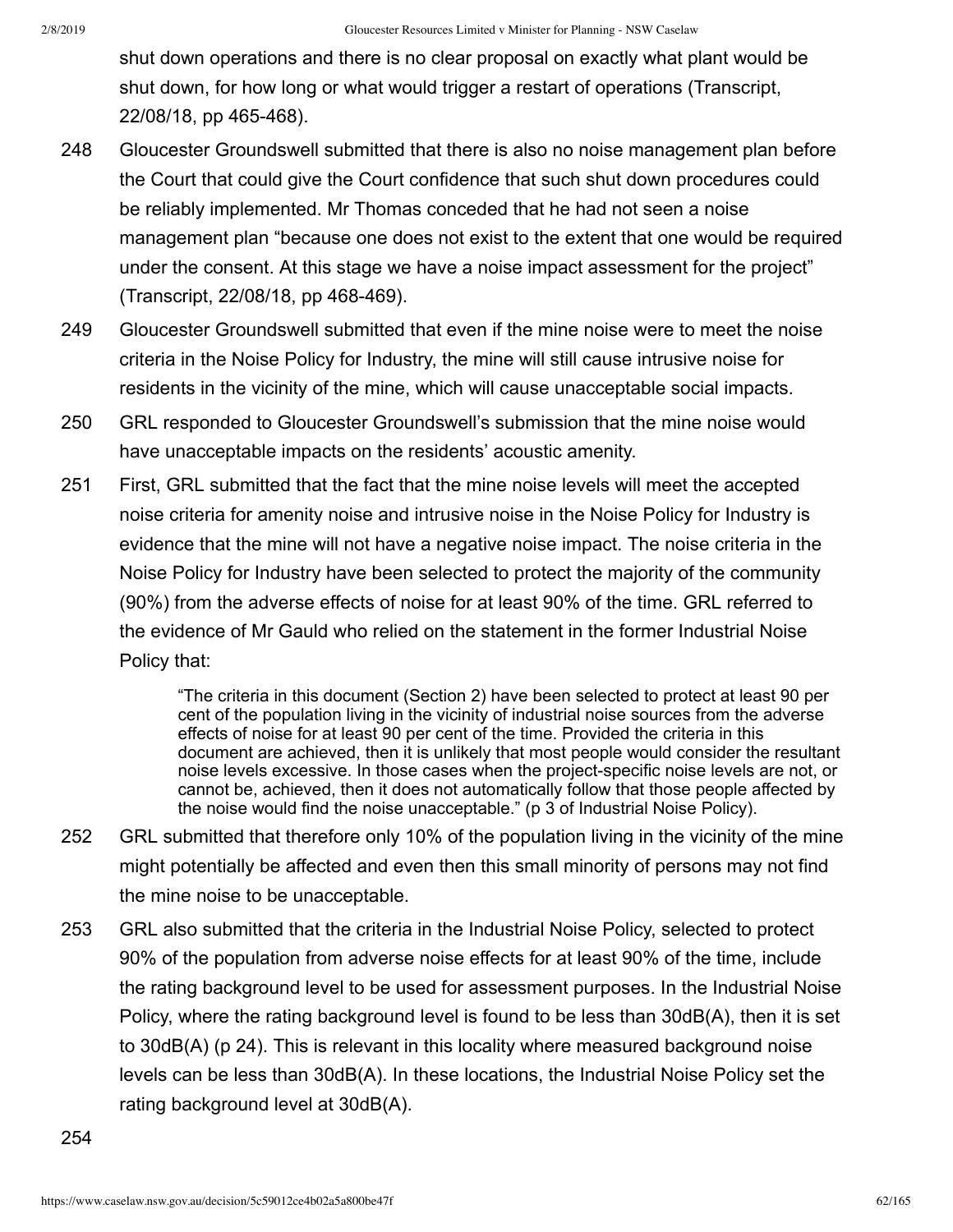GRL submitted that, therefore, the criteria in the Industrial Noise Policy, including the rating background level, addressed the very concern raised by Mr Gauld about the impact of mine noise on residential receivers in locations where the background noise level is less than 30dB(A).

- 255 GRL submitted that the same argument continues to hold good with respect to the Noise Policy for Industry, which also sets minimum assumed background rating levels to be used for assessment purposes.
- 256 Secondly, GRL submitted that the acceptability or unacceptability of the noise levels should not be assessed by reference to the subjective beliefs of residents who are opposed to the mine. Rather, the objective noise criteria in the Noise Policy for Industry should be applied to determine whether the mine noise will have acceptable or unacceptable impacts on residential receivers. However, if subjective beliefs are to be considered, GRL referred to the affidavit evidence of members of the local community who live in proximity to the Duralie and Stratford mines, and who are familiar with the noise generated by those mines. Those people said that the noise likely to be generated by the Rocky Hill Coal Project would not be louder than the trains which pass through Gloucester on a regular basis. GRL submitted that, although the mine noise might be a new source of noise, it will not be so different from other noise sources already experienced by the residents.
- 257 Thirdly, GRL submitted that the Court would not proceed on the basis that the reasonable and feasible mitigation measures could not or would not be implemented. Mr Thomas confirmed that the proposed mitigation measures are reliable, that they are tried technologies, and that they would be implemented for the Project (Transcript, 22/08/18, p 469.) Mr Gauld accepted that GRL has proposed a range of reasonable noise control and management measures that are conventional, current and best practice for open cut mines (Transcript, 22/08/18, pp 501, 507).
- 258 GRL submitted that appropriate conditions of consent can be imposed to ensure that the feasible and reasonable mitigation measures are implemented, including a condition requiring the preparation and implementation of a mine noise management plan.
- 259 I find that the predicted noise levels from the Rocky Hill Coal Project will comply with the recommended amenity noise levels and project intrusiveness noise levels in the Noise Policy for Industry. The first is the nondiscretionary development standard in cl 12AB(3) of the Mining SEPP. I find that the mine would not result in a cumulative amenity noise level greater than the recommended amenity noise levels, as determined in accordance with Table 2.2 of the Noise Policy for Industry, for residences that are private dwellings. The second is the accepted criteria for assessing the acceptability of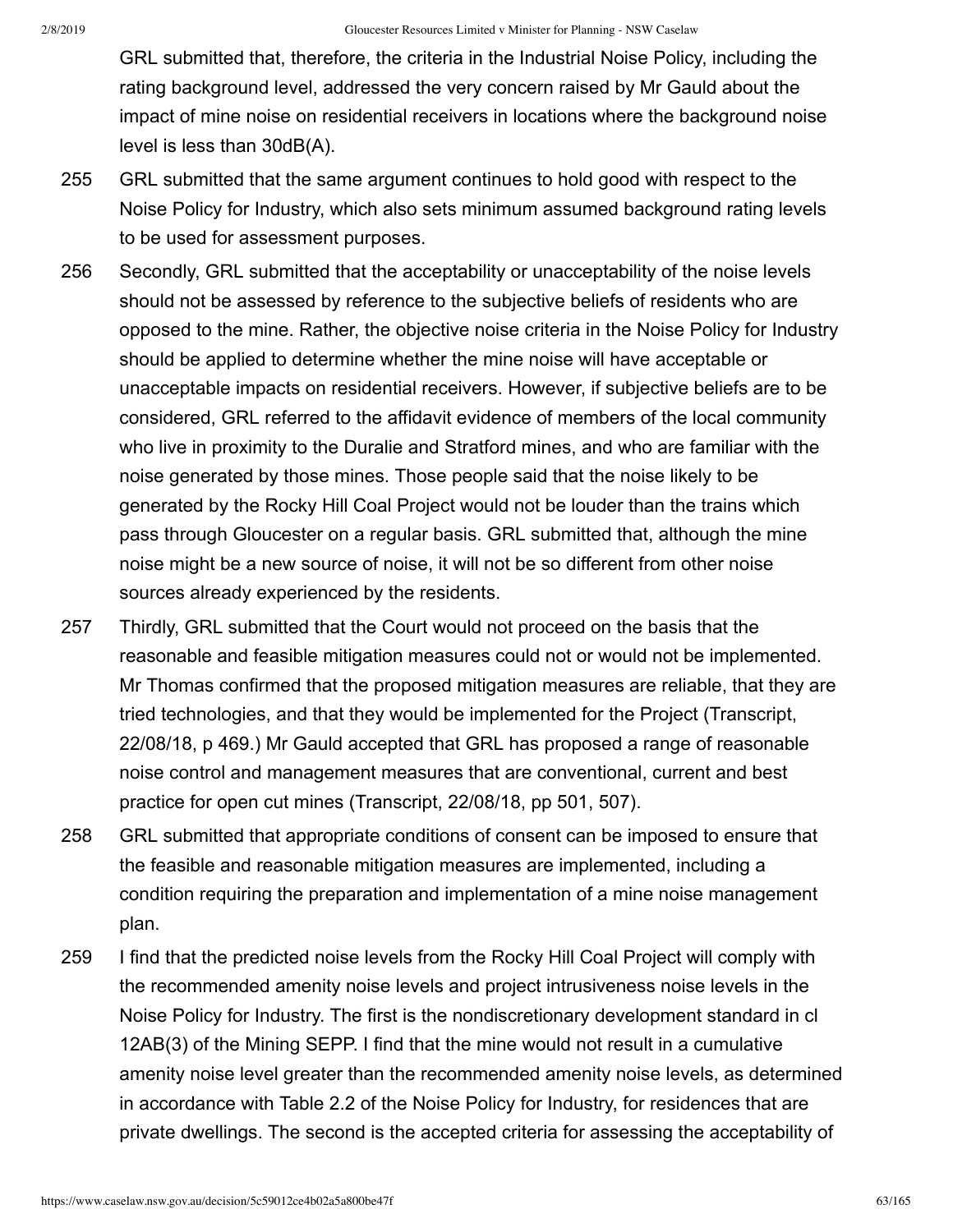the intrusiveness of the mine noise. Both criteria in the Noise Policy for Industry are intended to protect the majority (90%) of the population living in the vicinity of the mine for at least 90% of the time.

- 260 Nevertheless, I find that the mine will still cause residual noise impacts on residents in the vicinity of the mine. I accept Mr Gauld's evidence that the mine noise levels will emerge from the background noise levels in locations where the measured background noise level is less that 30dB(A). This will make the mine noise levels more noticeable and more likely to impact the residents' acoustic amenity. These residents, if they are opposed to the mine, are more likely to find this new impact on their acoustic amenity to be unacceptable.
- 261 This does not necessarily mean that the impact is unacceptable for the purposes of assessing compliance with the cumulative noise level development standard in cl 12AB(3) of the Mining SEPP or the issue of noise generally. As GRL submitted, cl 12AB(3) of the Mining SEPP and the Noise Policy for Industry set the criteria for assessing the acceptability of noise from industrial sources. The predicted mine noise levels will meet these criteria. The difficulty is, however, that residential receivers with very low background noise levels will not be placated by being told that the mine noise levels comply with the applicable criteria in the Noise Policy for Industry and are therefore considered to be acceptable. The residents will continue to have annoyance reactions to the mine's intrusiveness noise levels and cumulative amenity noise levels. This persistent annoyance is likely to have social impacts. Existing residents may leave Gloucester and new residents may be inhibited from replacing them. Uses dependent on a "clean and green" environment, including a quiet acoustic environment, will be adversely affected, causing further social impacts. These social impacts are examined in the next section.
- 262 Consideration of the social impacts of the mine's intrusiveness noise levels and cumulative amenity noise levels is not precluded by cl 12AB(3) of the Mining SEPP. The development standard for cumulative amenity noise level in cl 12AB(3) of the Mining SEPP does not prevent a consent authority from refusing consent on grounds relating to, or imposing conditions to regulate, project-related noise impacts that are not the subject of that development standard or social impacts resulting from projectrelated noise impacts. The negative social impacts that are likely to be caused by residents' annoyance reactions to project-related noise are not impacts that are the subject of the development standard in cl 12AB(3) of the Mining SEPP.
- 263 The noise impacts of the mine, although not a ground in itself to refuse the development application for the Rocky Hill Coal Project, nevertheless do contribute to adverse social impacts that are a ground for refusal.

#### *Dust impacts*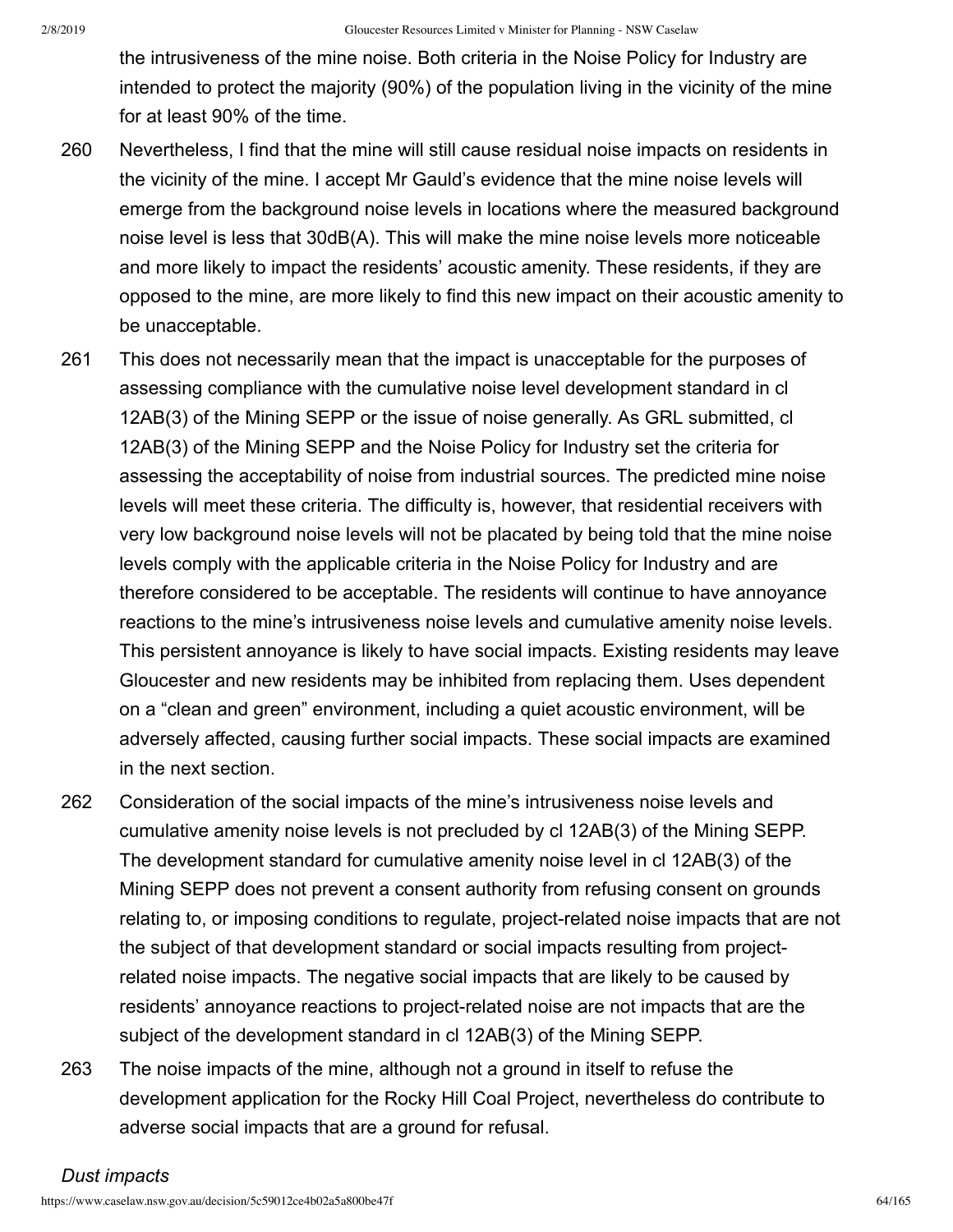264 Mining operations will affect air quality. The question is whether the effect on air quality is acceptable. This is to be determined by reference to the applicable standard.

- 265 Clause 12AB(4) of the Mining SEPP (as amended) sets a non-discretionary development standard for cumulative air quality level. This standard is that the development does not result in a cumulative annual average level greater than 25μg/m3 of PM10 or 8μg/m3 of PM2.5 for private dwellings. This standard was introduced by the State Environmental Planning Policy (Mining, Petroleum Production and Extractive Industries) Amendment (Air and Noise Impacts) 2018. The amendment reduced the cumulative annual average PM10 criterion from 30μg/m3 to 25μg/m3 and introduced an annual average of PM2.5 of 8μg/m3 for private dwellings.
- 266 GRL's air quality expert, Ms Judith Cox, undertook further air quality modelling after the amendment came into force on 21 September 2018 to update the air quality and health risk assessment undertaken for the amended EIS. The further modelling provided cumulative contours of PM10 and PM2.5 (including the contribution from diesel emissions) for comparison against the criteria for voluntary land acquisition in the revised Voluntary Land Acquisition and Mitigation Policy. Ms Cox found that there are no predicted exceedances of the revised Voluntary Land Acquisition and Mitigation Policy criteria at any of the receptors/receivers. The figures provided by Ms Cox of the cumulative contour plots of PM10 and PM2.5 for years 1, 4, 7 and 10 show that there is no privately-owned land predicted to experience an exceedance of either the PM10 and PM2.5 voluntary land acquisition criteria on more than 25% of land (Cox letter dated 15 November 2018, annexed to the affidavit of Ms Cox of 15 November 2018). Ms Cox's evidence was not contested by the Minister or Gloucester Groundswell.
- 267 I find that the cumulative air quality level will comply with the development standard in cl 12AB(4) of the Mining SEPP. The mine's cumulative air quality level is not a ground for refusing development application for the Rocky Hill Coal Project.
- 268 Nevertheless, the residents' concerns about the mine's potential adverse effects on air quality, and the concomitant threat to their health and the health of their family, may have social impacts. Concerned residents may leave Gloucester and not be replaced by people who are put off by the perceived risk of deteriorated air quality and effects on their health. Uses that depend on Gloucester having, and being seen to have, a clean and green environment will also be adversely affected. These lead to negative social impacts, which are discussed in the next section.
- 269 The negative social impacts caused by residents' concerns about the project-related air quality impacts, including the perceived threat to their health and the health of their families, are not impacts that are the subject of the cumulative air quality level development standard in cl 12AB(4) of the Mining SEPP. That development standard does not prevent a consent authority from refusing consent on grounds relating to, or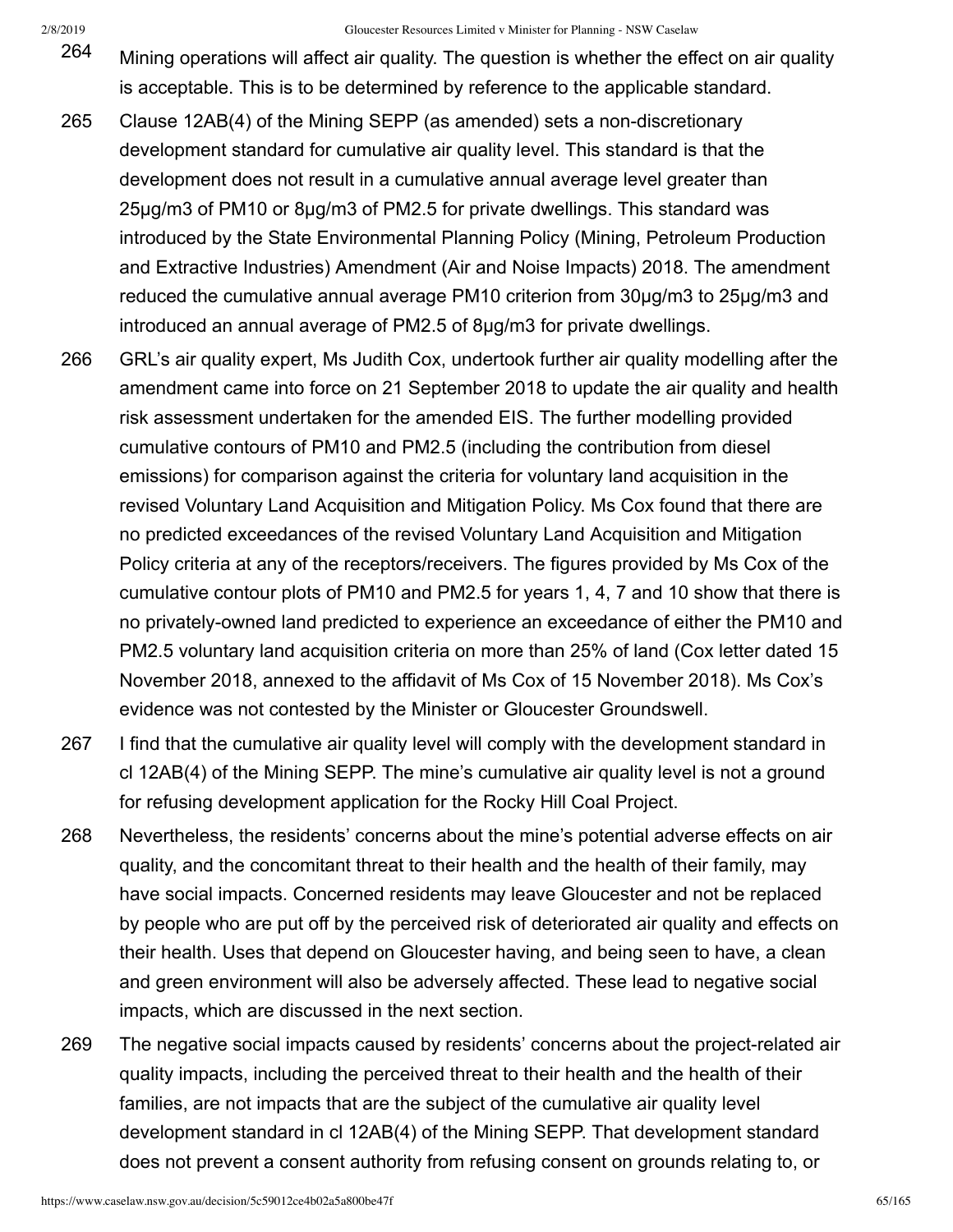imposing conditions to regulate, project-related air quality impacts that are not the subject of the development standard or social impacts resulting from project-related air quality impacts.

# **The social impacts of the mine**

### *What are the social impacts?*

270 The Rocky Hill Coal Project will have social impacts, both positive and negative. The *Social Impact Assessment Guideline* (Department of Planning and Environment, 2017), to be used in assessing the social impacts of State significant mining, petroleum and extractive industry development, describes a social impact as "a consequence experienced by people due to changes associated with a State significant resource project" (p 5). The Guideline lists nine key categories in which social impacts may occur: way of life; community; access to and use of infrastructure, services and facilities; culture; health and wellbeing; surroundings; personal and property rights; decision-making systems; and fears and aspirations ( $p$  5). The Guideline states:

"As a guide, social impacts can involve changes to people's:

• **way of life**, including:

o how people live, for example, how they get around, access to adequate housing

o how people work, for example, access to adequate employment, working conditions and/or practices

o how people play, for example, access to recreation activities

o how people interact with one another on a daily basis

• **community**, including its composition, cohesion, character, how it functions and sense of place

• **access to and use of infrastructure, services and facilities**, whether provided by local, state, or federal governments, or by for-profit or not-for-profit organisations or volunteer groups

• **culture**, including shared beliefs, customs, values and stories, and connections to land, places, and buildings (including Aboriginal culture and connection to country)

• **health and wellbeing,** including physical and mental health

• **surroundings**, including access to and use of ecosystem services, public safety and security, access to and use of the natural and built environment, and its aesthetic value and/or amenity

• **personal and property rights**, including whether their economic livelihoods are affected, and whether they experience personal disadvantage or have their civil liberties affected

• decision-making systems, particularly the extent to which they can have a say in decisions that affect their lives, and have access to complaint, remedy and grievance mechanisms

• **fears and aspirations** related to one or a combination of the above, or about the future of their community."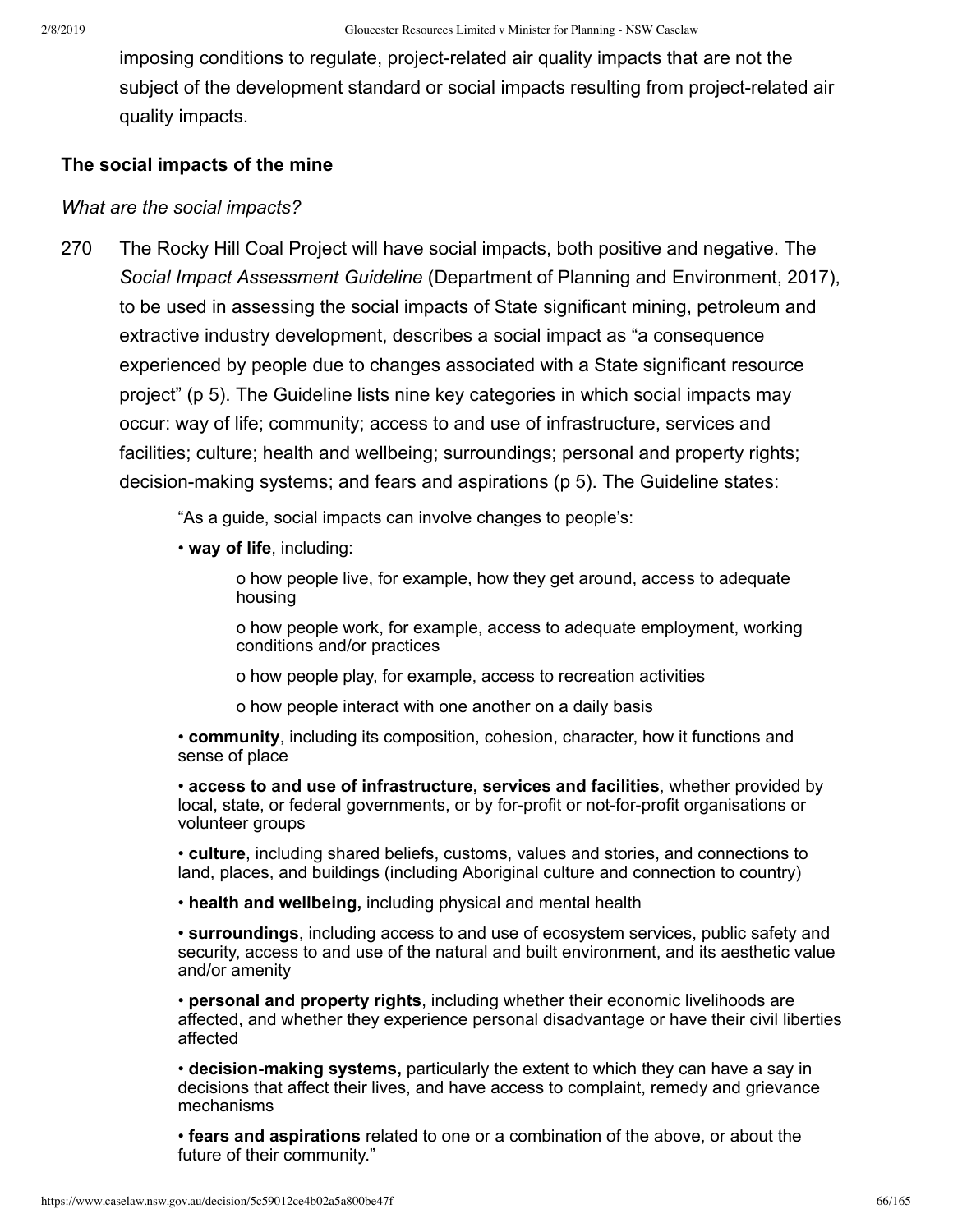271 I will assess the social impacts of the Rocky Hill Coal Project under these nine categories, although the categories are interlinked. Changes associated with the Rocky Hill Coal Project may directly, indirectly or cumulatively impact in one or more of these categories. For example, changes to people's visual, acoustic or air quality environment may affect people's surroundings, health and wellbeing, way of life and community, as well as people's fears and aspirations about these matters (see p 34 of the Guideline).

272 Social impacts can be positive or negative; tangible or intangible; direct, indirect or cumulative; directly quantifiable, indirectly or partly quantifiable or only able to be described and assessed in qualitative terms; and experienced differentially (p 6). The Guideline states:

"Social impacts vary in their nature, and can be:

• positive (for example, increased local and regional job opportunities) or negative (for example, increased prevalence of certain physical health conditions)

• tangible (for example, availability of affordable housing) or intangible (for example, social cohesion)

• direct (that is, caused by the project), indirect (that is, caused by a change that is caused by the project), or cumulative (see Box 1)

• directly quantifiable, indirectly or partly quantifiable (including by using proxy indicators), or only able to be described and assessed in qualitative terms

• experienced differently:

o by different people and groups within a community (for example, an increase in the cost of housing may be positive for homeowners wanting to rent out or sell their properties, but negative for individuals and families wanting to enter the same market)

o by different communities (for example, people neighbouring a project may experience most of the noise and dust impacts, while people in the region's nearest town may experience most of the job opportunities)

o at different times and stages of the project (for example, construction and commissioning, operation, decommissioning and closure, and post closure management)."

273 Cumulative impacts are the successive, incremental and combined impacts (both positive and negative) of activities on society, the economy and the environment. The cumulative impacts can arise from a single activity, multiple activities or from interactions with other past, current and foreseeable activities (p 7). The Guideline notes that cumulative impacts can arise in three main ways:

> "• 'Spatial' impacts are those that occur over the same area. For example, trucks from multiple operations may produce a cumulative noise impact along a common haulage route.

• 'Temporal' impacts are those that vary over time. For example, the construction of multiple large projects over the same timeframe may produce a spike in temporary workers in an area, creating a short-term cumulative shortage of accommodation.

• 'Linked' impacts involve more complex interactions, such as where an impact triggers another or where a single activity has multiple impacts. For example, a resource project may generate noise and dust, consume local water resources, and increase traffic on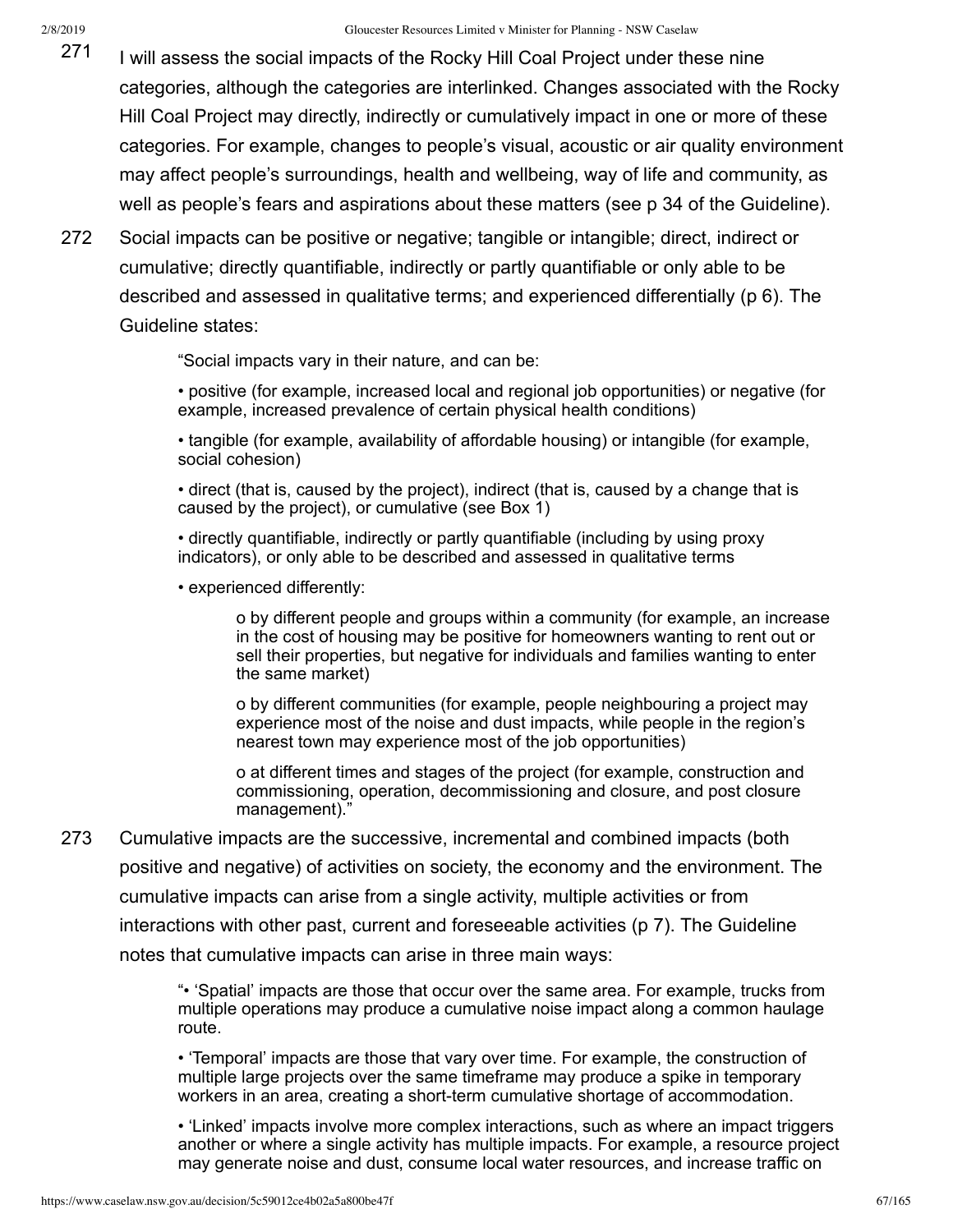local roads and services. The combination of these varied impacts may result in a cumulative impact on the social fabric of a locality."

274 Social impacts need not only be actual, they can also be perceived. The Guideline gives an example:

> "For instance, when a community or individual perceives resource projectinduced changes as detrimental and unable to be suitably managed or controlled, stress may result. This is more likely to occur when the change event is perceived as being harmful, threatening or challenging; and the community or person perceives that they do not have the resources, coping strategies and/or support available to manage or influence the disruptions caused by the event."

275 The materiality of the social impact will be affected by the impact characteristics of extent, duration, severity and sensitivity of the impact. The Guideline explains these impact characteristics: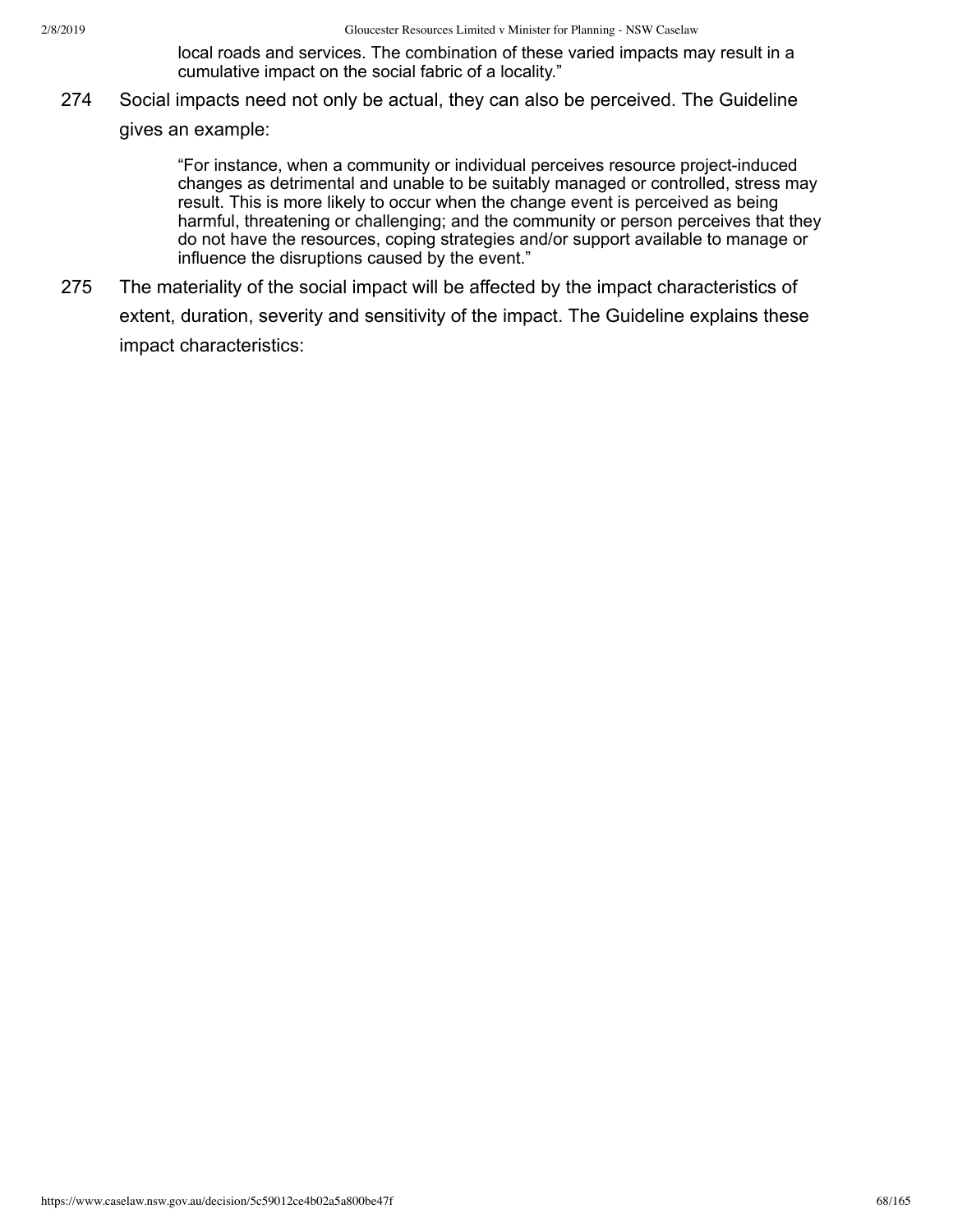| <b>Characteristic</b> | <b>Definition</b>                                                                                                                | <b>Material effect</b><br>examples<br>(indicative<br>only)                                                                                                                                                                                                                                            |
|-----------------------|----------------------------------------------------------------------------------------------------------------------------------|-------------------------------------------------------------------------------------------------------------------------------------------------------------------------------------------------------------------------------------------------------------------------------------------------------|
| <b>Extent</b>         | The geographical area affected by the impact (or<br>the number or proportion of people or population<br>groups who are affected) | · impacts occur<br>beyond the site<br>boundary<br>• impacts on<br>large<br>geographical<br>area (for<br>example,<br>suburb or<br>region, or<br>larger)<br>• impacts affect<br>a large<br>proportion of a<br>population<br>group<br>• impacts will<br>have ripple<br>effects on<br>multiple<br>matters |
| Duration              | The timeframe over which the impact occurs                                                                                       | • permanent<br>impact<br>• life of the<br>project or<br>longer<br>• specific<br>project phase<br>• frequently<br>occurring<br>impact                                                                                                                                                                  |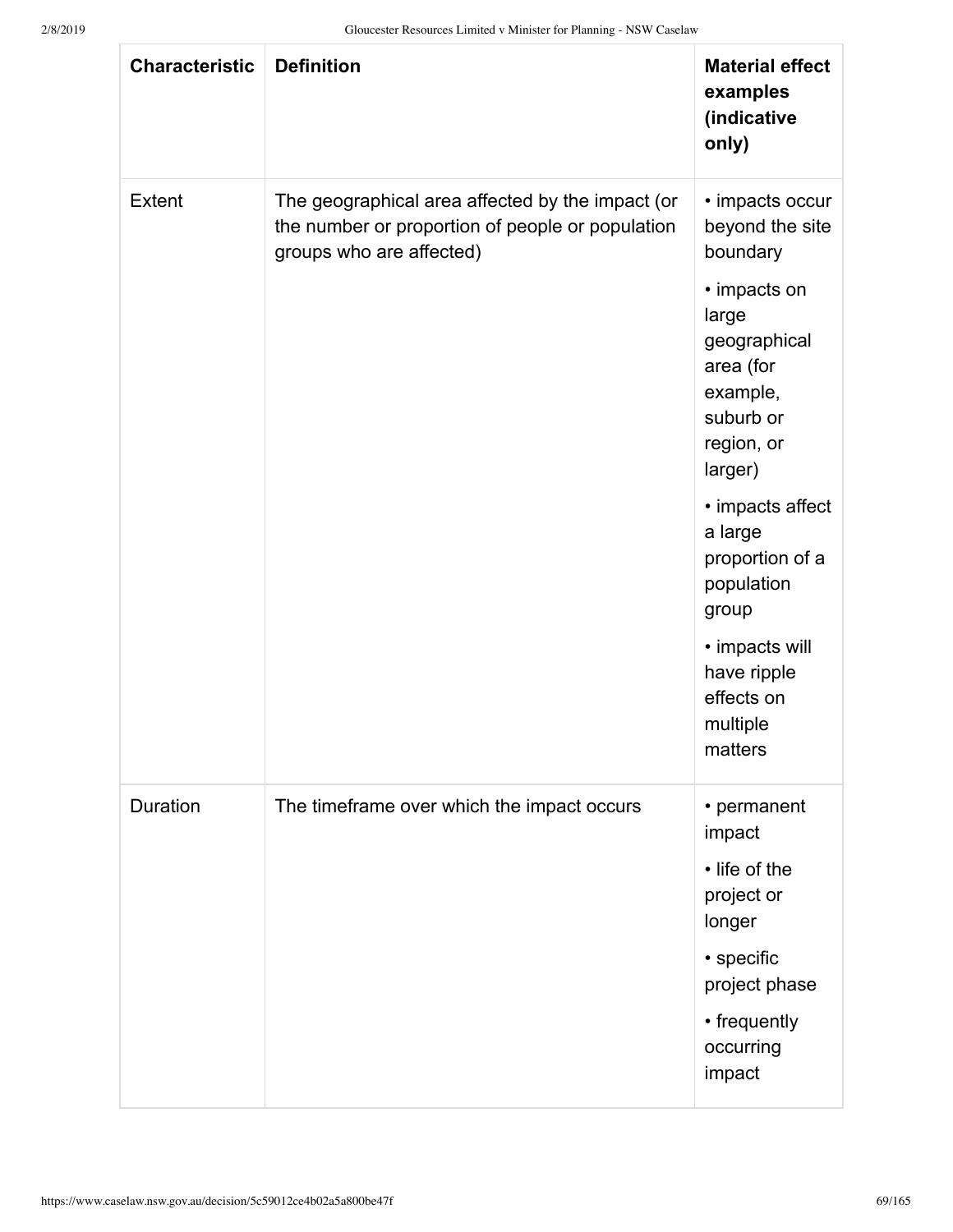| Severity | Scale or degree of change from the existing<br>condition as a result of an impact | · scale or<br>degree of<br>change from<br>existing<br>condition is<br>substantial                                                                                                   |
|----------|-----------------------------------------------------------------------------------|-------------------------------------------------------------------------------------------------------------------------------------------------------------------------------------|
|          |                                                                                   | • will take<br>substantial<br>time and effort<br>to reverse or<br>ameliorate                                                                                                        |
|          |                                                                                   | · ecological or<br>community<br>function,<br>process,<br>health,<br>lifestyle, or<br>livelihood is<br>expected to<br>change<br>substantially or<br>be<br>substantially<br>disrupted |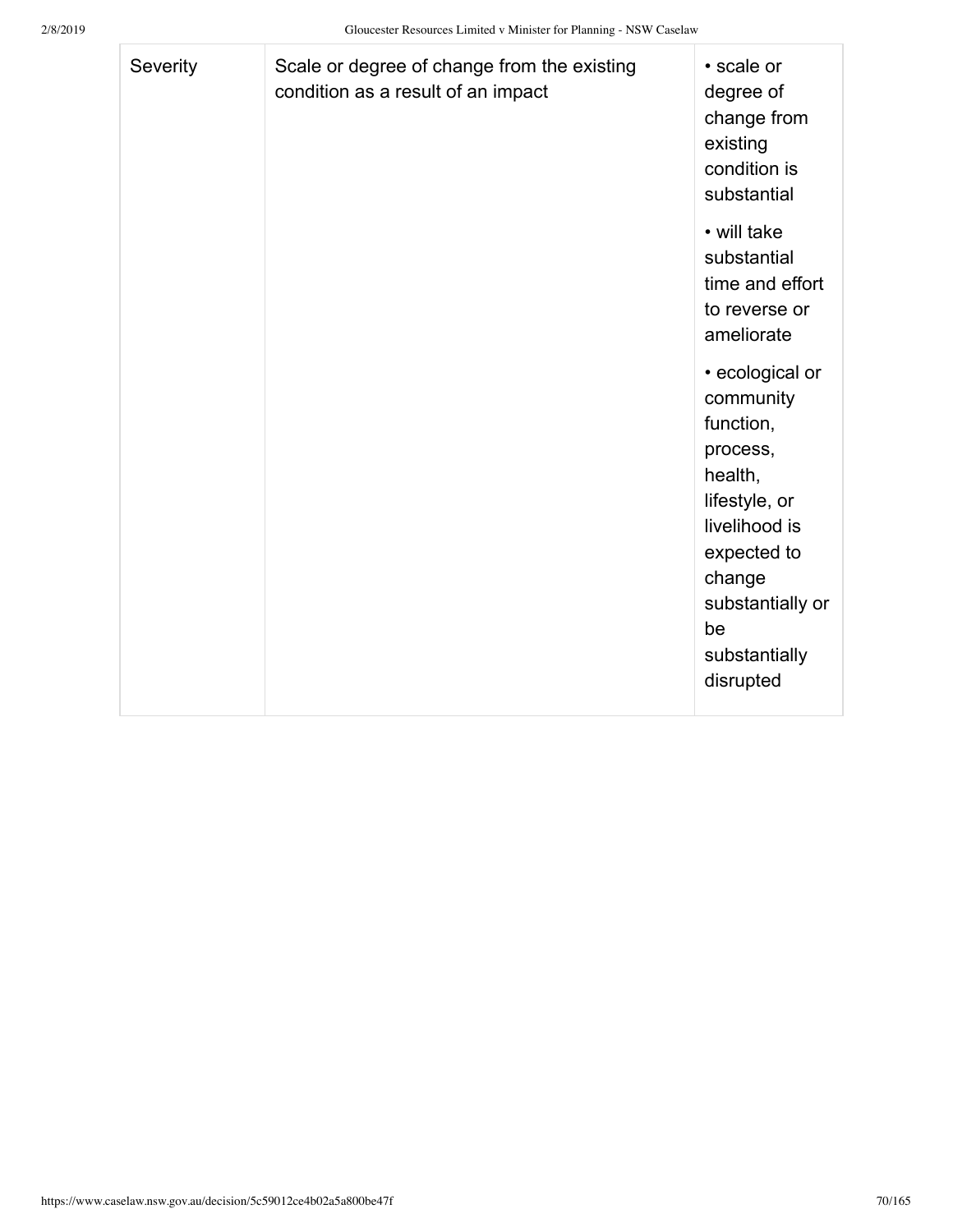| Sensitivity | Susceptibility or vulnerability of people, receivers<br>or receiving environments to adverse changes<br>caused by the impact, or the importance placed<br>on the matter being affected. Attributes of<br>sensitivity include: conservation status;<br>intactness; uniqueness or rarity; resilience to<br>change and capacity to adapt; replacement<br>potential; impacts on vulnerable people; and/or of<br>value or importance to the community | • disturbance<br>of listed<br>heritage,<br>including<br>Aboriginal<br>heritage<br>• impacts on<br>sensitive<br>receivers (for<br>example,<br>hospital,<br>school,<br>residential<br>area)<br>• unique or<br>widely<br>recognised<br>assets or<br>values will be<br>disturbed |
|-------------|--------------------------------------------------------------------------------------------------------------------------------------------------------------------------------------------------------------------------------------------------------------------------------------------------------------------------------------------------------------------------------------------------------------------------------------------------|------------------------------------------------------------------------------------------------------------------------------------------------------------------------------------------------------------------------------------------------------------------------------|
|-------------|--------------------------------------------------------------------------------------------------------------------------------------------------------------------------------------------------------------------------------------------------------------------------------------------------------------------------------------------------------------------------------------------------------------------------------------------------|------------------------------------------------------------------------------------------------------------------------------------------------------------------------------------------------------------------------------------------------------------------------------|

# *Changes to people's way of life*

- 276 Social impact related to "way of life" includes changes in how people live, work, play and interact with each other.
- 277 GRL contended that the mine would have positive social impacts in terms of increasing local employment and invigorating the local economy. GRL expressed a target of 75% local employees and an expectation that 74% of total non-wage operational expenditure would be spent in the Taree-Gloucester area. These targets underpin GRL's estimate of the economic benefits to the local area. For the reasons I give below in the section on economic benefits of the mine, the potential economic benefits of the mine are uncertain but in any event have been substantially overstated by GRL.
- 278 The social researcher called by Gloucester Groundswell, Dr Hedda Askland, identified that the potential employment and economic benefits for the local area may not be realised (Askland report, pp 18-21).
- 279 Dr Rebecca Lawrence, the social researcher called by the Minister, also queried whether the positive social benefits of local employment will be realised, having regard to increased automation and digitalisation of the mining industry that have labour displacing effects (Lawrence report, pp 32-33).

280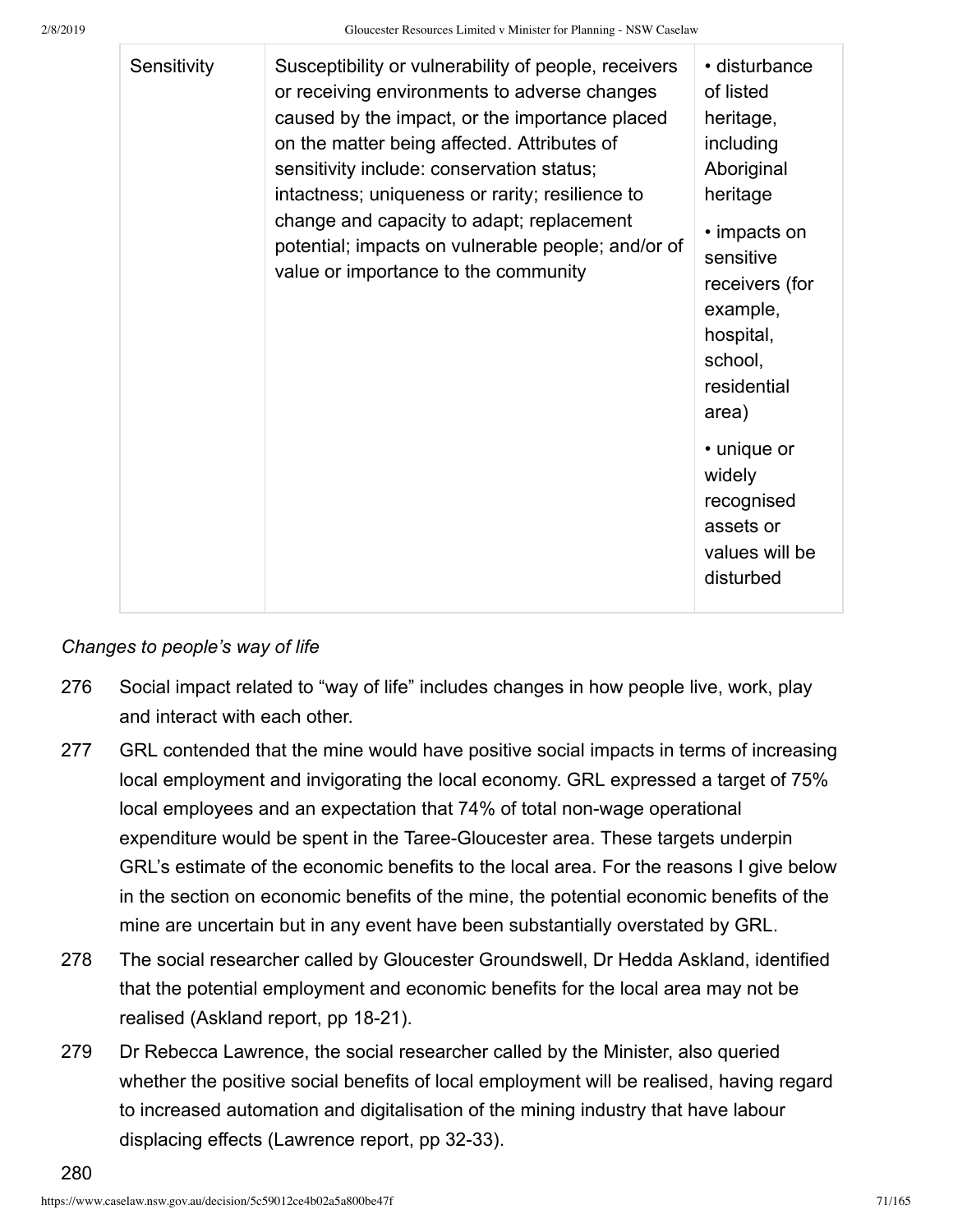As a consequence, I assess the positive social impacts on local employment and the local economy to be "unlikely" to occur and the scale of improvement or benefit to local employment or the local economy to be only "moderate". The significance of the positive social impact on local employment and the local economy would accordingly be "moderate" (see pp 42 and 43 of Appendix C of the Guideline).

281 This moderate positive social impact of the mine on local employment and the local economy may, however, be countered by negative social impacts of the mine on local employment and the local economy. Many people who objected to the Project expressed concern that the mine may affect competing land uses that depend on a clean and green environment, such as tourism and agri-tourism. Tourism operators were deeply concerned about the impact that the Project might have on the image of Gloucester as a "green tourism destination" (Askland report, [31], [32] and [34] and Joint Social Impacts Expert Report, p 17). Ms Naomi Kilby, Managing Director of Barrington Outdoor Adventure Centre, encapsulated the concern:

> "Scenic nature is our business, so any activity that threatens the scenic nature of our region also threatens our business, our livelihood, and the livelihoods of our staff… We have spoken to our clientele and the overwhelming reasons that they chose this region is for its natural beauty, clean air, clean water and for the peace and quiet. A ten per cent drop in customers will make my business marginal. A 20 per cent drop will send me out of business… If you factor in the impact of the destruction of Gloucester's clean green image by having an open cut coal mine on your doorstep, then I believe the impact of Rocky Hill Coal mine will be much greater than 20%." (Kilby statement of evidence).

282 Ms Trudy Schultz, who runs a local tourism business, Accommodation Gloucester, made a similar submission at the hearing. Ms Schultz said that tourism is a key economic driver for Gloucester's future and that this tourism is largely driven by the natural environment:

> "My guests mostly come to visit our World Heritage Barrington Tops, as well as our clean, pristine wilderness areas and rivers…When speaking with guests about why they visit Gloucester, the main reason is the back to nature country experience Gloucester offers and the relaxed feeling that…driving into Gloucester, the picturesque country views…gives them. Peace and tranquillity highly rank in their comments."

- 283 However Ms Schultz was concerned that the mine would adversely affect tourism: "The majority of quests have said they would not come back if a mine went ahead...no-one wants to visit…and holiday in a mining town".
- 284 Ms Karen O'Brien, owner of the Hillview Herb Farm, an agri-tourism operator, asked rhetorically: "Who will want to visit, consume produce, buy plants from a garden in such close proximity to an open cut mine?"
- 285 Any closure or downturn in such businesses may reduce local employment and nonwage operational expenditure in the local area. The scale of these disbenefits may offset the scale of any benefits of the mine for local employment and the local economy.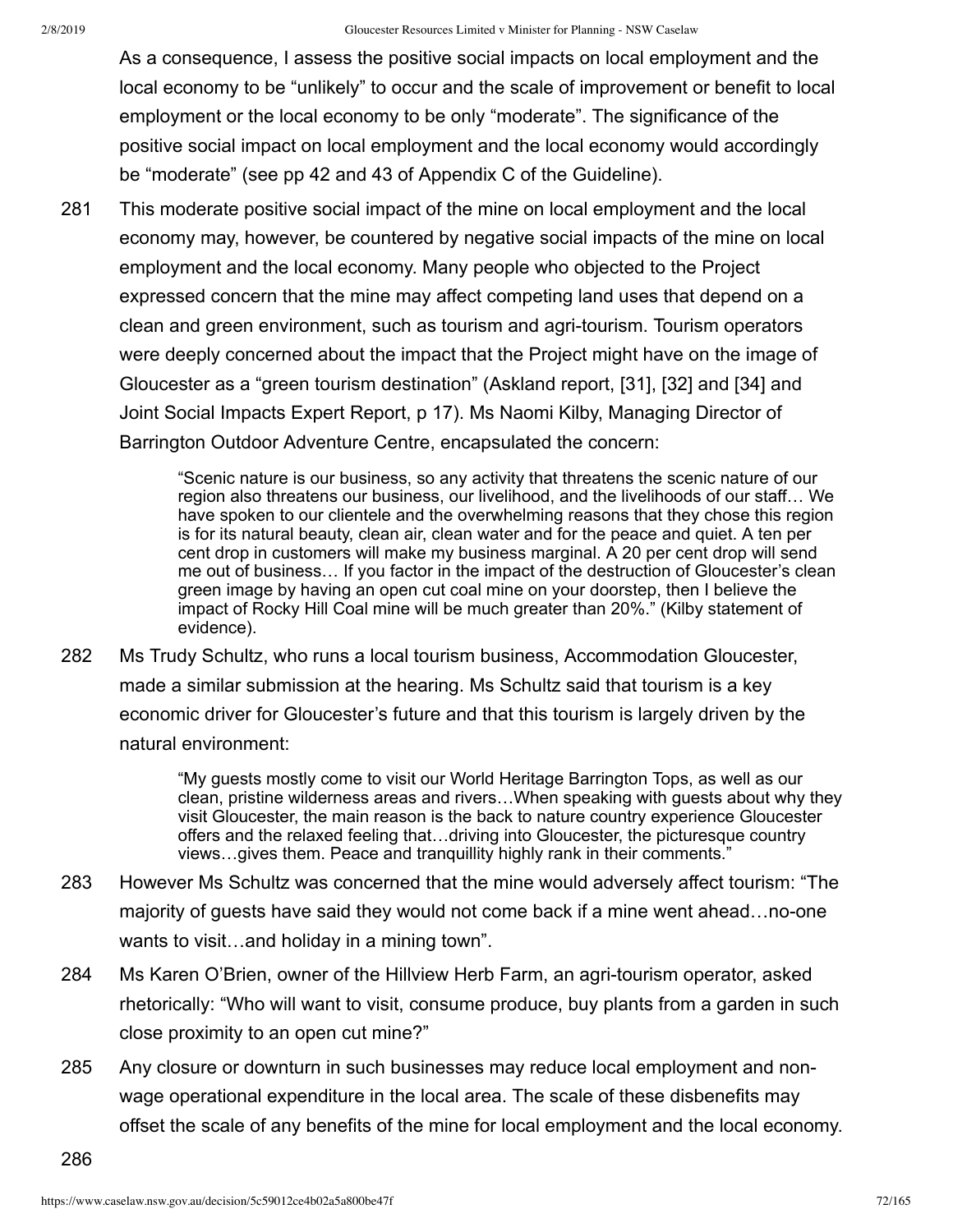There is also a temporal concern. The benefits of the mine will be received for the life of the Project only, while the disbenefits of the mine may persist for longer. Even after mining operations have finished, the damage to the clean and green environment of the Gloucester area, and the image of such an environment, may endure.

### *Changes to people's community*

- 287 Social impact related to community includes changes in the composition, cohesion, character and function of community and people's sense of place.
- 288 Residents in the vicinity of the Rocky Hill Coal Project expressed concern that the Project had already changed, and was likely in the future to change, community composition, cohesion and character. GRL has purchased rural and rural-residential properties surrounding the Project site, leading to the departure of valued neighbours and community members. Former owner-residences have become rental residences, decreasing new neighbours' investments in the properties and the neighbourhood  $(Askland report, pp 22-23).$
- 289 The Rocky Hill Coal Project has caused, and is likely to continue to cause, social divisions in the community between people who oppose and people who support the Project. A large majority of the community oppose the Project. This is indicated by the number of submissions made to the Department of Planning and Environment in response to the original and amended EIS. As stated in the Department's Environmental Assessment Report (pp i, 1, 6), the Department received 1,744 submissions to the original Project, of which approximately 90% were objections, and 2,570 submissions to the amended project, of which 2,308 were objections. The survey taken on behalf of Gloucester Shire Council in 2012 found that 82% of the 406 people surveyed opposed the mine. Strong opposition was also detected in the ReachTEL survey conducted in 2017, in which it was identified that 73.2% of the community disagreed with the Project (Askland report, [67]).
- 290 Dr Askland identified that a person's position in relation to the Project relates to "matters of proximity" or how close the person is to the Project in terms of geographical, economic and moral variables:

"The notion of 'matters of proximity'…refers specifically to spatial, moral and socioeconomic distance between individuals and a land use change. Spatial proximity refers to the geographical distance between an individual and the area of proposed land use change. Moral proximity refers to how the proposed land use change aligns 'with an individual's moral framework and their world-view (overarching philosophy or outlook; conception of the world)'…; that is, philosophical, ontological, ideological and affective dimensions that embed an individual's sense of right and wrong. Socio-economic proximity refers to issues such as employment, income/livelihood, political representation and voice." (Askland report, [68]).

291 Dr Askland observed that: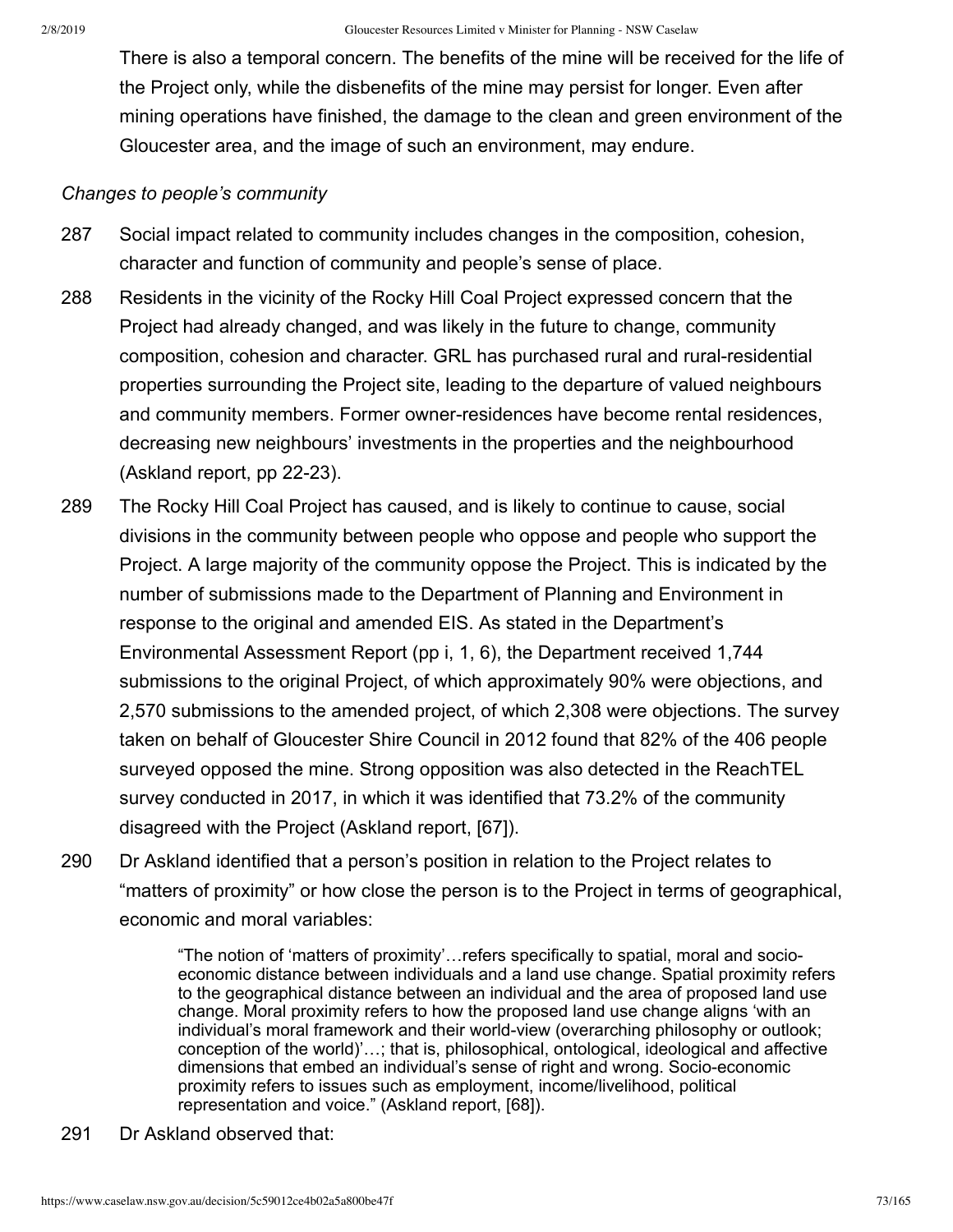"These three 'matters' were very much present in the primary data collected through semi-structured interviews, with a general pattern suggesting that those who support the mine would generally be people:

• who live in the northern part of Gloucester and whose properties are physically removed from the mine site; and/or,

• who will benefit financially from the Project, through direct or indirect employment and contract work; and/or

• who endorse an economic rationalist ideology and express a distinct belief in economic progress and modernisation.

In contrast, those who oppose the mine would generally be people:

• who live within the neighbouring estates, in Gloucester South or the township; and/or

• who will not benefit financially from the mine; and/or

• who hold environmental values or have endured an emotionally intense experience of engaging with the extractive industries." (Askland report, [68] [69]).

### 292 Dr Askland concluded that:

"Based on this, it is obvious that support for and opposition to the Project and the Modification fall along the lines of people who see themselves as potential benefactors of, versus sufferers from, the Project. The tension between these groups is evident in how people speak about the Project, with a clear labelling of the other groups along ideological lines of 'environmentalists', 'eco-evangelists', 'greenies' versus 'conservatives' and 'rednecks'. These stereotypes are used in a derogatory manner and are examples of the deep-seated division within the community.

The stereotypes and labels that people use are indicative of the significant impact that the Project has already had on Gloucester as a community. The primary data collected during my visit to Gloucester confirms that the Gloucester community has been divided over mining for many years." (Askland report, [71]-[72]).

- 293 Dr Askland examined the key impacts on social cohesion, concluding that the Project has caused "deep-seated antagonism within the community" (Askland report, pp 26-32).
- 294 The Social Impact Assessment prepared for the amended EIS and Dr Roberta Ryan, the social researcher called by GRL, did not dispute that the Project has split the community but suggested that existing tensions would subside when the proposed mine is either approved or refused. Dr Askland disagreed, opining that "approval of the mine will intensify existing land-use conflicts in the area". Dr Askland's opinion was based on her "observation of what has happened in other mining communities in the Hunter and Mid-Western regions, including Bulga and Wollar, where the direct environmental and social impacts of mining operations have intensified social conflict, turning former supporters of the mines into anti-mining activists" (Askland report, [75]).
- 295 On the other hand, Dr Askland considered that refusal of the mine may "ease community tension and stress and rebuild community harmony". Dr Askland's opinion was based on the "observation that what the supporters of the mine want is not the Project in its own right but the positive economic benefits that employment in a diverse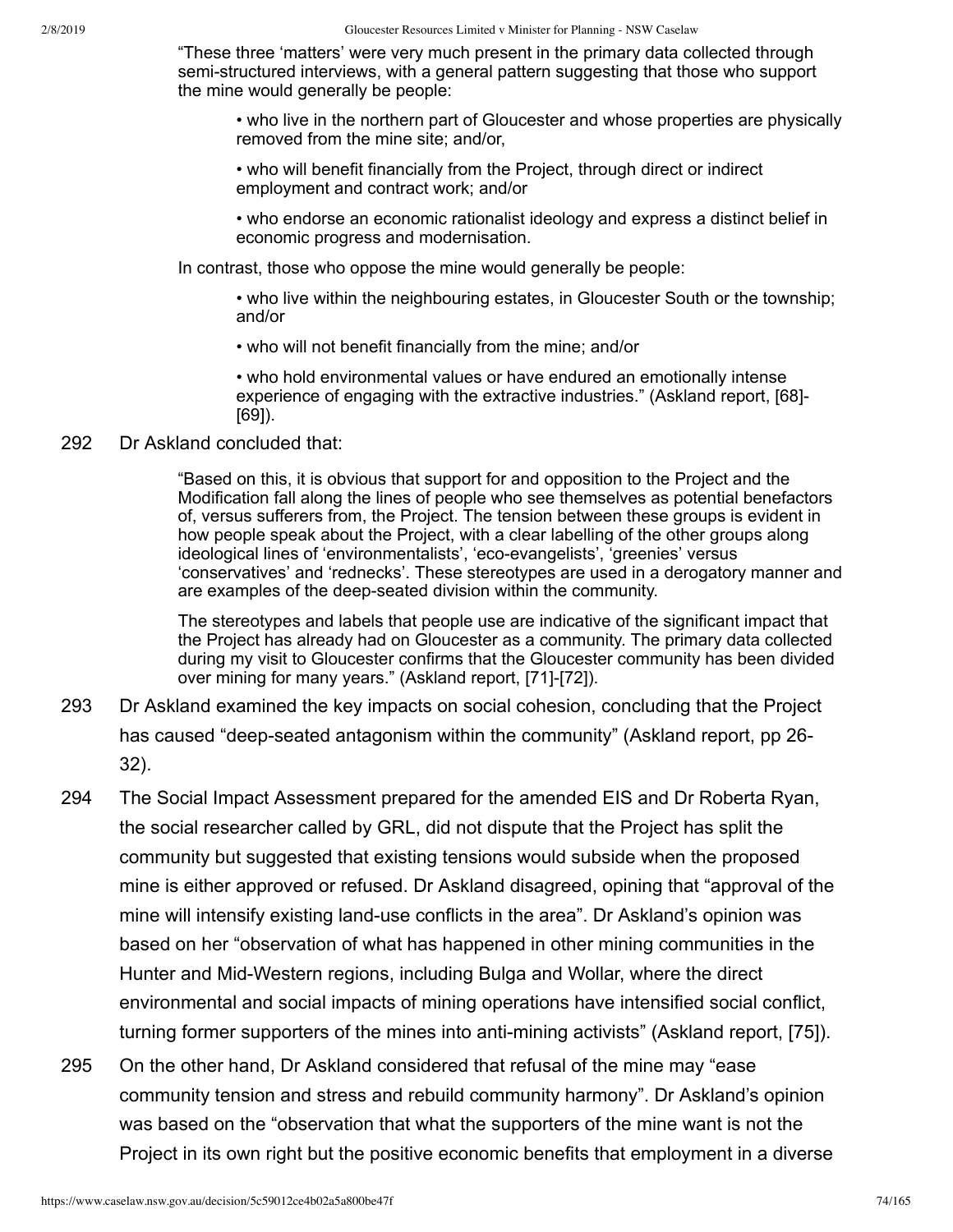economy will bring. A rejection of the Project may lead the community to think alternatively about how to diversify the economy and build a sustainable economic platform that will see the community prosper" (Askland report, [75]).

- 296 Dr Askland also raised concern that the mining workforce may change the social composition of the community and the current rural town atmosphere (Askland report, [76] and Joint Social Impacts Expert Report, p 24).
- 297 Dr Lawrence criticised the Social Impact Assessment's analysis of the social impacts of an influx of mining workers, including the proportions and impacts of mine workers who will live in the town or drive in-drive out (DIDO) each working day, changes in crime rates (Lawrence report, pp 18-19) and "gender-related impacts" such as masculinisation of the town, brothels, and alcohol-related non-domestic assaults (Lawrence report, p 22). Dr Lawrence considered that it is likely that a majority of mine workers will be DIDO workers, given that Gloucester is within driving distance of major urban areas, such as Newcastle, the short lifespan of the project (19 years) and the experiences of other rural towns affected by mining. Dr Lawrence considered that Gloucester will be adversely affected by DIDO workers, including the following social impacts:

"1) Displacement of low income and vulnerable groups as DIDO workers seek temporary accommodation;

2) Increased prices of temporary accommodation otherwise used by tourists;

3) Some alcohol related anti-social behaviour generally associated with both FIFO and DIDO work forces including gender-related impacts, such as masculinisation of the town, brothels and alcohol-related crimes" (Joint Social Impacts Expert Report, p 23).

- 298 Dr Lawrence also noted that there can be social impacts on the source communities and families of DIDO workforces, including high rates of psychological distress, family breakdown and a feeling of disconnection to family and community (Joint Social Impacts Expert Report, pp 23-24).
- 299 The Social Impact Assessment did not address the social impacts of the influx of mining workers. Dr Ryan considered that the social impacts posited by Dr Lawrence would not eventuate. One reason was that Dr Ryan thought that mining has been part of the Gloucester area for more than 100 years (Joint Social Impacts Expert Report, p 22). Dr Lawrence and Dr Askland rebutted this suggestion. Nowhere in the history of coal mining in the Gloucester area has there been an open cut coal mine of the scale of the Project within such close proximity to rural residential estates and the town of Gloucester (Joint Social Impacts Expert Report, pp 9, 24). The second reason of Dr Ryan was her estimate that DIDO workers would only be around 4% of the total workforce of Gloucester (around 30 – 40 workers) (Joint Social Impacts Expert Report, p 22). Dr Lawrence noted that GRL's target of 75% of local employees is simply a recommendation and may not be achieved. Dr Askland observed that Dr Ryan's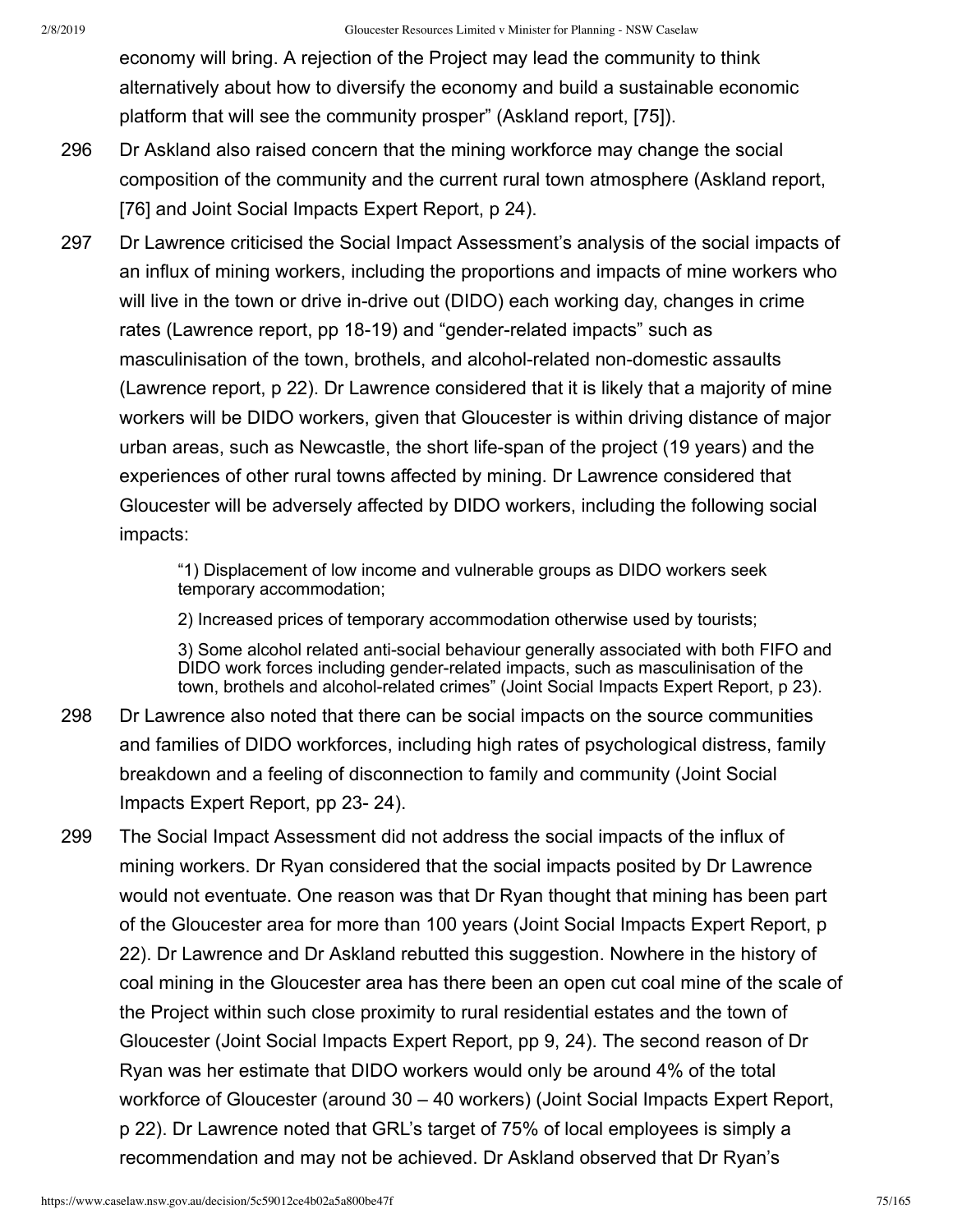estimate of a limited influx of non-local workers is based on a best-case scenario. This is highly problematic (Joint Social Impacts Expert Report, pp 23, 24). Dr Ryan therefore was of the opinion that the Project is unlikely to have the negative social impacts associated with large numbers of DIDO workers (Joint Social Impacts Expert Report, p 22).

- 300 Dr Ryan contended that the Project would bring a positive change to the population. She identified Gloucester as having an ageing population, exacerbated by retired "tree changers" moving into the area and a decline in the working age population (Ryan report, p 9 and Joint Social Impacts Expert Report, pp 12, 34). Dr Ryan considered that the Project would increase the working age population. Dr Ryan opined that refusal of consent for the Project would "see a reduction in diversity and vibrancy of the town". She considered that "there is a need to ensure the community maintains a strong mix of people of all ages and family compositions". She perceived that "there is a risk that the changing demographic and lack of growth in the younger populations will see Gloucester turn into a form of retirement settlement, one which is challenged by limited population diversity to be a vibrant community." Dr Ryan considered that approval of the Project "would increase, rather than reduce, the social and economic diversity within Gloucester" (Joint Social Impacts Expert Report, p 39).
- 301 Dr Ryan considered that:

"There are a number of residents who have been aware of the Project for some time and have considered the Project to have a positive impact on the day to day functions of the town of Gloucester and essentially their 'way of life'. With anticipated benefits to the local businesses within the town and potentially a slight increase in the number of people living and working within the town and immediate surrounds, the vibrancy is anticipated to increase." (Ryan report, p 65).

- 302 Submissions made by supporters of the Project at the hearing expressed the hope that the Project "will help to stimulate employment opportunities for local workers and provide an incentive for these people to stay in the community and find gainful employment" (affidavit of Mr Williams, [13], and see also affidavit of Mr Shaw, [12] and Ryan report, p 11).
- 303 Dr Lawrence contested that Gloucester is unique in having an ageing population; it is a trend Australia-wide. Out-migration of young people in rural and regional areas in NSW is also common. It is not a trend specific to Gloucester and cannot be attributed to a lack of mining jobs (Joint Social Impacts Expert Report, p 13).
- 304 Dr Lawrence disputed that Gloucester has a skewed age profile. Older people work and generate employment in several sectors (Joint Social Impacts Expert Report, p 40). Dr Lawrence observed that any unemployment issues in Gloucester are unlikely to be solved by the Project.

305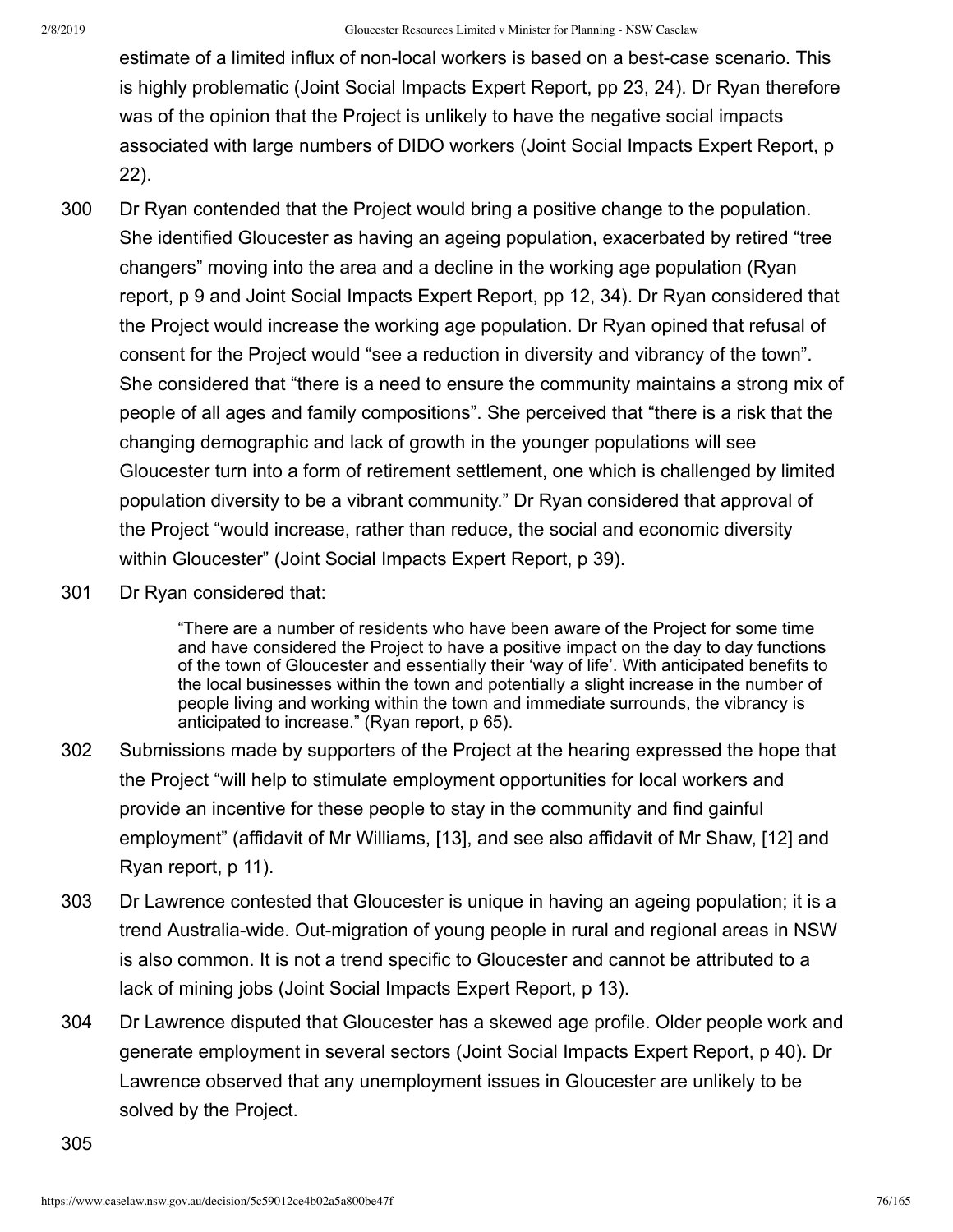Dr Lawrence observed that an influx of higher paid mine workers for specific minerelated work is likely to itself be a source of social division as the jobs will largely go to people who do not currently reside in the town and will not represent an employment opportunity for residents who are presently unemployed.

- 306 Dr Lawrence also noted that approving the Project is not the only viable solution to Gloucester's ageing population. The Social Impact Assessment fails to assess the "nogo scenario", such as other forms of sustainable alternative economic futures, including tourism and rural economies based on a diversity of land uses (Joint Social Impacts Expert Report, pp 13-14).
- 307 Dr Askland disagreed with Dr Ryan's narrative about ageing tree changers not contributing to the town and the community profile not being ideal. Dr Askland listed the benefits brought by tree changers, including "cultural and social capital, as well as financial capital, that they are willing to invest through local spend." Dr Askland noted that out-migration of young people is mostly due to education, not lack of employment. Dr Askland corroborated Dr Lawrence's observation that the Project is not the only opportunity to build economic stimuli and the non-development scenario should have been assessed (Joint Social Impacts Expert Report, p 15, 21 and 40).
- 308 The Department's Environmental Assessment Report (p 74) stated that:

"The Department considers that an influx of mining workers would cause Gloucester to lose part of its current rural town atmosphere. The presence of an operating mine on the southern outskirts of the town would be well known. The presence of a cadre of workers dependent on a Project that has a medium-term outlook (10-16 years) would change the social dynamic of the town. For a portion of the town this would be a positive, but for most of the town it would be an unwelcome change to current circumstances."

- 309 I find that the Project will affect adversely the social composition of the community and the current rural town atmosphere, for the reasons given by Dr Askland and Dr Lawrence. I accept and adopt their responses to Dr Ryan's arguments about the change to the community's composition, for the reasons that they give.
- 310 The Rocky Hill Coal Project will severely impact on people's sense of place.
- 311 Dr Lawrence and Dr Askland both emphasised the broad dimensions of the concept of sense of place. They both criticised the narrow definition of the concept used in the Social Impact Assessment in the amended EIS and by Dr Ryan who conflated sense of place with amenity and limited the social impact assessment to the visual impact of the mine as a critical aspect of amenity.
- 312 Dr Lawrence explained:

"However, sense of place has many dimensions, including, for example, cultural and historical connections, and feelings of belonging and attachment to place and the environment. Sense of place is the 'everyday connection individuals have with their local spaces that gives their life meaning in the present. Having a sense of place contributes to a person's wellbeing, general health and life satisfaction'. Sense of place may be experienced both cognitively (intellectually) or viscerally (through the body or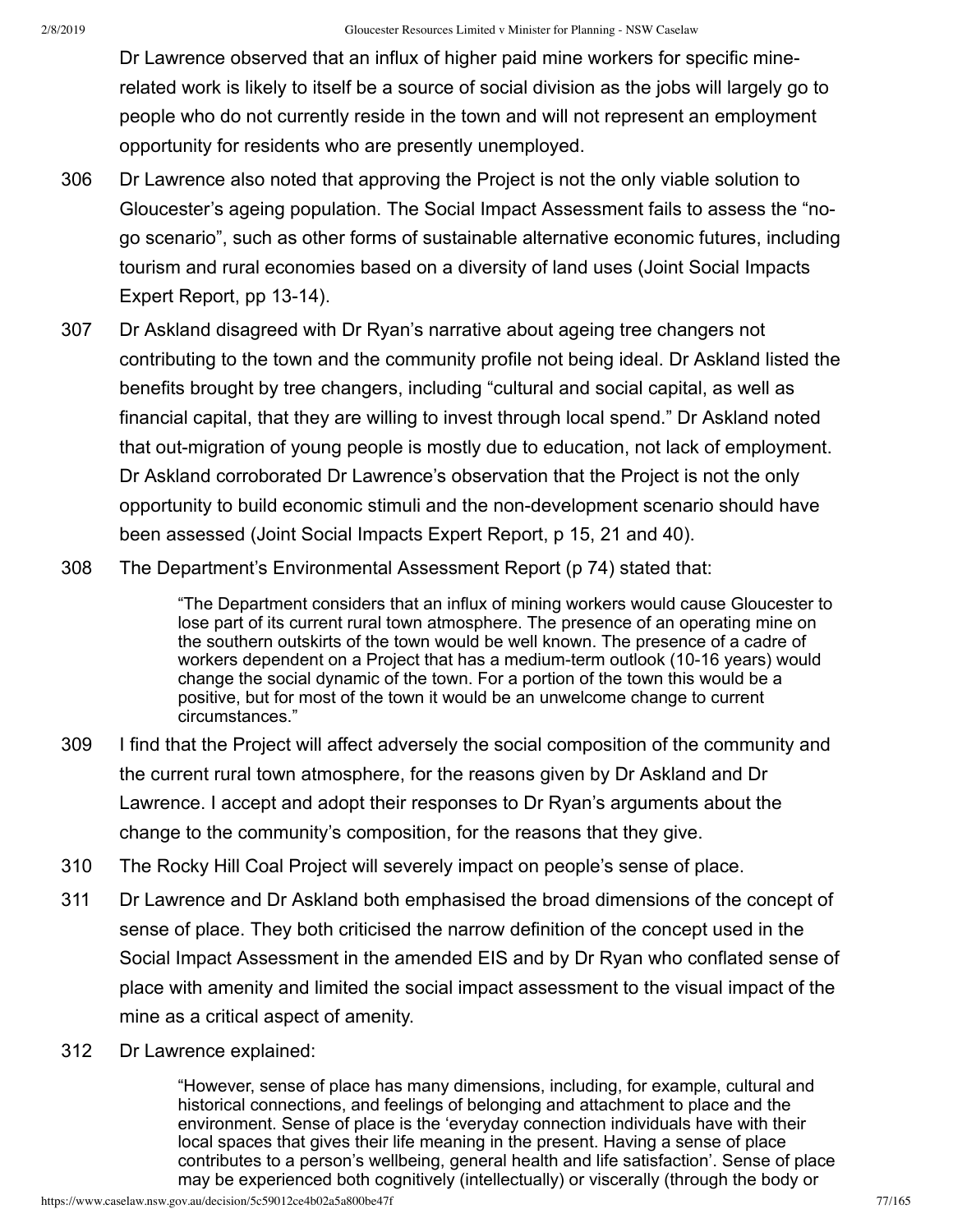emotions) and may involve the experience of all the different senses. Sense of place therefore cannot be reduced to a narrow question of visual changes in a place or the environment, but should engage with how these changes are experienced by people in a variety of different ways." (Lawrence report, p 30).

313 Dr Askland noted that there is a "strong connection between place, self-identity and how people perceive and value the environment" (Askland report, [135]). Dr Askland explained that:

> "Place is, as Cheng, Kruger and Daniels (2003: 99) assert, 'not an inert physical container for biophysical objects and human actions' but rather a social construct that intersects social and political processes, biophysical attributes and processes, and social and cultural meanings. Place can be seen in line with what Malpas (1999: 193) describes as the 'densely woven unity of life as lived'; a definition that emphasises the rhythms of everyday life and habitation as central to the notion of and experience of place. This notion of place intimately connects it to notions of subjectivities and socialites, identity and community, and it links it to practices that produce relationships, local environments and modes of being (Farrugia et al. 2018: 4). In rural areas, the notion of place is often attached to ideas of 'rurality'. Rurality is, as I discuss with my colleagues in a recent publication on local politics of rural land use (Farrugia et al. 2018: 4), is 'popularly associated with the notion of 'community'', which in rural areas often 'signifies harmonious and densely knit social relations offering a form of deep belonging and a close relationship with nature'. This relationship speaks to what can be identified as 'emotional geographies', a term that points to how people may form positive emotional bonds with familiar localities (McManus, Albrecht and Graham 2014: 58). Such relations will often be influenced by length of residence—that is, how long a person has resided within an area—but may also be established through the resonance between the qualities of a place and deepseated, often unconscious, ontological drivers, as in the case of Wendy, cited above, who speak about an immediate spiritual connection to the place. It is beyond this report to analyse what this relationship is but it is important to note how such positive emotional bonds form part of people's sense of place and sense of self as this underpins the likelihood for intense emotional responses in circumstances when such a place is threatened by unwanted change (McManus, Albrecht and Graham 2014).

> The strong responses that have been triggered by the Project should be seen in relation to how the biophysical landscape surrounding Gloucester, including the site of the proposed Project, forms part of people's sense of place. Landscape takes on different meaning: in everyday use and in planning discourse it is often approached 'objectively' to describe natural scenery. However, as indicated above, landscapes are also socially constructed and through people's engagement with their natural environment imbued with meaning (Low and Lawrence-Zúñiga 2003: 16).

> The physical environment is, thus, imbued with social meaning, mediated through past, present and anticipated relationships with place. The deep-seated sense of disruption caused by the Project relates to this; the conflict and impact that the Project will have is a reaction to the threat it poses to the personal and collective relationship that the local people have with the environment. As such, potential impacts related to place and community do not only relate to the sense of distress and loss captured in the notion of solastalgia. They are also about the 'affective bond between people and place or setting' (Tuan 1974: 4)—what in geographical scholarship is termed 'topophilia'—and the threat that the Project poses to this relationship.

> To rephrase, the risks associated with the Project in relation to sense of place relate to:

i. the physical destruction of a loved environment; and,

ii. the rupture of a positive emotional bond between self and environment, which is central to people's sense of self and place.

McManus, Albrecht and Graham (2014: 59) state that Indigenous people and people who live closely to the land and soil will often have a more intense feeling/emotion towards their environment. This emotion cannot be quantified yet the devastation that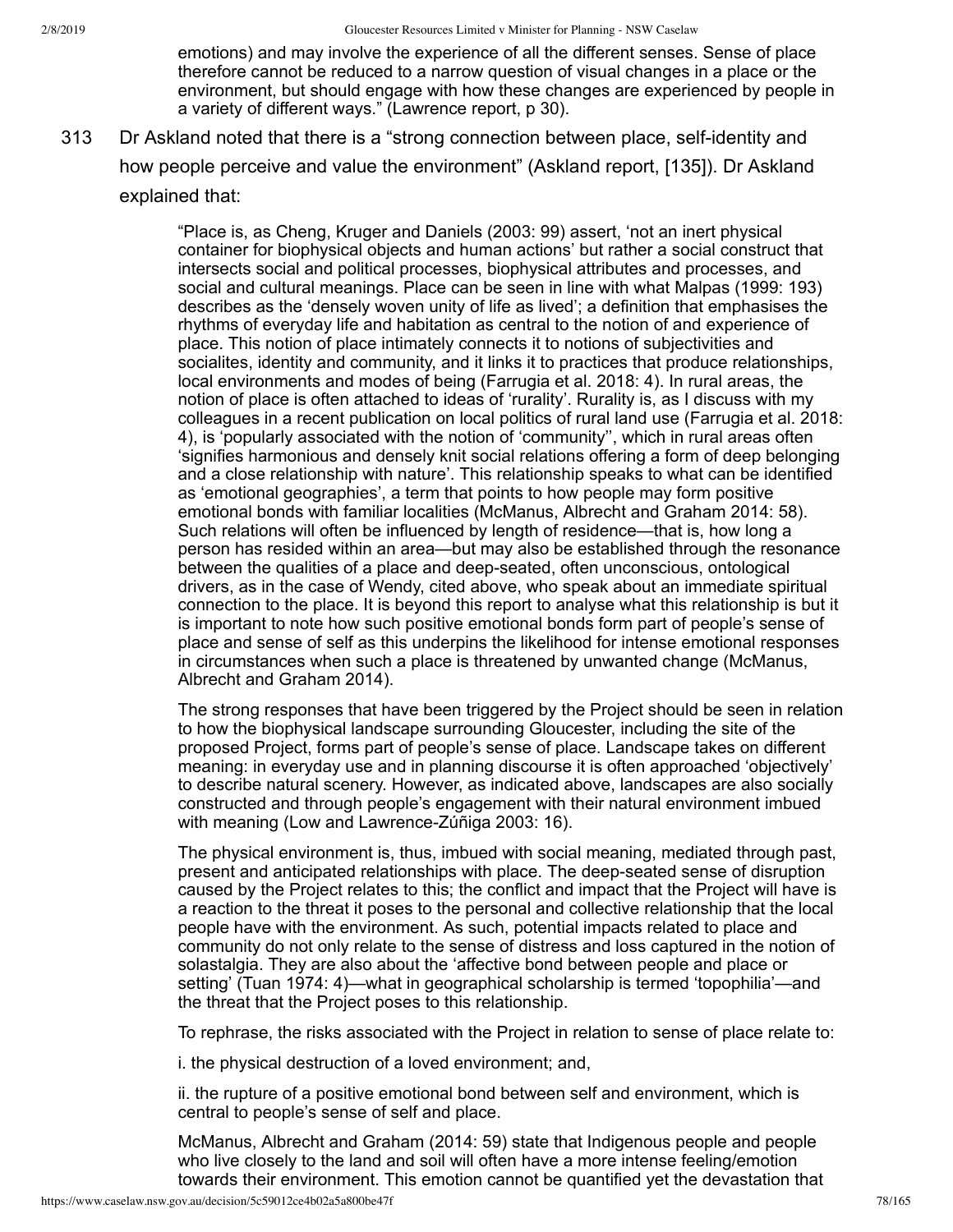2/8/2019 Gloucester Resources Limited v Minister for Planning - NSW Caselaw

can come from seeing a much loved landscape being desolated should not be underestimated. By introducing the notion of solastalgia, Albrecht (2005) has aspired to generate greater conceptual clarity about the devastation that can happen in such circumstances. Environmental destruction generated by negative transformation to the biophysical and built environment, caused by opencut coal mining, climate change, urbanisation, gentrification, toxic pollution of places and climate change, are factors that can lead to such loss.

Another concept that is useful to explain the issue at stake is *eritalgia* (Askland, forthcoming). Eritalgia is a concept developed to capture the future-related component of place, what has earlier been described as pre-solastalgic tension or eco-anxiety (Albrecht 2012), though it also encapsulates the sense of temporal rupture by which individuals no longer can imagine themselves in a future place."

- 314 Both Dr Lawrence and Dr Askland considered that the Rocky Hill Coal Project would impact significantly on people's sense of place. Dr Askland referred to her interviews where people expressed a deep sense of belonging to Gloucester and the need for Gloucester as a special place to be protected (Askland report [29]-[32], [36], [129]-[133]).
- 315 Dr Askland also referred to the local people's evidence given at the hearing about their relationship with Gloucester as a place and their fears as to how the mine will harm that relationship. Dr Askland emphasised the need, in order to understand the level of social impact that the Project has had and will have, to consider people's stories about the psychoterratic (earth-related) relationships that local people have to Gloucester as a place. The notion of "psychoterratic relationships" refers to "the relationship between the biophysical and built environment and human mental and physical health" (Askland report, [143]). Dr Askland concluded:

"In my opinion, a similar case can be made in relation to the Rocky Hill Coal Project. There is no doubt that the local people have strong emotional attachments to Gloucester as a place and that the natural environment is essential to this. The importance of amenity and scenery is captured in the Gloucester LEP, which has established an intention to protect the natural environment surrounding Gloucester and establish it as a rural township set within agricultural and pristine natural environments. My assessment suggests the Project's projected impact on the natural environment will deter negatively on people's sense of place." (Askland report, [145]).

- 316 Dr Askland summarised her argument that the Project will cause a change to people's sense of place as follows:
	- "- Gloucester residents have a deep attachment to Gloucester as a place;

 central to people's sense of place is the natural beauty and scenic value of the area, as well as the sense of community and its country town characteristics;

 sense of place builds on the relationships between sociality, environment and ontology, with temporal interlinking between past, present and future;

 the impact the Project has had during the planning phase and is projected to have if approved is, at large, a reflection of how it is misaligned with and jeopardises this relationship, which is central to sense of place, community and well-being;

 the Project is associated with the risks of the physical destruction of a loved environment and the rupture of a positive emotional bond between self and environment (central to people's sense of place);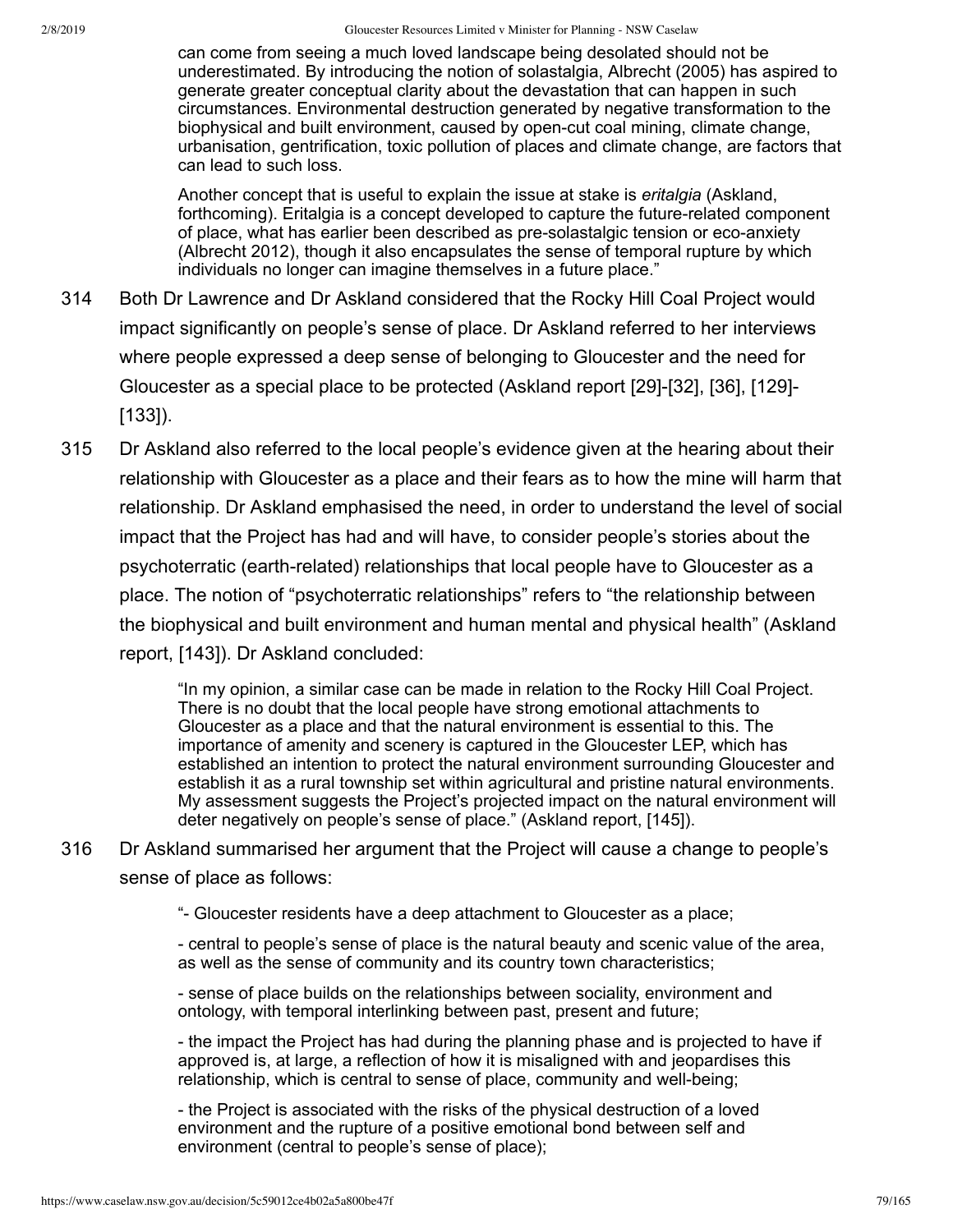mitigation strategies do not address the lived experience of place and emotional bonds individuals have to physical environment, (conversely, they will in themselves be detrimental in terms of amenity, scenery and sense of place)." (Joint Social Impacts Expert Report, p 21).

- 317 Dr Askland observed that the proposed mitigation strategies in the social impact assessment will do nothing to address the social impacts of topophilia and solastalgia. The mitigation strategies are based on a logic that disregards the lived experience of place and the strong emotional bonds that individuals form to their physical environments. Dr Askland considered that the mitigation strategies will in themselves be detrimental in terms of social impacts related to amenity, scenery and sense of place (Askland report, [142]). Dr Askland gave the example of the proposed mitigation of visual impacts by amenity barriers, which fail to address the meaning that local people attach to Gloucester as a place, with subsequent underestimation of the potential impact of the Project on people's sense of place, identity and community (Askland report, [28]).
- 318 Dr Ryan's assessment of the impact of the Rocky Hill Coal Project on the sense of place and community was more confined. Dr Ryan focused on the impacts on amenity, including visual, acoustic and dust. Based on GRL's experts' opinions that there would be no unacceptable visual, acoustic or dust impacts, Dr Ryan concluded that "the overall impacts of the Project are restricted to a very small, discrete number of residences… depending on the specifics of the particular impact (visual, dust etc.) being considered." (Joint Social Impacts Expert Report, p 32). Dr Ryan did not consider that these amenity impacts would cause social impact on people's sense of place or community. Conversely, Dr Ryan concluded that "the overall impact on the sense of place and community will be more negative than positive if the Project is not approved due to impact on employment and economic prosperity of the Gloucester town and local community" (Joint Social Impacts Expert Report, p 32).
- 319 Dr Ryan accepted that the Project would alter the community and its sense of place from those that currently exist but "one is not 'better' than the other". Dr Ryan suggested that: "A community will grow and the sense of place will still be present during operation and after completion. The sense of place will adjust and change with the times as a new community is brought into the area." (Ryan report, p 15).
- 320 I find that the Rocky Hill Coal Project will negatively impact on the composition, cohesion and character of the community and local people's sense of place. I accept the evidence of Dr Askland and Dr Lawrence on the social impacts on community, which I find is compelling. These experts' evidence is corroborated by the evidence of the local people who object to the Project. The evidence of the local people, given in their written submissions on the original and the amended Project, in their written statements tendered in Court and in their oral evidence at the hearing, amply and persuasively demonstrated people's strong attraction and attachment to Gloucester as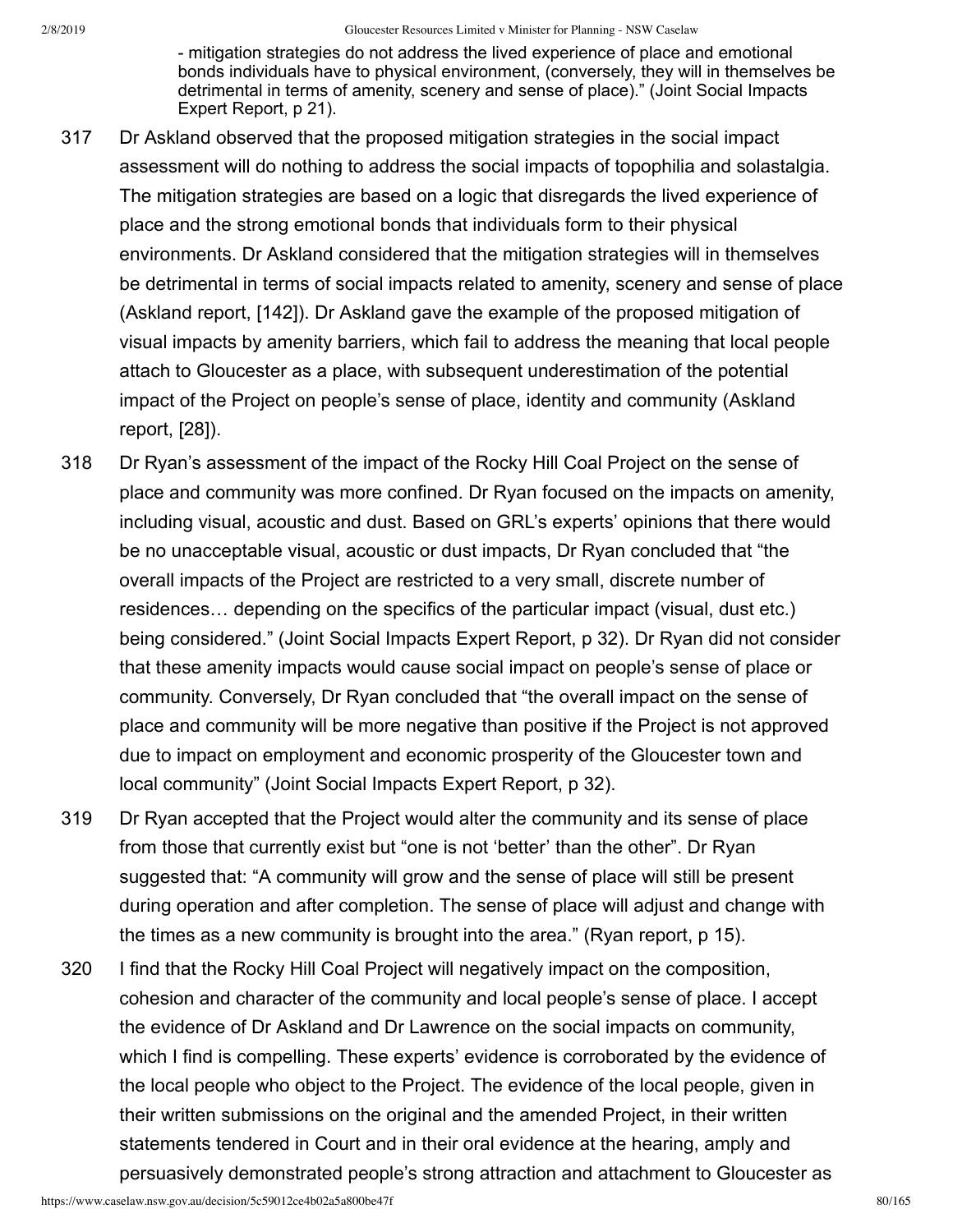a place and the major negative impacts that the Project has had, is having and will have on their psychoterratic relationship to this place. The local people's evidence also explained the major negative impacts of the Project on community composition, cohesion and character.

- 321 As explained in the section on the visual impacts of the Project, I find that the Project, even with the proposed mitigation measures such as the amenity barriers, will have high visual effect, because of the high visual contrast between the proposed mine and the existing visual environment, and the viewpoints, both in private and public properties, have high visual sensitivity. The combined effect of a high visual effect with high visual sensitivity is a high visual impact. There will be a significant impact on the scenic and landscape character of the town of Gloucester and its surroundings. The high visual impact will significantly affect people's sense of place and hence community.
- 322 I find that the consequence of the potential negative social impact on community to be "major" and the likelihood of that social impact to be "likely", with a resultant social risk rating of "extreme" (see Figure 6, p 42 of the Guideline).
- 323 The Social Impact Assessment for the amended EIS and Dr Ryan's evidence were flawed in methodology, coverage of issues and dependence on other expert evidence that is also flawed. The flaws in methodology were critically exposed by Dr Lawrence and Dr Askland in their individual expert reports, the Joint Social Impacts Expert Report and their oral evidence at the hearing. I adopt their analysis.
- 324 The coverage of issues was limited and many critical issues were not addressed, including a broad consideration of the impact of the proposal on the community and on people's sense of place. Sense of place was conflated with amenity and the focus was on the impacts of the Project on visual, acoustic and air quality amenity.
- 325 The dependence on GRL's experts' opinions that the Project would not have unacceptable visual, acoustic and air quality impacts made the conclusion that there would not be social impacts vulnerable. I have found, for example, that the Project will have high visual impact. Dr Ryan accepted that, if the Court were to conclude that the Project would have an adverse visual impact on residents living in and around Gloucester, then the Project will have an adverse social impact (Transcript, 24/08/18, p 721). Dr Ryan agreed that if the Project were to have an adverse impact on the rural character of land south of the town of Gloucester, that would be a negative social impact (Transcript, 24/08/18, p 720). Dr Ryan also accepted that a change in what people perceive as important or treasured landscapes has a social impact (Joint Social Impacts Expert Report, p 724). Dr Askland and Dr Lawrence agreed with these conclusions.

*Changed access to and use of infrastructure, services and facilities*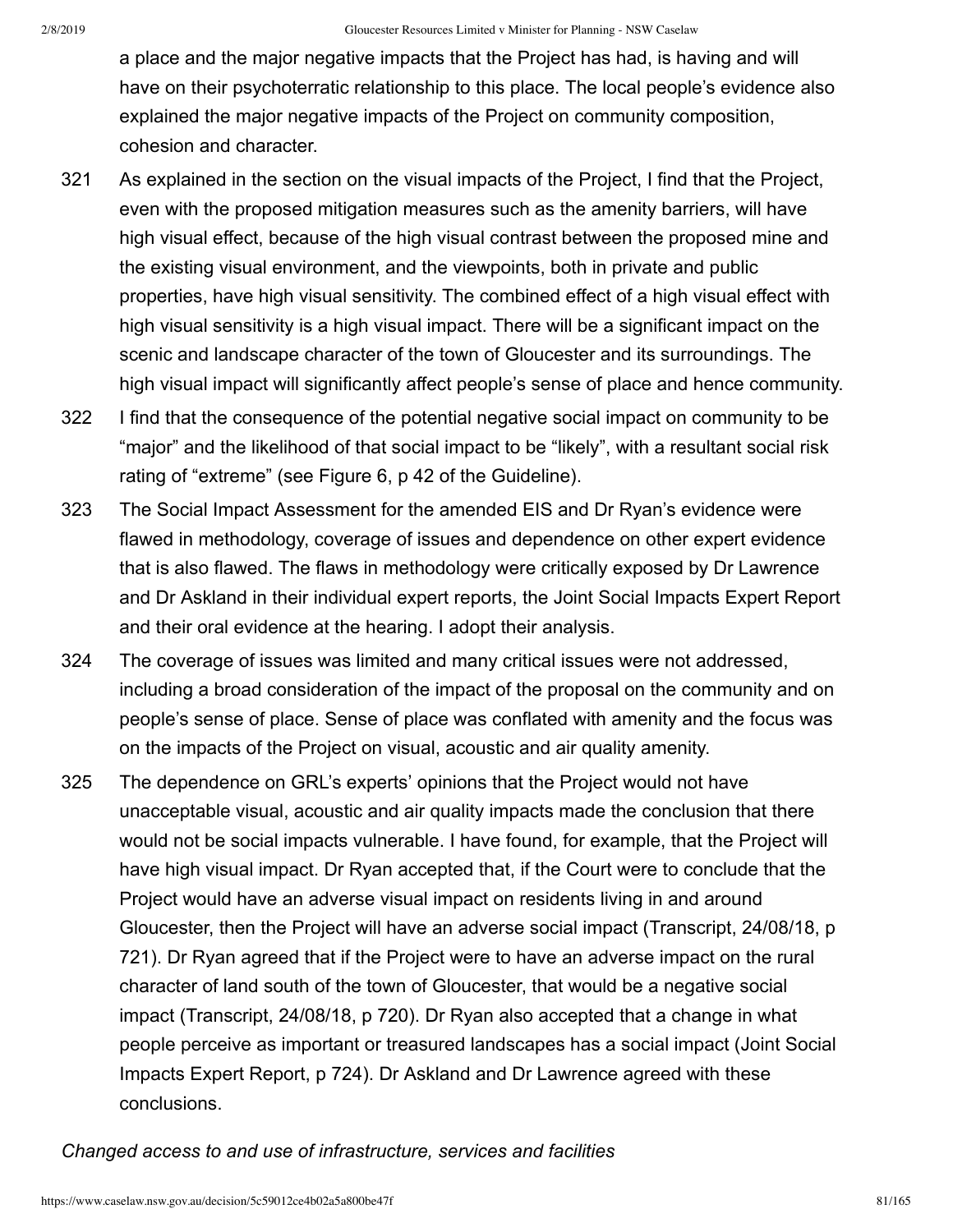- 326 Social impact related to access to and use of infrastructure, services and facilities involves how the proposed mine may affect the provision of infrastructure, services and facilities by local, state and federal governments, for-profit and not-for-profit organisations and volunteer groups.
- 327 The Social Impact Assessment for the amended EIS analysed the impact of the Rocky Hill Coal Project on social infrastructure capacity, including childcare, healthcare, community services and facilities, employment and housing. The Social Impact Assessment concluded that community services and facilities will, overall, be able to accommodate social changes triggered by population growth associated with the Project (Askland report, [49]). GRL proposes a local employment target of 75% of the workforce needed for the Project. If this target is achieved, the Social Impact Assessment indicated that there will be increased demand for and pressure on local services:

"i. Current childcare providers and preschools will not be able to accommodate the projected increase and there will be a need to increase capacity;

ii. Healthcare services will be placed under increased stress. Whilst it is assessed that the population rise 'will not add undue pressure to [the] aging cohort within the local health system who, because of chronic disease, require high levels of resource servicing' (Key Insights 2016: 106), there will be a need for more staff to meet increased service demand. Moreover, mental health concerns and a lack of generalist services, in particular for families with children, imply that health providers will be under increased stress. The SIA recommends that this area is systematically monitored but otherwise does not problematize the issues.

iii. School education infrastructure will be able to cope with potential population increase. There will, however, need to be a significant expansion of vocational education in order to meet the needs of GRL and incoming employees and families.

iv. The emphasis on a locally based employment force may have both positive and negative impacts on the housing. Housing stress and social inequality may result from pressure on the local housing market." (Askland report,  $[50(i)-(iv)]$ ).

- 328 The Social Impact Assessment concluded that emergency services are likely to be negatively impacted by the Project and responses from relevant service providers indicate confidence in delivering the necessary level of service (Askland report, [51]).
- 329 The social impact experts called by the parties, Dr Ryan for GRL, Dr Lawrence for the Minister and Dr Askland for Gloucester Groundswell, did not disagree with these assessments of the impacts of the Project on community services and facilities. Dr Lawrence did note, however, that the social impact assessment did not adequately cover mental health services in the list of social infrastructure. These services are likely to be scarce and there is a lack of generalist mental health services for families with children (Lawrence report, p 28). This lack of mental health services in the area is of importance because one of the likely social impacts of the Project is mental health issues.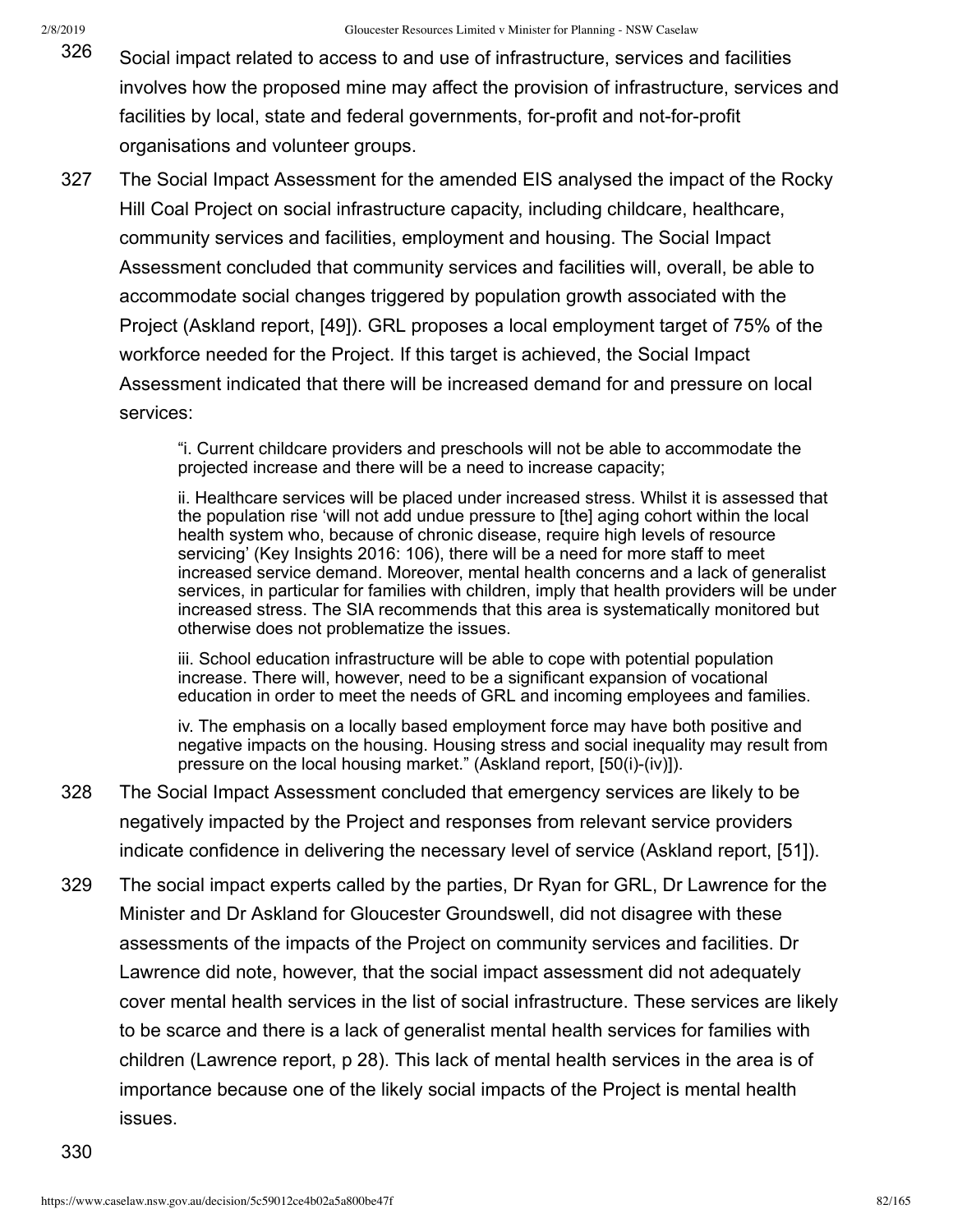Dr Askland and Dr Lawrence also adverted to other impacts related to infrastructure and traffic. Dr Askland noted that the submissions by the public and Mid-Coast Council raised concerns that the Council would not be able to maintain road infrastructure that could be impacted by mining operations (Askland report, [78]).

- 331 Concerns were also raised by residents close to the Project about the increased noise that will result from traffic generated by mining operations. Although the traffic-related noise would comply with the relevant local and sub arterial road criteria, residents in proximity to the Project, such as along Jacks Road and Waukivory Road, will be aware of the changed conditions during peak operational traffic movements. This will occur during shift changes (between 6am and 7am, 1:45pm and 2:45pm, 5:30pm and 6:30pm, and 10:15pm and 10:45pm). The Department assessed the peak hours to be in the hour before 7am and the hour after 10pm, when workers will travel to and from work in a concentrated traffic flow against a background of relatively low background traffic levels (Askland report, [79]).
- 332 Dr Askland noted that the affected residents are concerned that, even if the Project complies with relevant traffic-related noise requirements, the residents will still experience noise impacts. They point to the current rural ambience and quiet that form the soundscape of the area and are concerned that the concentrated traffic flows will adversely impact on this quiet soundscape (Askland report, [80]).
- 333 Dr Askland noted that both Jacks Road and Waukivory Road will need to be upgraded in order to sustain the increased traffic generated by the Project. Although the amended EIS promoted these road upgrades as a community benefit, the residents argued that the upgrade is only needed if the Project goes ahead. As such, the road upgrades are not a community benefit, but rather a facilitator of traffic-related noise impact (Askland report, [81]).
- 334 Dr Lawrence criticised the Social Impact Assessment for its failure to address the social impacts of increased traffic generated by the Project. Dr Lawrence pointed out that a sizeable proportion of the workforce may commute to the mine, particularly along The Bucketts Way. The Social Impact Assessment did not provide any local data on current accident rates or local black spots or assess the risk and cost of any increase in accidents due to the Project. Dr Lawrence observed:

"This is particularly concerning since the town is accessed by The Bucketts Way, which is reportedly known to be 'notorious' for its accident rate and this is particularly unsuitable as a commuter route" (Lawrence report, p 33).

335 Dr Ryan did not address in her expert report the social impact of increased traffic and traffic related noise. She observed that:

> "The surrounding properties and the township of Gloucester will not be impacted by movement of heavy mining equipment or coal transportation to and from the site as a new private haul road is proposed as part of the Project to reduce the impact on the local road network of the township of Gloucester" (Ryan report, p 65).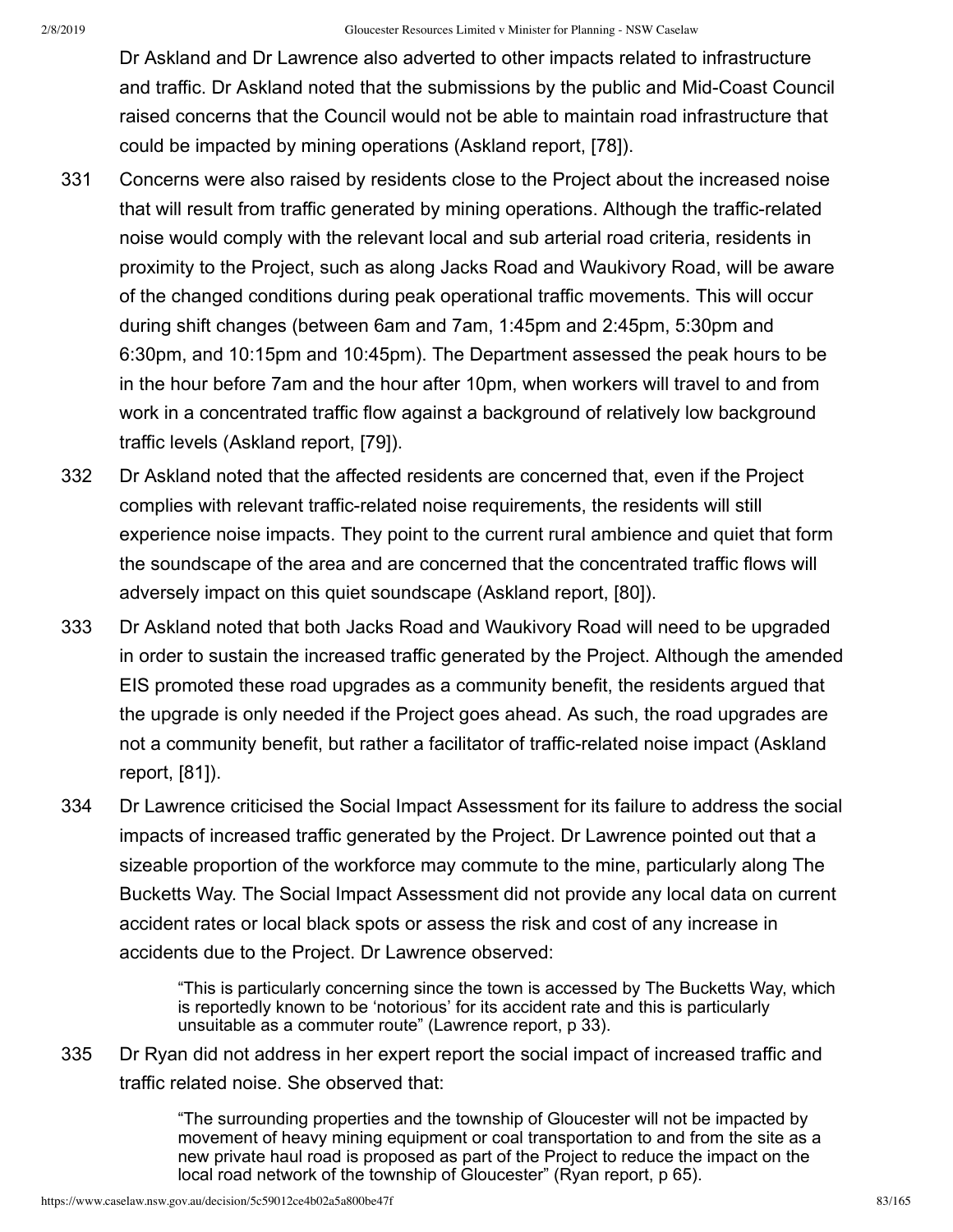336 But this was not the concern of the residents or the other social impact experts.

- 337 I find that there will be some social impact associated with the use of road infrastructure by reason of traffic related noise and increased road accidents, as Dr Askland and Dr Lawrence have explained. The increase in traffic related noise would compound the increase in noise from mining operations. Although both traffic related noise and mining related noise might comply with the relevant noise criteria, both sources of noise will have negative social impact on residents in proximity of the mine. Affected residents will be sensitive to the noise and have a high level of concern about the noise. The noise from both sources will reinforce residents' opposition to the mine.
- 338 I assess the consequence of the potential negative social impact of noise from the Project as "moderate" and the likelihood of that social impact to be "likely", with a resultant social risk rating of "high" (see Figure 6, p 42 of the Guideline).
- 339 Any increase in road accidents by workers commuting to and from the mine might have major or catastrophic consequences for human health and safety. But in the absence of a proper evaluation of what increase in road accidents might occur and what might be the consequence of any increase, it is difficult to evaluate the significance of any associated negative social impacts.

## *Impact on people's culture*

- 340 Social impact related to culture includes shared beliefs, customs, values and stories, as well as connections to land, places and buildings. Culture includes both Aboriginal and European culture and heritage.
- 341 The Rocky Hill Coal Project will adversely impact on people's culture in two key ways: impacts on Aboriginal culture and connection to Country and impact on heritage-scenic quality.
- 342 The Social Impact Assessment for the amended EIS failed to assess the social impacts of the Rocky Hill Coal Project on Aboriginal people. Dr Lawrence observed that Aboriginal people have not been adequately addressed in the social baseline. There was no information about their socioeconomic status, their way of life, or their fears and aspirations about the future (Lawrence report, pp 18, 20). Dr Lawrence considered that community consultations and stakeholder meetings do not appear to have included specific consultations with Aboriginal people or Aboriginal organisations. This was concerning "given that culturally appropriate consultations with Aboriginal people, as a marginalised and vulnerable population, is considered best practice in SIA methodology" (Lawrence report, p 24). Dr Lawrence stated:

"Aboriginal people of the Gloucester area have expressed concern in the media and through submissions to the DPE that consultations with them have been inadequate regarding the Aboriginal cultural heritage assessment. Further, it would seem that targeted consultations with Aboriginal people and organisations have been completely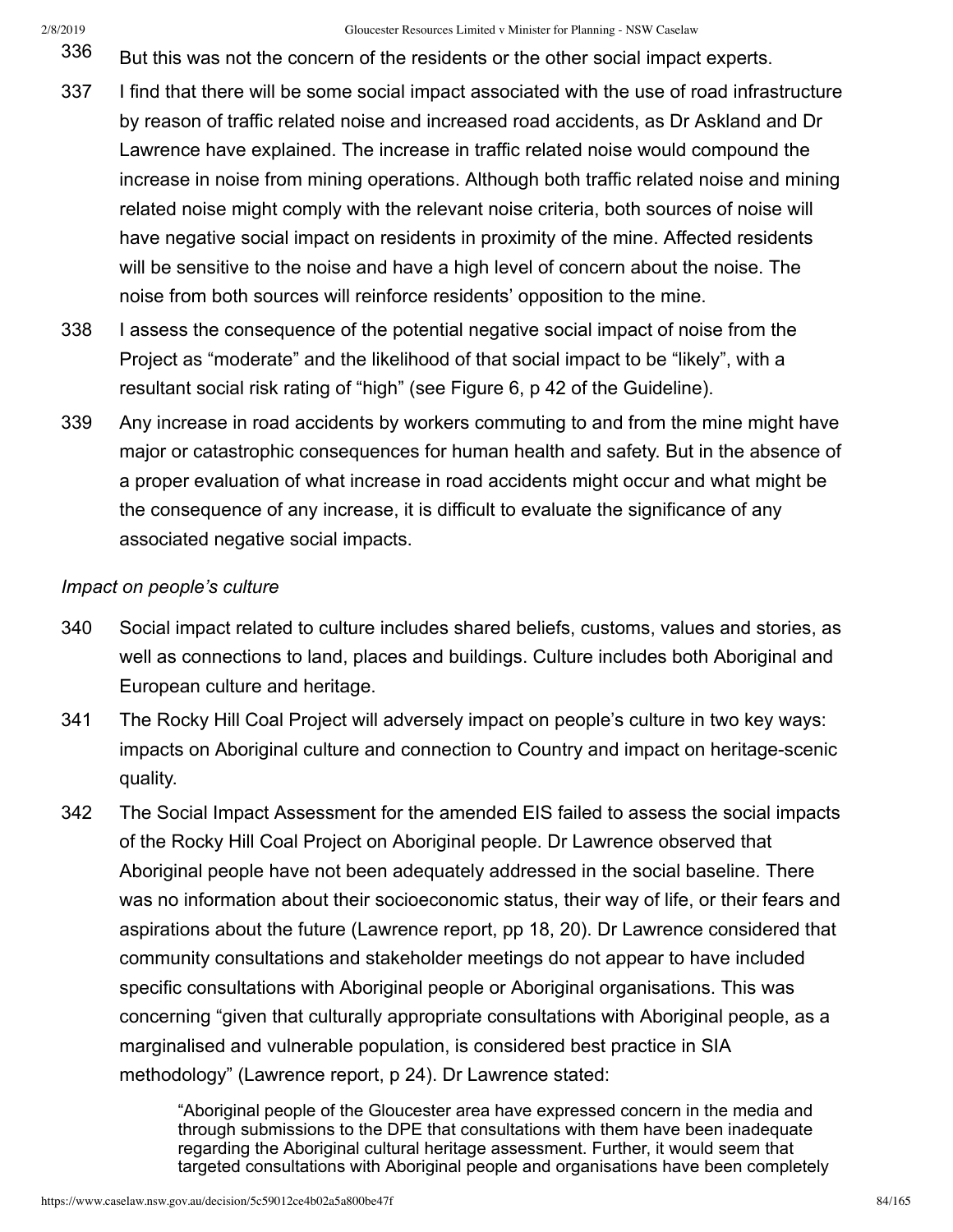2/8/2019 Gloucester Resources Limited v Minister for Planning - NSW Caselaw

absent in the SIA process itself concerning broader issues of the proposed project's impacts on Aboriginal culture, rights, interests and connections to Country. It is a standard requirement of SIA practice that Indigenous peoples be consulted in culturally appropriate ways and that particular attention be paid to the impacts of a project on them. Yet, there is no discussion in the social baseline (or elsewhere) of the significance of the Gloucester area to Aboriginal people's way of life, or their culture, historically or presently. It is a significant failing of the SIA that it does not assess, or even discuss, the impacts of the proposed project on Aboriginal rights, interests and connections to Country." (Lawrence report, pp 26-27).

- 343 Dr Askland also considered that the Social Impact Assessment failed to adequately assess the importance of Country and landscape that will be affected by the Project to the Aboriginal people and, as a consequence, to assess the social impact of the Project on Aboriginal people.
- 344 Dr Askland noted that, during her field trip to Gloucester, concerns were expressed about the impacts of the Project on "Aboriginal cultural heritage values embedded in the landscape." Aboriginal people expressed concern about three aspects. First, that Aboriginal people and Aboriginal epistemology were excluded in the consultation and assessment process. Dr Askland records an Aboriginal elder, Sarah, saying that the area of the Project is of "great significance to the Aboriginal community" and that "she, as well as her community, have felt excluded from the consultation process, with the company demonstrating 'an unwillingness to engage with our Aboriginal heritage, history, culture and the spiritual dimension permeating all aspects of our life and beliefs' (Sarah, Aboriginal elder, written communication, 23 May 2018). The lack of recognition of Aboriginal heritage, ontology and epistemology incites a decolonial process which, in Sarah's words 'mimics the historical relationship between Government and our People  $-$  relegate, move and dismiss" (Askland report,  $[85]$ - $[86]$ ).
- 345 Second, the area of the Project has been inadequately surveyed for Aboriginal sites. The amended EIS indicates that nine Aboriginal sites will be affected by the mine, but Aboriginal representatives say that the whole area has not been surveyed. There is a risk that unidentified Aboriginal sites might be impacted by the mine. If so, there would be a direct social impact on the Aboriginal community. But the uncertainty as to whether unidentified Aboriginal sites might be impacted itself causes social impact on the Aboriginal community. Dr Askland stated:

"The EIS documentation indicates that nine Aboriginal sites will be affected by the mine. According to Aboriginal representatives the whole area has, however, not been surveyed. According the Aboriginal elders and in light of my analysis, there is potential for significant loss of both tangible and intangible heritage. This is concerning and a matter that will have significant social impact on the Aboriginal population. As Sarah states:

'[t]he emotion that is stirred up by the possibility that the area that holds our Ancestor's spirits may be changed forever and no longer be a place of wellbeing for people that share our connection to the place, is crippling (Sarah, Aboriginal elder, written communication 23 May 2018).'" (Askland report, [87]).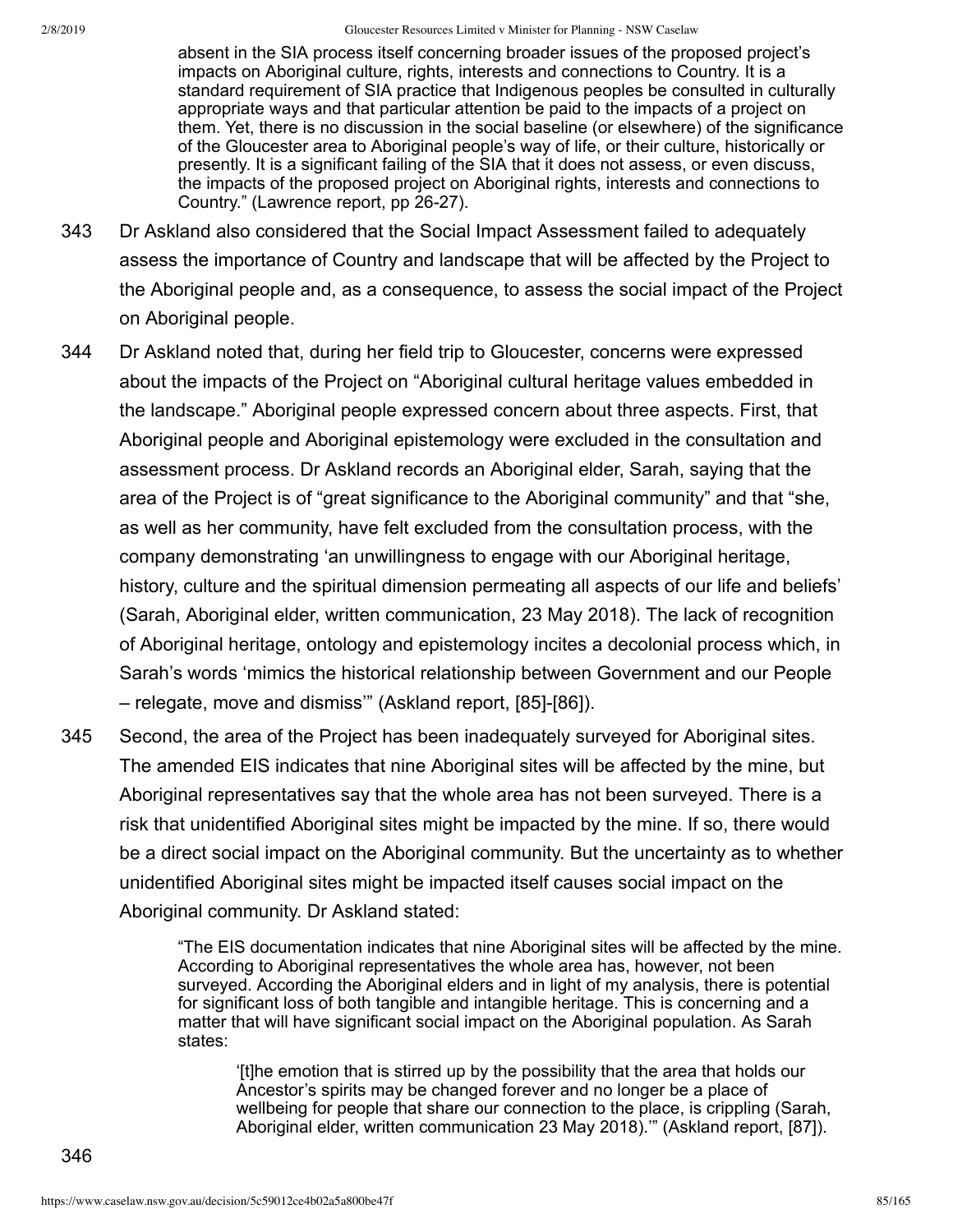Third, there has been an inadequate acknowledgement of the importance of Country and landscape to the Aboriginal people. Heritage value lies not merely in particular Aboriginal sites but in the landscape as a whole. Dr Askland referred to the communication of another Aboriginal elder, Jane, who said "this place to me is sacred" and explained how her "culture is ancient" and illustrated, through reference to metaphors and stories, how culture is embedded in the land. "She also explains how the area in and around Gloucester holds distinct significance as a past meeting point and ground for large initiation rituals. The landscape thus holds spiritual significance and is in itself a matter of heritage." (Askland report, [88]).

- 347 The importance of the whole landscape was emphasised in the submissions of two Aboriginal knowledge holders given at the hearing. Janine Phillips, speaking for Kim Eveleigh and Ken Eveleigh, Elders and knowledge holders of the Worimil/Gooreengai people, described the cultural significance of the Gloucester or Buckan valley and the Waukivory (including Mograni) Range to the east and The Bucketts Range to the west: "The Bucketts Range is the man, the Waukivory Range is the woman, the Gloucester valley/Buckan is the family, it is a complete cycle of life that should not be disturbed or separated". The valley itself "is a significant sacred place as this is our Ancestor's daughters' birthing and naming area, as they travel over this part of the land they shared knowledge of our Ancestors' medicines, hunting and gathering of food, the weaving of fishing baskets whilst singing to the spirits of the Ancestors".
- 348 Mr Michael Manikas gave evidence on behalf of the Cook family, traditional owners of land in the Gloucester area. He observed that, because of past violence against and displacement of Aboriginal people, knowledge about Country and culture in the Gloucester area is incomplete: "We just don't know the full extent of the importance of this area". However, "knowledge has been retained by many of our elders and we are in the early phases of capturing and collating that knowledge. We're learning where the sacred ceremonial sites were for women's business and men's business, along with other important areas." Mr Manikas expressed concern that: "If the mine goes ahead, the family will lose some of our connection with each other and this place as the land will be destroyed. The culture and connection we have been rebuilding will be once again lost. Gloucester and the surrounding valley is an extremely valuable resource to our family in its current state."
- 349 Dr Ryan accepted that there needed to be, but there had not been, a reasoned and comprehensive assessment of the social impacts of the Project on the Aboriginal people, particularly having regard to the significant proportion of Aboriginal people in the area (around 9.5%) (Transcript, 24/08/18, pp 744, 748). Dr Ryan accepted that, based on the statements of Ms Phillips and Mr Manikas, the Project could have a real potential social impact on the sense of place of Aboriginal people (Transcript, 24/08/18,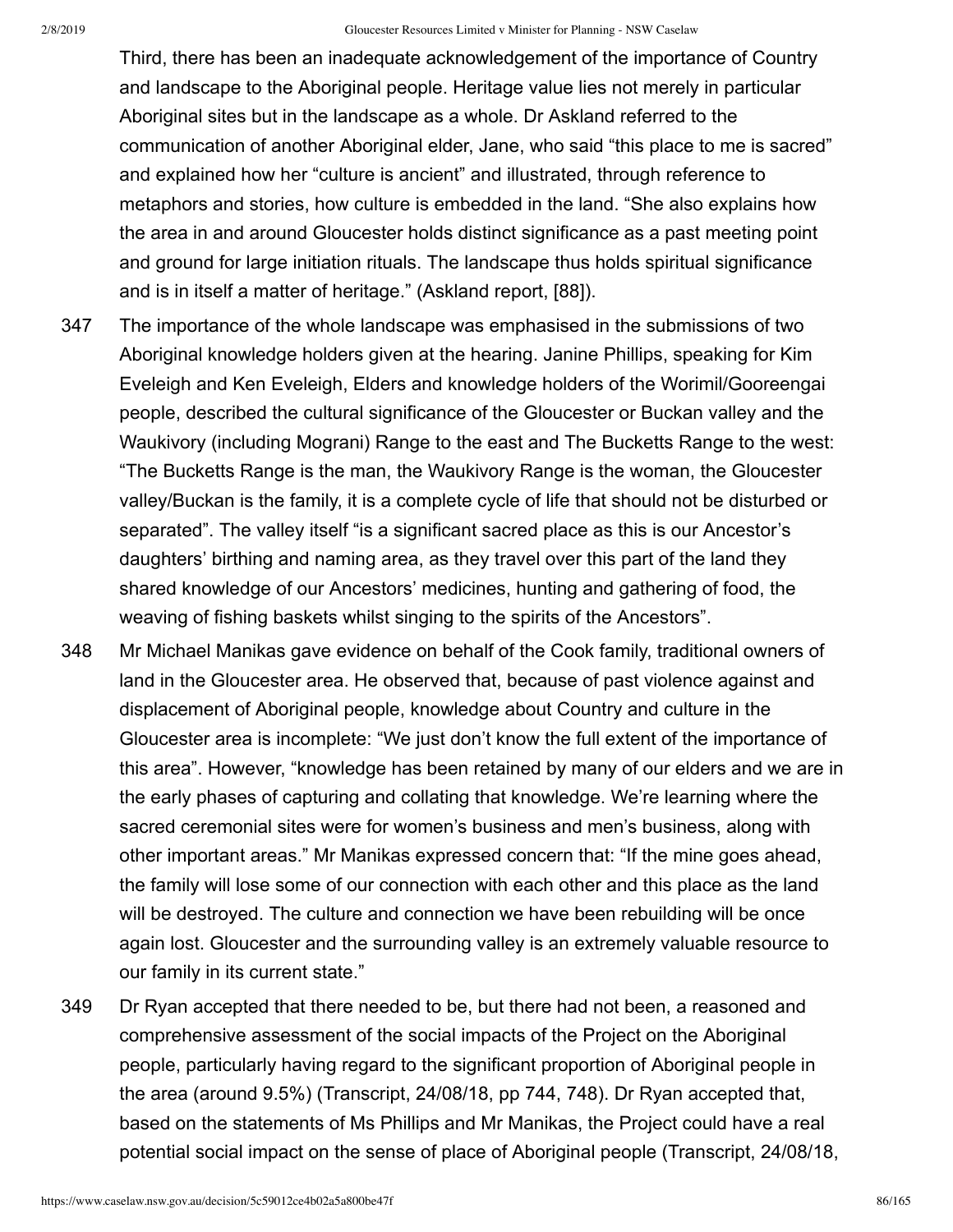p 748). Dr Ryan accepted that, in the absence of any detailed assessment of social impact on Aboriginal people, uncertainty about the potential impacts on Aboriginal people would be high and worst case scenarios should have been modelled and a precautionary approach should have been taken (Transcript, 24/08/18, p 752).

- 350 The Rocky Hill Coal Project will also impact negatively on the value of Gloucester as a heritage-scenic place. The people of Gloucester who are opposed to the Project have a strong conception of Gloucester as a place of high heritage-scenic value. They see the story of Gloucester as a settled, rural character embedded in the scenic qualities of the landscape. This heritage-scenic place might not hold statutory heritage listing, but it nevertheless contributes to people's sense of place. People fear that the Project will impact severely on this historic landscape and their sense of place (Askland report,  $[92]$ - $[93]$ ).
- 351 I find that the Project will have significant negative social impacts on culture. The Project will adversely affect Aboriginal people of the area, by impacting their culture and Country. The impacts are not merely to the individual Aboriginal sites that have already been identified, but also there is the risk that other unidentified Aboriginal sites might be affected. There is also the broader impact on the landscape that is of high spiritual significance to the Aboriginal people. The Aboriginal elders who spoke to Dr Askland and gave evidence at the hearing expressed a high level of concern about the adverse effects of the Project on their Country and culture. The negative social impacts will affect a large proportion of the population group of Aboriginal people, itself a sizeable population group as approximately 9.5% of Gloucester's population are of Aboriginal descent (Ryan report, p 27, Table 9 and Joint Social Impacts Expert Report, p 41). The negative social impacts will endure, not only for the duration of the Project, but long afterwards. The rehabilitation of the mine will not heal the harm to Country and culture. The scale or degree of change from the existing condition as a result of the social impact of the Project will be substantial. The Aboriginal people, and their cultural heritage, have high sensitivity to the adverse changes caused by the Project. The Aboriginal people and their Country are highly susceptible or vulnerable to the adverse changes caused by the social impacts of the Project. The Aboriginal people place high importance on the existing landscape and its contribution to their life and culture. By reason of these impact characteristics (see Table 5, p 36 of the Guideline), the consequence of the negative social impacts on Aboriginal people will be "major" and the likelihood of the negative social impacts is "likely", resulting in an "extreme" social risk rating (see Figure 6, p 42 of the Guideline).
- 352 I find that the Project will also impact on the heritage-scenic values, for the reasons I have given earlier in the discussion of the impact of the Project on people's sense of place.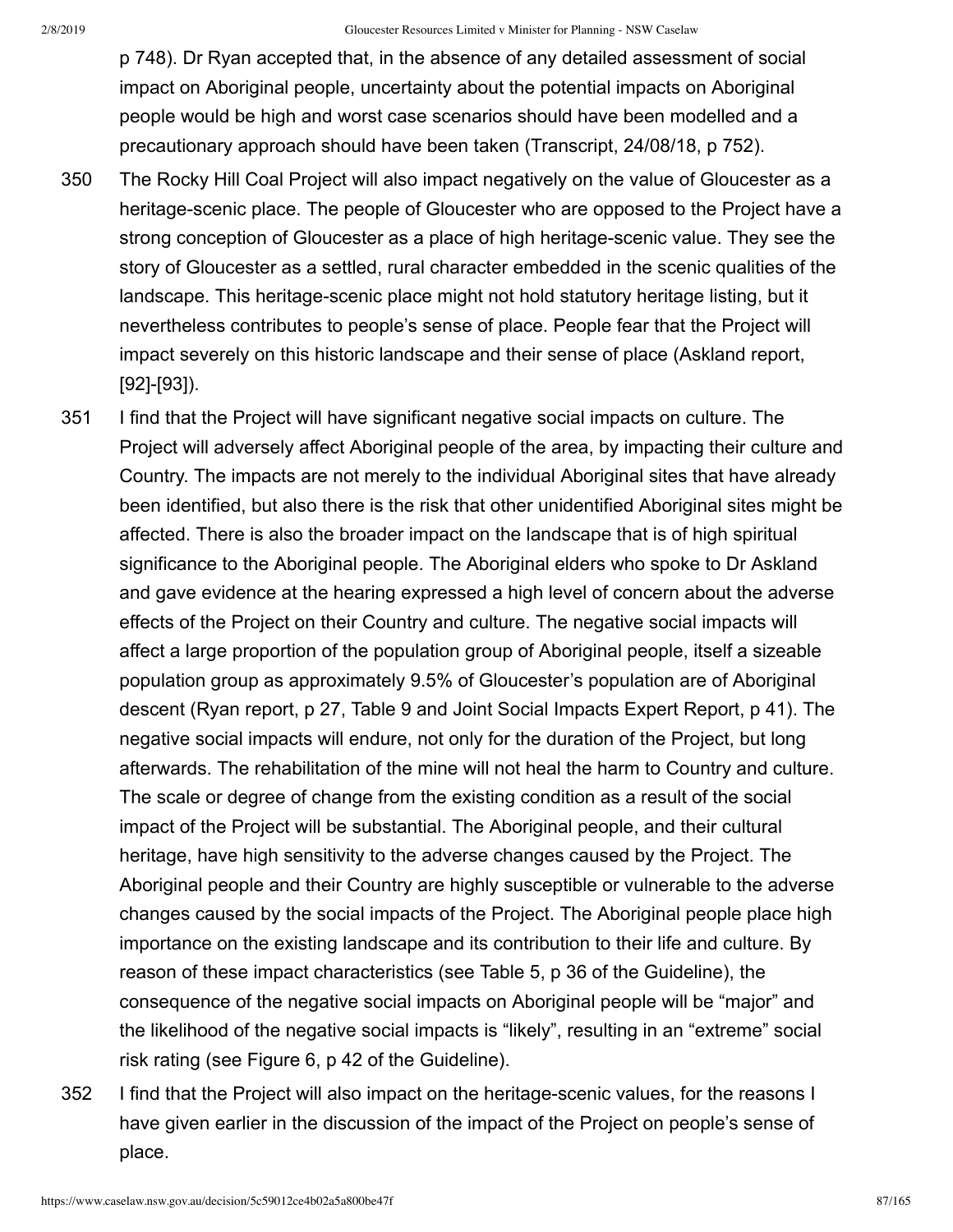### *Impact on people's health and wellbeing*

- 353 Social impact related to health and wellbeing incorporates both physical and mental health.
- 354 The Rocky Hill Coal Project will cause dust and particulate emissions, noise emissions and night lighting impacts. These have the potential to affect people's health and wellbeing, both directly and indirectly. Air, noise and light pollution can directly affect people's health and wellbeing, if the pollution is sufficient, but it can also affect people's perception of their health and wellbeing, such as by increasing stress and anxiety, which can affect their mental health. This indirect effect on people's mental health is significant in this case. As I have found earlier, the Project may well comply with the applicable criteria for air quality and noise, but people perceive that the Project will have a negative impact on their health and wellbeing.
- 355 Many residents and objectors expressed concern about the particulate pollution from the mine and its potential impact on their health and the health of their families. Some said the pollution free environment of Gloucester was a motivating reason for their tree change from the city to the country (Askland report, [36]). Mr and Mrs Arney, residents in the Thunderbolt Estate who made a submission at the hearing, were examples of "tree changers" who chose to retire to Gloucester to escape the traffic congestion, noise and air pollution of Sydney. The benefits to their health and wellbeing from the tree change have been significant. Prior to moving to Gloucester, Mrs Arney suffered from bronchitis, which required the use of a medical puffer, and Mr Arney had a long history of sinusitis, which required surgery. Since moving to Gloucester, their health has improved and they now live in good health without bronchial or sinus issues.
- 356 Some said that their concerns about the impact of particulate pollution on health would cause them to leave Gloucester if the Project were to be approved. Mrs Soupidis, a local wife, mother, music teacher and active community member, who made a submission at the hearing, is one example. Mrs Soupidis's children suffer from asthma. She and her husband are frightened about the risk of air quality impacts of the open cut mine on their asthmatic children and said that they may move from Gloucester if the mine were to proceed. The loss of the Soupidis family from Gloucester would have impacts on the Gloucester community. Both Mr and Mrs Soupidis are experienced music teachers and active community members.
- 357 Another example is Mr and Mrs Seale, also local teachers who are heavily involved in the local community. They chose to raise their family in Gloucester because of the clean environment, particularly the rivers and rainfall. They chose to make their home in the Avon River Estate, their property having frontage to the Avon River. If the mine goes ahead, Mr Seale said he and his family would leave Gloucester. This would not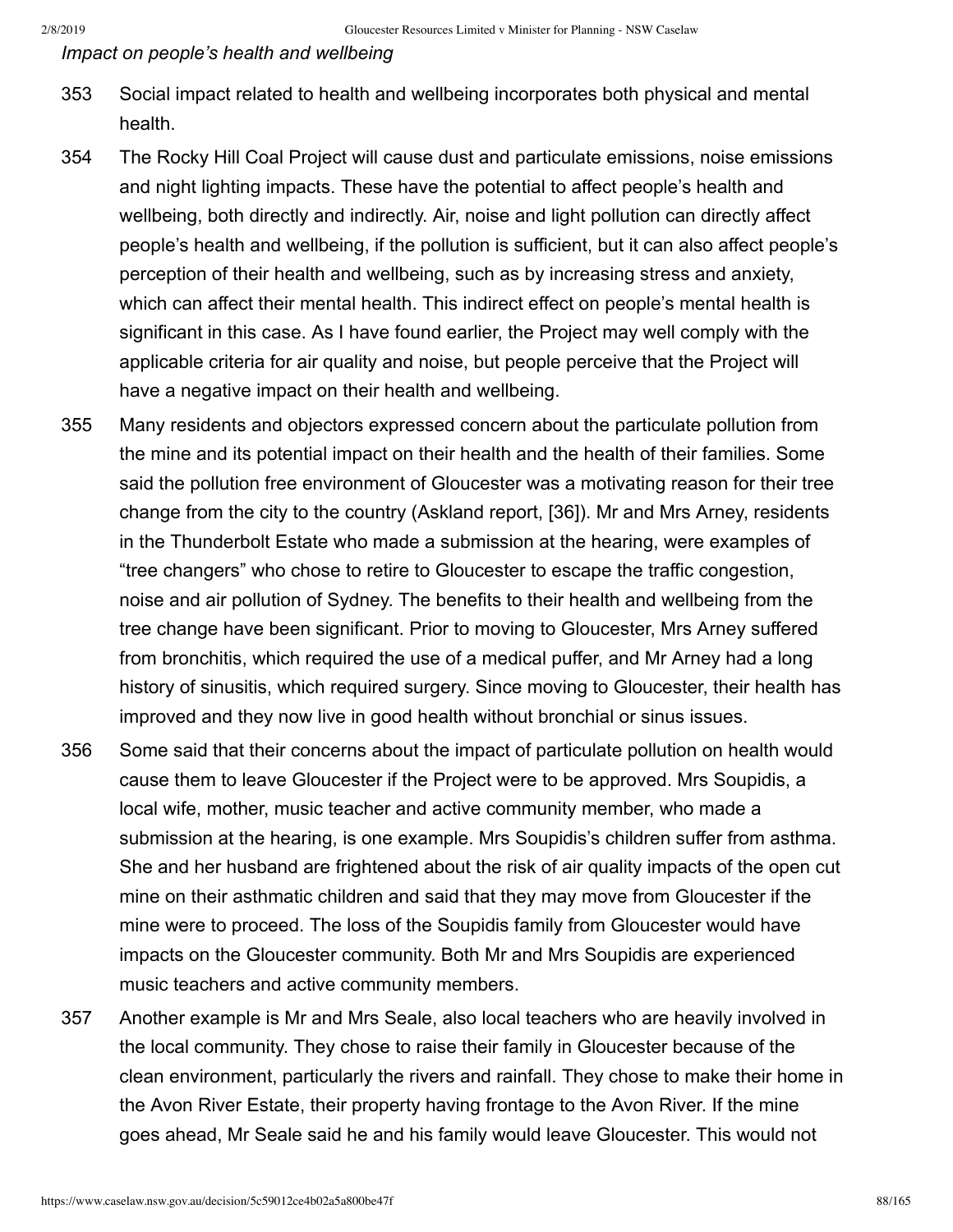only mean that the Seale family would leave the home and the river that they love, but it would also be a significant loss to the community as the school would lose two teachers and they would take their extensive volunteer involvement in the community elsewhere.

- 358 People did not feel that they were being alarmist in holding health concerns about the mine; they felt fortified by the submissions of local medical doctors and the literature on the health damage caused by fine particles in coal mining areas. Dr Lyford, for example, made a submission at the hearing about the potential deleterious health impacts on the population of Gloucester of particulate pollution from mines. Dr Lyford has been a General Practitioner in Gloucester for 32 years. He is concerned that if the Rocky Hill Coal Project were to be approved, previous improvements in air quality in the area will be lost and the town population would be exposed to high incidence of flare ups in asthma and chronic obstructed pulmonary disease.
- 359 Many residents also expressed concern about noise and night lighting. Even if the noise from the mine complied with the applicable noise criteria, residents were concerned that they would nevertheless be impacted by noise from the mine, especially given the low background noise environment. These concerns are justified. As I have found earlier, the mine will cause residual noise impacts on residents in the vicinity of the mine. Mine noise levels will emerge from the background noise levels in locations where the measured background noise level is less than 30 dBA. This will make the mine noise levels more noticeable and more likely to impact the residents' acoustic amenity. These residents, if they are opposed to the mine, are more likely to find that this new impact on their acoustic amenity is unacceptable.
- 360 Night lighting would disturb the dark rural environment, not only up until the end of mining operations at 10 pm, but also afterwards as the workforce leaves and security lights remain on. The Department's Environmental Assessment Report found that, even with the lighting management plan to address lighting impacts, light spill would not be completely controlled. Light spill would be readily seen from nearby residences and post operation lighting for security would still impact local residences. The Environmental Assessment Report (p 46) concluded:

"The proposed development could have a significant impact in terms of light pollution in the Gloucester Valley, with ambient light from the proposal likely to be intrusive for residents of the Gloucester community who currently experience largely uninterrupted evening skies set in a rural landscape lit only by the moon and stars. The Department considers that lighting impacts from the amended project would be a factor in reducing the amenity for all residents living near the proposed mine, not just those with a direct line of sight to the mine area."

361 These impacts of particulate, noise and light pollution may affect mental and physical health. Dr Askland illustrated the link between physical and mental health by reference to a local mother whose daughter suffers from asthma: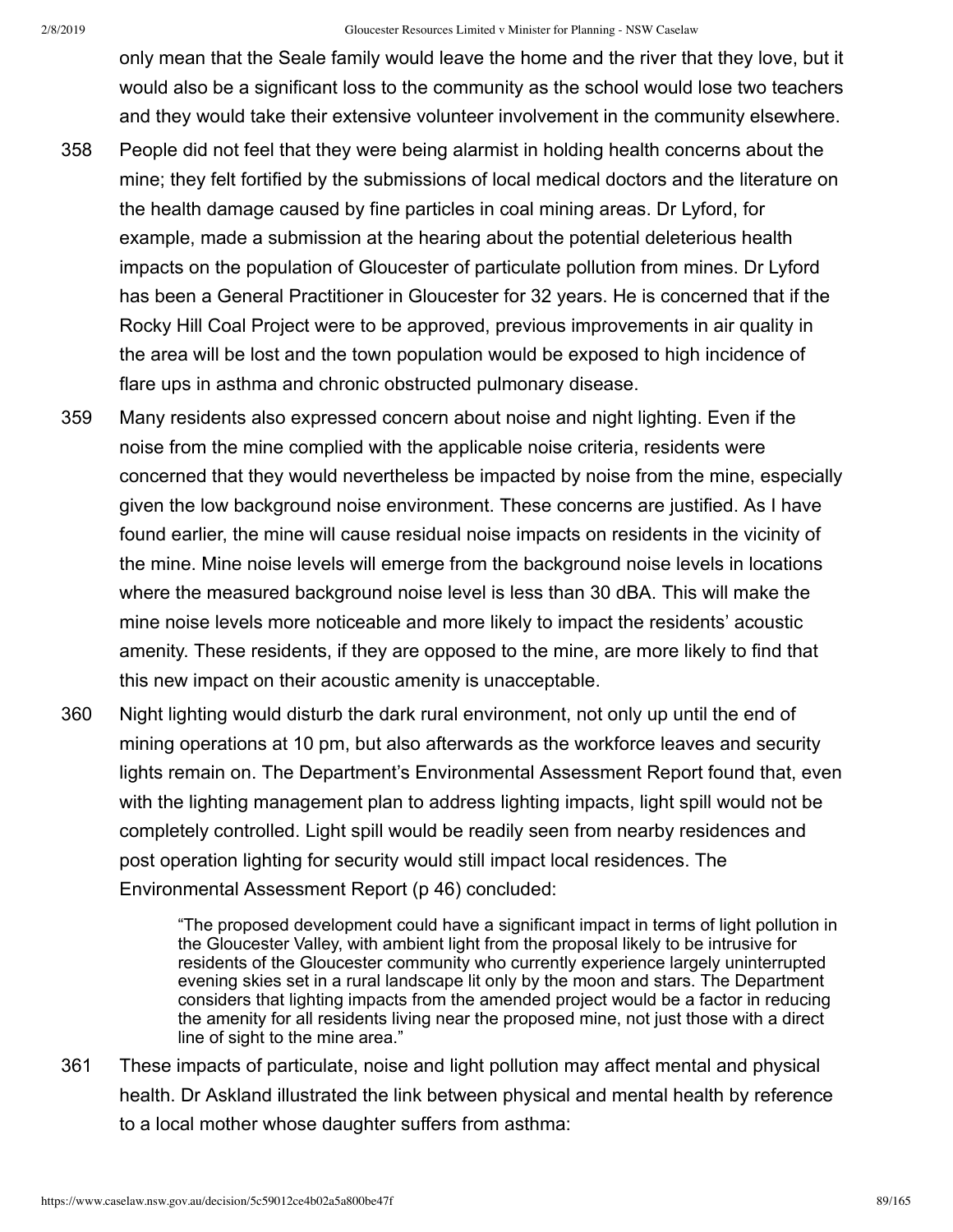2/8/2019 Gloucester Resources Limited v Minister for Planning - NSW Caselaw

"The local mother whose daughter suffers from asthma, cited above, explained to me how she is constantly monitoring her daughter's health and is in a constant state of alertness to the asthma flaring up. She explained how her daughter at present has to be taken to the emergency on average twice a year. She holds a deepseated fear that the Project will aggravate her daughter's illness; a fear that is supported by research and evidence from other coal-mining regions. The question of dust is, thus, not only a matter of physical health but can also be correlated to mental health due to increased anxiety and stress. A local doctor who participated in my research explained how in his practice he has observed how 'chronic stress impairs the immune system and raises BP [blood pressure] etc and the link between psychosocial stress and physical health damage [is] inseparable' (Steward, local doctor, written communication 17 May 2018). Similarly, as stated above, physical health impacts due to lighting and noise are linked with stress, sleep disturbance and performance. The link between physical health and mental health is, thus, important to take into consideration." (Askland report, [109]).

362 Dr Lyford, the local doctor who made a submission, also noted that:

"The intrusion of light and noise into what had previously been a quiet environment will result in high levels of mental illness. I have seen this decline in mental health in those living near mine sites at Duralie and Stratford during all phases of production. I have seen many cases of depression and anxiety as people struggle with noise, sleep disturbance, loss of life goals and reduction in property values as the mine encroaches upon them."

363 Dr Askland also explained how "environmental change may lead to distress,

dispossession and displacement" (Askland report, [113]). Dr Askland said that:

"For the residents within the proximity of the mine, the correlation between social and mental health impact is strong. The risks associated with the Project incite a fear about the future and they unsettle plans. More recent residents to the area speak with melancholy and distress about the decision to move to Gloucester; what was going to be a move to a quiet, rural place has for them become a nightmare marked by constant insecurity. Their properties have become devalued, their future plans put on hold. This will be addressed at greater length below. What is important to note here is how the various social impacts interlink, the insecurities that they place on individual livelihoods and wellbeing, the increased sense of risk and vulnerability, transforming into experiences of loss and dispossession." (Askland report, [115]).

364 Dr Lawrence was critical of the Social Impact Assessment's assessment of the impacts of the Project on human health and mental health. In relation to mental health, Dr Lawrence said:

> "The SIA reports a series of significant findings about mental health issues associated with open cut coal mining, but only concludes that more research is needed (KI/SIA p 102). There is, however, a substantive literature on the psychological and mental health issues encountered by mine workers, particularly non-resident workers (for example, depression, relationship difficulties, alcohol misuse), people living near mines (loss of sense of place and solastalgia) and vulnerable population groups in the areas in which they work or are temporarily housed.

For example, the SIA has not dealt with mental health impacts on low income families displaced by incoming mine workers, although displacement is reported as a concern for members of the community. The SIA also does not consider mental health impacts of an influx of mainly male and relatively wealthy workers on vulnerable population groups in the town, for example on unemployed or low income men, or young women, or Aboriginal people. This literature is available but has not been assessed or addressed in the section on mental health." (Lawrence report, p 28).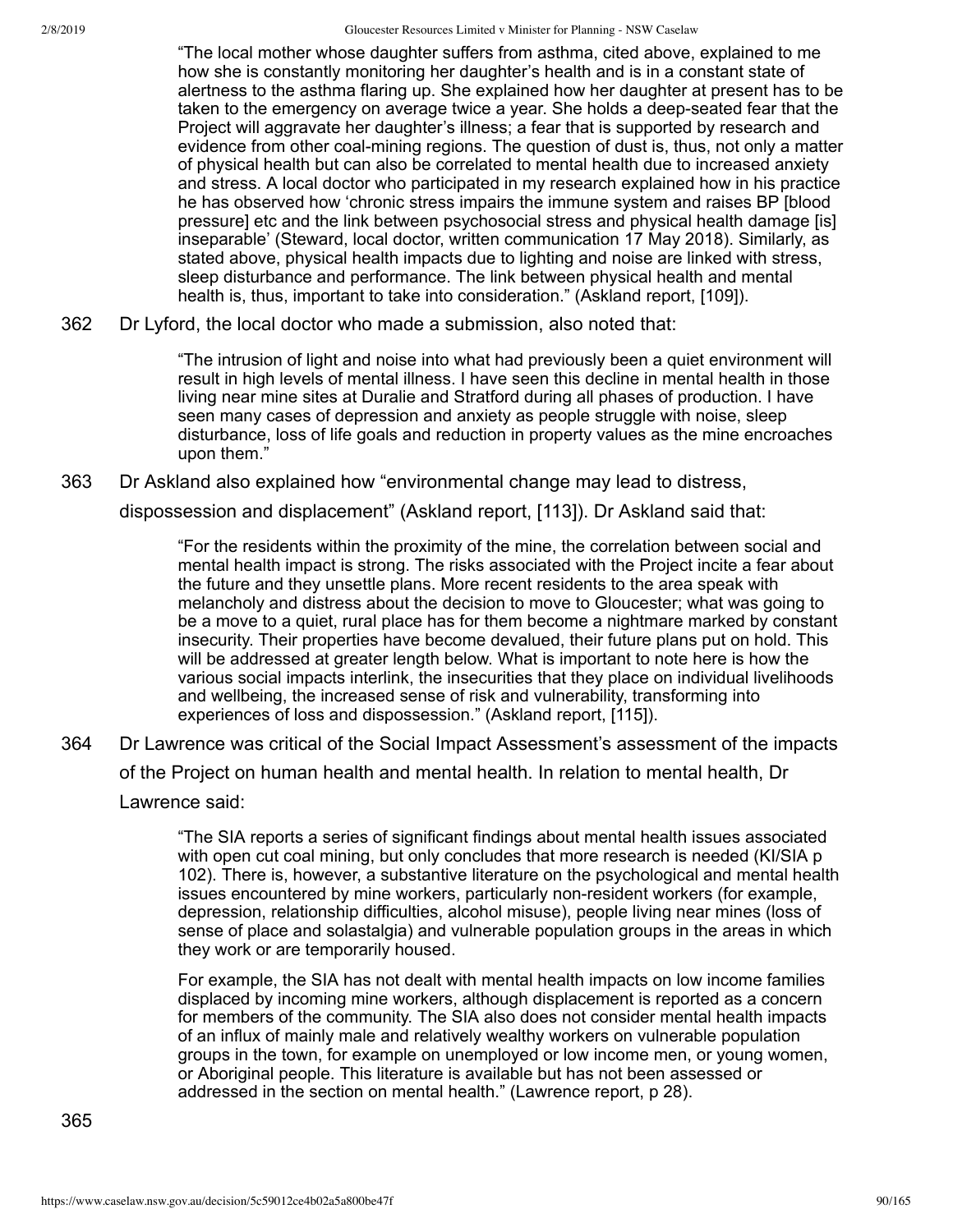Dr Lawrence was also critical of the failure to assess how increased noise and dust, even if they complied with the applicable criteria, might impact on mental health and wellbeing. Dr Lawrence stated:

"Moreover, the section on health refers in multiple instances to monitoring incorporated in the applicant's own Noise Vibration and Blasting Assessment and Air Quality and Risk Assessment, but with no regard for how increased noise and dust may impact upon people's well-being, sense of place or way of life more generally (regardless of whether technical thresholds are met or not). In other words, even if technical thresholds for noise and dust are not breached by the applicant during operations, there is a real concern amongst community members (evidenced in submissions to the DPE) that their well-being and way of life will be negatively affected.

Here it would have been relevant for the SIA to address the impacts of noise and dust not only as technical issues to be addressed by monitoring, but to actually assess people's fears and aspirations about their future: what will their day to day life look like with the Rocky Hill coalmine? Will they be able hang their clothes on the line, have their windows open, or let their children play in the backyard, without fearing the impacts of coal dust?" (Lawrence report, p 29).

- 366 Dr Ryan accepted that adverse noise, dust and air quality impacts on residents and the community are matters for consideration in assessing the social impacts of the Project, "both people's concern about them in terms of perceived impacts, as well as the materiality of those impacts on affected residents" (Transcript, 24/08/18, p 727 and see also p 730). Dr Ryan conceded in her oral evidence at the hearing that people planning to move away from Gloucester because of a perception of negative health impacts, as well as impacts of the mine on social cohesion, were factors relevant to an assessment of social impacts of the mine (Transcript, 24/08/18, pp 732-736).
- 367 I find that the Project is likely to affect local residents' health and wellbeing in the ways explained by Dr Askland and Dr Lawrence, as well as by Dr Lyford, and the Department. The particulate, noise and light pollution from the Project may well comply with the applicable regulatory criteria, but will still be perceptible by local residents. The residents are likely to have a high level of concern about the particulate, noise and light pollution from the Project. This concern is likely to raise stress and anxiety, potentially affecting mental health and physical health. These are social impacts in themselves. They might also lead to other social impacts. People who value living, working and playing in a clean and green environment may leave the Gloucester area, adversely affecting the local community and economy.
- 368 I find that the consequence of the potential social impacts on health and wellbeing is "major" and the likelihood of that social impact is "likely", resulting in an "extreme" social risk rating.

*Impact on people's surroundings*

369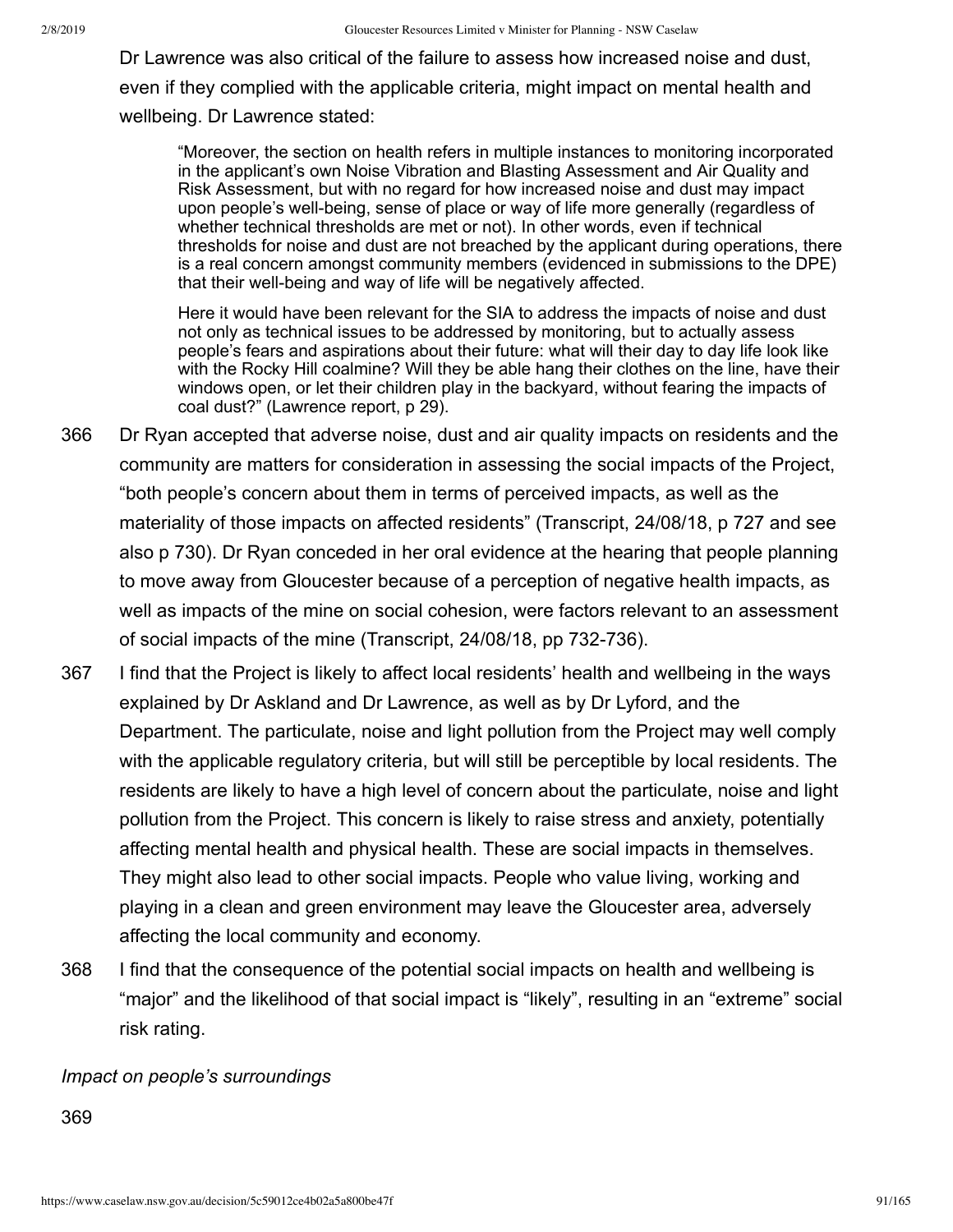Social impact related to surroundings include access to and use of ecosystem services, public safety and security, access to and use of the natural and built environments, and aesthetic qualities and amenity.

- 370 A key concern of residents living in the vicinity of the Rocky Hill Coal Project is that the Project will severely impact on the surroundings, including the natural environment, and impact on its aesthetic value and amenity. Dr Askland considered that this concern of social impact on people's surroundings was justified (Askland report, [116]). Dr Ryan accepted in oral evidence at the hearing that, if the Court were to find that the Project would have an adverse impact on the rural character of Gloucester and its surrounds or an adverse visual impact on residents in the vicinity of the Project, those would be negative social impacts (Transcript, 24/08/18, pp 720-721).
- 371 I have explored, and have found substantiated, the residents' concerns about the Project's impacts on people's way of life, community, culture, and health and wellbeing. The Project will substantially affect the surroundings and people's sense of place.
- 372 These social impacts can also be seen to be impacts on the amenity of the place. The concept of the amenity of a place or locality is wide and flexible. Some aspects of amenity are practical and tangible. Examples include the traffic, noise, nuisance, appearance and way of life in the locality. Other aspects of amenity are intangible and subjective. They include the standard or class of the locality and the reasonable expectations of residents in the locality: *Broad v Brisbane City Council* [1986] 2 Qd R 317 at 320.
- 373 Amenity may embrace the effect of a place on the senses and the residents' perception of the locality. Knowing the uses to which a place is or may be put may affect a resident's perception of amenity: *Broad v Brisbane City Council* at 326; *Telstra v Hornsby Shire Council* (2006) 67 NSWLR 256; (2006) 146 LGERA 10 at [190].
- 374 The reasonable expectations of residents of the locality are informed by the current planning controls in the planning scheme. Residents should expect that land in the locality will be put to one of the uses to which land may be put without development consent and may be put to one of the uses permitted with the consent of the consent authority: *Harris v Scenic Rim Regional Council* (2014) 201 LGERA 12; [2014] QPEC 16 at [217].
- 375 As I have explained in the earlier section on planning, the applicable local environmental plan, GLEP 2010, permits open cut coal mining with consent in the RU1 Primary Production zone (which applies to 23% of the site) but prohibits open cut coal mining in the E3 Environmental Management zone (which applies to 77% of the site). Residents impacted by the mine are largely located near to the E3 Environmental Management zone. The Mining SEPP does make mining permissible with consent in the E3 Environmental Management zone, notwithstanding that mining is prohibited in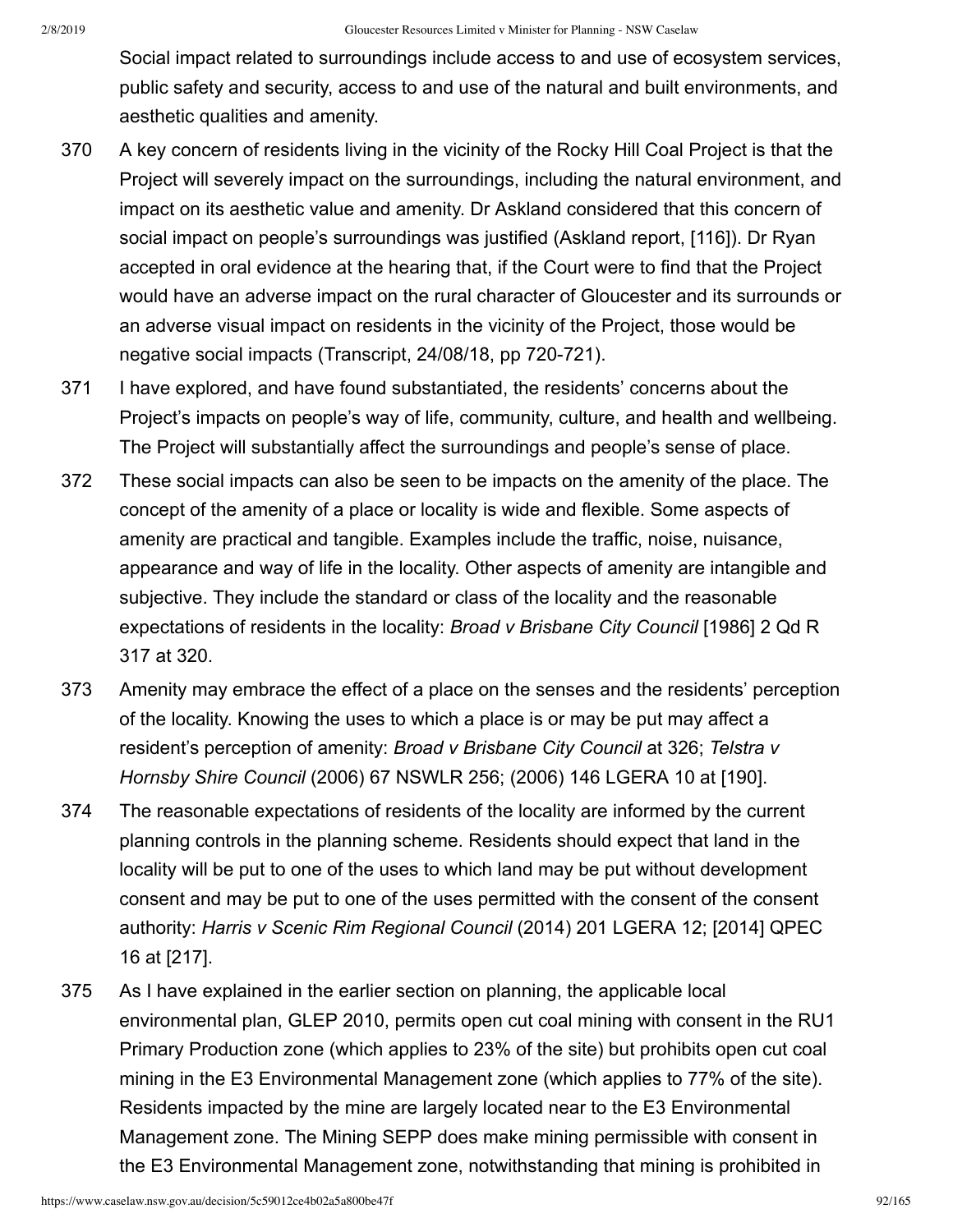that zone by GLEP 2010. However, before granting consent for mining, the consent authority must consider the matters in cl 12 of the Mining SEPP, including whether the proposed mining is likely to have a significant impact on, or be incompatible with, the existing, approved, or likely preferred uses of land in the vicinity of the proposed mine.

- 376 The residents in the vicinity of the proposed mine should be taken to expect that open cut coal mining is prohibited over the great majority of the site under GLEP 2010, but may be permitted with consent if the consent authority is satisfied that the proposed mine is not likely to have a significant impact on, and is not incompatible with, existing, approved and likely preferred uses of land in the vicinity of the proposed mine.
- 377 As I have found above, mining is not an existing, approved or likely preferred use of the land in the vicinity of the proposed mine. I also find that even with the mitigation measures proposed, such as the amenity barriers, the mine will be incompatible with the existing, approved and likely preferred uses. I have found earlier that the Project, including the amenity barriers, will have high visual impact in the Gloucester valley. As both the Department and the Planning Assessment Commission concluded, the high visual impact is inconsistent with the underlying strategic aims and objectives of the land use zonings of GLEP 2010, in particular the E3 Environmental Management zone within which much of the Project site is located, to protect the scenic amenity of the Gloucester township and the broader Gloucester valley by retaining the scenic and rural surroundings of the town (Department's Environmental Assessment Report, p 46 and Planning Assessment Commission's Determination Report, p 12).
- 378 As noted in *Telstra v Hornsby Shire Council* at [192], in determining the nature and scope of amenity and the impact of a proposed development on amenity, the consent authority may consider the community responses to the proposed development as set out in the submissions made to the consent authority. The community responses are aspects of the public interest. In considering the community responses, an evaluation must be made of the reasonableness of the claimed perceptions of adverse effect on the amenity of the locality. An evaluation of reasonableness involves the identification of evidence that can be objectively assessed to ascertain whether it supports a factual finding of an adverse effect on the amenity of the locality: *Telstra v Hornsby Shire Council* at [193] and [194]. As the NSW Court of Appeal noted in *Warkworth Mining Ltd v Bulga Milbrodale Progress Association Inc* (2014) 200 LGERA 375; [2014] NSWCA 105 at [295]:

"Likewise, we consider that community responses to the project were relevant to the public interest. As his Honour pointed out, at [430], the evidence of the community responses was relevant to a consideration of noise impacts, air quality, visual impacts and more generally, the social impacts on the community. All of those factors were aspects of the overall public interest."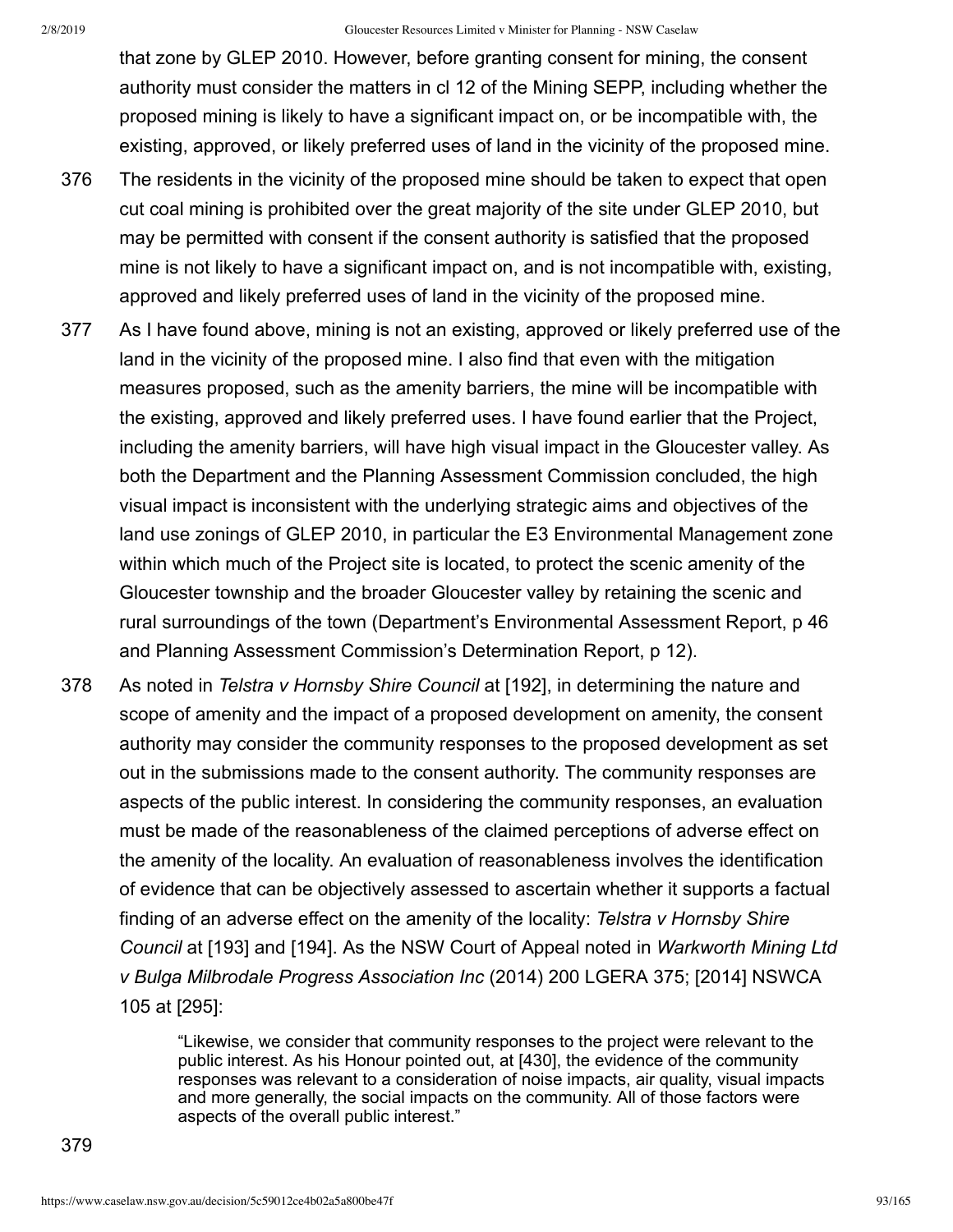In this case, I find that the residents' concerns regarding the adverse effects on the amenity of the locality caused by the high visual impact of the Project, and the particulate, noise and light pollution of the Project, are reasonable and supported by the expert evidence referred to in the earlier sections. The Project is "likely" to have a "major" impact on the amenity of the locality, resulting in an "extreme" social risk rating (see Figure 6, p 42 of the Guideline).

## *Impact on people's personal and property rights*

- 380 Social impact related to personal and property rights includes issues related to economic livelihood and whether or not people experience personal disadvantage or have their civil liberties affected.
- 381 Dr Askland identified social impacts on personal and private rights. First, people who would be most severely affected by the Rocky Hill Coal Project have had their properties purchased. Nearly all of the properties adjoining the Project site have been acquired by GRL. Dr Askland opined that:

"Their community has been broken through GRL's purchasing of properties, and significant stress about the future has been incited in remaining residents who have become isolated. The interviews with residents living in proximity to the mine indicate that there has been little transparency and communication with local residents regarding what will happen to them and their properties. Since the late 2000s, miningrelated resettlement and displacement of the population living within the vicinity of the Project area have taken place. The onus has, in this process, been placed on the individual land holder and GRL. Through the voluntary acquisition policy, the responsibility (and success) of negotiation has been placed on the individual landholders. This process has reduced transparency and exposed the community to distress; it has not supported a fair and equal process. Moreover, interviewees explain that they have experienced a sense of disempowerment in dealing with GRL because of gag-clauses, which has limited transparency." (Askland report, [117]).

382 Second, Dr Askland noted that some residents who sold their properties to GRL did so reluctantly:

> "A number of examples of this were offered during conversations with local residents, who told me stories of how former neighbours had decided to sell due to concern over how stress would impact health concerns (e.g. reactivate cancer), worry about deteriorating health due to age and inability to sell at a later stage if the mine was approved, pressure and intimidation from mine officials to sell properties. The stories are often accompanied by accounts of how these individuals did not really want to leave and about the devastation that was felt when seeing their life work being destroyed." (Askland report, [122]).

- 383 One of the residents who made a submission at the hearing, Ms Montague, spoke of residents who used to live along Fairbairns Road before reluctantly selling their properties to GRL, being upset by having to sell the homes that they loved and having to move away from a thriving community of neighbours and friends.
- 384 Third, people in proximity to the mine, but whose property has not yet been acquired by GRL, are concerned that "they will be left with stranded assets". They are concerned that their property will be stranded because, unless GRL purchases their property, no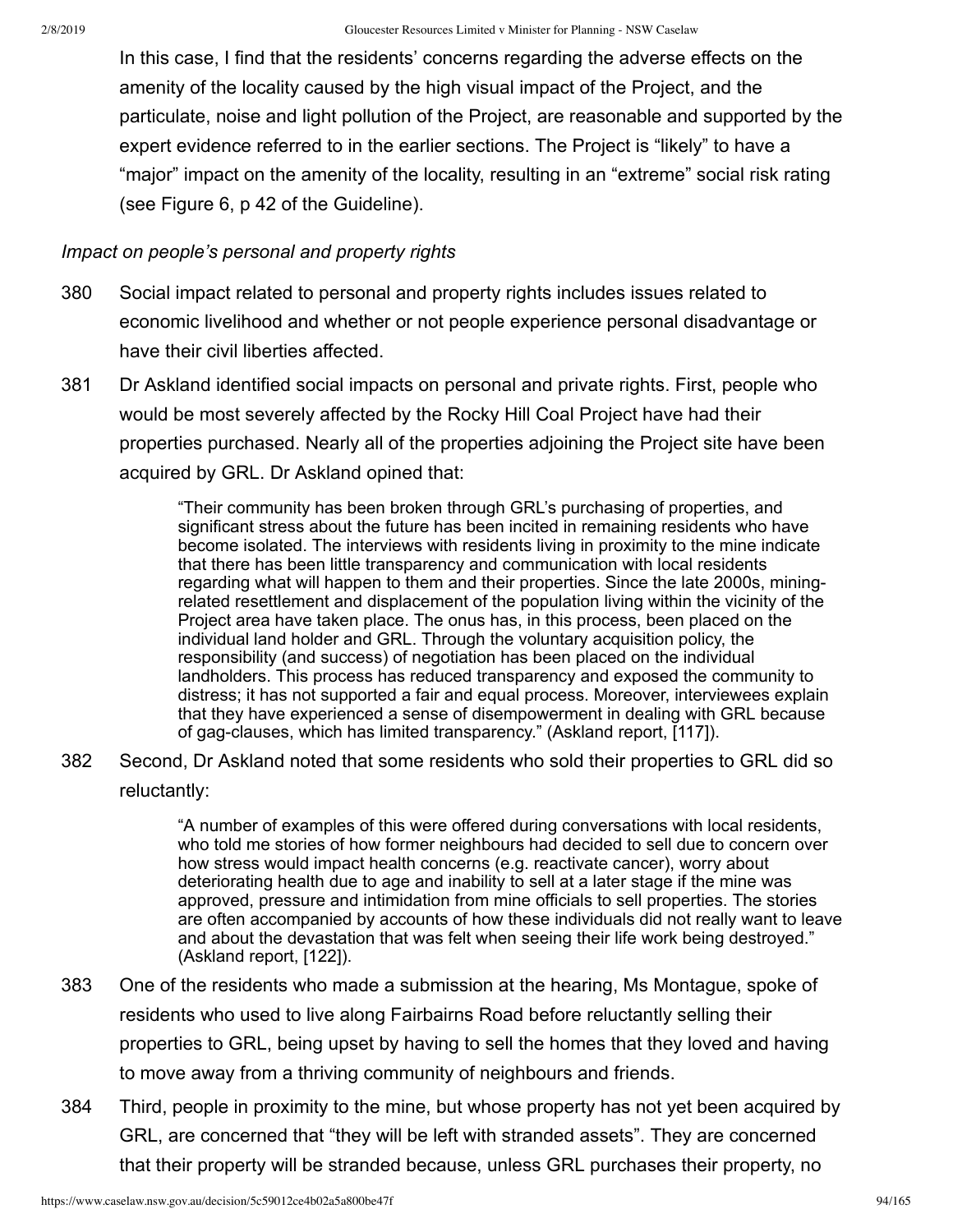one else will purchase it because of the proximity to the mine and the impacts of the mine. Dr Askland considered that this is a type of displacement, which is not considered at all in the Social Impact Assessment. Dr Askland explained:

"The lack of acknowledgement of the notion of displacement may be a reflection of a restricted understanding of the phenomenon of displacement, which is approached in the SIA as an unproblematic movement of people or artefacts in space. Displacement is, however, not simply about movement of people from one place to another. Conversely, as scholarship on migration, displacement and resettlement show... displacement can happen when people are still in place and may manifest as a lived experience, conditioned through the spatial, temporal, cultural, and social specificities in which individuals experience their everyday life. Displacement is, thus, not something that is simply a matter of movement in space; conversely, the condition of displacement —characterised by distress and disruption associated with a sense of lost home, powerlessness, hopelessness and lack of autonomy to decide own future—is a state of being that can happen to people in response to significant changes in natural, cultural and social milieus. There is no recognition of displacement as a condition in any of the social impact assessments conducted for the Project." (Askland report, [118]).

385 Fourth, the NSW Voluntary Land Acquisition and Mitigation Policy, required to be considered by cl 12A of the Mining SEPP, triggers acquisition or mitigation measures only if specified noise or air quality criteria are exceeded; it does not take into consideration emotional impact. Dr Askland suggested, however, that:

> "There is, however, no security or ease for the residents whose properties are located in close proximity to the proposed mine site. The VLAMP does not take into consideration emotional impact but relies on technical measures of impact. The various matters of impact merge with one another and the lived experience of living with a mine next door is very different to what any technical measurements of noise or air quality can capture. Solastalgia is, here, of importance as it refers the changes to place that is triggering distress. Emotional distress caused by the mine is as real as noise impacts or air quality, and has significant impact on people's well-being and health, with potential intergenerational impacts." (Askland report, [120]).

386 Fifth, people who do not obtain a right to acquisition of their property may have the right to mitigation of certain impacts on their property or their house. Dr Askland noted:

> "Those who do not obtain acquisition rights may get mitigation rights. This is, however, not straightforward and mitigation strategies do not necessarily acknowledge how people live. An example brought forward by a number of interviewees was the suggestion to provide insulation to reduce noise impact. As one Forbesdale resident explained during the interview, however, he did not move to the country to be inside and the noise would follow him and his children in their everyday life (G4M). Similarly, with reference to visual impact, another Forbesdale resident ironically laughed at the idea of waking up in the morning to look out at the view but only see a vegetated amenity wall (G18F)." (Askland report, [123])

387 Dr Ryan did not consider that there would be negative social impacts on people's property and personal rights. She relied on the Project's reliance with applicable regulatory criteria, such as noise and air quality criteria, and for taking acquisition or mitigation measures if the criteria were to be exceeded. Dr Ryan considered that the scheme proposed by GRL to protect the value of properties, which may suffer negative impacts due to perceived impacts from the Project (the Voluntary Price Protection Initiative), will also address impacts that will arise from perceived impacts (Joint Social Impacts Expert Report, p 36).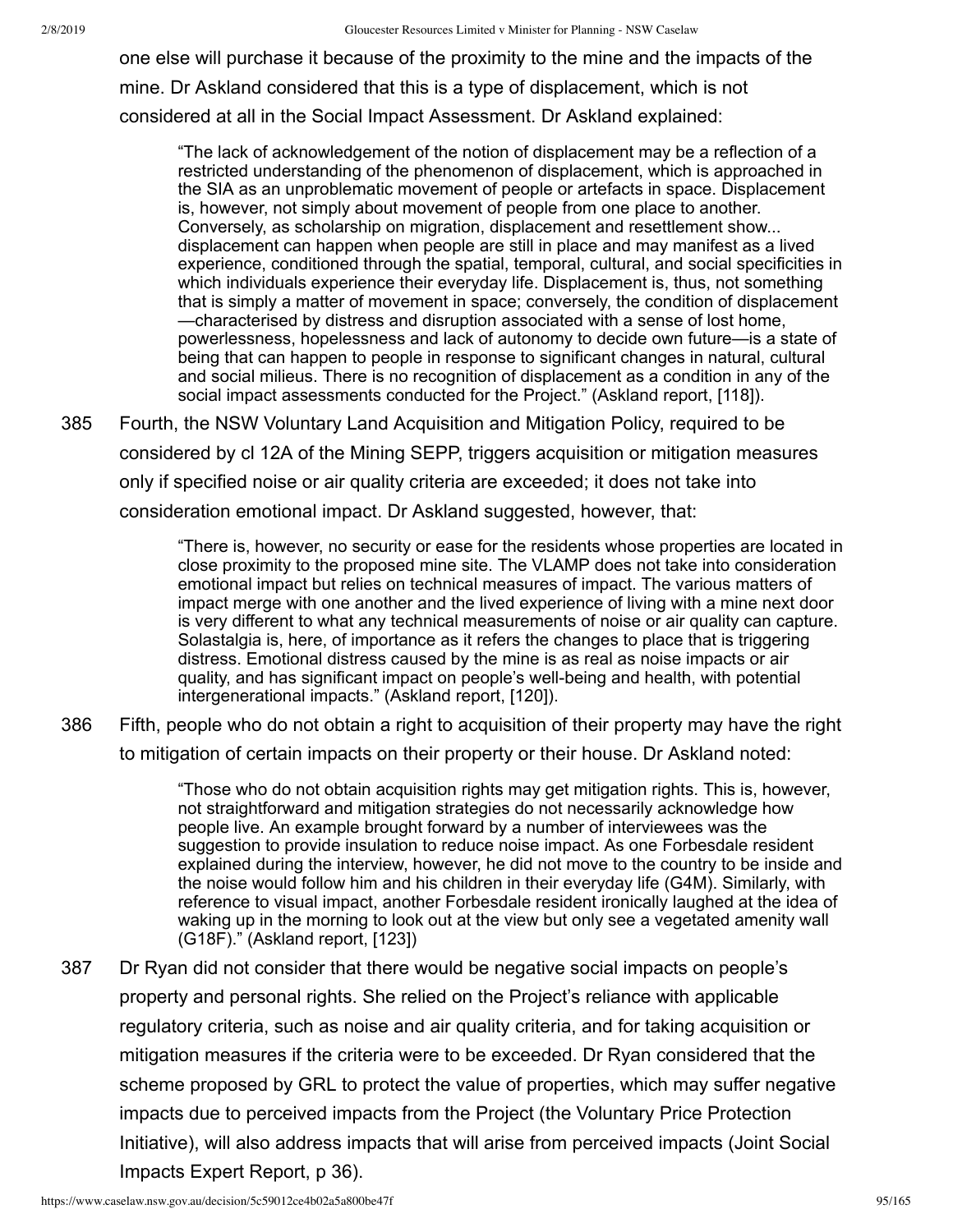388 I find that the Project has caused these social impacts on personal and property rights described by Dr Askland, but impacts on people's property and personal rights are unlikely to endure if the Project were to be approved. Any grant of development consent would fix the properties that need to be acquired or on which mitigation measures need to be carried out as well as specify the process for acquisition and mitigation. The past negotiation process, about which residents have complained, and the uncertainty as to what acquisition or mitigation might happen in the future, would not continue. There still would be stress and anxiety associated with living with a mine next door, and being unable to sell their property, but these would manifest themselves in other types of social impacts, such as on people's way of life, community, culture, health and wellbeing and surroundings, rather than on people's personal and property rights.

# *Impact on people's decision making systems*

- 389 Social impact related to decision making is specifically related to the extent to which individuals and groups experience a say in the decisions that affect their lives and if they have access to complaints, remedy and grievance mechanisms.
- 390 Dr Askland referred to residents' sense of powerlessness and helplessness in the decision making process for approval of the Project and the acquisition of affected properties as evidence of this type of social impact.
- 391 GRL referred to the campaign run by the residents opposing the mine, which was successful in that both the Department and the Minister, by his delegate the Planning Assessment Commission, determined that consent should be refused, and the resident action group, Gloucester Groundswell, was joined as a party and participated in the appeal by GRL against the refusal of consent, as evidence that the residents have had a say in decisions that affect their lives.
- 392 I find that there will be a social impact on residents and Aboriginal people who will be affected by a decision to grant consent to the Project in terms of the limitations on those people being able to meaningfully participate and control the decision making process, but these limitations flow from the planning system (including the EPA Act, the EPA Regulation and the Mining SEPP and their implementation) and not from GRL's proposed mine. The social impact concerning the decision making systems is not a particular consequence of the Rocky Hill Coal Project, but rather of the planning system.

# *People's fears and aspirations*

393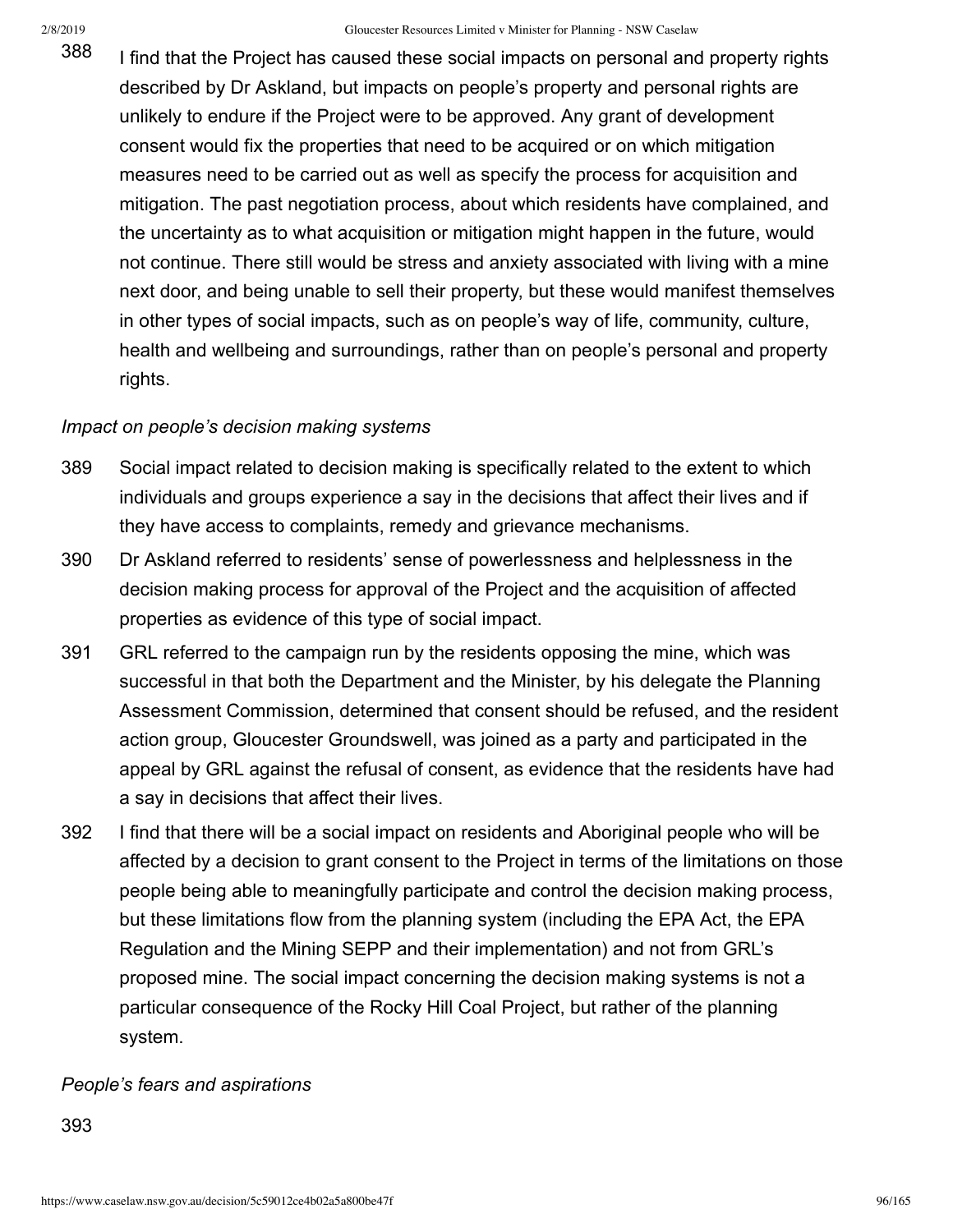Social impact related to people's fears and aspirations can relate to any of the types of social impacts discussed above or to the future of people's community. The above discussion has referred repeatedly to people's fears and aspirations. Mostly, the discussion has focused on the fears and aspirations of people who oppose the Project, because these refer to negative social impacts. Opponents fear that the Project will negatively impact the local economy by impeding growth and development of industries and businesses that depend on a clean and green environment (such as tourism and agri-tourism) and population growth from people attracted by the clean and green environment and quiet rural character moving to Gloucester to live, work and play. Opponents fear the physical impacts of the Project on scenery and amenity, the particulate, noise and light pollution from the Project, the increased traffic along roads associated with the mine, the loss of Gloucester as a special place, the various social impacts, and the impact that the Project will have on the climate. These fears about the future for them, their community and their surroundings have caused and will continue to cause social impacts (see further Askland report, [128]).

- 394 People who support the Project also have fears and aspirations. Supporters hope that the Project will bring population growth and economic progress for the Gloucester area. They hope that mining will diversify and grow the local economy. They hope that it will lessen the dependence on sectors such as tourism and on population groups such as "tree changers" who settle in the area for lifestyle reasons. Supporters downplay potential negative effects such as visual, dust, noise, amenity and social impacts, believing that these impacts can and will be managed to adequately protect the environment and people (see Askland report, [128]).
- 395 I find that most of the articulated fears and aspirations of people who oppose the Project are reasonable and have justification in the evidence. Elsewhere in the judgment, I have explained why I consider that the Project will have substantial visual impacts, dust and noise impacts that will lead to social impacts on people's way of life, community, health and wellbeing, and surroundings, other social impacts, impacts on existing, approved and likely preferred future uses of land in the vicinity of the Project, and impacts on the climate. Opponents' fears are based in specific, concrete, likely effects, of the Project: *Telstra v Hornsby Shire Council* at [193]-[195]. These impacts are what people fear will happen if the Project were to be approved.
- 396 On the other hand, I do not consider that the fears and aspirations of people who support the Project are likely to transpire. There is little evidence that refusal of consent to the Project will materially impede the growth and diversification of the economy. Although the mining sector would not grow if the Project were not to be approved, mining is not the only opportunity for growth of the local economy and employment in the Gloucester area. Alternative sectors, such as tourism and agri-tourism, have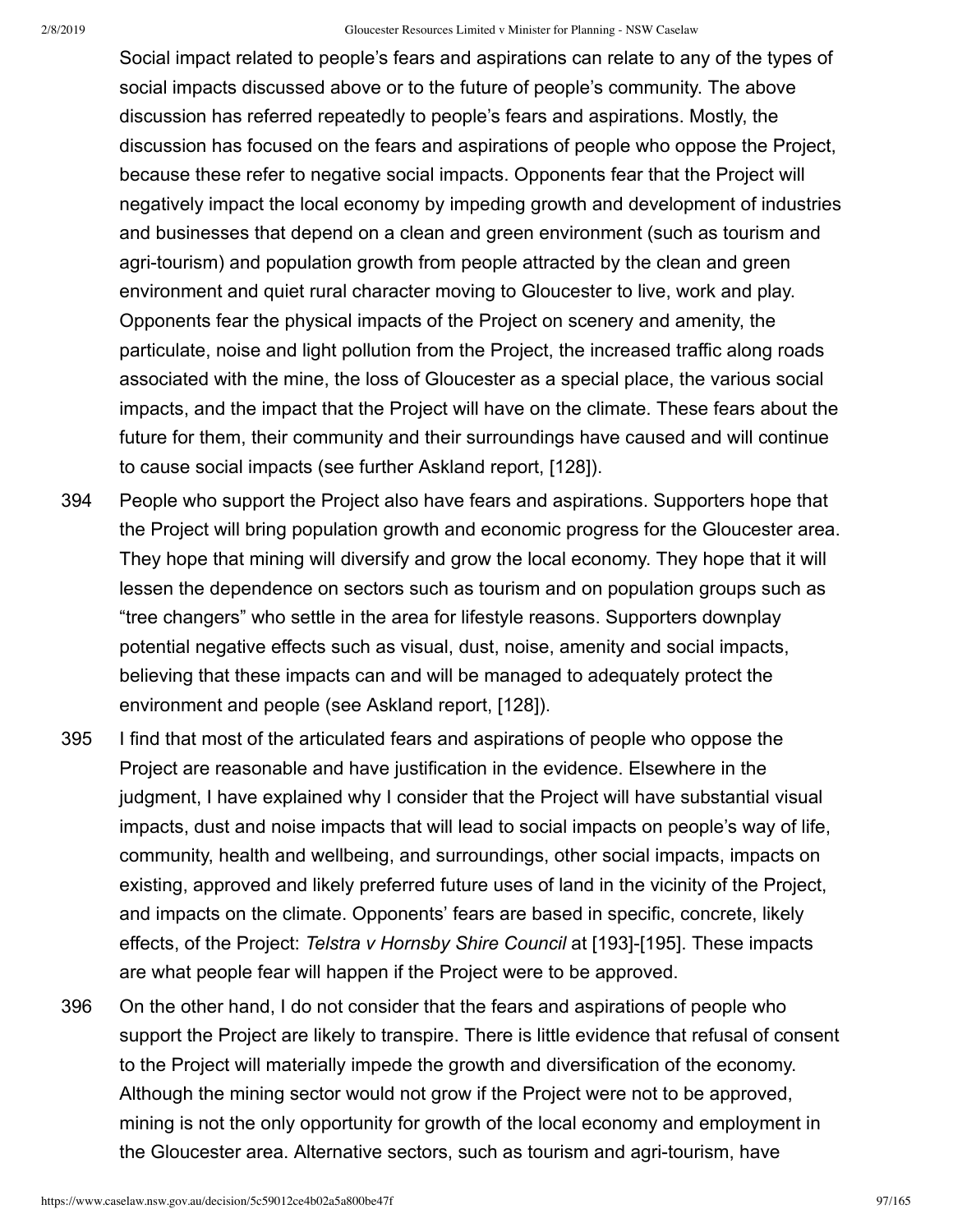already grown to take advantage of the clean and green environment and are likely to continue to grow if the Project were not to be approved. People have moved to the Gloucester area for lifestyle reasons and are likely to continue to do so if the Project were not to be approved. As Dr Lawrence and Dr Askland pointed out, the Social Impact Assessment fails to assess the no go scenario, what would be the economic and employment impacts, and hence social impacts, if the Project were not to be approved.

397 The supporters' belief that negative environmental and social impacts will be able to be managed so as to adequately protect the environment and people is mistaken, for the reasons I have given elsewhere. The aspiration that approval of the Project will substantially increase the local economy and employment has not been established. The claimed economic and employment benefits of the Project are uncertain, but in any event are substantially overstated for reasons I give elsewhere.

# *Distributive inequity of the Project*

- 398 A further social impact, revealed in the other types of social impact discussed earlier, is the distributive injustice or inequity that would result from approval of the Rocky Hill Coal Project. Distributive justice concerns the just distribution of environmental benefits and environmental burdens of economic activity. Distributive justice is promoted by giving substantive rights to members of the community of justice to share in environmental benefits (such as clean air, water and land, a quiet acoustic environment, scenic landscapes and a healthy ecology) and to prevent, mitigate, remediate or be compensated for environmental burdens (such as air, water, land and noise pollution and loss of amenity, scenic landscapes, biological diversity or ecological integrity). Issues of distributive justice not only apply within generations (intragenerational equity) but also extend across generations (inter-generational equity).
- 399 The principle of intra-generational equity provides that people within the present generation have equal rights to benefit from the exploitation of natural resources as well as from the enjoyment of a clean and healthy environment: *Telstra v Hornsby Shire Council* at [117]. The principle of inter-generational equity provides that the present generation should ensure that the health, diversity and productivity of the environment are maintained or enhanced for future generations (see s 6(2)(b) of the *Protection of the Environment Administration Act 1991*): *Bulga Milbrodale Progress Association Inc v Minister for Planning and Infrastructure and Warkworth Mining Limited* (2013) 194 LGERA 347; [2013] NSWLEC 48 at [486], [492].
- 400 Dr Lawrence criticised the Social Impact Assessment for failing to address distributive equity: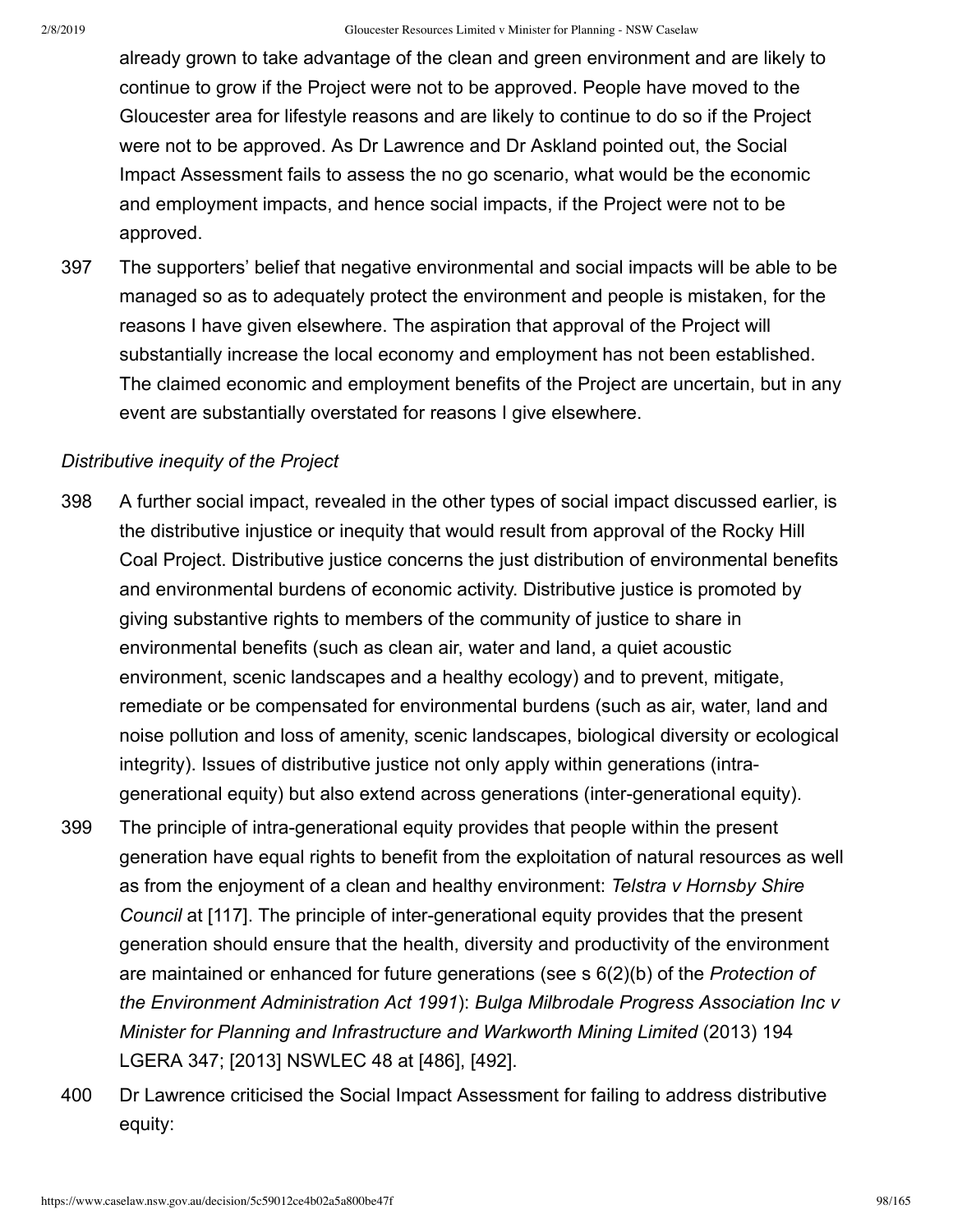2/8/2019 Gloucester Resources Limited v Minister for Planning - NSW Caselaw

"Throughout all stages of the SIA process, the SIA has failed to engage adequately with critical issues of distributive equity, that is, how the impacts and benefits of the proposed project are likely to be distributed temporally (across time), spatially (geographically) and socially (amongst different groups within society, particularly those who are marginalised or vulnerable, or least likely to obtain a direct or indirect benefit from the project).

…

The question of distributive equity is often of particular significance for Aboriginal people, as they are a historically marginalised group who have experienced considerable impacts and harms from developments, but generally seen few net benefits." (Lawrence report, pp 8, 13).

401 Dr Lawrence considered that the Project would cause distributive inequity:

"The majority of the economic benefits of the Project will primarily go to the people who do not live in the Gloucester Township: they will go to the mining company and their shareholders by way of global flows of capital to the suppliers of the mine (presumably based in urban centres such as Newcastle), to DIDO workers living outside of Gloucester, and to the NSW Government (and the broader population of NSW) by way of revenue. The local economic benefits of the Project will be limited to those local business and local people who may benefit from local contracts and local employment, which as I note above, will be limited. In other words, the economic good from the Project will primarily be distributed to people outside of Gloucester, any local benefits will be short-term, spanning the 19 years of the life of the mine.

On the other hand, the harms of the Project in terms of social and environmental impacts, will be experienced locally by those in closest proximity to the mine, i.e. the people of Gloucester. They will be long-term and extend beyond the life of the mine (see previous point on sense of place and long-term rehabilitation challenges).

This concerns a fundamental question of distributive inequity that cannot be mitigated by the recommended mitigation measures detailed in the applicant's SIA by Key Insights, or in RR's [Roberta Ryan's] expert report (section 7.2)." (Joint Social Impacts Expert Report, p 38).

402 Dr Askland concurred with Dr Lawrence:

"I concur with RL's [Rebecca Lawrence's] statement above. The distributional inequity of the Project cannot be mitigated by the recommended mitigation measures and the local community will carry a disproportionate cost.

As I state in my expert statement, Project and Modification present, in my opinion, moral concerns relating to the weighting of social, economic and environmental impacts. This is not only a question of distributional equity across space but also across time. Inter-generational equity has not been addressed. In relation to this Particular it should also be questioned if a green field mine in 2018 is in the public interest. The proposed mine is a green field mine, which will radically transform a rich agricultural landscape with distinct heritage and significance." (Joint Social Impacts Expert Report, p 38).

403 Dr Ryan accepted that the Social Impact Assessment did not assess distributional equity and that this was necessary for a comprehensive Social Impact Assessment (Transcript, 24/08/18, pp 744, 745). Dr Ryan agreed that distributional equity needs to be considered, but suggested that she had done so in her report as part of her discussion on the impact on amenity (wellbeing, way of life, sense of place, and future fears and aspirations), social dynamics, and change to community profile as a result of an influx of workers, as well as in her discussion of mitigation and enhancement measures (Joint Social Impacts Expert Report, p 43).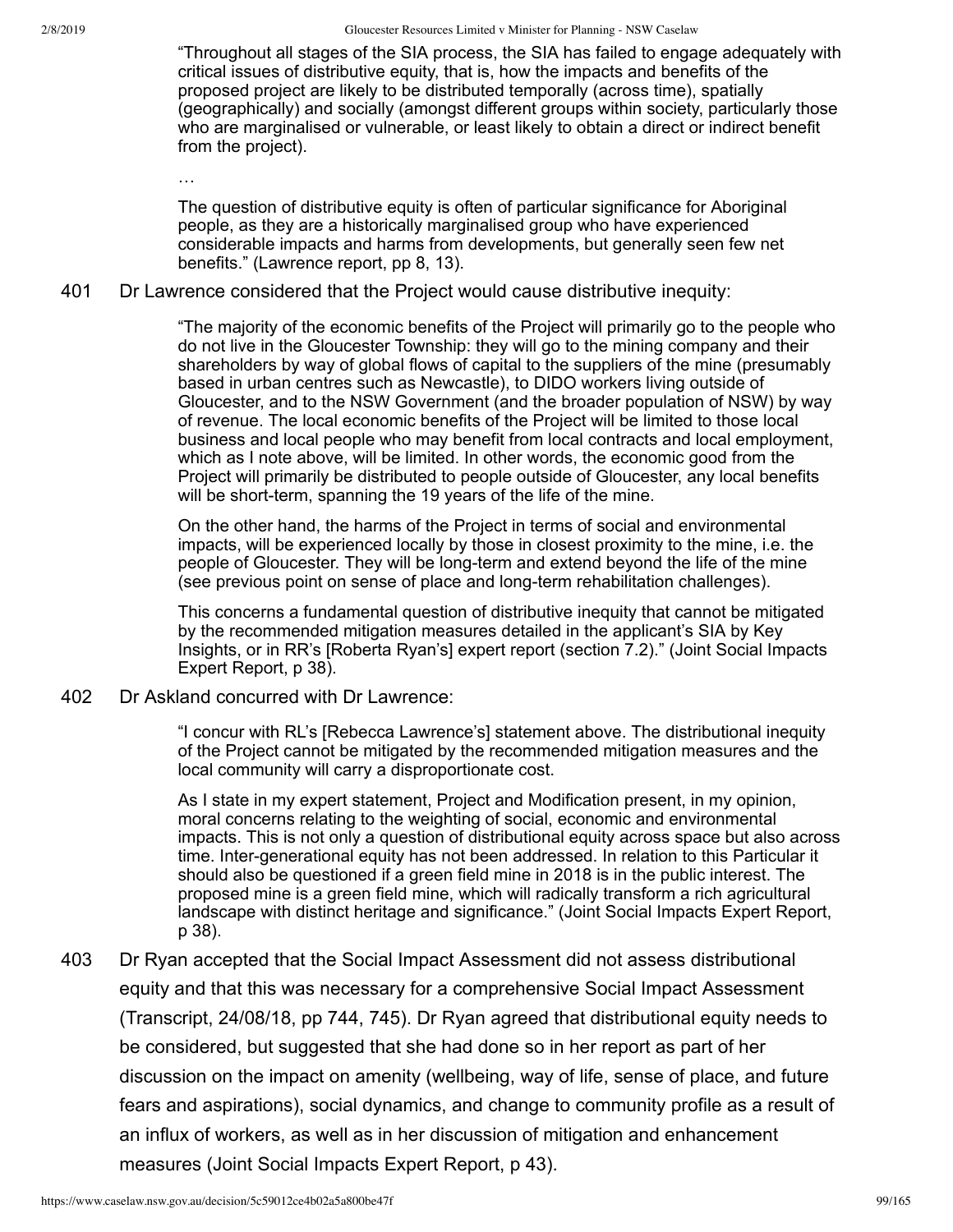404 Dr Lawrence disputed that Dr Ryan had dealt with questions of distributive equity in her report:

> "I disagree with RR's [Roberta Ryan's] contention that her expert report (section 7) deals with questions of distributive equity. For example, RR does not address how any of the social impacts will play out for Aboriginal people specifically, even though they are approximately 9% of the population, are a vulnerable group, and are likely to be pushed out of the housing market by an influx of mine workers (both resident and nonresident). This concerns a failure to consider the social distributive inequity of the Project. Neither the Key Insights SIA nor RR's report identify or explore social impacts for these and other vulnerable population groups, such as women in the town. Further, the proposed benefits of employment and training relate to a group of skills largely held by men in the workforce. The gender dynamics and impacts on the proposed RHCP [Rocky Hill Coal Project] have not been addressed.

> I disagree with RR's contention (above) that she has considered distributive equity when considering 'the extent to which the mitigation measure is acceptable to those who are expected to be affected by the potential negative social impact'. For example, the amenity barriers proposed by the applicant do not appear to have been accepted by those living in closest proximity to the mine as an acceptable mitigation. This concerns a failure to consider the spatial distributive inequity of the Project. It is also not clear which aspect of distributional equity a visual barrier would address.

The Key Insights SIA and RR's expert report have not considered the temporal distributive inequity of the Project. The extraction of finite natural resources for the economic benefit of people today necessarily implies a burden on future generations, for the simple reason that the resource has been used, and the social and environmental legacies will remain for future generations.

I refer also to my previous response above in relation to Gloucester Groundswell's particular E, regarding the spatial and economic distributive inequity of the Project, given the majority of economic benefits will go to those outside of Gloucester." (Joint Social Impacts Expert Report, p 44).

405 Dr Askland concurred with Dr Lawrence:

"I concur with RL's [Rebecca Lawrence's] argument as it is presented here and in her expert witness report.

I also note in my expert witness report the distributional inequalities of the Project and the failure of the mitigation strategies to address this. Distributive equity is an issue in relation to special cultural and temporal factors.

In relation to distributional equity it should also be noted how there is a pattern within the data that suggests that support or objection to the mine follows the logic of proximity. I explained this in my expert report, paragraphs 68 and 69." (Joint Social Impacts Expert Report, p 45).

406 I find that the Rocky Hill Coal Project will raise issues of distributive equity, both intragenerational equity and inter-generational equity, as Dr Lawrence and Dr Askland have explained. The burdens of the Project, the various negative environmental, social and economic impacts, will be distributed to people in geographical proximity to the Project. The physical impacts of the Project, such as the high visual impact and the particulate, noise and light pollution, will be experienced by people in geographical proximity to the Project. As Dr Askland observed: "There is a distinct inequity embedded in the development. It exposes a particular part of the local population those within the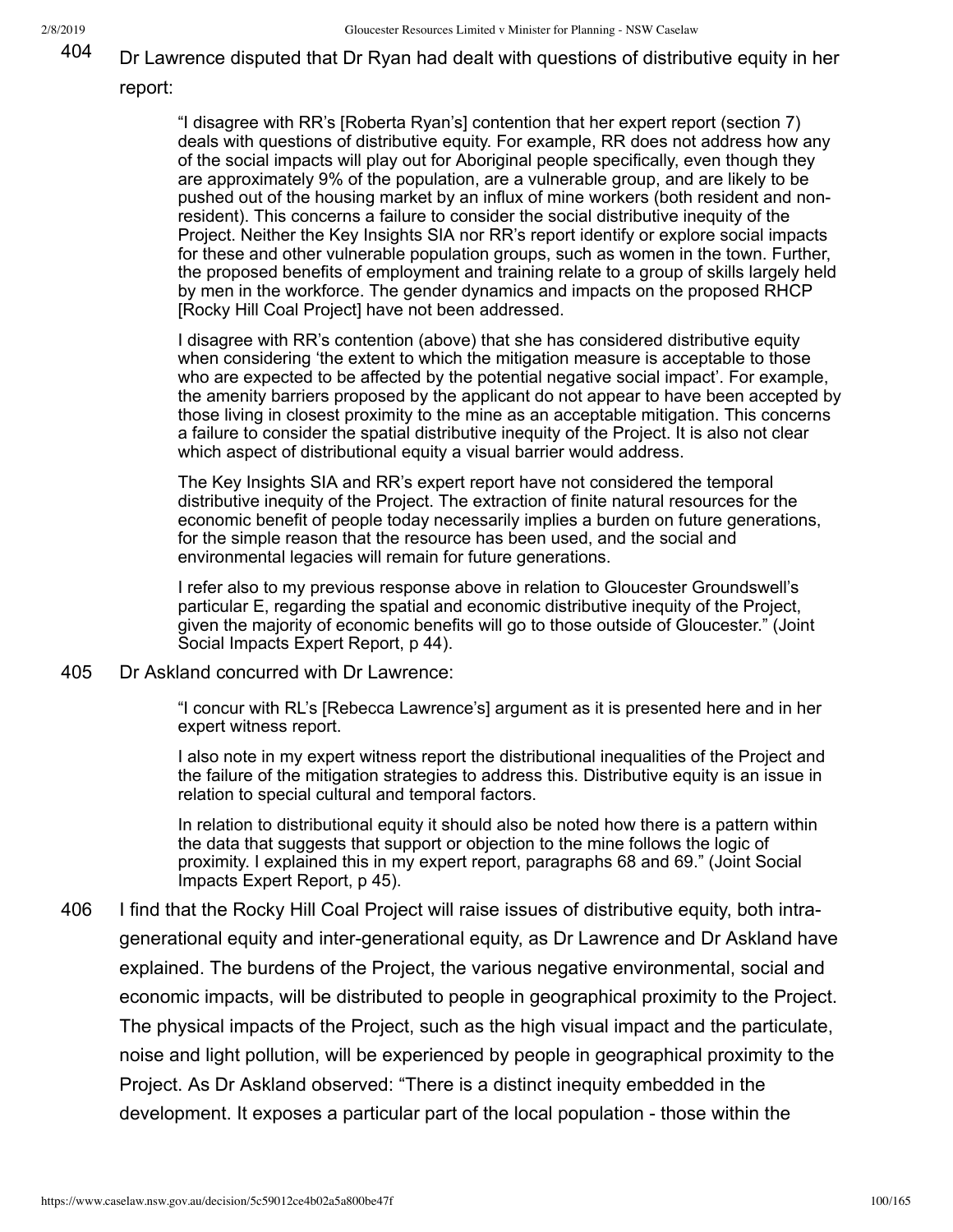estates in close proximity to the mine site – to distinct impact which is not accounted for" (Askland report, [12]). These physical impacts in turn trigger social impacts on these people.

- 407 The physical impacts of the Project will affect some groups in the community, including marginalised and vulnerable groups, more than other groups. The Project will have particular negative impacts on Aboriginal people whose Country is to be mined. They have strong cultural and spiritual connections to Country, which will be severely damaged by the Project. This will cause negative social impacts to a disadvantaged and vulnerable group in society.
- 408 The Project may also impact on other disadvantaged groups within the community, such as lower socio-economic groups and people over the age of 55 years, but the Social Impact Assessment for the Project fails to assess the potential social impacts on such disadvantaged groups. The Minister submitted that:

"Having regard to Professor Ryan's acknowledgement that 30.2% of the population of the Gloucester suburb in 2016 was over 65 years of age, and the age distribution for the Gloucester LGA in the KI SIA which suggested that the proportion of residents over 55 years of age within the LGA was 42.8%, it was apparent that a significant proportion of residents was in the over 55 age bracket. Professor Ryan accepted that, in such circumstances, any reliable social impact of the proposal needed to take into account the impact of those in that age bracket." (Minister's written submissions, [268]).

409 This particular social group might be more susceptible to the physical impacts of the Project. The Minister submitted:

> "At KI SIA p 14 – 98, there is an identification that populations that are the most vulnerable include elderly people with existing respiratory and cardiovascular disease and young children with asthma. Professor Ryan was unsure as to whether or not this particular area of health impact was an area of general uncertainty but accepted that a background assessment of the vulnerability of the population to a health impact of this kind might be a particularly urgent assessment in an elderly community. Again, there appeared to be no such assessment in the KI SIA, despite the fact that health is a key area that should be the subject of a social impact assessment." (Minister's written submissions, [271]).

- 410 I accept these submissions. There is, therefore, uncertainty and a real risk that the Project might disproportionately affect disadvantaged groups within the community, thereby causing distributive inequity.
- 411 The carrying out of the Project will clash with the moral framework and worldview of people who value the environment generally and the scenic landscape and place of Gloucester particularly. The Project will adversely affect this group in the community.
- 412 The carrying out of the Project will also affect the livelihood, income and employment of people and businesses that depend on the current high quality of the environment, such as the tourism and agri-tourism industries. Again, in turn, these impacts on these people and businesses may generate social impacts.

413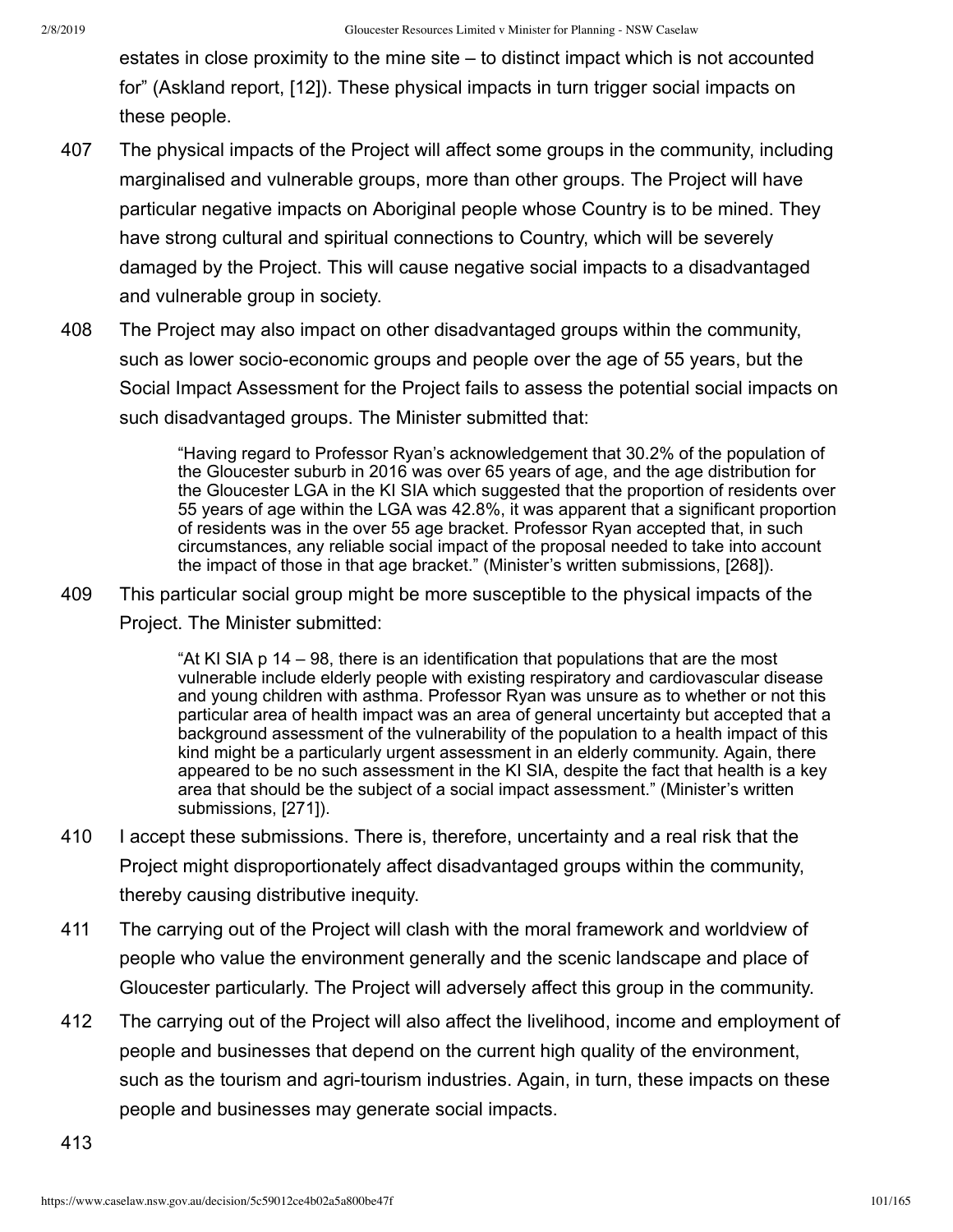These negative environmental, social and economic impacts (burdens) will be distributed to these people and groups in the community. The economic and social benefits of the Project will, however, be distributed to other people and groups. Economic benefits from the Project will flow to GRL and its shareholders, investors and financiers, its employees and contractors, its suppliers, others who will benefit financially from the Project, and federal, state and local governments that will benefit from taxation and rating revenues. Such people and bodies believe in economic growth and development and the distribution of the economic benefits to them aligns with their moral framework and worldview. The people who benefit are likely to live sufficiently geographically distant from the Project so as not to be affected, or to be less affected, by the physical impacts of the Project.

- 414 The result is inequity in the distribution of the environmental, social and economic burdens and benefits of the Project within the current generation (intra-generational inequity).
- 415 There is also inequity in the distribution between current and future generations. The economic and social benefits of the Project will last only for the life of the Project (less than two decades), but the environmental, social and economic burdens of the Project will endure not only for the life of the Project but some will continue for long after. The visual impact of the Project, even after mining rehabilitation, will continue. The natural scenery and landscape will be altered forever, replaced by an artificial topography and landscape. The social impacts on culture and community, especially for the Aboriginal people whose Country has been mined, will persist. A sacred cultural land created by the Ancestors of the Aboriginal people cannot be recreated by mine rehabilitation. As discussed below, the Project will emit greenhouse gases and contribute to climate change, the consequences of which will burden future generations.
- 416 The benefits of the Project are therefore distributed to the current generation but the burdens are distributed to the current as well as future generations (inter-generational inequity).

# *Conclusion on the social impacts of the Project*

417 The Rocky Hill Coal Project will cause a variety of negative social impacts, many of which are likely to have a high or extreme social risk rating. These negative social impacts will not be able to be mitigated or managed. The mitigation measures proposed by GRL, in the Social Impact Assessment and elsewhere, lack clear connection with the key social impacts likely to be caused by the Project and hence will not be effective in mitigating these social impacts.

418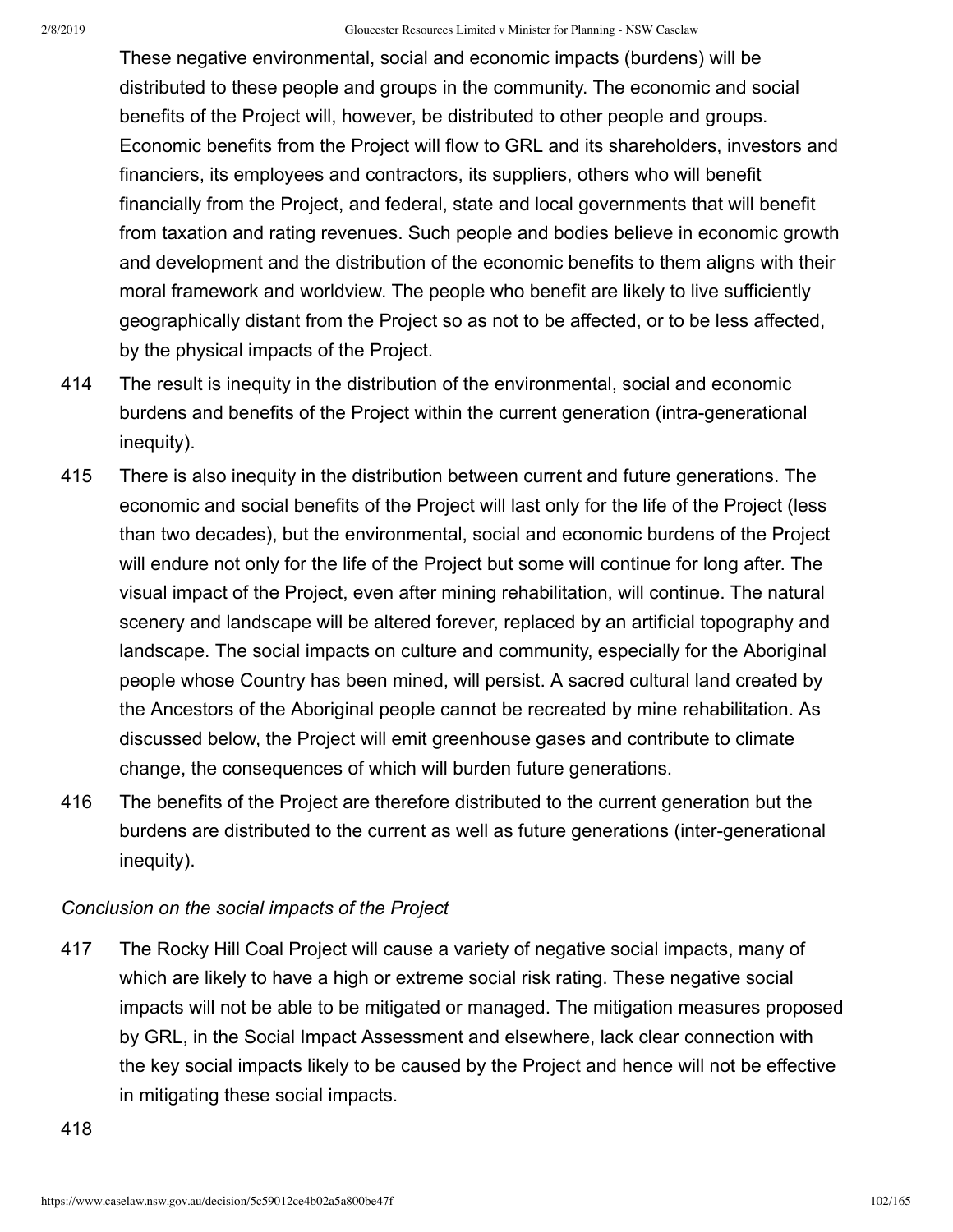Dr Lawrence analysed the 22 mitigation measures suggested in the Social Impact Assessment, noting that they are mostly recommendations not commitments; lack enforceable content or even guidance as to their substance; are not tangible, deliverable or likely to be durably effective; and do not address the issues of serious concern to the community (such as dust, noise and visual impacts) (Lawrence report, pp 34-36). Dr Lawrence concluded:

"The proposed mitigation measures and recommendations are primarily aspirational, rather than actual commitments by the applicant, and they are not demonstratively achievable or enforceable. Further, they are neither appropriate nor proportionate to the social impacts they are being asked to address. For example, a Community Grants Fund is proposed in order to address all manner of social impacts of the proposed mine, including increased pressure on health services, and increasing housing stress etc, yet it is not clear whether or how a Community Grants Fund can actually address these complex social issues, which involve capacity, resource and legislative issues that are arguably beyond the remit or responsibility of the applicant.

In my opinion these recommendations do not constitute adequate or reasonable mitigations and in particular fail to address the main concerns of local residents in Gloucester." (Lawrence report, p 10).

- 419 Dr Askland too observed that the recommended mitigation strategies not only fail to address key social impacts but may exacerbate impacts, giving the example of the proposed amenity walls (Askland report, [26]-[28]).
- 420 I agree with Dr Lawrence and Dr Askland that the proposed mitigation measures will not be effective in mitigating the significant negative social impacts that I have found will be caused by the Project.
- 421 The social impact assessment process does seek to identify, evaluate and weigh both the positive social impacts as well as the negative social impacts (see the Guideline and also Dr Ryan, Transcript, 24/08/18, p 764). GRL, the Social Impact Assessment and Dr Ryan have identified positive social benefits associated with the Project, mostly regarding boosts to the local economy and employment and concomitant social benefits. But the evidence establishes that there will be significant negative social impacts. Just as the Department concluded in the Environmental Assessment Report (p 72) and the Planning Assessment Commission concluded in its determination (p 19), I find that the Project will have significant negative social impacts on people's way of life; community; access to and use of infrastructure, services and facilities; culture; health and wellbeing; surroundings; and fears and aspirations. The Project will also cause distributive inequity. I find that, although the Project has the potential to generate some positive social benefits, including from the local economy and employment, these benefits will be outweighed by the significant negative social impacts that the Project will cause. The significant net negative social impacts are a justification for refusing consent to the Project.

## **The impacts of the mine on climate change**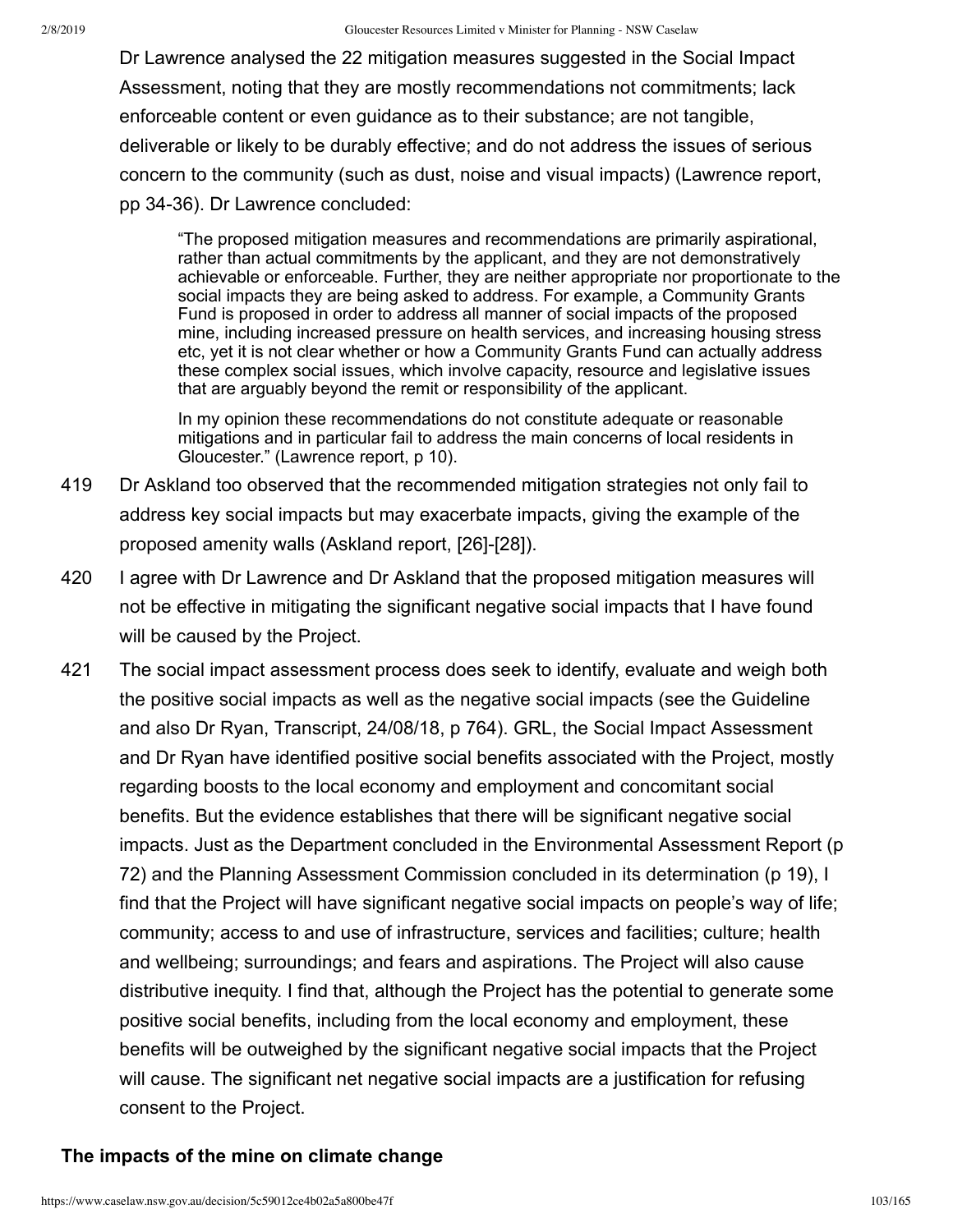## *Gloucester Groundswell's argument for refusal of the mine*

- 422 Gloucester Groundswell contended that the Rocky Hill Coal Project should be refused because the greenhouse gas (GHG) emissions from the Project would adversely impact upon measures to limit dangerous anthropogenic climate change. The effects of carbon in the atmosphere arising from activities in the Project site, and the burning of the coal extracted from the mine, are inconsistent with existing carbon budget and policy intentions to keep global temperature increases to below 1.5º to 2º Celsius (C) above pre-industrial levels and would have a cumulative effect on climate change effects in the long term. Gloucester Groundswell submitted, "in light of that substantial planning harm, and the critical importance of combatting climate change now, the Project should be refused". Gloucester Groundswell developed this argument as follows.
- 423 The Rocky Hill Coal Project will cause, directly and indirectly, emissions of greenhouse gases (GHGs). The most significant GHGs will be carbon dioxide (CO2) and methane (CH4). Different gases have different greenhouse warming effects (referred to as global warming potentials) and emission factors take into account the global warming potentials of the gases. The estimated emissions are referred to in terms of CO2 equivalent (CO2-e) emissions by applying the relevant global warming potential (Air Quality and Health Risk Assessment for the amended EIS, p 2A-158).
- 424 Project-related GHG emissions can be direct or indirect.
- 425 Direct GHG emissions are emissions that occur from sources that are owned or controlled by the reporting entity. Direct GHG emissions are principally the result of the following types of activities undertaken by an entity:

"(a) Generation of electricity, heat or steam. These emissions result from combustion of fuels in on-site stationary sources;

(b) Physical or chemical processing. Most of these emissions result from manufacture or processing of chemicals and materials (e.g. the manufacture of cement, aluminium, etc.);

(c) Transportation of materials, products, waste and employees. These emissions result from the combustion of fuels in entity owned/controlled mobile combustion sources (e.g. trucks, trains, ships, aeroplanes, buses and cars);

(d) Fugitive emissions. These emissions result from intentional or unintentional releases (e.g. equipment leaks from joints, seals, packing and gaskets); CH4 emissions from coal mines and venting; hydrofluorocarbon emissions during the use of refrigeration and air conditioning equipment; and CH4 leakages from gas transport." (Air Quality and Health Risk Assessment, p 2A-157).

426 Direct GHG sources for the Rocky Hill Coal Project include emissions from undertaking mining operations, including vegetation stripping, release of fugitive methane during open cut mining and combustion of fuels by vehicles, plant and equipment during mining operations (referred to as Scope 1 Emissions) (Air Quality and Health Risk Assessment, p 2A-159).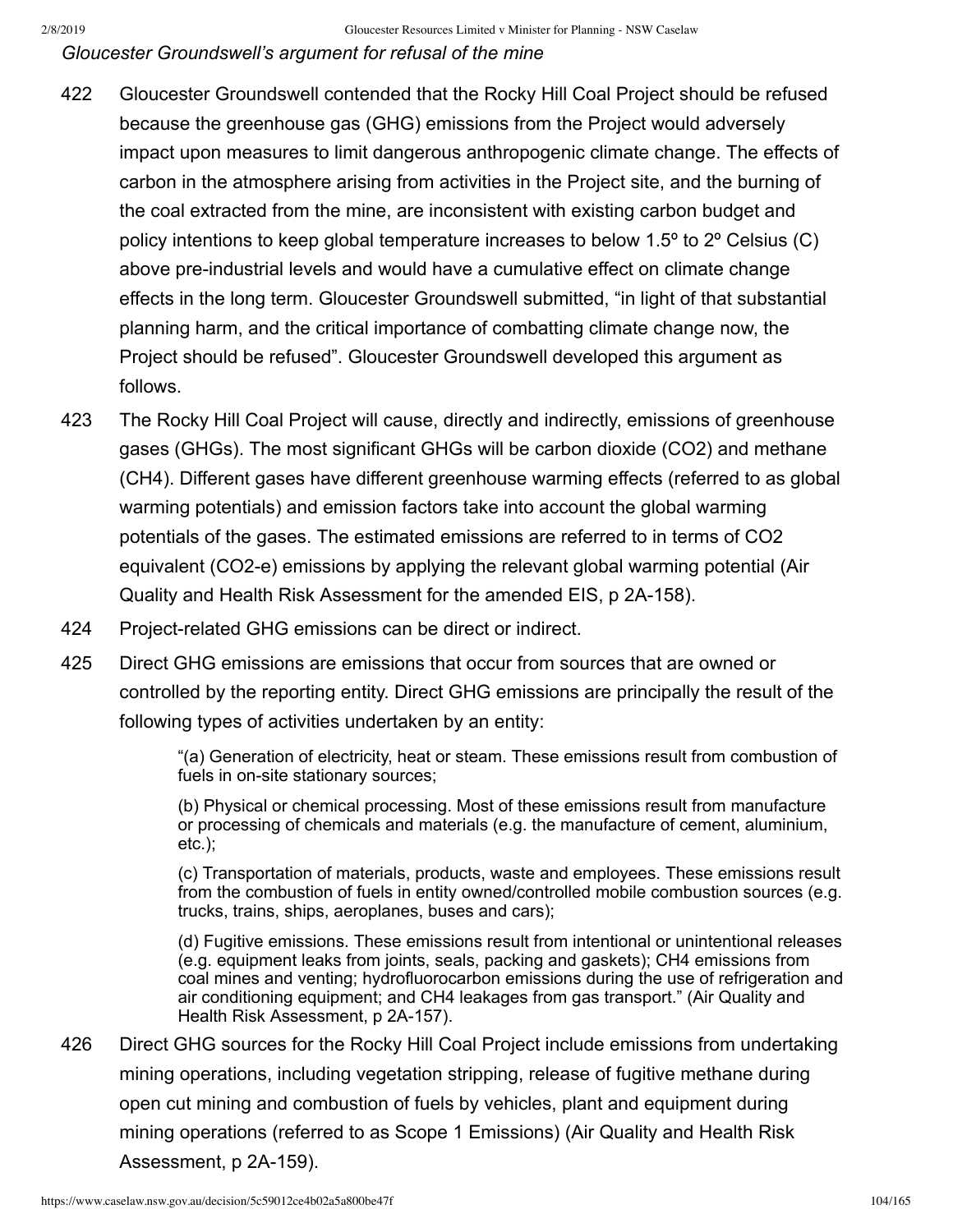- 427 Indirect GHG emissions are emissions from the generation of purchased energy products (principally electricity) by the entity (referred to as Scope 2 emissions). In relation to coal mines, Scope 2 emissions typically cover electricity that is purchased or otherwise brought into the organisational boundary of the entity. For the Rocky Hill Coal Project, the principal Scope 2 emissions will be indirect emissions associated with onsite electricity (Air Quality and Health Risk Assessment, p 2A-158 and p 2A-159). Scope 2 emissions physically occur outside the boundary of the coal mine, such as at the power station that generates the electricity that is purchased. These are "upstream" indirect emissions.
- 428 Other indirect GHG emissions are emissions that are a consequence of the activities of an entity, but which arise from sources not owned or controlled by that entity (referred to as Scope 3 emissions). Examples of Scope 3 emissions are emissions from the extraction and production of purchased materials, transportation of purchased fuels and use of sold products and services. In the case of the Rocky Hill Coal Project, Scope 3 emissions will include emissions associated with the extraction, processing and transportation of diesel and the transportation and combustion of product coals. Emissions from the combustion of product coal are "downstream" emissions as they physically occur at the power stations or steel mills combusting product coal from the mine (Air Quality and Health Risk Assessment, p 2A-158 and p 2A-159).
- 429 The Air Quality and Health Risk Assessment for the amended EIS estimated the CO2-e (tonnes) for Scope 1, 2 and 3 emissions for the Project as being 1,566,685 (Scope 1 emissions), 241,891 (Scope 2 emissions), and 36,283,171 (Scope 3 emissions) (Table 18.1, p 2A-160).
- 430 The Scope 3 emissions figure is an underestimate, as emissions from the shipping of product coal were not included due to the uncertainties in emission estimates, including in future export destinations and limited data on emission factors and/or fuel consumption for ocean going vessels (Air Quality and Health Risk Assessment, p 2A-159).
- 431 The emission of GHGs impacts the environment. Greenhouse gases change the climate by trapping outgoing heat (long wave radiation) from the earth's surface and retaining it in the lower atmosphere and at the surface, thus increasing the energy of the climate system and raising its average temperature. The Intergovernmental Panel on Climate Change (IPCC), the world's most authoritative assessment body on the science of climate change, found that:

"It is extremely likely that more than half of the observed increase in global average surface temperature from 1951 to 2010 was caused by the anthropogenic increase in GHG concentrations and other anthropogenic forcings together" (IPCC, Climate Change 2014: Synthesis Report. Contributions of Working Groups I, II and III to the Fifth Assessment Report of the Intergovernmental Panel on Climate Change [(Core Writing Team, R K Pachauri and L A Meyer (eds)], IPCC, Geneva, Switzerland, p 48).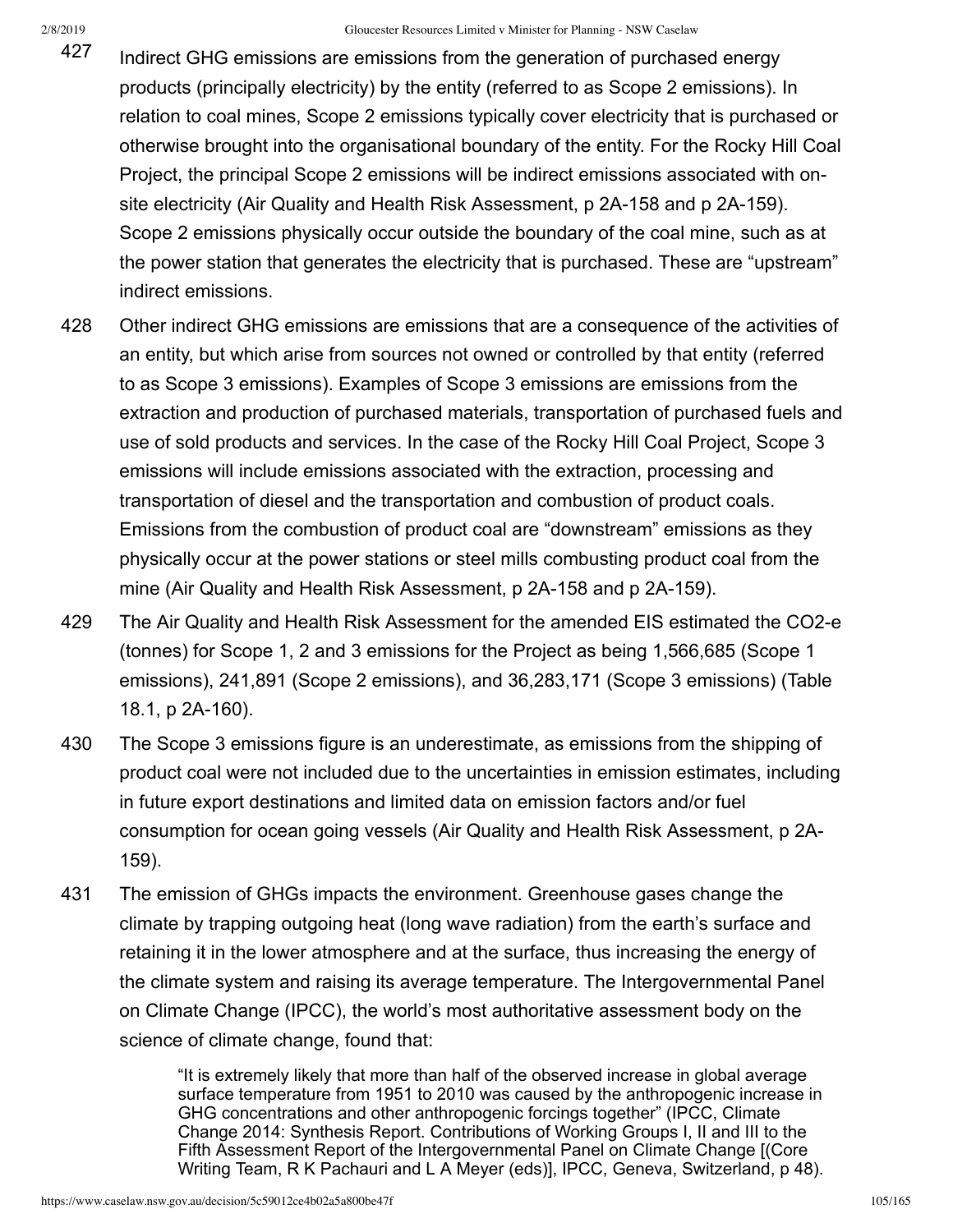- 432 The IPCC define the "extremely likely" confidence level as having a probability occurrence of between 95-100%.
- 433 Currently, global average surface temperature is about 1 degree higher than preindustrial levels and 2014, 2015, 2016 and 2017 have been the four hottest years on record (National Oceanic and Atmospheric Administration, USA (NOAA) (2018), *Global Climate Report – Annual 2017* cited by Professor Steffen in his expert report, [10]). The rise in atmospheric CO2 concentration is up to ten times faster than the most rapid changes in the geological record. Since 1970, global average surface temperature has been rising at a rate of 1.7 ºC per century, compared to a 7,000 year background rate of change of about 0.01ºC per century (Steffen report, [11]).
- 434 The IPCC, in its recent IPCC Special Report on the impacts of global warming of 1.5°C above pre-industrial levels, found:

"Human activities are estimated to have caused approximately 1.0°C of global warming above pre-industrial levels, with a *likely* range of 0.8°C to 1.2°C. Global warming is *likely* to reach 1.5°C between 2030 and 2052 if it continues to increase at the current rate. (*high confidence*) (Figure SPM.1) {1.2}

Reflecting the long-term warming trend since pre-industrial times, observed global mean surface temperature (GMST) for the decade 2006–2015 was 0.87°C (*likely* between 0.75°C and 0.99°C) higher than the average over the 1850–1900 period (*very high confidence*). Estimated anthropogenic global warming matches the level of observed warming to within ±20% (*likely* range). Estimated anthropogenic global warming is currently increasing at 0.2°C (*likely* between 0.1°C and 0.3°C) per decade due to past and ongoing emissions (*high confidence*). {1.2.1, Table 1.1, 1.2.4}" (IPCC, 2018: Summary for Policymakers. In: *Global warming of 1.5°C. An IPCC Special Report on the impacts of global warming of 1.5°C above preindustrial levels and related global greenhouse gas emission pathways, in the context of strengthening the global response to the threat of climate change, sustainable development, and efforts to eradicate* poverty [V. Masson-Delmotte, et al (eds.)]. World Meteorological Organization, Geneva, Switzerland, p 6.)

435 Global average surface temperature is not the only feature of the climate system that is changing. Other features of the climate system that are changing include changes in the basic circulation patterns of the atmosphere and the ocean; increasing intensity and frequency of many extreme weather events; increasing acidity of the oceans; rising sea levels and consequent increases in coastal flooding; and intensification of the hydrological cycle (Steffen report, [12]). See for a general summary of the observed changes to the climate system and the anthropogenic causes, IPCC, Climate Change 2014: Synthesis Report, 39-54 and M R Allen et al, 2018, "Framing and Context", Chapter 1 and O Hoegh-Gulderg et al, 2018, "Impacts of 1.5°C Global Warming on Natural and Human Systems", Chapter 3 in *Global warming of 1.5°C: An IPCC Special Report on the impacts of global warming of 1.5°C above pre-industrial levels and related global greenhouse gas emission pathways, in the context of strengthening the global response to the threat of climate change, sustainable development, and efforts to eradicate poverty* [V. Masson-Delmotte, et al (eds.)]. World Meteorological Organization, Geneva, Switzerland, and a summary of the consequences of the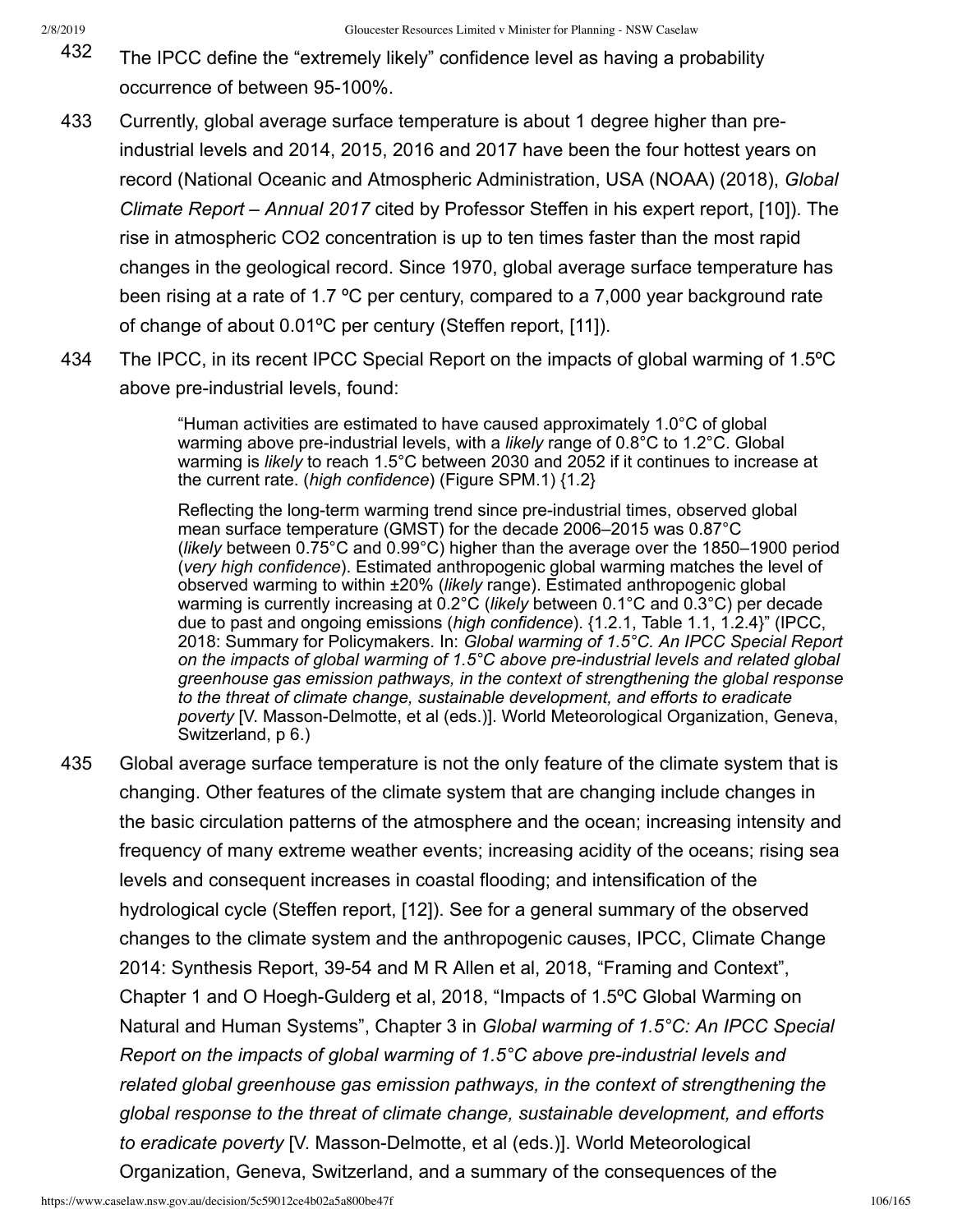changing climate, Kevin E Trenberth, "Climate change caused by human activities is happening and it already has major consequences" (2018) 36 *Journal of Energy and* **Natural Resources Law 463-481.** 

436 Professor Will Steffen, an earth systems scientist who is an Emeritus Professor at the Australian National University, Senior Fellow of the Stockholm Resilience Centre and Member of the Climate Council of Australia, called by Gloucester Groundswell, summarised the impacts of climate change that are already being experienced:

> "The impacts of climate change are already being felt around the world. As reported by the IPCC (2013), the most authoritative assessment body on the science of climate change, some of the most important impacts are:

a) Warmer and/or fewer cold days and nights over most land areas.

b) Warmer and/or more frequent hot days and nights over most land areas.

c) Increases in the frequency and/or duration of heat waves in many regions. d) Increase in the frequency, intensity and/or amount of heavy precipitation (more land areas with increases than with decreases).

e) Increases in intensity and/or duration of drought in many regions since 1970.

f) Increases in intense tropical cyclone activity in the North Atlantic since 1970.

g) Increased incidence and/or magnitude of extreme high sea levels.

The impacts of climate change are also being felt in many ways across Australia, especially in the form of changes in extreme weather events (CSIRO and BoM 2015), *Climate Change in Australia – Technical Report*, CSIRO and (Bureau of Meteorology, Melbourne)

The evidence for the influence of climate change on worsening extreme weather includes:

a) The fact that all extreme weather events are now occurring in an atmosphere that is warmer and wetter than it was 70 years ago (Trenberth K E (2012) "Framing the way to relate climate extremes to climate change", *Climatic Change*, 115: 283-290;

b) Long-term data records show observed changes in the nature of extreme weather; and

c) Climate models run with and without the additional greenhouse gases in the atmosphere from human emissions show the increase in likelihood that a specific extreme weather event would have occurred because of climate change.

The most important of these climate-related impacts are (CSIRO and BoM 2015):

a) Australia's average surface temperature has increased by 0.9ºC from 1910 to 2014 (and now to over 1.0ºC).

b) Many heat-related records were broken in the summer of 2012-2013, and again in the two most recent summers. 2013 was Australia's hottest year on record.

c) Heat waves have increased in duration, frequency and intensity in many parts of the country.

d) Cool-season rainfall has declined in southeast and southwest Australia and wetseason rainfall has increased in northern Australia.

e) Heavy daily rainfall has accounted for an increased proportion of total annual rainfall over an increasing fraction of the Australian continent since the 1970s.

f) Extreme fire weather days have increased at 24 out of 38 monitoring sites from 1973 2010 due to warmer and drier conditions.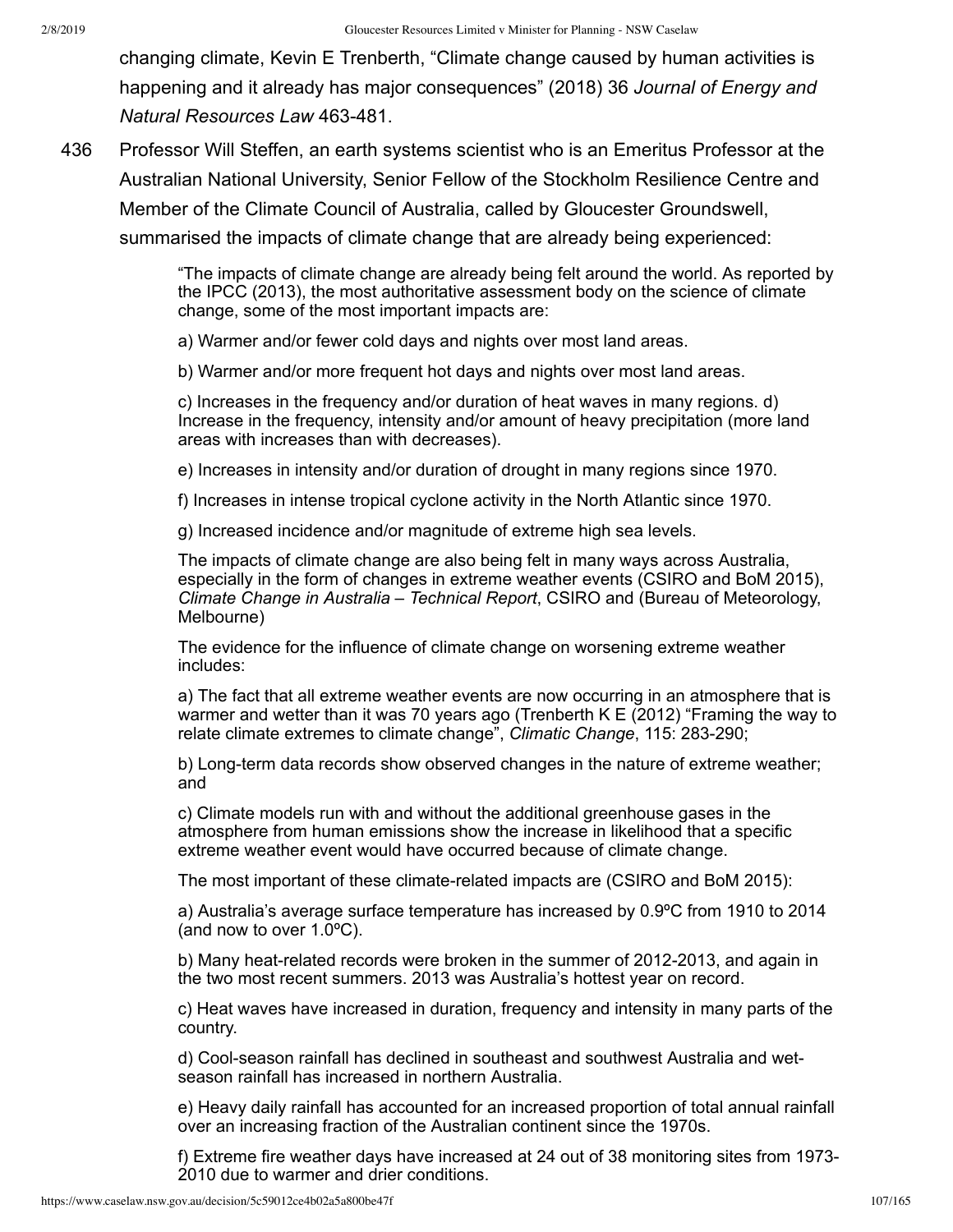g) For 19662009 the average rate of relative sealevel rise along the Australian coast was approximately 1.4 millimetres per year.

Southeast Australia has experienced many of the impacts that have been observed around Australia as a whole (CSIRO and BoM 2015). In particular, these include:

a) Changes in heatwaves, such as more frequent occurrence, increasing number of heatwave days and the hottest day of a heatwave becoming even hotter.

b) Increases in the Forest Fire Danger Index have occurred mostly in the southeast region of the continent.

c) Strong drying trends in cool-season rainfall since 1990.

d) Three-fold increase in coastal flooding in the Sydney region through the 20th century.

The NSW mid-north coast region and adjacent inland areas have also experienced many impacts of climate change. These include:

a) The incidence of coastal flooding events has likely increased by approximately threefold through the 20th century, as observed in Sydney Harbour (the nearest observation station with long-term records) (Church et al. (2006), "Sea level rise around the Australian coastline and the changing frequency of extreme sea-level events", *Australian Meteorological Magazine* 55: 253260.

b) Heatwaves have worsened in the following ways:

(i) the number of heatwave days is increasing;

(ii) the first heatwave of the season is occurring earlier; and

(iii) the hottest day of a heatwave is becoming hotter (Perkins S and Alexander L (2013) "On the measurement of heat waves", *Journal of Climate* 26: 4500 4517).

c) In terms of bushfire weather, there are no long-term monitoring stations in the NSW mid-north coast region, but further inland in central-west NSW there has been a significant increase in the McArthur Forest Fire Danger Index (FFDI) from 1973 to 2013 (CSIRO and BoM 2015). At Nowra on the NSW South Coast, there has also been an increase in the FFDI from 1973 to 2013, although of a smaller magnitude than for the central-west NSW station (Clarke H, Lucas C and Smith P (2013), "Changes in Australian fire weather between 1973 and 2010", *International Journal of Climatology* 33: 931944).

d) Observations show mixed changes in rainfall patterns for the region. For the northern wet season (October to April), rainfall has been above average for the 1997-2013 period. For the southern cool season (April to September), rainfall has been above average along the coast but below average in some inland areas (CSIRO and BoM 2015).

- 437 The most recent State of the Climate 2018 report of the Bureau of Meteorology and CSIRO provides an updated summary of changes in the climate of Australia.
- 438 Professor Steffen also predicted the likely future changes in the climate of Australia and the mid NSW north coast region and adjacent inland region:

"Future climate change will be driven in the nearterm (several decades into the future) by the further amount of greenhouse gas emissions emitted by human activities, and in the longer term by both human emissions and feedbacks in the climate system (e.g., melting of permafrost, collapse of the Amazon rainforest) that could emit significant additional amounts of greenhouse gases to the atmosphere.

The projections for future changes in Australia's climate include (CSIRO and BoM 2016):

a) Temperatures will continue to increase, with more hot days and fewer cool days.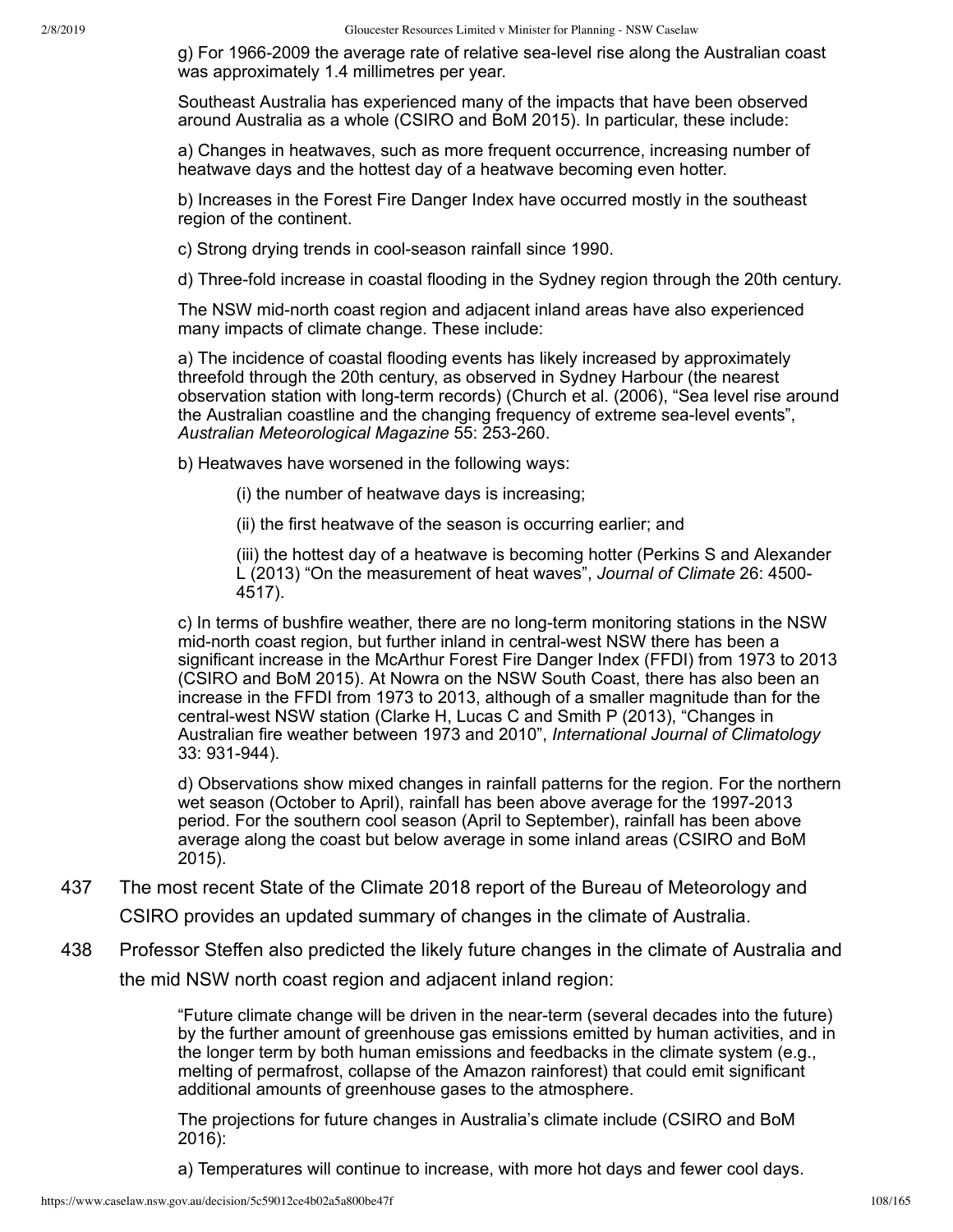2/8/2019 Gloucester Resources Limited v Minister for Planning - NSW Caselaw

b) Oceans around Australia will warm further and acidification will continue.

c) Tropical cyclones are projected to decrease in number but increase in intensity.

d) Extreme rainfall events are likely to be more intense.

e) Harsher fire weather is projected for southern and eastern Australia.

f) Further decreases in winter rainfall for southern continental Australia, with an increase in droughts.

Projected changes in the climate of mid-NSW North Coast region and adjacent inland region (as part of the East Coast region) include (https://www.climatechangeinaustralia.gov.au/en/, based on CSIRO and BoM 2015):

a) Average temperatures will continue to increase in all seasons (*very high confidence*).

b) More hot days and warm spells are projected with *very high confidence*. Fewer frosts are projected with *high confidence.*

c) Decreases in winter rainfall are projected for East Coast South with *medium confidence*. Other changes are possible but unclear.

d) Increased intensity of extreme rainfall events is projected, with *high confidence*.

e) Mean sea level will continue to rise and height of extreme sealevel events will also increase (*very high confidence*).

f) A harsher fireweather climate in the future (*high confidence*)." (p 5).

439 To address these impacts of GHG emissions on the climate system, the terrestrial and oceanic environment and the people of the planet, governments around the world have not only agreed the United Nations Framework Convention on Climate Change in 1992 but in 2015 agreed in the Paris Agreement to "(a) Holding the increase in the global average temperature to well below 2°C above pre-industrial levels and pursuing efforts to limit the temperature increase to 1.5°C above pre-industrial levels, recognising that this would significantly reduce the risks and impacts of climate change" (Article 2). Article 4.1 of the Paris Agreement calls for net zero emissions in the second half of the century:

> "In order to achieve the long-term temperature goal set out in Article 2, Parties aim to reach global peaking of greenhouse gas emissions as soon as possible, recognizing that peaking will take longer for developing country Parties, and to undertake rapid reductions thereafter in accordance with best available science, so as to achieve a balance between anthropogenic emissions by sources and removals by sinks of greenhouse gases in the second half of this century…"

440 Australia is a party to both the Climate Change Convention and the Paris Agreement. Under the Paris Agreement, each party commits to make its contribution to keeping the global average temperature rise to the 1.52ºC range by reducing their GHG emissions through their Nationally Determined Contributions (NDC). Australia's NDC is to reduce GHG emissions by 26-28% below 2005 levels by 2030. The NSW Government has endorsed the Paris Agreement and has set a more ambitious objective to achieve net zero emissions by 2050 (see NSW Climate Change Policy Framework, October 2016, pp 4, 5).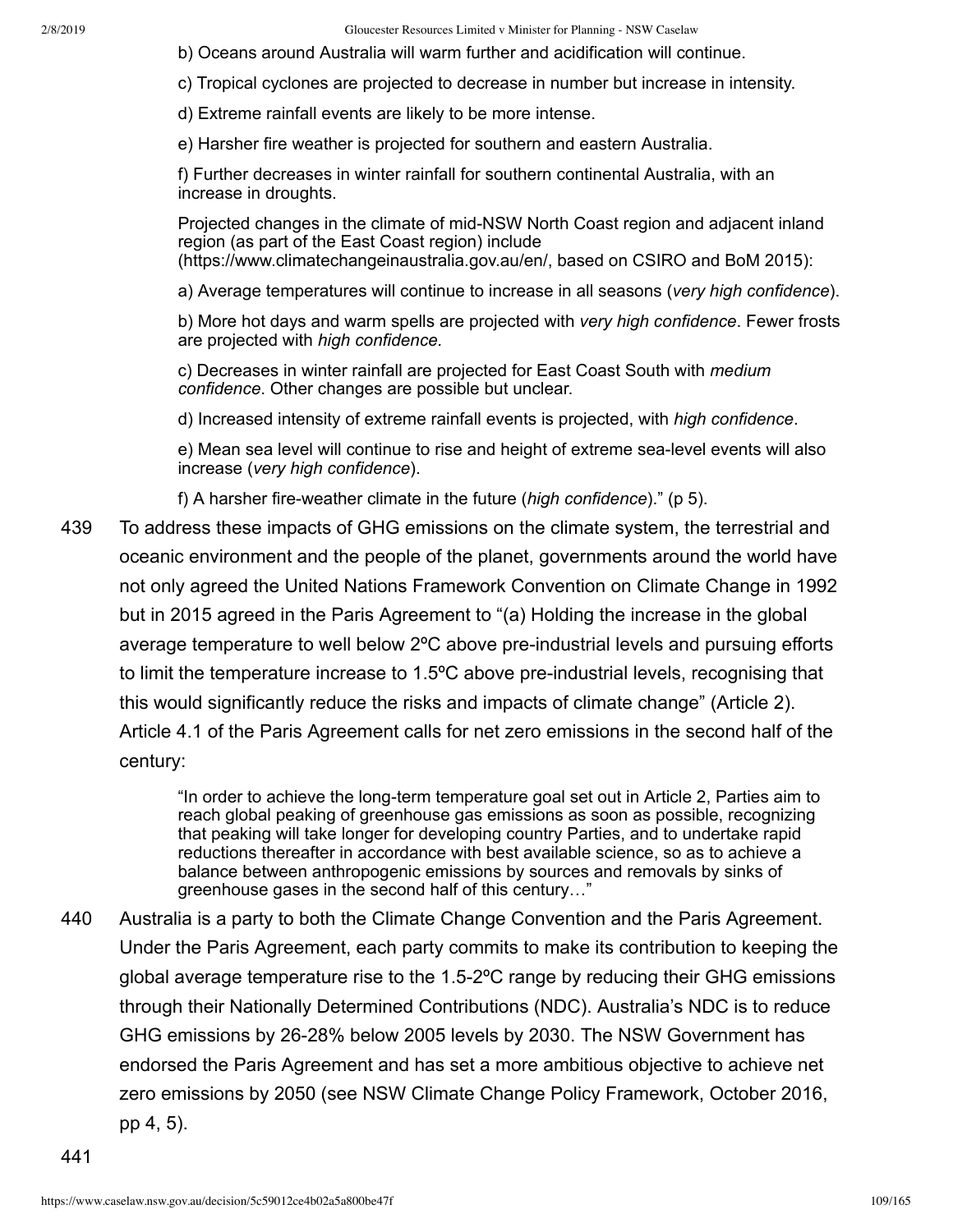A commonly used approach to determine whether the NDCs of the parties to the Paris Agreement cumulatively will be sufficient to meet the long term temperature goal of keeping the global temperature rise to between 1.5ºC and 2ºC is the carbon budget approach. The carbon budget approach is based on the well-proven relationship between the cumulative anthropogenic emissions of GHGs and the increase in global average surface temperature. The carbon budget approach "is a conceptually simple, yet scientifically robust, approach to estimating the level of greenhouse gas emission reductions required to meet a desired temperature target", such as the Paris Agreement targets of 1.5ºC or 2ºC (Steffen report [38]). The approach is based on the approximately linear relationship between the cumulative amount of CO2 emitted from all human sources since the beginning of industrialisation (often taken as 1870) and the increase in global average surface temperature (Figure 2 in IPCC (2013) Summary for Policy Makers, cited in Steffen report, [39]). Once the carbon budget has been spent (emitted), emissions need to become "net zero" to avoid exceeding the temperature target. "Net zero" emissions means the magnitude of CO2 emissions to the atmosphere is matched by the magnitude of CO2 removal from the atmosphere (Steffen report, [40]).

442 The carbon budget required to meet a temperature target is influenced by at least three areas of uncertainty: the probability of meeting the target; accounting for other greenhouse gases; and accounting for feedbacks in the climate system. Professor Steffen explained these three areas of uncertainty:

> "There are several key areas of uncertainty that influence the carbon budget required to meet a temperature target:

> a) Probability of meeting the target. Higher probabilities of meeting a given temperature target (e.g., 2ºC) require a more stringent carbon budget. Thus, there is a critical tradeoff: relaxing the carbon budget to make it more feasible to meet means that there is a lower probability of achieving the desired temperature target.

> b) Accounting for other greenhouse gases. Non-CO2 gases (e.g., methane (CH4) and nitrous oxide (N2O)), which are important contributors to warming, are assumed to be reduced to zero at the same rate as CO2 is reduced to zero. If non-CO2 gases are not reduced, or reduced more slowly than CO2, then the CO2 budget is reduced accordingly. Most of the CH4 and N2O emissions arise from the agricultural sector, where emission reductions are generally considered to be more difficult and expensive to achieve than for the electricity generation sector. Thus, carbon budgets are often configured on the basis that reduction of CO2 emissions from the electricity and transport sectors is more technologically feasible and less expensive than for the non-CO2 gases, and therefore CO2 emissions should be reduced even further to compensate for the continued emission of non-CO2 gases.

> c) Accounting for feedbacks in the climate system. Carbon cycle feedbacks, such as permafrost melting or abrupt shift of the Amazon rainforest to a savanna, are not accounted for in the carbon budget approach. Including estimates for these would reduce the budget further (Ciais et al. 2013). These are likely to be very significant. Quantitative estimates suggest that at a 2ºC temperature rise (the upper Paris accord target), about 100-200 Gt C (billion tonnes of carbon, emitted as CO2) of additional emissions to the atmosphere (about 10-20 years' worth of human emissions at current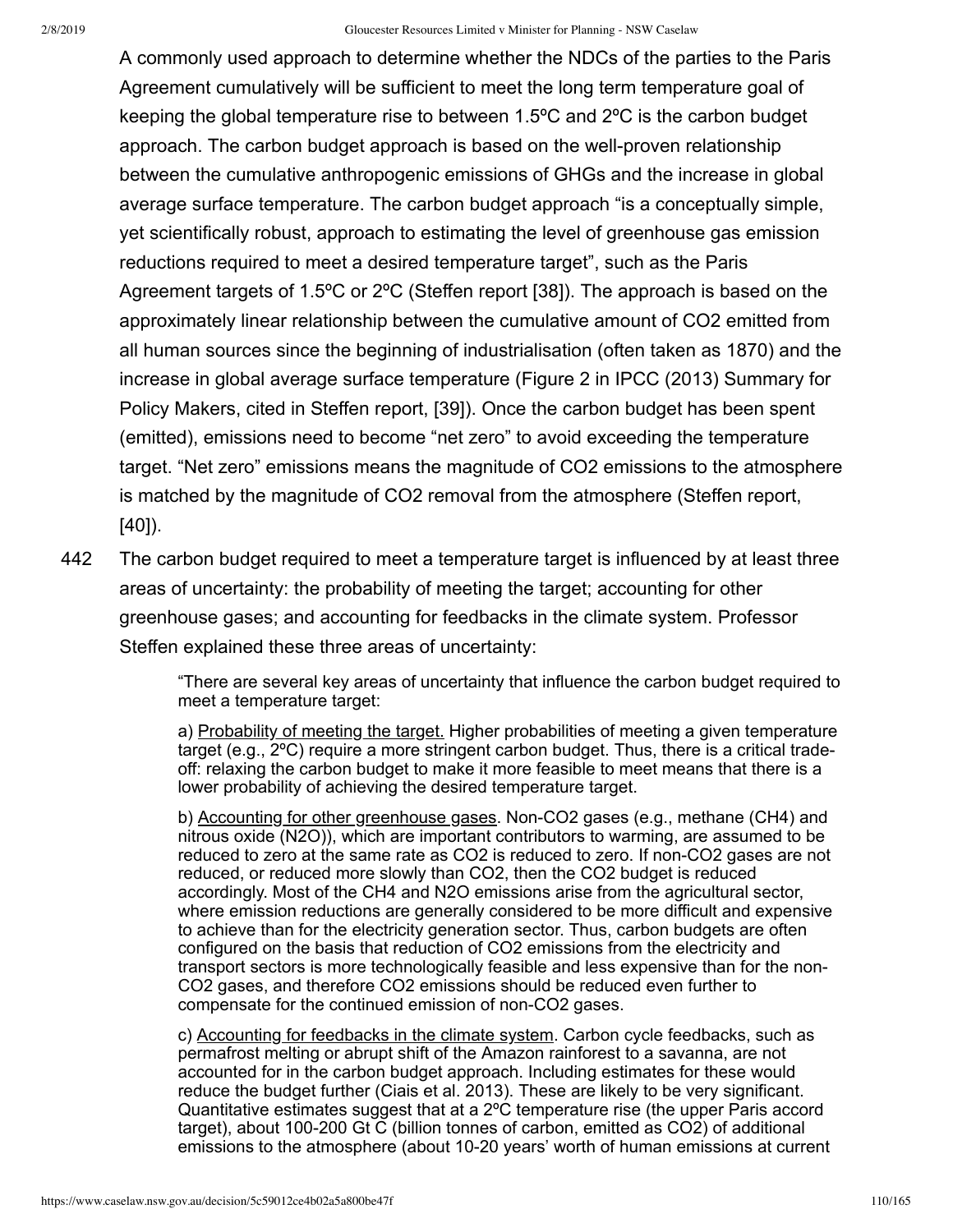rates) would be emitted (Ciais et al. 2013; Steffen et al. 2018). The upper estimate would virtually wipe out the remaining carbon budget (see Table 1 below)." (Steffen report, [41]).

443 Professor Steffen demonstrated how the carbon budget approach can be used for the 2ºC temperature target in the Paris Agreement:

> "Applying the carbon budget for a 2ºC target demonstrates how it can be used. The IPCC estimates that for a greater than 66% probability of limiting global average temperature rise to no more than 2ºC, cumulative human emissions since 1870 must be less than 1,000 Gt C (emitted as CO2) (IPCC 2013). If non-CO2 greenhouse gases are not reduced at the same rate, the carbon budget must be reduced by up to a further 210 Gt C to 790 Gt C (see 41b) above). From 1870 through 2017 cumulative human emissions have been about 575 Gt C (Collins et al. 2013; Le Quéré C et al.2017). The remaining budget then becomes 215 Gt C.

> The current rate of human emissions of CO2 is about 10 Gt C per year (Le Quéré et al. 2017), so at these present rates of emissions, the carbon budget would be consumed in little more than two decades (at about 2040).

I summarise this analysis in tabular form below:

# *Table 1: Carbon budget for a 66% probability of restricting temperature rise to no more than 2ºC*

| <b>Budget Item/Process</b>              | Gt C   |
|-----------------------------------------|--------|
| Base budget based on IPCC (2013)        | 1,000  |
| Accounting for non-CO2 greenhouse gases | $-210$ |
| Historical emissions through 2017       | $-575$ |
| Remaining budget to net zero emissions  | 215    |

The conclusion is that the world has 21-22 years of emissions (at current rates) remaining before the world's economy must reach net zero emissions (215 Gt C divided by 10 Gt C per year = 21.5 years)." (Steffen report,  $[42]-[45]$ ).

444 The carbon budget approach has implications for the rate of reduction of GHG emissions towards their eventual phasing out (achieving net zero emissions). The rate of emission reductions is affected by the peaking year, which is the year in which global emissions peak before starting their downward trajectory. Delaying the peaking year increases the rate at which emissions need to be reduced. Professor Steffen, relying on Figueres, C et al (2017), "Three years to safeguard our climate", *Nature* 546:593, showed in a figure the emission reduction trajectories for meeting the Paris Agreement Targets (Figure 3 of Steffen report). Professor Steffen suggested that 2020 is probably the earliest that global emissions can peak. He considered it important that they do at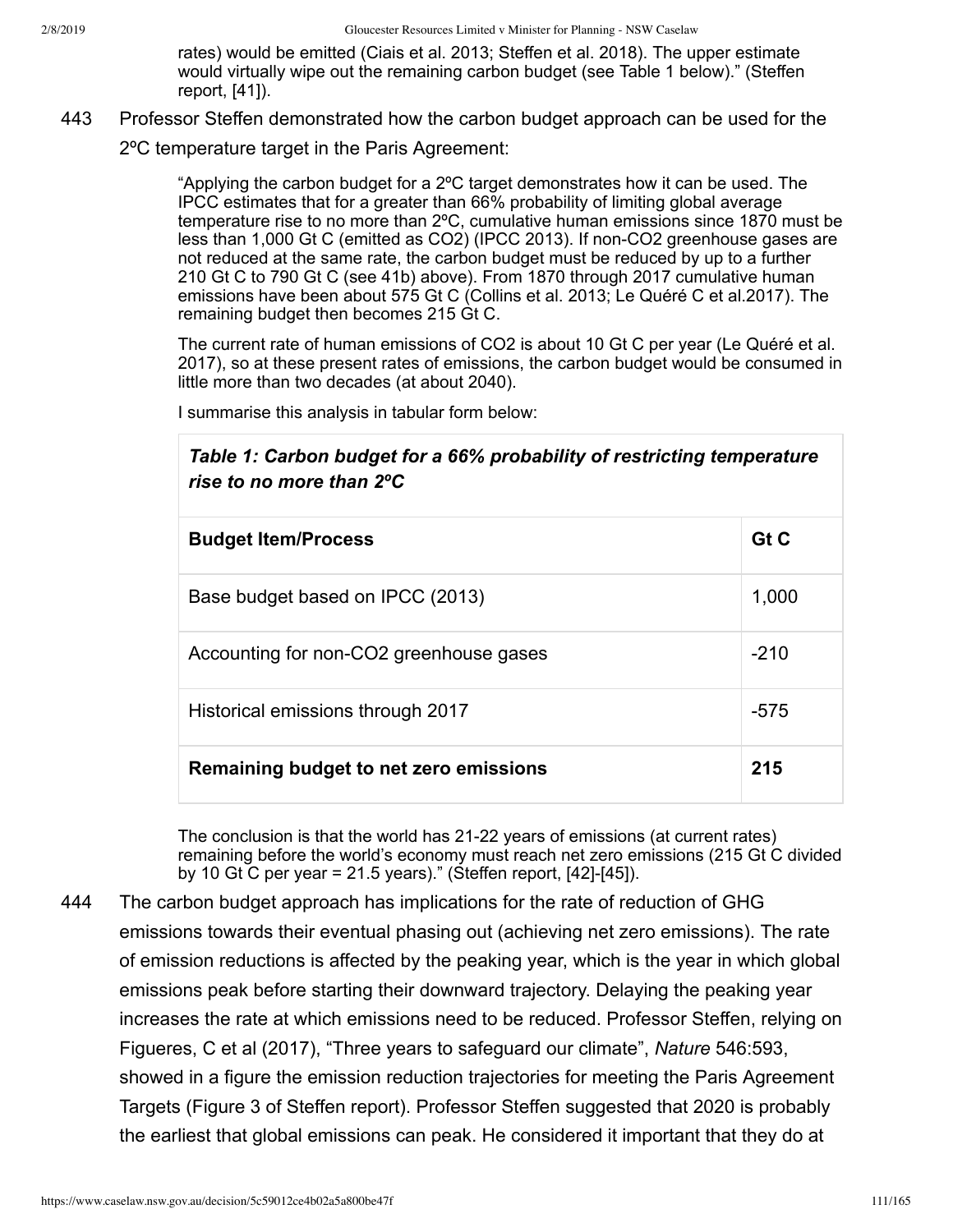that time because "[d]elaying the peak just five further years would create a subsequent emission reduction trajectory that would be impossible to follow economically or technologically" (Steffen report, [48]).

445 Professor Steffen said that:

"The clear message from any carbon budget analysis, under any reasonable set of assumptions regarding probabilities of actually meeting the budget and the sensitivity of the climate system to the level of greenhouse gases in the atmosphere, is that fossil fuel combustion must be phased out quickly, at the rate of the curves shown in Figure 3." (Steffen report, [49]).

446 Professor Steffen considered that the phasing out of fossil fuel combustion necessitates not exploiting and burning most of the world's existing fossil fuel reserves:

> "Most of the world's existing fossil fuel reserves – coal, oil and gas – must be left in the ground, unburned, if the Paris accord climate targets are to be met. I say that because the exploitation, and burning, of fossil fuel reserves leads to an increase in CO2 emissions when meeting the Paris accord climate targets requires a rapid and deep decrease in CO2 emissions." (Steffen report, [50]).

447 Professor Steffen considered that if most of the world's existing fossil fuel reserves need to be left in the ground unburned, no new fossil fuel developments should be allowed:

> "An obvious conclusion that follows from this fact is that: No **new** fossil fuel development is consistent with meeting the Paris accord climate targets. That is, paragraphs 4750 above demonstrate clearly that to meet the Paris accord, emissions must be reduced rapidly and deeply (cf Figure 3 below), and to do this requires the rapid phase-out of existing fossil fuel mines/wells. It is an obvious conclusion that no new fossil fuel developments can therefore be allowed." (Steffen report, [51]).

448 Professor Steffen referred to the study by McGlade C and Ekins P (2015), "The geographical distribution of fossil fuels unused when limiting global warming to 2ºC", *Nature* 517: 187-190:

> "An economic analysis of a generous global carbon budget highlights the implications of meeting the Paris accord climate targets for the Australian fossil fuel sector (McGlade and Ekins 2015). Based on a 50% probability of meeting the CO2 temperature target, the global budget for the 2011-2050 period was estimated by the authors at 300 Gt C, somewhat higher than the budget in Table 1. The study showed that if all of the world's existing fossil fuel reserves were burned, about 780 Gt C would be emitted as CO2, about 2.5 times greater than the allowable budget. Globally, 62% of the world's existing fossil fuel reserves need to be left in the ground, unburned, to remain within the carbon budget.

> Meeting the carbon budget consistent with the Paris accord climate targets therefore means that not only must currently operating mines and gas wells be closed before their economic lifetime is completed (obvious from point 52 above – 780 is much larger than the assumed budget of 300), but also that no approved (but not yet operating) and no proposed fossil fuel projects, based on existing reserves, can be implemented. This analysis applies to the Rocky Hill Coal Project.

> McGlade and Ekins (2015) then applied an economic analysis to the three types of fossil fuels – coal, oil and gas – and to the various regions of the world that are major producers of fossil fuels. Based on their analysis, 88% of global coal reserves are unburnable for any purpose (it is the CO2 emissions that matter for the carbon budget approach, not the purpose for which the fossil fuel is burnt). The regional analysis yielded even more stringent conditions for Australia's fossil fuel industry (Australia is the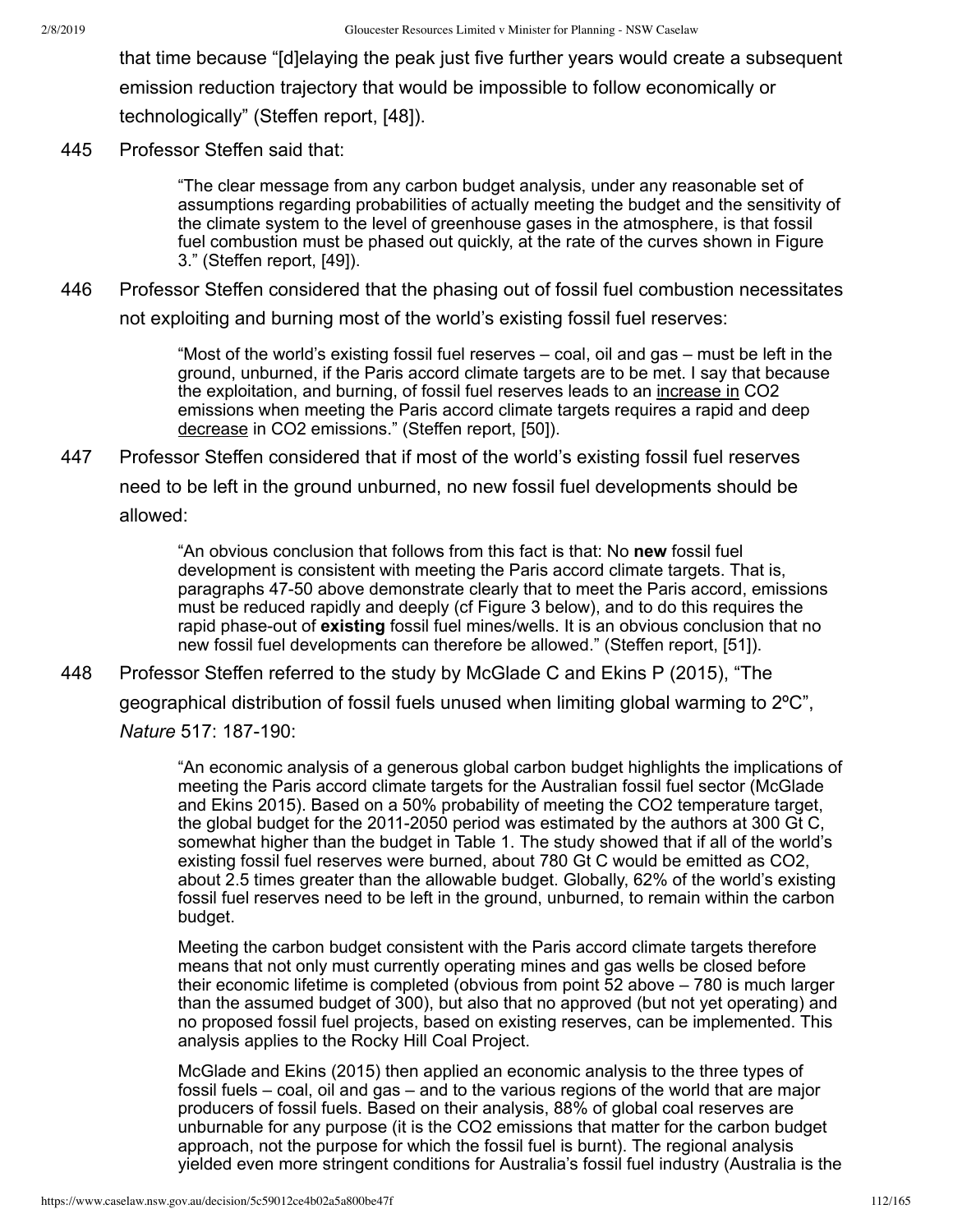only major fossil fuel producer in the OECD Pacific region; other countries in the region are only minor producers of fossil fuels). Over 90% of Australia's existing coal reserves cannot be burned to be consistent with the Paris accord 2ºC target, and certainly not with the more stringent Paris accord  $1.5^{\circ}$ C target." (Steffen report, [52]-[54]).

449 Professor Steffen concluded from this analysis of the carbon budget that:

"The conclusions from this – or any other analysis based on a carbon budget – are:

 Australia's existing fossil fuel industries must be phased out as quickly as possible, with most of the Australian fossil fuel reserves (and nearly all of Australia's coal reserves) left in the ground.

 Development of new fossil fuel reserves, no matter how small, is incompatible with any carbon budget assuming a 50% or better chance of the budget meeting the temperature target (see paragraph 41a): that is, a very generous budget) and with Australia's commitments to the Paris accord.

- Based on this analysis, approval of the development of the Rocky Hill Coal Mine is inconsistent with the carbon budget approach towards climate stabilisation." (Steffen report, [55]).

450 Professor Steffen contended that the refusal of the Rocky Hill Coal Project is justified on this carbon budget approach regardless of the fact that the total GHG emissions of the Project would be a small fraction of total global emissions. Professor Steffen noted that:

> …global greenhouse gas emissions are made up of millions, and probably hundreds of millions of individual emissions around the globe. All emissions are important because cumulatively they constitute the global total of greenhouse gas emissions, which are destabilising the global climate system at a rapid rate. Just as many emitters are contributing to the problem, so many emission reduction activities are required to solve the problem." (Steffen Report, [57]).

#### *GRL's argument for approval of the mine*

- 451 GRL did not contest that climate change is real and happening and that anthropogenic GHG emissions must be reduced rapidly in order to meet the internationally agreed temperature targets of 1.5ºC or 2ºC. GRL did, however, contest that the Rocky Hill Coal Project needs to be refused in order to achieve these temperature targets.
- 452 First, GRL contended at the outset that Gloucester Groundswell's argument of "no new coal mines, anywhere" is not required by any international agreement (the Climate Change Convention or the Paris Agreement) or Commonwealth or State law. Internationally, countries have a discretion to determine how, by their nationally determined contributions, reductions in GHG emissions will be achieved. Australia's NDC is to reduce its emissions by 26 to 28% below 2005 levels by 2030. There are no governing structures under the Paris Agreement that predetermine how these reductions should occur. In particular, there are no sectoral or commodity-based emission targets or budgets (referring to the expert report of Dr Fisher, [8], [107]). Similarly, Commonwealth and State laws do not specify how Australia's NDC emission reductions need to be achieved and, in particular, do not specify that no new coal mines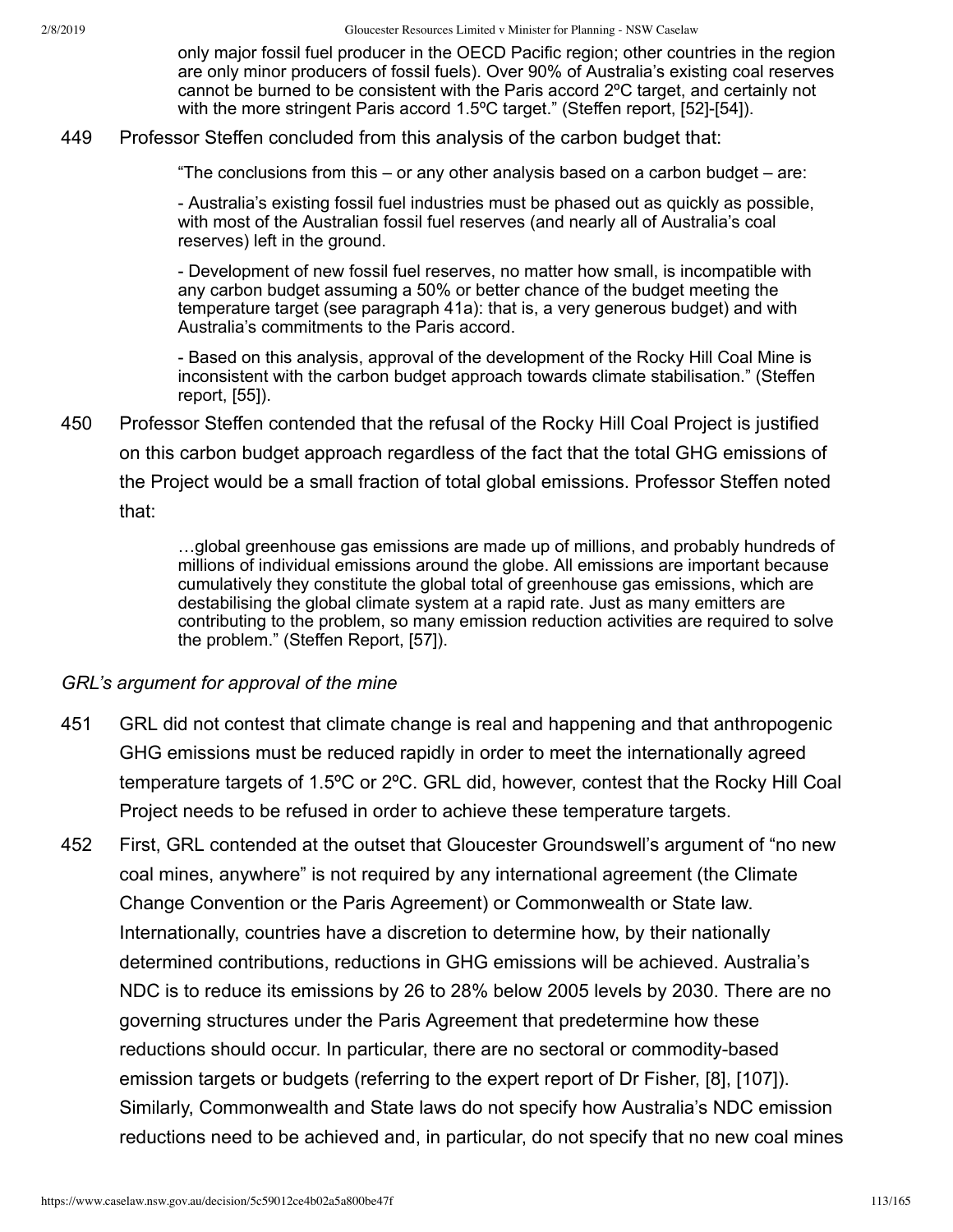can be approved. GRL submitted that the Court, in determining this appeal, "to adopt a policy of no new coal mines would be to impermissibly legislate a strict rule of general application without jurisdiction to do so" (GRL closing submissions, [249]).

- 453 Secondly, GRL contended that, in determining the application for consent for the Rocky Hill Coal Project, the Court can take into consideration Scope 1 and Scope 2 emissions but not Scope 3 emissions. GRL noted that a country that is a party to the Climate Change Convention and the Paris Agreement is to account for GHG emissions in its country, but not in other countries. Australia needs to account for Scope 1 and Scope 2 emissions associated with a coal mine in Australia, but not for Scope 3 emissions associated with the combustion of coal product in other countries.
- 454 Thirdly, GLR contested that the carbon budget approach demands that new coal mines generally, and the Rocky Hill Coal Project in particular, should not be approved. The long term temperature goal in the Paris Agreement, and Australia's NDC, can be achieved in different ways. Dr Brian Fisher, an agricultural economist with BA Economics Pty Ltd and formerly the Executive Director of the Australian Bureau of Agriculture and Resource Economics, called by GRL, referred to the World Meteorological Organisation (WMO 2017) statement that the carbon budget can be represented by: "emissions from fossil fuel combustion + emissions from land use change = growth in the concentration in the atmosphere + amount going (chemically and biologically) into the ocean + amount going into terrestrial vegetation and soils." (Fisher report, [45]).
- 455 Dr Fisher considered that "the calculation of the carbon budget 'nets out' carbon sinks and reservoirs". He considered that "the greater the uptake of carbon by the natural environment, the higher the 'carbon budget' (as defined by emissions from all human sources) would be before global emissions concentrations reach their target threshold" (Joint Report of Climate Change Experts, [26]).
- 456 Professor Steffen disputed Dr Fisher's conception of the carbon budget:

"The carbon budget approach does not use 'net emissions'. Carbon cycle dynamics, which are referred to [in] the proponent's expert report as emissions being '… (to some extent) balanced by carbon uptake in the natural environment', are already accounted for in the ESMs [Earth System Models used by the IPCC] that are used to calculate the carbon budget. The carbon budget is based on actual emissions (not 'net emissions') of carbon dioxide from all human sources (currently about 90 per cent of these emissions of ~10 billion tonnes of carbon (as CO2) per annum originate from the burning of fossil fuels)." (Joint Report of Climate Change Experts, [30]).

457 Drawing on his conception of the carbon budget, Dr Fisher observed that the growth in carbon concentration in the atmosphere can be reduced by reducing the input of CO2 to the atmosphere by emissions from human activities, both emissions from fossil fuel combustion and emissions from land use change. Emissions from fossil fuel combustion can be reduced by increasing renewable energy capacity, improving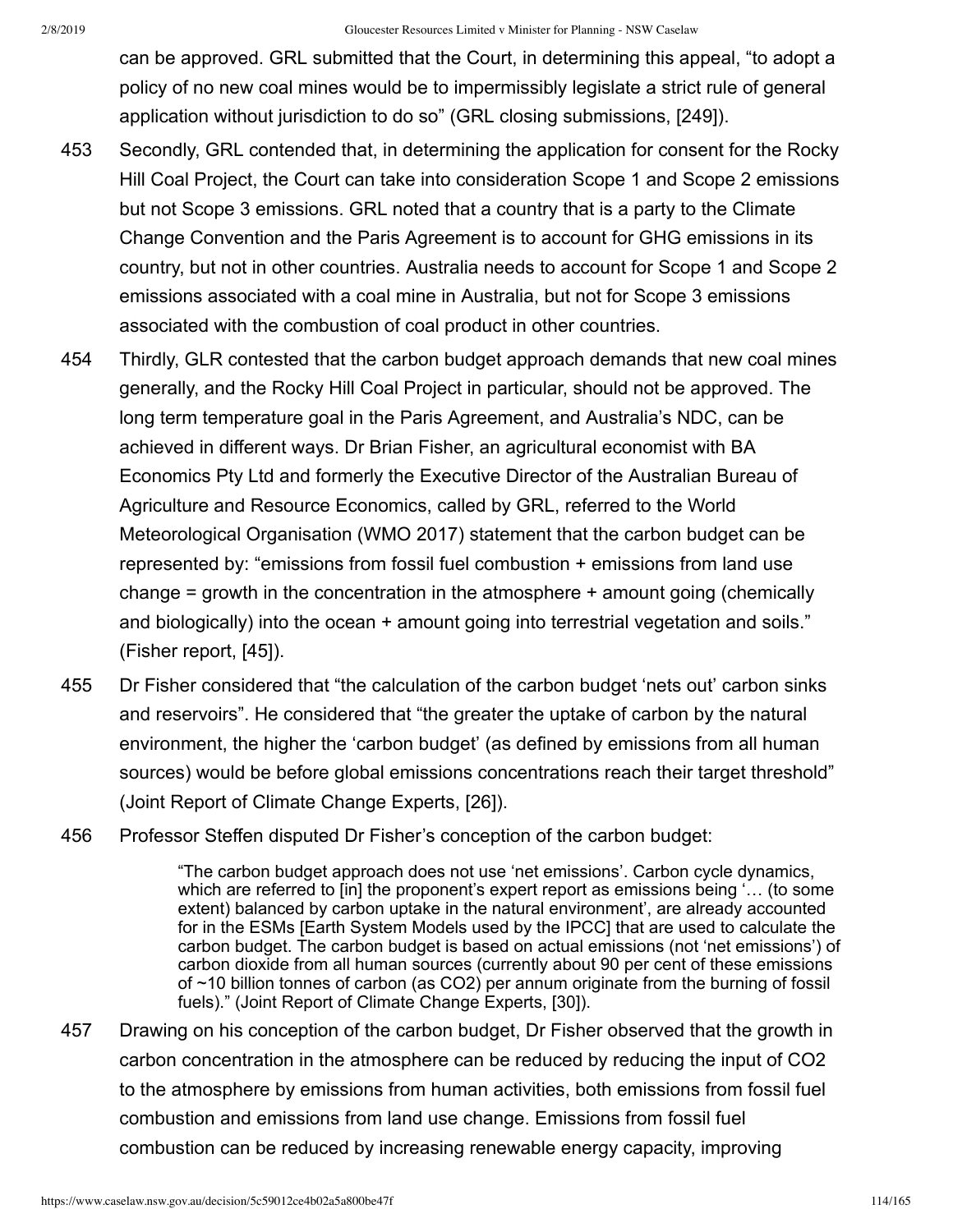energy productivity and increasing use of innovation and clean technology, such as carbon capture and storage (Fisher report, [79]-[83] and Joint Report of Buckley and Fisher, [12]-[16]). The carbon concentration in the atmosphere can also be reduced by increasing the amount of carbon going into terrestrial vegetation and soil. Methods to sequester (or store) carbon dioxide include through reforestation and afforestation (Fisher report, [84]).

- 458 Hence, GRL contended, whilst not approving new coal mines might be consistent with reducing GHG emissions, it is not the only way to achieve the desired emission reduction targets.
- 459 Fourthly, GRL submitted that the choice of action to reduce emissions should be guided by the principle of efficiency in abatement. Dr Fisher considered that:

"The size of the global abatement task calls for making emissions reductions where they count most and generate the least economic and social harm. That is, focus needs to be applied to achieving meaningful emissions reductions from large sources where it is cost-effective and alternative technologies can be brought to bear. There is an extensive literature on the sector decarbonisation requirements that will have the greatest abatement impact in the shortest timeframe, and the focus is predominantly on electricity generation and transport.

Achieving abatement at least cost is critical. If Australia were, for example, to ban all production and exports of coking coal and iron ore (both raw materials are overwhelmingly used to produce steel), it would destabilise our economy, substantially cut employment, and remove a major source of government revenue. These consequences would have multiple flow-on effects including for Australia's capacity to innovate, and to adopt new clean technologies that allow decarbonisation while sustaining everyday activities.

Economic efficiency and thus social welfare are maximised when abatement occurs from the lowest cost sources. Abatement costs vary widely between countries, sectors and activities and are often project dependent. Preventing the development of the Rocky Hill Coal Project would incur greenhouse gas abatement costs approximately two orders of magnitude higher than what is currently being achieved under the Federal Government's Emissions Reduction Fund and therefore would be grossly economically inefficient and contrary to Australian society's best interests." (Fisher report, [13]-[15]).

460 Fifthly, GRL noted that the Rocky Hill Coal Project will produce coking or metallurgical coal not thermal or steaming coal. Thermal coal is typically burned to generate steam which runs turbines to generate electricity. Coking coal is an essential ingredient in the manufacture of steel from iron ore. Dr Fisher considered that:

> "This distinction is important because while the use of thermal coal for electricity generation can be substituted by other fuel sources, such as gas and renewables, there are limited substitutes for the use of coking coal in primary steel production." (Fisher report, [53]).

461 Dr Fisher noted that "steel is integral to our society", not only being a basic input to many critical goods and services, including healthcare, telecommunications, transport, clean water and agriculture, but also in producing and distributing energy and improving energy efficiency, including in renewable energy supply, such as in wind turbines, in reinforcing concrete dams for hydroelectricity and in equipment used for natural gas extraction (Fisher report, [54]-[55]).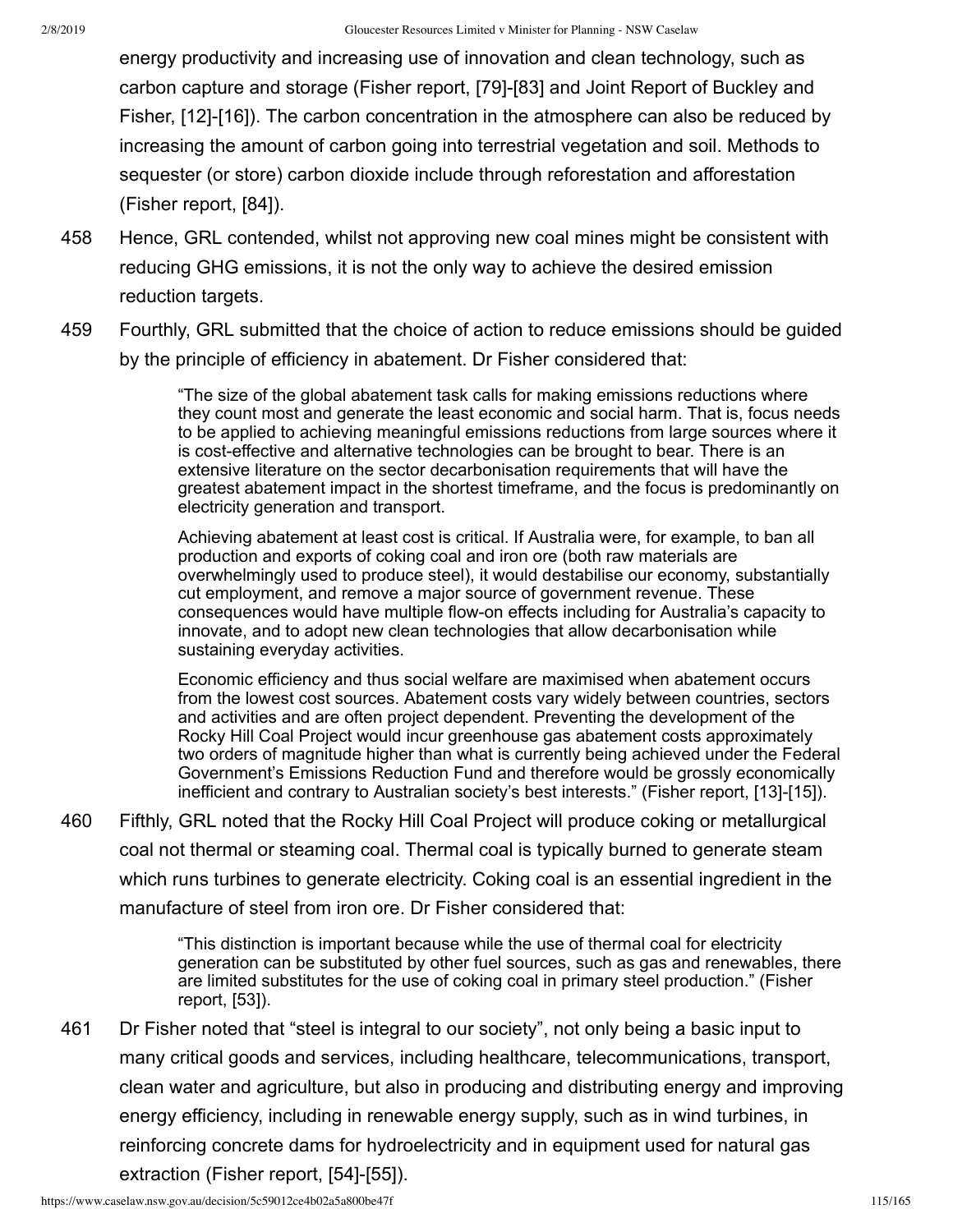- 462 Coking coal is used in the main way in which steel is produced, by the integrated steel making process. This process involves the use of a blast furnace for iron making, followed by a basic oxygen furnace (BOF). Dr Fisher noted that in 2016, 74% of the world's steel was produced using coking coal via integrated BOF smelting. In this process, iron ore is melted to produce pig iron, using coke as fuel. Coke is the product derived from coking coal when impurities have been removed. The carbon rich pig iron is converted to steel by blowing oxygen through it. Steel production using BOF technology requires significant raw materials as input. Almost all coking coal is used in coke ovens for integrated BOF smelting and 98% of iron ore used in steel making (Fisher Report, [57]).
- 463 The other way to produce steel is by the electric arc furnace (EAF). The EAF process does not involve iron making. The EAF process relies on an electric charge between two electrodes to deliver heat to melt scrap metal. It uses recycled steel and avoids the need for raw material processing. While the EAF process does not require coking coal as a raw material, many furnaces are reliant on electricity generated from coal fired power stations. Dr Fisher noted that a little under 26% of global steel was produced using the EAF process. The primary limiting factor to greater use of EAF is the availability and supply of scrap steel (Fisher report, [59]).
- 464 Mr Manley, a geologist and Director, Metals and Mining Consulting with Wood Mackenzie, called by GRL, supported Dr Fisher's view of the limited substitutability of coking coal in steel making. Mr Manley considered that: "Steel making technology based on the blast furnace route is mature. It is also the only major currently commercially operational route for creating iron from iron ore." (Joint Report of Coal Demand Experts, p 5). Mr Manley expected that "basic oxygen furnaces (BOF) will be the preferred steel-making route due to their higher efficiencies" (Manley report, [5.15]).
- 465 Whilst Mr Manley accepted that a change in steel making technology would change the forecast and demand for coking coal, he noted that "[t]here is no currently proven technology that can replace carbon in primary iron reduction" and "[t]here is significant emplaced steelmaking capacity utilising carbon" (Joint Report of Coal Demand Experts, p 5). Mr Manley accepted that "[s]crap steel recycling will increase slightly over time", enabling increased production of steel by the EAF process. Wood Mackenzie forecasted that the global market share for electric arc furnace produced steel would rise from 27% in 2018 to 31% by 2035. As this increase is only slight, "significant primary iron ore reduction will still be required over the forecast period" (Joint Report of Coal Demand Experts, p 5).
- 466 Dr Fisher believed that global demand for steel is likely to increase, as India and other emerging Asian countries develop. The increased demand will likely be met by steel produced using the BOF process. The key ingredients in BOF steel making are coking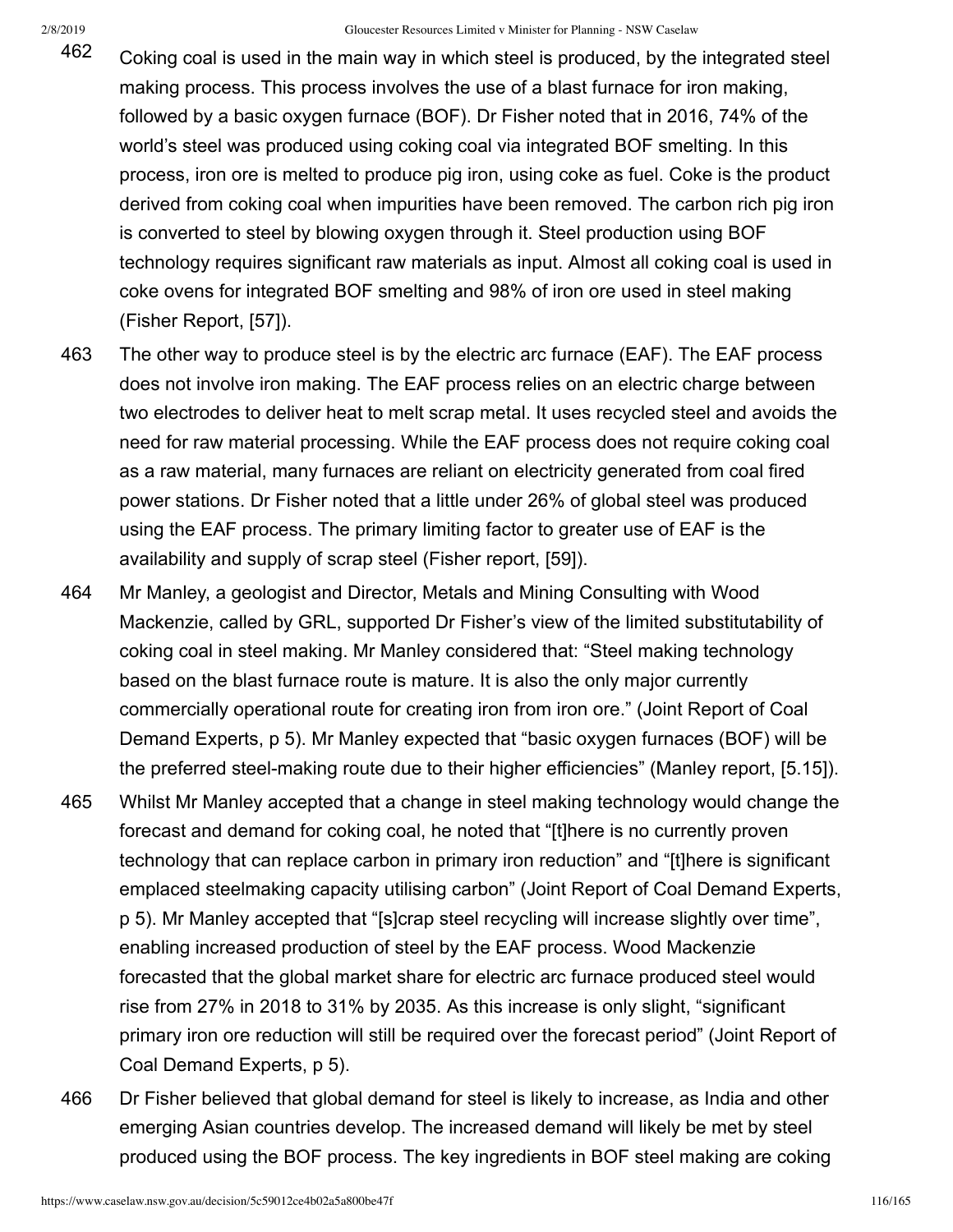coal and iron ore. Australia is the world's largest exporter of coking coal, with around 30% of global coking coal demand met by international trade (Fisher report, [60]).

467 Mr Manley also predicted the global demand for seaborne metallurgical (coking) coal will rise in the next two decades:

> "Global demand for seaborne metallurgical coal will rise from 300 Mt presently to 370 Mt by 2035. Although the long-term outlook sees a 70 Mt rise in demand, only 11 Mt of this growth is required by 2024. Asian demand remains flat over this period, as declines in Japan and China are made up for with moderate growth from India. Nearly all of the growth that is forecast to take place occurs in countries in EMEARC [Europe, Middle East, Africa, Russia and the Caspian].

> From 2024 to 2035, seaborne metallurgical coal demand is forecast to rise by 59 Mt, almost completely driven by India's appetite for higher imports. Demand in countries in the Americas would only grow by 4 Mt during these years, while the demand from those in EMEARC would increase by 4 Mt. Japan's seaborne demand will continue to decline as the mature economy slows and the population ages, leading to less demand for steel. Japan's imports are expected to fall from about 60 Mt this year to 47 Mt in 2035."  $(Manley report, [5.19]–[5.20])$

- 468 These predicted increases in global demand for coking coal were challenged by Mr Tim Buckley, an energy economics and financial analyst called by Gloucester Groundswell. Mr Buckley noted that Wood Mackenzie's modelling of demand for coking coal does not take account of changes in policy, financial markets and technology that will drive a reduction in GHG emissions in order to achieve the temperature targets under the Paris Agreement. The Wood Mackenzie modelling and Mr Manley's report do not provide any forecast for coking coal demand for achieving the International Energy Agency's Sustainable Development Scenario and the Paris Agreement's goal of limiting the increase in global average temperatures to between 1.5ºC and 2ºC (Joint Report of Coal Demand Experts, p 3 and Transcript, 21/08/18, p 437).
- 469 Mr Buckley considered that if regard is had to the measures that will be taken under the Paris Agreement to limit climate change, demand for coking coal will decline. Mr Buckley referred to the International Energy Agency's World Energy Outlook 2017 Report that modelled a Sustainable Development Scenario (SDS). The SDS is broadly consistent with the world having a 50% chance of limiting climate change to 2ºC above pre-industrial levels (Buckley report, [32]). The SDS forecasts a decline in global demand for coking coal of about 39% relative to 2016 by 2040:

"The SDS forecasts a 39% decline in coking coal, slightly less than the 52% decline in total global coal use by 2040 vs. 2016. This suggests a reduction in global supply is needed, not new capacity beyond already approved mines" (Joint Report of Coal Demand Experts, p 3 and see Buckley report, [29]).

470 Indeed, Mr Buckley believed that IEA's estimate of a 39% fall in coking coal demand by 2040 may be an underestimate, as stronger global policy efforts to deliver on the Paris Agreement commitment of limiting global warming to between 1.5ºC and 2ºC above pre-industrial levels reduce demand (Buckley report, [37]-[40]). In particular, Mr Buckley referred to policies being implemented in Australia's key export markets (namely,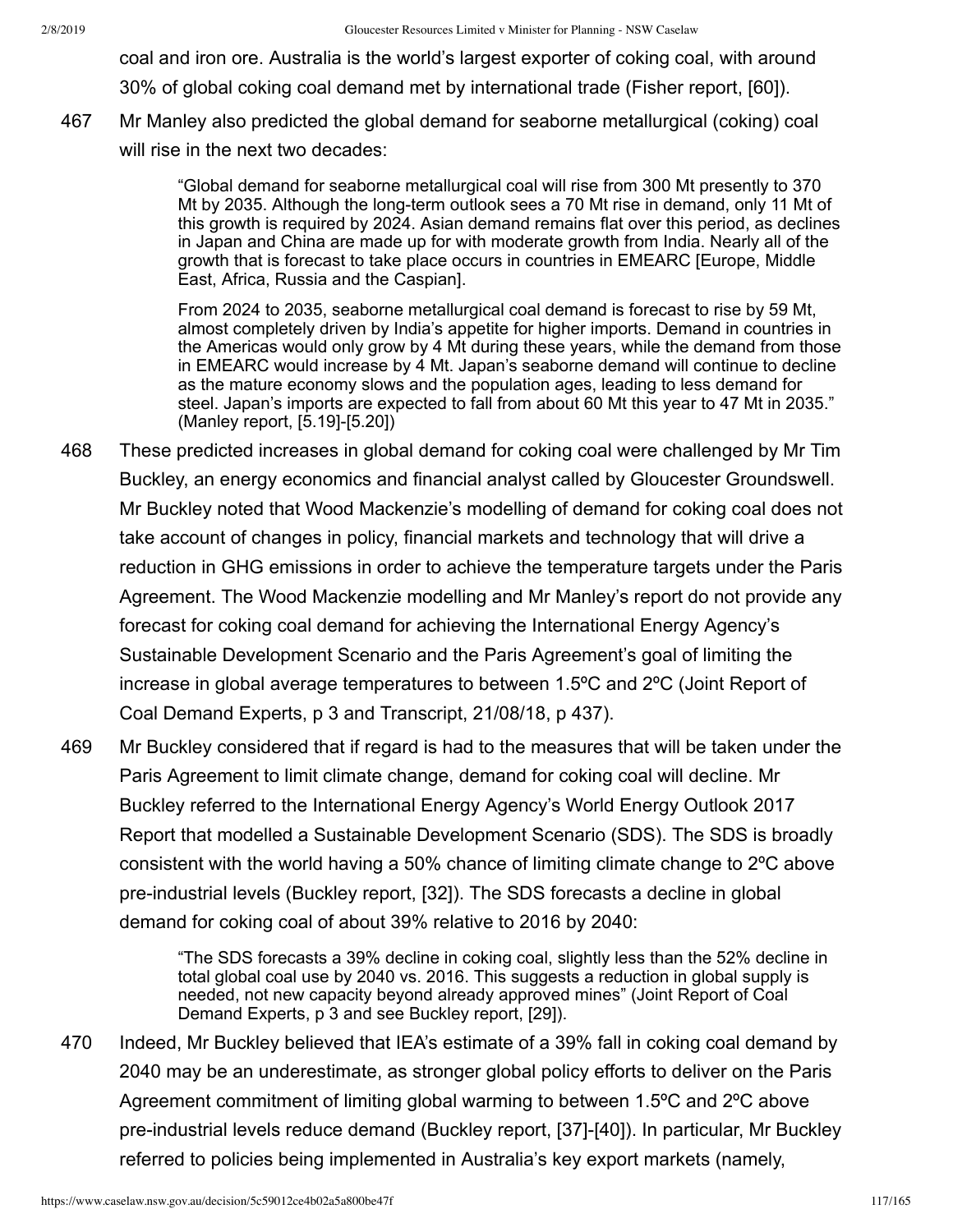China, Japan, South Korea and India) to lower carbon emissions. These policies include national emissions trading schemes, coal taxes, industry targets, pollution controls, supply restrictions and policy targets to promote lower emissions alternatives (Buckley report, [90]-[113], [133]-[138]).

- 471 Mr Buckley also considered that the global demand for coking coal will be adversely affected by new technology developments that reduce the need for coking coal in steel production.
- 472 Mr Buckley challenged Dr Fisher's and Mr Manley's views that there is currently, and will continue to be over the life of the project, limited substitutes for coking coal to produce steel by the BOF process. Mr Buckley considered that:

"The advent of new technology developments could well see the need for coking coal in steel production removed within the life of the proposed project. Actions needed to deliver on the Paris Agreement (such as a wider adoption of an emissions trading scheme (ETS) and / or a wider application of a coal tax and / or new restrictions on the supply of coal) would accelerate this technology innovation by enhancing its commercial viability." (Buckley report, [20]).

- 473 Mr Buckley referred to new technologies and processes that replace the current reliance on coking coal to manufacture steel. First, HYBRIT is the brand for a Swedish development project to make "fossil free steel" from iron ore and hydrogen, removing entirely the need for coking coal and carbon emissions (Buckley report, [141]-[143]). Second, FINEX is a brand developed by South Korea's POSCO that allows for the use of lower quality thermal coal in substitution for coking coal in steel manufacturing (Buckley report, [141], [148]-[151]). Third, pulverised coal injection (PCI) is used in many of the world's major steelworks. Finely ground coal is injected with the hot blast directly into the raceway of the furnace to provide energy reductant in addition to that from the coke bed, thus replacing some of the coke with cheaper non-coking or weaklycoking coal. The PCI process increases the economic efficiency of steelmaking by using lower cost coals to reduce consumption of higher cost prime coking coals (Buckley report, [50] and footnote 18, and see Manley report [3.12]-[3.15]).
- 474 Fourth, electric arc furnaces promote steel recycling in lieu of coking coal and iron ore. As steel production by EAF processes increases, demand for coking coal and iron ore is forecast to decline (Buckley report,  $[141]$ ,  $[152]$ - $[154]$ ).
- 475 Mr Buckley also referred to technological innovations to replace structural steel in buildings with timber composites. A decrease in demand for structural steel would in turn decrease demand for coking coal to produce steel (Buckley report, [141], [155]).
- 476 Mr Buckley concluded:

"In my opinion, technology change and market forces enhanced by energy policy changes are highly likely to combine to create demand substitution, curtailing demand and hence prices for coking coal consistent with or in-excess of the 40% global decline forecast by the IEA, with a consequent material adverse impact on the project." (Buckley report, [161]).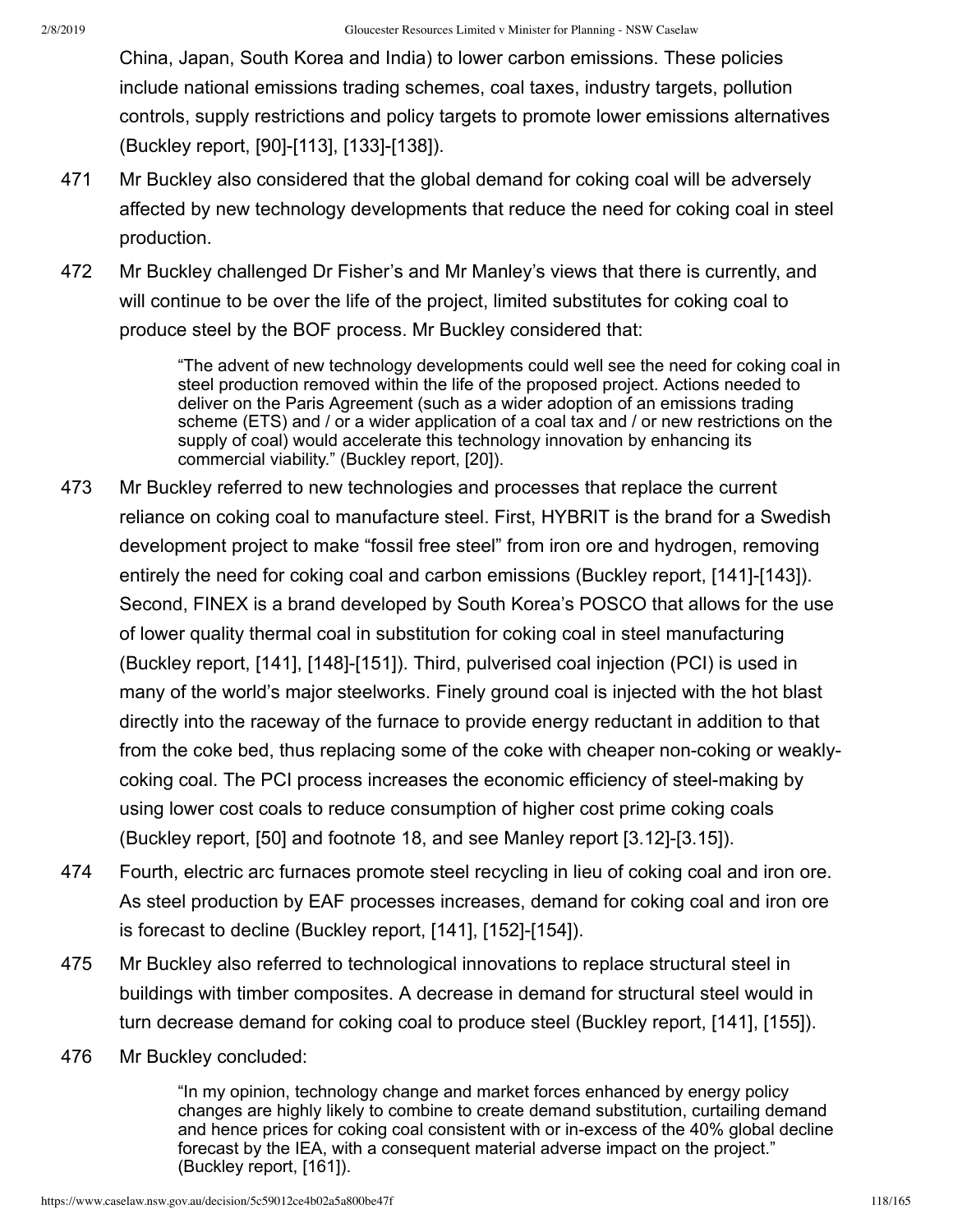477 On the supply side, Mr Buckley considered that there will be sufficient production capacity to meet this declining demand for coking coal, without approving new coking coal mines:

> "Given the implications of the IEA's scenario forecast for a 40% or more decline in global coking coal demand by 2040, in my opinion there is sufficient existing production capacity, in operation or already approved and under development, to meet current and likely future market demand for coking coal, particularly as there is some scope for substitution between various grades of coal." (Buckley report, [14] and see [165]).

- 478 In particular, Mr Buckley considered that there is more than enough existing Australian production capacity to supply the global market needs for coking coal (Buckley report, [16], [18]).
- 479 Mr Buckley noted that there are a number of new coking coal mines already in operation, or approved and under development, across Australia, such that the Rocky Hill Coal Project is not required (Buckley report, [168]). The vast majority of Australian coking coal production and reserves are located in Queensland (Buckley report, [169], [174]-[178]). Although the Rocky Hill Coal Project will produce coking coal with high fluidity, which is highly sought after by steelmakers, there are several alternative sources of high fluidity coking coal in Queensland and many coking coal mines in North America (Joint Report of Coal Demand Experts, p 2 and see Manley report, pp 13-14 and Figure 6 on the fluidity values of Australian coking coals). Mr Manley produced a figure (exhibit W), after giving evidence, that showed coking coal mines with a maximum fluidity of approximately 1000 DDPM or more include Integra (underground), Broadmeadow, Wongawilli, Goonyella and Moranbha North. Mines that produce both coking coal and thermal coal and have a maximum fluidity of approximately 1000 DDPM or more including Austar, Duralie, Stratford, Kestrel, Dawson Complex, Tahmoor, Appin and Byerwren (Gloucester Groundswell closing submissions, [57]-[58]).
- 480 Mr Manley doubted whether the IEA's Sustainable Development Scenario would be achieved:

"The mechanisms to achieve SDS (whether policy proscribed or technological breakthrough) are not defined and without significant technological advancement are unlikely to be achieved within the forecast period." (Joint Report of Coal Demand Experts, p 3).

- 481 Mr Manley did not consider that the technological innovations referred to by Mr Buckley would become commercially viable and utilised widely within the life of the Project so as to materially reduce demand for coking coal.
- 482 In response to Mr Buckley's suggestion that there is some interchangeability of thermal and coking coals, Mr Manley said that there was limited substitution between thermal coal and metallurgical coal: coals of thermal coal quality do not have the ability to make coke while metallurgical coals can behave poorly in thermal coal applications. Mr Manley did accept, however, that coke blends require coals with different properties.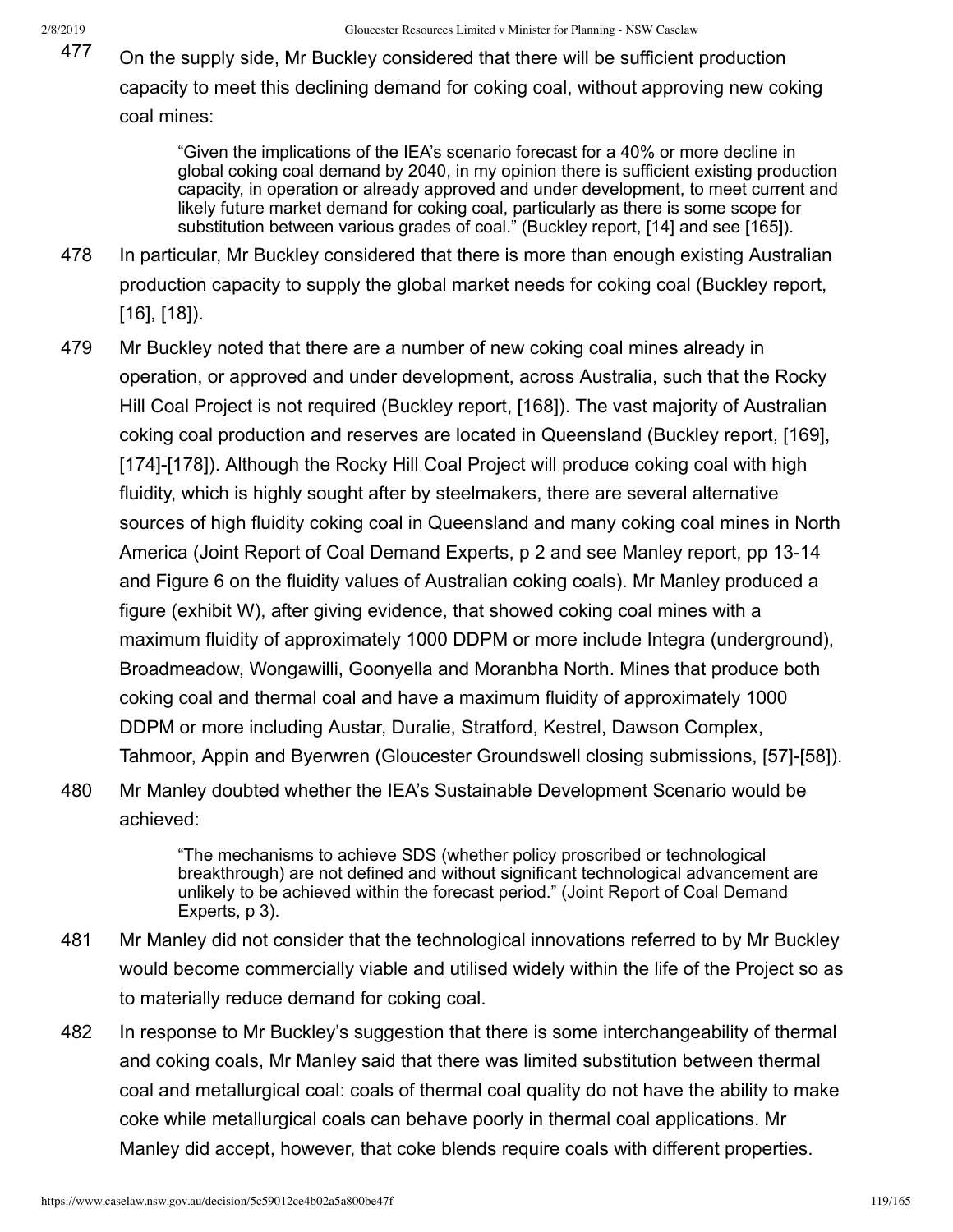The benchmark Hard Coking Coal is coal that can make a strong coke on its own or it can be blended with other coals (that cannot make a strong coke on their own) to still make a strong coke. While coal from the Rocky Hill Coal Project will not make a strong coke on its own, the high fluidity would provide the 'glue' between Hard Coking Coal and Semi Soft Coking Coal. Coal from the Rocky Hill Coal Project would therefore be useful for coke makers to reduce their input costs by being able to make a strong coke with less high priced material and lower coke rates (i.e. the total carbon required in steelmaking) (Joint Report of Coal Demand Experts, pp 4-5). Mr Manley contended that "on a coal quality basis, the RH Project would therefore find a home in the market for its coal based on the quality parameters" (Joint Report of Coal Demand Experts, p 2).

- 483 GRL contended, therefore, that given the continued critical role of steel to society, the limited substitutes for using coking coal in primary steel production and the likely demand for coking coal from the Rocky Hill Coal Project, the Rocky Hill Coal Project should be approved, regardless of the associated GHG emissions.
- 484 Sixthly, GRL submitted that economic, social and environmental rationales for banning development of individual coal mines on the basis of GHG emission are poor. Dr Fisher explained this argument:

"On an environmental front, Australian coal mines operate to some of the highest environmental standards in the world (AusTrade 2018). Aside from the strong commercial incentive to limit energy use in the operation of the Project, regulations ensure a strict recognition and accounting of emissions. This is not the case in all countries where coal mining occurs.

Moreover, Australian coking coal is amongst the highest quality in the world, making it relatively less emissions intensive. Higher energy content and lower impurity coal results in higher quality coke, which in turn requires less coke input and higher productivity per unit of steel produced (World Steel Association 2016).

From an economic perspective, given the limited substitutes for coking coal in steel making, there is strong projected demand for coking coal as large countries such as India industrialise and intensify their steel use (NERA 2016). If demand is not met from Australian coal mines, investment will flow to other large coal producers and mines will be developed in countries such as India and Indonesia.

From a social standpoint, local benefits such as direct and indirect employment associated with the construction and ongoing operation of the Project also need to be taken into account and weighed against the uncertain long-term impacts of carbon emissions produced by the mine." (Fisher report, [65]-[68]).

### 485 Professor Steffen responded to Dr Fisher saying:

"These points are irrelevant. There are many discussions around the social and economic implications of climate change. Strong social and economic arguments could also be made for very rapid emissions reductions. My point is that to have any chance of meeting the Paris 2ºC target, carbon emissions around the world need to be DECREASING rapidly and deeply; opening up and using new fossil fuel reserves or resources INCREASES carbon emissions, in conflict with what is required under the Paris Agreement. This is the scientific reality based on a comparison of the current level of fossil fuel exploitation compared to any reasonable estimate of the remaining carbon budget. There is no room for any new fossil fuel development. The challenge is to rapidly and deeply reduce emissions from existing fossil fuel industries and activities." (Joint Report of Climate Change Experts, [21]).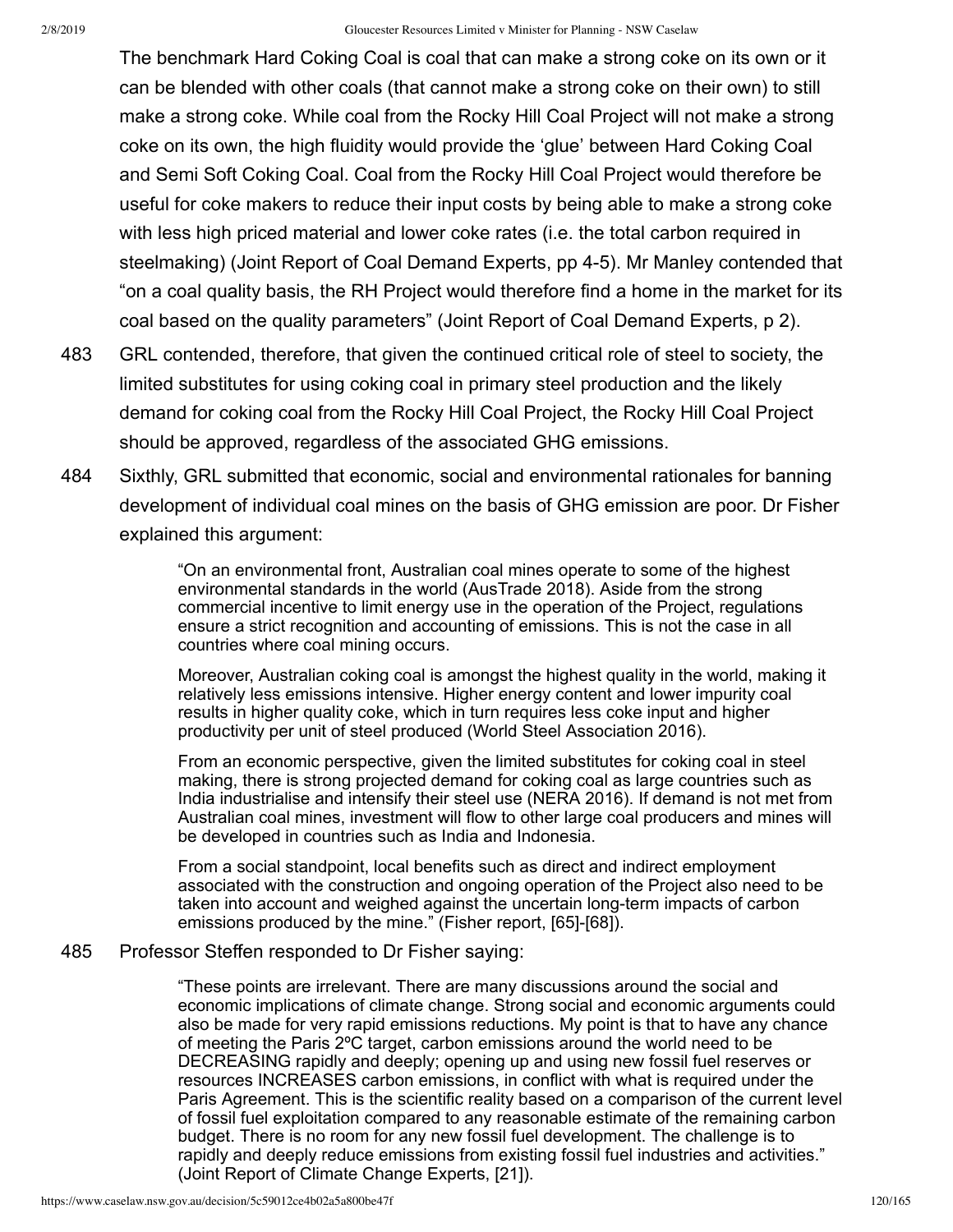*The GHG emissions of the Project support refusal of the Project*

## **Both direct and indirect GHG emissions should be considered**

- 486 The Rocky Hill Coal Project will result in GHG emissions. The Air Quality and Health Risk Assessment for the amended EIS estimated the Scope 1 and Scope 2 emissions to be about 1.8Mt CO2-e over the life of the mine and Scope 3 emissions to be at least 36Mt CO2-e. The estimated scope 3 emissions are limited to the emissions from the combustion of product coal from the Project by end users, such as steel mills and electricity power stations, as the emissions from shipping of product coal were not included. GHG emissions from the combustion of product coal by end users are downstream emissions.
- 487 Although GRL submitted that Scope 3 emissions should not be considered in determining GRL's application for consent for the Rocky Hill Coal Project, I find they are relevant to be considered.
- 488 At the most basic level, the consent authority must consider and determine the particular development application that has been made to carry out the State significant development of the proposed coal mine (s 4.38(1) of the EPA Act). For State significant development such as the Rocky Hill Coal Project, the development application is required to be accompanied by an environmental impact statement (s 4.12(1) and s 4.39(1)(a) of the EPA Act and cl 50(1)(a) and Sch 1, cl 2(1)(e) of the EPA Regulation). The environmental impact statement must address the environmental assessment requirements of the Secretary as well as the content requirements in Sch 1, cl 7 of the EPA Regulation, including the likely impact on the environment of the development and the reasons justifying the carrying out of the development, having regard to biophysical, economic and social considerations, including the principles of ecologically sustainable development (ESD). The principles of ESD are defined to be the precautionary principle, inter-generational equity, conservation of biological diversity and ecological integrity, and improved valuation, pricing and incentive mechanisms (cl 7(4) of Sch 1 of the EPA Regulation). As I note below, consideration of the principles of ESD can involve consideration of climate change.
- 489 The amended EIS for the Rocky Hill Coal Project included the Air Quality and Health Risk Assessment which contained a "Greenhouse Gas Assessment". The Greenhouse Gas Assessment was prepared in accordance with the World Resources Institute/World Business Council for Sustainable Development, *The Greenhouse Gas Protocol A Corporate Accounting and Reporting Standard Revised Edition* (2004); *National Greenhouse and Energy Reporting (Measurement) Determination 2008* and the Department of Environment and Energy, *National Greenhouse Accounts Factors*,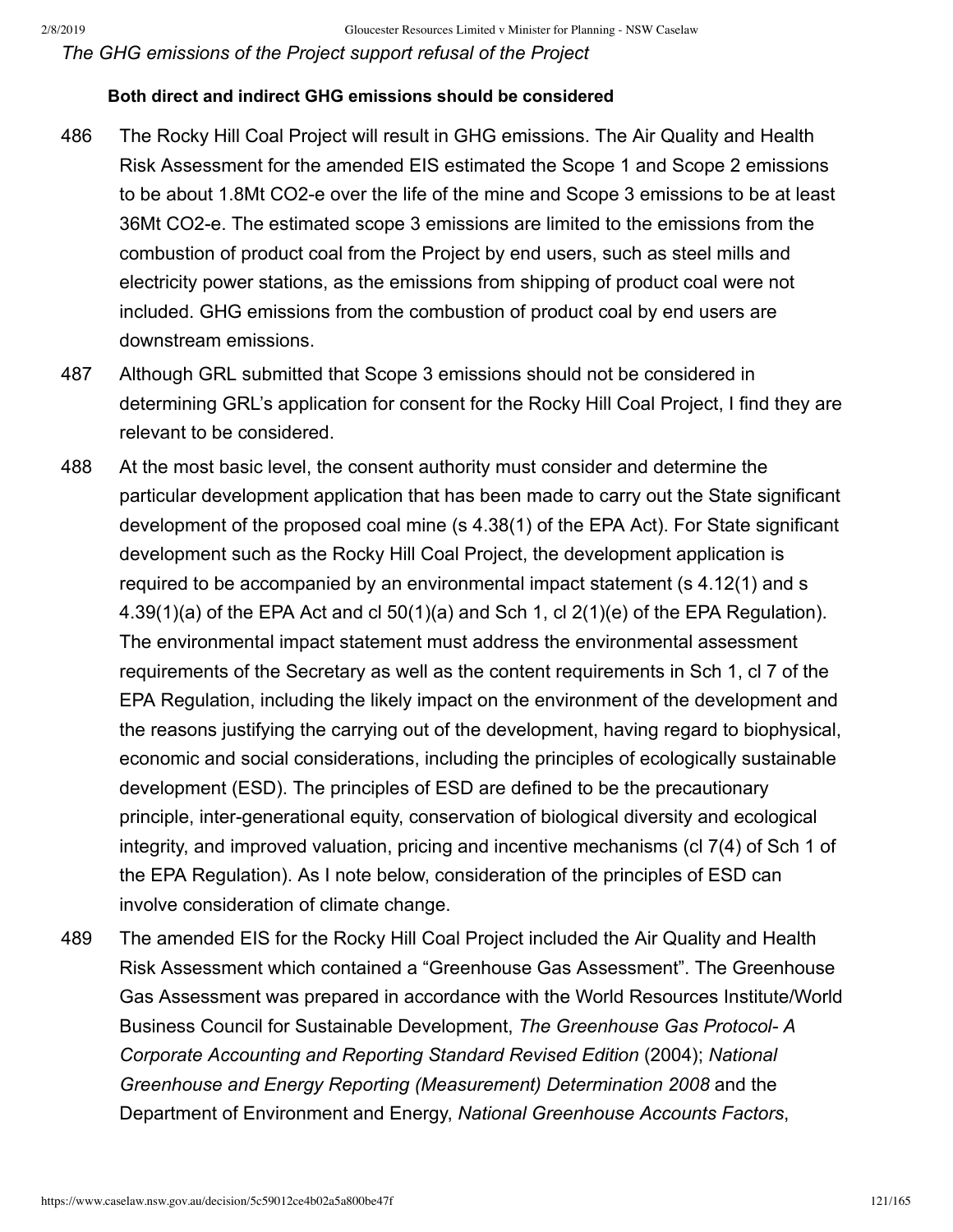August 2015. Each of these documents define and describe how to account for three scopes of GHG emissions, Scope 1, Scope 2 and Scope 3 emissions. The Greenhouse Gas Assessment expressly assessed the Scope 3 emissions of the Project.

- 490 The determination of the development application for the Rocky Hill Coal Project requires consideration of the Environmental Impact Statement accompanying the development application, and that Environmental Impact Statement included a Greenhouse Gas Assessment of the Scope 1, Scope 2 and Scope 3 emissions of the Project.
- 491 Section 4.15 of the EPA Act applies to the determination of the development application for the State significant development of the Rocky Hill Coal Project (s 4.40 of the EPA Act). Section 4.15(1)(a) of the EPA Act requires the consent authority, in determining a development application, to take into consideration the provisions of any environmental planning instrument. One applicable instrument is the Mining SEPP. Clause 14(2) of the Mining SEPP provides:

"Without limiting subclause (1), in determining a development application for development for the purposes of mining, petroleum production or extractive industry, the consent authority must consider an assessment of the greenhouse gas emissions (including downstream emissions) of the development, and must do so having regard to any applicable State or national policies, programs or guidelines concerning greenhouse gas emissions."

- 492 "Downstream emissions" of a coal mine include Scope 3 emissions from the transportation and combustion of coal product from the mine.
- 493 Another applicable environmental planning instrument is GLEP 2010. A particular aim of GLEP 2010 is "to embrace and promote the principles of ecologically sustainable development" and "to recognise the cumulative impacts of climate change" (cl 1.2(2) (d)). The direct and indirect GHG emissions of a development contribute to the cumulative impacts of climate change.
- 494 A consent authority, in determining a development application, is also required to take into consideration the likely impacts of the development, including environmental impacts on the natural and built environments (see 4.15(1)(b) of the EPA Act). The likely impacts of a development include both direct and indirect environmental impacts.
- 495 As the Full Federal Court of Australia held in *Minister for Environment and Heritage v Queensland Conservation Council* (2004) 139 FCR 24; [2004] FCAFC 190 at [53], the impact of an action includes not only the direct but also the indirect influences or effects of the action:

"'Impact' in the relevant sense means the influence or effect of an action: *Oxford English Dictionary,* 2nd ed, vol VII, 694-695. As the respondents submitted, the word "impact" is often used with regard to ideas, concepts and ideologies: "impact" in its ordinary meaning can readily include the "indirect" consequences of an action and may include the results of acts done by persons other than the principal actor. Expressions such as "the impact of science on society" or "the impact of drought on the economy" serve to illustrate the point. Accordingly, we take s 75(2) to require the Minister to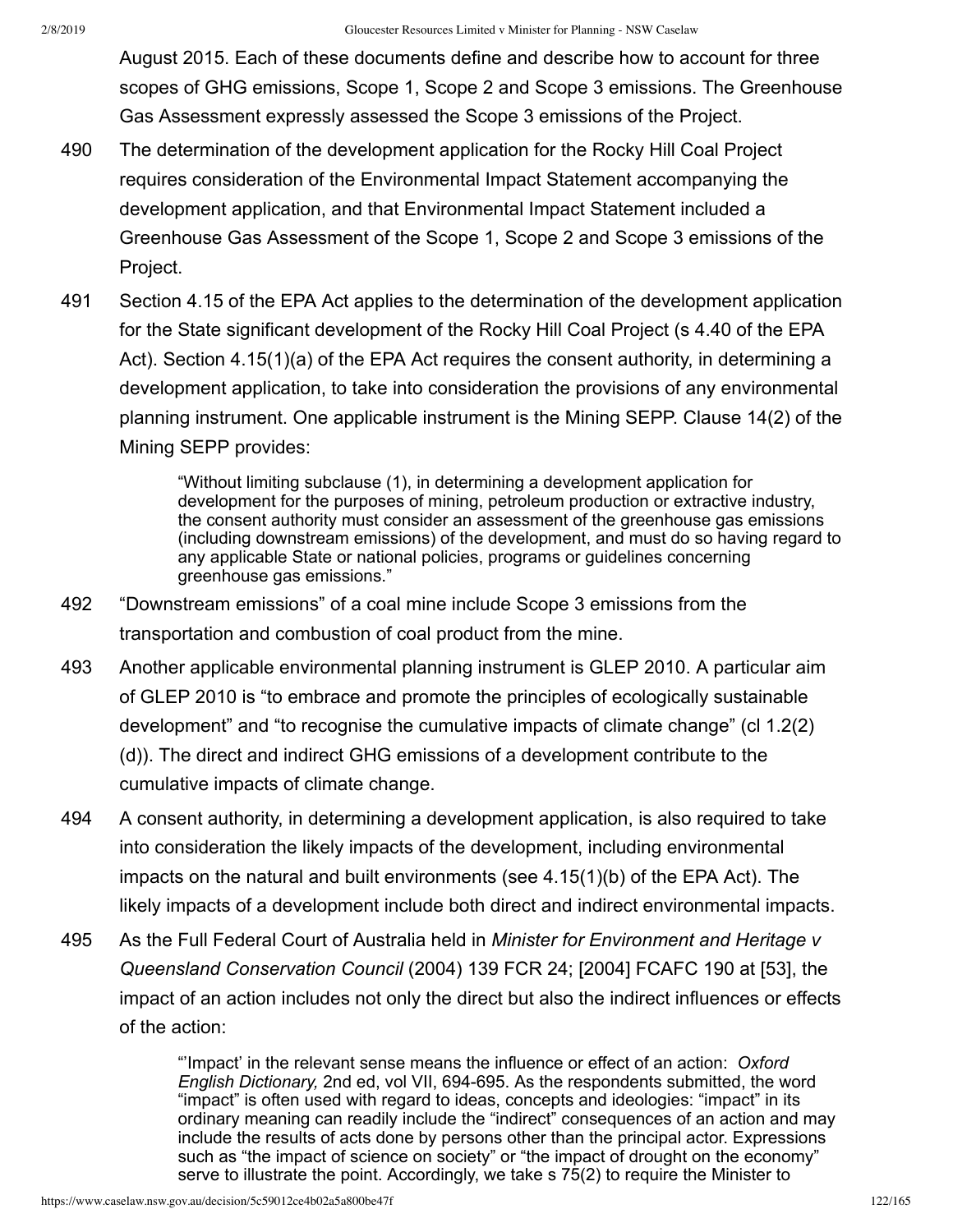2/8/2019 Gloucester Resources Limited v Minister for Planning - NSW Caselaw

consider each way in which a proposed action will, or is likely to, adversely influence or effect the world heritage values of a declared World Heritage property or listed migratory species. As a matter of ordinary usage that influence or effect may be direct or indirect. "Impact" in this sense is not confined to direct physical effects of the action on the matter protected by the relevant provision of Pt 3 of Ch 2 of the EPBC Act [Environment Protection and Biodiversity Conservation Act 1999]. It includes effects which are sufficiently close to the action to allow it to be said, without straining the language, that they are, or would be, the consequences of the action on the protected matter."

- 496 The Court later indicated that "'all adverse impacts' includes each consequence which can reasonably be imputed as within the contemplation of the proponent of the action, whether the consequences are within the control of the proponent or not." (at [57]).
- 497 The Court held that the adverse impacts of the action, the Nathan Dam on the Dawson River, were not confined to the adverse impacts of the construction and operation of the dam, but included the adverse impacts of the use of water downstream from the dam, including its use for growing and ginning cotton (at [60]).
- 498 The consent authority is also required to consider the public interest (s 4.15(1)(e) of the EPA Act). The public interest has been held to include the principles of ESD: see *Telstra v Hornsby Shire Council* at [124] and *Minister for Planning v Walker* (2008) 161 LGERA 423; [2008] NSWCA 224 at [42], [43]. In turn, the principles of ESD, particularly the precautionary principle and principle of inter-generational equity, have been held to require consideration of the impact of a development on climate change and the impact of climate change on a development: see, for example, *Gray v Minister for Planning* (2006) 152 LGERA 258; [2006] NSWLEC 720; *Taralga Landscape Guardians Inc v Minister for Planning and RES Southern Cross Pty Ltd* (2007) 161 LGERA 1; [2007] NSWLEC 59; *Aldous v Greater Taree City Council* (2009) 167 LGERA 13; [2009] NSWLEC 17; and *Hunter Environment Lobby Inc v Minister for Planning* [2011] NSWLEC 221.
- 499 Many courts have held that indirect, downstream GHG emissions are a relevant consideration to take into account in determining applications for activities involving fossil fuel extraction or combustion or electricity generated by fossil fuel combustion.
- 500 In Australian Conservation Foundation v Latrobe City Council (2004) 140 LGERA 100; [2004] VCAT 2029, the environmental impacts of downstream GHG emissions that were likely to be produced by the then operating (but now closed) Hazelwood power station was held to be a relevant consideration in determining whether to approve a proposed amendment to a planning scheme to facilitate the mining of coal fields to supply coal for the power station (at [46], [47], [49]).
- 501 In *Gray v Minister for Planning,* the Scope 3 emissions from the downstream use (burning) of coal mined from the proposed Anvil Hill coal mine in the Hunter Valley was held to be a relevant matter that needed to be taken into consideration in the environmental assessment and approval of the coal mine (at [126], [130]).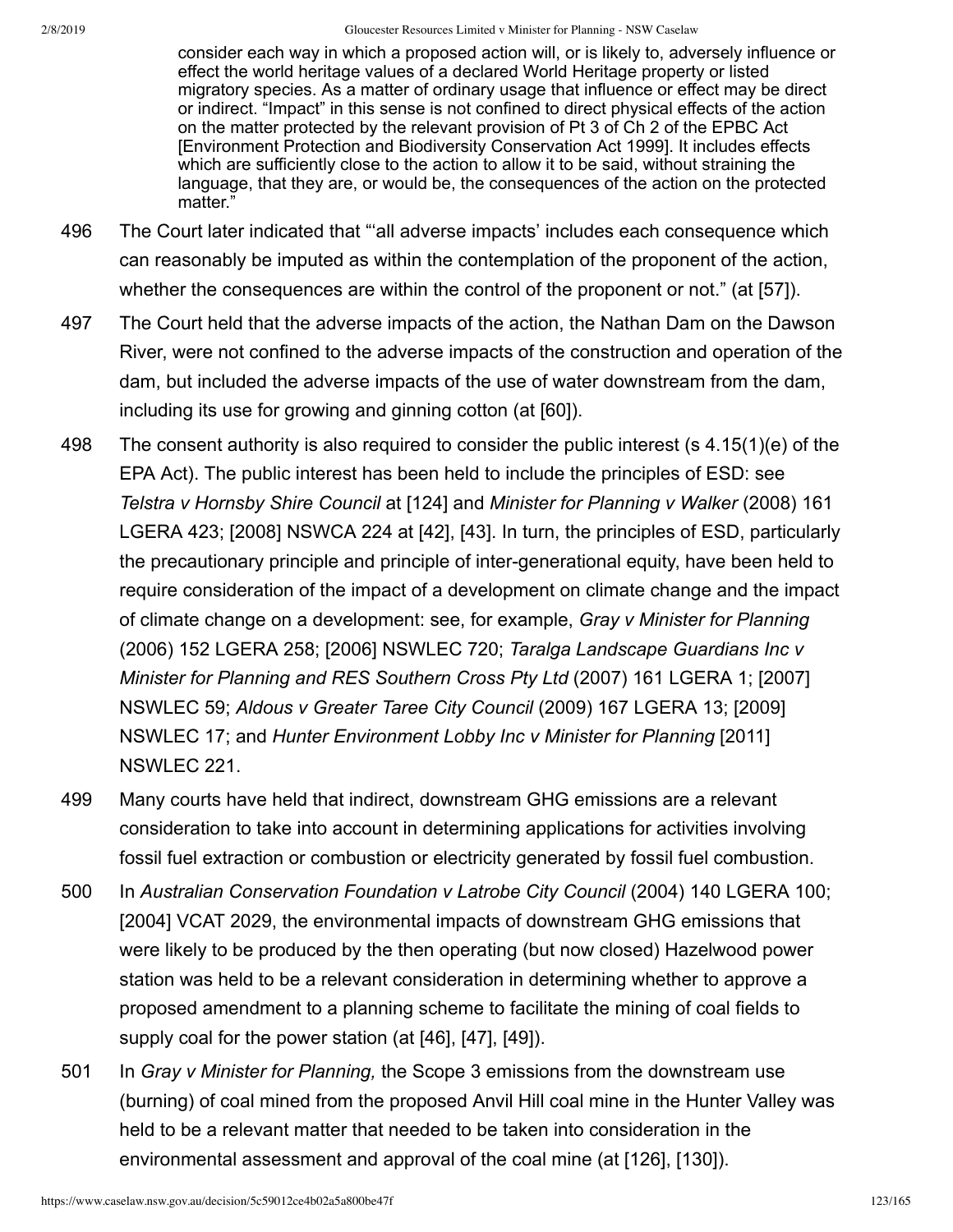502 In *Coast and Country Association Queensland Inc v Smith* [2016] QCA 242, the Queensland Court of Appeal determined that, in making a decision under s 223 of the *Environmental Protection Act 1994* (Qld) as to whether to recommend the granting of an environmental approval for a coal mine, the Land Court is either required to consider (per McMurdo P at [11]) or is not precluded from considering (per Fraser JA at [45] and Morrison JA at [51]) Scope 3 emissions. Although not an issue for the Court of Appeal, the Land Court had determined (and the Supreme Court had confirmed) that in considering the factor in s 269(4)(k) of the *Mineral Resources Act 1989* (Qld), as to whether "public rights and interests will be prejudiced" by the granting of the mining lease, the Land Court is empowered to consider Scope 3 emissions: *Hancock Coal Pty Ltd v Kelly (No 4)* (2004) 35 QLCR 56; [2014] QLC 12, [218] (Land Court) and *Coast and Country Association of Queensland v Smith* [2015] QSC 260, [39] (Queensland Supreme Court).

- 503 In *Wollar Property Progress Association Inc v Wilpinjong Coal Pty Ltd* [2018] NSWLEC 92, Sheahan J accepted that the consent authority (the Planning Assessment Commission as delegate of the Minister), in determining the development application for the proposed open cut coal mine, was required by cl 14(2) of the Mining SEPP to consider the GHG emissions of the proposed mine, including the downstream emissions, but found that the consent authority had done so. Sheahan J noted that: "The term 'downstream emissions' is not defined, but is commonly understood to denote the greenhouse gas emissions relating to sold goods and services and thus caused by end users' use of the product (e.g. coal) produced by a project" (at [126]). Sheahan J found that the consent authority had, as a matter of fact, given "close consideration" to an assessment of the greenhouse gas emissions (including the downstream emissions) of the proposed mine (at [180]-[183] and referring to and adopting as findings the submissions in  $[141]-[159]$ .
- 504 In the United States, courts have held an environmental impact assessment of a project or a decision to be inadequate due to its failure to consider the downstream or upstream greenhouse gas emissions relating to the proposed project or decision.
- 505 In *Border Power Plant Working Group v Department of Energy* 260 F Supp 2d 997 (SD Cal, 2003), the environmental impact assessment for proposed electricity transmission lines was held to be inadequate for failure to discuss the upstream greenhouse gas emissions from new power plants in Mexico that would be connected by the proposed electricity transmission lines with the power grid in Southern California at [18], [42].
- 506 In *Mid States Coalition for Progress v Surface Transportation Board* 345 F 3d 520 (8th Cir, 2003), the environmental impact assessment for a proposed rail line, which would provide a less expensive and hence a likely more utilised route by which low sulphur coal could reach power plants, was held to be inadequate for failure to consider the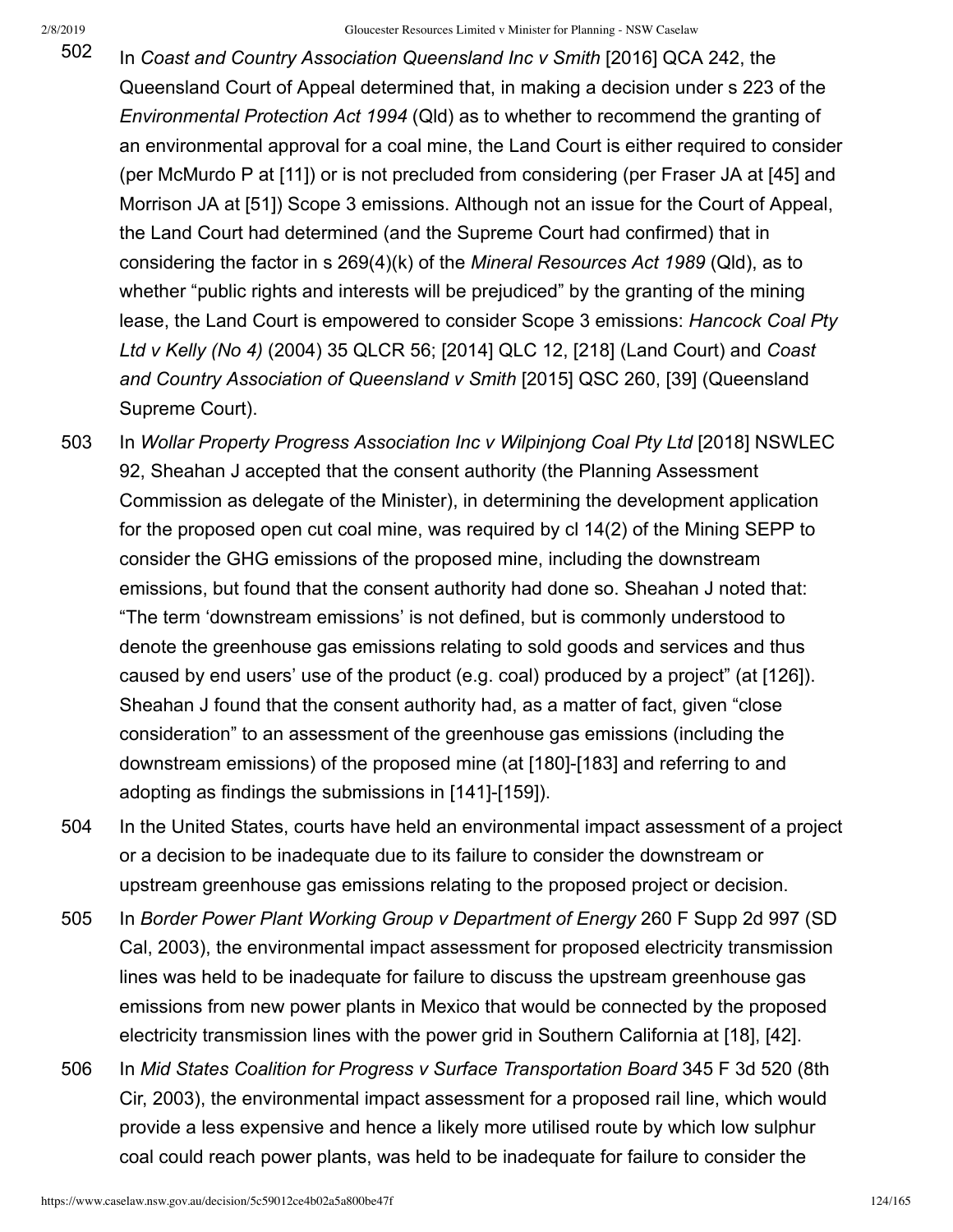possible downstream effects of the likely increase in coal consumption, including climate change. The Court of Appeals held that "it would be irresponsible for the Board to approve a project of this scope without first examining the effects that may occur as a result of the reasonably foreseeable increase in coal consumption" (at 550).

- 507 In *Montana Environmental Information Centre v US Office of Mining* 274 F. Supp 3d 1074 (D Mont, 2017), the US District Court found that the US Office of Surface Mining and Enforcement's (OSM) environmental assessment of a proposed expansion of an underground coal mining operation was not sufficient in law. The Court found that OSM failed to take a hard look at the indirect and cumulative effects of the transportation and combustion of coal from the mine and the associated downstream greenhouse gas emissions. While OSM had calculated greenhouse gas emissions associated with coal transportation, it had not considered other indirect effects from coal trains, including the health, economic and environmental impacts of diesel emissions, noise, vibration, rail congestion and coal dust (at 1091, 1093). The Court found that OSM, despite quantifying greenhouse gas emissions from coal combustion, failed to adequately assess the indirect and cumulative impacts of greenhouse gas emissions from the mine expansion. The Court found that it was arbitrary and capricious to quantify the socioeconomic benefits while failing to quantify costs of the greenhouse gas emissions from the mine (at 1098). The OSM's conclusion that there would be no effects from the emissions, because other coal would be burned in its stead, was illogical and inflated the benefits of the action while minimising its impacts (at 1098 and see 1104). The OSM's environmental assessment failed to adequately address the indirect and cumulative impacts of greenhouse gas emissions for expansion of the mine (at 1099).
- 508 In *Sierra Club v Federal Energy Regulatory Commission* 867 F 3d 1357 (DC Cir, 2017), environmental groups and landowners challenged the decision of the Federal Energy Regulatory Commission (FERC) to approve the construction and operation of three new interstate natural gas pipelines. In the split opinion, the US Court of Appeals held that the environmental impact statement for the pipelines project should have estimated the amount of downstream greenhouse gas emissions that would result from the burning of the gas transported by the pipelines in Florida power plants (at 1371):

"We conclude that the EIS for the Southeast Market Pipelines Project should have either given a quantitative estimate of the downstream greenhouse emissions that will result from burning the natural gas that the pipelines will transport or explained more specifically why it could not have done so. As we have noted, greenhouse-gas emissions are an indirect effect of authorizing this project, which FERC could reasonably foresee, and which the agency has legal authority to mitigate. *See* 15 U.S.C. § 717f(e). The EIS accordingly needed to include a discussion of the "significance" of this indirect effect, *see* 40 C.F.R § 1502.16(b), as well as "the incremental impact of the action when added to other past, present, and reasonably foreseeable future actions" *see WildEarth Guardians,* 738 F.3d at 309 (quoting 40 C.F.R § 1508.7)." (at 1374).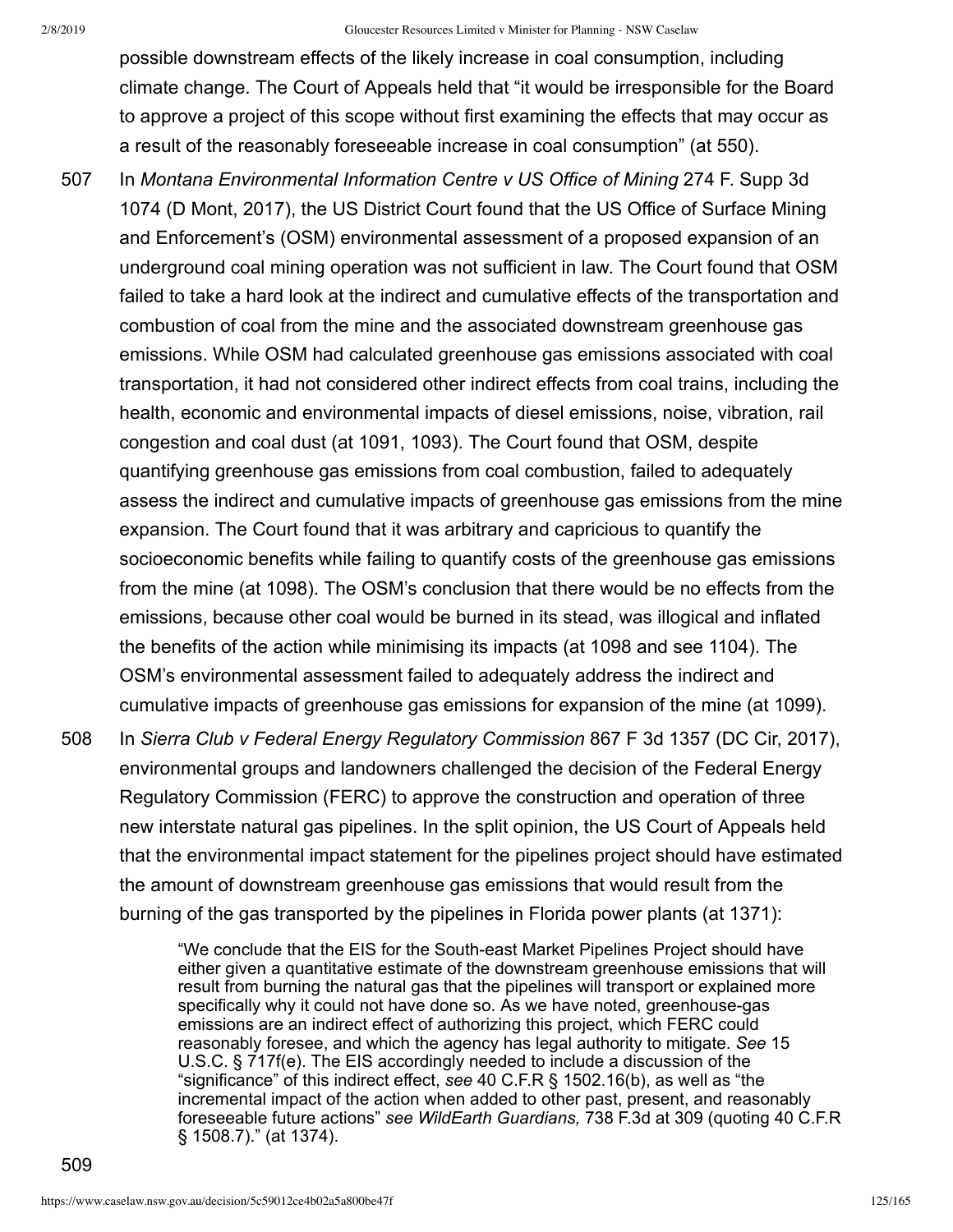The Court of Appeals held that the fact that downstream emissions might be partially offset by reductions elsewhere (e.g. retirement of dirtier, coalfired power plants) did not excuse FERC from making the emissions estimates (at 1375).

- 510 In *San Juan Citizens Alliance v United States Bureau of Land Management* 326 F Supp 3d 1227 (D N M, 2018), citizens groups challenged the decision of the US Bureau of Land Management (BLM) and US Forest Service to lease parcels of federal mineral estate land in the Santa Fe National Forest in New Mexico for oil and gas mining on grounds that the decision violated the National Environmental Policy Act (NEPA). In relation to greenhouse gas emissions, the US District Court held that NEPA required BLM to take a hard look at the impacts of greenhouse gas emissions, including quantifying and analysing the impacts of foreseeable downstream greenhouse gas emissions from combustion of produced oil and gas likely to be developed from the leases. The Court concluded that "BLM's failure to estimate the amount of greenhouse gas emissions which will result from consumption of the oil and gas produced as a result of development of wells on the leased areas was arbitrary" (at 1244).
- 511 In relation to BLM's conclusion that "the very small increase in [GHG] emissions that could result from approval of the action alternatives would not produce climate change impacts that differ from the No Action Alternative", the Court found that "without further explanation, the facile conclusion that this particular impact is minor and therefore 'would not produce climate change impacts that differ from the No Action Alternative' is insufficient" to comply with the obligation to take a hard look at the cumulative effects of the proposed action (at 1248).
- 512 The Court set aside BLM's finding of no significant impact and ordered the matter be remanded to BLM "to take a hard look at the impacts of greenhouse gas emissions, including foreseeable downstream greenhouse gas emission from the combustion of the produced oil and gas likely to be developed from the leases" (at 1250, 1256).
- 513 I find, therefore, that the consideration of the impacts of the Project on the environment and the public interest justify considering not only the Scope 1 and Scope 2 emissions but also the Scope 3 emissions of the Project.

## **All GHG emissions contribute to climate change**

514 All of the direct and indirect GHG emissions of the Rocky Hill Coal Project will impact on the environment. All anthropogenic GHG emissions contribute to climate change. As the IPCC found, most of the observed increase in global average temperatures is due to the observed increase in anthropogenic GHG concentrations in the atmosphere. The increased GHG concentrations in the atmosphere have already affected, and will continue to affect, the climate system. The current and future impacts of climate change were summarised by Professor Steffen and have been set out earlier in the judgment.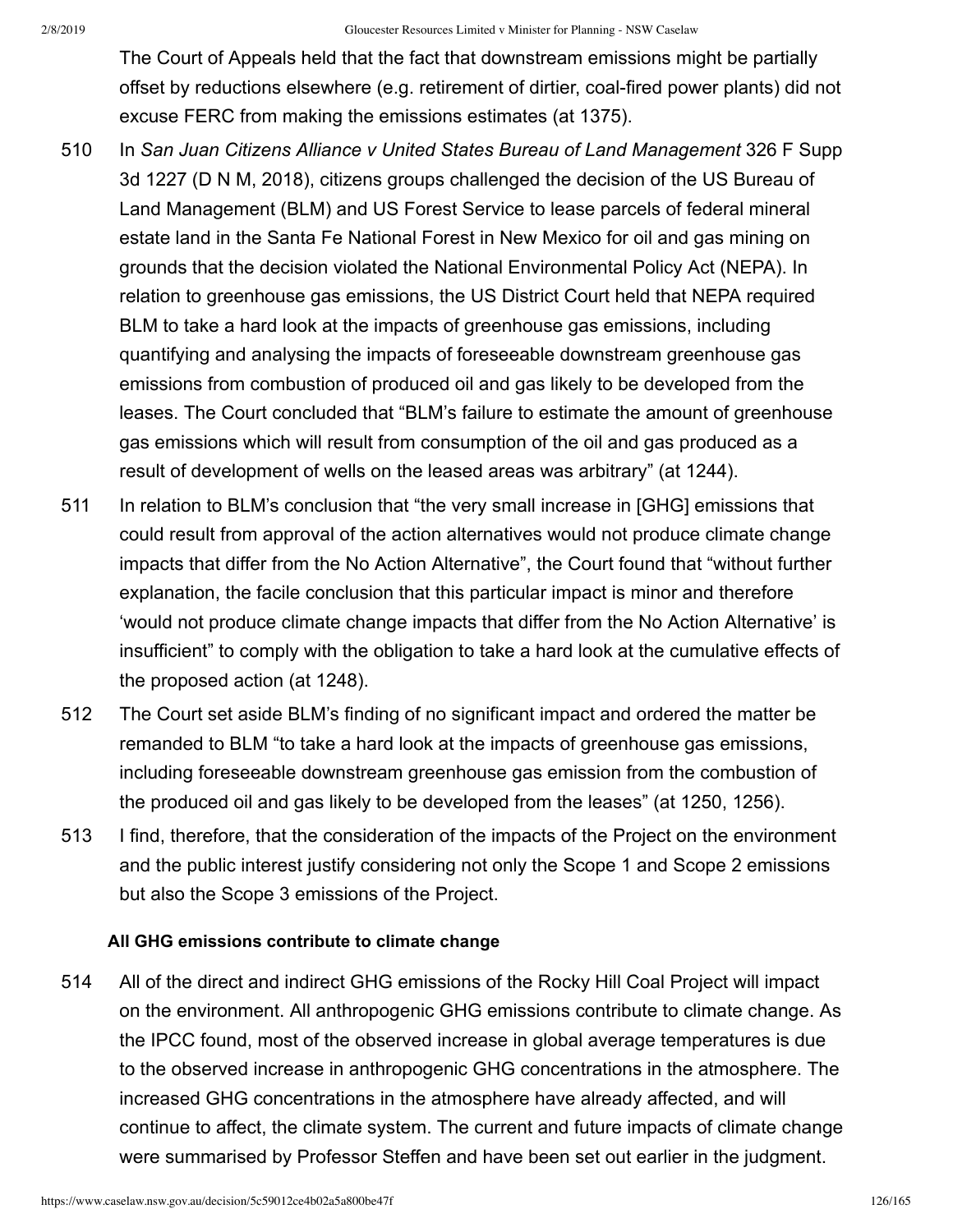- 515 The direct and indirect GHG emissions of the Rocky Hill Coal Project will contribute cumulatively to the global total GHG emissions. In aggregate, the Scope 1, 2 and 3 emissions over the life of the Project will be at least 37.8Mt CO2-e, a sizeable individual source of GHG emissions. It matters not that this aggregate of the Project's GHG emissions may represent a small fraction of the global total of GHG emissions. The global problem of climate change needs to be addressed by multiple local actions to mitigate emissions by sources and remove GHGs by sinks. As Professor Steffen pointed out, "global greenhouse gas emissions are made up of millions, and probably hundreds of millions, of individual emissions around the globe. All emissions are important because cumulatively they constitute the global total of greenhouse gas emissions, which are destabilising the global climate system at a rapid rate. Just as many emitters are contributing to the problem, so many emission reduction activities are required to solve the problem" (Steffen report, [57]).
- 516 Many courts have recognised this point that climate change is caused by cumulative emissions from a myriad of individual sources, each proportionally small relative to the global total of GHG emissions, and will be solved by abatement of the GHG emissions from these myriad of individual sources.
- 517 In *Australian Conservation Foundation v Latrobe City Council,* the Victorian Civil and Administrative Tribunal found that there was a sufficient nexus between the planning scheme amendment to facilitate coal mining and the environmental effect of greenhouse gases that were likely to be produced by the use of the coal burnt by the Hazelwood power station (at [46]).
- 518 In *Gray v Minister for Planning,* Pain J held:

"Climate change/global warming is widely recognised as a significant environmental impact to which there are many contributors worldwide but the extent of the change is not yet certain and is a matter of dispute. The fact there are many contributors globally does not mean the contribution from a single large source such as the Anvil Hill Project in the context of NSW should be ignored in the environmental assessment process. The coal intended to be mined is clearly a potential major single contributor to GHG emissions deriving from NSW given the large size of the proposed mine. That the impact from burning the coal will be experienced globally as well as in NSW, but in a way that is currently not able to be accurately measured, does not suggest that the link to causation of an environmental impact is insufficient." (at [98]).

519 Overseas, in *Massachusetts v Environmental Protection Agency* 549 US 497 (2007), the US Supreme Court rejected the government agency's argument that "its decision not to regulate greenhouse gas emissions from new motor vehicles contributes so insignificantly to petitioners' injuries that the agency cannot be haled into federal court to answer for them" (at [523]). For the same reason, the agency argued that there was not any realistic possibility that the relief that the petitioners seek would mitigate global climate change and remedy their injuries (at [523]). The Supreme Court held that the agency overstated its case: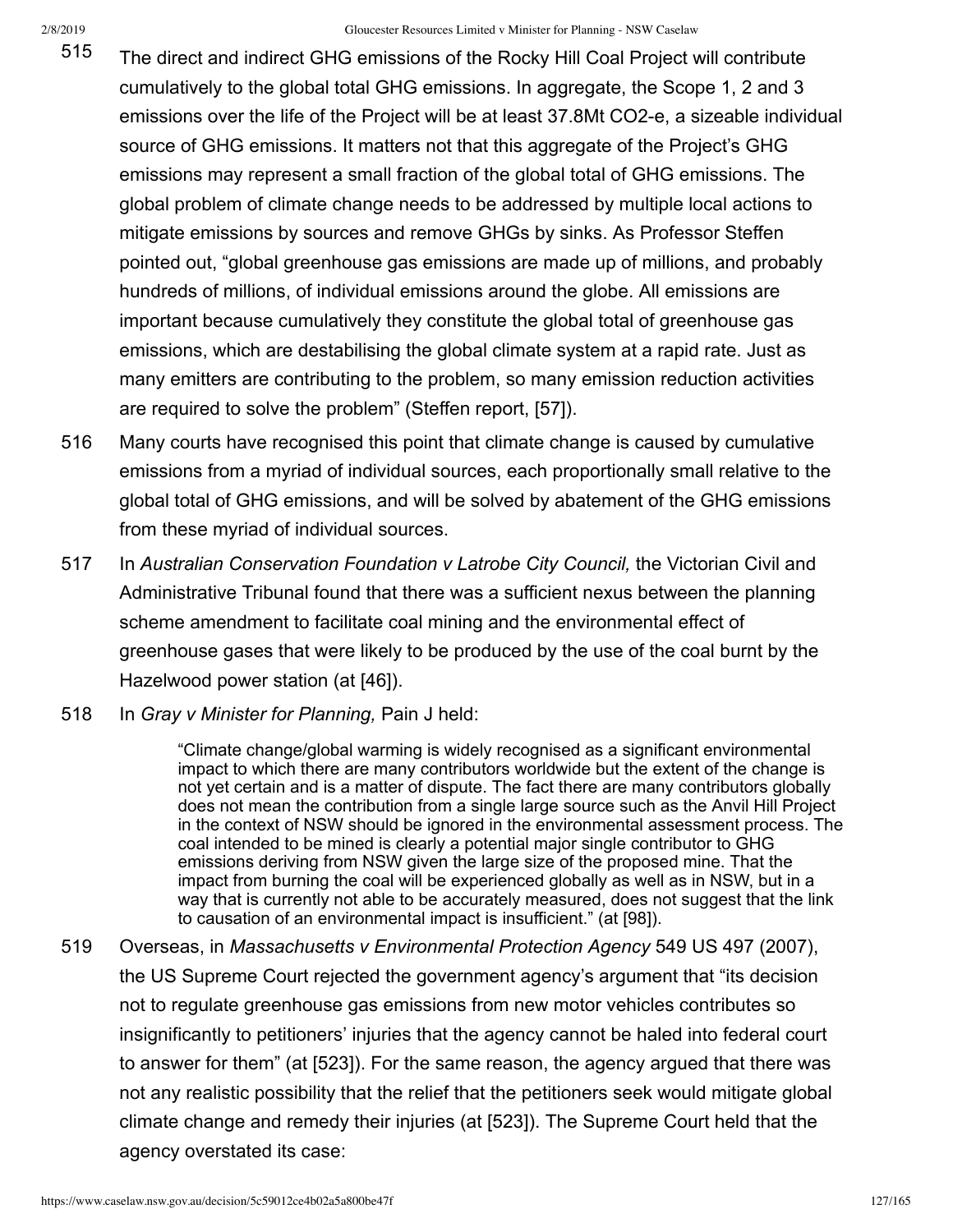"Its argument rests on the erroneous assumption that a small incremental step, because it is incremental, can never be attacked in a federal judicial forum. Yet accepting that premise would doom most challenges to regulatory action. Agencies, like legislatures, do not generally resolve massive problems in one fell regulatory swoop… They instead whittle away at them over time, refining their preferred approach as circumstances change and as they develop a more nuanced understanding of how best to proceed" (at [524]).

- 520 The Supreme Court, in any event, considered that "reducing domestic automobile emissions is hardly a tentative step. Even leaving aside the other greenhouse gases, the United States transportation sector emits an enormous quantity of carbon dioxide into the atmosphere...Judged by any standard, US motor-vehicle emissions make a meaningful contribution to greenhouse gas concentrations and hence, according to practitioners, to global warming" (at  $[524]$ - $[525]$ ).
- 521 In *Urgenda Foundation v The State of the Netherlands* (C/09/456689/HA ZA 13-1396, 24 June 2015), the Hague District Court rejected the Dutch government's argument that the Dutch contribution to worldwide emissions is only small:

"This argument does not succeed. It is an established fact that climate change is a global problem and therefore requires global accountability. It follows from the UNEP report that based on the reduction commitments made in Cancun, a gap between the desired CO2 emissions (in order to reach the climate objective) and the actual emissions (14-17 Gt CO2) will have arisen by 2030. This means that more reduction measures have to be taken on an international level. It compels all countries, including the Netherlands, to implement the reduction measures to the fullest extent as possible. The fact that the amount of the Dutch emissions is small compared to other countries does not affect the obligation to take precautionary measures in view of the State's obligation to exercise care. After all, it has been established that any anthropogenic greenhouse gas emission, no matter how minor, contributes to an increase of CO2 levels in the atmosphere and therefore to hazardous climate change. Emission reduction therefore concerns both a joint and individual responsibility of the signatories to the UN Climate Change Convention…Therefore, the court arrives at the opinion that the single circumstance that the Dutch emissions only constitute a minor contribution to global emissions does not alter the State's obligation to exercise care towards third parties...(at [4.79])

Due to the severity of the consequences of climate change and the great risk of hazardous climate change occurring - without mitigation measures - the court concludes that the State has a duty of care to take mitigation measures. The circumstance that the Dutch contribution to the present global greenhouse gas emissions is currently small does not affect this" (at [4.83]).

522 The District Court further explained the causal link:

"From the above considerations, particularly in 4.79, it follows that a sufficient causal link can be assumed to exist between the Dutch greenhouse gas emissions, global climate change and the effects (now and in the future) on the Dutch living climate. The fact that the current Dutch greenhouse gas emissions are limited on a global scale does not alter the fact that these emissions contribute to climate change. The court has taken into consideration in this respect as well that the Dutch greenhouse gas emissions have contributed to climate change and by their nature will also continue to contribute to climate change." (at [4.90]).

523 The Hague Court of Appeal in *The State of the Netherlands v Urgenda Foundation* 200.178.245/01, 9 October 2018, dismissed on appeal the State's defence that "the Dutch greenhouse gas emissions, in absolute terms and compared with global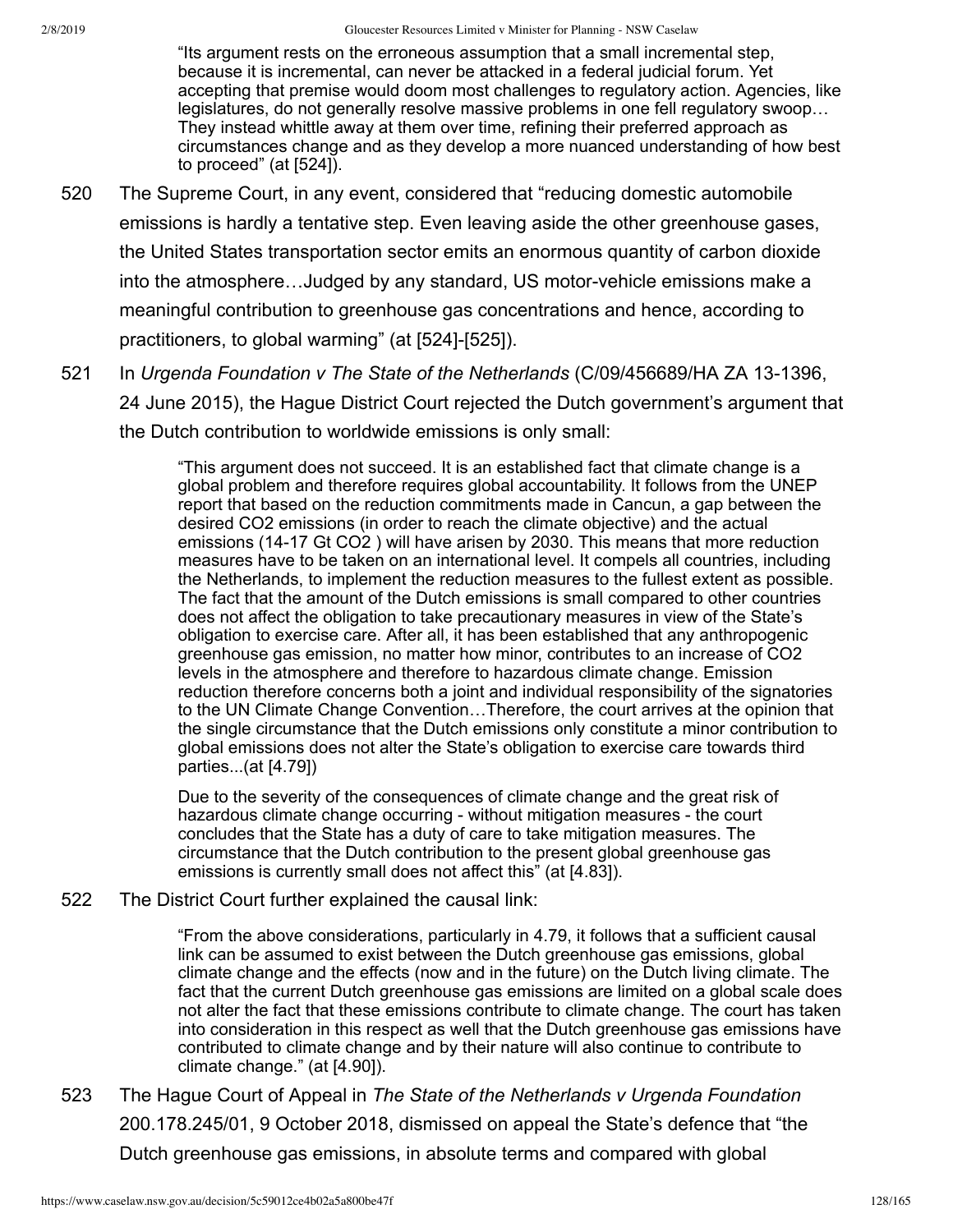emissions, are minimal, that the State cannot solve the problem on its own, that the worldwide community has to cooperate…and this concerns complex decisions for which much depends on negotiations" (at [61]), saying:

"These arguments are not such that they warrant the absence of more ambitious, real actions. The Court, too, acknowledges that this is a global problem and that the State cannot solve this problem on its own. However, this does not release the State from its obligation to take measures in its territory, within its capabilities, which in concert with the efforts of other states provide protection from the hazards of dangerous climate change."(at [62]).

524 The Hague Court of Appeal also dismissed the State's defence that there was a lack of a causal link:

"The State's defence of the lack of a causal link also fails. First of all, these proceedings concern a claim for imposing an order and not a claim for damages, so that causality only plays a limited role. In order to give an order it suffices (in brief) that there is a real risk of the danger for which measures have to be taken. It has been established that this is the case. Moreover, if the opinion of the State were to be followed, an effective legal remedy for a global problem as complex as this one would be lacking. After all, each state held accountable would then be able to argue that it does not have to take measures if other states do not do so either. That is a consequence that cannot be accepted, also because Urgenda does not have the option to summon all eligible states to appear in a Dutch Court." (at [64]).

#### **The Project's emissions will contribute to climate change**

- 525 There is a causal link between the Project's cumulative GHG emissions and climate change and its consequences. The Project's cumulative GHG emissions will contribute to the global total of GHG concentrations in the atmosphere. The global total of GHG concentrations will affect the climate system and cause climate change impacts. The Project's cumulative GHG emissions are therefore likely to contribute to the future changes to the climate system and the impacts of climate change. In this way, the Project is likely to have indirect impacts on the environment, including the climate system, the oceanic and terrestrial environment, and people.
- 526 The approval of the Project (which will be a new source of GHG emissions) is also likely to run counter to the actions that are required to achieve peaking of global GHG emissions as soon as possible and to undertake rapid reductions thereafter in order to achieve net zero emissions (a balance between anthropogenic emissions by sources and removals by sinks) in the second half of this century. This is the globally agreed goal of the Paris Agreement (in Article 4(1)). The NSW government has endorsed the Paris Agreement and set itself the goal of achieving net zero emissions by 2050. It is true that the Paris Agreement, Australia's NDC of reducing GHG emissions in Australia by 26 to 28% below 2005 levels by 2030 or NSW's Climate Change Policy Framework do not prescribe the mechanisms by which these reductions in GHG emissions to achieve zero net emissions by 2050 are to occur. In particular, there is no proscription on approval of new sources of GHG emissions, such as new coal mines.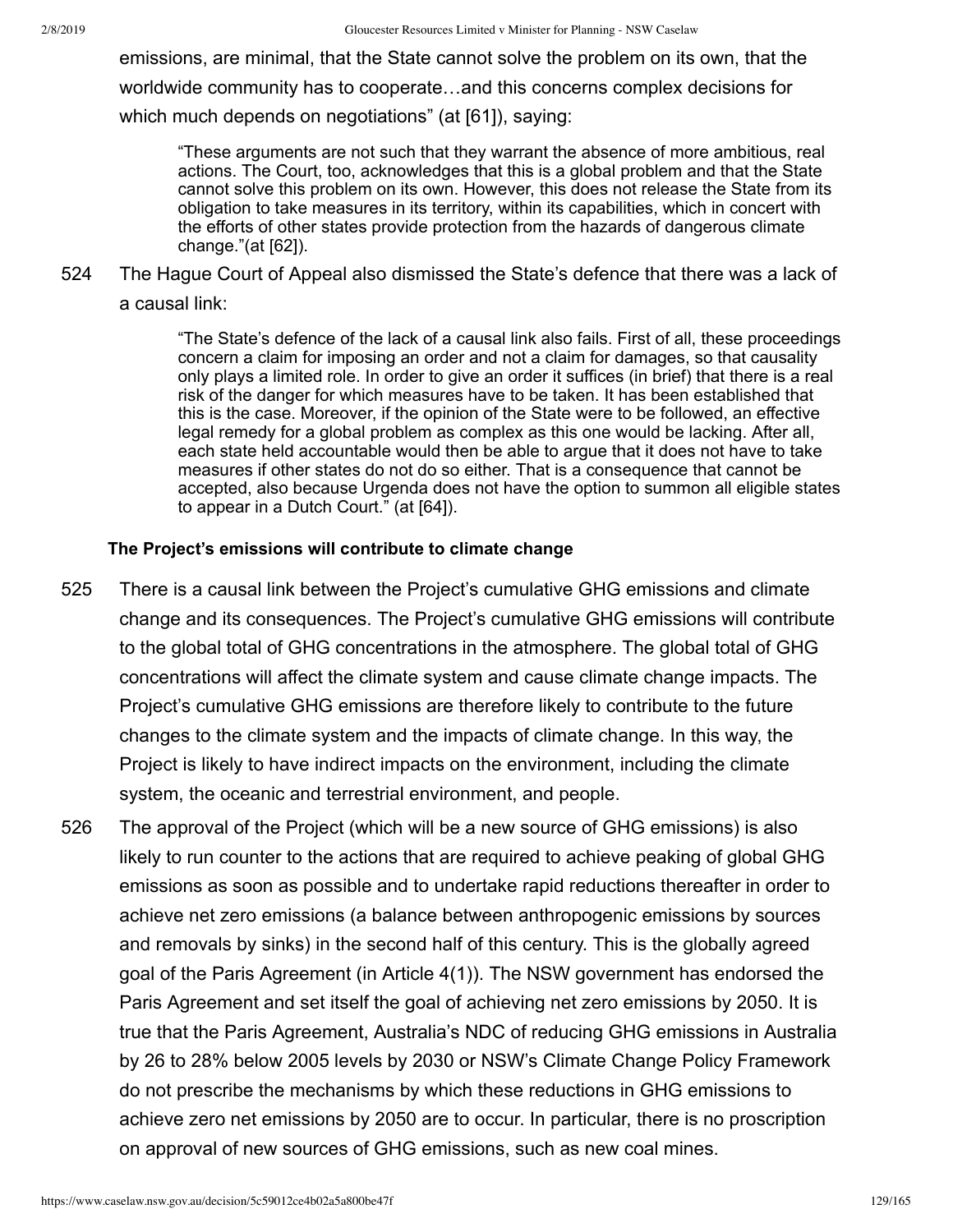527 Nevertheless, the exploitation and burning of a new fossil fuel reserve, which will increase GHG emissions, cannot assist in achieving the rapid and deep reductions in GHG emissions that are necessary in order to achieve "a balance between anthropogenic emissions by sources and removals by sinks of greenhouse gases in the second half of this century" (Article 4(1) of the Paris Agreement) or the long term temperature goal of limiting the increase in global average temperature to between 1.5°C and 2°C above pre-industrial levels (Article 2 of the Paris Agreement). As Professor Steffen explained, achieving these goals implies phasing out fossil fuel use within that time frame. He contended that one of the implications of the carbon budget approach is that most fossil fuel reserves will need to be left in the ground, unburned, to remain within the carbon budget and achieve the long term temperature goal. The phase out of fossil fuel use by the second half of this century might permit a minority of fossil fuel reserves to be burned in the short term. From a scientific perspective, it matters not which fossil fuel reserves are burned or not burned, only that, in total, most of the fossil fuel reserves are not burned. Professor Steffen explained, however, that the existing and already approved but not yet operational mines/wells will more than account for the fossil fuel reserves that can be exploited and burned and still remain within the carbon budget. This is the reason he considered that no new fossil fuel developments should be allowed.

528 GRL contended that nevertheless the Rocky Hill Coal Project should be one of the fossil fuel reserves that should be allowed to be exploited and burned for four reasons.

# **No specific proposal to offset the Project's emissions**

- 529 The first reason GRL gave was that the increase in GHG emissions associated with the Project would not necessarily cause the carbon budget to be exceeded, because, as Dr Fisher had argued, reductions in GHG emissions by other sources (such as in the electricity generation and transport sectors) or increases in removals of GHGs by sinks (in the oceans or terrestrial vegetation or soils) could balance the increase in GHG emissions associated with the Project.
- 530 I do not accept this reason. It is speculative and hypothetical. There is no evidence before the Court of any specific and certain action to "net out" the GHG emissions of the Project. A consent authority cannot rationally approve a development that is likely to have some identified environmental impact on the theoretical possibility that the environmental impact will be mitigated or offset by some unspecified and uncertain action at some unspecified and uncertain time in the future. This is not a case where the applicant for development consent commits to taking specific and certain action to mitigate and offset the environmental impact of the proposed development. In the climate change context, for example, an applicant for development consent could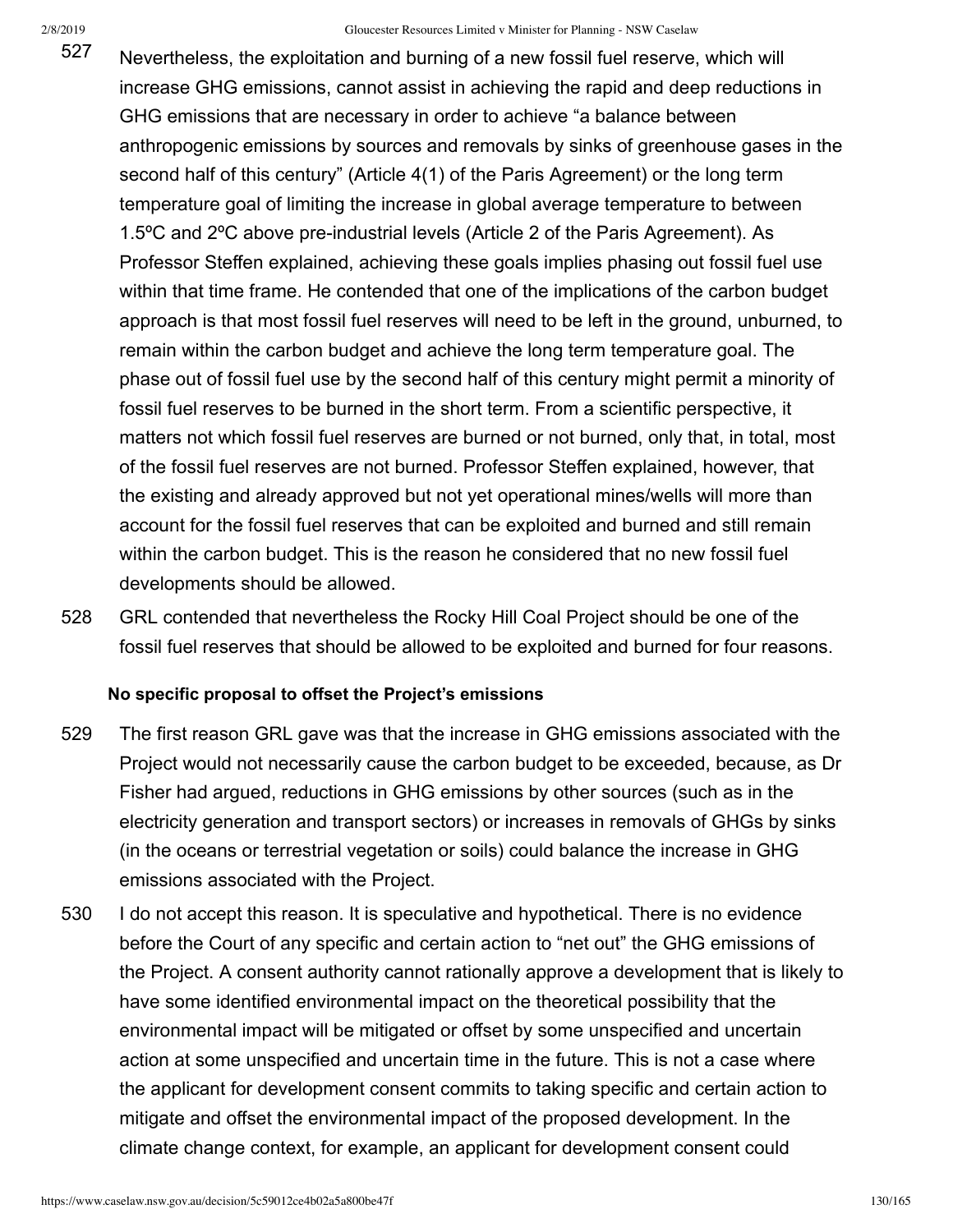commit to reducing the GHG emissions of the development by deploying emission reduction technologies, such as carbon capture and storage, or offsetting the GHG emissions of the development by increasing the removal of GHGs in the atmosphere by establishing sinks, such as by reafforestation or afforestation of land. The Rocky Hill Coal Project, however, is not proposed to be carbon neutral. GRL has not proposed to balance the emissions by sources with removals by sinks.

#### **Possibility of abatement unrelated to the Project not relevant**

- 531 The second reason given by GRL was based on Dr Fisher's argument that "the size of the global abatement task calls for making emissions reductions where they count most and generate the least economic and social harm." (Fisher report [13]). Dr Fisher considered that refusing approval to individual coal mines, such as the Rocky Hill Coal Project, would not achieve this abatement at least cost.
- 532 I do not accept this second reason. A consent authority, in determining an application for consent for a coal mine, is not formulating policy as to how best to make emissions reductions to achieve the global abatement task. The consent authority's task is to determine the particular development application and determine whether to grant or refuse consent to the particular development the subject of that development application. Where the development will result in GHG emissions, the consent authority must determine the acceptability of those emissions and the likely impacts on the climate system, the environment and people. The consent authority cannot avoid this task by speculating on how to achieve "meaningful emissions reductions from large sources where it is cost-effective and alternative technologies can be brought to bear" (Fisher Report, [13]). Such emissions reductions from other sources are unrelated to the development that is the subject of the development application that the consent authority is required to determine.
- 533 If the consent authority considers that the GHG emissions of the development for which consent is sought, and the impacts of those emissions, are unacceptable, and as a consequence determines that the development should be refused in order to avoid the emissions and their impacts, it would not be rational to nevertheless approve the development because greater emissions reductions could be achieved from other sources at lower cost by other persons or bodies. As Mahoney JA observed in *BP Australia Ltd v Campbelltown City Council* (1994) 83 LGERA 274 at 279, the function of a consent authority:

"…is, in the exercise of discretionary powers, to take into consideration the relevant considerations, to weigh them one against the other, and to determine what in the light of those considerations, should be done. Ordinarily, it would not be right for such a body to conclude that the effect of the relevant considerations is that one thing should be done and yet, without more, to do another. The grant of a discretion is the grant of the authority to do what the authority sees as the discretionary considerations to warrant being done."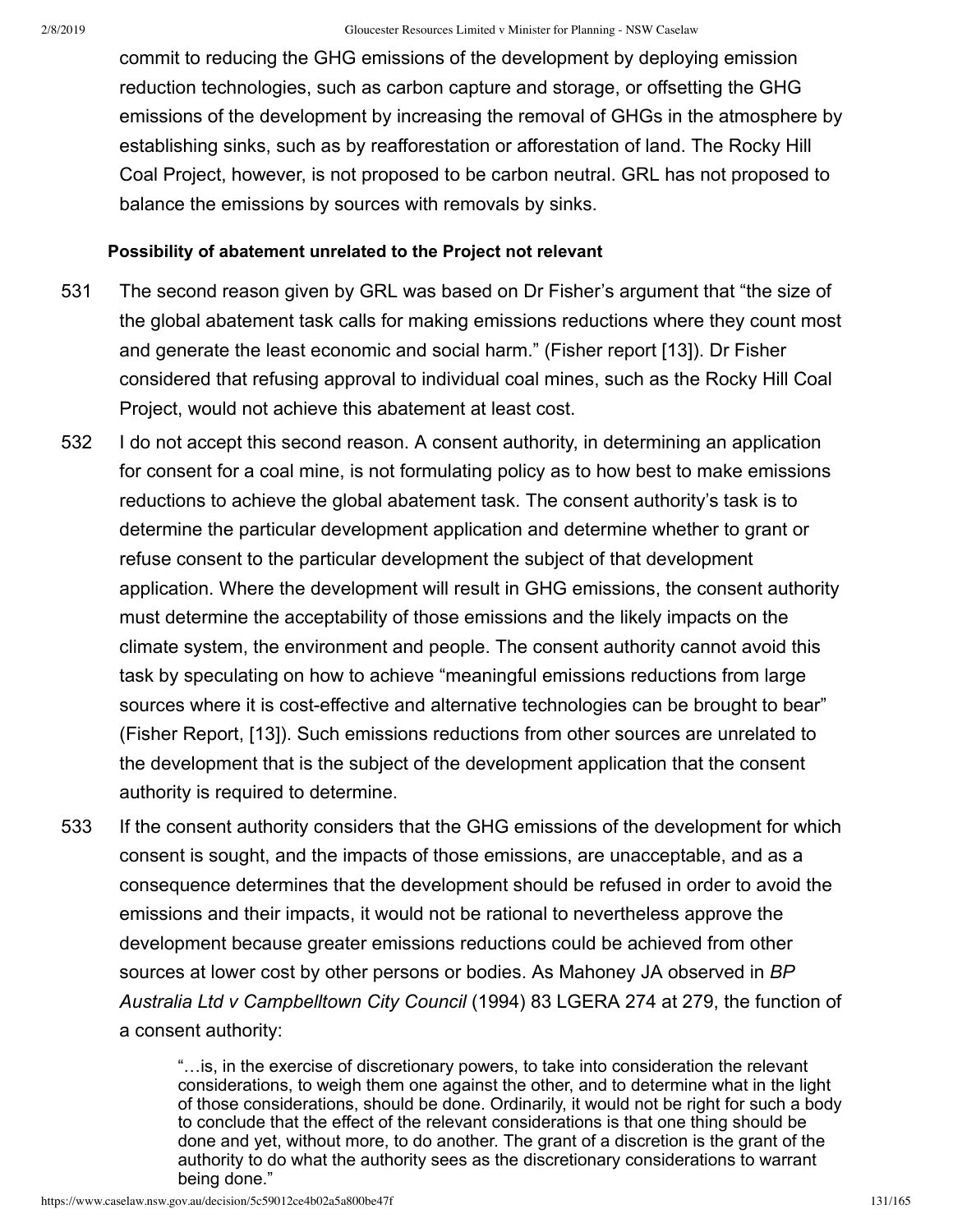#### **Assumptions of market substitution and carbon leakage unproven**

- 534 The third reason GRL advanced for approving the Project was that the GHG emissions of the Project will occur regardless of whether the Project was approved or not, because of market substitution and carbon leakage. On market substitution, Dr Fisher suggested that having regard to the limited substitutes for coking coal in steel making and the strong projected demand for coking coal as large countries such as India industrialise and intensify their steel use, "if demand is not met from Australian coal mines, investment will flow to other large coal producers and mines will be developed in countries such as India and Indonesia" (Fisher report, [67]). There will therefore be at least the same amount of GHG emissions, merely coming from those other mines rather than from the Project.
- 535 On carbon leakage, Dr Fisher argued that GHG emissions could actually increase if coal mining were to be moved from Australia to other countries. Dr Fisher said that Australian coal mines operate to some of the highest environmental standards in the world and regulations ensure a strict recognition and accounting of GHG emissions, but this is not the case in all countries where coal mining occurs (Fisher report, [65]). This situation is sometimes referred to as "carbon leakage" where, as a result of more stringent climate policies or more stringent application of climate policies in a country, businesses move their production from that country to other countries with less ambitious climate policies or less ambitious application of climate policies, which can lead to a rise in global GHG emissions.
- 536 I reject this third reason. On carbon leakage, GRL has failed to substantiate, in the evidence before the Court, that this risk of carbon leakage will actually occur if approval for the Rocky Hill Coal Project were not to be granted. Although there was some disagreement between the experts on coal demand, Mr Buckley and Mr Manley, they did agree that there were other coking coal mines, both existing and approved, in Australia that could meet current and likely future demand for coking coal, including coking coal with the properties of the coal from the Project. This would mean that the demand for coking coal would be met by Australian coking coal of the highest quality in the world from Australian coal mines operating to the highest environmental standards in the world. There is, therefore, unlikely to be a moving of coal mining abroad or carbon leakage.
- 537 A similar carbon leakage argument was rejected by the Hague Court of Appeal in *The State of Netherlands v Urgenda Foundation*. The Court of Appeal held that the State had failed to substantiate that the risk of carbon leakage – the risk that companies will move their production to other companies with less strict greenhouse gas reduction obligations – will actually occur if the Netherlands were to increase its efforts to reduce greenhouse gas emissions before 2020 (at [57]).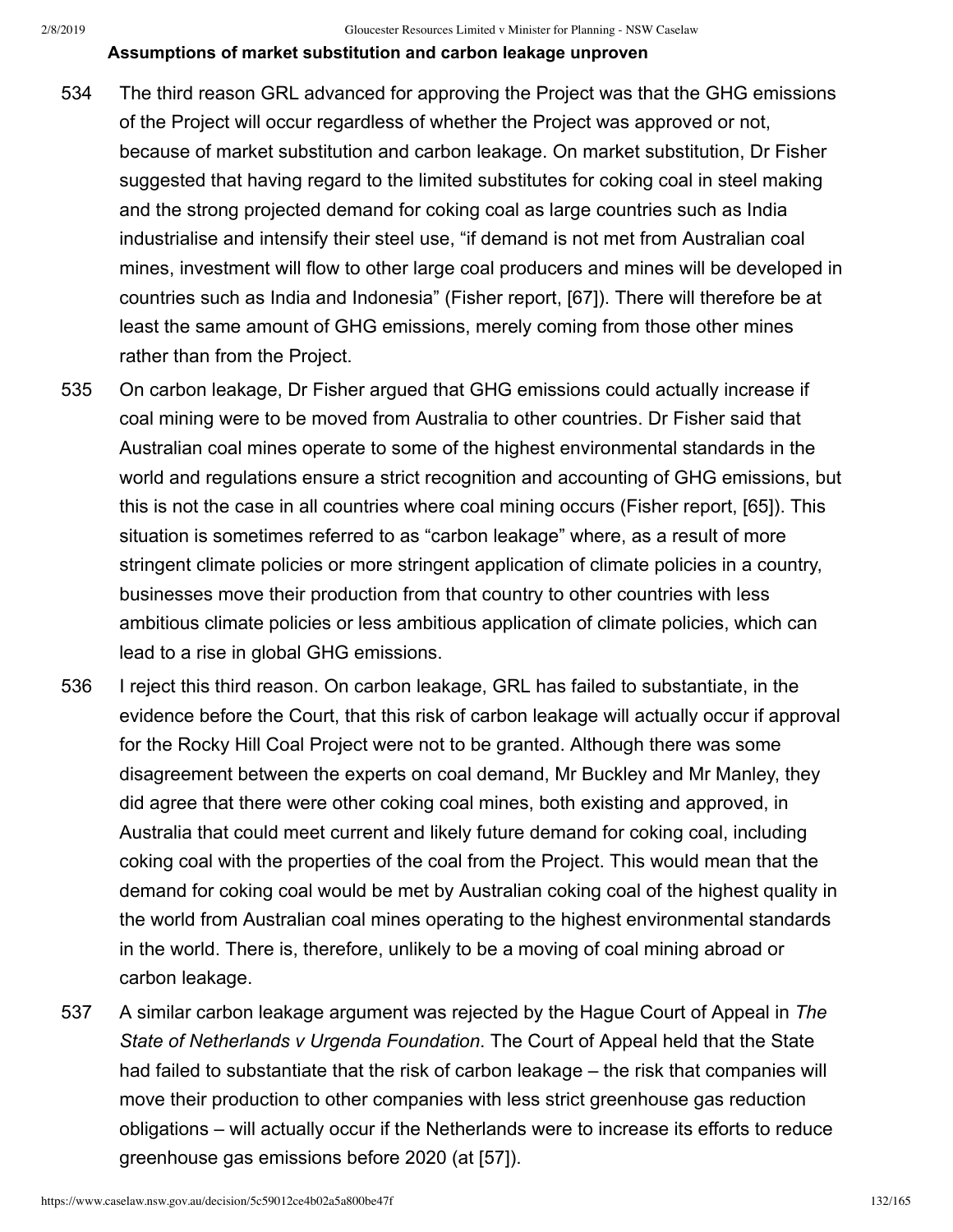$538$  The market substitution argument is also flawed. There is no certainty that there will be market substitution by new coking coal mines in India or Indonesia or any other country supplying the coal that would have been produced by the Project. As both Professor Steffen and Mr Buckley explained, countries around the world are increasingly taking action to reduce greenhouse gas emissions in their countries, not only to meet their nationally determined contributions but also to reduce air pollution. Mr Buckley listed the energy, climate and environmental policies being implemented in the key countries heavily reliant on coal, including China, India, Japan and South Korea. India, one of the countries in which Dr Fisher suggested market substitution and carbon leakage might occur, has imposed a coal tax on all coal, both thermal and coking coal, and both domestic and imported coal (Buckley report, [106]); introduced controls to deal with chronic and rising air pollution, including new emissions control regulations on its power sector and plans to greatly expand renewable energy capacity (Buckley report, [110]); and launched a Green Power Corridor investment program to build grid transmission capacity for renewable energy projects (Buckley report, [123]).

539 If approval for the Project in the developed country of Australia were to be refused, on grounds including the adverse effects of the mine's GHG emissions on climate change, there is no inevitability that developing countries such as India or Indonesia will instead approve a new coking coal mine instead of the Project, rather than following Australia's lead to refuse a new coal mine. Developed countries such as Australia have a responsibility, including under the Climate Change Convention, the Kyoto Protocol and the Paris Agreement, to take the lead in taking mitigation measures to reduce GHG emissions (see for example, Article 4(4) of the Paris Agreement and also *Urgenda Foundation v The State of Netherlands* at [4.79]). Developing countries which are parties to the Climate Change Convention and Paris Agreement also have committed to taking ambitious efforts to achieve a balance between anthropogenic emissions by sources and removal by sinks of GHGs in the second half of this century (Article 4.1) of the Paris Agreement and the long term temperature goal of limiting the increase in global average temperature to well below 2°C above pre-industrial levels (Article 2 of the Paris Agreement). The parties are required to prepare, communicate and maintain successive nationally determined contributions that they intend to achieve and to pursue domestic mitigation measures with the aim of achieving the objectives of such contributions (Article 4.2 of the Paris Agreement). Each party's successive nationally determined contribution is to reflect its highest possible ambition, reflecting its common but differentiated responsibilities and respective capabilities, in the light of different national circumstances (Article 4.3).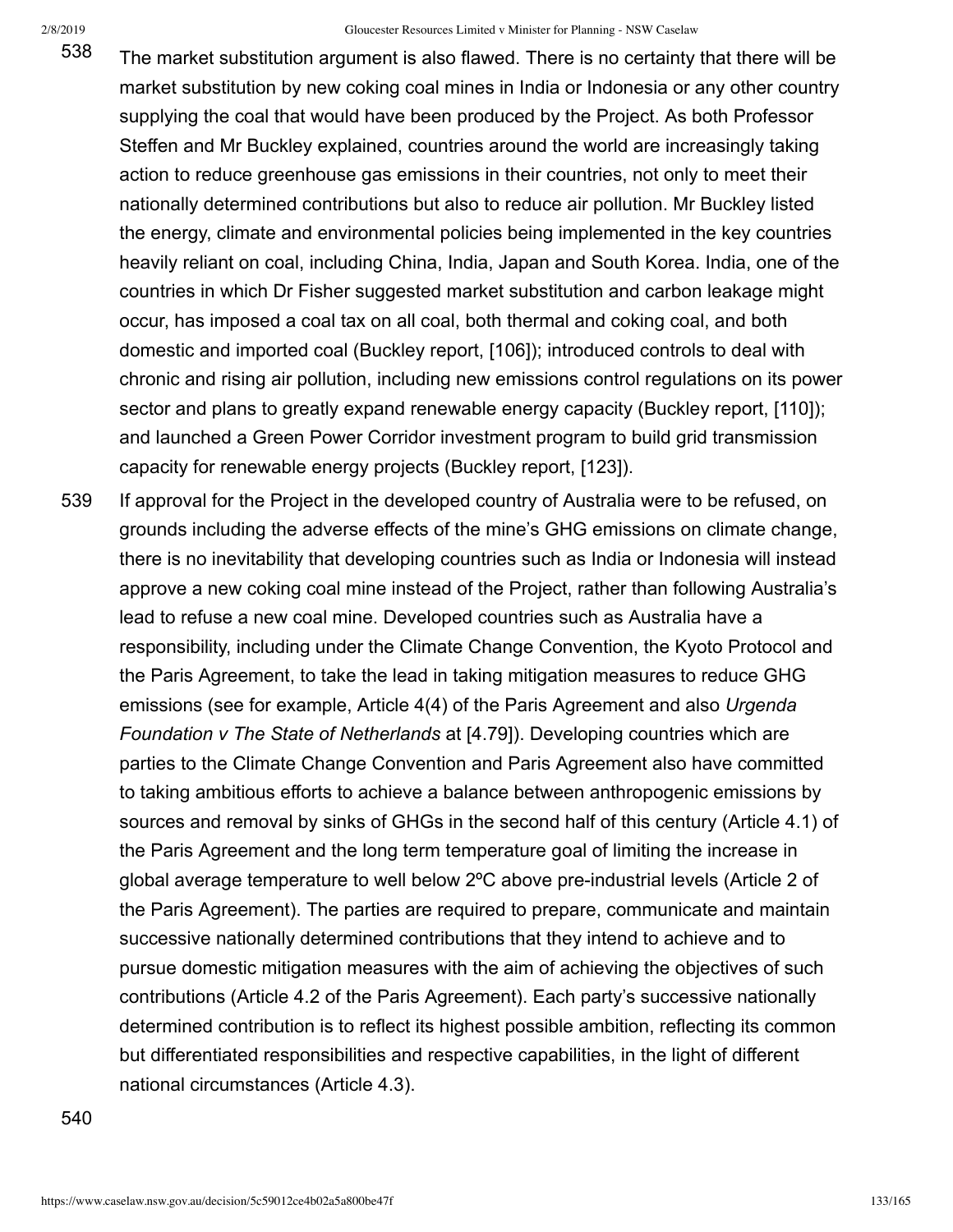Developing countries might consider that domestic mitigation measures to achieve their nationally determined contributions for reducing GHG emissions should include not approving new development for the exploitation or burning of fossil fuel reserves. Developing countries may be encouraged to take such mitigation measures by developed countries taking the lead in doing so in their countries. Hence, there is no certainty that refusal of consent to the Project will cause a new coal mine in another country to substitute coking coal for the volume lost in the open market by refusal of the Project.

- 541 Thirdly, the ability of a new coking coal mine in another country to substitute for any volume of coal lost by refusal of the Project will depend on the market, including the demand and supply of substitute sources of coal and any difference in price between coal from the Project and from other substitute sources, which price difference might affect substitutability. Without any evidence about the existence and effect of these market forces on substitutability, no assumption can be made that there would be market substitution by coal from new coal mines in other countries if the Project were to be refused.
- 542 The market substitution assumption was rejected in *WildEarth Guardians v US Bureau of Land Management* 870 F 3d 1222 (10th Cir, 2017). The US Bureau of Land Management (BLM) had approved coal leases that would expand coal mines partially within national grassland. The BLM concluded that approving the coal leases would not result in higher national GHG emissions than the 'no action alternative' of declining to issue the leases because the same amount of coal would be sourced from elsewhere even if the leases were not issued. This was termed the "perfect substitution assumption."
- 543 The US Court of Appeals held that the BLM acted arbitrarily and capriciously in concluding that there was no real world difference between issuing the coal leases and declining to issue them because the third party sources of coal would be perfectly substituted for any volume of coal lost on the open market should the BLM decline to issue the leases (at 1233). The Court of Appeals held that BLM's perfect substitution assumption lacked any support in the administrative record. The BLM did not point to any information indicating that the specified national coal deficit under the "no action alternative" could be easily filled from elsewhere, or at a comparable price. The BLM did not refer to the nation's stores of coal or the rate at which those stores may be extracted. The BLM did not analyse the specific difference in price between coal from the leased areas and other sources, even though such a price difference would affect substitutability (at 1234). The Court of Appeals held:

"That this perfect substitution assumption lacks support in the record is enough for us to conclude that the analysis which rests on this assumption is arbitrary and capricious" (at 1235).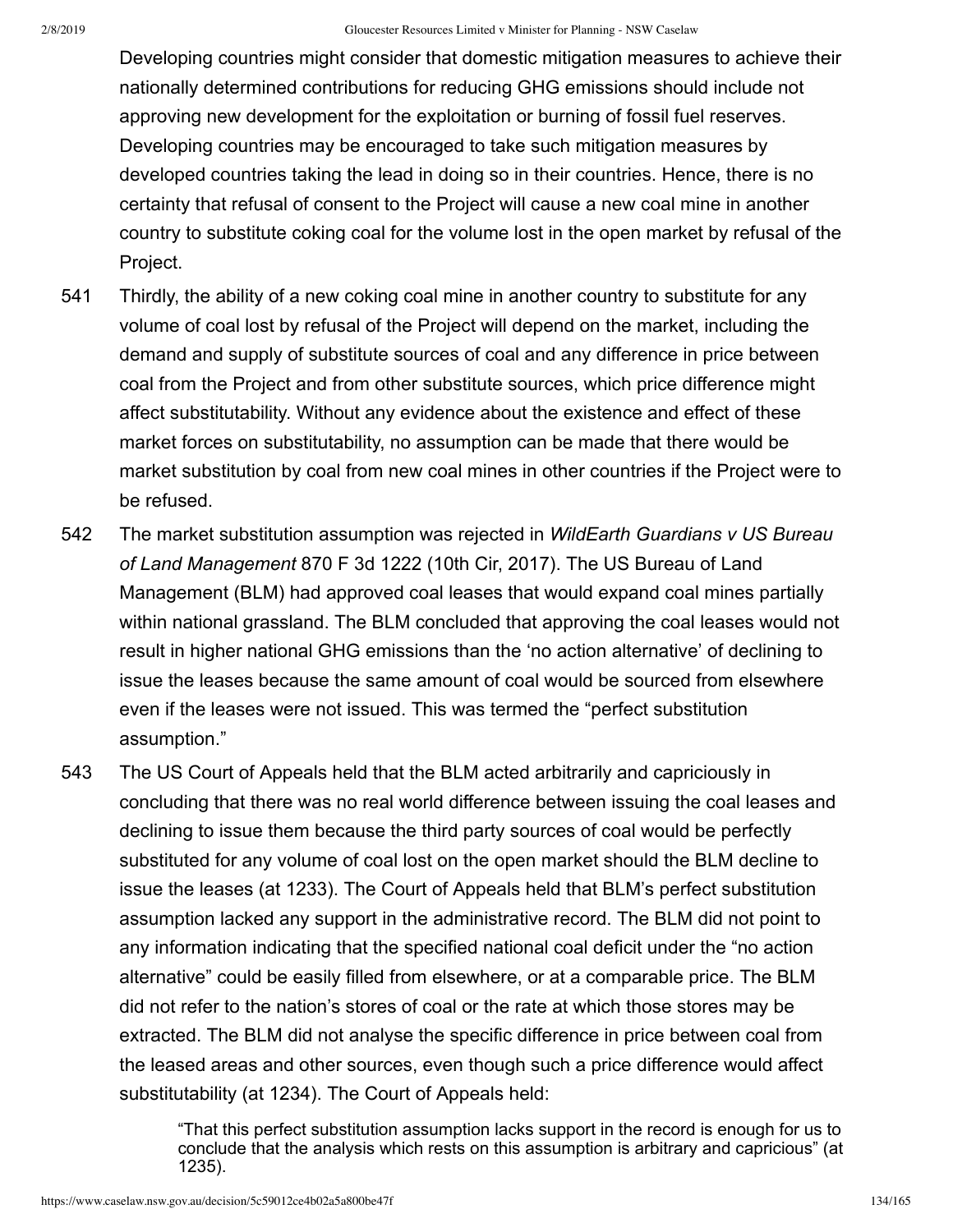544 The Court of Appeals also concluded that "the assumption itself is irrational (i.e. contrary to basic supply and demand principles" (at 1236), holding that "it was an abuse of discretion to rely on an economic assumption, which contradicted basic economic principles, as the basis for distinguishing between the no action alternative and the preferred alternative" (at 1237-1238).

545 There is also a logical flaw in the market substitution assumption. If a development will cause an environmental impact that is found to be unacceptable, the environmental impact does not become acceptable because a hypothetical and uncertain alternative development might also cause the same unacceptable environmental impact. The environmental impact remains unacceptable regardless of where it is caused. The potential for a hypothetical but uncertain alternative development to cause the same unacceptable environmental impact is not a reason to approve a definite development that will certainly cause the unacceptable environmental impacts. In this case, the potential that if the Project were not to be approved and therefore not cause the unacceptable GHG emissions and climate change impacts, some other coal mine would do so, is not a reason for approving the Project and its unacceptable GHG emissions and climate change impacts: see Kane Bennett, "Australian climate change litigation: Assessing the impact of carbon emissions" (2016) 33 EPLJ 538 at 546-548; Justine Bell-James and Sean Ryan, "Climate change litigation in Queensland: A case study in incrementalism" (2016) 33 EPLJ 515 at 535.

## **Producing coking coal not a justification for GHG emissions**

- 546 The fourth reason GRL advanced for approving the Project is that the GHG emissions associated with the Project are justifiable. GRL contended that the Project will produce high quality coking coal, not thermal coal, which is needed for the main way of producing steel, by the BOF process; steel is critical to our society; and there are limited substitutes for coking coal in steel production.
- 547 I find that GRL overstates this argument. It may be true that currently most of the world's steel (around 74%) is produced using the BOF process, which depends on coking coal, and although technological innovations might reduce the proportion of steel produced using the BOF process, for the reasons given by Mr Buckley, there is still likely to be demand for coking coal for steel production during the life of the Project.
- 548 The current and likely future demand for coking coal for use in steel production can be met, however, by other coking coal mines, both existing and approved, in Australia. Whilst it is not necessary in order for coking coal to be able to be used in steel production for it to have the particular properties of the coking coal that would be produced by the Rocky Hill Coal Project, such as having high fluidity, there are a number of Australian mines that produce high fluidity coking coal. Coking coal mines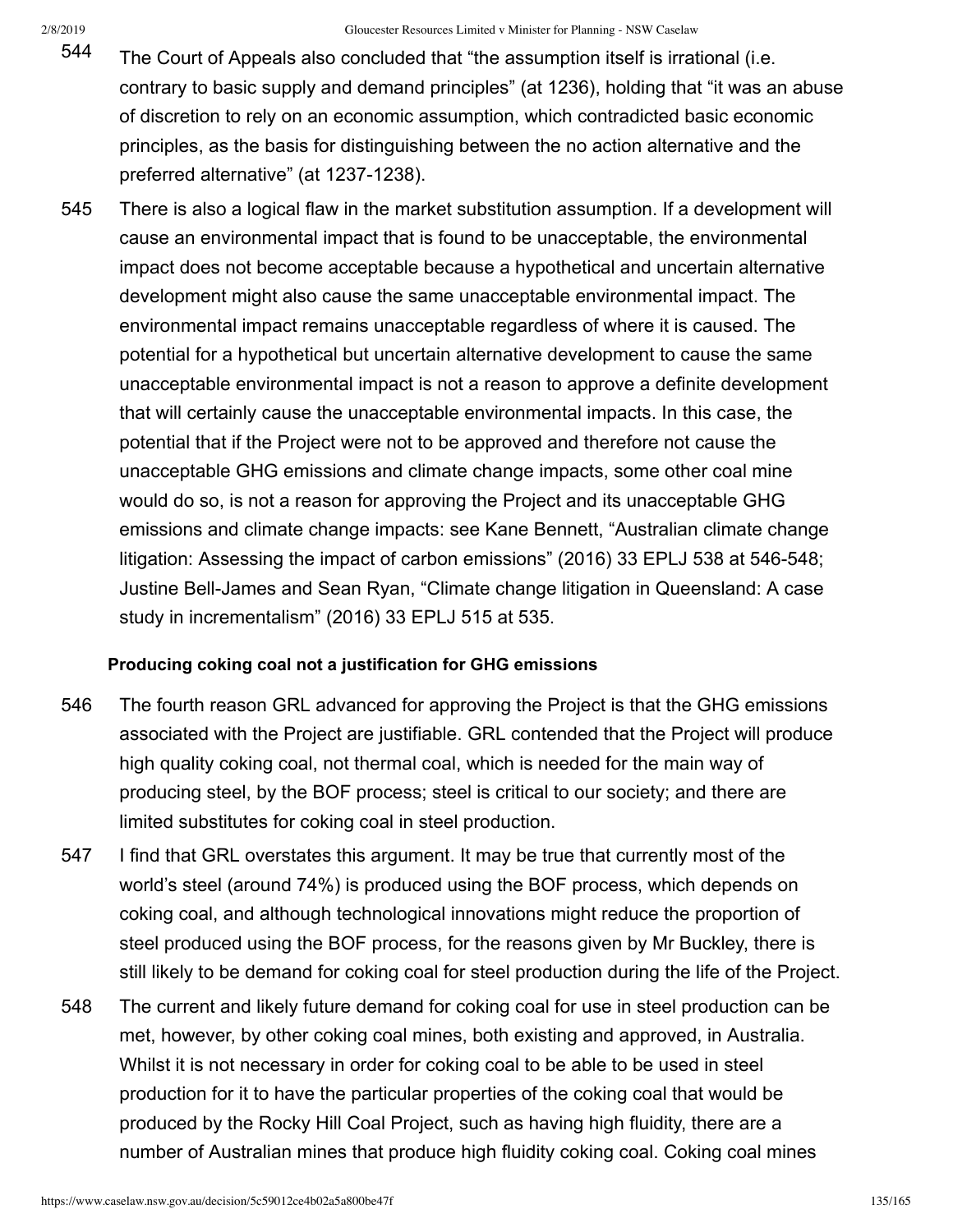with a high fluidity of approximately 1000 DDPM or more include Integra (Underground), Broadmeadow, Wongawilli, Goonyella and Moranbha North. Mines that produce both coking coal and thermal coal and have a maximum fluidity of approximately 1000 DDPM or more including Austar, Duralie, Stratford, Kestrel, Dawson Complex, Tahmoor, Appin and Byerwren. Hence, demand for coking coal for use in steel production will be able to be met by supply from other Australian mines if the Project is not approved.

549 On this basis, it is not necessary to approve the Project in order to maintain steel production worldwide. The GHG emissions of the Project cannot therefore be justified on the basis that the Project is needed in order to supply the demand for coking coal for steel production.

### **The Project's poor environmental and social performance justifies refusal**

- 550 I return to the point made by Professor Steffen that, in order to remain within the carbon budget and achieve the long term temperature goal of holding the increase in global average temperatures to between  $1.5^{\circ}$ C and  $2^{\circ}$ C above pre-industrial levels, most fossil fuel reserves will need to remain in the ground unburned.
- 551 This admits that some fossil fuel reserves can be exploited and burned in the shortterm. The question is which fossil fuel reserves should be allowed to be exploited and burned. Professor Steffen accepted that already approved and operational fossil fuel mines/wells could continue, although he considered that they also will need to be rapidly phased-out. He considered that these existing and approved fossil fuel developments already account for the GHG emissions that could be allowed and still keep within the carbon budget.
- 552 While this argument is logical, it does assume that all existing and approved fossil fuel developments will continue and there will be no reduction in GHG emissions from these sources. It gives priority to existing and approved fossil fuel developments, along the lines of "first in, best dressed." It also frames the decision as a policy decision that no fossil fuel development should ever be approved.
- 553 I consider the better approach is to evaluate the merits of the particular fossil fuel development that is the subject of the development application to be determined. Should this fossil fuel development be approved or refused? Answering this question involves consideration of the GHG emissions of the development and their likely contribution to climate change and its consequences, as well as the other impacts of the development. The consideration can be in absolute terms or relative terms.
- 554 In absolute terms, a particular fossil fuel development may itself be a sufficiently large source of GHG emissions that refusal of the development could be seen to make a meaningful contribution to remaining within the carbon budget and achieving the long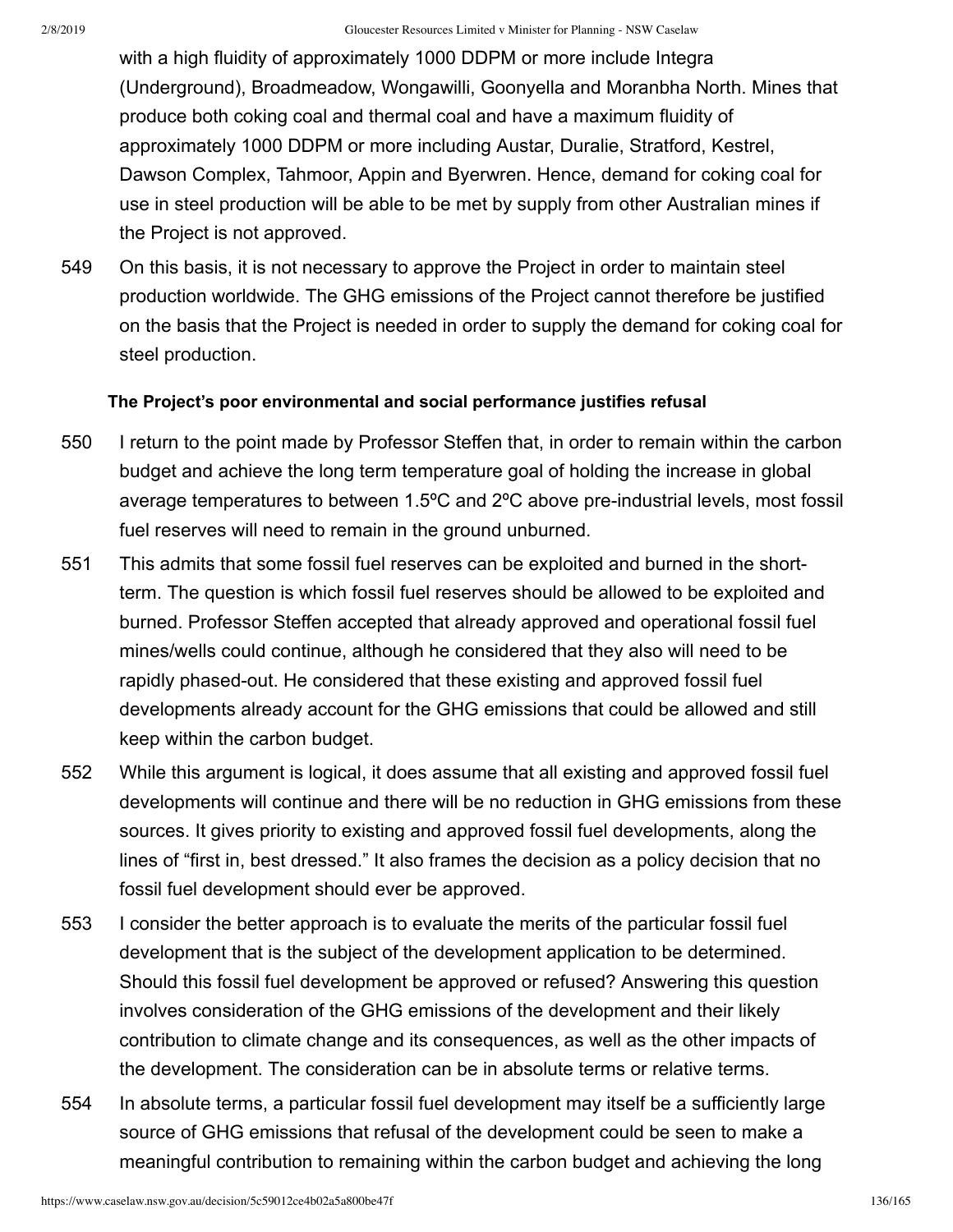term temperature goal. In short, refusing larger fossil fuel developments prevents greater increases in GHG emissions than refusing smaller fossil fuel developments.

- 555 In relative terms, similar size fossil fuel developments, with similar GHG emissions, may have different environmental, social and economic impacts. Other things being equal, it would be rational to refuse fossil fuel developments with greater environmental, social and economic impacts than fossil fuel developments with lesser environmental, social and economic impacts. To do so not only achieves the goal of not increasing GHG emissions by source, but also achieves the collateral benefit of preventing those greater environmental, social and economic impacts.
- 556 In the case of the Rocky Hill Coal Project, the aggregate GHG emissions over the life of the Project are sizeable, although the Project is not one of the largest coal mines in Australia. The Minister noted that the proposed production of the Rocky Hill mine appears to be about a third of the production of the average coal mine in NSW (Minister's closing submissions, [423]). Refusal of consent to the Project would prevent a meaningful amount of GHG emissions, although not the greater GHG emissions that would come from refusal of a larger coal mine. However, the better reason for refusal is the Project's poor environmental and social performance in relative terms. As I have found elsewhere in the judgment, the Project will have significant and unacceptable planning, visual and social impacts, which cannot be satisfactorily mitigated. The Project should be refused for these reasons alone. The GHG emissions of the Project and their likely contribution to adverse impacts on the climate system, environment and people adds a further reason for refusal. Refusal of the Project will not only prevent the unacceptable planning, visual and social impacts, it will also prevent a new source of GHG emissions. I do not consider the justifications advanced by GRL for approving the Project, notwithstanding its GHG emissions, are made out for the reasons I have given earlier.

#### **The economic and public benefits of the mine and other land uses**

- 557 The public benefits of the proposed Rocky Hill Coal Project need to be considered in two ways: first, whether the benefits of the Project outweigh its costs to the members of a specified community and, secondly, whether the public benefits of the Project outweigh the public benefits of other land uses.
- 558 The first way assists the consent authority to take into consideration the relevant matters of "the likely impacts of that development including environmental impacts on both the natural and built environments and social and economic impacts in the locality" and "the public interest" (s 4.15(1)(b) and (e) of the EPA Act). The relevant community for assessing the likely impacts is the community of the locality and for assessing the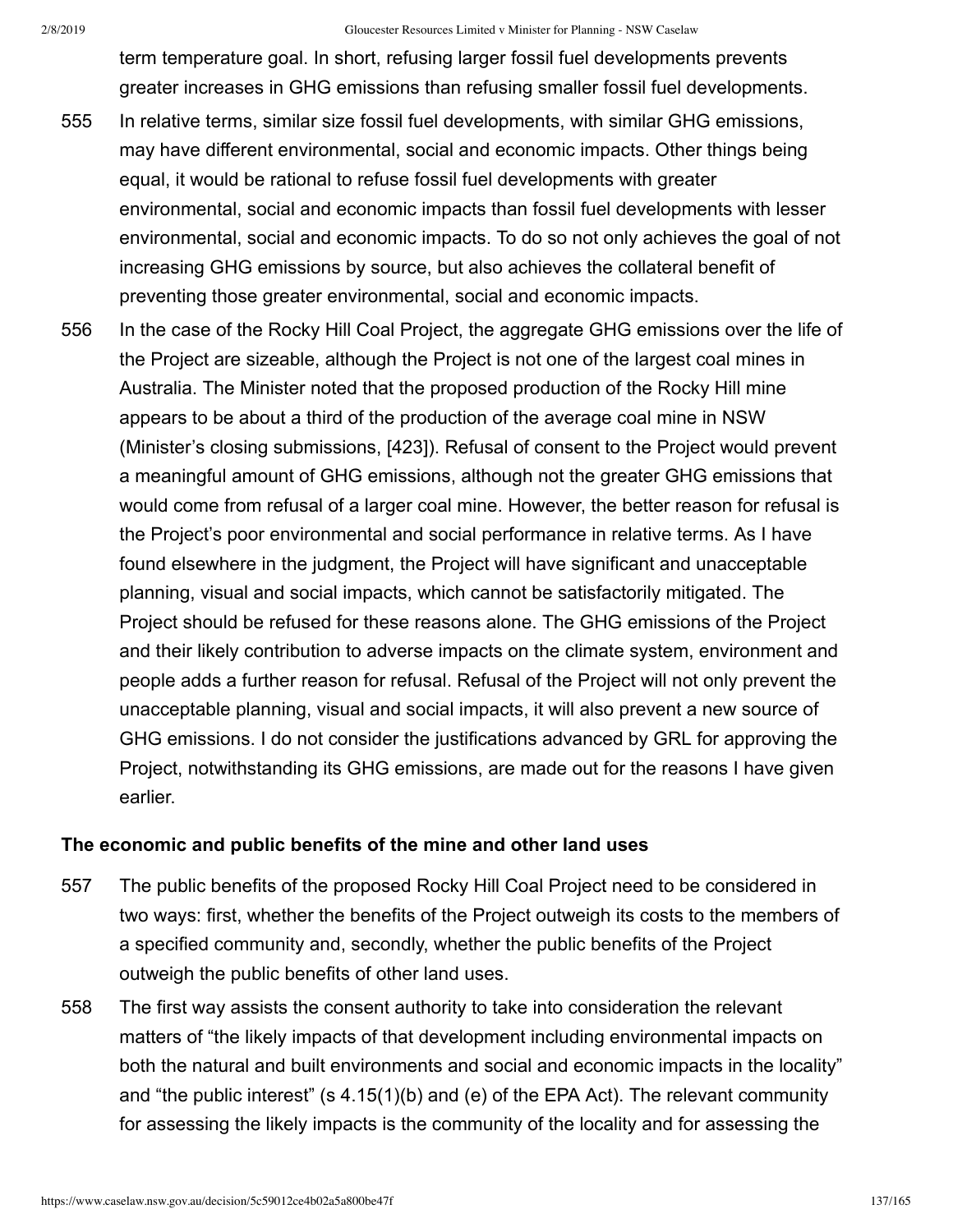public interest is the collective public interest of households in New South Wales (see Guidelines for the Economic Assessment of Mining and Coal Seam Gas Proposals (December 2015), p 1 ("Economic Assessment Guidelines")).

- 559 Two tools are used to provide information for these two relevant matters. A cost benefit analysis (CBA) is used to assess the public interest by estimating the net present value of the Project to the NSW community. A local effects analysis (LEA) is used to assess the likely impacts of the Project in the locality (Economic Assessment Guidelines, p 1).
- 560 The second way assists the consent authority to evaluate and compare the respective public benefits of the Project and the existing, approved and likely preferred uses of land in the vicinity of the Project, as required by cl 12(b) of the Mining SEPP.

## *The net economic benefits of the Project*

- 561 I will start with the first way. GRL, as part of the amended EIS, submitted an Economic Assessment by Deloitte Access Economics, June 2016 ("DAE 2016 Report"), which included a cost benefit analysis and a local effects analysis in accordance with the Economic Assessment Guidelines. GRL tendered a revised CBA and LEA by Mr Stephen Brown of Cadence Economics ("Brown Report"), which significantly increased the net benefits of the Project, both to the NSW community and to the locality.
- 562 The Department considered that the net benefits predicted by the DAE 2016 Report "are overwhelmed by the uncertainty created by substantial volatility in coal prices over the last 5 years" (Environmental Assessment Report, p 69). The Minister submitted that the predicted benefits in not only the DAE 2016 report, but even more so in the Brown report, were uncertain and in any event overstated. The net benefits of the Project would likely be significantly less than either report estimated. The Minister's assessment was based on the report of Mr Rajaratnam of The Centre for International Economics ("Rajaratnam report").
- 563 I agree with the Minister's assessment that the predicted benefits of the Project are uncertain and in any event substantially overstated. I will commence with the cost benefit analysis.
- 564 Cost benefit analysis estimates and compares, on a common basis, the total benefits and costs of a project to members of the specified community of NSW. All costs and benefits are quantified and monetised, if feasible and material, using the common unit of the Australian dollar in current day prices. The values are aggregated into a single metric, the expected net present value (NPV) of net benefits of the project (Economic Assessment Guidelines, p 2).
- 565 Some impacts are difficult to quantify objectively. Valuation of some impacts might be at least partly subjective or not possible. Such unquantified impacts are not included in the NPV, but they need to be reported alongside the NPV if they are material. As a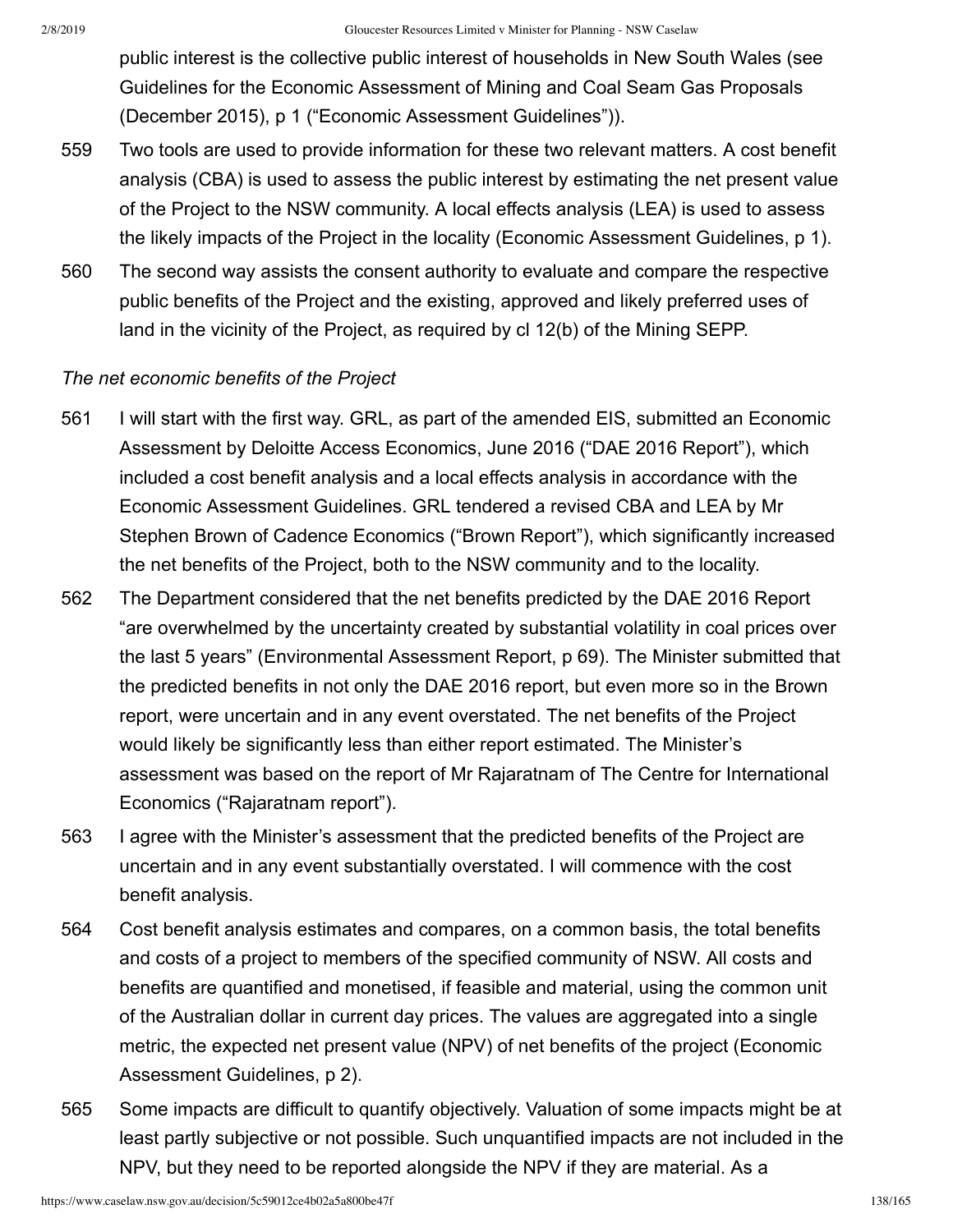consequence, a positive NPV does not necessarily mean that the project is in the public interest. The consent authority may assess unquantified impacts or information about the project to be determinative (Economic Assessment Guidelines, pp 2, 3).

- 566 The CBA compares the costs and benefits of a project to the base case where the project does not proceed. The purpose is to focus on the incremental change in economic, environmental and social impacts caused by the project relative to the existing land use (Economic Assessment Guidelines, p 7).
- 567 CBA includes all first round (primary) impacts of a project, both direct and indirect, but not second round or flow on effects. The direct impacts reflect the revenues of the project less the opportunity cost of resources (such as land, labour and capital) used for the project (Economic Assessment Guidelines, p 4). The direct benefits include net producer surplus attributable to the NSW community, royalties paid to the NSW government, local government rates and local contributions paid to the relevant NSW local council, and the proportion of company income tax paid to the Australian government that is attributable to NSW (Economic Assessment Guidelines, pp 9-12).
- 568 Indirect impacts are impacts on third parties. They include all the environmental, social and health costs and benefits and associated public expenditure (Economic Assessment Guidelines, p 4). Indirect benefits include any economic benefit to existing landholders, workers and suppliers (Economic Assessment Guidelines, p 12). Indirect costs include net environmental, social and transport costs, net public infrastructure costs and indirect costs to other industries (Economic Assessment Guidelines, p 15).
- 569 The Minister challenged the estimates of the total benefits of the Project attributable to NSW, both the direct benefits and the indirect benefits. Mr Rajaratnam contended that GRL's estimated direct benefits of the royalties and company income tax likely to be paid were significantly overstated and were likely to be much less. Mr Rajaratnam contended that Mr Brown has grossly overestimated the worker benefits and supplier benefits, unlike the DAE 2016 which considered that the Project would not generate any net economic benefit to workers or suppliers. The Minister also contended that the indirect costs of the Project would be greater than GRL contended, including because many environmental and social costs have not been quantified or included in the NPV.

# *Direct economic benefit: royalties*

570 The economic benefit of royalties is dependent on the quantity of coal extracted and the price of coal. For open cut coal, the royalty is an Ad Valorum royalty of 8.2% of the total value of the mineral recovered (the ex-mine value) (Economic Assessment Guidelines, p 10). Both the DAE 2016 report and the Brown report estimated the NPV of royalties to be \$63.4 million dollars. Mr Rajaratnam contended that this figure was an overestimation because: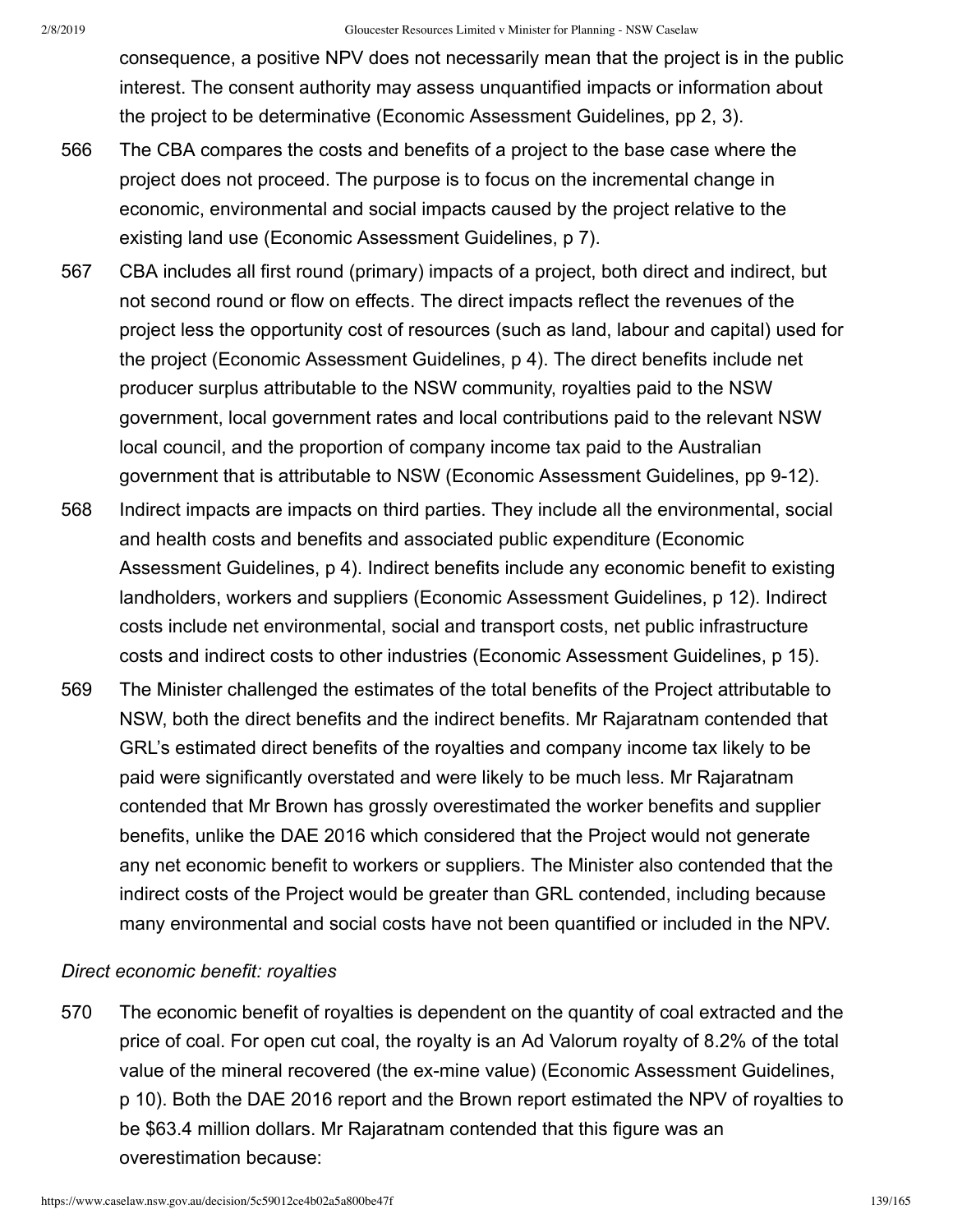- (a) the assumed coal price used in the estimate exceeded the likely coal price forecasts;
- (b) the assumed coal price was too high as it failed to capture the specific quality of coal from the Project and instead assumed the coal would sell at 90% of the forecast price for high quality metallurgical coal;
- (c) the assumed volume of coal extracted was too high as it failed to account for temporary or permanent cessation of production if future coal prices fell below cost thresholds for the Project;
- (d) the assumed proportional yield of higher priced metallurgical (or coking) coal (97%) to lower priced thermal coal (3%) from the Project was too high; and
- (e) the product coal yield as a proportion of ROM coal, the coal qualities of the coal mined, and the geological conditions may be less favourable than predicted (see Environmental Assessment Report, p 69).
- 571 On the coal price forecasts, Mr Rajaratnam explained that the best estimates of coal prices during the life of the Project were provided by GRL's coal demand expert, Mr Manley, of Wood Mackenzie, as they are long term forecasts consistent with the production profile of the mine and seek to account for the specific quality of the coal from the Project. For metallurgical coal, Wood Mackenzie forecasted prices ranging from A\$150.20 to A\$168.98 per tonne in 2019 reaching a low point of A\$120.93 to A\$136.05 per tonne in 2020, before rising again in the years beyond (Rajaratnam report, [2.21] referring to Figures 14 and 15 of the Wood Mackenzie report). The range in price reflects Wood Mackenzie's view that price discounts (for metallurgical coal) will be between 1020% off the benchmark price. For thermal coal, price discounts from the thermal coal benchmark price of between 13% are expected. Wood Mackenzie forecasted prices ranging from A\$68.20 to A\$69.60 per tonne in 2009, rising to a peak of around A\$91.40 per tonne in 2022 before falling in later years (Rajaratnam report, [2.22]).
- 572 Mr Rajaratnam advocated using the lower bound estimates in the price range for metallurgical coal and thermal coal. The lower bound refers to the lowest point estimates within a likely range of forecasts, and does not necessarily reflect an estimate of how far prices can fall. It is not a 'worst case scenario' in comparison to historical prices. Rather, it represents a reasonable but pessimistic view of future prices (Rajaratnam report, [2.27]). The lower and upper bound prices of Wood Mackenzie reflect the uncertainty regarding the discount to the benchmark prices. There is an equal chance of the lower bound and the upper bound price occurring (Rajaratnam report, [2.28]).
- 573 Mr Rajaratnam contended that there is justification for further reducing the lower bound price forecasts. Under the lower bound scenario, it is assumed that the mine would continue to operate at the same capacity, while paying less in royalties and corporate income tax. This assumption may not be correct. If a significantly lower coal price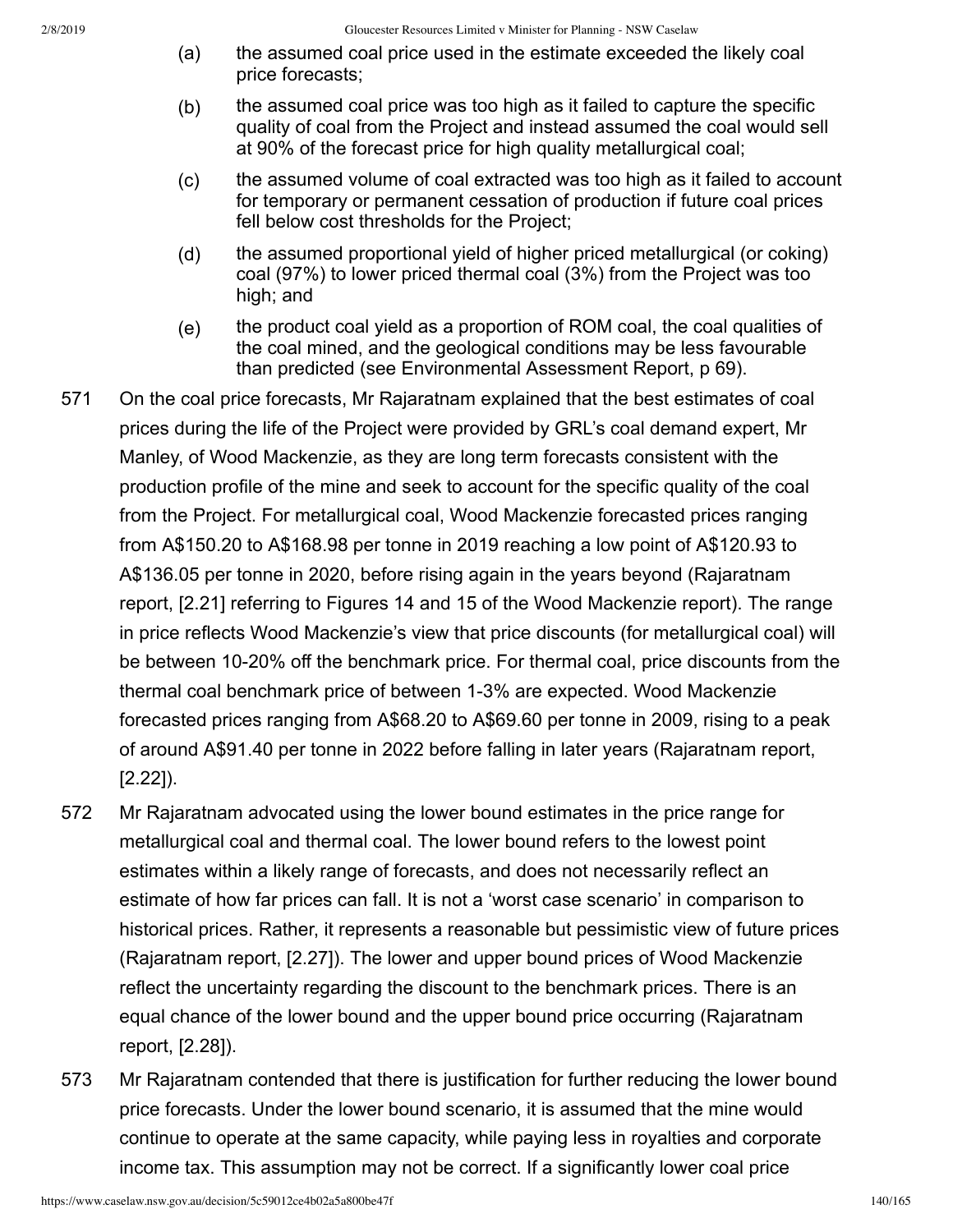occurred, operations of the mine may cease for a period of time until prices recovered sufficiently or cease permanently if prices are not expected to recover. The Wood Mackenzie report noted that the marginal cost of Australian supply is lower than US\$100 per tonne or A\$133 per tonne. Mr Rajaratnam said that this suggests that the threshold for temporarily ceasing operations will be close to (but below) A\$133 per tonne. Mr Rajaratnam noted that Wood Mackenzie's lower bound price forecast for metallurgical coal falls below this threshold for the period 2020 to 2025 (Rajaratnam report, [2.34]).

- 574 Mr Rajaratnam also noted that the Wood Mackenzie Report only presents information on the expected price in each year. Its statistical forecasting approach would account for the fact that there is a probability of distribution around its forecasts and the reported result reflects the average of a range of outcomes. The forecast prices could be substantially lower than the reported average, although the probability of this occurring may be low. The relevance of this lower price is that it may trigger the temporary or permanent shut down of the Project (Rajaratnam report, [2.35]).
- 575 If the Project were to shut down because of lower prices, no royalties or corporate income tax would be paid for the period in which operations cease and the NPV of the Project would be reduced because of the longer delay before the benefits of the Project are realised (Rajaratnam report, [2.32], [2.35]).
- 576 Mr Rajaratnam also contended that adopting the lower bound in the price range may be appropriate to reflect the risk preferences of the community. If there are considerable environmental and social impacts due to the Project and there is some uncertainty regarding the ability to adequately mitigate these impacts, it may be appropriate to adopt a lower bound in the price range (Rajaratnam report [2.36]).
- 577 Based on Wood Mackenzie's price forecasts and using the same production profile as Mr Brown, Mr Rajaratnam estimated royalties as between A\$57 million – A\$64 million (in NPV terms). This range did not take into account the fact that the mine could temporarily or permanently cease production if future coal prices fell below cost thresholds for the Project. Given this, Mr Rajaratnam suggested that the range of forecast royalties is likely to be lower than A\$57-A\$64 million (in NPV terms) (Rajaratnam report, [2.38]).
- 578 The Wood Mackenzie report also stated that the proportional yield of metallurgical coal to thermal coal is likely to be between 93% and 95% not the 97% assumed by Mr Brown. As metallurgical coal sells for a higher price than thermal coal, this reduces the royalties paid (as they are Ad Valorum) (Rajaratnam report, [2.12]).
- 579 Mr Brown accepted at the hearing that the Wood Mackenzie price forecasts for coal for the Project are likely to be more accurate and should be adopted to estimate the direct benefit of royalties.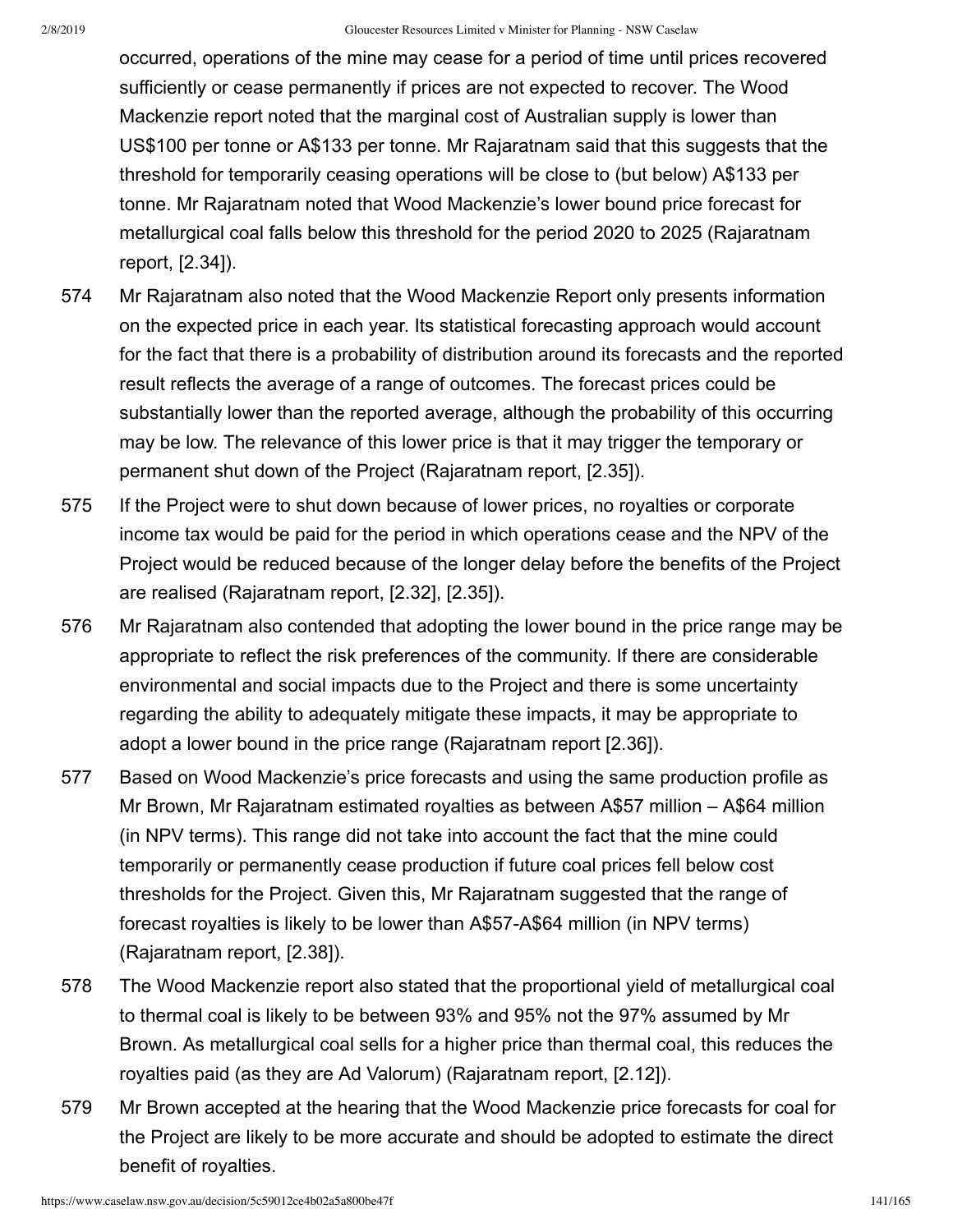580 I accept and adopt Mr Rajaratnam's analysis of the direct benefit of royalties and find that the forecast royalties are likely to be lower than the A\$57 million (in NPV terms) lower bound figure, rather than the A\$63.4 million figure suggested by the DAE 2016 report and Mr Brown.

## *Direct economic benefit: company income tax*

- 581 The CBA should estimate the total annual company income tax payable for each year of the life of the Project. The proportion of company income tax attributable to NSW is estimated by applying the proportion of Australia's population based in NSW (32%).
- 582 The DAE 2016 report and the Brown report estimated the company income tax apportioned to NSW as A\$19.1 million (in NPV terms). This figure was based on an estimate of net profits of the Project, including a straight line depreciation schedule, which were assumed to be taxed at 30%. Of this, 32% is attributed to NSW (Brown report, [3.11]).
- 583 Mr Rajaratnam challenged this figure, saying it is unlikely that GRL will pay company income tax in the amounts assumed by the DAE 2016 report or the Brown report. Mr Rajaratnam contended that GRL, like other coal mining companies, will minimise its tax payments within the rules of the tax system. Mr Rajaratnam reviewed the Australian Tax Office's information on mining companies' total income and tax payments for the last three financial years (2014, 2015 and 2016) and found that the tax paid by these companies ranged from around 2.7% to 6.8% on total income, far below the 30% rate assumed by DAE and Mr Brown. For four coal mining companies operating in the Hunter Valley, (including Yancoal Australia Ltd which operates the nearby Stratford and Duralie coal mines), the tax payable as a proportion of total income in the financial years of 2014, 2015, and 2016 respectively was: BHP Billiton Mitsui Coal Pty Ltd (5%, 3.5% and 2.8%); Ulan Coal Mines Ltd (0.1%, 0% and 0%); Coal and Allied Industries Ltd (4.6%, 2.4% and 3.6%) and Yancoal Australia Ltd (0%, 0% and 0%) (Rajaratnam, [2.43] and Table 2.4 and [2.44] and Table 2.5).
- 584 Based on the prices in the Wood Mackenzie report, Mr Rajaratnam estimated that total income of GRL from the Project would range from A\$718 million to A\$806 million (in NPV terms). Applying the range of 2.7% to 6.8% of total income, the company income tax payable would be A\$49 million to A\$55 million (in NPV terms). Assuming that 32% of tax payments are apportioned to NSW, this equates to between A\$6.2 million and A\$17.5 million (in NPV terms) (Rajaratnam report, [2.45]).
- 585 Mr Brown accepted at the hearing that the Economic Assessment Guidelines required an estimate of the company income tax that would be paid by the proponent of the mine during the life of the mine (Transcript, 23/08/18, pp 605, 607). Mr Brown accepted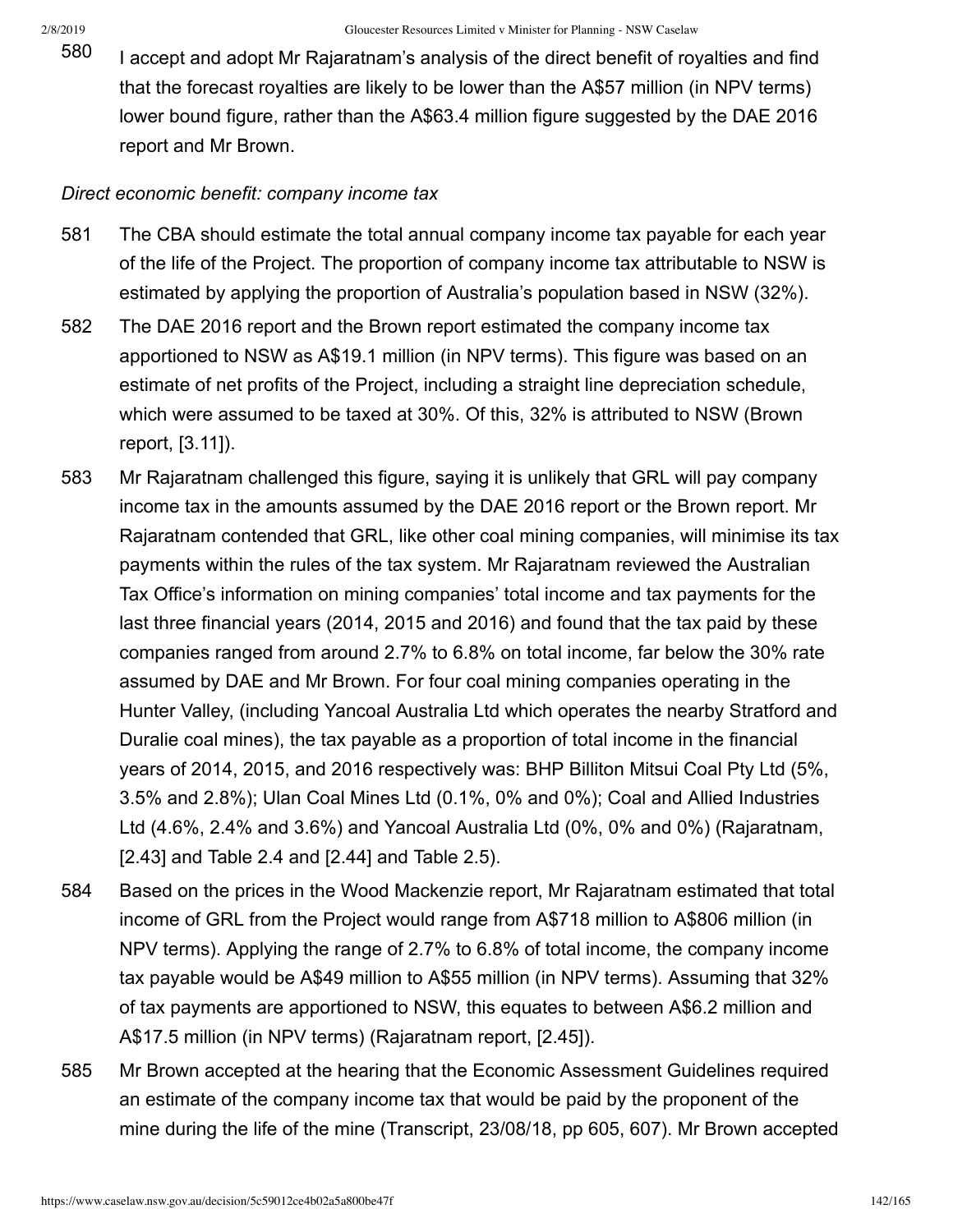that tax minimisation occurred amongst large companies and assumed that it is likely that GRL would take such steps as are lawfully available to it to minimise the tax that it had to pay (Transcript,  $23/08/18$ , pp 606-607).

586 I accept and adopt Mr Rajaratnam's estimate of the company income tax apportioned to NSW that is likely to be paid by GRL as a result of the Project. As he said, "in the absence of a detailed review of the company's financial accounts and gearing structure etc, using the actual tax payment of similar companies is the most robust approach" (Joint Economic Expert Report, p 4). On this approach, Mr Rajaratnam estimated a range of A\$6.2 million to A\$17.5 million. The lower bound of this range seems more likely given the low tax paid by mining companies operating in the Hunter Valley, with the possibility that no company income tax might be paid by GRL at all, as at least two mining companies have been able to achieve. The estimated benefit of company income tax apportioned to NSW would be considerably lower than the estimated A\$19.1 million of Mr Brown.

## *Indirect economic benefit: worker benefits*

587 The DAE 2016 report stated that the Project "is not anticipated to generate any significant additional benefits to workers in NSW" (p 15-36). In so concluding, the DAE 2016 report applied the Economic Assessment Guidelines which state that :

> "The economic benefit to workers is the difference between the wage paid in the mining project and the minimum (reservation) wage that the workers would accept for working elsewhere in the mining sector. The minimum wage reflects the employment opportunity costs, skill level required and the relative disutility of an employment position" (p 13).

588 The Economic Assessment Guidelines elaborate (in footnote 14 on p 13) that:

"The reservation wage is the minimum wage a worker has to be paid to work in a particular industry. In view of the hours of work and working conditions, there is a reasonable possibility that workers' reservation wages in mining are higher than in other industries, and take into account hours of work and working conditions."

589 The DAE 2016 report stated:

"It is conservatively assumed that workers employed by the amended Project are not expected to receive a wage premium. This assumes that workers will receive a net wage consistent with market rates. To provide an indicative estimate, this net wage is estimated to be \$73,941, that being the average annual income for a full-time worker in the mining industry in the Taree-Gloucester SA3, based on ABS Census data scaled up to 2016 prices using the mining industry Wage Price Index (ABS, 2016a), and discounted for predicted income tax payable using ATO's individual income tax rates (ATO 2016).

This approach assumes that there is no wage increase for workers already working in the mining sector and any wage increase accrued from gaining employment in the Project from outside the mining sector or from other areas of NSW is compensation for changes in working conditions, rather than an premium." (p 15-36).

590 Mr Brown sought to inflate the benefit to workers by adopting a different methodological approach to that required by the Economic Assessment Guidelines. His method to estimate worker benefits was to start with the wages earned in the mine, minus the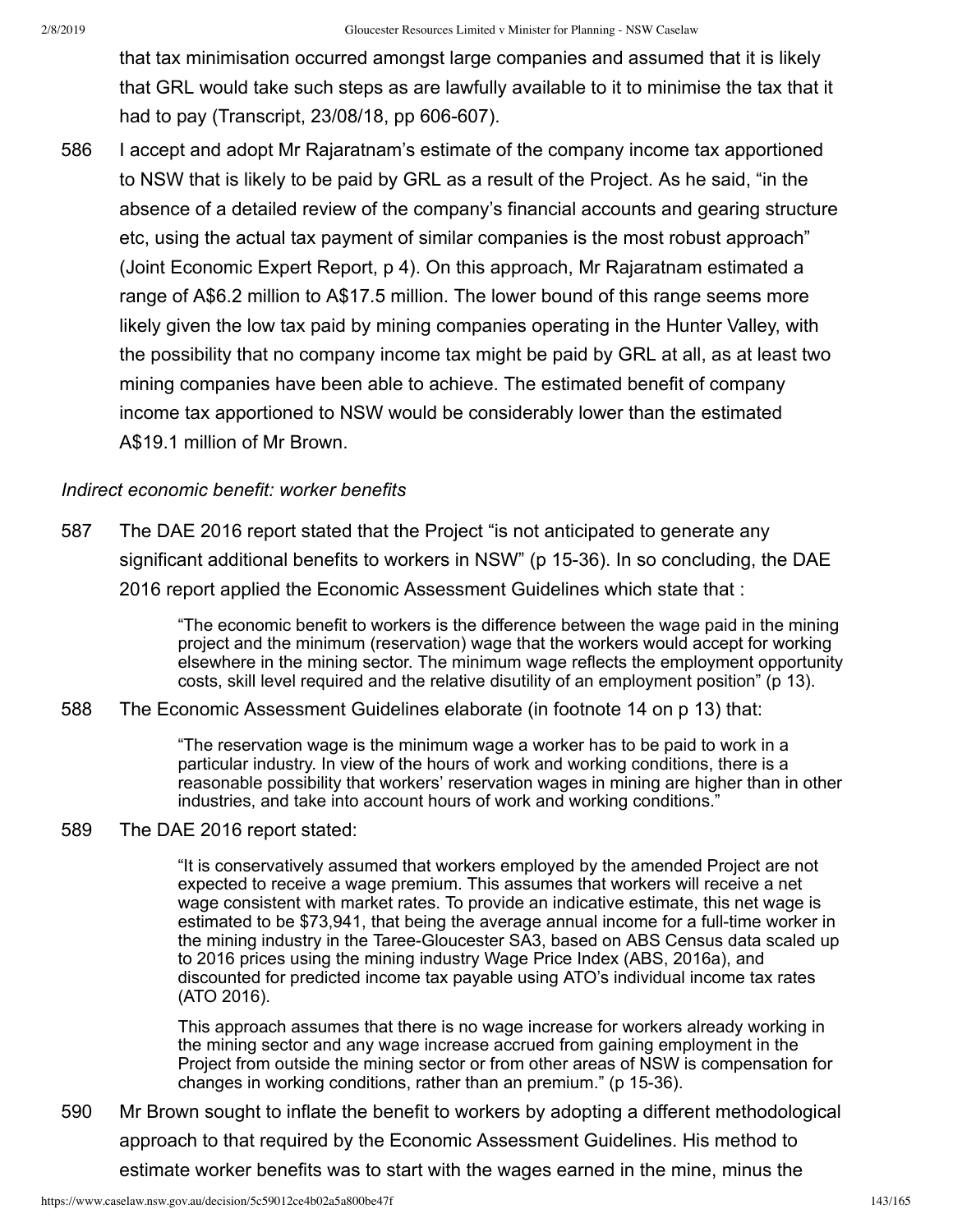opportunity cost of labour working in the mining sector, minus the wage difference due to skills and the disutility to work in the industry (Brown report, [3.18]).

- 591 For the wages earned in the mine, Mr Brown used the estimated full-time equivalent workers over the life of the Project (95) multiplied by the average coal mining wage (A\$120,265 per annum), yielding a total payment to workers over the mine life of A\$181.8 million, which equates to A\$82.4 million in NPV terms.
- 592 For the opportunity cost of labour, Mr Brown assumed that 75% of the Project's workforce would have the average wage in the Gloucester area (of \$47,925) and 25% would have the average wage elsewhere in NSW (of \$64,005), giving a weighted average of \$51,903. When this average wage is multiplied by the number of full-time equivalent workers, the total payments to existing or future workers who would not be working in the mine is \$78.5 million, which equates to \$35.5 million in NPV terms.
- 593 With respect to the third factor, Mr Brown assumed that "there is not disutility of working in a mine compared with any other form of employment", so made no deduction for any wage difference due to skills and the disutility to work in the mining industry (Brown report, [3.28]).
- 594 Accordingly, Mr Brown calculated the worker benefits to be the difference between the payments made to workers under the Project (\$82.4 million) less the total payments to workers should the Project not proceed (\$35.5 million), being \$46.8 million (Brown report, [3.28] and Table 4).
- 595 Mr Rajaratnam criticised Mr Brown's approach. First, Mr Brown's approach did not accord with the methodology for determining the economic benefit to workers in the Economic Assessment Guidelines. The economic benefit to workers is the difference or premium between the wage paid to workers in the Project and the minimum (reservation) wage that workers would accept to work elsewhere in the mining sector. The minimum wage reflects the employment opportunity costs (of alternative employment), skill level required and the relative disutility of an employment position (Rajaratnam report, [3.13]).
- 596 Mr Rajaratnam expressed the concept of the wage premium graphically in Figure 3.1. The grey shaded bar represents the wage that an average worker in the region currently receives. The red shaded area (above the grey shaded area) represents the additional amount the average worker could currently receive in the mining sector if they had the right skills as well as the additional amount needed to compensate a worker for other factors such as greater hardship for working in a mine compared to their existing job. The teal shaded area (above the red shaded area) is the impact on the mining wage due the increased demand for labour if the Project were approved. This teal shaded area is described as the wage premium for inclusion as a benefit to workers in the CBA (Rajaratnam report, [3.13]).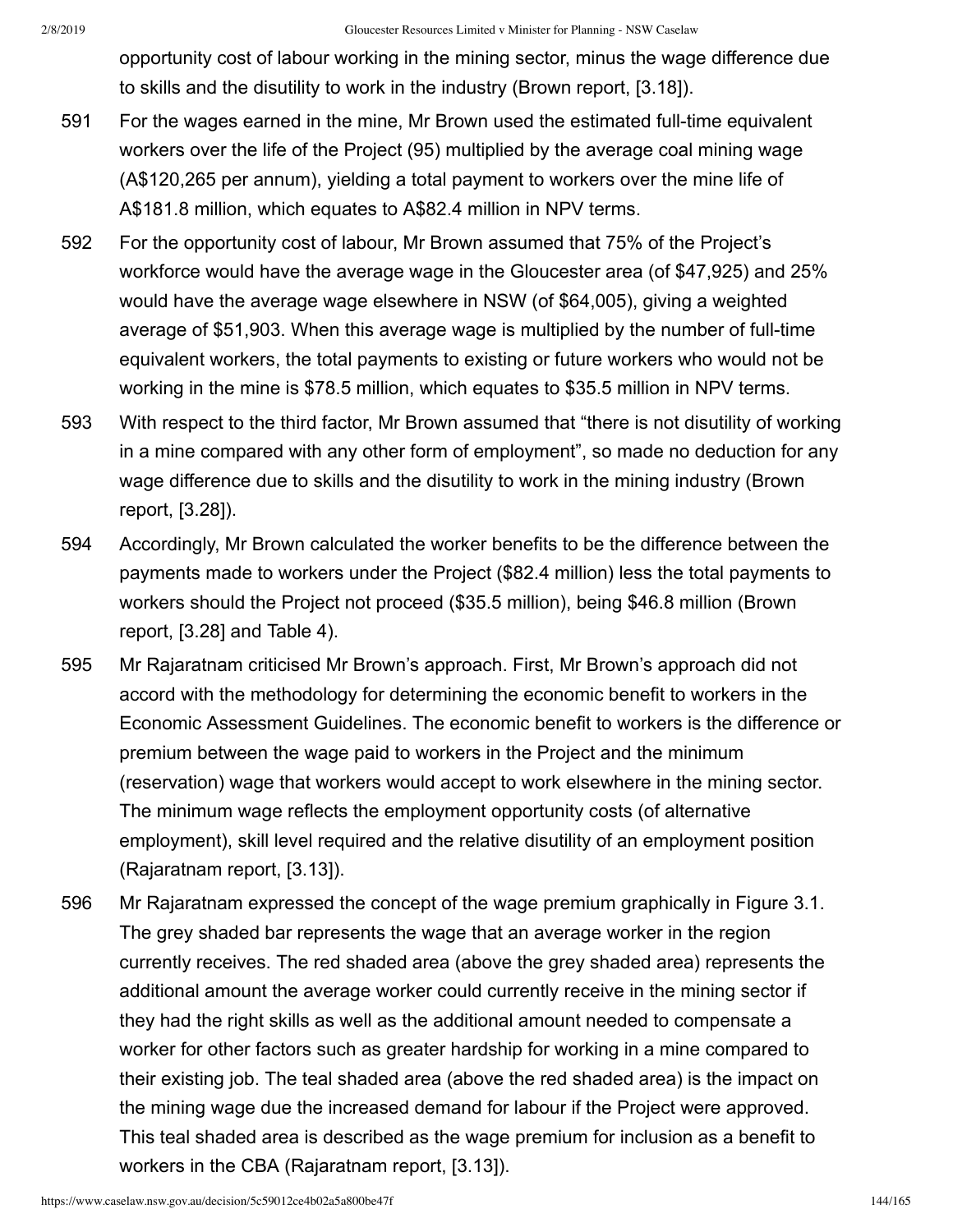597 As the Economic Assessment Guidelines note, "a zero wage premium is a useful

starting assumption" (p 13):

"An appropriate starting assumption should be that workers do not receive a wage premium, even if they will earn more working in the mining sector.

If workers are already working in the mining sector, it is not generally the case that one mine will pay significantly more than other mines for workers doing a similar job in similar conditions.

- If a mine will employ workers that are currently working locally, but not in the mining sector, a mine may need to offer higher wages to compensate for more physically demanding work, tougher conditions etc. In this case, the benefit to the worker from higher pay will be offset by the costs associated with greater hardship etc.

 If a mine needs to attract workers from other parts of NSW, it may need to pay them more than they are earning in their existing or previous jobs so that they will relocate. For example, a mine that employs truck drivers in a remote area may need to offer a higher wage than is paid to drivers of similar trucks in the city or large towns. If so, the difference between the minimum wage necessary to get a truck driver to relocate and the standard wage of the city or town is not a valid wage premium." (p 13).

- 598 Contrary to the comparison required by the Economic Assessment Guidelines, Mr Brown incorrectly compared the average coal mining wage (instead of the wage paid in the Project) to the weighted average non-mining wage (instead of the minimum or reservation wage of workers in the mining sector).
- 599 Second, Mr Brown assumed that there is no disutility of working in the mining sector and there are no additional skills needed to work in a mine compared to an average job. These assumptions are not only at odds with the Economic Assessment Guidelines that refer to the "wage difference due to skills and disutility to work in mining industry" (see p 13 and Chart 3.8 on p 14), they also lack evidentiary foundation. Mr Rajaratnam noted that Mr Brown put forward no evidence in support of his assumptions (Rajaratnam report, [3.9]).
- 600 Mr Brown suggested at the hearing that the difference between the average wage and the mining wage might be attributable to the productivity of mine workers facilitated by the deployment of significant amounts of capital in the mining industry, but conceded that this opinion was not based on detailed research or analysis particular to the mining industry (Transcript, 23/08/18, p 588).
- 601 Mr Rajaratnam disputed Mr Brown's suggested reason, saying that it is contrary to economic theory. Mr Rajaratnam said:

"I'm starting from the position that the labour market is in 'equilibrium' and that there are good reasons that there are differences in wages in the economy such as skill levels, physical needs and 'disutility'. If there are no 'good reasons' then I would expect the mining wage and the average wage to converge (i.e. not a large differential between the two)" (Joint Expert Report of Economic Experts, p 4).

602 Mr Rajaratnam explained that: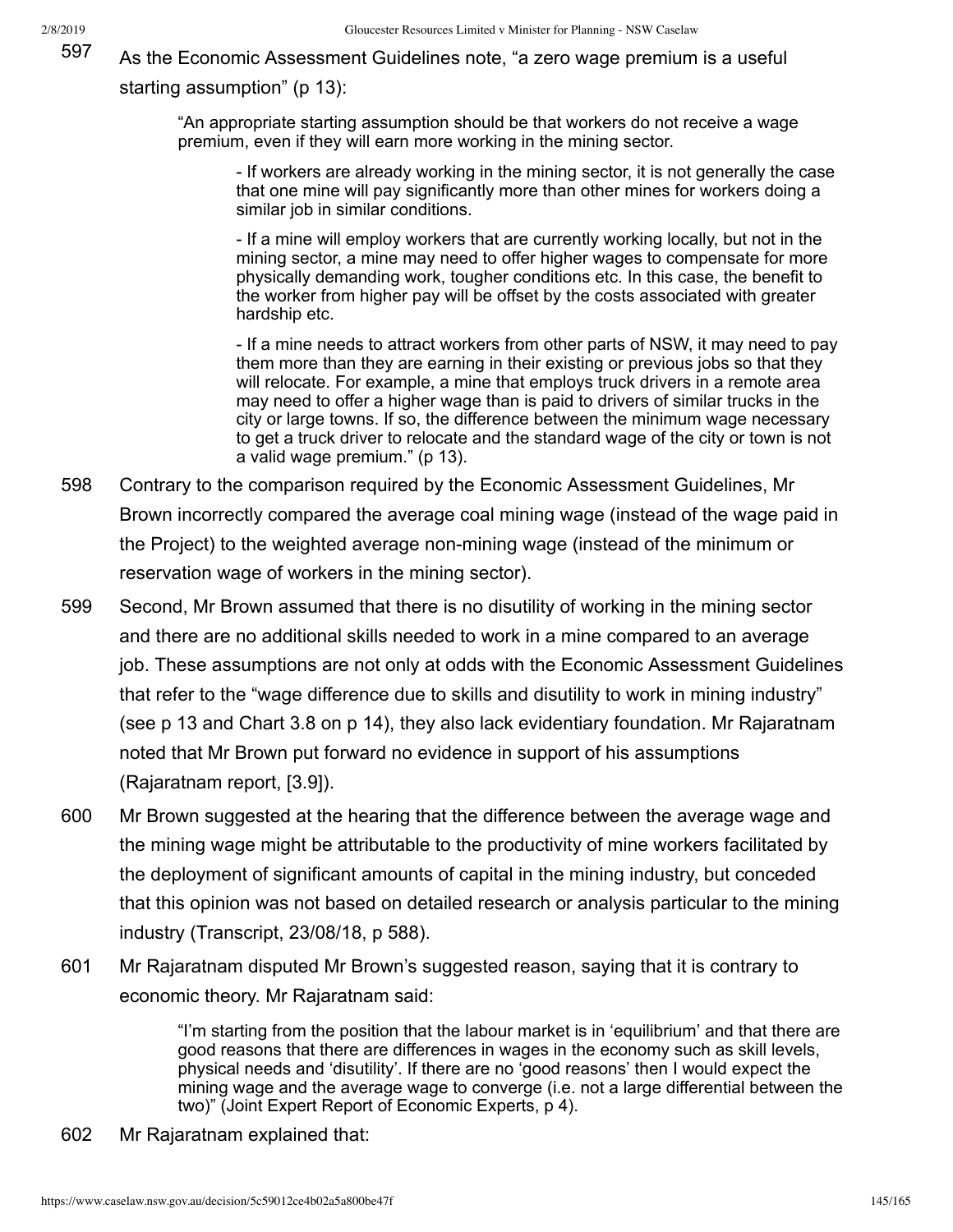2/8/2019 Gloucester Resources Limited v Minister for Planning - NSW Caselaw

"In my view, if workers could so readily transition from the 'average' job to a coal mining job then economic theory would suggest that market forces would work to remove the wage differential. For example, a worker currently being paid \$50,000 per year would be willing to work for, say, \$80,000 in a mine. The mine would not need to pay the average mining wage of \$120,000 to attract the worker and the average mining wage would be 'bid down' substantially. The fact that there remains a substantial wage differential would support the view that there are other factors driving this wage differential. That is, factors such as the additional hardship of working in mines compared to the 'average' job and that additional skills needed to work in a mine would explain the wage differences." (Rajaratnam report, [3.10]).

- 603 Mr Rajaratnam explained the reasons for the difference in the mining wage compared to the wage in other sectors (Rajaratnam report, [3.17]-[3.21]). These include the disutility of working in the mining sector and the skill differences between working in the mining sector and other sectors (Rajaratnam report, [3.22]-[3.30]).
- 604 Mr Rajaratnam noted that growth in mining wages has been associated with strong growth in mining employment in key mining areas across NSW. This would imply that if the Project were approved, resulting in additional demand for mining labour, there would be some increase in mining wages (Rajaratnam report, [3.31], [3.32]). Mr Rajaratnam developed an econometric model to estimate what this increase in mining wages might be (Rajaratnam report, [3.33]-[3.61]). He estimated the wage premium per worker, multiplied it by the number of workers in the new mine, and converted the product to a net present value figure. This NPV was then halved to reflect the different marginal utility of additional workers to the mine. This equated to \$4.3 million (in NPV terms) in additional benefits due to the Project (Rajaratnam report, [3.61]). This figure is far less than the \$46.8 million estimate of Mr Brown for worker benefits.
- 605 I accept and adopt Mr Rajaratnam criticism of Mr Brown's approach and estimate of worker benefits. If there will be any worker benefits of the Project, they are likely to be small and in the order of magnitude of Mr Rajaratnam's figure of \$4.3 million (in NPV terms).
- 606 It is possible that any worker benefits may be lower still, if there is higher initial unemployment in the Gloucester area. Mr Rajaratnam's econometric model found that a higher initial employment rate in a local government area reduces the positive impact of mining employment on mining income (Rajaratnam report, [3.52]-[3.54]). GRL's social impact expert, Dr Ryan, suggested that there was an increasing unemployment rate (Transcript, 24/08/18, pp 716-717). If so, this would reduce the positive impact of mining employment on mining income and hence the worker benefits.

# *Indirect economic benefit: supplier benefits.*

607 Local suppliers may receive an economic benefit by achieving higher surpluses through supplying a mining project. This economic benefit reflects producer surplus created for suppliers. This should be net of any producer surplus loss because of a reduction in an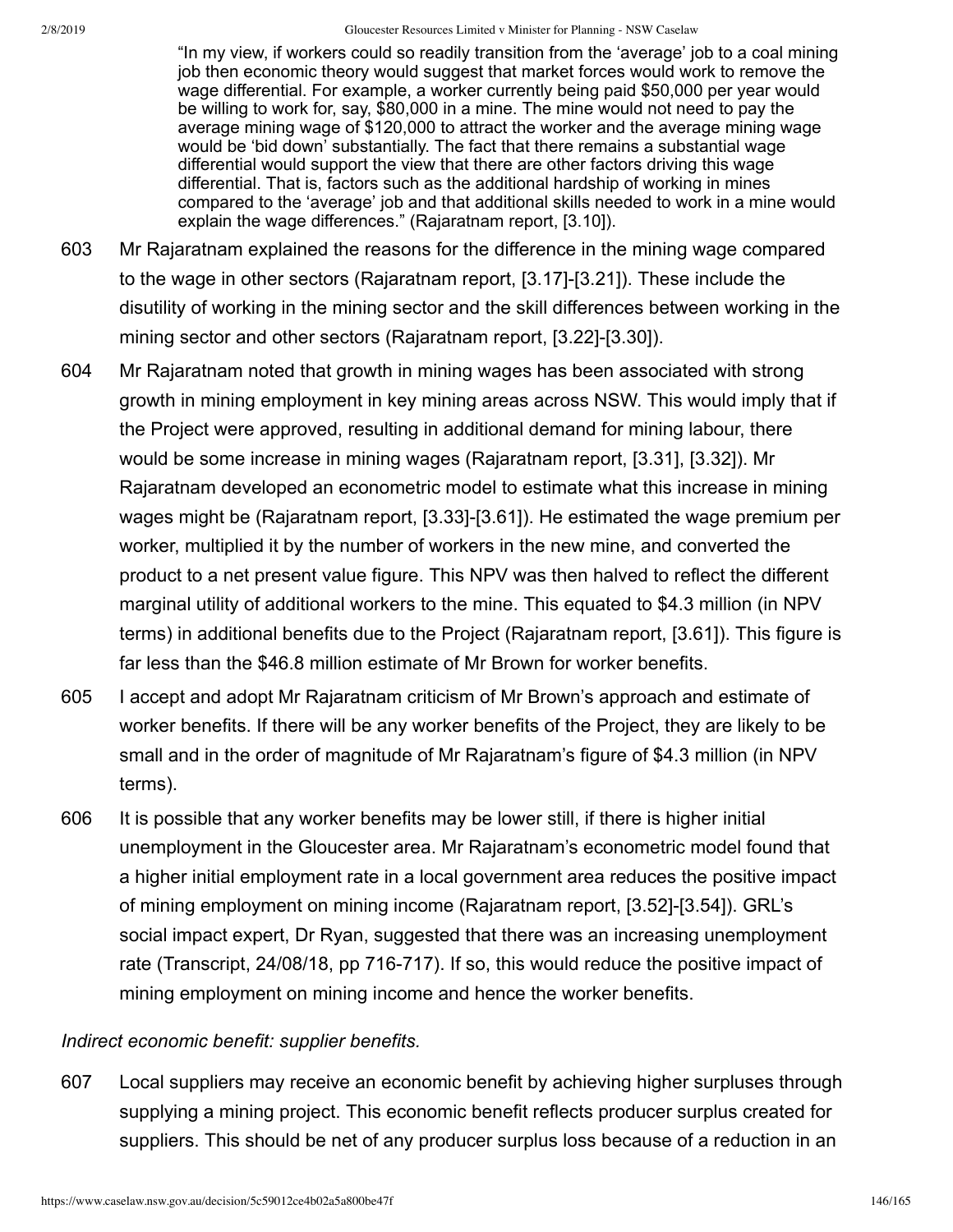existing industry (Economic Assessment Guidelines, p 14). The value of economic benefit to suppliers attributed to NSW should reflect expected input-shares for NSW and non-NSW suppliers to the Project (Economic Assessment Guidelines, p 15).

608 The DAE 2016 report concluded that the Project "is not anticipated to generate any significant additional producer surplus for suppliers in NSW to the mining operations" (p 15-37). The DAE 2016 report stated:

> "The Applicant has advised that an estimated 74% of suppliers would come from within the TareeGloucester SA3 and the majority of the remainder from the rest of NSW.

> To estimate the net benefits to suppliers it is necessary to examine the extent to which the amended Project will deliver additional producer surplus relative to what they would otherwise receive in the base case.

> Given that the amended Project generates additional demand for services relative to the base case, there are likely to be some flow on impacts for suppliers. As a result, it is possible that the amended Project may deliver additional benefits. However, these benefits are difficult to measure as the outcomes of suppliers under the base case are not readily observable. Accordingly, it is conservatively assumed that suppliers to the amended Project will earn similar margins relative to what they could have received from other sources under the base case.

> This approach is likely to be conservative as current economic circumstances mean that, in the base case, suppliers that would provide goods and services to the amended Project may have difficulty finding other buyers for their goods and services. In the base case, these suppliers may earn significantly less than in the amended Project case. In this scenario, there could be benefits to NSW accruing through increase income for suppliers." (p 15-37).

- 609 Mr Brown sought to inflate the benefits to suppliers by using his firm's Regional Input-Output model (Brown report, [3.32]). This is a specialised modelling tool of Mr Brown's firm and the results are dependent on the assumptions embedded in the model. Mr Brown did not make the model or the assumptions embedded in the model available to Mr Rajaratnam or the Court (Rajaratnam report, [4.3]). Mr Brown's results were therefore not able to be tested or verified. Mr Rajaratnam undertook preliminary modelling, using his centre's equivalent model, but the results were orders of magnitude different to Mr Brown's results (Rajaratnam report, [4.9]).
- 610 Mr Brown estimated the economic benefit to suppliers as a producer surplus generated from goods and services from NSW being provided under the Project. These were based on expenditure on nonwage operational costs that were estimated to be \$896.9 million, which equates to \$408.7 million in NPV terms over the period 2016 to 2034 using a real discount rate of 7% (Brown report, [3.30], [3.31]). These figures differ from Table 5 in the Brown report, which gives the total nonwage operational costs as \$901.7 million (instead of \$896.9 million) and the NPV of nonwage operational costs as \$408.3 million (instead of \$408.7 million). In oral evidence, Mr Brown suggested that the increase in non-wage operational costs in Table 5 was "possibly a typo" (Transcript, 22/08/18, p 533).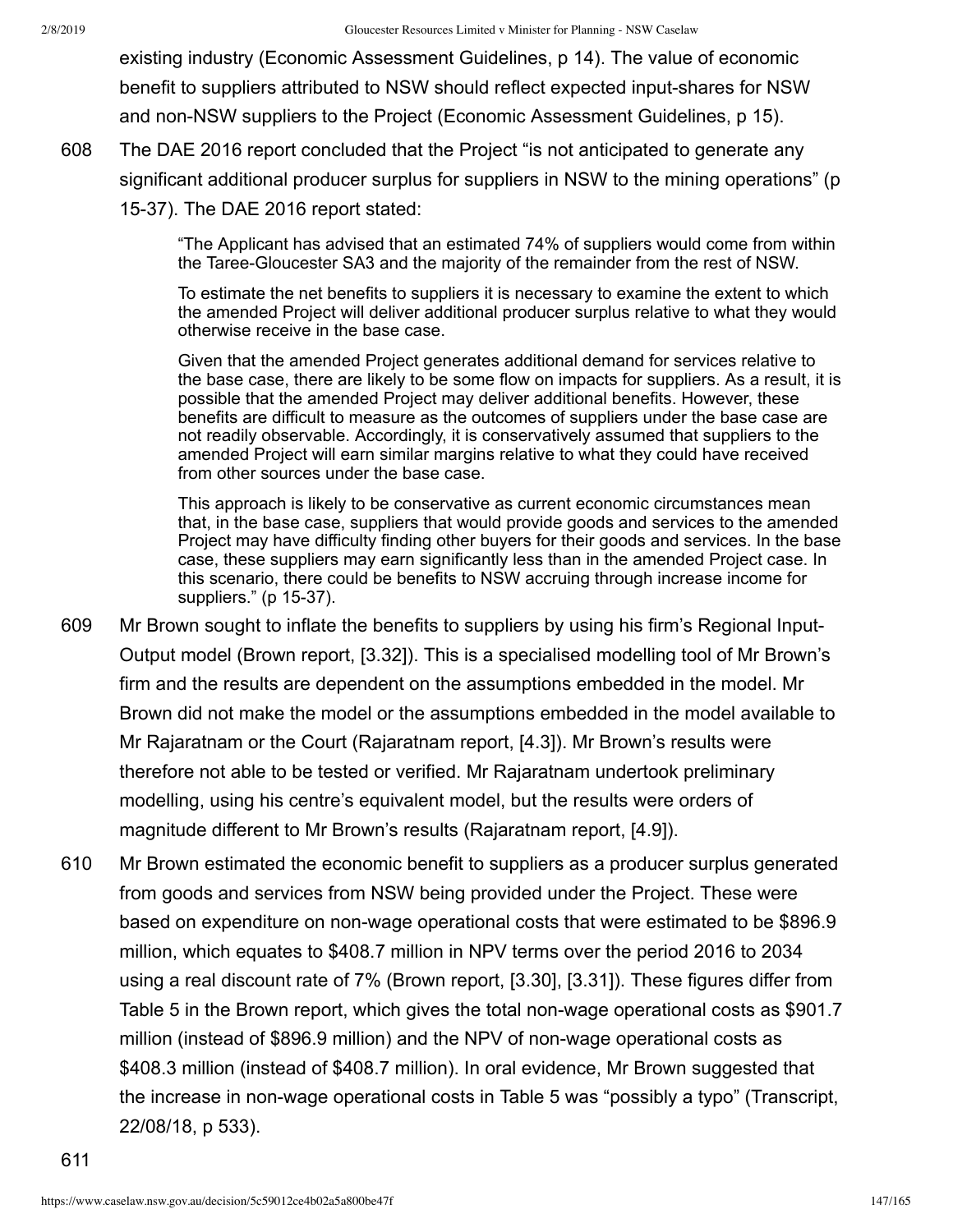Mr Brown's estimated economic benefit to suppliers (producer surplus) was based on his Regional Input-Output model. Mr Brown said that he customised the model to generate an NSW-specific Input-Output table so as to not include benefits generated in other Australian states (Brown report, [3.32]).

612 Mr Brown said that:

"The producer surplus estimates are based on Type I multipliers which limit the benefit to direct gross operating surplus generated by NSW suppliers. This methodology does not account for second round, nor induced consumption, effects that are captured within the CGE [computable general equilibrium] modelling." (Brown report, [3.33]).

- 613 Using outputs from his Regional Input-Output model, Mr Brown estimated a "gross" operating surplus ratio" of 0.20 (20%), which he applied to the nonwage operational costs for each of the year 2016 to 2034 and the total non-wage operational costs to generate estimates of the supplier benefits attributed to NSW. The total nonwage operational costs and the total supplier benefits attributable to NSW were then converted to NPV terms using a 7% real discount rate. Table 5 of the Brown report summarised the estimates. However, application of the gross operating surplus ratio of 0.20 to the non-wage operational costs does not arithmetically result in the figures given for supplier benefits attributable to NSW in Table 5. Mr Brown suggested that this might be "due to rounding" (Note to Table 5).
- 614 Mr Brown concluded that "the total supplier benefits are estimated to be \$182.0 million in real 2016 Australian dollars, which equates to \$82.4 million in NPV terms over the period 2016 to 2034 using a 7% real discount rate (Brown report, [3.34]).
- 615 Mr Brown provided no further explanation in his report of how he derived the estimates for non-wage operational costs, gross operating surplus ratio or producer surplus. In the Joint Expert Witness report he said:

"There are a number of key assumptions underpinning my calculation of supplier benefits. At the outset, I exclude any benefits from expenditure on capital expenditure and I exclude any benefits accruing to the workforce. Any benefits derived from the operational expenditure are related to an estimate of additional margin that might be earned by suppliers in other regions (once all input, including imported inputs) are accounted for. (Joint Expert Witness report of Economic Experts, p 4).

- 616 In oral evidence, Mr Brown said his estimate of total nonwage operational costs of \$896.9 million (in [3.31] of the Brown report but not in Table 5) was taken or interpreted from the DAE 2016 report and was not independently analysed. However, the figure of \$896.9 million does not appear in the DAE 2016 report and Mr Brown could not vouch for its accuracy (Transcript, 22/08/18, pp 527, 528, 531-532).
- 617 Mr Brown said in oral evidence that his figure of \$896.9 million for total nonwage operational costs included goods and services purchased in the operation of the mine but excluded capital expenditure and wages. He said that all plant and equipment (including bulldozers and excavators) was excluded from the figure (Transcript, 22/08/18, pp 530-531). Mr Brown considered that large items of plant and equipment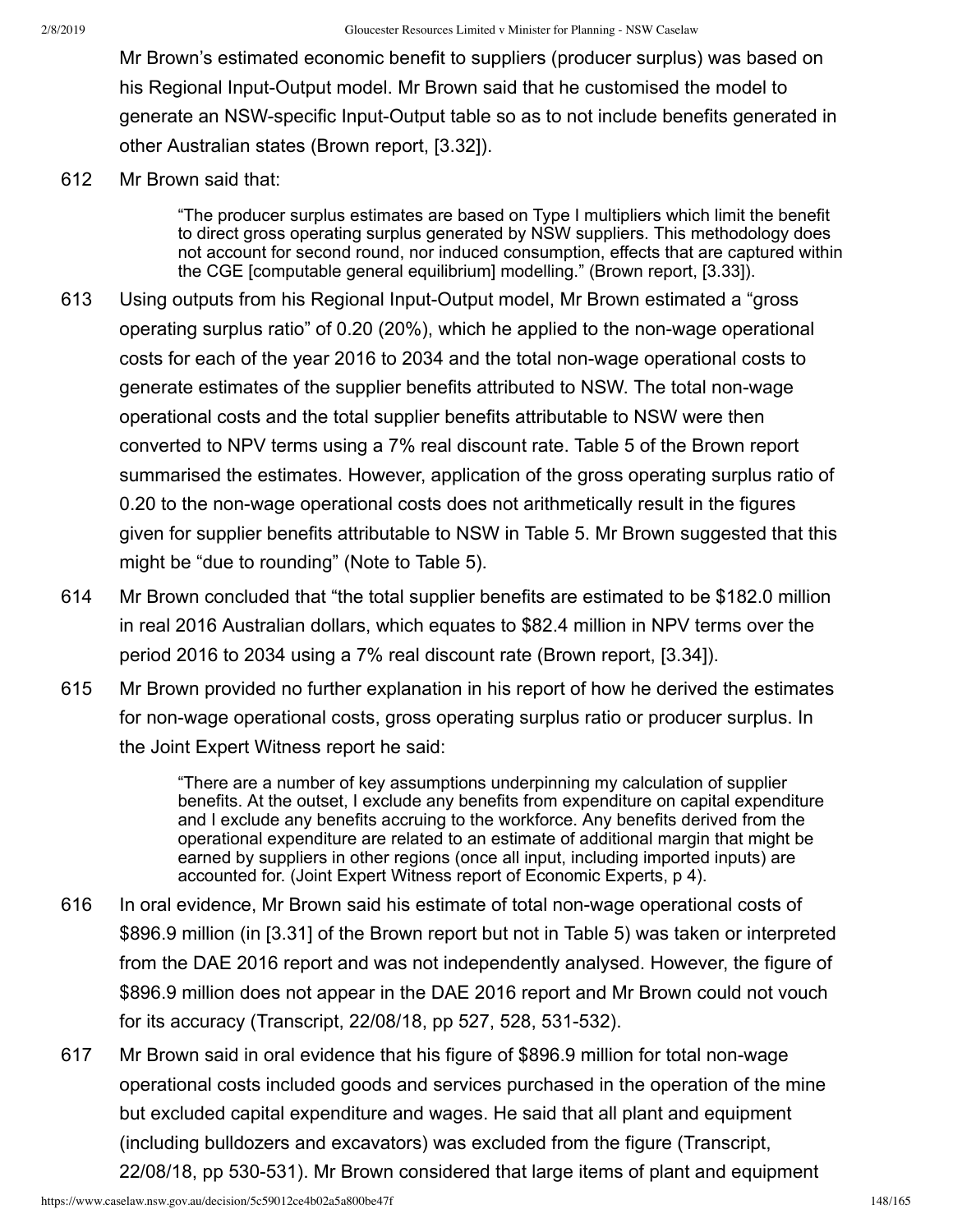purchased by the Project, such as bulldozers and excavators, were not included in the figures in the DEA 2016 report from which he said he derived the non-wage operational cost figure, because "that's the description in the report they gave" (Transcript, 22/08/18, p 531).

- 618 Mr Brown was referring to the "operating costs" that DAE estimated to be \$491 million. In fact, however, the DAE 2016 report said to the contrary that the "operating costs encompass the expenditure incurred as a direct result of extracting ROM coal, processing it into saleable product and delivering it to a port before loading (known as free-on-board (FOB) cost) as well as ongoing expenditure on the purchase and maintenance of equipment and machinery necessary for production, environmental monitoring, mitigation and rehabilitation activities" (p 15-29).
- 619 Mr Brown later suggested that this statement in the DAE 206 report that operating costs include expenditure on the purchase of equipment and machinery necessary for production might refer to "spares or something like that, not the original capital expenditure" or "the major purchase of machinery" (Transcript, 23/08/18, p 566).
- 620 Mr Brown ultimately accepted that he did not know what equipment and machinery the DAE 2016 report included in their operating costs (Transcript, 22/08/18, p 566). This meant that he had no way of knowing the extent to which the total operating costs of \$491 million in the DAE 2016 report included purchase of equipment and machinery as opposed to other operating expenses (Transcript, 22/08/18, p 567). This affected the figure Mr Brown used for the non-wage operational costs in his model.
- 621 Mr Rajaratnam also identified that the operating costs of \$491 million (in NPV terms), on which Mr Brown's non-wage operational costs of \$408.7 million (in NPV terms) was based, included expenditure which may not be associated with supplying mining services, such as the cost of mitigating environmental impacts, biodiversity offset costs, and land purchases (Rajaratnam report, [4.5], [4.8]). It may also include cost items such as royalties and taxes and the cost of environmental licences. These costs should not be attributed to suppliers (Rajaratnam report, [4.8]).
- 622 As the Economic Assessment Guidelines state, the value of economic benefit to suppliers attributed to NSW should reflect expected input-shares for NSW and non-NSW suppliers for the Project (p 15). Mr Brown said in oral evidence that he had assumed that 75% (sic, in fact 74%) of suppliers would come from NSW, although this was not stated in his report. He said that the figure of 75% was advised by GRL (Transcript, 22/08/18, p 529). Mr Brown did not form any view as to whether that was an accurate or inaccurate figure, but accepted it as "it seemed like a reasonable figure" (Transcript, 22/08/18, p 529).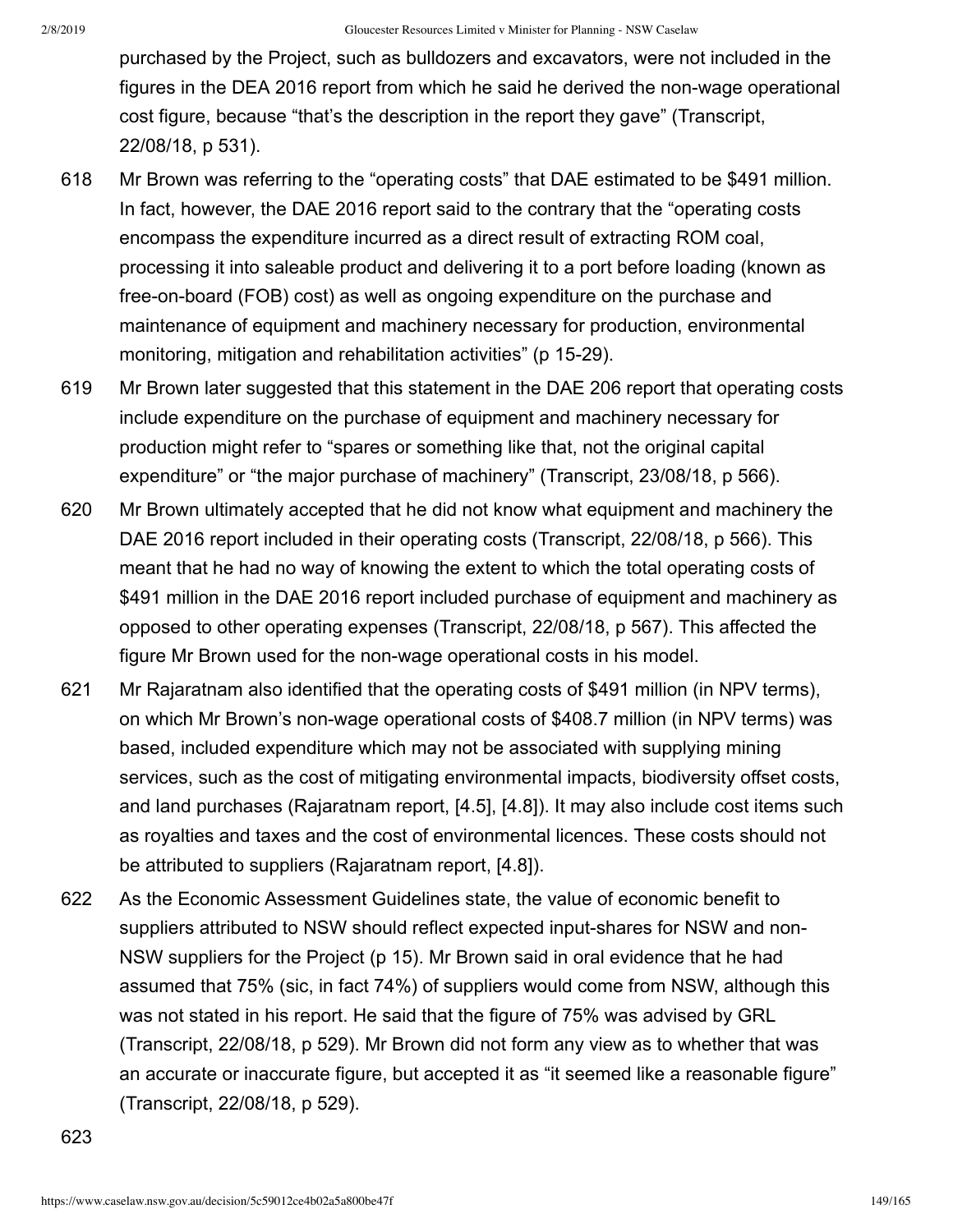Mr Brown was referred to the Key Insights Report which contained an estimation of the locational apportionment of capital and construction, including mining equipment. No mining equipment was to be sourced locally, 15% was to be sourced from NSW, 35% was to be sourced from other parts of Australia and the remaining 50% was to be imported. Mr Brown accepted that if expenditure on mining equipment was included within the figure that he had derived from the DAE 2016 report for non-wage operational costs, his assumption that 75% of suppliers would come from NSW would be grossly overstated and instead only about 15% of the expenditure would be from NSW (Transcript, 22/08/18, p 571). Mr Brown did no other analysis of the geographical locations of suppliers to the Project, merely accepting the advised figure of 75% from NSW (Transcript, 22/08/18, p 534). Mr Rajaratnam also expressed concern that some portion of the services by suppliers estimated by Mr Brown may be attributable to suppliers outside of NSW (Rajaratnam report, [4.8]).

- 624 Mr Brown accepted that the question of whether there will be any producer surplus to any particular supplier by reason of the Project would depend very much upon the individual supplier's business. Mr Brown did not undertake any analysis of any individual supplier's business (Transcript, 22/08/18, p 532). Instead, Mr Brown applied the same gross operating surplus ratio of 0.20 to the estimated non-wage operational costs to achieve the supplier benefit figures, regardless of the business of the particular suppliers (Transcript, 22/08/18, pp 533, 534). The 0.20 ratio of the Regional Input-Output model was used as a proxy for all of the businesses that supplied the Project (Transcript, 22/08/18, p 534).
- 625 Mr Brown accepted that he had not explained in his report, and he did not explain in his oral evidence, what inputs he had put into the Regional Input-Output model to arrive at his estimate of supplier benefits, how he had derived the inputs he had put into the Regional Input-Output model or, to the extent the Regional Input-Output model had been customised to generate a NSW specific Input-Output table so as not to include benefits generated in other Australian states, he had not explained how that had been done (Transcript, 22/08/18, p 528). Mr Brown accepted in oral evidence that, given the nature of the assumptions that he had used in estimating supplier benefits, there was a "very real likelihood" that the assumptions he put into his Regional Input-Output model would not accurately reflect what would happen at the Rocky Hill Coal Project (Transcript, 22/08/18, p 540).
- 626 Notwithstanding the high levels of uncertainty with Mr Brown's assumptions and modelling process for estimating supplier benefits, Mr Brown used a sensitivity test of plus and minus 10%, which was premised on there being a high degree of certainty, rather than a sensitivity test of plus and minus 25%. Mr Brown had indicated in his report that: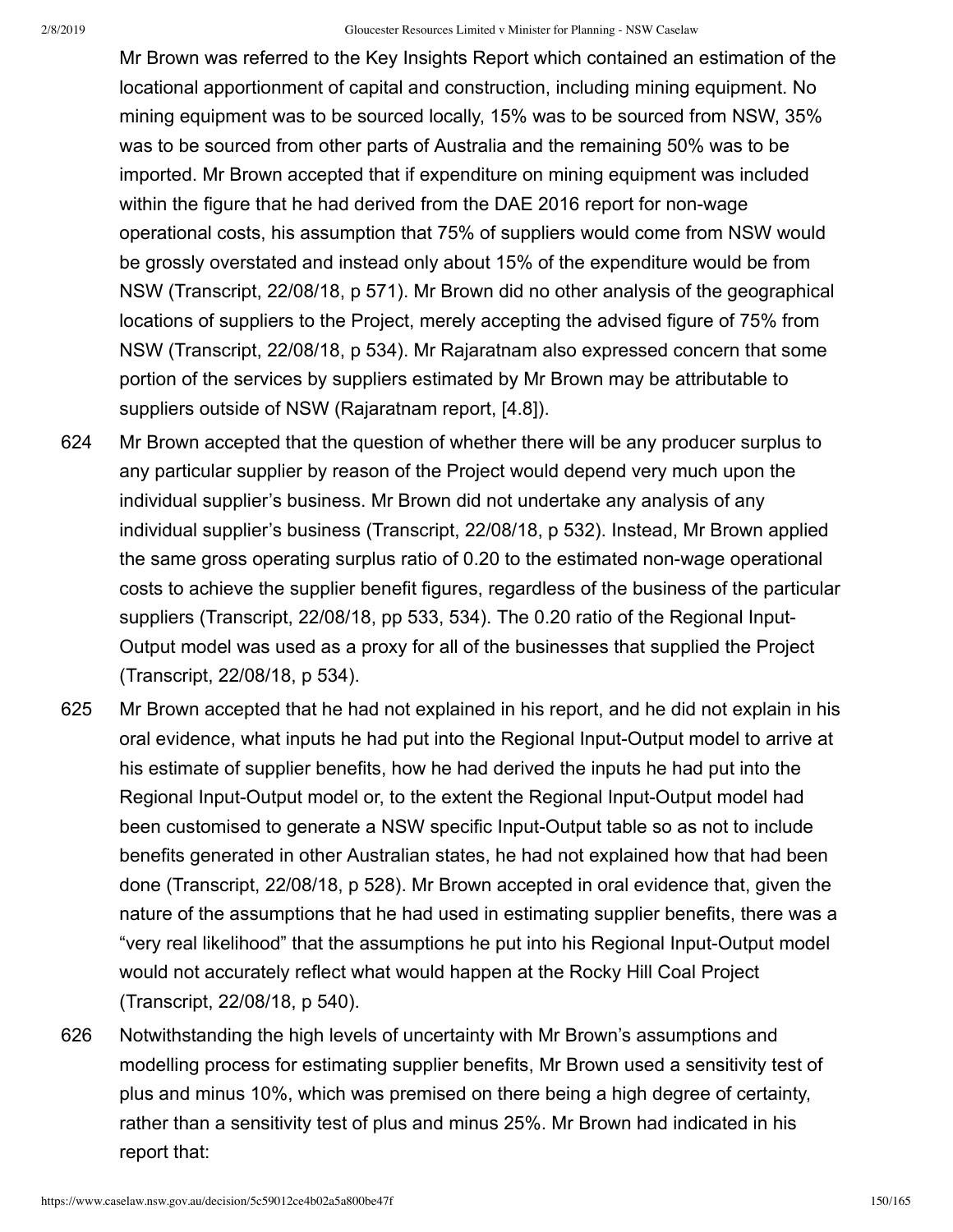"Where there are considered to be higher levels of uncertainty with the figures, a range of plus and minus 25 per cent is used. In areas where the figures are deemed more certain, a range of plus and minus 10 per cent is used." (Brown report, [6.2]).

- 627 Mr Brown applied the sensitivity test of plus and minus 10% only to the nonwage operational costs and did not apply it to the gross operating surplus ratio of 0.20 that resulted from his Regional Input-Output model.
- 628 As the Economic Assessment Guidelines state, any producer surplus created by the Project for suppliers should be net of any producer surplus loss because of a reduction in an existing industry (p 14). Mr Brown assumed that the impact of the Project on other industries would be zero for the purpose of estimating supplier benefits (Transcript, 22/08/18, p 542). However, Mr Brown accepted that a reduction in the tourism industry in Gloucester and a transfer of workers from existing businesses in Gloucester to the Project could both potentially lead to a producer surplus loss because of reduction in existing industry (Transcript, 22/08/18, p 543).
- 629 Given these concerns about Mr Brown's estimates of supplier benefits, Mr Rajaratnam undertook his own modelling to estimate any benefits to suppliers of services to the mining sector. These services include construction services, engineering services, environmental management services, explosives and electricity supplies. These relate to "intermediate inputs" and do not include a range of other costs such as tax and royalty payments (Rajaratnam report, [4.10]).
- 630 Mr Rajaratnam explained how a new mine might generate additional producer surplus and hence benefits to suppliers:

"Suppliers to a new mine may receive additional 'producer surplus' by being able to charge a higher price for their services due to the increased demand caused by the Project. In a competitive market where price equals marginal cost and there is highly elastic supply, this impact would be zero. That is, in the long term new firms can enter the market and it is difficult for existing suppliers to charge higher prices. In reality, this impact is likely to be greater than zero, particularly in the short term, as firms [take] time to respond to the increased demand for their services.

This economic benefit reflects producer surplus created for suppliers. This should be net of any producer surplus loss because of a reduction in an existing industry. The value of economic benefit to suppliers attributed to NSW should reflect expected inputshares for NSW and non-NSW suppliers for the Project.

An increase in mining production in NSW from a new mine can increase producer surplus to all industries that supply to the mining industry (the red and teal shaded area of chart 4.1). The estimation of values for the economic benefit to local suppliers from a new mine needs to distinguish between producer surplus to all suppliers to the mining industry (teal shaded area) and producer surplus to suppliers to the new mine (red shaded area). For the purposes of estimating values of the economic benefit to local supplies, only the producer surplus to industries supplying to the new mine is relevant  $(\text{red shaded area}).$ " (Rajaratnam report,  $[4.11]-[4.13]$ )

631 Mr Rajaratnam said that the lower bound estimate of supplier premiums to NSW and local suppliers arising from a new mine is zero based on competitive markets where suppliers can readily respond to changes in demand for their services (Rajaratnam report, [4.14]).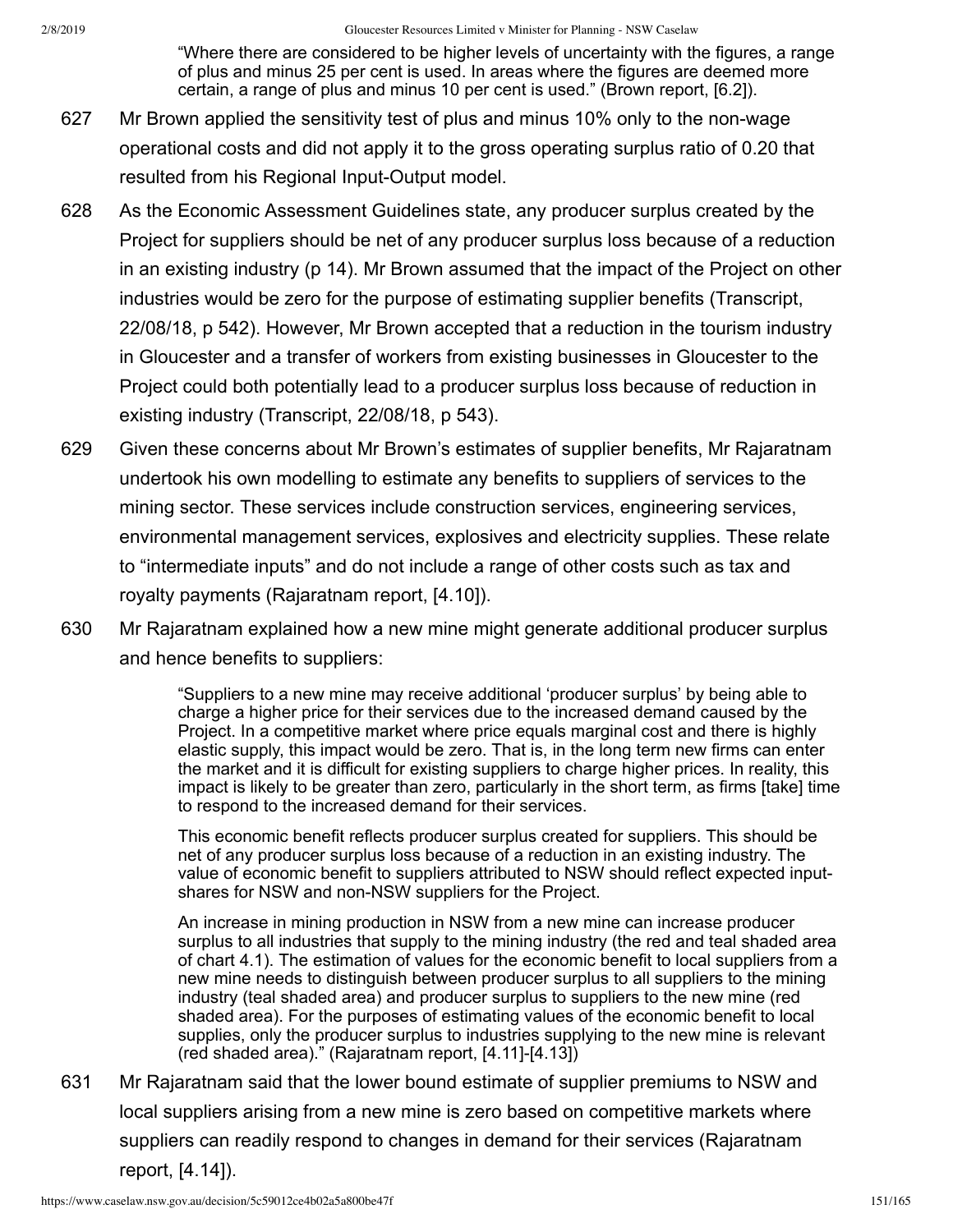632 Mr Rajaratnam estimated the upper bound of supplier premiums using a computer

generated equilibrium model of the Australian economy. He found:

"The upper bound estimate of supplier premiums is estimated using a computer general equilibrium model of the Australian economy, CIE-REGIONS. An increase in mining production of \$100 million in NSW by a new mine (not mine specific) results in expenditure of \$35 million on intermediate inputs:

- \$23.5 million sourced from NSW local suppliers
- \$6.5 million sourced from interstate
- \$5 million imported from overseas." (Rajaratnam report, [4.15]).

#### 633 Focusing on the producer surplus to suppliers of the Project, Mr Rajaratnam found:

"The producer surplus to local suppliers of the new mine (the red triangle in chart 4.1) was estimated based on the direct impact and short-run supply elasticities. That is, suppliers gain by being able to charge a higher price to service the additional mining activity due to the Project. Based on the modelling undertaken by my team using the CIE-REGIONS model, the producer surplus (economic benefit) to NSW suppliers created by additional mining activity is:

approximately 0.01 per cent of expenditure on locally sourced intermediate inputs

 approximately 0.007 per cent of total expenditure on intermediate inputs sourced locally, interstate and overseas.

For example, if a new mine spends \$100 million on intermediate inputs, this implies the economic benefit to NSW suppliers supplying to the new mine is \$7 000." (Rajaratnam report, [4.17]-[4.18]).

634 Mr Rajaratnam concluded:

"If I adopt the nonwage operational expenditure profile presented in table 5 in Stephen Brown's report (assuming that these all relate to intermediate inputs), this equates to supplier benefits of \$2.86m (in NPV terms) based on the estimate that 0.007 per cent of expenditure on intermediate inputs is a benefit to suppliers." (Rajaratnam report, [4.19])

- 635 Mr Brown accepted that his modelling exercise to estimate supplier benefits was "so shrouded in uncertainty that Mr Rajaratnam's estimate is just as valid" as Mr Brown's estimate (Transcript, 22/08/18, pp 536-537).
- 636 I find that any economic benefit to suppliers by achieving higher surpluses through supplying to the Project will be small, in the order of magnitude of Mr Rajaratnam's estimate \$2.86 million (in NPV terms). It may even be that there are no supplier benefits, as the DAE 2016 report concluded. Mr Brown's inflated figure of \$408.7 million (in NPV terms) is unreliable and unproven. Mr Brown's inputs and methodology are uncertain and not able to be tested or verified. A number of inputs seem plainly wrong. I accept and adopt the critical analysis of Mr Brown's estimates by Mr Rajaratnam and the Minister in cross-examination, summarised above.

### *Indirect costs*

637 Indirect costs include the net environmental, social and transport costs, net public infrastructure costs and indirect costs to other industries. (Economic Assessment Guidelines, p 15).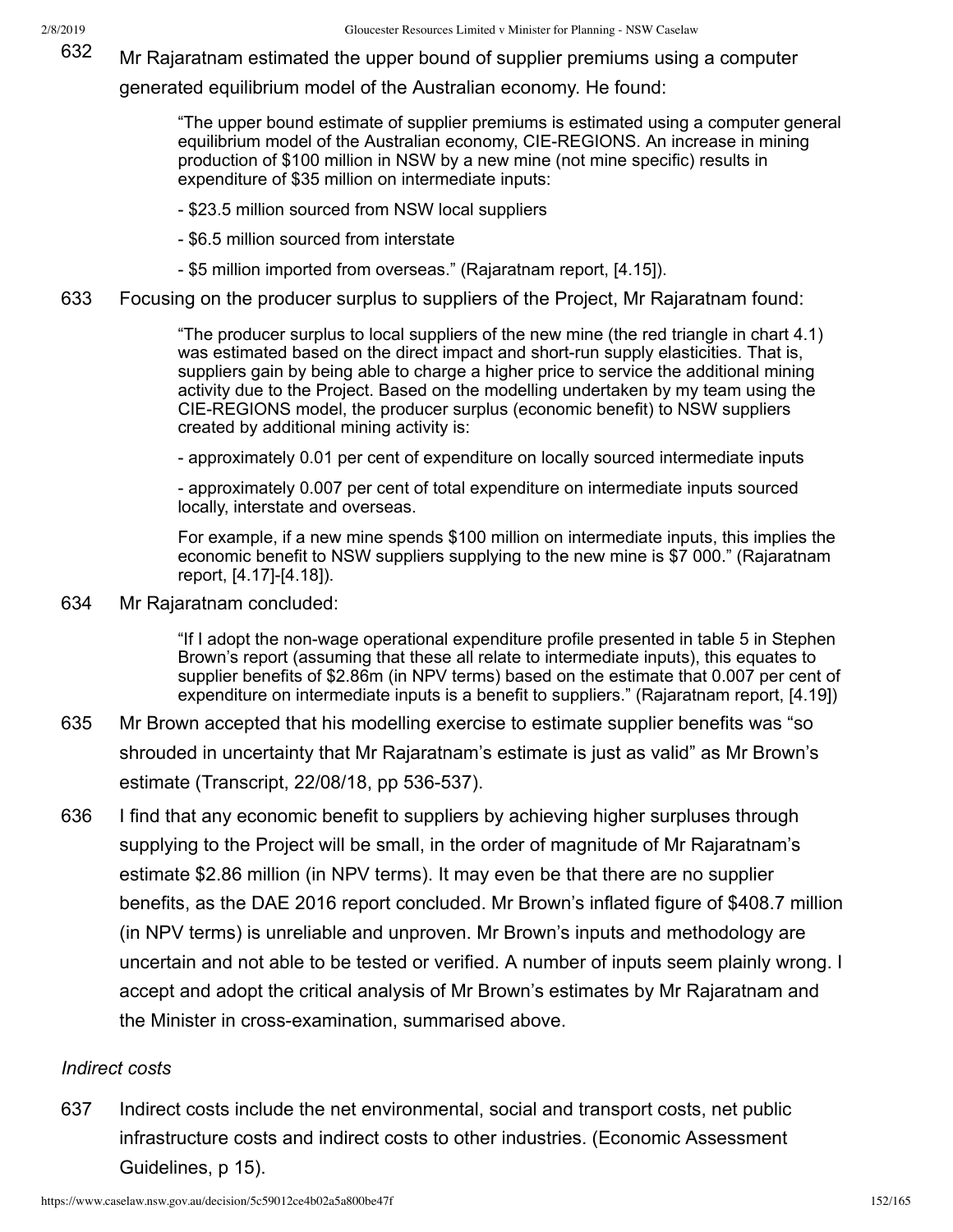- 638 Environmental and social impacts of mining projects include impacts to air quality, ambient noise, biodiversity, greenhouse gas emissions, groundwater, non-Aboriginal heritage, Aboriginal heritage, surface water and visual amenity. Transport related impacts may occur, such as increased traffic congestion (Economic Assessment Guidelines, p 15). Guidance on how to identify and value environmental, social and transport costs is provided by the Technical Note Supporting the Guidelines for the Economic Assessment of Mining and Coal Seam Gas Proposals (April 2018) ("Technical Notes").
- 639 The DAE 2016 report quantified the net environmental, social and transport costs as \$9.9 million (in NPV terms), of which \$3.3 million were attributable to the NSW community (p 1537 and Table 4.6). These figures incorporate the quantified costs associated with air quality (\$0.14 million), greenhouse gas emissions (\$3.13 million) and noise impacts (\$1,854). The impacts to Aboriginal heritage, non-Aboriginal heritage, biodiversity, water, traffic and transport, and visual amenity were not quantified and were considered qualitatively.
- 640 The DAE 2016 report concluded that the Project would not generate any additional public infrastructure costs for any level of government (p 1548).
- 641 The DAE 2016 report did not quantitatively assess whether the Project would cause any indirect costs to other industries in the CBA, but did discuss qualitatively the effects of the Project on other local industries in the LEA (section 5.5). The DAE 2016 report discussed the impact of the Project on agricultural use of land within the Project site, but not on any other land in the vicinity (p 1561). The DAE 2016 report concluded that the Project "is not expected to have any material effects on tourism and business travel" (p  $15-61$ ).
- 642 The Economic Assessment Guidelines note that a new mining project may impact on the surplus obtained from other industries, such as tourism. The Guidelines suggest that:

"It is preferable if these effects are measured through environmental impacts, where applicable. For example, tourism might be impacted by air pollution and then the most direct way to estimate this impact is to value it through the approach for air pollution" (p 17).

- 643 The Economic Assessment Guidelines recognise that there may be some unquantified impacts from this approach. Where these are likely to be significant, "consideration should be given to the loss of surplus in these other industries" (p 17).
- 644 For environmental, social and transport related costs, Mr Brown adopted the figures in the DAE 2016 report for air quality and ambient noise (Brown report, [3.55], [3.69]). Mr Brown took a different approach to apportioning the cost of additional greenhouse gas emissions to NSW. The DAE 2016 report had quantified the costs of the Scope 1 and Scope 2 emissions (but not Scope 3 emissions) generated by the Project to be \$9.73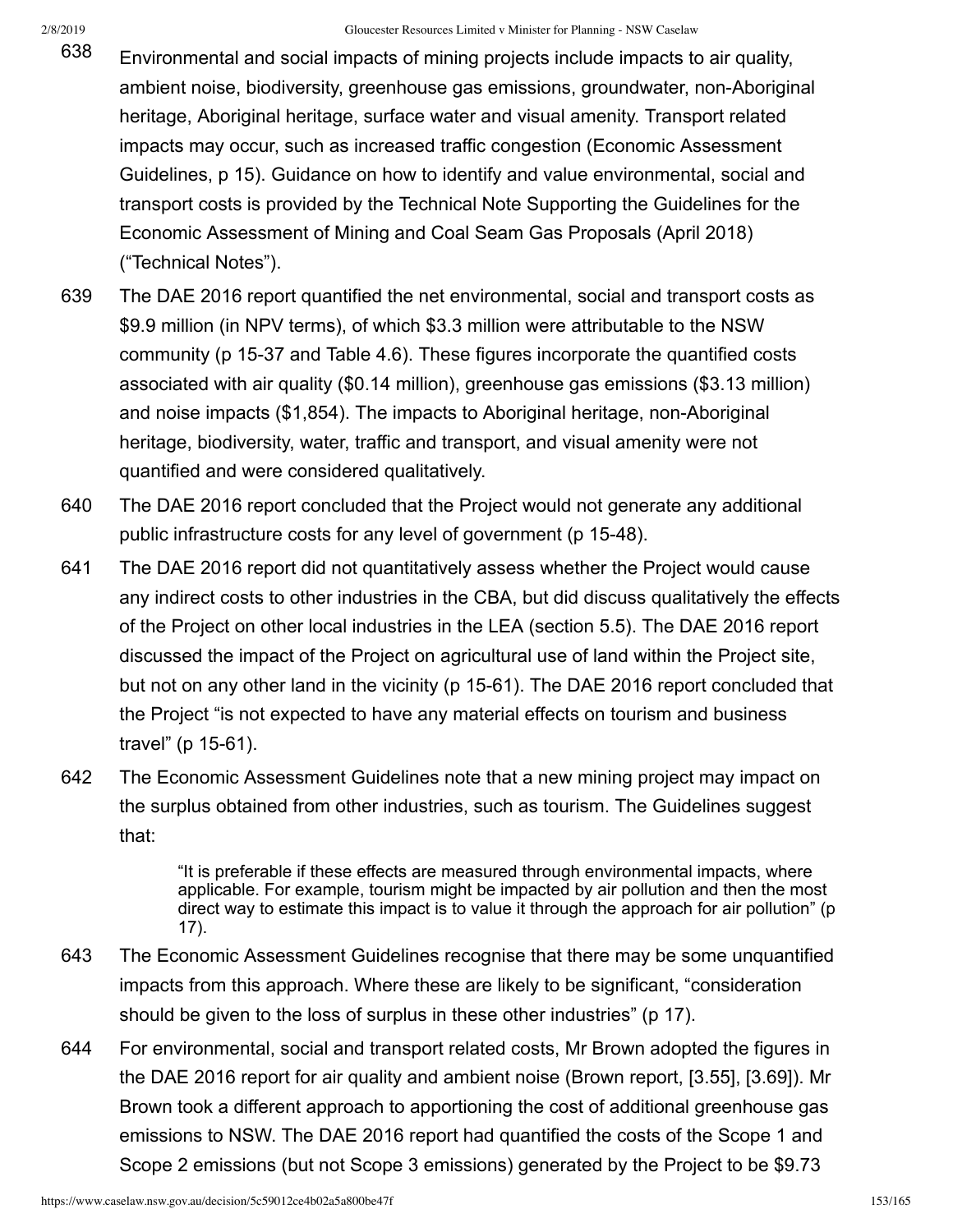million (in NPV terms). On the basis that the NSW share of the Australian population is 32%, \$3.13 million was attributed as a cost to the NSW community (DAE 2016 report, p 1541). This apportionment accorded with the approach for apportionment of benefits and cost to NSW recommended in the Economic Assessment Guidelines (see, for example, pp 10, 11 (Table 3.4), 12 (Table 3.6) and 15 (Table 3.9) and Technical Note 9 dealing with estimating and costing GHG emissions, pp 48, 49).

645 Mr Brown, however, considered that the DAE 2016 report had overestimated the costs of GHG emissions to the NSW economy. He said that "climate change is a global issue and apportioning of these costs by the NSW population in total Australia population does not fully recognise the global nature of the greenhouse gas issue". He considered that:

> "A more reasonable estimate to apportion the NSW costs of greenhouse gas emissions is to consider the NSW population in a global context (0.1 per cent). When this calculation is undertaken… the costs of greenhouse gas emissions falls to \$0.01 million in NPV terms over the period 2016 to 2034 using a 7 per cent real discount rate." (Brown report, [3.60]-[3.62]).

- 646 I find Mr Brown's approach to apportionment of the costs of GHG emissions to be unsound. Mr Brown cites no authority in support. It is inconsistent with the method for apportionment of benefits and costs required by the Economic Assessment Guidelines and the Technical Note. It is also inconsistent with the rationale for including in the estimated costs of GHG emissions of the Project the Scope 1 and Scope 2 emissions (which occur physically in NSW) but not necessarily Scope 3 emissions (which may occur outside of NSW or overseas). Under the Climate Change Convention and the Paris Agreement, Australia needs to account for Scope 1 and Scope 2 emissions that occur in Australia but not for any Scope 3 emissions that occur outside of Australia. Apportionment of Scope 1 and Scope 2 emissions that occur in Australia by the proportion of the NSW population to the Australian population logically attributes the cost of the Scope 1 and 2 emissions to the NSW community.
- 647 Mr Brown otherwise adopted a zero cost for the impacts that the DAE 2016 report had assessed qualitatively to biodiversity, traffic and transport costs, water (surface and groundwater), Aboriginal heritage, non-Aboriginal heritage and visual amenity (Brown report, Table 7).
- 648 Mr Brown agreed with the DAE 2016 report that there are no expected additional public infrastructure costs required by either the NSW government or the local council (Brown report, [3.94]).
- 649 Unlike the DEA 2016 report which only discussed the impacts on other industries qualitatively, Mr Brown sought to quantify the impacts on other industries. In relation to agriculture, Mr Brown limited his analysis to the impact of the Project on agricultural use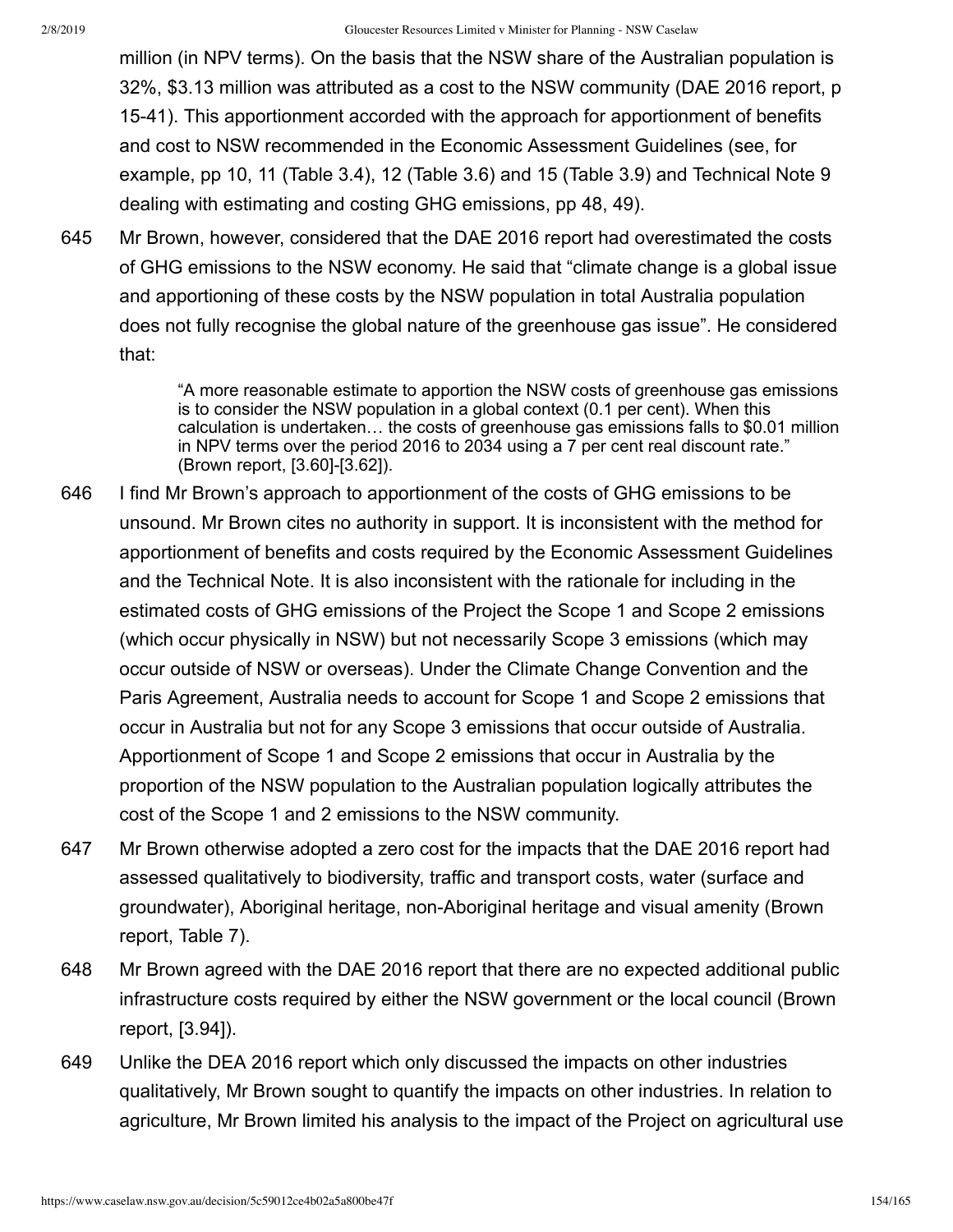of land within the Project site, and did not consider other land in the vicinity. He assigned a value of zero for the indirect costs associated with agricultural production (Brown report, [3.105]).

650 In relation to tourism, Mr Brown considered that the conclusion of the DAE 2016 report that there are not likely to be significant impacts on tourism appeared to be reasonable (Brown report, [3.108]). Mr Brown identified that of the visitors to the Gloucester region who were assessed to be statistically significant, all were NSW residents either visiting friends and relatives or holidaying in the region. Mr Brown considered that:

> "This implies that, at the NSW level, any adverse impacts on tourism are likely to be zero. This is because if tourism is discouraged in the region because of the Project, a reasonable assumption is that this cohort of tourists would visit other parts of NSW instead resulting in no net change in tourism expenditure across the state." (Brown report, [3.113]

- 651 Mr Brown said that any adverse effects relating to tourism are a matter for the LEA, rather than the CBA. He nevertheless considered that some tourism to the Gloucester region might be discouraged by the Project. He estimated a 10% reduction in tourism numbers per annum to the Taree-Gloucester SA3 region, which would imply a loss of \$2.4 million in 2016 Australian dollars in NPV terms over the period 2016-2034 using a 7% real discount rate (Brown report, [3.120]).
- 652 Mr Brown revisited the impact of the Project on tourism in his supplementary report (July 2018). He said:

"…I have found no compelling evidence, based on the nature of tourism in the Gloucester region and the Visual Impact Expert Report, that there will be a significant impact on tourism in the town of Gloucester.

Should there be any adverse consequence to tourism in Gloucester, the likely impacts will be relatively small. For example, using a methodology consistent with a CBA approach undertaken in the expert witness economic analysis report that I submitted on 8 July 2018, an illustrative 10 per cent reduction in tourism numbers would cost the town of Gloucester between \$160,000 to \$190,000 per annum." (Brown supplementary report, [5.7]-[5.8]).

- 653 Mr Brown sought to support his zero estimate on the impact of the Project on tourism on the basis that "there are positives and negatives that would be associated with the mine". In terms of positives, Mr Brown suggested that the mine would enhance friends and relatives visiting people working in the mine and increase business travel associated with the mine. Mr Brown accepted "of course there may well be negatives". But he thought that the positives may balance out the negatives, so went with a zero estimate (Transcript, 23/08/18, p 573).
- 654 I find that the assessments of both the DAE 2016 report and Mr Brown of the environmental, social and transport costs, and the indirect costs to other industries, to be deficient.

655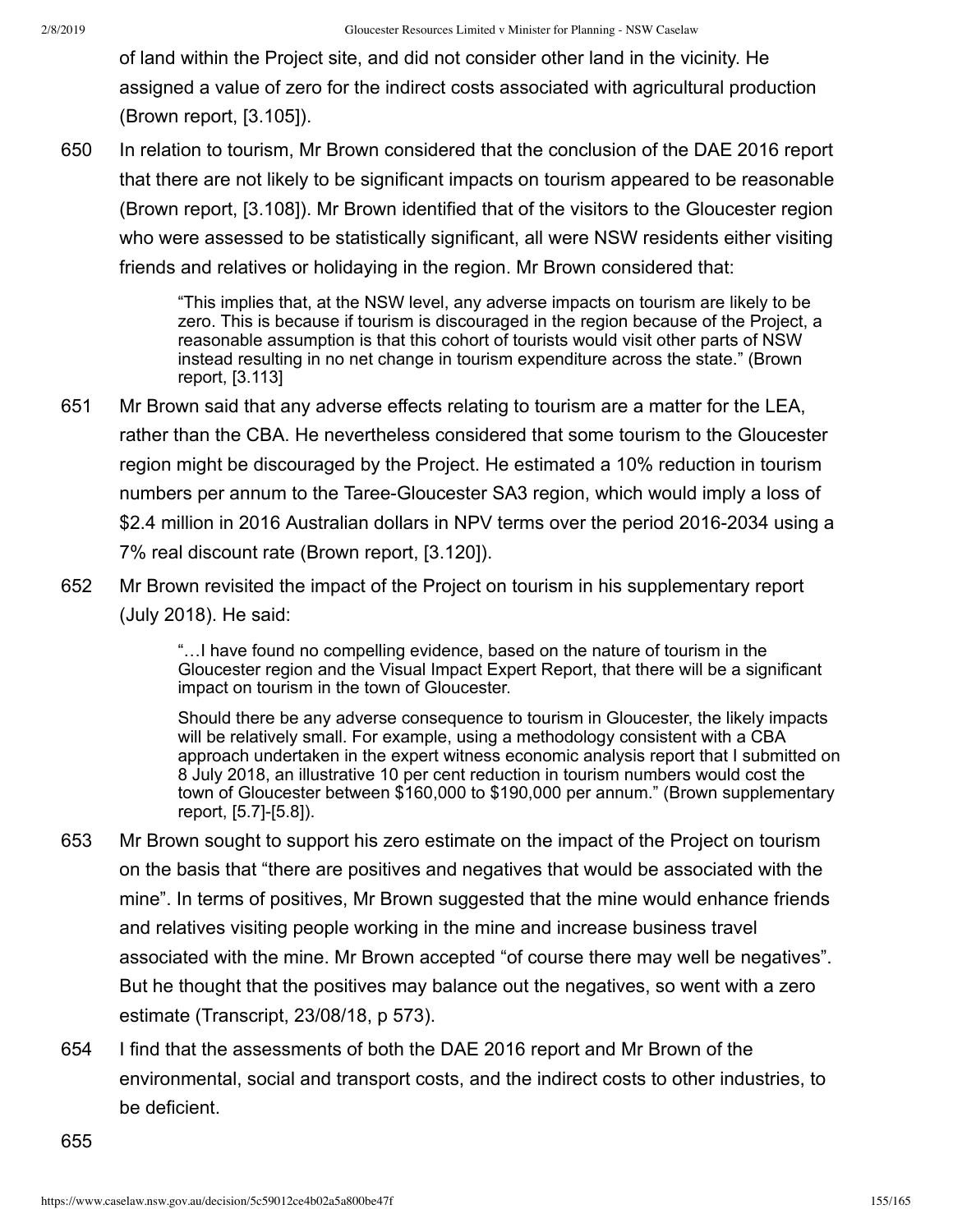First, the assessments are dependent on the findings and conclusions of GRL's expert reports that there will be no, or no significant, environmental and social impacts of the Project. For example, the assigning of a value of zero for the indirect costs associated with visual amenity was based on Dr Lamb's visual impact assessment that there would be only temporary visual impacts in the short term (Brown report, [3.86]-[3.92] and the DAE 2016 report, pp 15-47 and 15-48).

- 656 I have found that the assessments of GRL's experts of the environmental and social impacts of the Project have significantly underestimated the likely severity, extent and duration of the environmental and social impacts of the Project. In particular, I have found that the Project will have significant impacts on visual amenity and social impacts. There has been no economic assessment of the indirect costs if the environmental and social impacts of the Project were to be as significant as I have found they will be.
- 657 Secondly, the assessments of the impact on and the indirect costs to other industries were limited. In relation to agriculture, both the DAE 2016 report and Mr Brown limited the assessment to the impact of the Project on agricultural use of land within the Project site, and did not consider whether the Project might impact on agricultural uses of land in the vicinity of the Project. Mr Brown accepted that he did not consider the impact of the Project on agri-tourism businesses or small agricultural holdings in the vicinity (Transcript, 23/08/18, p 573). Mr Brown accepted that if families who operated smaller dairies, such the Frasers and the Williams, moved away from the area and nobody took over their dairies, the area would lose the production or the value generated from those business (Transcript, 23/08/18, p 579). Mr Brown did not consider such a loss of production or value in his analysis (Transcript, 23/08/18, p 579). The possibility of a loss of economic benefits associated with small agricultural and agri-tourism businesses was raised by a number of objectors to the Project.
- 658 In relation to other industries, Mr Brown accepted that if the presence of the mine caused people within industries in Gloucester to move from the region and therefore take businesses out of the area, that would be an indirect cost of the Project to other industries (Transcript, 23/08/18, p 573). Mr Brown accepted that his assessment of the impact of the Project on other industries was based more on assumption than analysis (Transcript, 23/08/18, p 574).
- 659 In relation to tourism, Mr Brown's assessment that the indirect cost to the tourism industry in NSW is zero was not informed by any expertise in the tourism industry (Transcript, 22/08/18, p 524) or any empirical research or analysis of individual businesses in the tourism industry in the Gloucester region (Transcript, 23/08/18, p 573).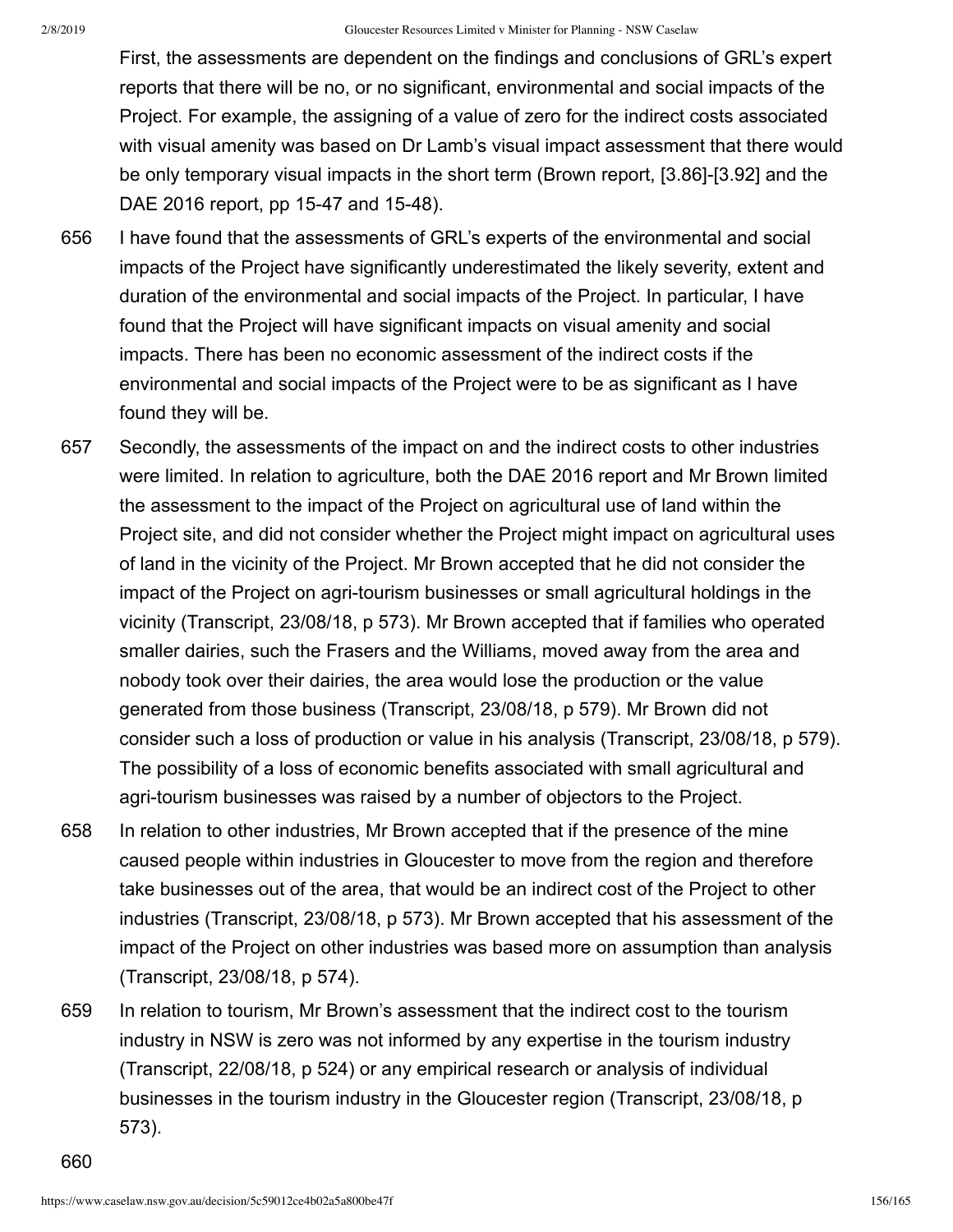Mr Brown's criticism of the Destination NSW tourism figures, which had estimated that tourism contributed \$51 million per annum to Gloucester, was founded on an assumption that Destination NSW had based their figures on statistics for the Hunter Region of NSW (Brown supplementary report, [3.9]). This assumption was incorrect. Destination NSW's figures for Gloucester were based on data for the North Coast NSW not the Hunter region (see baseline analysis of Tourism in Mid Coast NSW, p 73).

- 661 Mr Brown accepted that the tourism industry in the Gloucester region is growing; that it is an industry in which significant amounts are being expended within the entire local government area of Gloucester; and that anything that had an adverse impact on that industry is capable of having a significant economic impact on the entire Gloucester local government area (Transcript, 23/08/18, pp 577-578).
- 662 Having regard to these deficiencies in Mr Brown's analysis, although he accepted that the Project would have negative impacts on tourism, his flawed analysis did not accurately quantify the negative impacts and his suggestion that the positive impacts of the Project on tourism would balance out the negative impacts is not supportable.
- 663 In these circumstances, I find that the indirect costs of the Project to other industries are likely to be much greater than assessed by the DAE 2016 report or Mr Brown, although it is not possible on the evidence to quantify the indirect costs to other industries.

### *Conclusion on the cost benefit analysis*

- 664 I find that the economic benefits of the Project, assessed by Mr Brown in his CBA, are uncertain and in any event substantially overstated. The total direct benefits of the Project are likely to be much lower than he claimed, because less royalties and company income tax will be paid by GRL. The total direct benefits will be in the order of \$20 million (in NPV terms) less than those claimed by Mr Brown. The indirect benefits of the Project will be very small. I find that any worker benefits or supplier benefits will be small, perhaps even none, and nowhere near the inflated values assigned by Mr Brown. On Mr Rajaratnam's estimates, the total indirect benefits would be in the order of \$122 million (in NPV terms) less than those claimed by Mr Brown.
- 665 Conversely, the total indirect costs of the Project are likely to be greater than those assessed by Mr Brown. Environmental, social and transport related costs are likely to be greater than the low values assigned by Mr Brown, but these cannot be quantified on the evidence. There are likely to be indirect costs to other industries, including the agricultural, agri-tourism and tourism industries, but these also cannot be quantified on the evidence. Certainly, the costs will be greater than the zero value assigned by Mr Brown.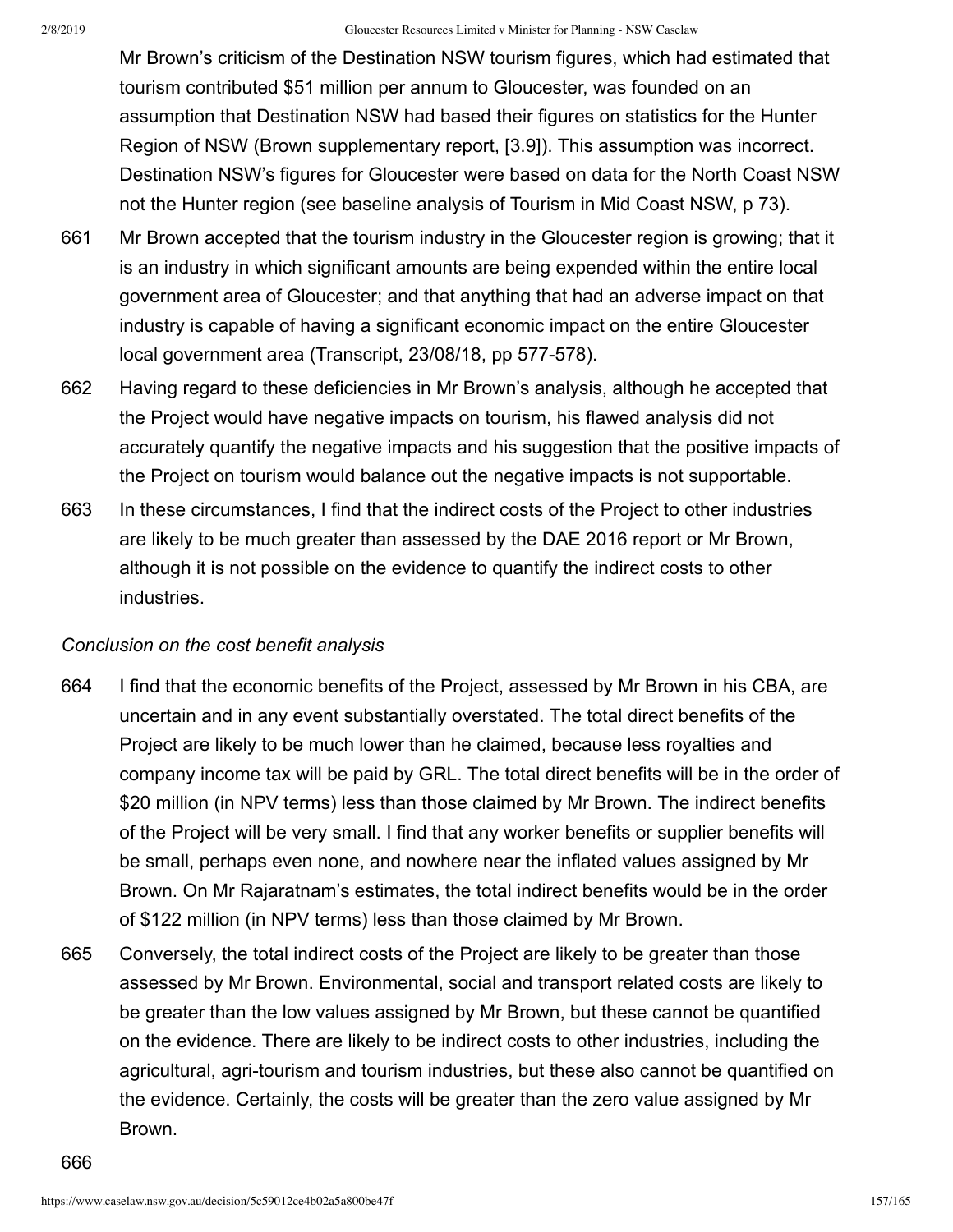The consequence of the significantly smaller direct and indirect benefits and the greater indirect costs will be a significantly reduced net economic benefit of the Project.

- 667 Although this much reduced NPV of the Project might still be positive, this does not mean that the Project is in the public interest (Economic Assessment Guidelines, p 3). First, there is still considerable uncertainty as to the magnitude of the net economic benefits of the Project. The direct and indirect benefits might be smaller than Mr Rajaratnam estimated and the indirect costs may be much greater than anyone has estimated. The positive net economic benefit might therefore not be large.
- 668 Secondly, the unquantified impacts of the Project, particularly the visual, amenity and social impacts discussed elsewhere in the judgment, are significant and need to be assessed qualitatively and balanced against the quantified net economic benefits: see *Bulga Milbrodale Progress Association Inc v Minister for Planning and Infrastructure* and Warkworth Mining Limited at [39]-[41]. I find that these unquantified impacts of the Project should be determinative of the application for consent.
- 669 Thirdly, issues of distributive equity need to be considered. As explained earlier, there is distributive inequity in the distribution of the benefits of the Project (which are largely economic benefits) and the burdens or costs of the Project (such as the environmental, social and economic costs). This distributional inequity is between members of the present generation (intra-generational equity), such as by affecting different parts of the local community differently and having different impacts on different socio-economic and vulnerable groups. The distributional inequity is also between the present and future generations (inter-generational equity), such as by groups within the current generation receiving economic benefits but future generations experiencing environmental costs (Economic Assessment Guidelines, p 19).

# *Local effects analysis*

670 A local effects analysis (LEA) is intended to be complimentary to the cost benefit analysis (CBA). The LEA translates the effects estimated in the CBA for the NSW community to the impacts on the local communities near the Project site. The LEA identifies and enumerates local effects that have been incorporated in the CBA in order to inform communities, identify local impacts and changes and provide information that will assist in developing mitigation plans and strategies. It is not intended that components of the LEA can be added together to provide a single summary measure or that an LEA measures economic welfare outcomes (Economic Assessment Guidelines, pp 5, 20). The LEA is not intended to capture the full range of effects experienced by local people as a result of the Project, but rather prioritises and analyses the following effects of the Project: effects relating to local employment and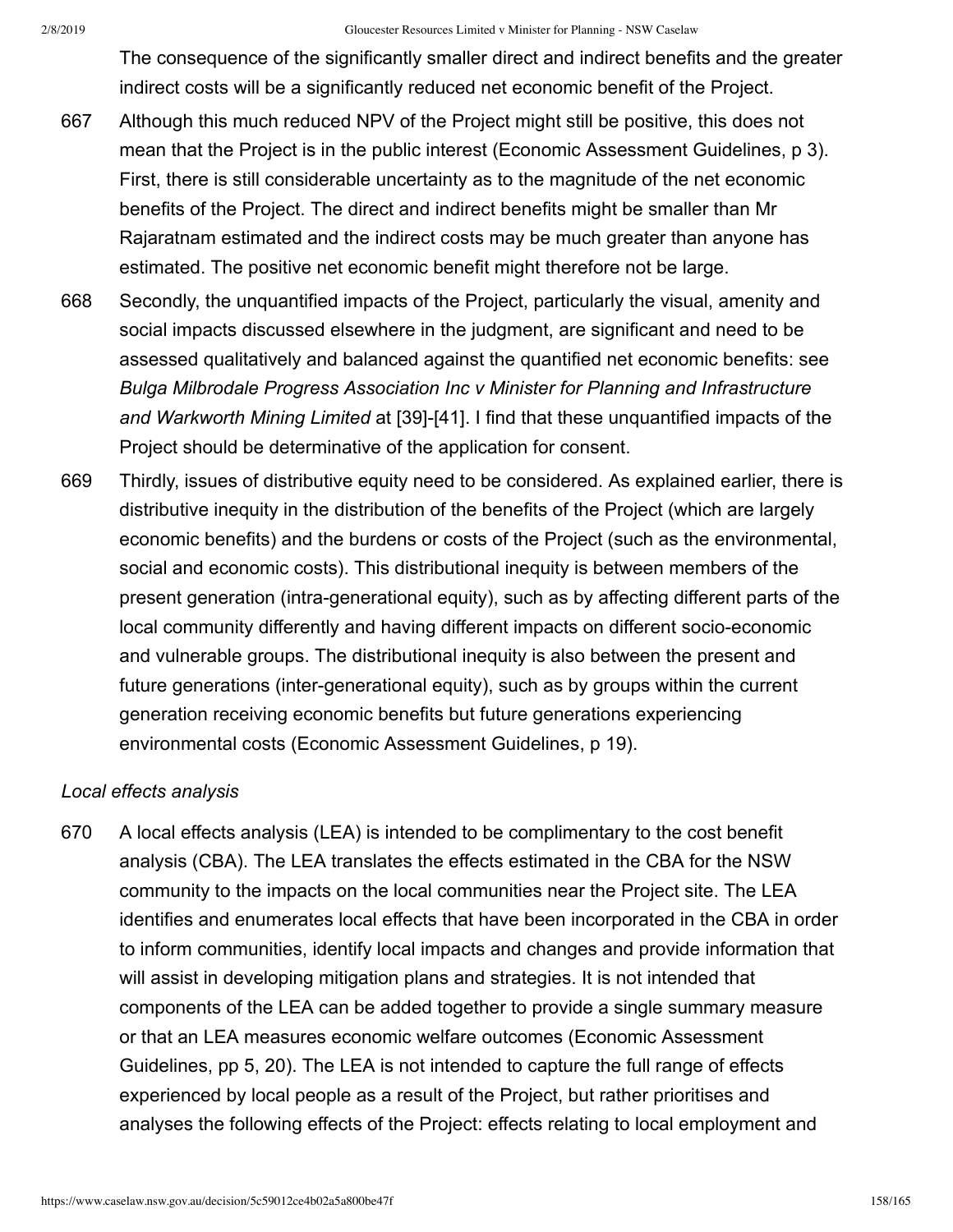income, effects relating to non-labour project expenditure, effects on other local industries, and environmental and social effects (Economic Assessment Guidelines, pp 5, 21).

- 671 The DAE 2016 report included a LEA (section 5), prepared in accordance with the Economic Assessment Guidelines. The LEA noted that the results of the LEA were not in addition to those in the State level CBA, but rather the results presented were largely already covered in the CBA. The LEA noted that the components of the LEA cannot be added together to provide a single summary measure each item reported presented a different local effect. The LEA noted that it did not measure economic welfare outcomes  $(p 15-64)$ .
- 672 The LEA analysed the local effects of the Project, which were required to be analysed by the Economic Assessment Guidelines, of effects relating to local employment (section 5.3), effects relating to non-labour project expenditure (section 5.4), effects on other local industries (section 5.5) and environmental and social effects (section 5.6).
- 673 As the Economic Assessment Guidelines require, the LEA did not add together the results from these sections of the effect of the Project on the locality. The results were presented in Table 5.6 (Estimated local effects – site establishment and construction stage) and Table 5.7 (Estimated local effects – ongoing operations). The DAE 2016 report summarised the LEA results as follows:

"Overall, the amended Project is expected to directly employ around 32 FTE persons from the locality during the site establishment and construction stage and 73 FTE per year from the locality during ongoing operations, incremental to the base case. This direct employment is expected to result in a net increase in income of the locality of \$0.4 million during the site establishment and construction stage and \$1 million a year during ongoing operations, equivalent to 7 and 16 additional FTE respectively (assuming that these individuals would earn the average wage in the locality if they weren't employed at the Project).

In addition to employment, the amended Project is expected to result in the direct expenditure of \$23 million a year in the locality on non-labour inputs during the site establishment and construction stage and \$48 million a year in the locality during ongoing operations.

The amended Project also creates external costs to the locality. The largest external cost is expected to be from air quality impacts. The total value of quantifiable external effects to the locality is estimated to be around \$1000 during the site establishment and construction stage and \$23,000 a year during ongoing operations". (pp 15-64, 15-65).

674 Mr Brown included a local effects analysis in his report (section 4), but it was not prepared in accordance with the Economic Assessment Guidelines in a number of respects. The LEA was a CBA for the Taree-Gloucester region. Like his CBA for NSW, his LEA sought to estimate the direct and indirect benefits of the Project and the indirect costs of the Project, calculate the NPV of these benefits and costs, and derive the net economic benefit to the Taree Gloucester region (see Table 11). Mr Brown concluded: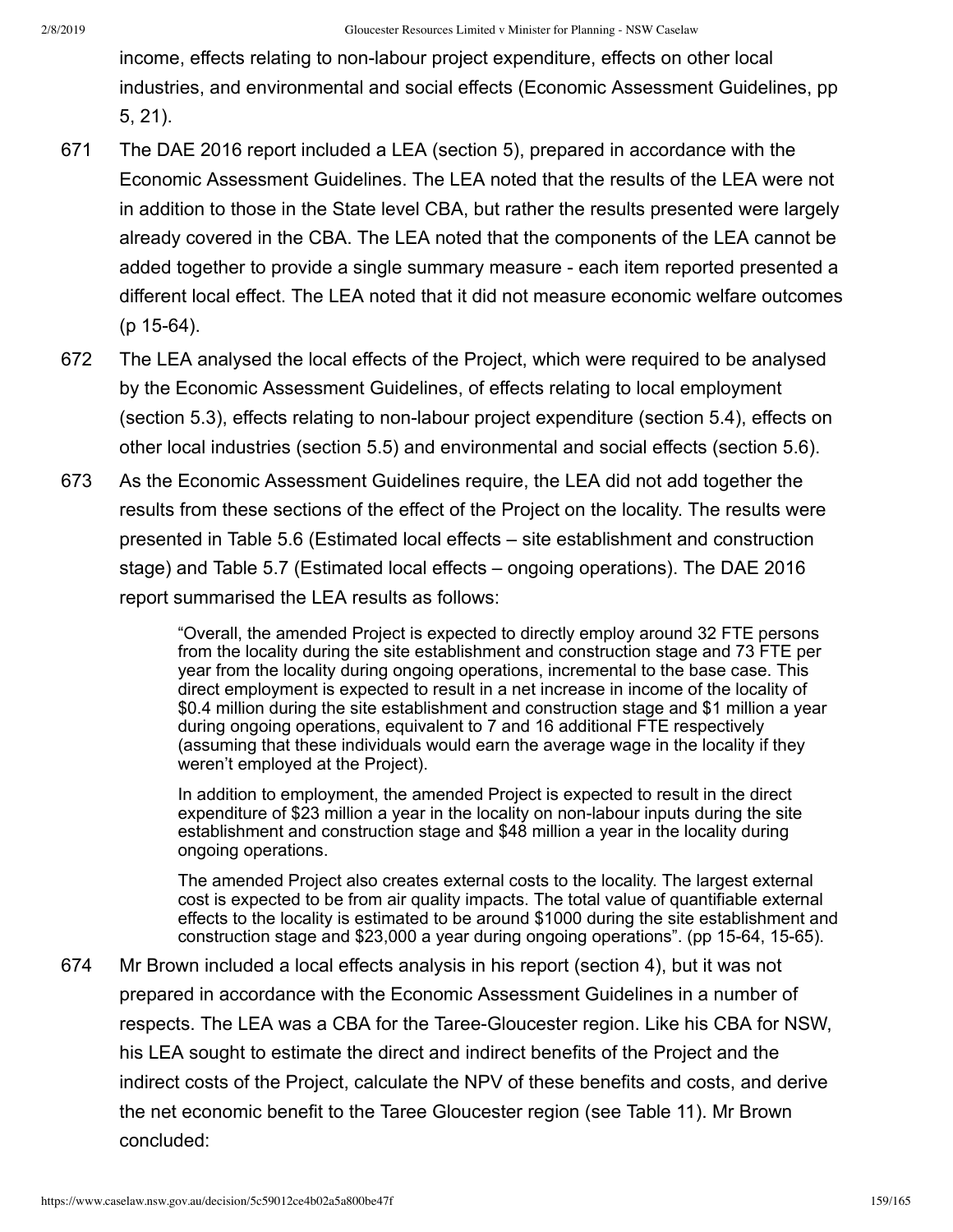"The net benefits of the Project to the TareeGloucester region is estimated to be \$117.3 million in NPV terms over the period 2016 to 2034 using a 7 per cent real discount rate." (Brown report, [4.21]).

- 675 Mr Brown's LEA involved analysing effects of the Project other than the effects that the Economic Assessment Guidelines state should be analysed; adding together the components of the LEA to provide a single summary measure (the net economic benefits), which the Economic Assessment Guidelines state should not be done; and measuring the economic welfare outcomes (including the indirect economic benefits to workers and suppliers and the net economic benefit to the Taree-Gloucester region), which the Economic Assessment Guidelines state that an LEA is not intended to measure.
- 676 Mr Brown's analysis of the direct and indirect benefits and the indirect costs in the LEA suffered from the same deficiencies as his analysis of the direct and indirect benefits and indirect costs in his CBA (addressed above). In particular, his estimates of worker benefits and supplier benefits were based on assumptions and methodologies that were inconsistent with the Economic Assessment Guidelines, uncertain and unproven (as explained above).
- 677 Mr Brown's assessment of worker benefits to the TareeGloucester region was also based on the assumption, provided to him by GRL, that 75% of workers would reside in or relocate to the Gloucester area (Brown report, [4.5]). That assumption was not proven on the evidence. The Department in its Environmental Assessment Report considered that it was unlikely that the Rocky Hill Coal Project would exceed the proportion of 38% of workers from the former Gloucester local government area employed by the nearby Stratford coal mine (p 72). Mr Brown had noted the Department's view in his report (Brown report, [2.17]). The annual reviews of Yancoal, which operates the Stratford mine, show that the proportion of local workers employed in the mine has increased in the last five years from the 38% figure, to be 60% in 2016 and 2017, however, the area defined as the local area in which workers reside expanded to include Gloucester, Stroud and Dungog.
- 678 Mr Brown conceded in oral evidence that he could not see any reason why the percentages of local employees at the Stratford mine would not provide a reliable guide for the potential proportion of local employees in the Rocky Hill Coal Project (Transcript, 23/08/18, p 581). The fact that local employees are already employed at the Stratford mine might mean that they might not be available to be employed at the Rocky Hill Coal Project, which might suggest that the percentage of local employees might be lower at the Rocky Hill Coal Project than at the Stratford mine (Transcript, 23/08/18, p 581).
- 679 Mr Rajaratnam also questioned whether the Rocky Hill Coal Project will have the assumed 75% of local workers. He considered that: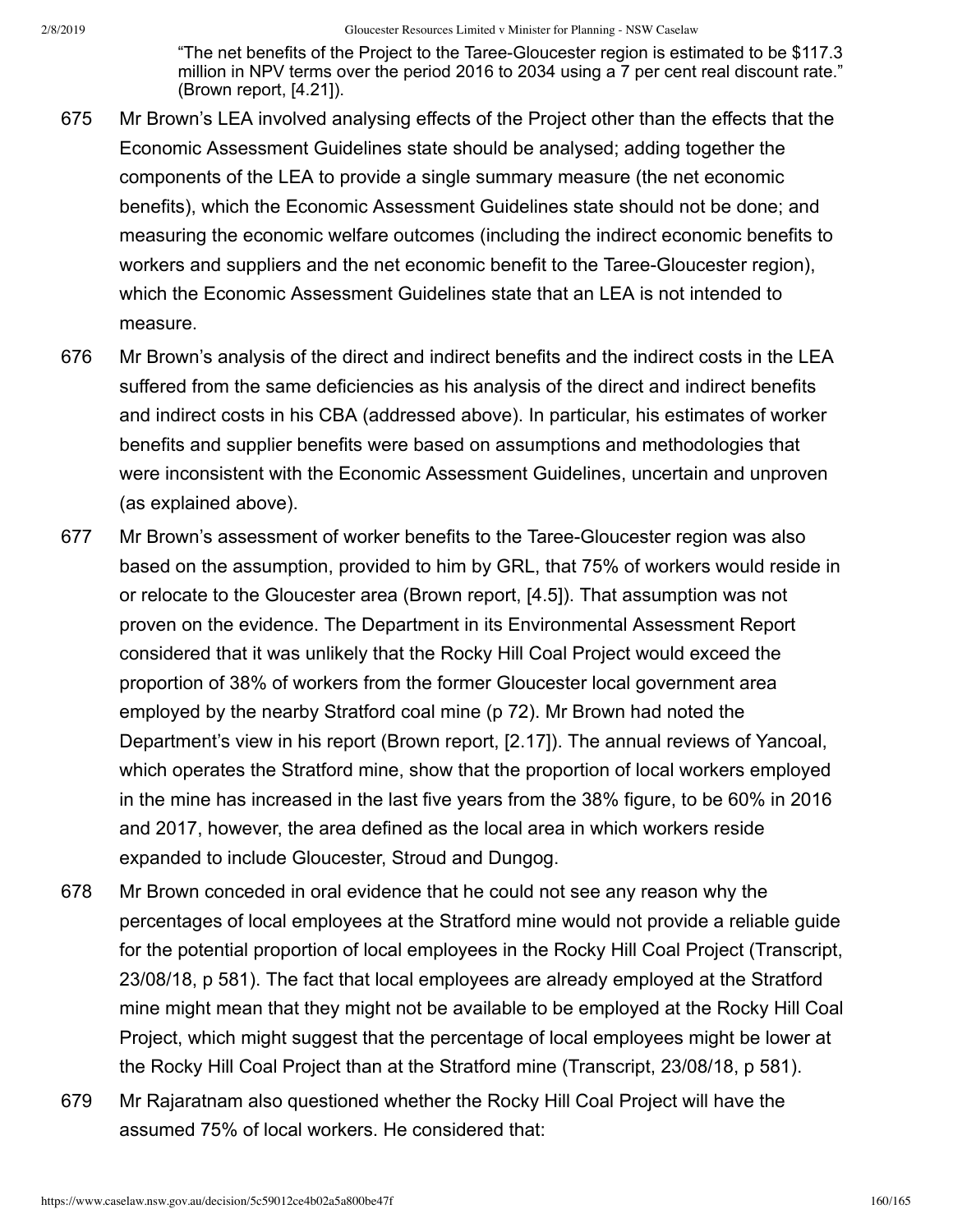"While there may be some opportunity to draw employment from local residents from the Mid-coast region, the employment profile (i.e. direct employment) may end up more like the neighbouring mining LGAs, where a large proportion of employment in the mines is filled from outside the local residents." (Rajaratnam report, [3.30]).

- 680 If the percentage of local workers is lower than Mr Brown's assumed 75%, as seems highly likely, his estimate of worker benefits would need to be reduced.
- 681 I find Mr Brown's LEA to be unreliable and unhelpful. Contrary to GRL's submission, because of its deficiencies, Mr Brown's LEA does not prove that the Project will deliver net economic benefits to the Taree-Gloucester region.

## *The respective public benefits of the Project and other land uses*

- 682 The second way in which the public benefits of the Rocky Hill Coal Project need to be considered is by evaluating and comparing the respective public benefits of the Project and the existing, approved and likely future uses of land in the vicinity of the Project (under cl 12(b) of the Mining SEPP).
- 683 The public benefits of the Project have been evaluated above. The public benefits of the existing, approved and likely future uses of land in the vicinity of the Project have not been evaluated, by way of economic assessment, in the same way as the public benefits of the Project have been evaluated.
- 684 Mr Brown endeavoured to quantify "the economic contribution of tourism to the town of Gloucester", which he estimated to be within a range of \$4.7 million and \$5.8 million in 2014 per annum (Brown supplementary report, [5.6]). This estimate was however, flawed, not only for the reasons I have earlier identified, but also because it focused on a different community (the town of Gloucester) rather than the community of NSW (which was the focus of the CBA of the Project) or the vicinity of the Project (which is the focus of cl 12 of the Mining SEPP). There was no other economic assessment of other uses of land in the vicinity of the Project in order to quantify the public benefits of the other land uses. Accordingly, it is not possible on the evidence to evaluate and compare quantitatively the respective public benefits of the Project and the other land uses.
- 685 In terms of a qualitative evaluation, I have listed earlier in the judgment the uses of land that are existing uses, approved uses and likely preferred uses. These include residential, tourism, agri-tourism and agricultural uses. These uses undoubtedly yield public benefits, including economic benefits. The Project will impact on these uses. For the reasons I have given earlier, by reason of the Project's visual, amenity and social impacts, the Project will have a significant impact on the likely preferred uses and will be incompatible with the existing, approved and likely preferred uses. As a consequence, the Project will adversely affect the public benefits of the existing, approved and likely preferred land uses.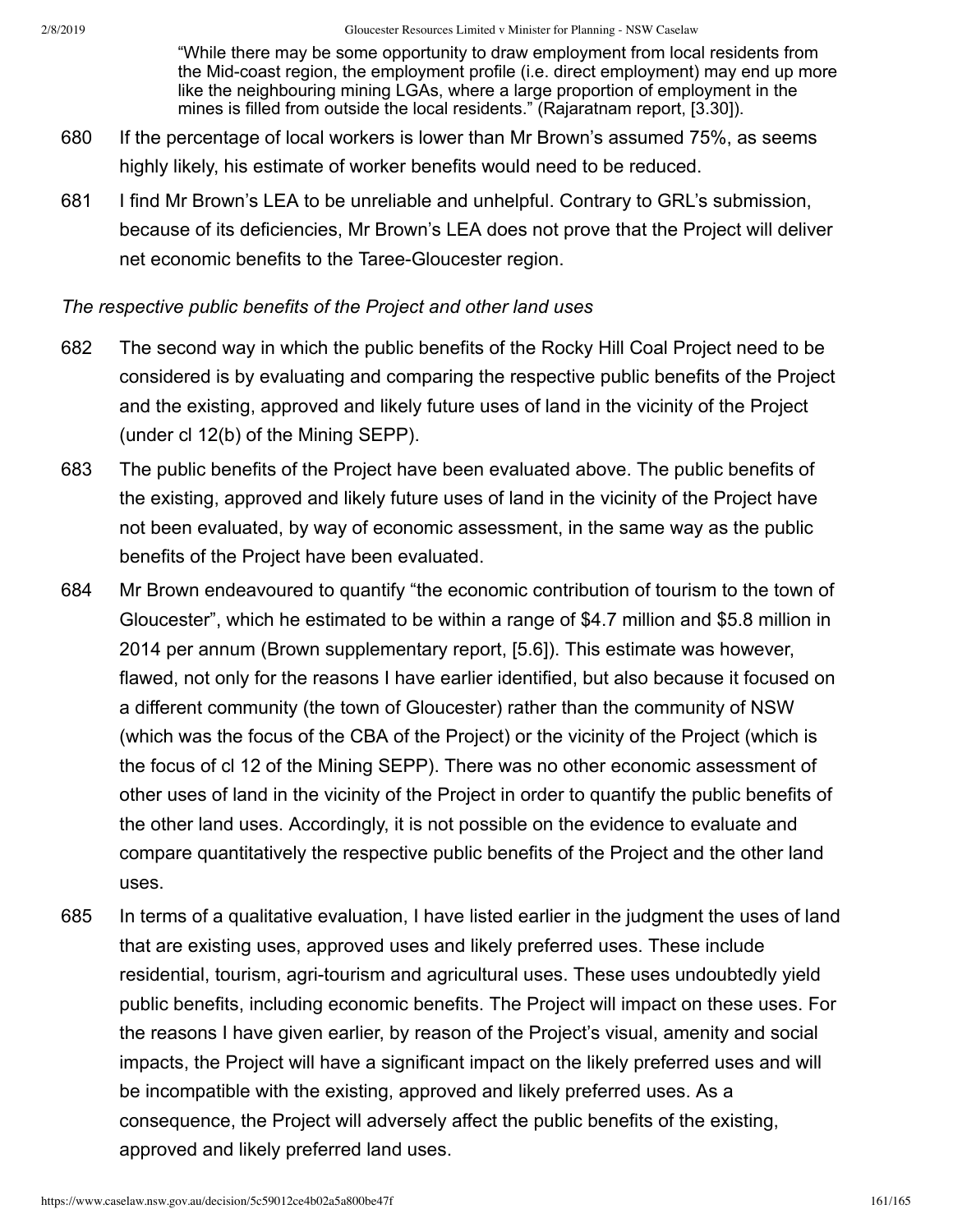## **Balancing the benefits and the impacts of the mine**

- 686 The task of determining the development application for the Project, in essence, requires the Court, exercising the function of the consent authority, "to balance the public interest in approving or disapproving the Project, having regard to the competing economic and other benefits and the potential negative impacts the Project would have if approved": *Warkworth Mining Ltd v Bulga Milbrodale Progress Association Inc* at [171].
- 687 The Rocky Hill Coal Project will yield public benefits, including economic benefits, but it will also have significant negative impacts, including visual, amenity, social and climate change impacts and impacts on the existing, approved and likely preferred uses of land in the vicinity of the Project, which are all costs of the Project. Balancing the benefits and costs of the Project is, in the end, a qualitative and not quantitative exercise. I have previously likened it to a process of intuitive synthesis of the relevant factors: *Bulga Milbrodale Progress Association Inc v Minister for Planning and Infrastructure and Warkworth Mining Limited* at [141]. Forms of economic assessment such as cost benefit analysis, which quantify, monetise and aggregate different factors, assist but are not a substitute for the intuitive synthesis required of the consent authority in determining the development application.
- 688 I find that the negative impacts of the Project, including the planning impacts on the existing, approved and likely preferred land uses, the visual impacts, the amenity impacts of noise and dust that cause social impacts, other social impacts, and climate change impacts, outweigh the economic and other public benefits of the Project. Balancing all relevant matters, I find that the Project is contrary to the public interest and that the development application for the Project should be determined by refusal of consent to the application.
- 689 GRL submitted that the location of the coal mine is dictated by the location of the geological resource of the coal. Unlike other types of development, which can be moved elsewhere to avoid or mitigate adverse impacts, the location of a coal mine cannot be changed. GRL submitted that it cannot promote a development that addresses this coal resource and also accommodate every negative impact of doing so (Transcript, 27/08/18, p 846).
- 690 However, the fact that the coal resource is in the location of the Gloucester valley does not mean that the resource there must be exploited, regardless of the adverse impacts of doing so. A development that seeks to take advantage of a natural resource must, of course, be located where the natural resource is located. But not every natural resource needs to be exploited.

691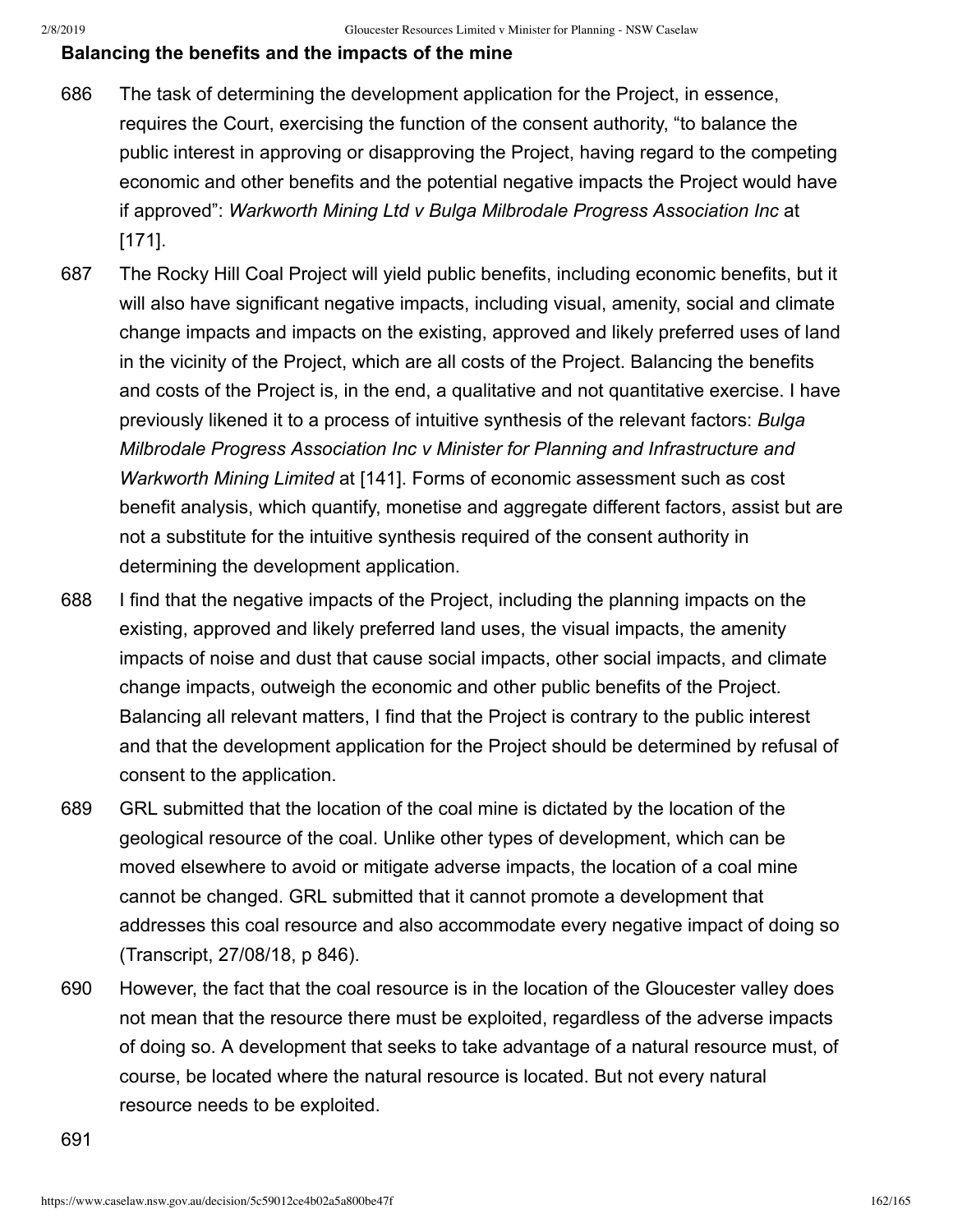A dam can only be located on a river, but not every river needs to be dammed. The environmental and social impacts of a particular dam may be sufficiently serious as to justify refusal of the dam. The proposed hydroelectric dam on the Gordon River in south western Tasmania (later inscribed on the World Heritage List) is an example of a dam with unacceptable environmental and social impacts (considered in the Tasmanian Dams Case, *Commonwealth v Tasmania* (1983) 158 CLR 1.)

- 692 Seaside residential development can only be built at the seaside, but not every seaside development is acceptable to be approved. For example, the likely impact of coastal processes and coastal hazards on coastal development, including with climate change, may be sufficiently serious as to justify refusal of the coastal development, as the various courts and tribunals decided in *Northcape Properties Pty Ltd v District Council of Yorke Peninsula* [2007] SAERDC 50, upheld on appeal [2008] SASC 57; *Gippsland Coastal Board v South Gippsland Shire Council (No 2)* [2008] VCAT 1545; *Myers v South Gippsland Shire Council (No 1)* [2009] VCAT 1022; *Myers v South Gippsland Shire Council (No 2)* [2009] VCAT 2414; and *Rainbow Shores Pty Ltd v Gympie Regional Council* [2013] QPELR 557; [2013] QPEC 26.
- 693 Mining development might only be able to be undertaken at the location of the mineral resource, but not every mining development is acceptable to be approved. Fossil fuel reserves underlie the city and the harbour of Sydney, but no longer would coal mining in Sydney be regarded as acceptable, environmentally or socially, as the NSW Land Appeal Court held as far back as 1895 in *Re Sydney Harbour Collieries Co* (1895) 5 Land Appeal Court Reports 243 (discussed in Tim Bonyhady, "A Useable Past: The Public Trust in Australia" (1995) 12 EPLJ 329 at 333-336).
- 694 The acceptability of a proposed development of a natural resource depends not on the location of the natural resource, but on its sustainability. One of the principles of ecologically sustainable development is the principle of sustainable use – the aim of exploiting natural resources in a manner which is 'sustainable' or 'prudent' or 'rational' or 'wise' or 'appropriate': *Telstra Corp Ltd v Hornsby Shire Council* at [109]. This principle also has an ecological core: use of natural resources needs to be within ecological limits. The use of natural resources should be "within their capacity to sustain natural processes while maintaining the life-support systems of nature" (to use the words of one of the objects of the *Environment Protection and Biodiversity Conservation Act 1999* (Cth), although that statute is not directly applicable to this application in NSW).
- 695 In *Hub Action Group v Minister for Planning* (2008) 161 LGERA 136; [2008] NSWLEC 116 at [70], I observed that:

"The principle of sustainable use of natural resources involves the exploitation of natural resources in a way which is sustainable in the long-term and which reduces environmental harm. It involves consideration of the effects of use on all natural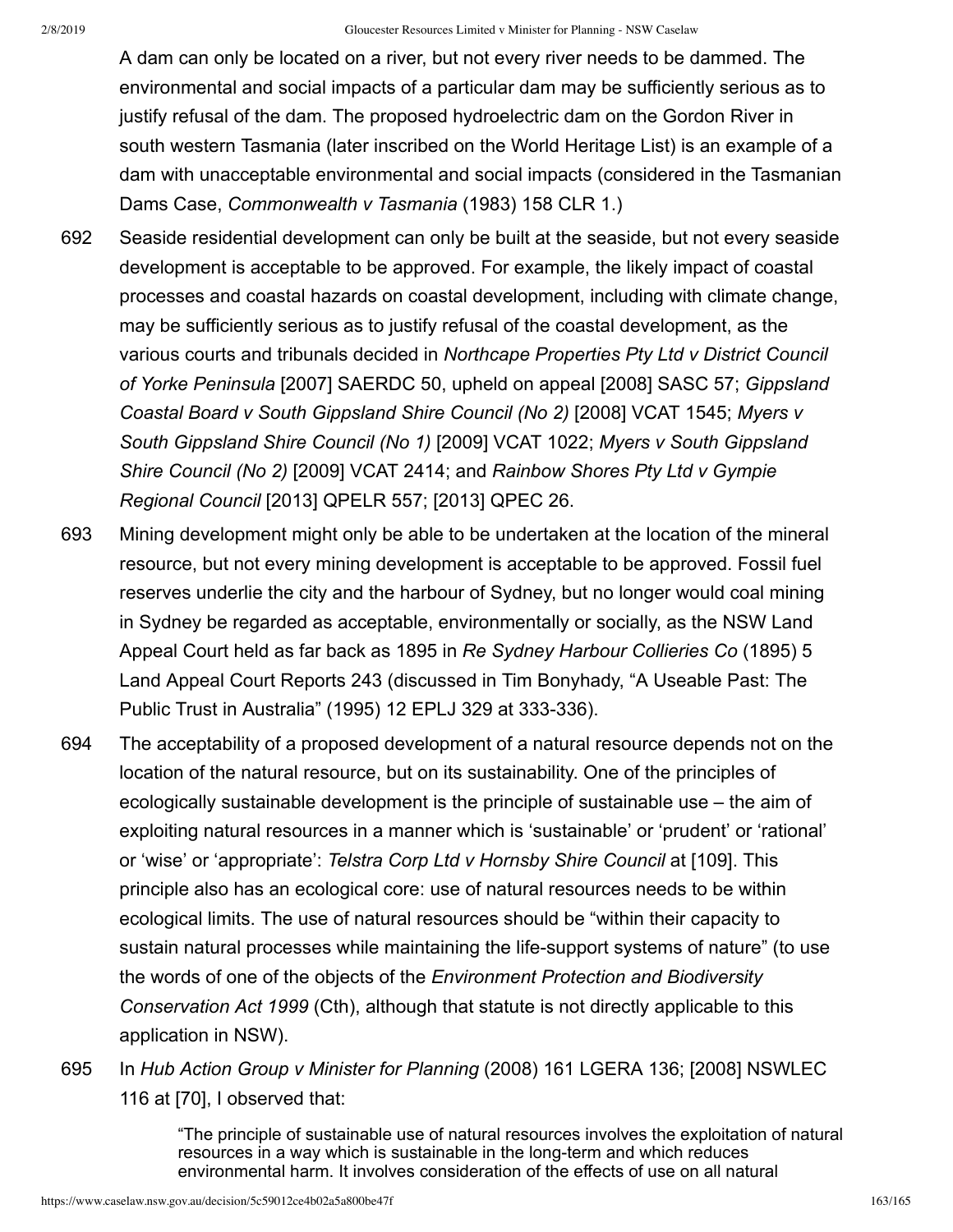resources, certainly the effect of the use on the resources the intended subject of the activity but also the effect that the use of those resources might have on the sustainable use of other resources."

- 696 In this case, the exploitation of the coal resource in the Gloucester valley would not be a sustainable use and would cause substantial environmental and social harm. The Project would have high visual impact over the life of the mine of about two decades. The Project would cause noise, air and light pollution that will contribute to adverse social impacts. The Project will have significant negative social impacts on people's way of life; community; access to and use of infrastructure, services and facilities; culture; health and wellbeing; surroundings; and fears and aspirations. The Project will cause distributive inequity, both within the current generation and between the current and future generations.
- 697 The Project will be a material source of GHG emissions and contribute to climate change. Approval of the Project will not assist in achieving the rapid and deep reductions in GHG emissions that are needed now in order to balance emissions by sources with removals by sinks of GHGs in the second half of this century and achieve the generally agreed goal of limiting the increase in global average temperature to well below 2°C above pre-industrial levels.
- 698 By reason of these various impacts, the Project will have significant impacts on, and be incompatible with, the existing, approved and likely preferred uses of land in the vicinity of the Project.
- 699 In short, an open cut coal mine in this part of the Gloucester valley would be in the wrong place at the wrong time. Wrong place because an open cut coal mine in this scenic and cultural landscape, proximate to many people's homes and farms, will cause significant planning, amenity, visual and social impacts. Wrong time because the GHG emissions of the coal mine and its coal product will increase global total concentrations of GHGs at a time when what is now urgently needed, in order to meet generally agreed climate targets, is a rapid and deep decrease in GHG emissions. These dire consequences should be avoided. The Project should be refused.

### **Orders**

- 700 The Court orders:
	- (1) The appeal is dismissed.
	- (2) State significant development application No SSD5156 for the amended Rocky Hill Coal Project is determined by refusal of consent to the application.

\*\*\*\*\*\*\*\*\*\*

DISCLAIMER Every effort has been made to comply with suppression orders or statutory provisions prohibiting publication that may apply to this judgment or decision. The onus remains on any person using material in the judgment or decision to ensure that the intended use of that material does not